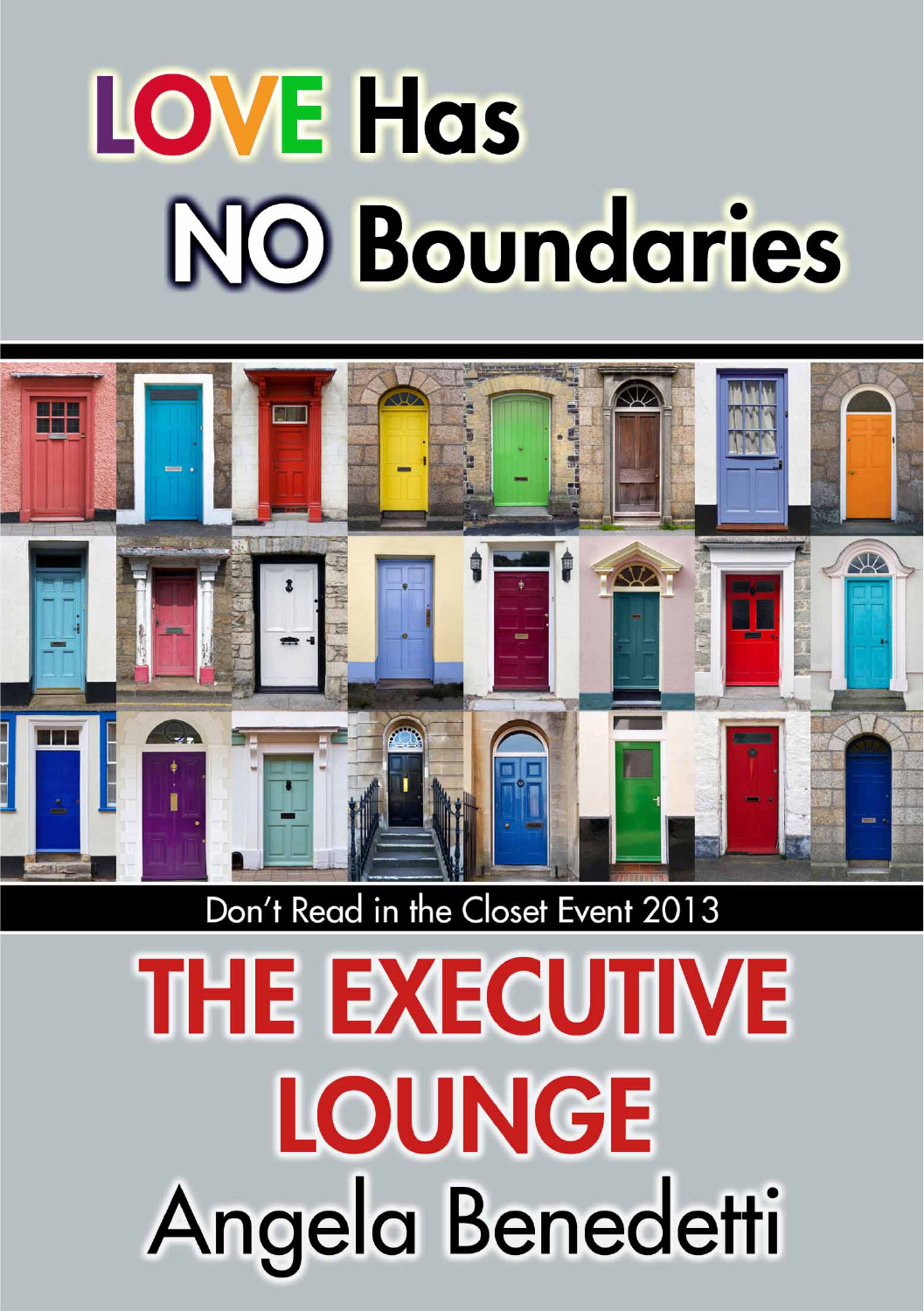## **Contents**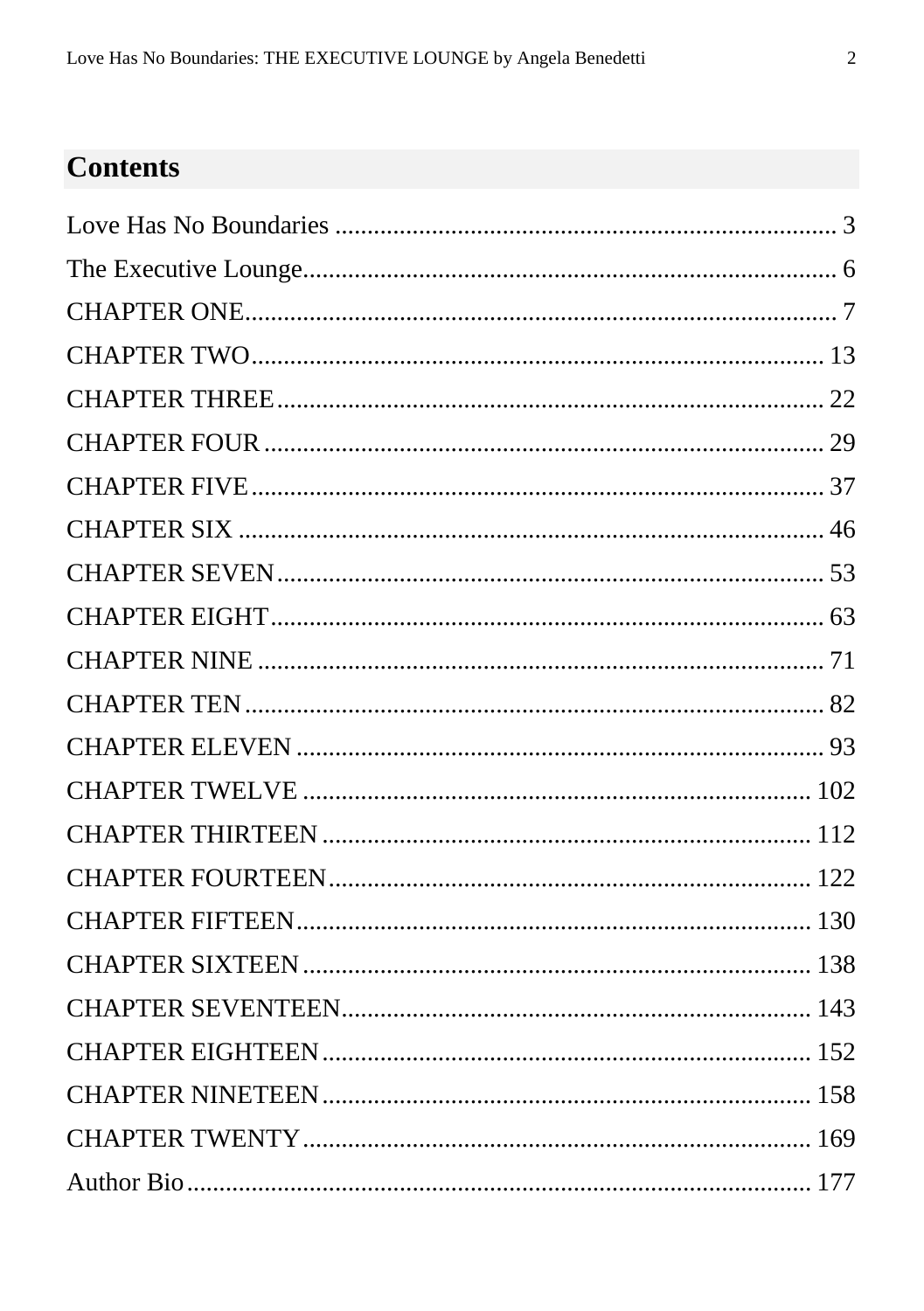## <span id="page-2-0"></span>**Love Has No Boundaries**

#### *An M/M Romance series*

## **THE EXECUTIVE LOUNGE By Angela Benedetti**

## **Introduction**

The story you are about to read celebrates love, sex and romance between men. It is a product of the *Love Has No Boundaries* promotion sponsored by the *Goodreads M/M Romance Group* and is published as a free gift to you.

## **What Is Love Has No Boundaries?**

The *Goodreads M/M Romance Group* invited members to choose a photo and pen a letter asking for a short M/M romance story inspired by the image; authors from the group were encouraged to select a letter and write an original tale. The result was an outpouring of creativity that shone a spotlight on the special bond between M/M romance writers and the people who love what they do.

A written description of the image that inspired this story is provided along with the original request letter. If you'd like to view the photo, please feel free to join the [Goodreads M/M Romance Group](http://www.goodreads.com/group/show/20149-m-m-romance) and visit the discussion section: *Love Has No Boundaries*.

Whether you are an avid M/M romance reader or new to the genre, you are in for a delicious treat.

## **Words of Caution**

This story may contain sexually explicit content and is **intended for adult readers.** It may contain content that is disagreeable or distressing to some readers. The *M/M Romance Group* strongly recommends that each reader review the General Information section before each story for story tags as well as for content warnings.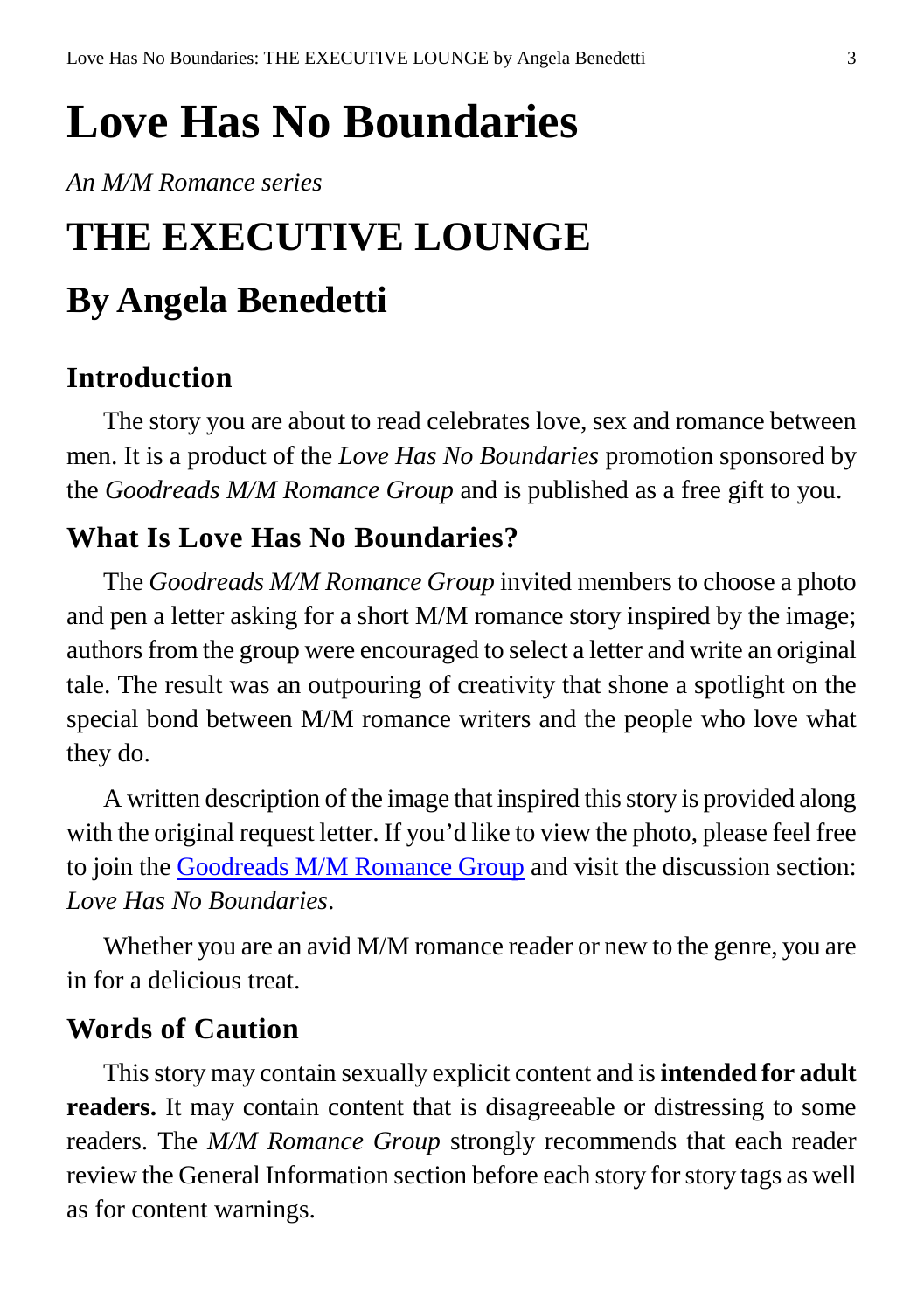This story is a work of fiction. Names, characters, places and incidents are the products of the author's imagination or are used fictitiously. Any resemblance to actual events, locales, or persons, living or dead, is entirely coincidental.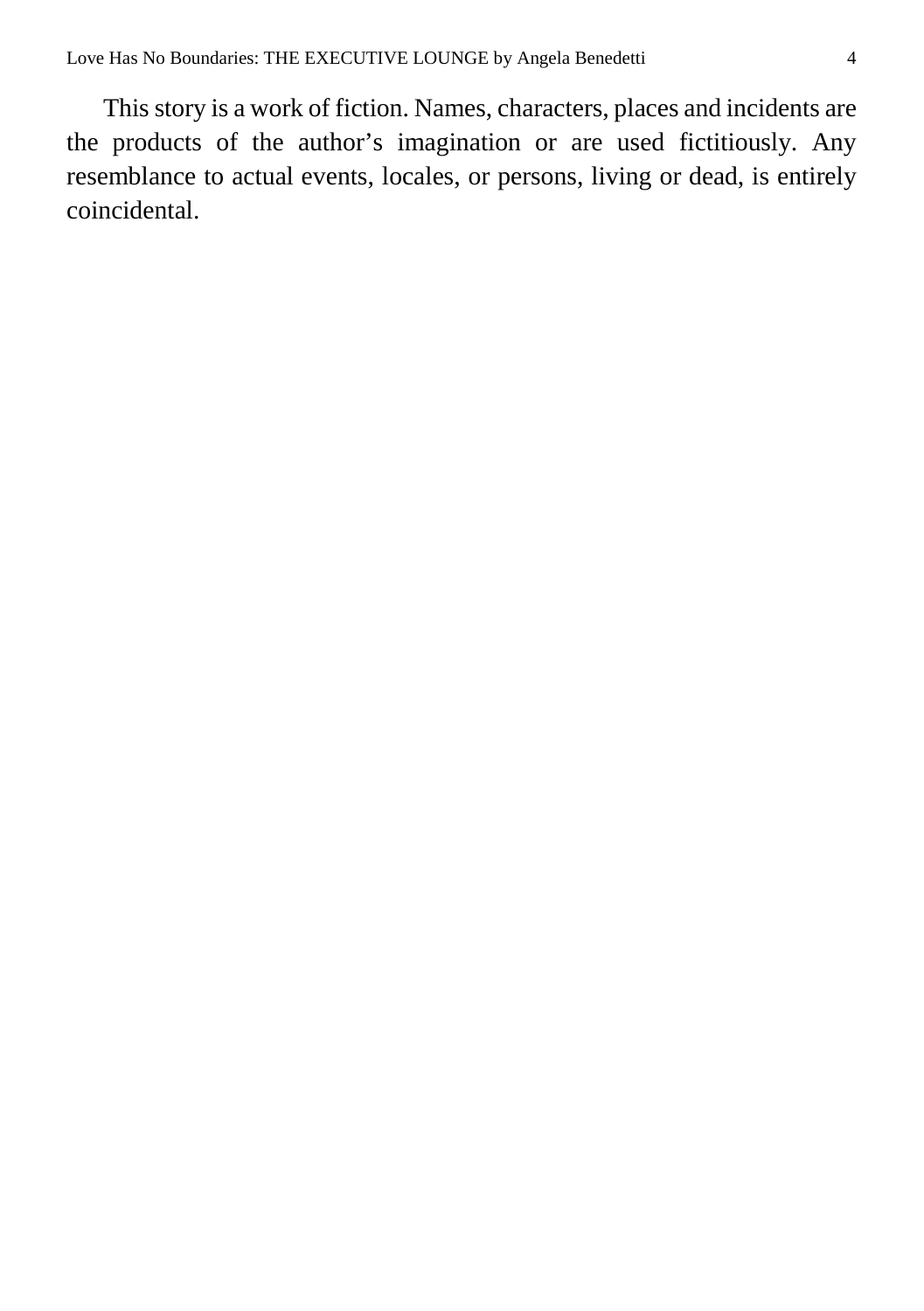All rights reserved worldwide.

This eBook may be distributed freely in its entirety courtesy of the *Goodreads M/M Romance Group*. This eBook may not be sold, manipulated or reproduced in any format without the express written permission of the author.

The Executive Lounge, Copyright © 2013 Angela Benedetti

Cover Design by Goodreads M/M Romance Group

This ebook is published by the *M/M Romance Group* and is not directly endorsed by or affiliated with Goodreads Inc.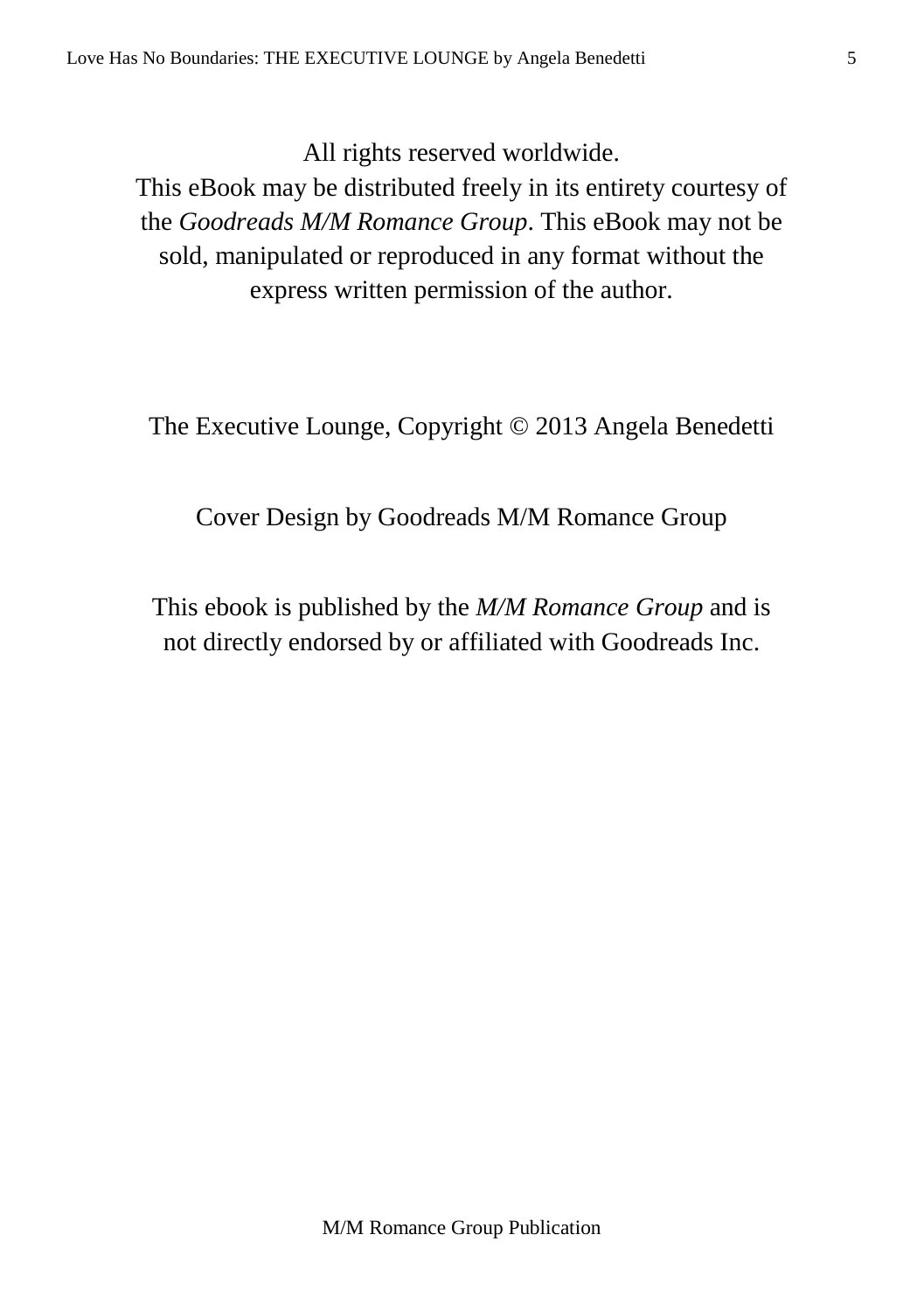## <span id="page-5-0"></span>**THE EXECUTIVE LOUNGE By Angela Benedetti**

## **Photo Description**

A slightly dazed-looking young man in a rumpled suit is sitting next to a motorcycle, cuffed to it by his wrists. He doesn't seem to be at all unhappy with his situation.

## **Story Letter**

*Dear Author*,

*It happened so quickly and was so unpredictable and completely out of control. A last minute, scratch that, a last second business trip out of town. A surprise office party for the CEO at the end of the very first day. BTW, does he look familiar or is my second martini and jet-lag messing with me? Late night bar hopping after that… and who on earth suggested checking out a BDSM club while we were at it? Certainly it couldn't have been my idea; I know how to keep my kinks well hidden and under control. But here I am, chained to a bike like somebody's pet and… happy? Damn if I haven't seen that bike somewhere else up close before…*

*Sincerely,*

*Mammarella*

## **Story Info**

**Genre:** contemporary

**Tags:** businessmen, lawyers, BDSM, public activity, age gap, over age 40

**Content warnings:** dub-con/non-con

**Word count:** 60,737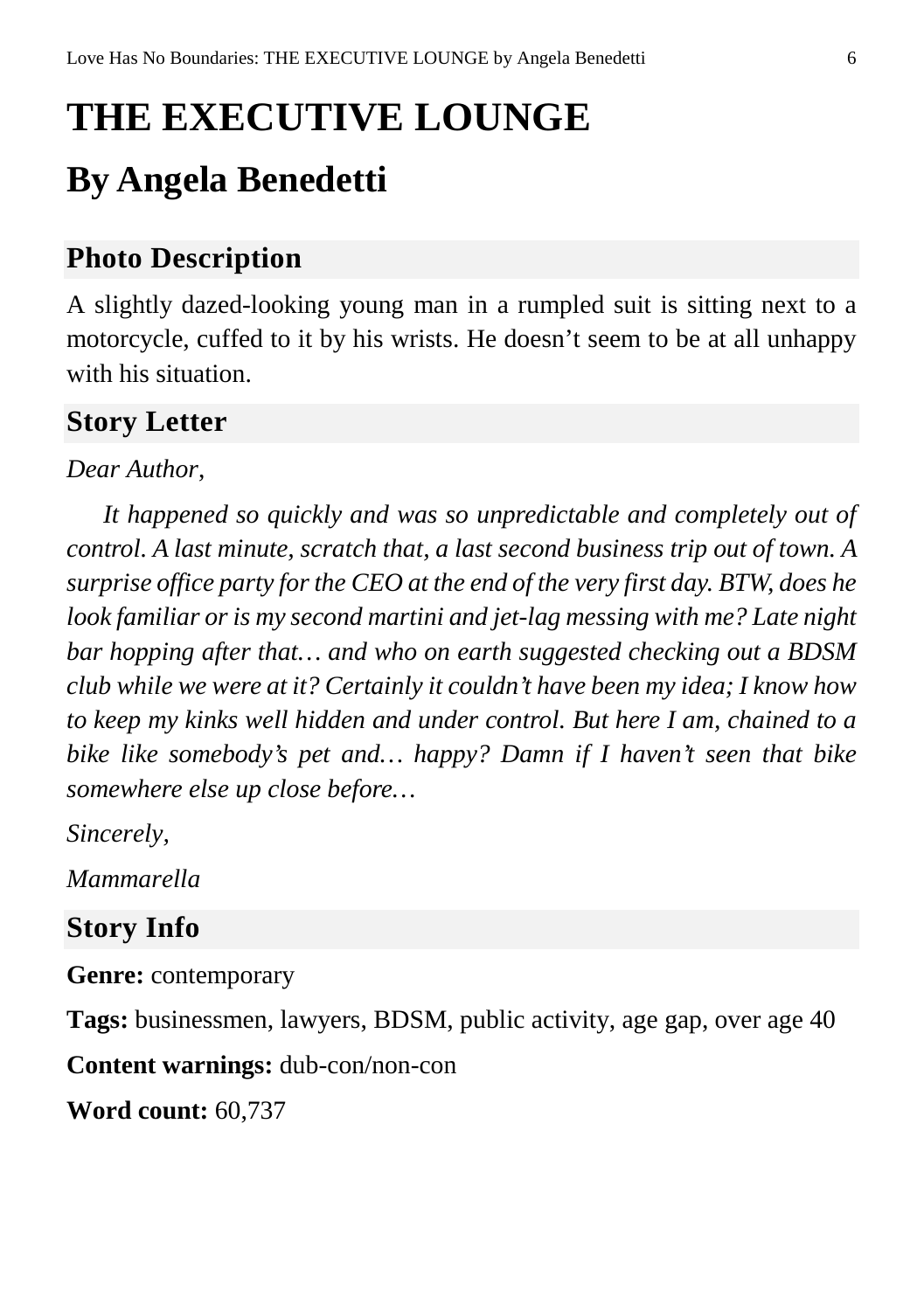## **THE EXECUTIVE LOUNGE By Angela Benedetti**

#### CHAPTER ONE

<span id="page-6-0"></span>The first thing I need you to understand is that I really can hold my liquor. Seriously, I'm not a lightweight, I know my capacity, and it's pretty damn good, plus I wasn't even drinking all that much. But Greg sprang this trip on me at the last minute, and I was up all night finding a twenty-four-hour cleaner and doing laundry and…

Okay, let me back up.

I'd been job hunting since graduation and was getting kind of desperate when I got a call-back from Castle Silicasystems. I did my best not to sound hysterically grateful when I made the appointment, then got into my best blue interview suit and headed down to their campus in beautiful downtown San Jose, praying to everyone from Ares to Zoroaster for luck and favors.

Castle has been around a while and is big enough to have an HR department, so it was another five weeks before I actually reported in to work, but finally, one bright Monday morning, there I was.

It took me most of the day to get out of HR—and my signing hand was sore by then, seriously—but I finally made it up to Greg Wyatt's office. Greg was the CTO and had decided that my shiny new degree and I were just what he needed in a personal assistant.

Yeah, I was a glorified secretary with an MBA, and a bachelor's in mechanical engineering. I'd figured that being able to speak to the techies in their own language would give me an advantage in the job market, and sure enough, it did. I still had ambition for more—maybe even Greg's job someday—but right then I was pathetically grateful to have a paycheck coming in, and it wasn't a small one, either. The university Financial Aid office would be really happy about that.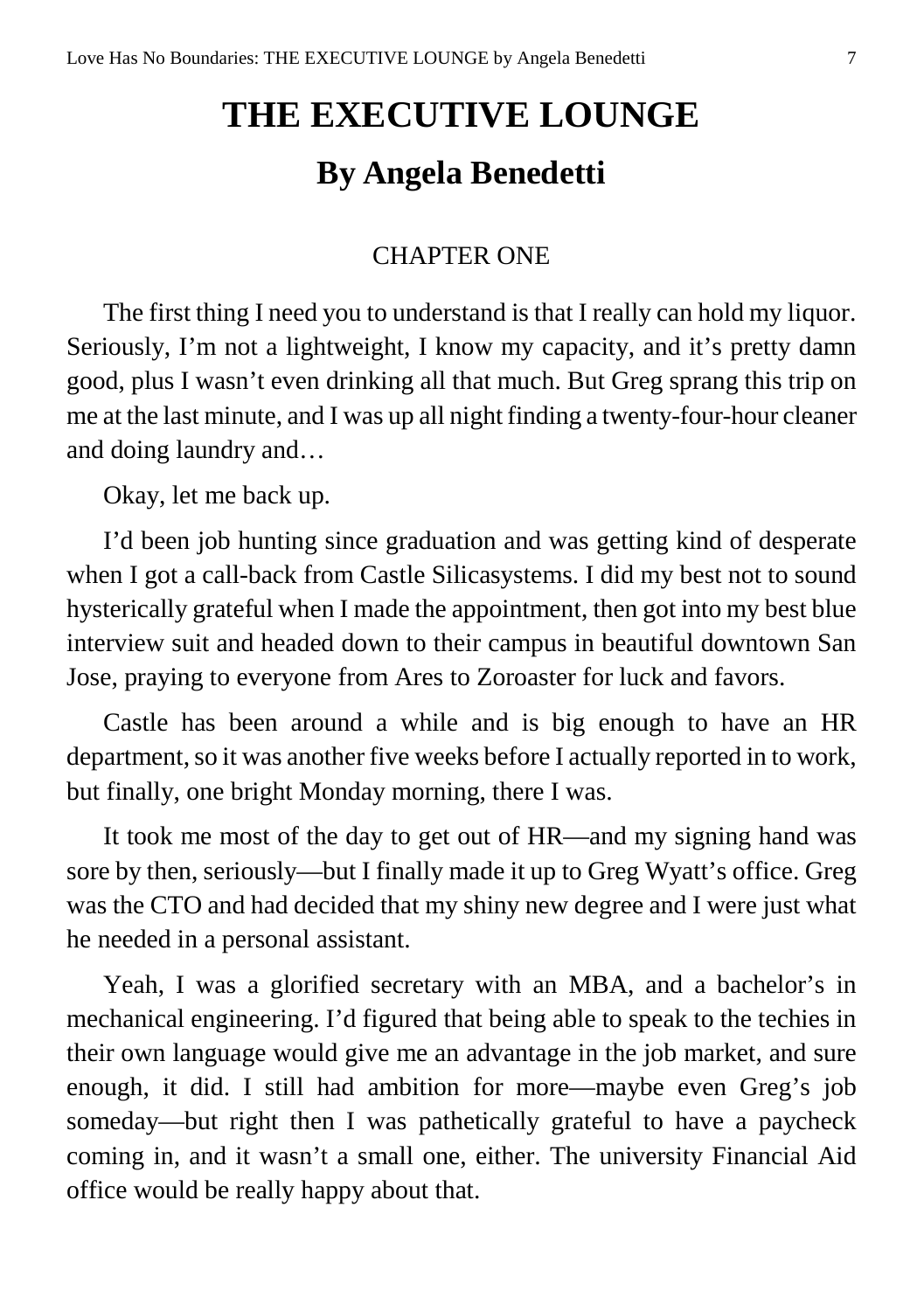So there I was, settling in and getting to know people and figuring out what Greg needed and how to keep him organized and his office running, when he does the oh-by-the-way thing and has me book plane tickets and a hotel room for myself for Friday. It seemed that Nicolas Castle—*the* Mr. Castle—was flying in from Mumbai and planning to overnight in NYC. Executive row, basically the buddies Mr. Castle had hired back in the nineties when he'd started the company, were surprising him on Friday for his birthday.

Yeah, you know a company's solvent when its top dozen execs can fly twenty-five hundred miles for a surprise birthday bash. At least I didn't have to worry about getting laid off in the near future, right?

Greg said it'd be a perfect chance for me to meet everyone and hang out, be casual, get to know the guys. Obviously it's been a while since he was a new hire with a recent diploma, but it was a nice thought, and I was willing to step up for some face time with the big dogs in the company even if I wasn't stupid enough to think I could let it all hang out.

So, cleaning-laundry-packing, and off I went to New York. It was evening—late evening—by the time my plane landed.

I get motion sick, so I took some pills for the flight. I'm mentioning that because I'm pretty sure the drugs—which I totally needed—contributed to what happened later. I got checked in at the Algonquin, which is about twelve classes classier than any hotel I'd ever stayed in before, and found Greg's room. He gave me a once-over and a big smile.

"Hey, Rob, great timing. I was about to head up." He closed the door behind him, and we went up the hall to the elevators. "Allan and Tony got in last night and ambushed Nick in the lobby, so the secret isn't very secret anymore. Nick cussed me out when I called up, though, so at least he was surprised enough to be growly about it."

I made an agreeable sounding noise because I couldn't think of anything intelligent to say about that, and figured no specific comment was better than saying something stupid.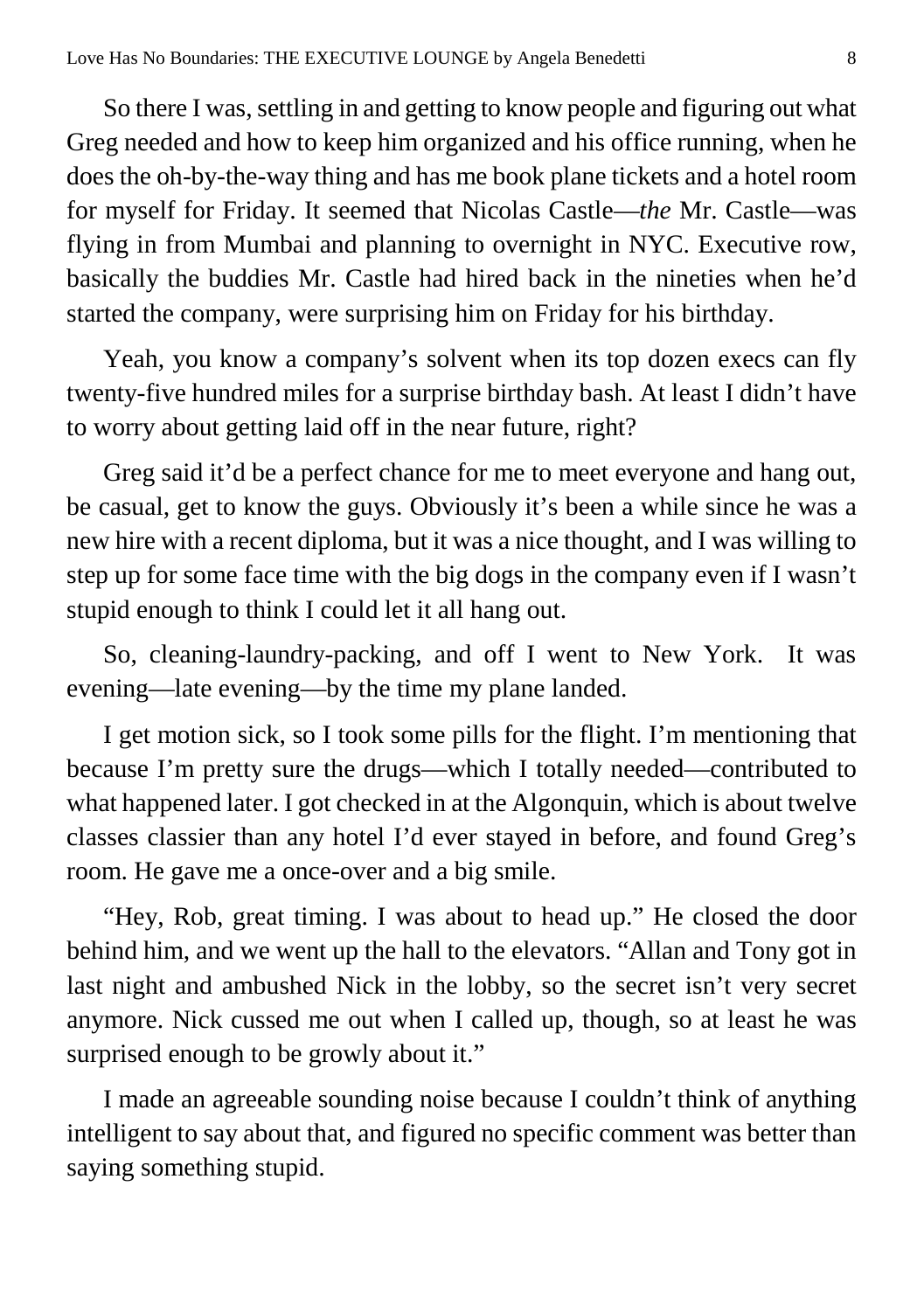Besides, just being in that hotel was blowing me away. I mean, it's the Algonquin, right? Dorothy Parker and the Algonquin Round Table and all that? It's one of *the* landmark hotels in the country, maybe the world, I don't know. I expected it to be fancy, but this was like something out of a movie, only more so, because movies tend to be flashy and this was pure, long-nosed class.

The carpet was a rich burgundy, and I was willing to bet it was wool. It was thick and soft, with great padding. Okay, you're probably laughing now, but when my mom made a bunch of money on her wrench patent, my parents redid the house and Dad and I learned all about how much of a difference good padding underneath the carpet makes. This was the expensive stuff, and my feet were pretty much orgasming in my sixty-dollar work shoes.

The side tables between each pair of elevator doors were a dark wood, carved and stained and shiny, with potted orchids on them– real ones, not silk or plastic or whatever. The inside of the elevator was polished brass, with a light fixture that was all angled crystal spikes coming down out of the ceiling.

Up on the floor where Mr. Castle's suite was, the carpet was even *better*, which kind of blew me away.

Okay, I'll shut up about the carpet. I was jet-lagged and drugged, remember?

Greg rang the bell—yeah, there was a doorbell outside this hotel room and someone I'd never seen before opened it. Greg waved a hand between us and said, "Hal, Rob, Rob, Hal," while walking through the entryway.

Someone put a martini in my hand, and Greg vanished into the suite. There was music playing, classic metal I think, but not loud enough to spike your eardrums, which I appreciated. I thought I recognized a couple of faces from the office, but basically it was a cluster of suits. Hot older guys in suits. Wherever Mr. Castle had met his friends back when, I wanted to go hang out there.

I walked around drinking my drink and occasionally saying hi to people. Some names went by, but none of them stuck. One of the benefits to being the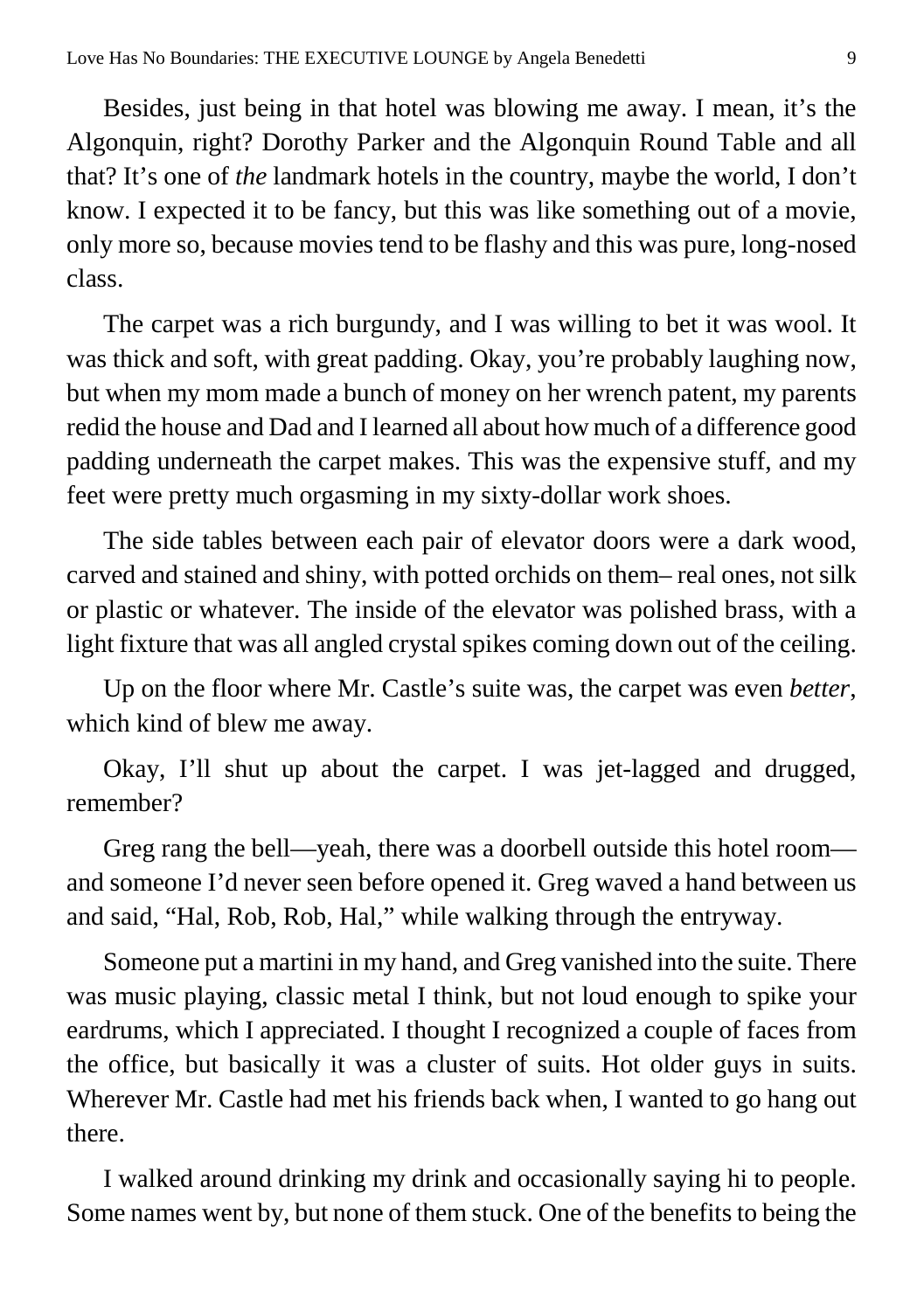new-kid-slash-secretary-type is that you can just call everyone "sir" and that works, so I didn't stress out about it.

A couple of martinis later—it was over an hour, I swear—I was looking at a painting of an African marketplace that I'm pretty sure didn't come from a hotel supply catalog when Greg's hand clamped down on my wrist, the one that didn't have a glass in it.

"There you are. I've been looking for you. Come on." He hauled me across the living room and through an open double door into a bedroom the size of my apartment. A king- size bed dominated the far end to the left, while close to the door was a conversation area with two loveseats and a big upholstered chair, arranged in a square around an expensive looking rug with a fireplace on the fourth side. We walked around in front of the fireplace and turned to face the men whose conversation had stopped as soon as we came in.

Sitting in the chair facing the fireplace—facing me—was an incredibly gorgeous man, even at a party full of hot guys. Thick dark hair, a nose like a hawk, sharp grey eyes, and a mouth I'd sell my mother to have on absolutely any part of my body.

Okay, maybe not my mother, but definitely my sister.

(Have I mentioned I'm seriously gay? I probably should've mentioned that earlier, and at this point it's obvious, so… carry on.)

Greg said, "Hey, Nick, I got you something! Happy birthday!" His hand gave me a push just above my butt, and I took a quick step forward because otherwise I'd have fallen splat on my face. I managed not to spill what was left of my drink either, go me!

It took a few seconds for what Greg had said to penetrate, and when it did I was pretty confused.

Happy birthday? So… I was a birthday present? The first thing that came to my mind was that Greg had hired me to fuck the boss, or be fucked by, or whatever, and part of me was okay with that, however the interpretation went.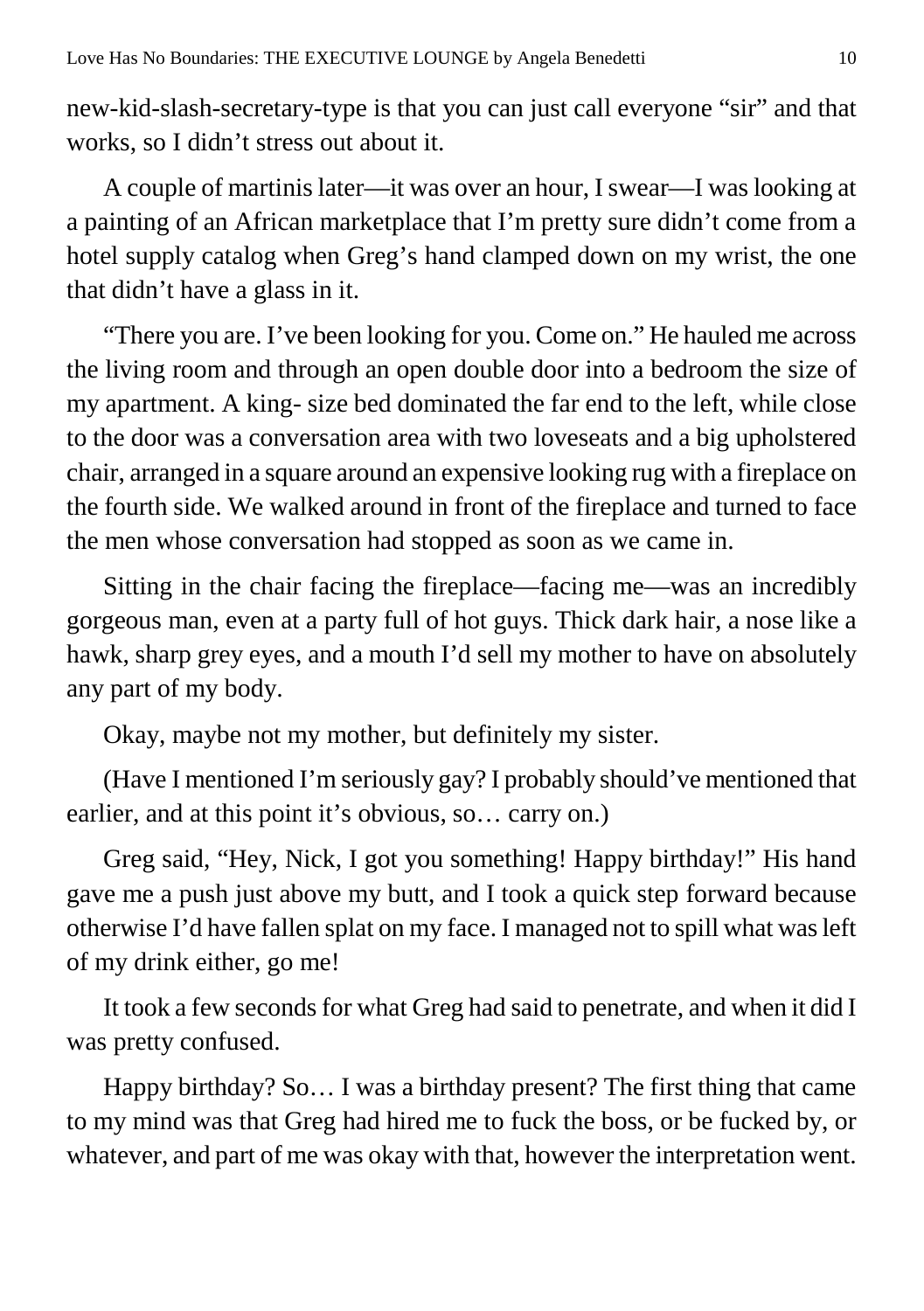The second thing was that if I was a gift—ignoring the real world for a minute—then Mr. Castle would own me, and the thought made me want to fall down to my knees right then. The rug was thick and soft and I could slam right down at his feet and it wouldn't hurt.

The third thing that came to mind (and this was where the real world elbowed its way back into the front of my brain) was that I'd been hired for a real job, I *needed* a real job, and that being the boss's birthday present wasn't a great career move if you wanted your career to last more than a few days at most. Fun was great, fantasy was awesome, but I had bills and rent and student loans to pay.

Mr. Castle had to've been thinking something similar because he gave me a once-over, then glared over my shoulder at Greg and said, "Birthday present? Seriously?"

The guys in the loveseats to either side were smirking, snickering, ogling, and eye-rolling, respectively. They were all hot, too—yeah, I checked—and the one who was smirking was also eyeing me like he'd be happy to have me be re-gifted in his direction if his boss didn't want me.

Before I could figure out what I thought about *that*, Greg said, "Yes, seriously. You've been fighting me on this for months, but you need an assistant, period. He's got an MBA *and* an engineering degree, so I don't want to hear any shit, okay? You're buried, we're dropping balls, so deal."

Mr. Castle scowled at him, then gave me another look-over, this one a little less primal but actually scarier because we were back in the real world again, talking about that job that'd pay the bills.

I held out my hand and said, "Robert Arvazian, sir. I'm looking forward to working with you."

He stared at my hand for half a second, then leaned forward and shook it. He didn't try to break my fingers off or anything; it was a firm, professional handshake.

"Welcome aboard. I hope you're ready to dive right in."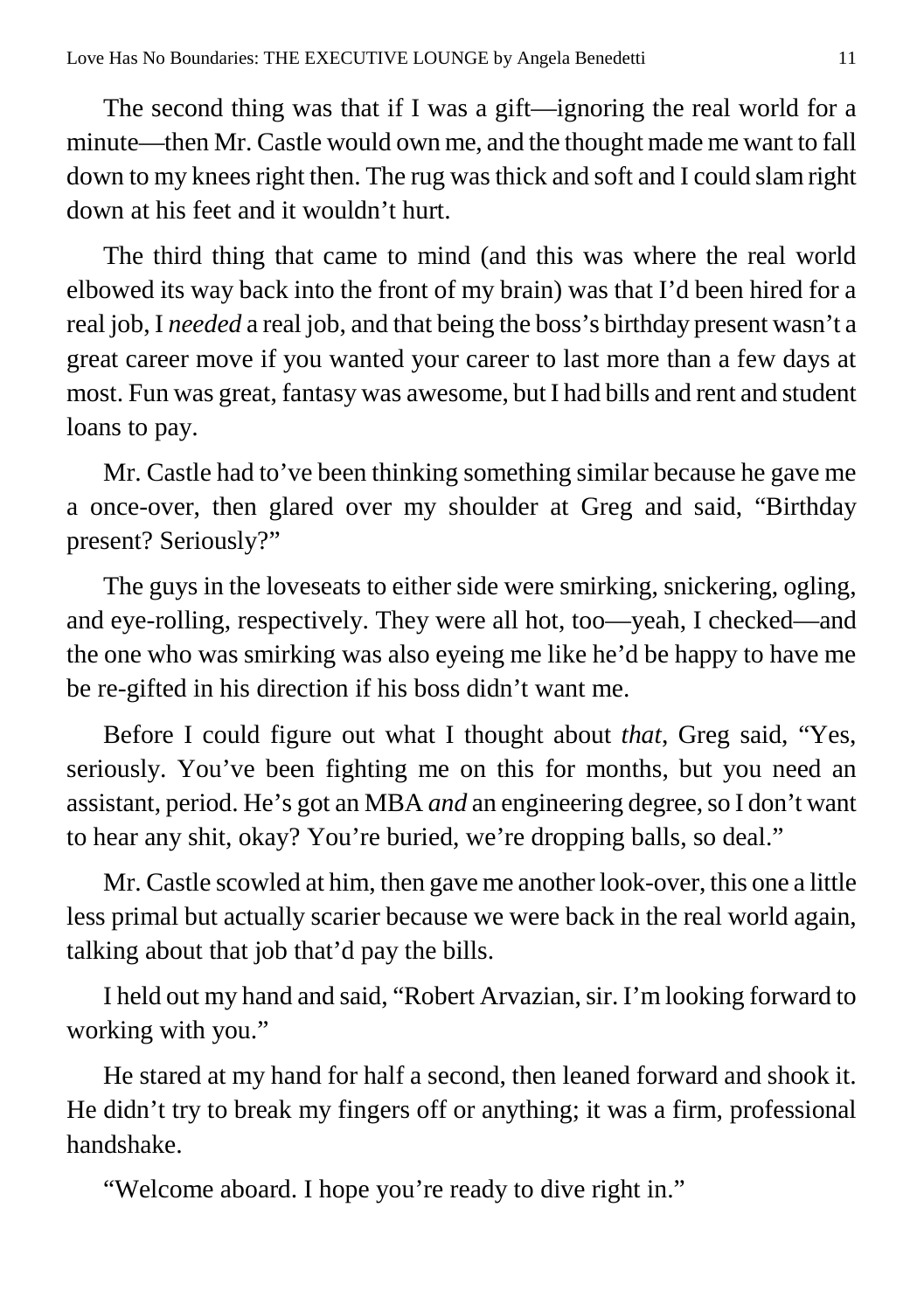"Absolutely, sir."

I got a tight nod, and then he looked over at the guy to my right—the one who'd been smirking when we all thought I was meant to be a different kind of birthday present—and they picked up a conversation about a government contract that was slipping its schedule. I stood there for a few seconds, then took a couple of steps backward past Greg and slipped away.

I emptied my glass in one gulp and went looking for something nonalcoholic. I ended up with a highball glass full of ginger ale, and had actually fallen into a conversation with a guy named Nachman Levin, who was the head of Logistics, when the living room was suddenly a lot fuller and everyone seemed to be migrating toward the main door.

Greg tugged on my sleeve and said, "Rob, Nach, come on, we're going bar-hopping. You can't spend the night in New York and never leave your hotel." He grinned and herded us out.

\*\*\*\*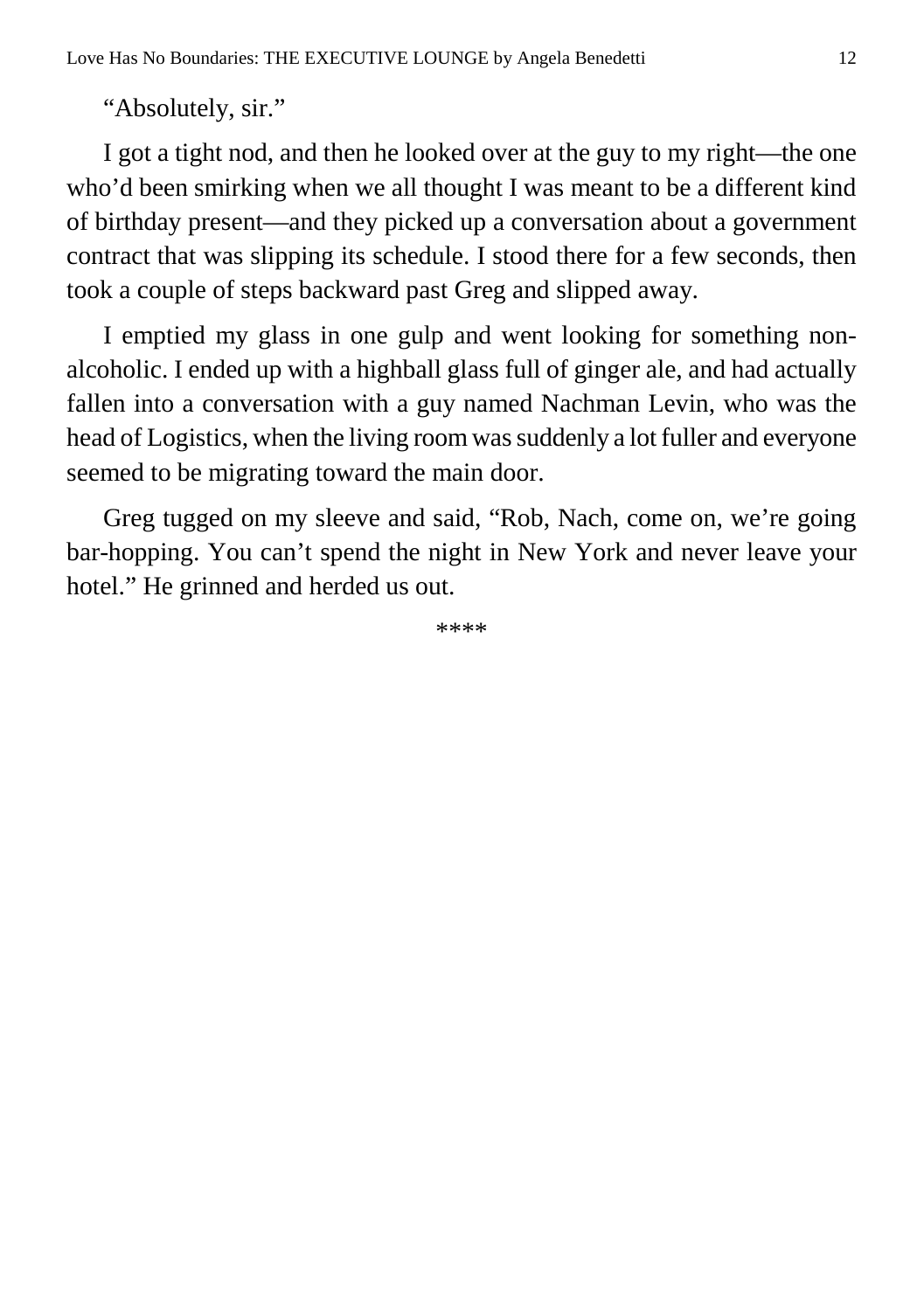#### CHAPTER TWO

<span id="page-12-0"></span>I want to note at this point that I'd stopped drinking, right? The whole barhopping thing was *not* my idea, and it wasn't like I could beg off. I was feeling more tired than anything else at that point, and kind of loopy, but I assumed it was because of the tired plus having my brain scrambled by the whole gift-tothe-boss thing—the non-reality of which I'll admit I was still kind of regretting, in the back of my brain where I don't have to take things for-real seriously.

So we all went downstairs and I ended up in the back of a cab between Greg and Nachman. We were kind of squished, but at least I knew them, which was better than being half in the lap of some stranger.

The next few stops were bars I don't remember the names of. Or what they looked like. Or even what I drank, although I'm pretty sure I tried to keep it down to one drink per stop. That wasn't hard—we didn't stay in any one place all that long. We shed a few people here and there as we went, and a couple hours later we were down to just the guys who'd been with Mr. Castle in the bedroom, plus me and Greg and a couple of others.

I was almost done with martini number whatever when one of the executives—I think his name was Hank—said that he used to live in New York and that he'd had all the mundanity he could deal with for one night. Then there was something about how the boss shouldn't have to be bored at his own damn birthday party, and everyone should follow him.

Two minutes later we were back in cabs on our way to someplace notboring. I think I fell asleep for a few, or maybe just zoned out, I'm not sure, but the cold air that slammed through the car when the doors opened again got my brain cells firing and I followed the crowd into another place.

The outside was pretty plain—cinderblock walls painted grey, which seems kind of redundant to me, but whatever. The lobby area was pretty dull too, with a guy in a leather vest over a T-shirt sitting behind a counter, handing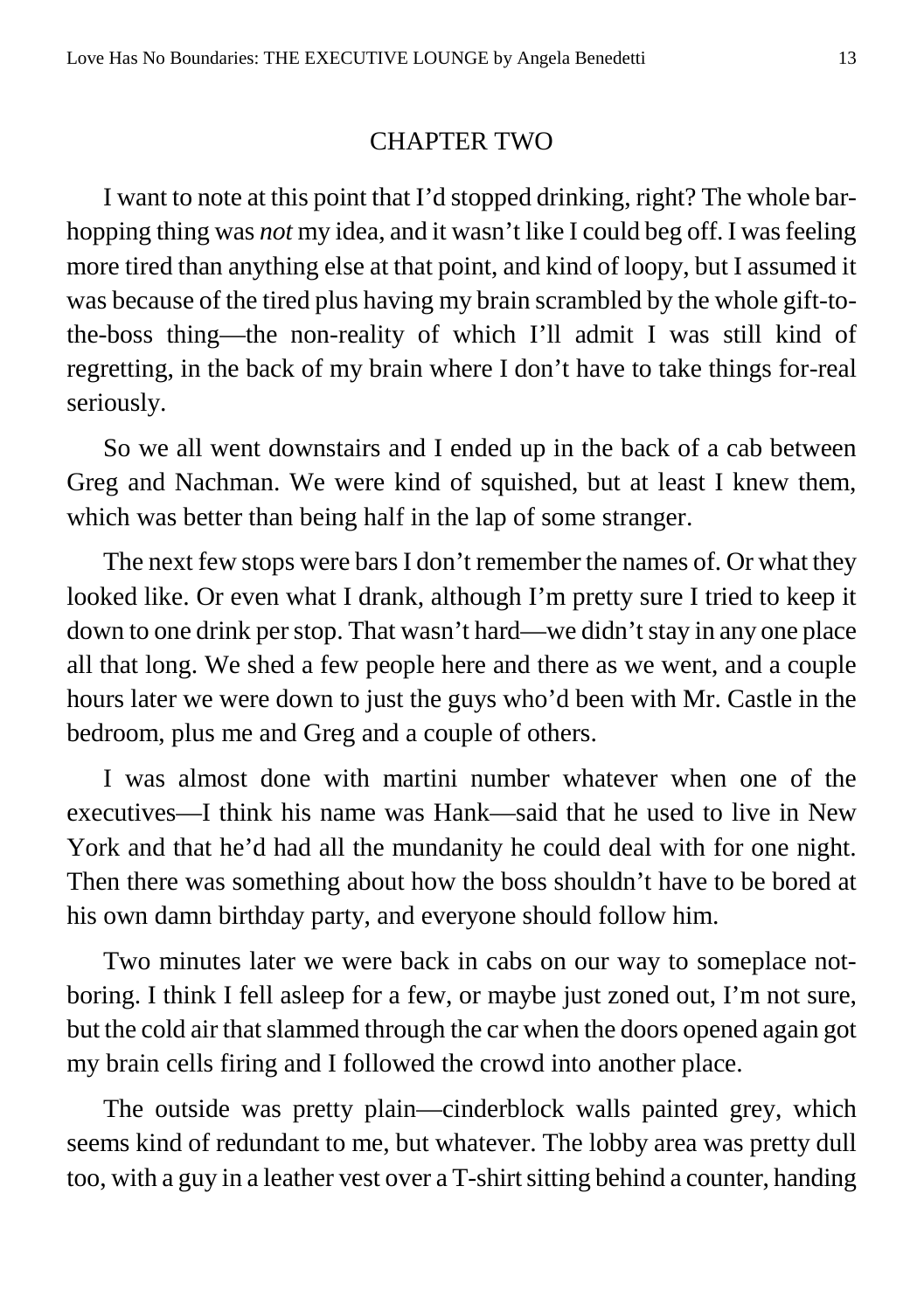out forms for everyone to sign while the guy we'd followed handed the desk guy a black AmEx.

I was having a hard time getting my eyes to focus that small, so after squinting at the form for a minute or so, I just looked around, saw that everyone else was signing, and figured I could sign too.

I know—stupid, right? I was out of it, is all I can say.

I followed the gang through a heavy wooden door with two bouncers on it, and we ended up in what looked like another basic bar, except it was all men, and a lot of them were wearing leather—pants, boots, wristbands, vests. It took me a minute (loopy, remember?) to figure out that it wasn't just a gay bar but a leather club.

Yeah, I was in New York City, in a BDSM club with a bunch of millionaires—like something out of a bad porny novel.

Okay, I actually like a lot of those books, but still, it's not exactly realistic, except there I was.

It wasn't all marble and velvet and St. Andrew's crosses, anything like that. It was a nice bar with dark wood paneling and comfy looking chairs and springy carpet, which was just as well because here and there I saw guys kneeling on the floor.

And right then it hit me that I was in a BDSM club surrounded by a bunch of really studly guys, some of whom actually knew my name, and I started getting hard. I know, you're thinking I had way too much alcohol for that, but like I keep saying, I wasn't that drunk—it was mostly lack of sleep, and the pills I'd had on the plane and the jet lag and all.

We wandered across the room, weaving between tables and couches and chairs, until a group got up and headed toward a door in the back next to the bar. Hank zipped in behind them and sort of used his aura to lay claim to a grouping of upholstered seats pulled into a vaguely oval-shaped conversation grouping, with a couple of small tables stuffed into gaps.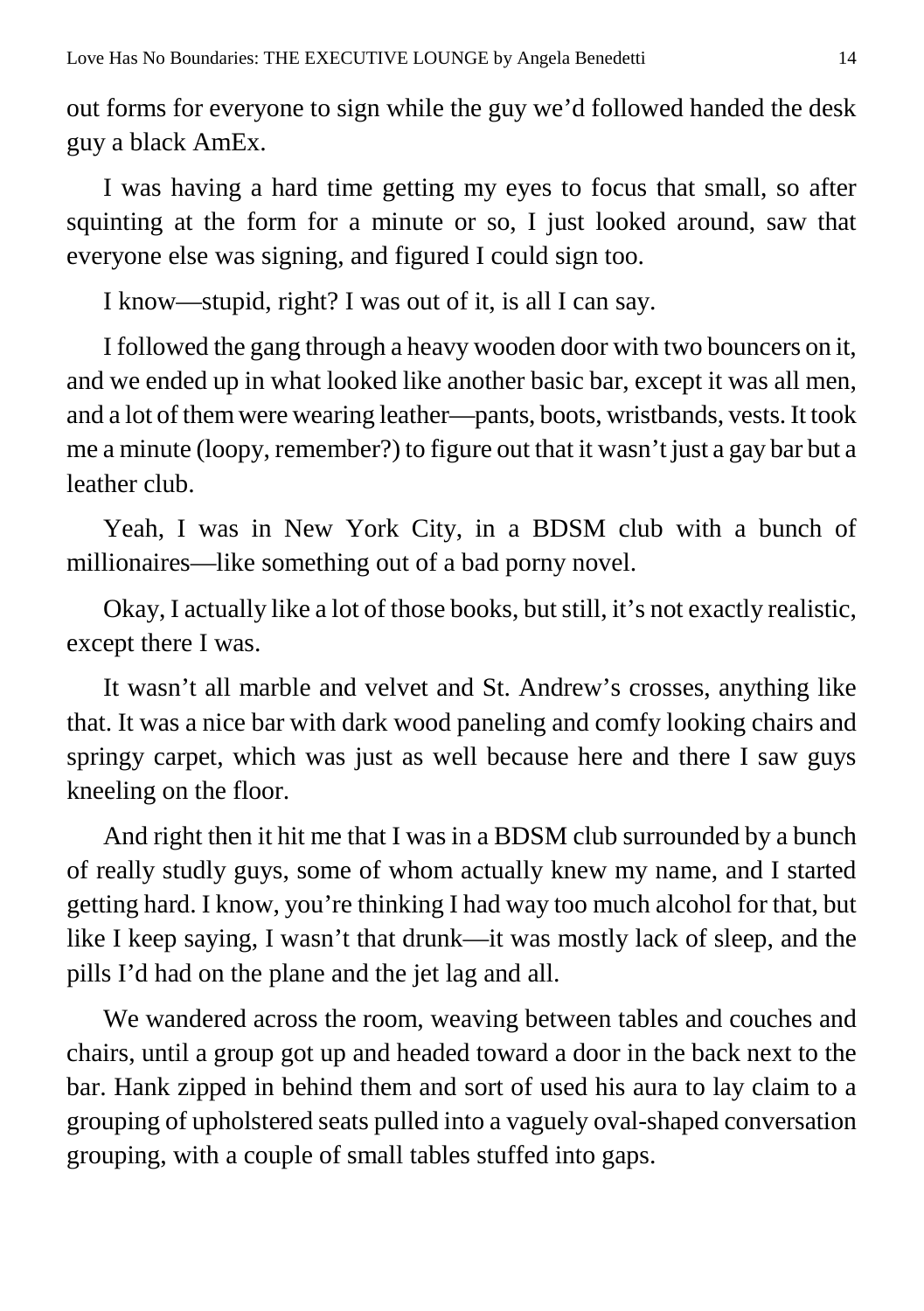A server piled empty glasses on a tray and asked what we wanted while we got organized and started sitting. Orders for sodas and waters came at the guy from all directions, so I ordered a ginger ale. By the time the server took off, everyone was sitting but me and two of the other guys, and they settled down on the floor. Umm, okay.

One of the guys who'd been in the bedroom with Mr. Castle was kneeling at the feet of another guy I'd met earlier that week—I think he was a division manager in chip design. He wasn't all formal or anything, the straight back and palms up on his thighs that you see in pictures; he was on his knees but kind of leaning against the chair, and they were talking like two buddies. Another guy I hadn't met yet was sitting cross-legged on a pillow between the feet of another man from Mr. Castle's bedroom; I think he was the director of security.

I should probably also mention that I wasn't exactly a newbie to this stuff. I mean, I'd never actually had a Master or a Sir or anything like that, but I hung out with some people in the community back home. I'd been to a couple of munches, and I'd been going to the gatherings Brandon Cole has at his house every Saturday. They had a flogging demo once, and I tried it out.

I didn't go first or anything, but the Domme doing the demo seemed really cool. When I finally found the nerve to volunteer to be next, she gave me a sweatshirt to put on over my T-shirt for the first few blows so I could get used to it. I took the next few just on my shirt. It was… interesting. I wasn't in orgasmic raptures over it like you see in porn videos, but it was something I was interested in trying again, maybe in private, with the right guy, you know?

So I'm not a newbie, and I didn't get all freaked out or anything. But still, I didn't know any of these guys very well, and I had to work with all of them, and I was the last one standing there in the middle of the ring of seats, with everyone looking at me, and there were no empty chairs.

The guy sitting next to Mr. Castle pulled a big pillow out from where it'd been tucked next to his chair and tossed it down in front of the boss's feet. "There you go," he said, and he gave me this huge grin.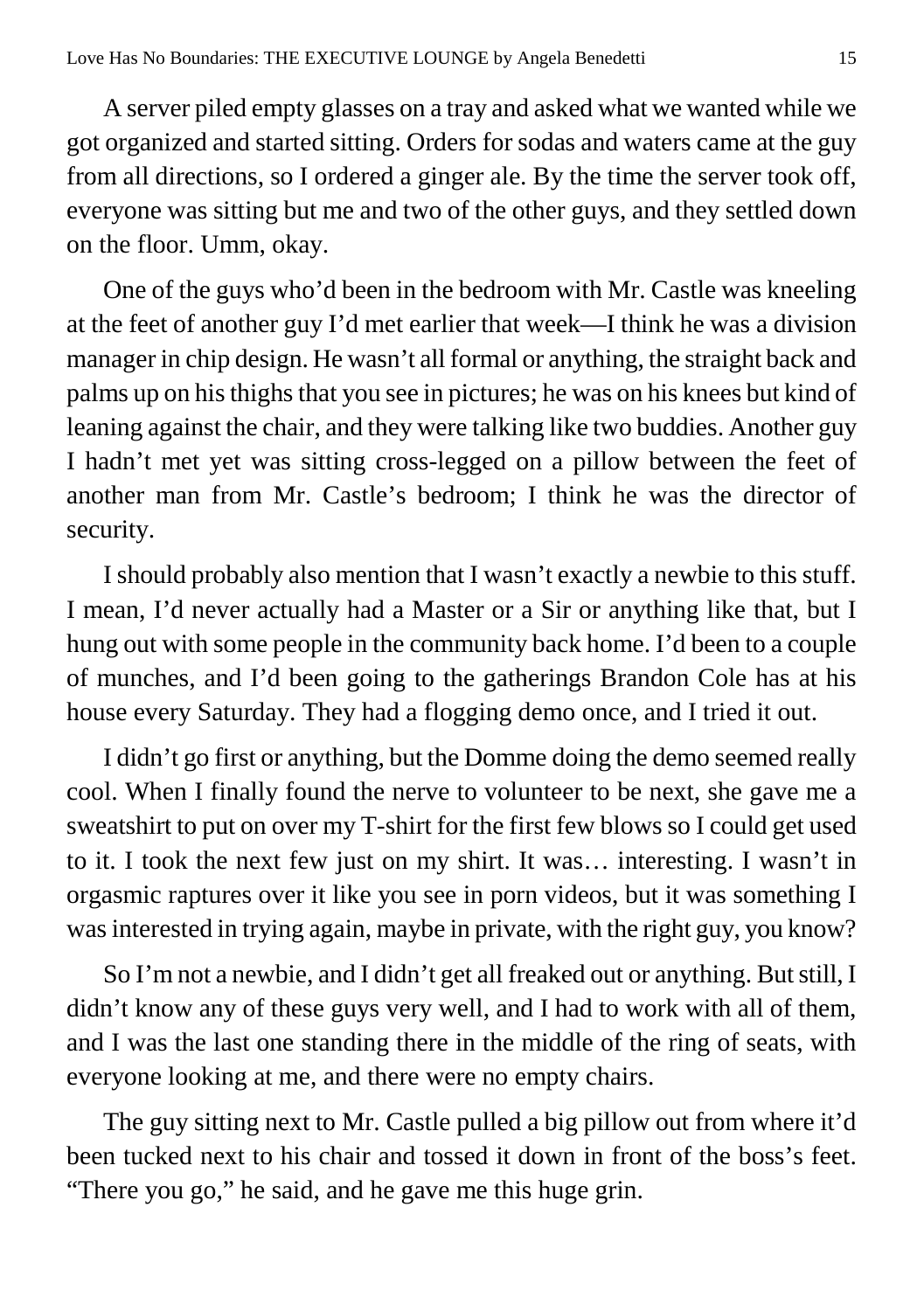I felt myself blushing, 'cause seriously? And then Mr. Castle said, "No, absolutely not," and shoved the pillow away with one foot.

He was glaring at the guy who'd put the pillow down—it wasn't like he was giving me any nasty looks or anything—but still, that was a pretty major rejection even if I hadn't been all eager to throw myself at his feet. And maybe I would've if he wanted me, you know? Because I *was* loopy and he *was* gorgeous and he could slot into that master-shaped hole in my fantasies pretty well. But that absolute rejection still stung, especially right there in front of everyone, and that's when I started thinking I could just leave and catch a cab back to the hotel.

But right then someone tugged on the back of my jacket, and the guy who'd been looking me over back at the hotel said, "Here, there's room by me."

I was kind of frozen, what with the whole embarrassment thing, so he didn't have much trouble maneuvering me around and ten seconds later I was sitting cross-legged next to his chair. He wasn't handsy about it, so I let him get me settled on the floor; the carpet really *was* nice to sit on.

The chair on my other side had these tall sides, and the guy'd pushed a side table backward to make room for me, so I was in a little niche, like an animal in its den. I could look around at everyone, but I wasn't really in line of sight for most of them, so a minute later they were all talking about whatever, and so far as I could tell, no one was paying any attention to me. Which was fine, seriously.

When the server came back, the guy I was sitting next to passed me my ginger ale without having to ask what I'd ordered, and he said, "You okay?" in a low voice.

I said, "Yeah, thanks," and took a sip of my drink, because what do you say?

"Good. I'm Evan O'Neill, by the way. I'm the CFO—it's my job to keep everyone else from bankrupting the company."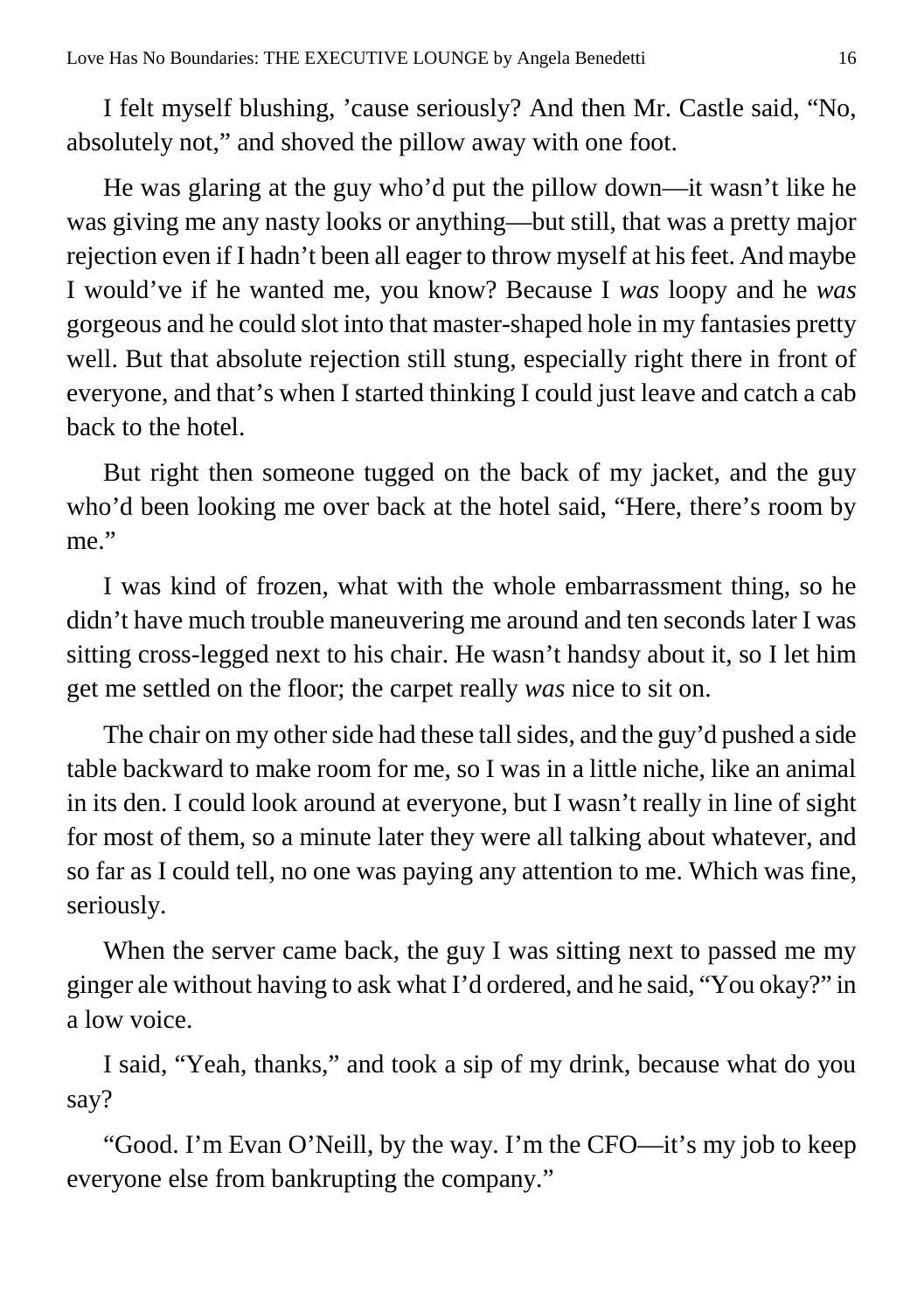I had to grin at that, at least a little. "You seem to be pretty good at it, from what I've read about Castle."

"I try." He gave me a grin back, with sort of an eye-rolling glance at the guys around us. "Greg said you have an MBA?"

I told him about my education and the research I'd done for the Masters, and he gave me a sketch of Castle's financial workings. It was all very mundane and by the time I was done with my drink, I was calm again and the embarrassment was just a memory. And when I finished my drink and saw that most of the other guys had finished theirs, I felt comfortable enough to get up and say, "Another round?"

Half a dozen orders came at me. It wasn't complicated, so I headed off to the bar, running through the list in my head.

The place was busier than it seemed from where we'd been sitting. All the seats were full and there were people leaning in, but I found a spot almost the size of a person in between a couple of stools. It took a minute to get one of the bartenders to notice me, but I gave the guy my order and put down enough cash for the drinks and a tip, then turned to look around.

It was nothing like the movies.

First, everyone was dressed, even if some of it would've gotten doubletakes on the street.

Second, no one was having sex.

Third, there were all kinds of guys there, and it didn't look like they were all following the same script.

There was a group of guys in a conversation area like ours, where all the men sitting on furniture were wearing leather pants and motorcycle boots and armbands and stuff. Each one of them had a guy on the floor in front of or next to him, kneeling, in what you'd probably think of as "proper" position—either back straight, eyes down, hands palm-up on their thighs, or kneeling down with forehead on the floor and palms flat to either side of the head.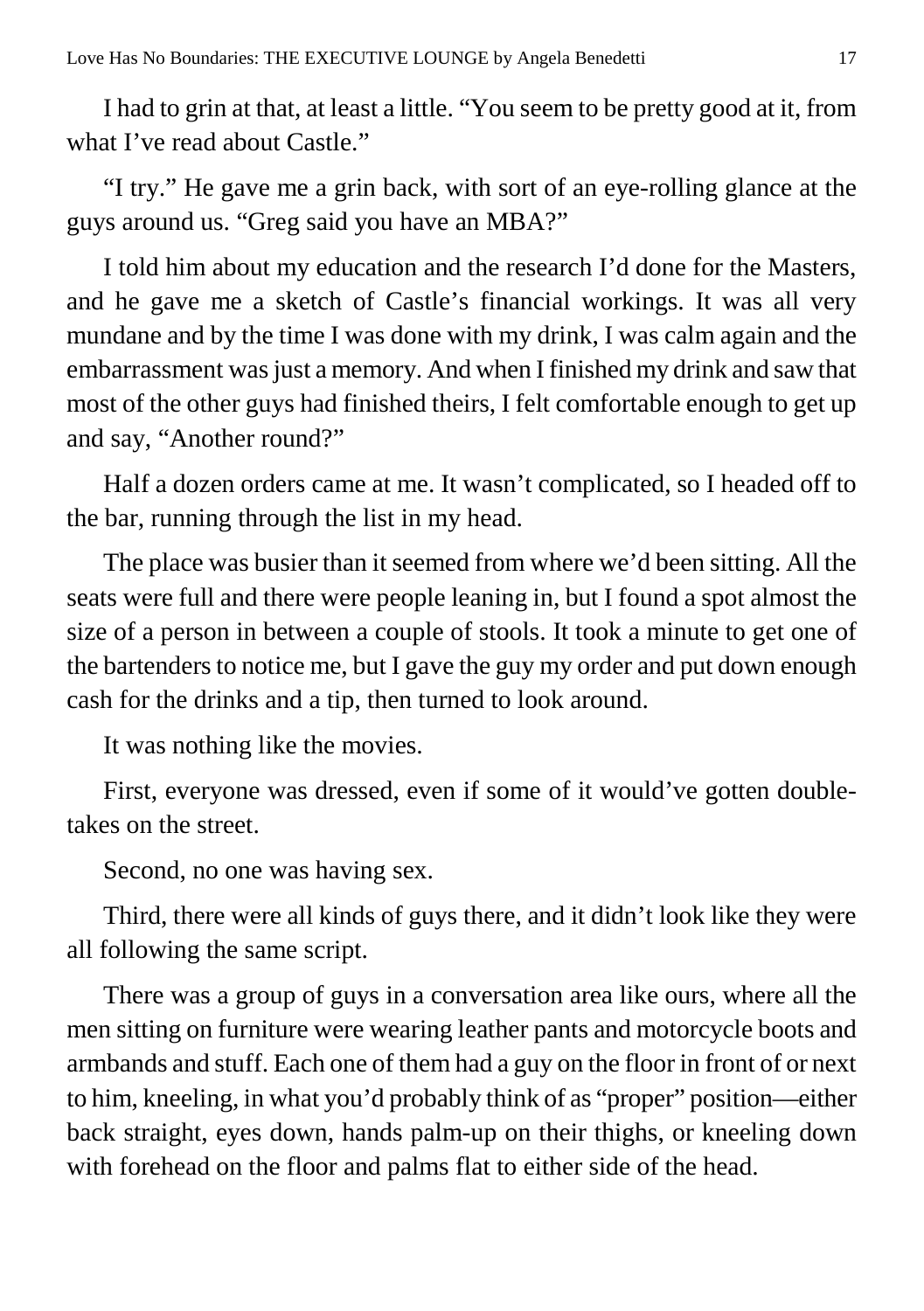But right behind them was another group sitting however. One of the guys on the floor was clearly the dominant partner, with his boyfriend curled up in his lap. They were talking and laughing, and obviously not trying to play Tough Dom or Perfect Sub.

Toward the middle of the room were two guys in slacks and shirts sitting in chairs and looking like any two guys talking in a bar after work. Except there was a third guy kneeling in front of one of the chairs, his wrists tied behind his back with a necktie, his head resting on his partner's thigh. The guy in the chair was talking to the other guy in a chair, but he was running his fingers through his boyfriend's hair, soft and slow. The boyfriend, the one on his knees, looked perfectly relaxed, like this was his way of shaking off a week of work stress.

The guy to my left at the bar said, "First time?"

He sounded mellow and friendly, not all aggressive, or wink-wink-nudgenudge, so I gave him half a smile and nodded. "Here, yeah. First time in New York."

"But not your first time in the scene?"

"No. I have some people I hang out with back home." Which maybe implied more than was true, but I didn't want anyone to slot me into the wideeyed virgin role, you know?

"Cool," said the guy. "If you're interested in playing later, come find me."

"Doesn't seem to be much playing," I said, glancing over the room again. There was a lot of stuff that'd probably get you thrown out of a regular bar, but nothing I'd call serious play either.

"The main room's kind of mellow," Barstool Guy said, "but it gets more serious in the playroom." He pointed toward the door I'd noticed before, next to the end of the bar. "Still no sex allowed, but more fun than you can have in the bar."

"I'll remember that, thanks. I came with some friends, though, and we're pretty settled for now."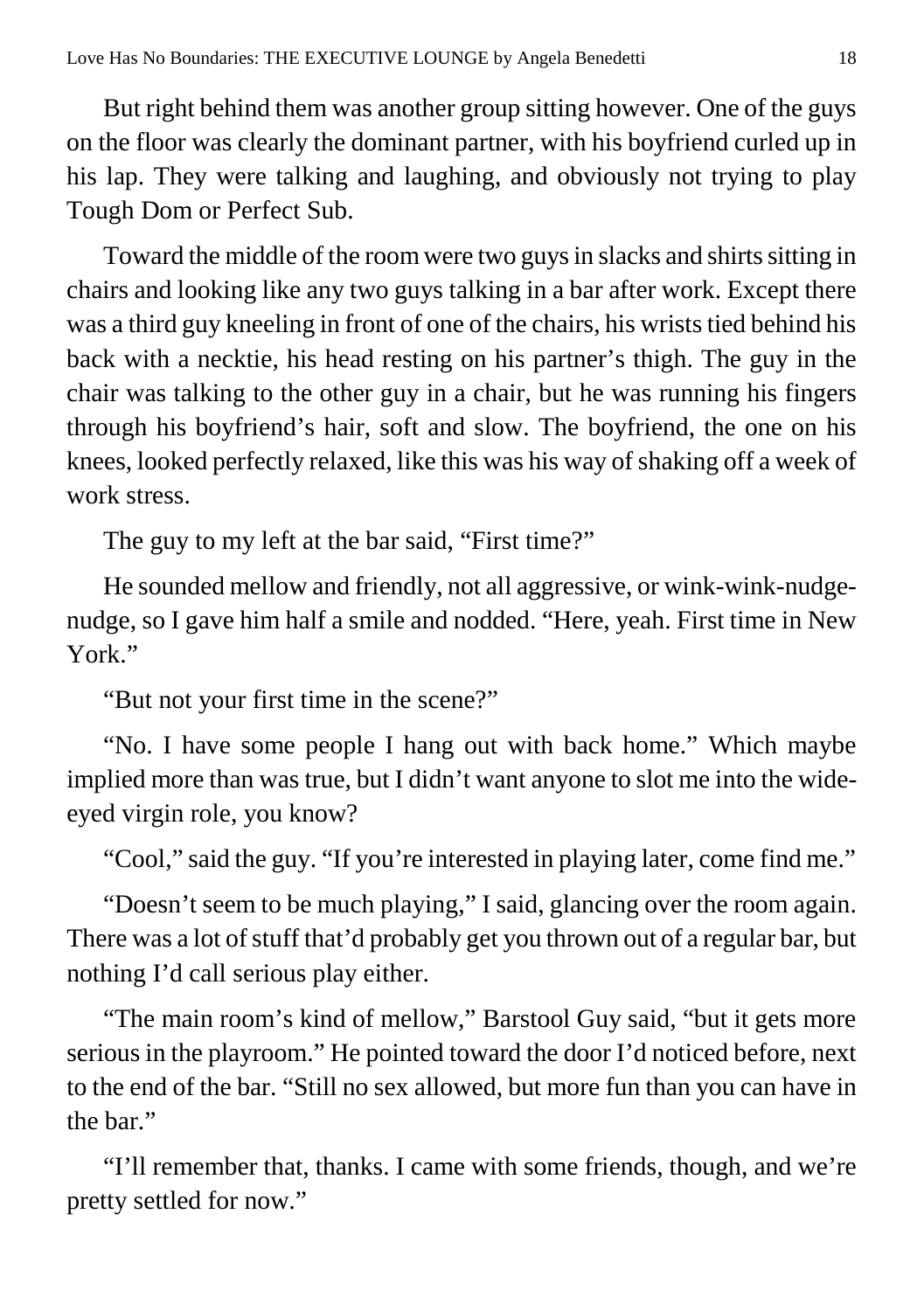"That's cool. Hey, your drinks are up."

I looked around and sure enough, there was a tray full of glasses on the bar behind me. "Thanks," I said, hoisting the tray. "Later." He nodded and gave me half a wave, and I headed off, careful to balance the tray as I wove through the furniture.

The group was three guys short when I got back. I handed out drinks, dropped the tray on a table, and went to sit on one of the little couches next to Evan, who'd moved—I figured he deliberately shifted to a place where I could sit next to him without having to be on the floor.

"More comfortable?" he asked, taking a sip of his soda.

"Yeah." I settled back into the padded corner and toasted him with my glass. "I like having a back to lean on, you know?"

He nodded. "You could work on your posture, and you'd be more comfortable on the floor."

I kind of stopped for a couple of seconds and switched gears. That definitely wasn't business- or finance-related. "Umm, yeah, I've heard that. It's something I'll need to work up to, since I'm usually all about comfort."

He laughed and nodded again. "You'll be happy to know the company has a decent chair budget. We don't want anyone taking time off to hit the chiropractor, or doing substandard work because their attention is all on their aching back."

"Good policy," I said. "More companies should spend some money on prevention. It's cheaper than treatment later."

"Absolutely. We have a great gym—did you get to that in the new-hire tour? It's open to everyone, and you get an extra half hour for lunch three times a week if you spend it in the gym."

"Seriously? Wow. That's probably in one of the pamphlets they gave me Monday. I'll admit I haven't read through everything yet."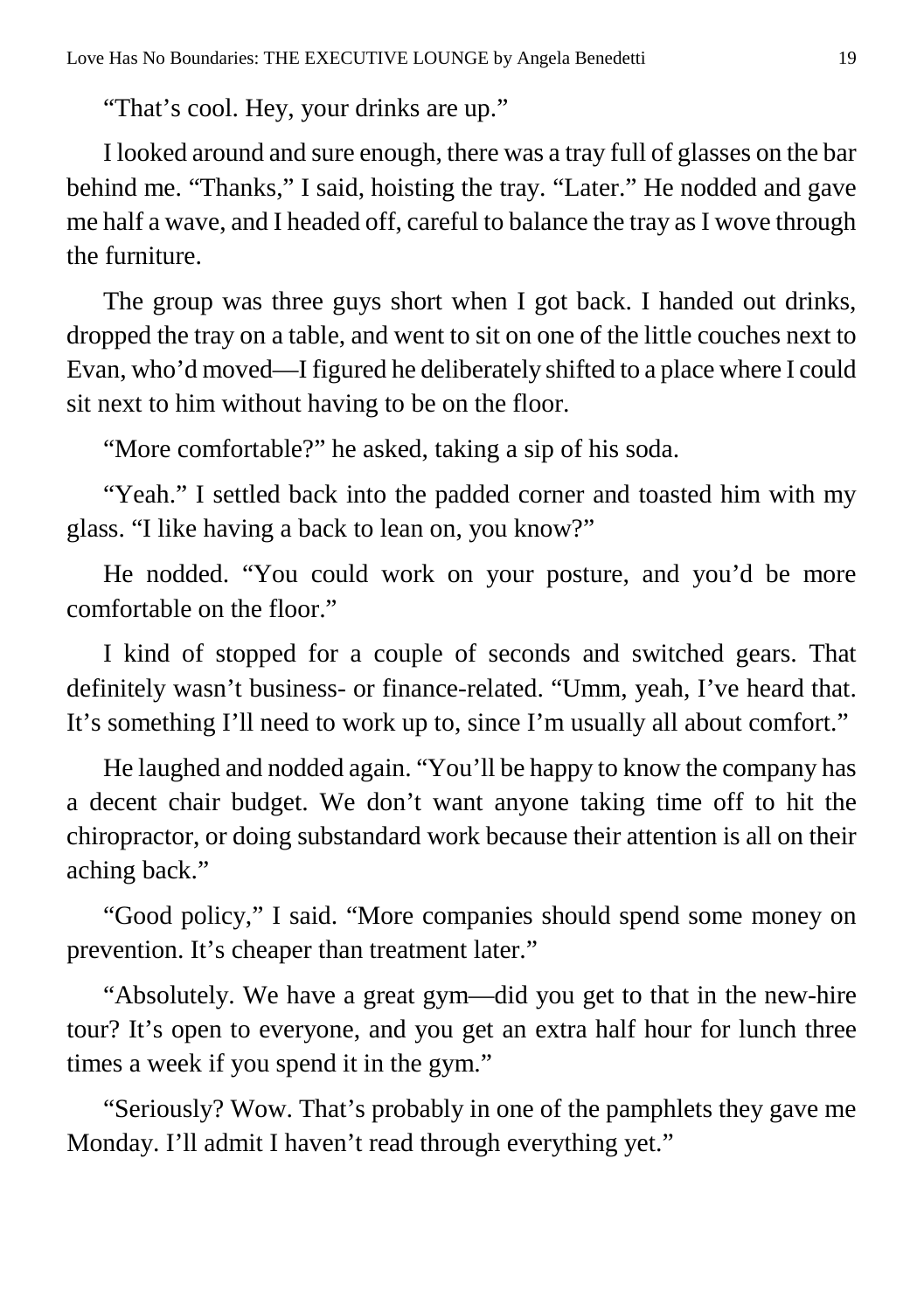"Hey, anyone too lazy to read everything probably wouldn't want to hit the gym anyway." He shrugged, looking me right in the eye. I felt myself blushing, which sucked.

"Probably so. I'll definitely find the gym, though. I was taking PE classes at school so I could use the facilities there, but I haven't gotten around to joining a regular gym."

"Now you don't have to," said Evan.

"Awesome." I took another slug of ginger ale, watching Evan while I drank.

He was a great looking guy. Not that anyone in the group needed a bag over his head or anything, but seriously, you could tell he wasn't a keyboard slug, even when he was wearing a suit, and he had big, strong looking hands, which are one of my major turn-ons. Other guys are size queens about a man's dick, but I'll take an average dick and big hands any day.

His hair was brown and short and kind of messy; it was obvious it wasn't full of product, which is another thing I like. When I touch a guy's hair, I don't want it to crackle. And he had a dimple in his chin, which I'm not usually into, but he made it work.

And he was smiling at me, a sort of knowing, sideways smile, like he knew I was checking him out and was amused by it but didn't mind.

Usually that'd be a little embarrassing—getting caught checking someone out—but I felt relaxed and just grinned back at him.

Evan leaned in, close enough that he could lower his voice so only I could hear, even if someone walked past us. "You know, I think I envy Nick having something this pretty running around his office from now on."

I had to smile wider at that, and twisted around so I was facing him. "You're on the same floor, right? I could probably arrange to spread the pretty around every now and then."

"I think that's only fair." Evan shifted his soda to his left hand and reached out to trace the line of my jaw with two fingers. They were a little damp from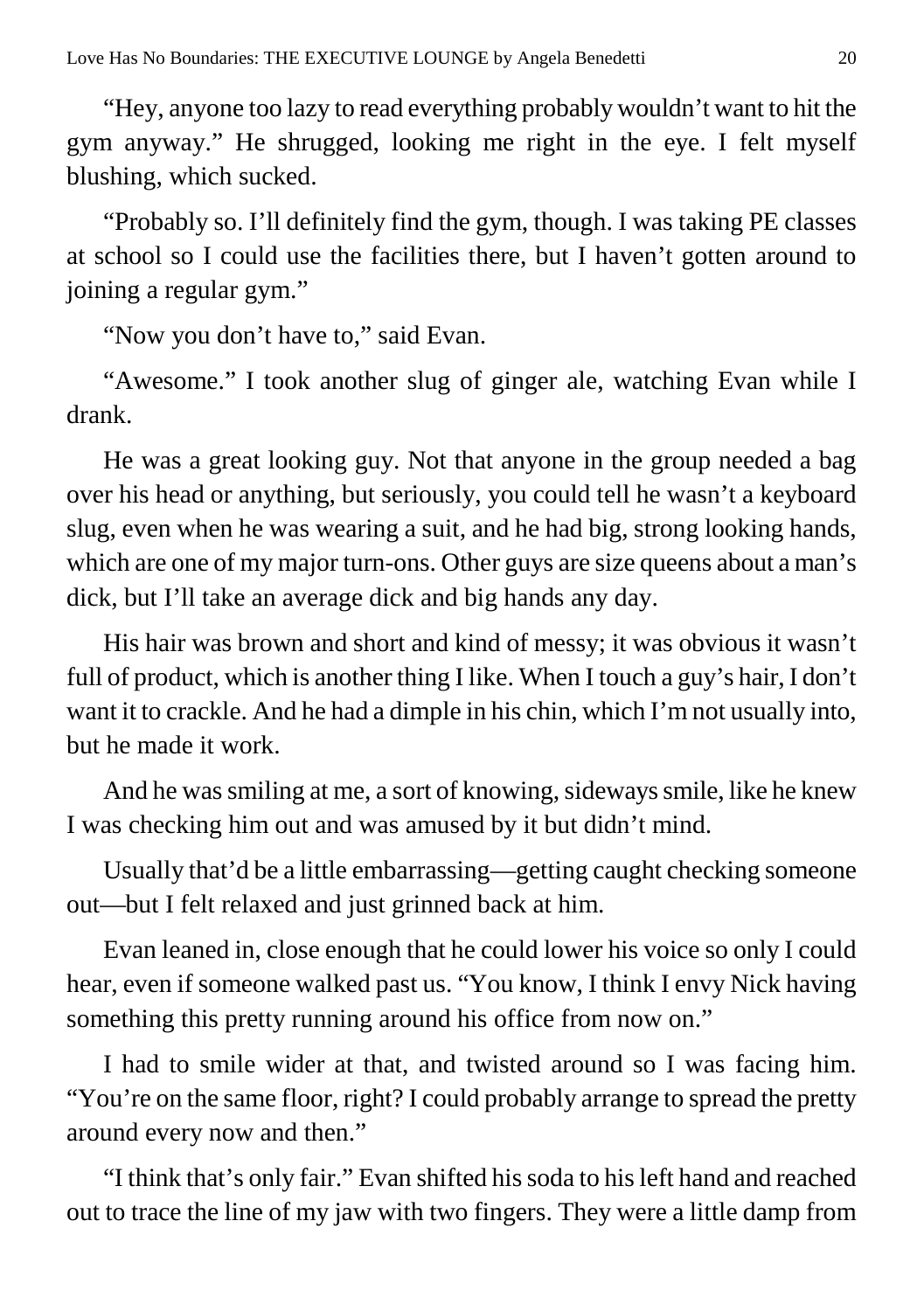condensation, and cold from the ice in the glass, but I could feel the warmth underneath, and that broad palm was right there, just a breath away.

We looked at each other and I could see the wanting in his face. I felt it too, so it was the easiest thing in the world to turn my head just a little and suck one of his fingers into my mouth. I give a pretty good blow job if I do say so myself, and doing a demo on Evan's middle finger was fun and way hotter than sucking on a finger should be. By the time he put down his drink and slid his other hand around the back of my head, my cock was swollen and solid in my pants.

He pulled me out of my corner and manhandled me onto his lap. I spread my thighs and straddled him, pressing my hard-on against his and sinking into a deep kiss. I felt him tug my shirt out of my waistband, and then his hands ran over skin, up onto my lower back and then down to cup the top of my ass.

I pushed my fingers into his hair and hung on to the kiss. I felt like I was falling into his mouth, into hot, wet sex. My hips thrust against his and suddenly I was frantic to grow a couple more arms so I could strip off my pants, and his, without letting go of him.

After that, it all went kind of fuzzy.

\*\*\*\*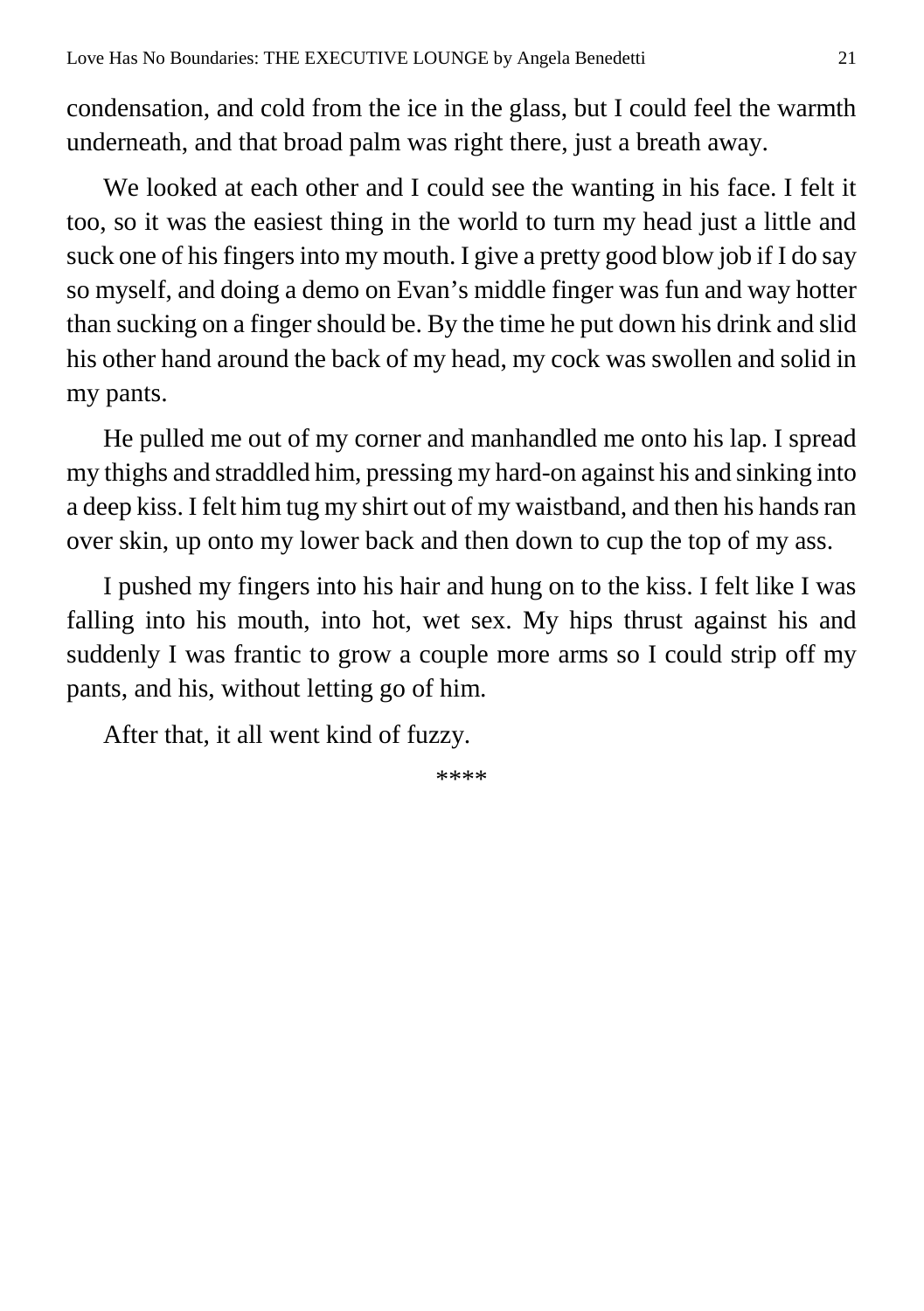#### CHAPTER THREE

<span id="page-21-0"></span>Next time I… well, I want to say "woke up", but I'm not sure I was ever really asleep. Let's say the next time my head was clear enough that I was aware of where I was, I was in a hospital bed. I had that faint hospitalchemical smell in my nose, and a buzz of unintelligible conversation was floating in the open door even at… whatever time it was. It had to be very early-late, because the light coming in the window was faint and grey, and there was no way it was evening. There was a lump in the other bed a few feet away, but whoever it was, he was facing away from me and I didn't recognize the back of the guy's head.

My own head ached like hell and I was feeling woozy, like the room was going to start swooping around me if I let go. I wasn't actually hanging on to anything at that point, so that should tell you something.

I had some fuzzy memories of sharp voices and arguing, and I think a cop, and a bunch of people in uniforms. I think I tried to hit on a couple of them, which made me groan and squinch my eyes closed, 'cause that's totally not like me.

Then I remembered what I'd been doing with Evan, a guy I'd known for like an hour, in a mostly public bar, in front of a bunch of guys I have to work with—including my new boss!—and I groaned louder and pulled the covers up over my head.

I mean, it'd been fun and all at the time, but seriously? Looking back, I couldn't believe that was me.

I'm not stupid, though—despite recent evidence to the contrary—so by the time a woman in scrubs came in with a clipboard, I'd pretty much figured out I'd been drugged.

After the nurse, then the doctor, I talked to a cop—Sergeant Sato, an Asian guy in his mid-thirties or so, hot if you like the short, muscley type—who wanted all the facts for his notebook. I had to admit I hadn't even caught the name of the club we'd gone to, that I'd been with a group and we'd all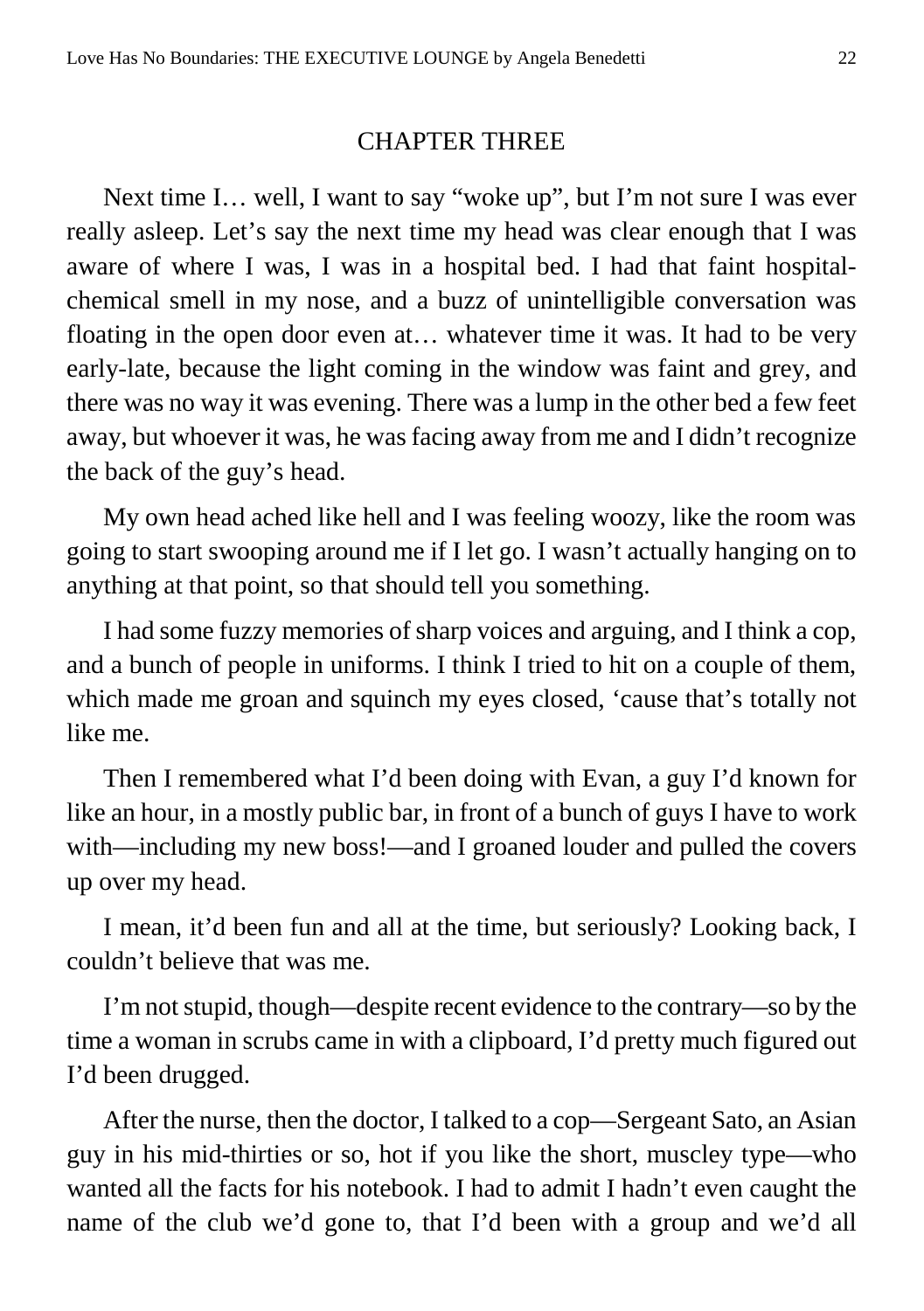followed a guy who knew a place and that was it. He was mostly stone-faced (unlike TV cops, most real life cops don't get all intensely emotional over their cases, or at least don't show it when they're working) but I saw his jaw tighten when I gave him my incredibly short list of actual facts. I interpreted that as frustration, and maybe a little bit of wanting to smack the dumb guy around for being dumb. Hey, I'd probably have let him at that point.

When he asked me if I remembered anything else that might be useful, I said, "Actually, I've been thinking about it, and the only time anyone could've slipped anything into our drinks was when I was up at the bar. I was talking to this guy, just kind of passing the time, you know? And I didn't notice right away when my drinks were up. He pointed them out to me during a pause in the conversation, and I don't know how long they were there with no one watching them."

"Could the individual you were talking to have introduced the substance into your drinks?" the cop asked, looking like maybe he'd adjusted his opinion of me up high enough to believe that I *might've* been smart enough to finish high school.

"I don't think so. I mean, I wasn't looking at him every second once we started talking, but I was looking back and forth between the other people in the bar and him. If it'd been me, I wouldn't have counted on me-the-other-guy looking away long enough. I was looking back at him kind of at random."

"The people who do this regularly can be incredibly quick about it," he said.

"Right, I get that, but…" I stopped and frowned. "It couldn't have been just me and Evan, right? I mean, there's no way whoever did it would've known which drinks were ours. So he'd have had to dose every drink on the tray. That would've taken longer."

Sato glanced over at the other bed, at my roommate—I'd found out it was Greg when he turned over, still out of it, while the doctor was there—and said, "We haven't been able to interview everyone in your group yet, but from what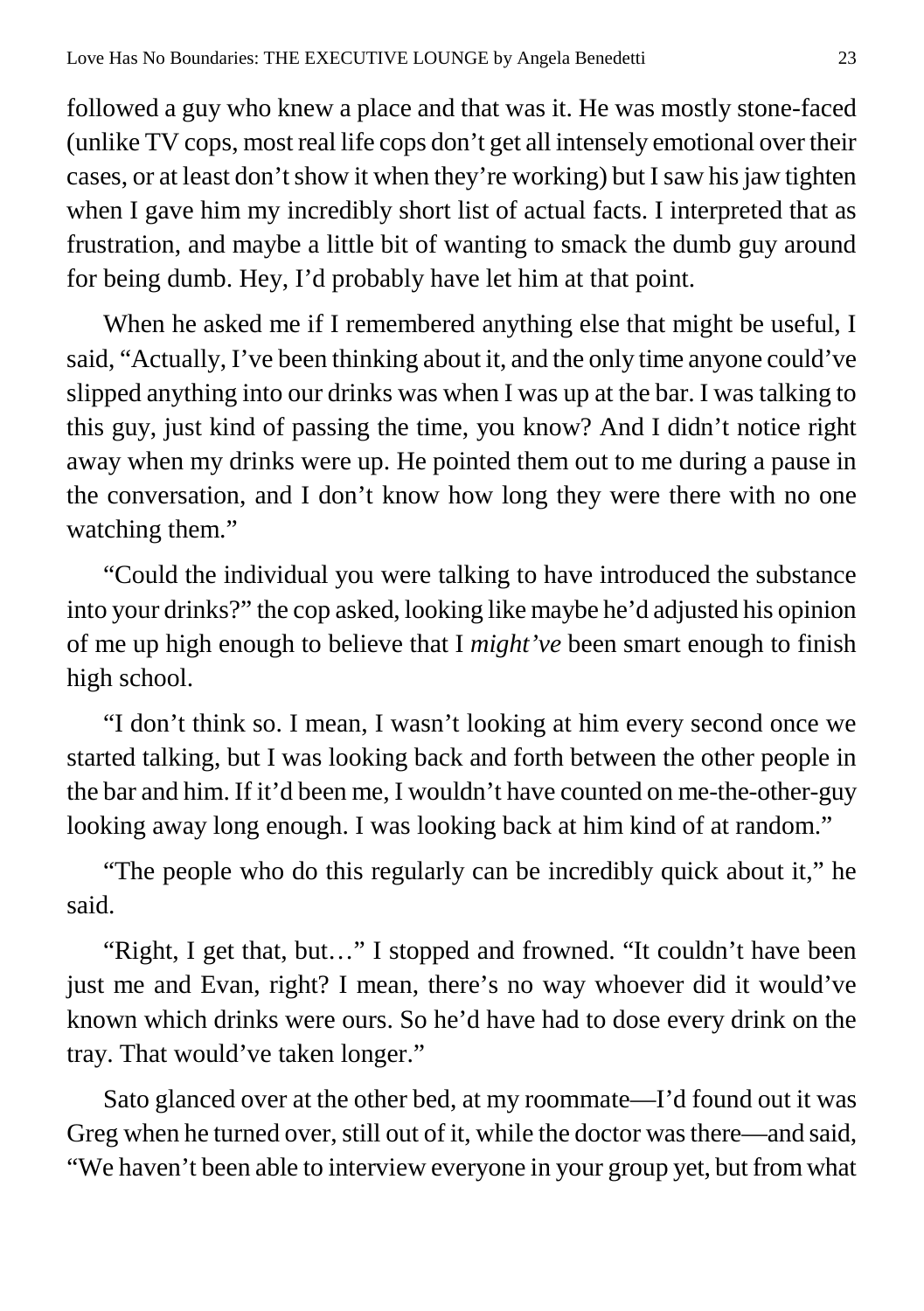I've gathered so far, it seems all the drinks you bought were drugged except the two waters."

"So it would've taken more than a second, no matter how fast the guy was."

"Not as long as you'd think, but yes, longer than a second."

I thought about that, but it still didn't make sense. "Any idea why? I mean, if I'd been alone then it'd make sense, in a twisted way, if someone tried to roofie me. But no strangers even tried to pick me up after I was drugged. The guy I was talking to at the bar hit on me, but it was kind of low level, nowhere near as intense as you'd expect for someone who planned to drug me and drag me into the bathroom or something."

"I can't speculate about the perpetrator's motives at this time," he said. Definitely not like a TV show. He finished writing some stuff in his notebook, then asked, "Would you be available to testify if we do apprehend a suspect?"

That stopped me. I really wanted to say yes, seriously, but what I actually said was, "The thing is, I live in California." He nodded; he'd gotten my vital stats up at the top of the conversation. "I don't know if I could afford to fly out here again on my own. This was a business trip, and I know what the tickets cost. And I'd have to take time off work…"

"Did you tell the individual you were conversing with at the bar that you were from out of town?"

I had to think about that. Had I told him I was from California? "I mentioned I was from out of town, that it was my first time in New York. I didn't tell him I'm from the opposite coast, though."

"Targets from out of town—more than a couple of hours drive away rarely show up to testify," said Sato. "A lot of perps target visitors for that reason; they know it'll be harder for the DA to get a conviction if the target doesn't testify And if they are convicted, they usually get a lighter sentence if the jury and judge don't have the face of a victim right in front of them."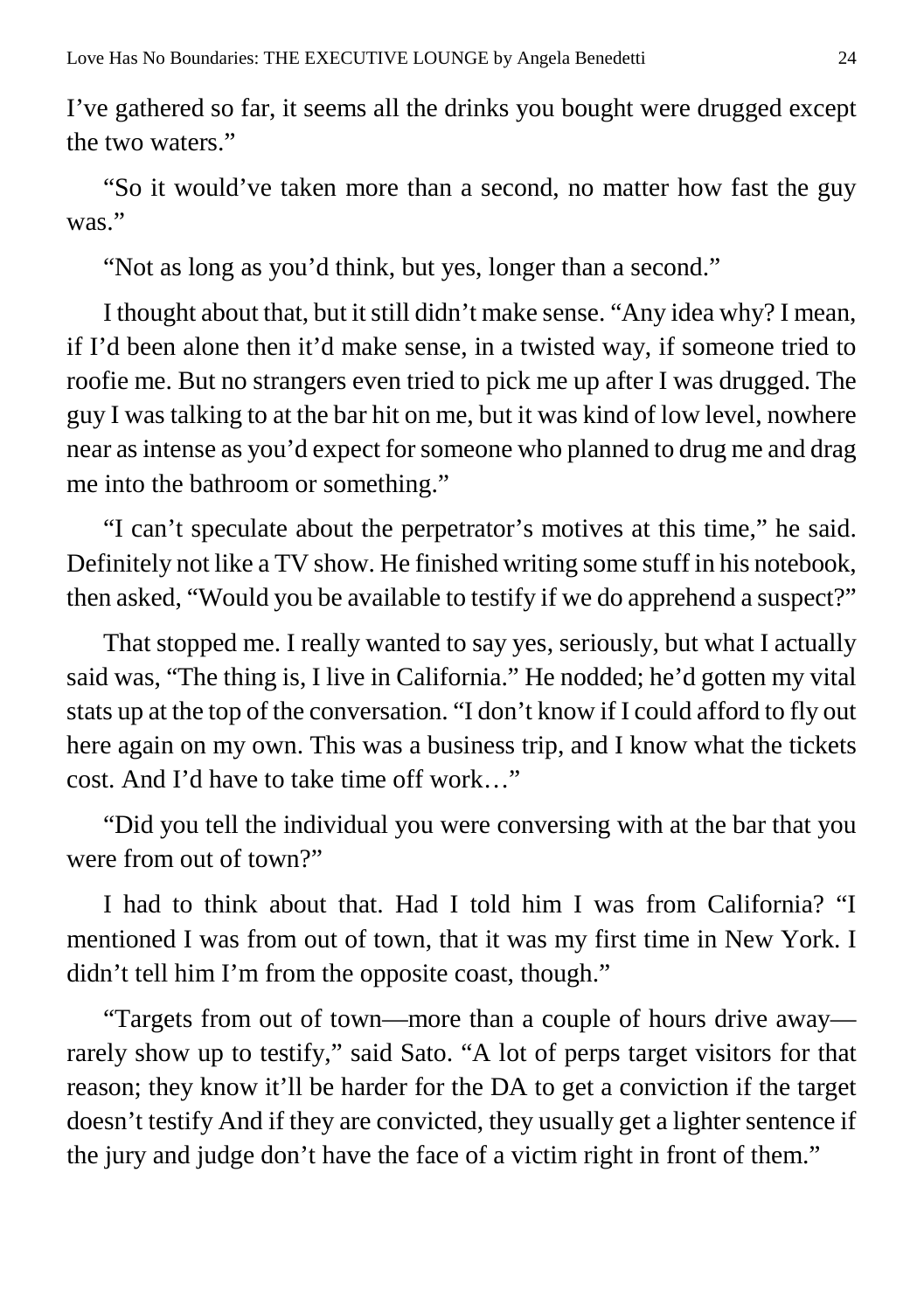"Sucks, but makes sense." I drew in a breath and rubbed my eyes, wishing I could get some more sleep. "If you do catch the guy, I'll do my best to make it back to testify. But I have to say, I have a lot of student loans, not much money, and I just started a new job on Monday, so I don't know if I could even get the time off to come out for the trial."

Another pause while Sato scribbled in his notebook, then he gave me a look and said, in a lower and slightly more normal sounding voice, "All the other targets work with you, right? And they seemed to be mahogany row types? Maybe they'll give you a seat on the corporate jet when *they* all come out to testify."

I had to laugh at that. "No corporate jet—those things are ridiculously expensive and never pay for themselves—but I get what you're saying. We'll see."

Sergeant Sato wrapped it up and left. About half a second after he vanished through the door, Mr. Castle came striding in looking grim. He glanced over at Greg, then at me and said, "You're all right? Damn doctors wouldn't tell me a thing."

He'd changed into black slacks and a grey shirt with a leather jacket over it, and was pretty clearly pissed off, but he was still gorgeous; that much hadn't been fatigue or jet lag or alcohol or drugs. I remembered that he'd been drinking water at the club, which meant he hadn't been affected. Great—he probably remembered exactly what I'd done, with perfect clarity. I forced myself to meet his gaze and said, "Yes, pretty much. Doctor said I'll be kind of out of it on and off for the next day, and the headache and nausea should go away in a while, but I'm basically functional again."

"Good." He crossed the room and gave Greg's barely-twitching corpse a smack on the shoulder. "Greg! You alive in there? Come on, time to move."

My first instinct was to snap at him to cut it out, since evidence suggested that Greg felt even worse than I did at that point, and if someone had come along hitting and shaking and trying to get me to jump out of bed, I'd have probably vomited on him. Which might've been just deserts for Mr. Castle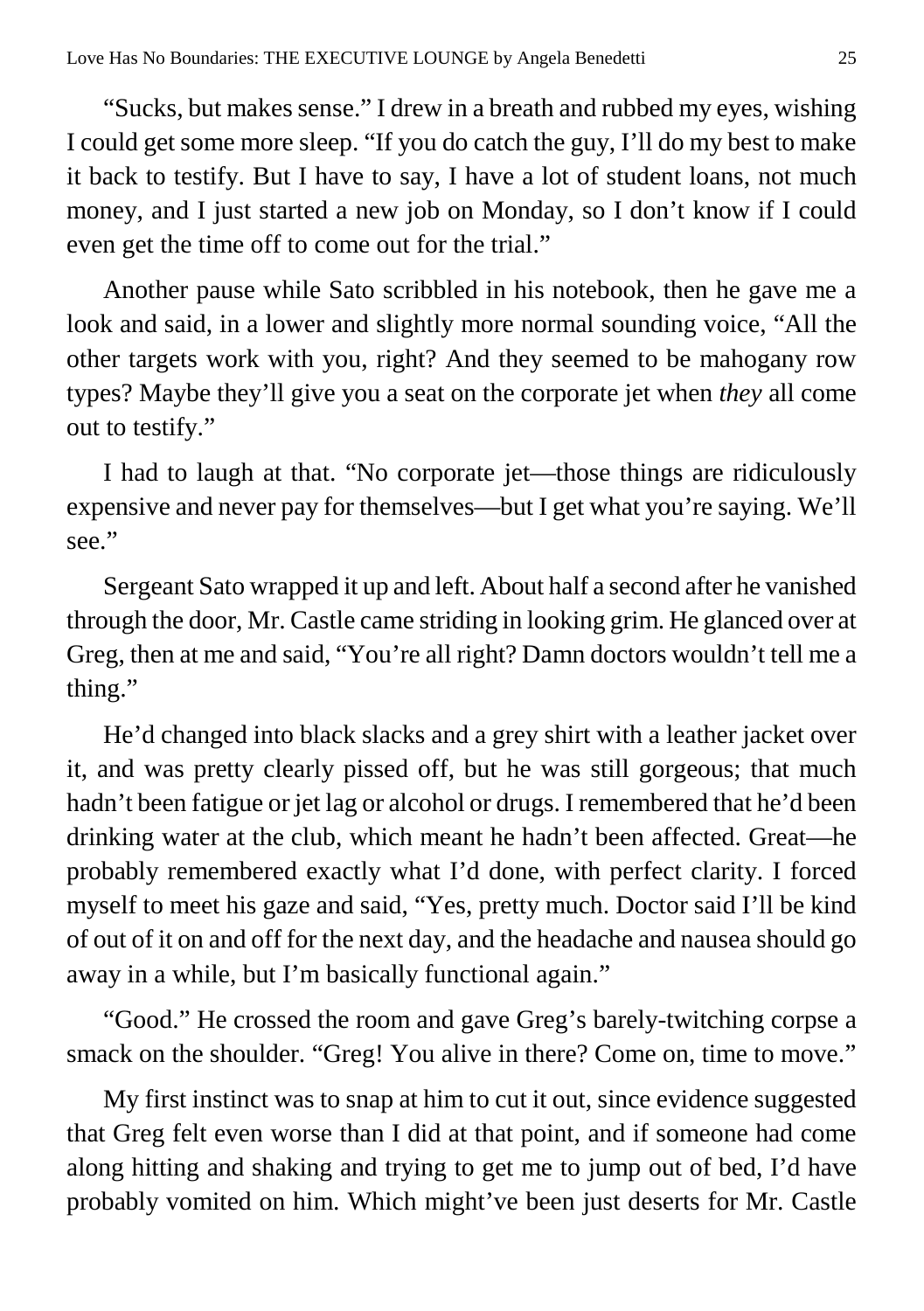acting like a jerk, but Greg just moaned and rolled over. He peered up at Mr. Castle and slurred, "Nick? Whafuck?"

"Have you talked to your doctor yet?"

"Doctor?" Greg blinked a few times and levered himself up on to shaky elbows to peer around. He squinted at me, then said, "Hey, Rob."

I said, "Hey, Greg," but his attention was already back on Mr. Castle. "W'happen?"

Mr. Castle stared down at him for a second. I could imagine the expression on his face just from the back of his body language, you know? He finally said, "The whole gang got roofied, or whatever the hell it was. I don't know because I'm not related to any of you, and the doctors wouldn't tell me anything. But everyone was definitely altered, everyone but me and Nach, because we were drinking water. The rest of you pretty much collapsed into a damn orgy right there on the floor. We were about to get thrown out when I persuaded the manager to call the police and a few ambulances instead."

"Fuck," said Greg.

"Not quite," said Mr. Castle. "You were working up to it, though."

Greg made a snorting sound, kind of like a laugh, then one hand fumbled around until he found the control panel for the bed. He stabbed at a button, and a few minutes later, the same nurse who'd come in to talk to me when I woke up poked her head in.

"Mr. Wyatt? Good, you're awake. How are you feeling?" She bustled up and checked out some of the monitors over and around his bed.

"Awful," said Greg. "But I've felt worse, and I need to get home. Any way I could bust out of here?"

She gave him a small smile. "I'll let the doctor know you're awake." She sort of herded Mr. Castle out of the way through sheer personality aura, her pleasant expression never shifting, then pulled the curtain around Greg's bed so she could do whatever—probably the same as I'd gotten when I woke up.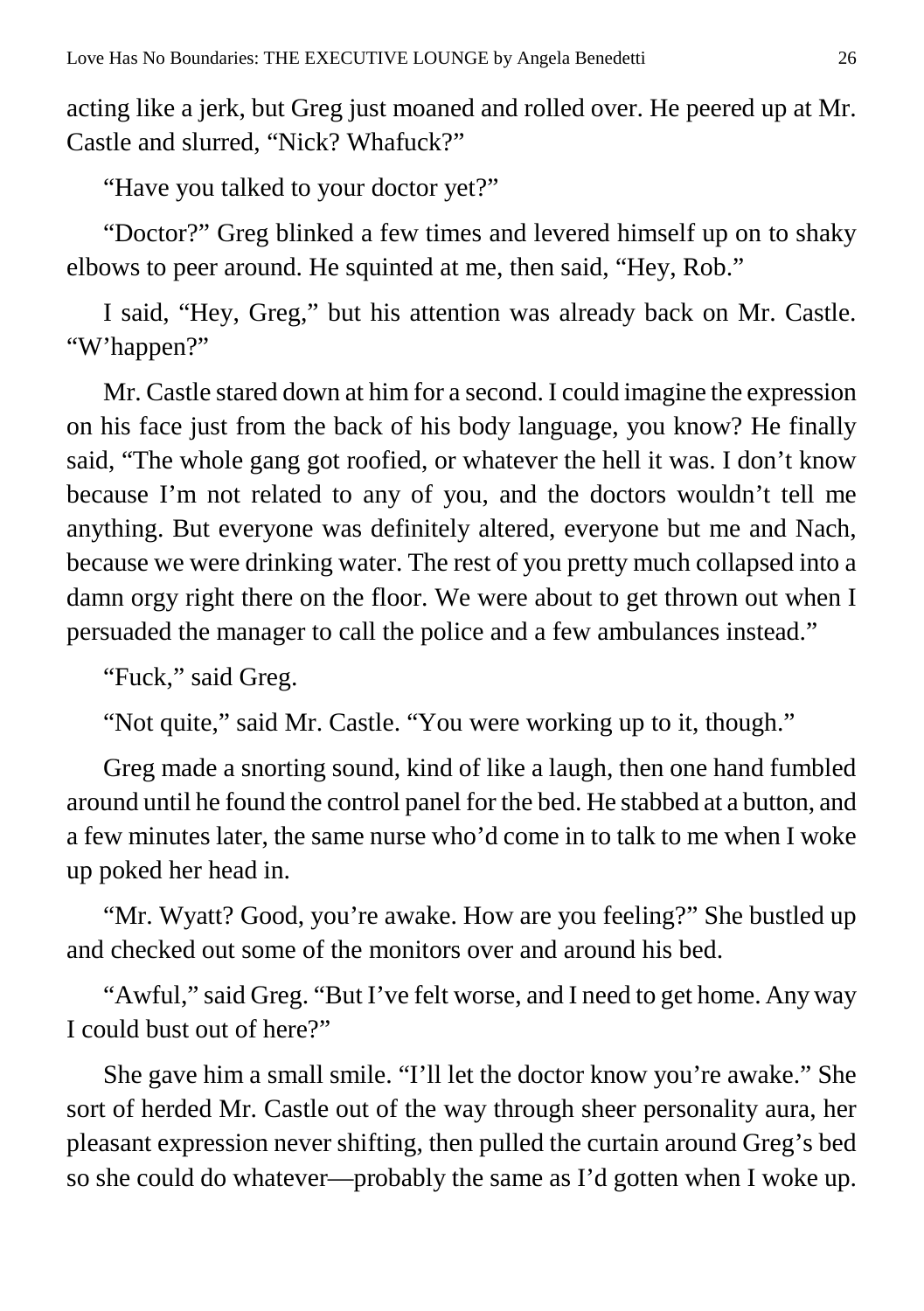Mr. Castle scowled at the curtain, then came over to my bedside. "I don't suppose the police had any ideas about who did this or why?"

I shook my head, then stifled a groan and decided not to do that again for a while. "Not really. I mean, there was a guy I talked to for a minute at the bar, while I was waiting for the drinks, but he didn't really have time to do anything." I described the conversation, and how I'd been looking between the guy and the room, back and forth.

"So I don't know," I said. "I mean, if someone wanted to get laid and was trying to take a shortcut, why hit all the drinks? And how come no one came over after we'd been drinking and tried to follow up?"

"Maybe it took effect faster than they expected? If this was their first time trying it…" He scowled at the wall past my shoulder, thinking. "It seemed like we were just talking and then suddenly it was like a porno—I wanted to look around for a camera." He paused, then shook his head. "That'd be stupid. If the house wanted to sell hidden-camera movies, they'd have better luck in the playroom. It'd be stupid to start a lot of activity they usually don't allow in the bar. And they were about to throw us out before anyone got to anything that'd work as a porno highlight."

That made sense. I hadn't thought about being filmed—the idea made me blush again, which was annoying—but Mr. Castle was right that the pieces didn't fit.

He took a step closer, until he was leaning right over me, and lowered his voice. "That's the cops' problem. Before we're back with the mob, I need to talk to you about Evan."

I just nodded. He looked pretty grim, and I wondered for a second if maybe he and Evan had something going, and he was going to warn me off. Just my luck, ending up next to the boss's boyfriend just when the drugs came out, right?

Except when he said, "You need to give Evan some space for a while. He's married, and he doesn't fool around. He's the nicest guy you'll ever meet. It was pretty obvious you were embarrassed, and he wanted to take you out of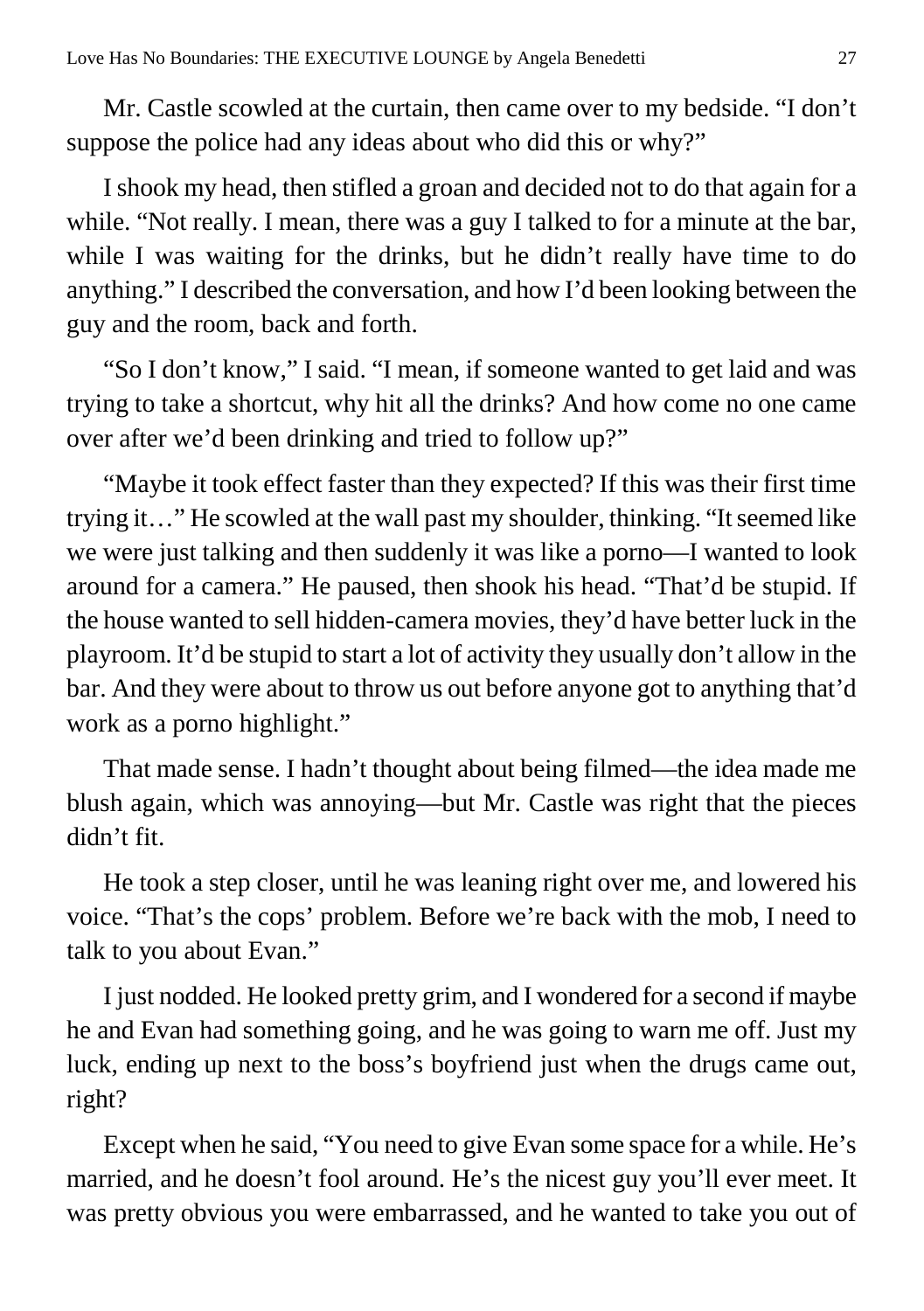the spotlight and make you feel comfortable. He's just like that. I talked to him earlier, and it's obvious he feels like hell for what happened between the two of you. He knows it wasn't your fault, or his fault for that matter. But it still happened, and he feels bad about it. His husband's not the type to be understanding about it, either, so he'll be getting shit at home for this for who knows how long—he doesn't need any more at work."

That… okay, wow. Totally not what I'd expected, except the part about Evan being really nice. That'd come through loud and clear while we were talking. I nodded and said, "No problem. He's a great guy. I'll stay out of his way. Umm, as much as I can?"

Mr. Castle nodded. "Right. You'll have to interface with him at work at times. Just be professional and leave it at that level. Don't duck into closets to avoid him, but let him decide how friendly to be, and how fast."

"Absolutely."

"Good. I appreciate that." He looked over at the curtain around Greg's bed. "I rescheduled all of us for a one-forty flight. Everyone should be ready in time to make that. We'll meet in the hotel lobby at eleven-fifteen and head out together." He waited for me to nod understanding, nodded back, and left.

\*\*\*\*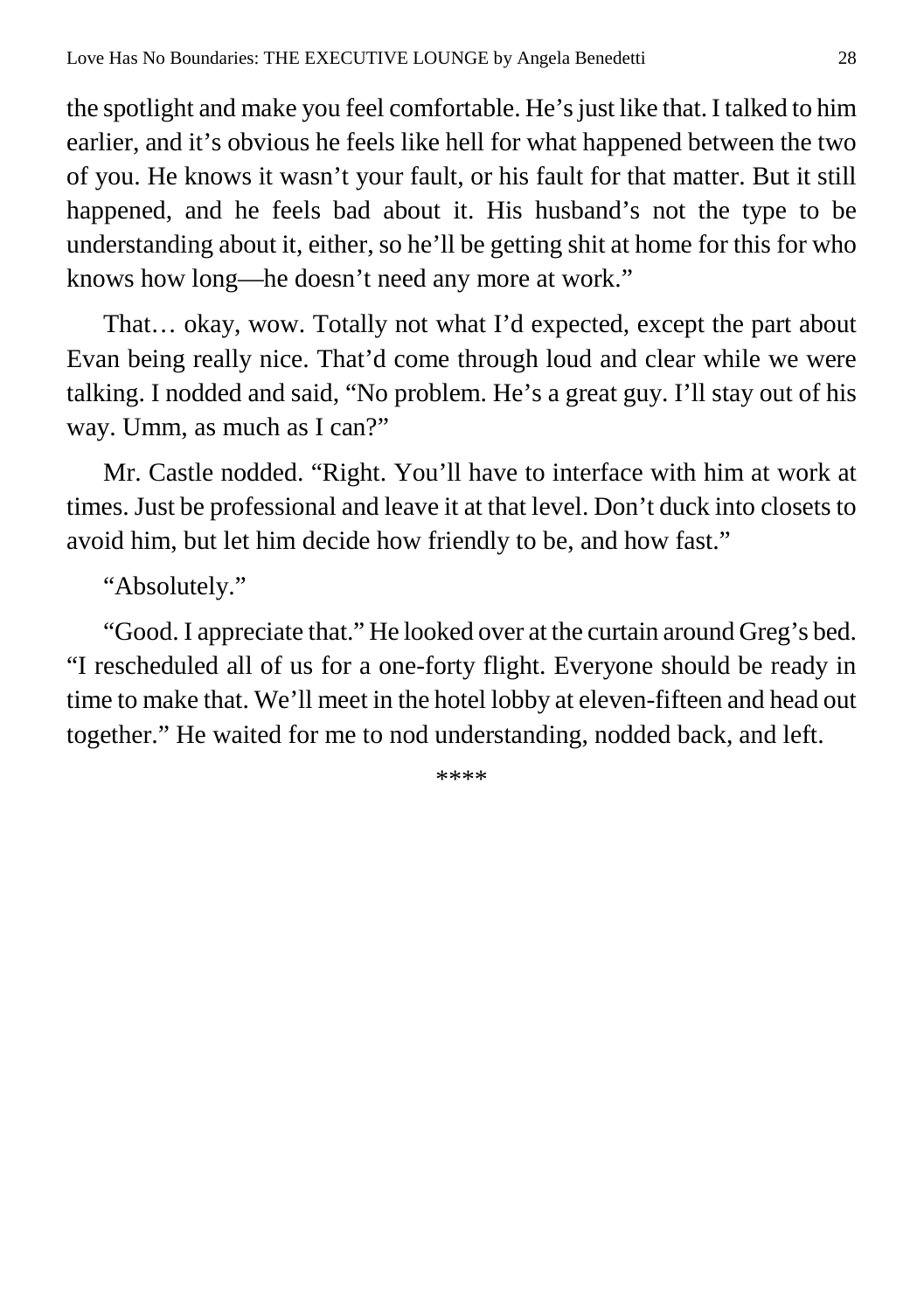#### CHAPTER FOUR

<span id="page-28-0"></span>I slept for most of the flight home, and spent the rest of the weekend sleeping, drinking water, and sleeping. Oh, and when I wasn't asleep, I mostly stared at the ceiling and imagined all the ways work would probably suck now.

Although having a bunch of people at work know I was submissive wasn't on that list, which felt pretty weird, but in a good way. I'd had a couple of lovers be jerks about it, and one of them—a guy in my Business Ethics seminar, which is totally ironic—told everyone at school who'd stand still to listen that I was a wussy little prick who wanted someone to tie me up and spank my ass. Which wasn't what I'd said at all, but people who have preconceived ideas they've picked up from bad jokes don't tend to care much about detail accuracy.

Almaden's a big enough school that "everyone Trey knew" wasn't a significant percentage of the student body, and after a couple of weeks the reactions had died down to just an occasional smirk or comment. It sucked, but I dealt with it. I'll admit it made me pretty gun-shy, though, and if I hadn't already been to a couple of Brandon's Saturday things, I probably would've ducked back into the kink closet and nailed the door shut.

So having people at work find out was nightmare fodder, but it looked like most of the executive staff was kinky. And they didn't even seem to be the kind of people who looked down on male subs. I know it's stupid, but a lot of people do. One of the guys on the floor at the bar had been the Security Director, though, and he couldn't do his job if people were smirking at him all the time. I wasn't worried about being harassed because of my preference for being the one kneeling, which… okay, that felt pretty damn good.

But still, I had—okay, a bunch of us had—been way out of line in our behavior, and drugged or not, it had to be embarrassing. I was still trying to get to know everyone and figure out how my cog fit into the company machine. This whole thing was a huge bucket of sand in the gears, and there was no way it wouldn't be awkward. At *least* awkward.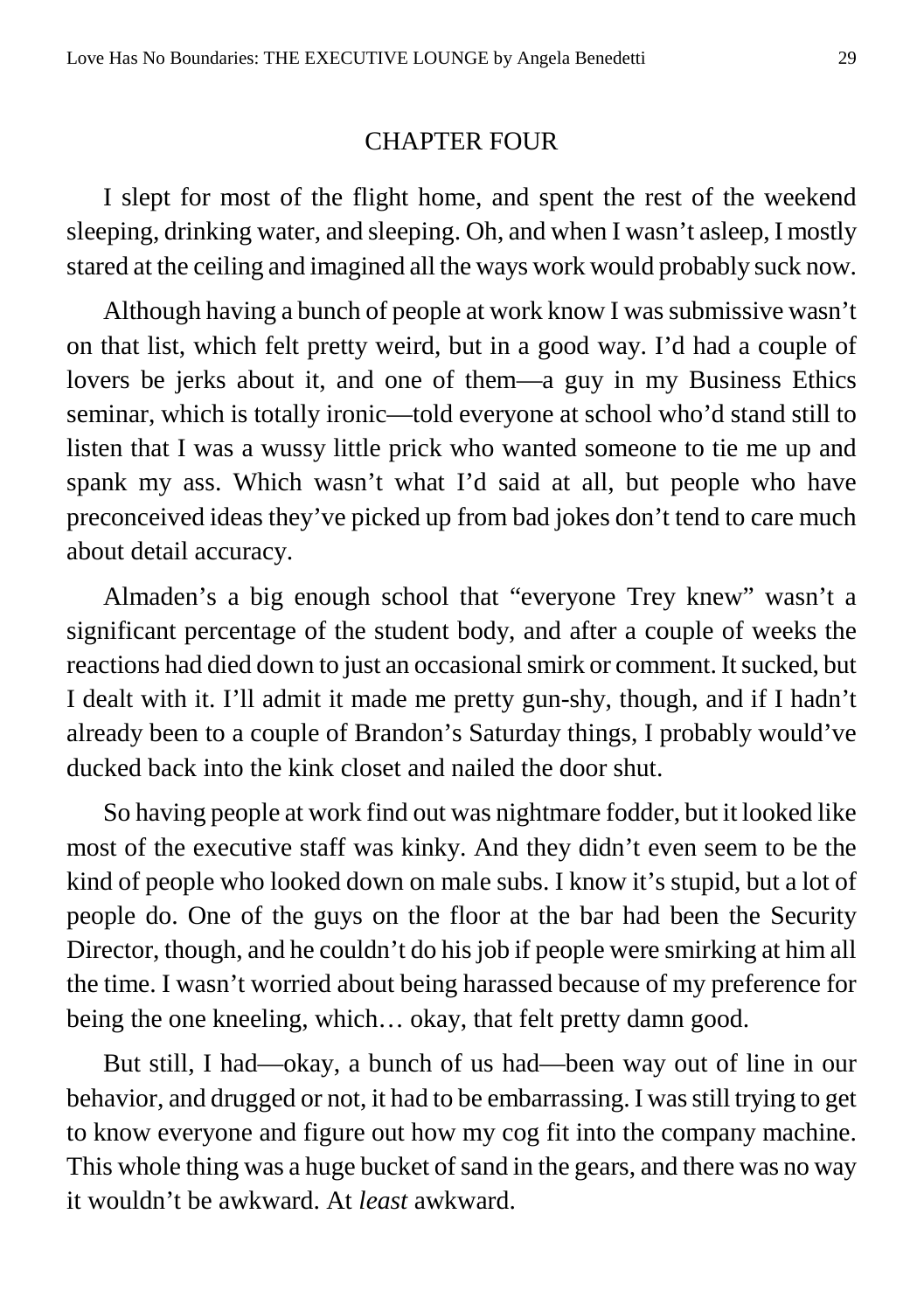On Monday morning I arrived twenty minutes early. I got off the elevator on the executive floor and followed the seductive scent of coffee to the break room. Greg was already there too, doctoring his mug and looking normal, except for a tight expression like he had a low level headache, or like someone had chewed him a new asshole, or maybe both.

"Hey, Rob. You feeling okay?"

"Morning," I said. "Yeah, I am. I spent most of the weekend unconscious and that seems to have taken care of stuff." I pulled my mug off the shelf and poured. I like mine black with sugar, so I was ready to roll in half a minute.

He laughed and said, "Yeah, me too. Hey, Nick wanted to see you as soon you got in. Go ahead and take your coffee." He waved a hand down the hall toward the CEO's office. It took up a huge corner of the building, which wasn't exactly skinny. I'd been in and out of it a couple of times the previous week while Mr. Castle was travelling. Finding it was no problem, but knowing that Mr. Castle would be in there made it feel completely different. My heart sped up and my mouth went dry.

I took a slug of hot coffee, ignored my screaming tongue, and headed down the hall.

The outer office had a hardwood conference table surrounded by ten expensive-looking chairs off to the left, and a more casual seating area to the right, with a couch, a loveseat, and three comfy chairs. Straight ahead was another door, currently open, to the inner sanctum where the actual work got done.

The morning sun made Mr. Castle look like he was ready for a photo shoot. One of those magazine spreads about the dozen most powerful and rich, hot, single CEOs that non-business mags do when they're trying to look serious but really are desperate to sell copies and want women (or gay men) to stock up just for the photos. Like that.

Before I could freeze or pop wood or anything else completely disastrous, he glanced up from his computer and said, "Morning. Come in."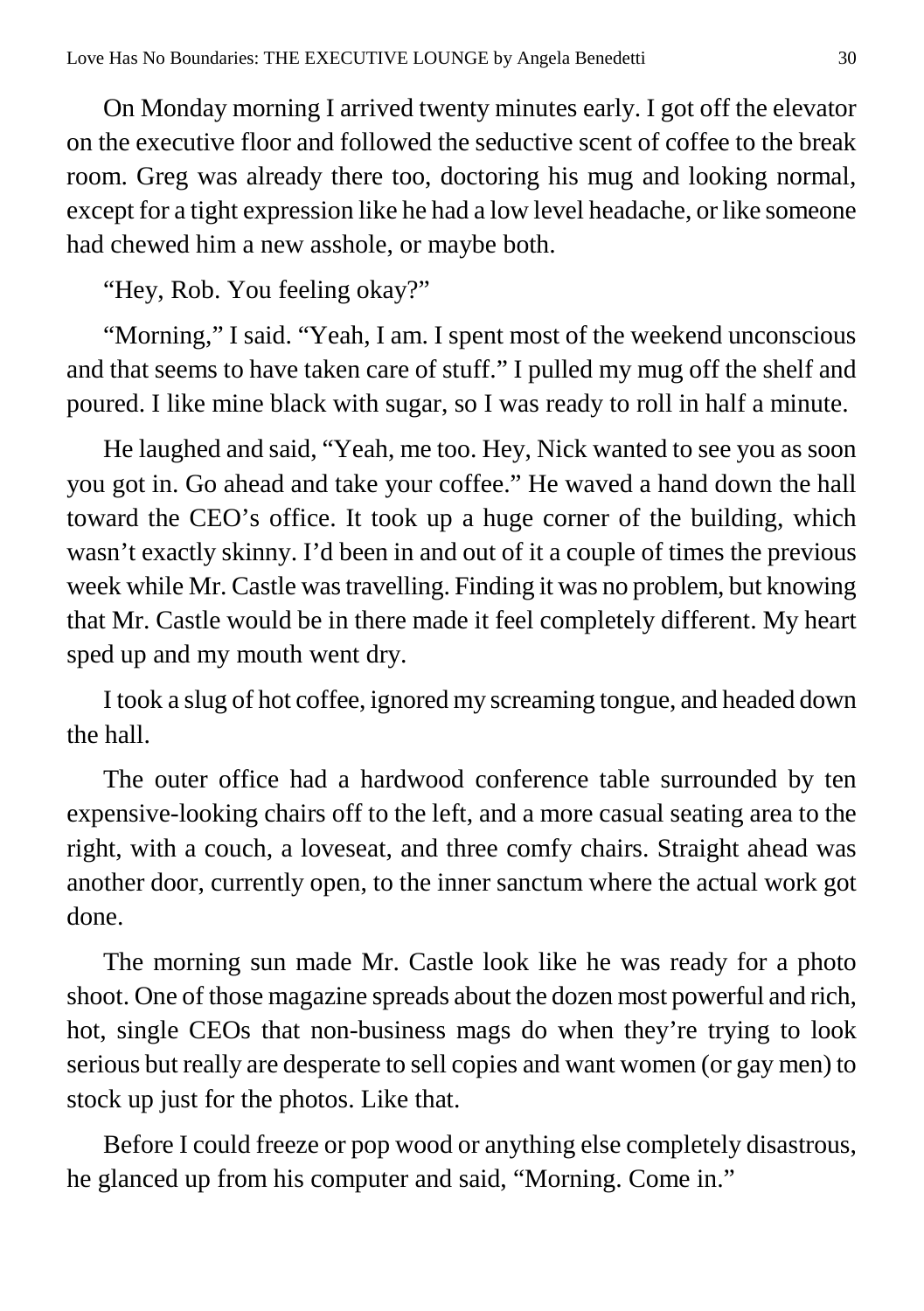I walked over and stopped in front of the desk. He was still typing when he said, "Greg calls you Rob?"

"Yes, sir."

He just nodded and said, "Rob, then. Here, tell me what you think." He reached over with his mousing hand and shoved a thick folder across the desk at me.

Okay. I picked up the folder and looked around.

"There." The mouse hand stabbed a finger at a clean desk off to one side.

I took a couple of steps toward it. It looked like overflow rather than an actual assistant's desk, and I wondered whether it was meant to be permanent.

"Should I, umm, order a desk for the outer room? I should be guarding your door, right?" I smiled to show I was sort of kidding, although not really, but he didn't look up.

"I don't need a secretary, Rob. People around here know better than to bug me with trivial crap, and I type my own e-mails and book my own plane tickets. I need someone who can function as my right hand. If that's you, we'll find out in the next week or so."

He still hadn't looked up, so I said, "Yes, sir," and settled down at the empty desk. I spent the next hour skimming through the folder, then went to the supply cabinet in the break room. I filled a box lid with a load of loot, filled my new desk, and started through the folder again, taking notes this time.

At eleven-forty, Mr. Castle said, "I have a lunch appointment. I'll be back around one-thirty," and left.

Okay, then.

I went to the deli up the block and got a roast beef and cheddar sandwich, a bag of chips and a banana. I got an up-elevator in no time; it was twelvefifteen and all the traffic was on the way out of the building. I ran into Nachman on my way back to the office—our office?—and he said, "Hey,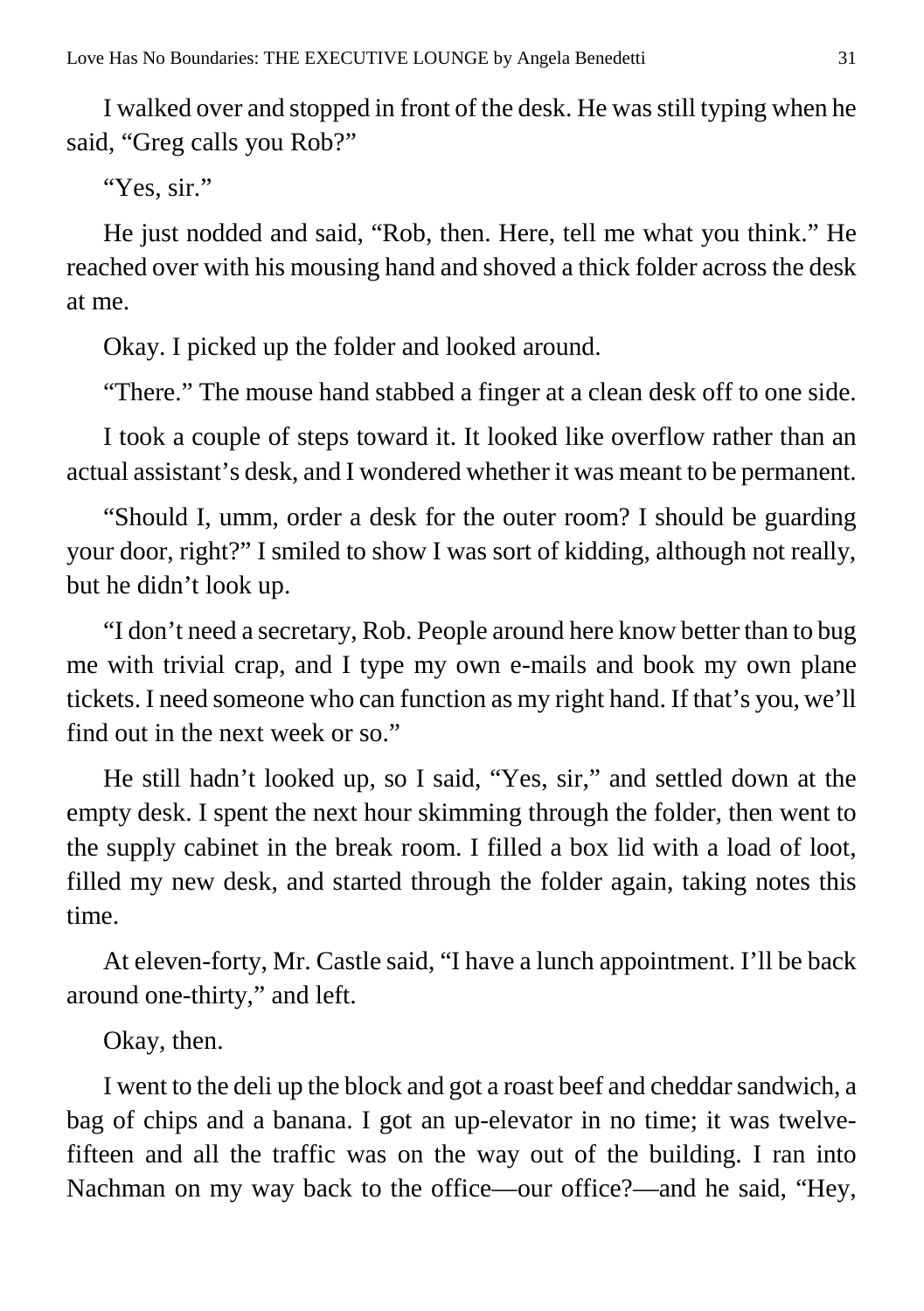Rob! You all right? I haven't seen you this morning, thought you might still be sick."

"No, I've been in Mr. Castle's office all morning. He has me looking over the Bridger project."

"That one." Nachman scowled and gave me a nod. "Have fun."

"Oh, yeah, it's great," I said. "Seriously, are *all* the tech managers here like that?"

That got me a short laugh. "No," he said.

"Well, that's a relief." We exchanged smirks, waved and went our ways, him out to lunch and me back in to work. I was determined to be ready to discuss the project with Mr. Castle when he came back. He hadn't said when we'd talk about it, but I knew if I slacked off, he'd be on me as soon as he got in from his lunch meeting.

He hadn't been a jerk or anything, but he hadn't actually been welcoming, either, and I had a feeling he was just looking for a reason to toss me out. I remembered Greg saying that Mr. Castle had been fighting him on the subject of getting an assistant at all for a while, so it made sense that he'd take any excuse to reject me. My head knew it wasn't personal—probably wasn't, although I still wasn't sure what he thought of the thing on Friday night—but my gut wanted to impress him.

My bank account also wanted to impress him, and the tiny little Financial Aid clerk who lived in my head *definitely* wanted me to impress him.

I had some comments and suggestions about the issue he'd tossed at me, but there was some info I needed before I'd be willing to discuss it with anyone. Certain things were standard, but I wasn't willing to chance looking like an idiot by making assumptions that might not be accurate in this case. I needed to see the Bridger contract, which was unfortunately down in Contracts. I was pretty sure everyone down there would be out to lunch, and even though I might be able to get away with poking through their files on my own—"Me? I'm Mr. Castle's personal assistant!"—I didn't know where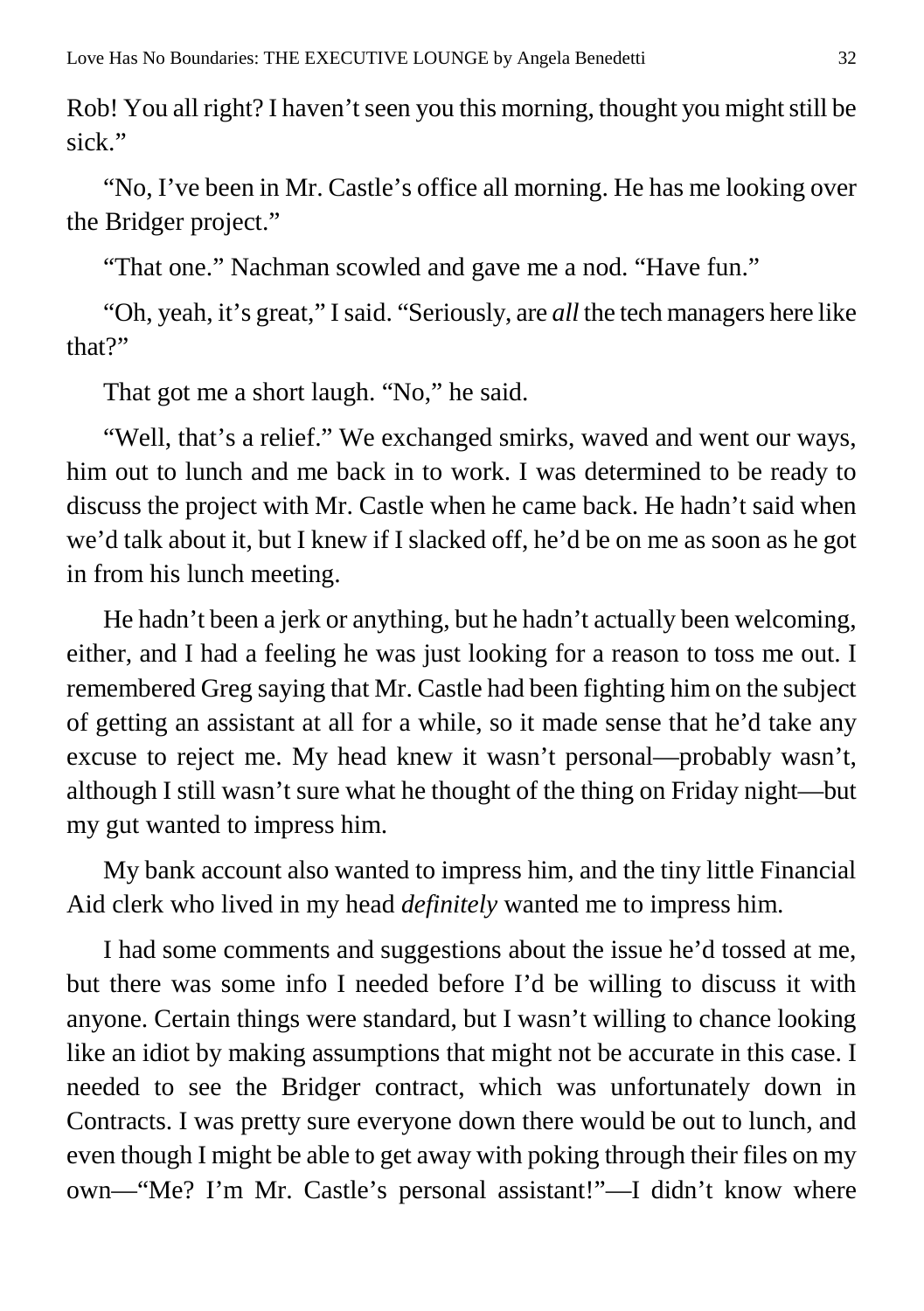exactly it'd be, and going in cold to hunt around on my own could take me the rest of the day, forget lunchtime.

Greg had shown me how to find a lot of data on the company server, though, and I had a log-in for that. If I really was the CEO's assistant then I imagined my log-in could get me into most of it.

What I didn't have was a computer, but Mr. Castle had one; there was a laptop on his desk that'd inspire a decent orgasm in anyone even vaguely technical. He wasn't using it right then, either, being gone and all. I hesitated for about twelve seconds, then took the Bridger file and all my notes over to Mr. Castle's desk.

Where I stopped and stared. He hadn't logged out.

Wow, that was kind of dumb for a man as smart as Mr. Castle had to be. Sure, he was on the top floor of a building he owned, with decent corporate security and presumably loyal employees all over the place. But one disloyal employee—or one more-or-less loyal employee who thought he deserved a nice raise—could make a lot of mischief on the company servers if he had access to the CEO's log-in.

Mr. Castle wasn't stupid, and Castle wouldn't be where it was if he were careless. So I was going to assume he'd left his account logged in—while he was away for an extra-long lunch meeting—because he wanted to see whether I had the balls to come over here and get the info I needed to complete my assignment.

I have great balls, and that's not just my own opinion, either, so I dove into the system with a huge smirk on my face.

When Mr. Castle returned at about quarter to two, I was still at his desk. I had everything I needed, but at that point it was a matter of pride to let him "catch" me there. I looked him in the eye and said, "Did you have a productive meeting, sir?"

He set his briefcase down on a side chair since I had my stuff spread out all over his desk. "Yes, I did. We're going to make a lot of money on the Pinelli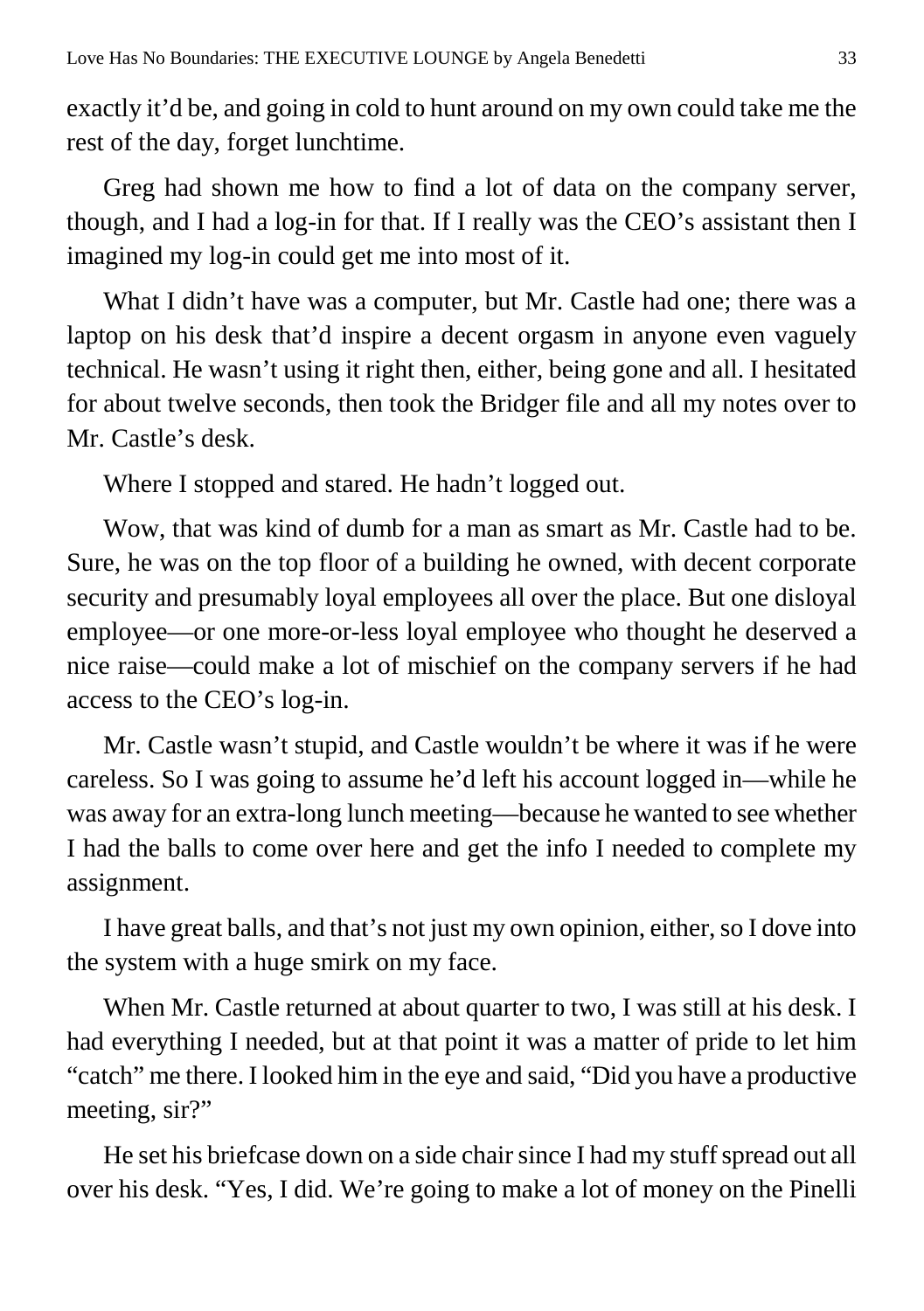deal." He glared down at me and added, "Making yourself right at home, I see. Anything else you need?"

I swallowed down a sudden surge of nerves, met his gaze and said, "Yes, actually—I need a computer of my own so I don't have to borrow yours." I managed to say it with a pleasant smile, holding his gaze for a full second afterward before I looked down to start clearing my stuff off his desk.

He made a sound that was a cross between a laugh and a cough. I assumed that meant I wasn't going to be fired just yet, and did a little high-five in my head.

"Put in a request to IT," he said. He slid into the chair I'd been sitting in until a moment ago, and said, "So, tell me about Bridger."

I pulled the chair over from my desk to his, and sat, shuffling through my notes. "Bridger has overruns of both cost and schedule. Every time they have a design review or a trial with the customer, they end up with a list of fixes and changes and additional features."

"The whole point of reviews and trials is to find things to fix."

"True, but there's a difference between fixing a problem to bring a system up to spec, and adding a new feature that isn't in the spec, or even making an optional change to something that's already up to spec. There are standard channels for out-of-contract change requests coming from the customer, but the techs and engineers—on both sides—aren't using them."

"Why is that anything I should be concerned about?" he asked in a sharp, impatient voice. "I don't micromanage at the project level."

I quailed a little, but I knew I was right, so I looked him in the eye and said, "Because this is a management problem, and if you don't stomp on it, it's going to spread." He just cocked his head at me, like he was waiting for me to explain why I wasn't wasting his time, so I went on.

"The techies in the trenches want to make their shiny thing cooler—if they have any kind of decent morale, they'll be pretty enthusiastic about that. The techies don't care what team they're working for, they're just messing around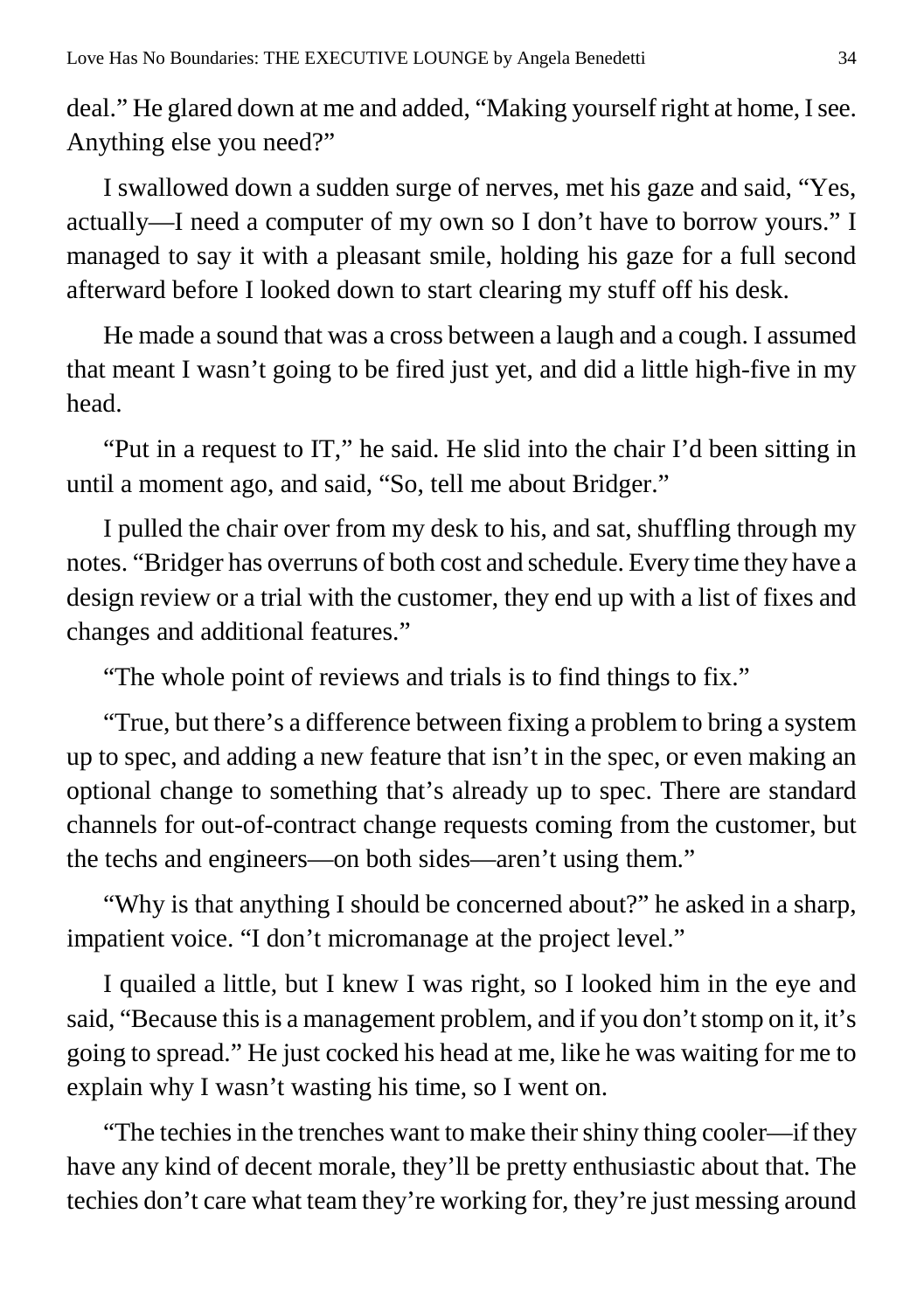with this cool thing they're building, and if someone comes up with a neatoawesome idea, they'll want to dive in and do it. I'm sure you remember what that feels like, sir."

That got an eye roll out of him, but his lips quirked in half a smile for about a millisecond. I thought, Hah! and went on.

"From the customer side," I said, "Bridger has no reason to rein in their own techies. They'd love to get a shinier system with more bells and whistles, and if their own people can make that happen under the table, that's a win for Bridger. But from our side, any additional bell or whistle has a price tag. Each additional line of code costs an hour of technical labor, not only for making the change itself, but for testing and documentation changes. That gets expensive."

Mr. Castle knew all this, so I hurried on with, "It's up to the managers on our team to rein in our techies. We're willing to make whatever changes Bridger wants, so long as they go through channels. An official add or change comes with an additional price tag to cover our costs. A change made under the table because the techies think it's cool, or that it makes sense, or that it's 'quick and easy' because it's just a few lines of code—that costs us money. If our people make the change voluntarily, out of contract, then we have to eat it. We don't want to squash the techies, but we have to get them to understand that every single addition or change, even one line of code, needs to be approved and go through Contracts. Techies think this is stupid, but it's up to their managers to make them toe the line anyway."

I leaned back and said, "If you don't stomp on this now, the techies will talk to their buddies about what they're doing, and it'll spread to the techies on other projects. And the managers who overlook it will talk to other managers about how much happier *their* customers are, and within a few years every project in the company will have this money drain in it. It's a management issue, and the best way to curb it is from the top."

He stared at me for a few seconds, then nodded. "I agree with you about the problem. Any suggestions?"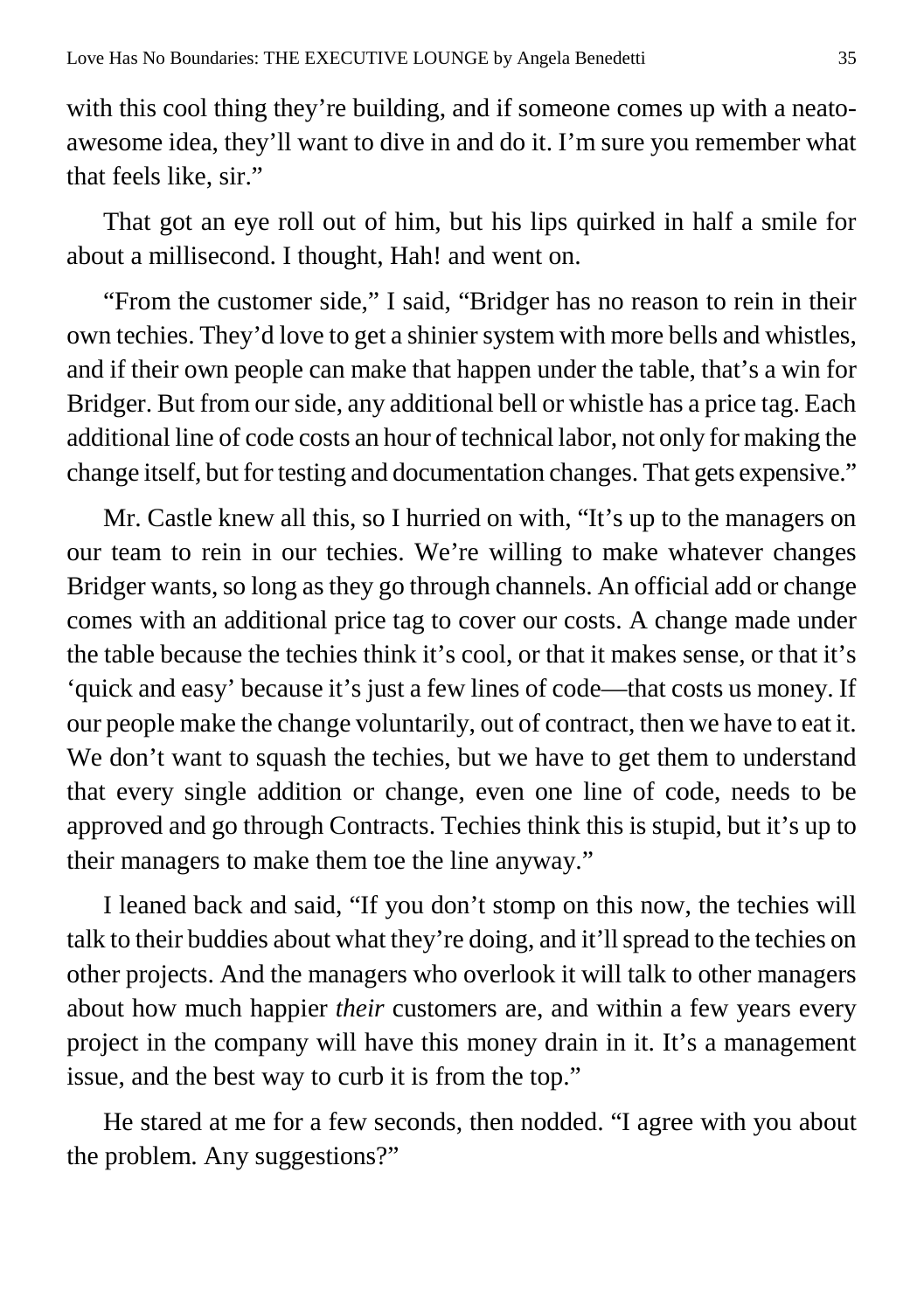Specifics? Umm… What the heck. "Giving the division and project managers a good verbal reaming, as a group, would be a start. For a more concrete deterrent, separate out the costs associated with the unofficial adds and changes, and take it out of their bonuses. Something like three-quarters from the PMs and one-quarter from the DMs. That'll add up fast, especially for the DMs who are responsible for a dozen or twenty projects, and motivate them to do some trickle-down reaming that'll make an impact on the techies."

Mr. Castle laughed while shaking his head. "I don't think I'll go quite that far, but I like how you think." He crossed his arms and stared at me, his expression almost pleasant. "All right," he said, "you're not completely useless. Go put in a request for a laptop. I'll have a few more projects for you by the time you get back."

"Yes, sir," I said. I put my files and notes down on my desk and walked sedately out of his office. As soon as I was sure he couldn't see me anymore, I did one of those jumping fist-pump maneuvers and mouthed, "Yes!"

\*\*\*\*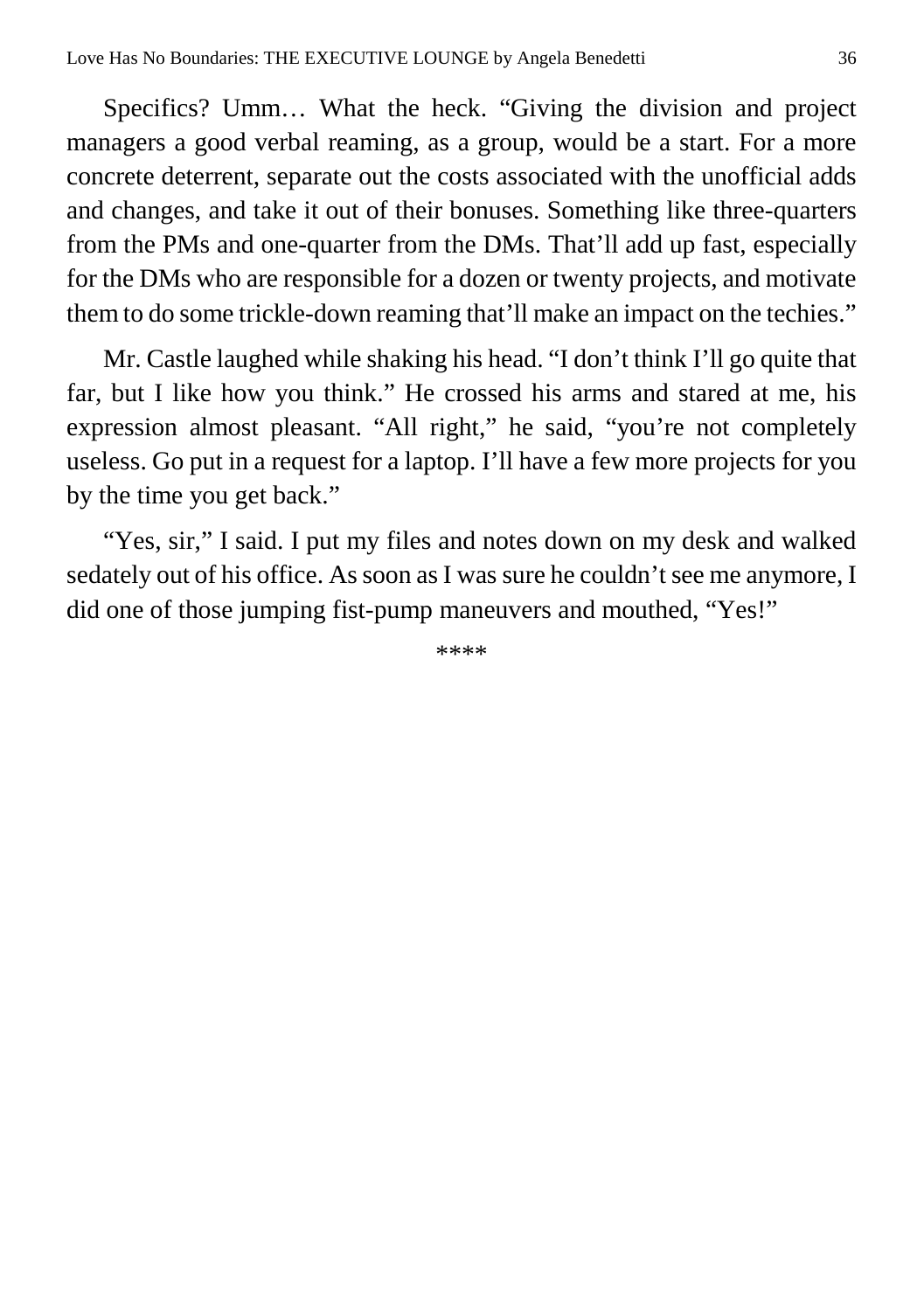## CHAPTER FIVE

By Saturday, I was definitely ready to head over to Brandon Cole's place and relax. The people at Castle were good to work with, but it was intense, and I was constantly aware that people were watching me, like, all the time. I was the new guy, some kid with the ink still wet on his master's. If I'd thought Mr. Castle was waiting for me to screw up on Monday, it was nothing to having dozens of people just looking for reasons to think I'd been hired for my looks or something.

It helped that I could babble techno-neepery with the engineers. Most of them visibly mellowed out when they found I had an engineering degree. Being able to mention that I built my own computer in high school helped. The admin and support people were harder to impress, though.

No matter what anyone says, it's hard to stay on point twenty-four-seven. It's impossible, actually, and after a week of trying, I was wrung out.

I drove the few blocks from my apartment near the university to Brandon's house. I parked my eight-year-old Honda in front of a house half a block away from Brandon's, grabbed my contribution—a few of pounds of chicken thighs in a cooler for the barbecue—and walked down the tree-shaded sidewalk past lined up cars and trucks and motorcycles to the house.

It was a grey-blue single story with a private front yard. An intricately pieced wall, painted wood between stone pillars, enclosed most of the yard, with a sturdy gate near the driveway and mounds of jasmine between the wall and the sidewalk. The flowers were blooming in the September heat, and the sweet scent filled the air.

Jasmine vines climbed up the rough stone pillars to the top of the wall, six feet up. The wall was topped with another foot of woven-wood trellis, and the jasmine ran riot up there, filling in all the gaps and blooming with enthusiasm in the sun.

All the houses in the neighborhood were single story, so the front was completely private, unless someone stood on a ladder, or a neighbor climbed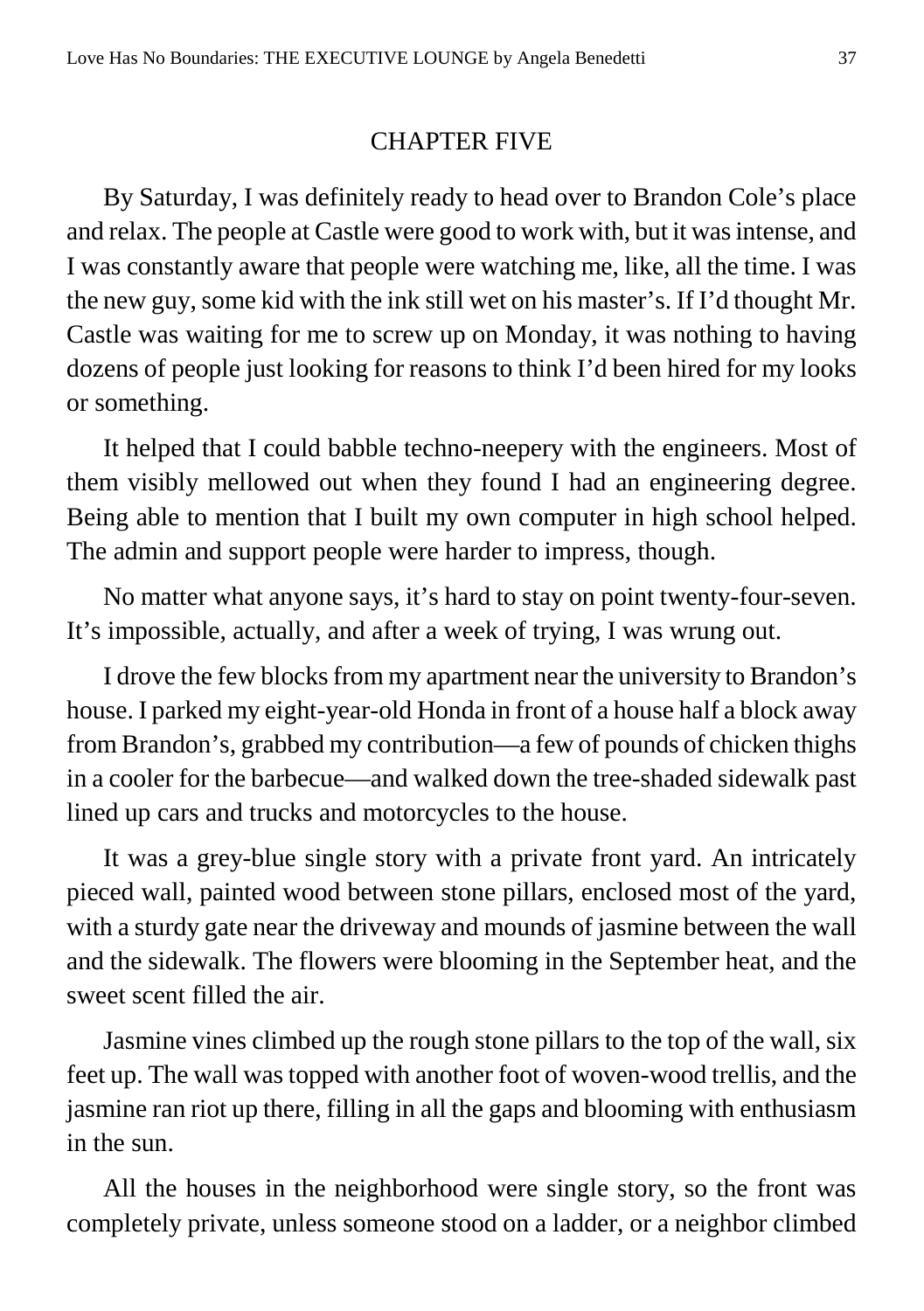up onto their roof. There was no actual sex allowed outside, or impact play (because of the noise) but when I hauled my chicken in through the gate and closed it behind me, the people already there showed a lot of skin. Which, seriously, wasn't all that unusual in the heat.

We'd done bondage demos out there before, but right then, everyone on the patio was a sub, so far as I could see.

"Hey, Rob!" Brandon came over to close the gate behind me while I wrestled with the cooler. "That goes around in the back, where the grills are. There's more ice in the green cooler if you need it."

I nodded and staggered off down the side, through another gate that was (thankfully) propped open. There were three grills waiting, plus extra folding tables and chairs other people had brought, and mounds of food. I set the cooler down with a thankful "*Oof,*" and dug some ice out of the green cooler to pack on top of the chicken.

The grills and tables were lined up on a concrete patio, but most of the back was lawn, like the front. The back fence was lined with trees, a mix of fruit trees and liquid ambers that were just thinking about changing to their fall colors. The cherry and apricot trees were bare of fruit, but two of the apple trees were still ripening, and the corners were anchored by huge, fragrant lemon bushes that were loaded. Some kid could make a fortune with a lemonade stand if they had access to those trees.

I grabbed a ginger ale out of one of the coolers and headed back out front.

A guy I knew from the university, a cute blond with perfect hair, wearing a silver wheat chain collar with a turquoise medallion set into the front, was sitting on one of the loungers. His legs were crossed to make room for an older woman sitting on the foot of his lounger. A guy I'd seen around but hadn't met, who looked like he spent a lot of time at the gym, sat on the grass in front of them. I went over and said, "Hey, Riley," then gestured at the patch of grass next to the muscley guy.

Riley said, "Rob, have a sit. Rob, Marcus and Anna; Marcus and Anna, Rob." He waved his bottle of water at each of us as he said our names, and I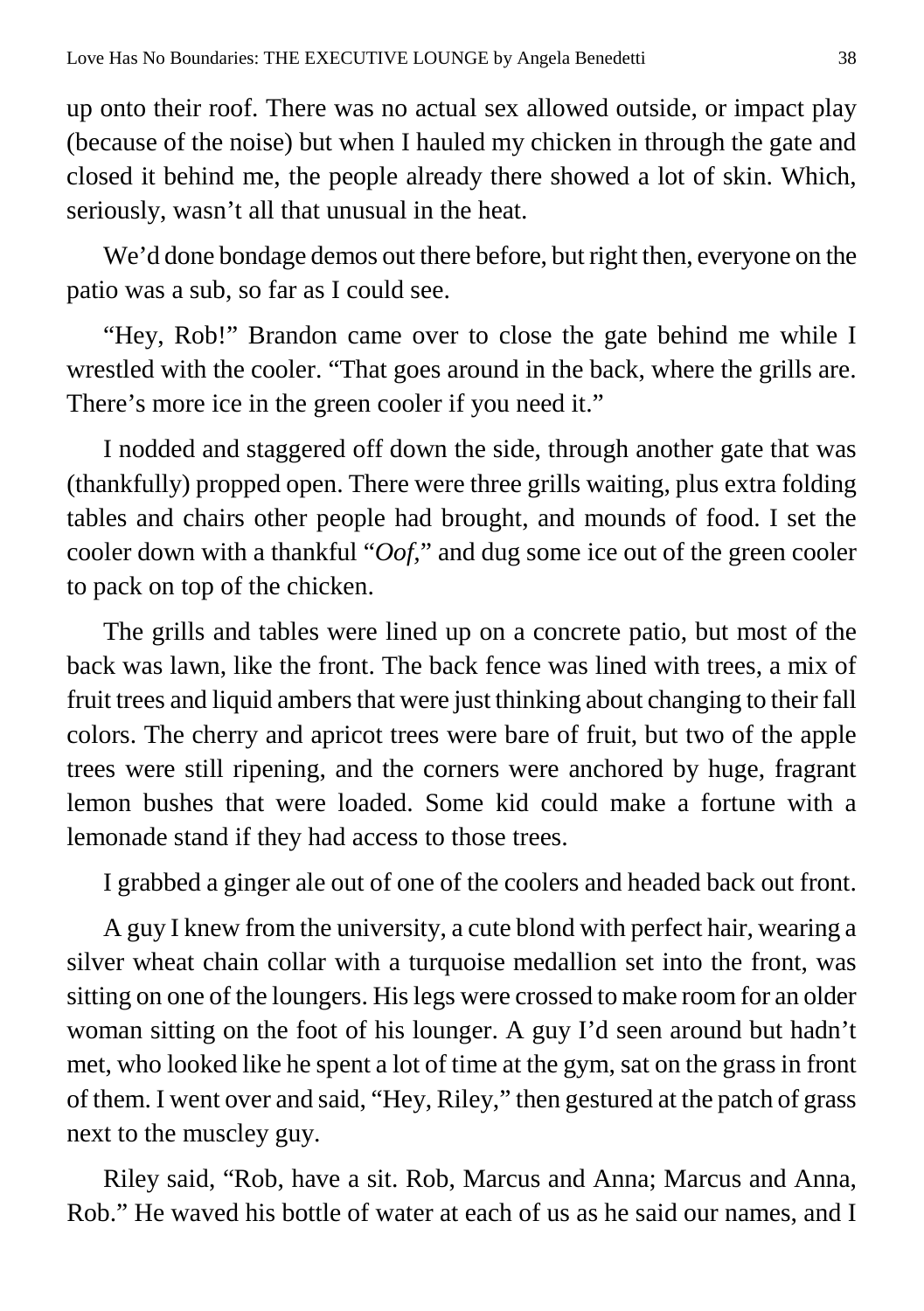grinned and waved around the group while settling down cross-legged next to Marcus.

Once my face was lower down, I noticed that Riley's wrist was handcuffed to the lounger. I blinked a couple of times, then looked a question up at him.

He grinned and said, "Don wanted to be sure I'd be where he left me."

"Romantic," I said, grinning back.

"Totally." Riley glanced up at the house, then down at his watch.

"Only if he doesn't have to pee before the Doms get done with their thing," said Anna.

"I'm going slow," said Riley, waving his water bottle again. "It's actually pretty hot. I mean, being chained up and then left alone is hot to fantasize about, but fucking stupid in real life, right? But he can leave me here because there are people around, but it still *feels* like he's left me."

From my low vantage point, it was pretty obvious how much Riley liked his situation. I hadn't thought about it, but I could see where he was coming from.

"If I'm gonna play, I want someone paying attention to me," said Marcus. "What's the point if they just walk away? That's a punishment, not a reward."

"Why kay eye oh kay," said Anna. Hah, she was a net geek. YKIOK– Your Kink Is Okay, an Internet saying meaning whatever turns you on is cool, even if I'm not into it. "I don't know that I'd like it either," she continued, "but I suppose it'd depend on the situation. Mindset is everything."

"I guess," said Marcus. "Hey, any of you going to the KL party tomorrow? I've never been able to find anyone with connections to get an invite."

Kink Life, or KL, was a big BDSM group up in the city. Their parties were legendary; I heard they even have a party-within-the-party that you need a super-special invite for, where they make movies. I wasn't sure I wanted to get tied up and spanked for a camera, but you didn't *have* to do that and most people were never asked to. For most people, it was just a huge party where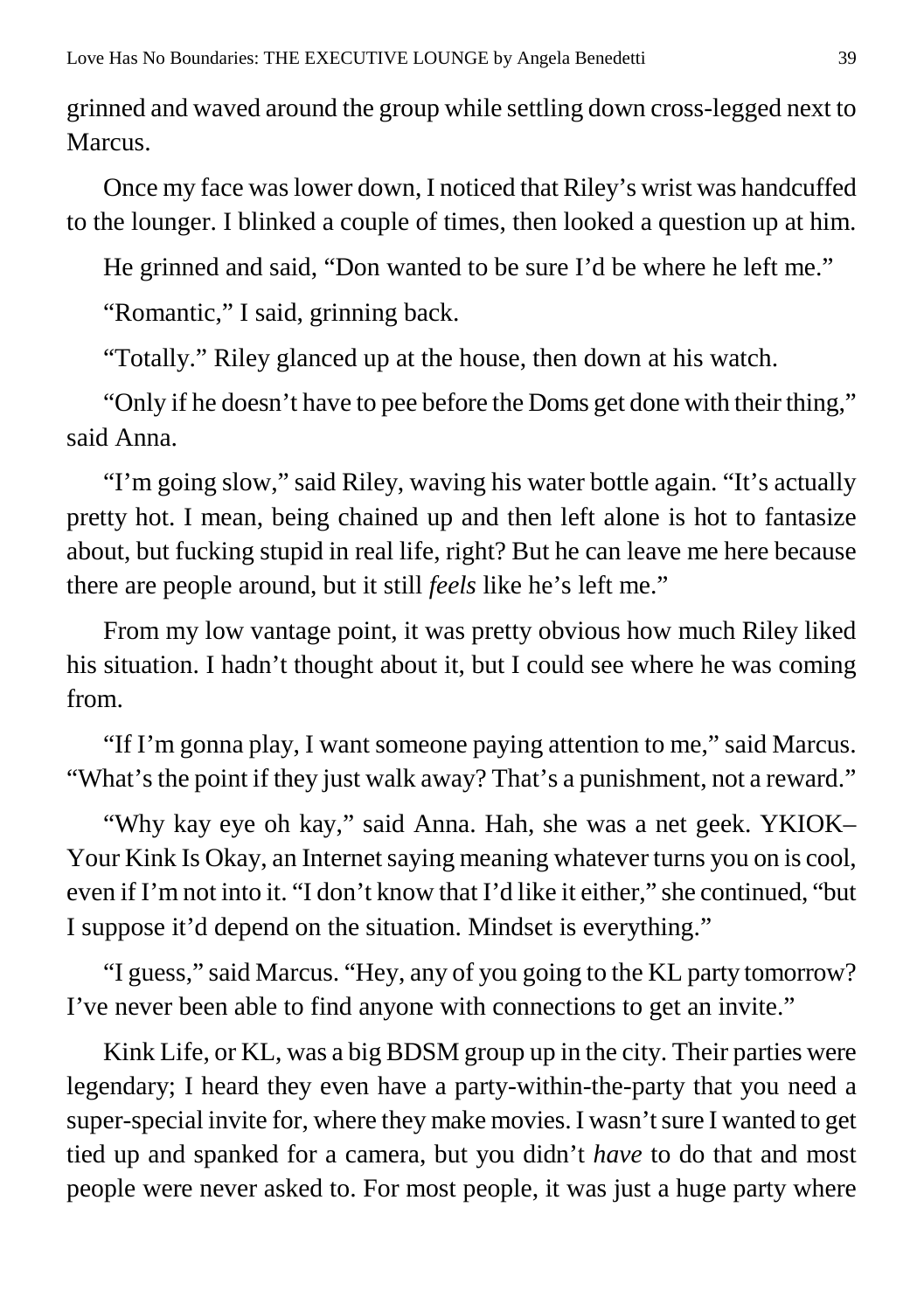you didn't have to worry about people smirking or glaring at you for your kink. It was pretty much the ultimate in exclusive kink groups on this coast.

Riley said, "Nope, I've never been. Either of you?" He looked at me and Anna, and we both shook our heads. Riley shrugged. "Don's not interested in playing with a bunch of strangers around. I'd have killed for an invite before we hooked up, though."

"I'm with Don," said Anna. "I mean, it's one thing to do a little playing here, where we know everybody, but with hundreds of people around?" She got a look on her face like she'd bitten into a bug.

"You don't have to do anything you don't want to, though, right?" I asked. "I mean, that's the whole point, I thought."

"Any large group has its leaders and followers, and its share of jerks," she said. "I'd be surprised if there's never any social pressure to do this or not do that. The bigger a group, the more assholes there are, and the more jagged the group dynamics get. It's human nature."

Well, yeah, that was definitely true. Still, I remembered the kneeling men from the bar a week ago. I still envied them—both for being able to relax and kneel to someone in a (sorta) public place, and for having someone to kneel to.

My brain flared up with an image of me kneeling next to Mr. Castle's chair, and I knew I was blushing. I took a big slug of ginger ale, which was a huge mistake, of course, and the next minute was taken up with me coughing and Marcus smacking me on the back.

By the time I could breathe without coughing, the front door opened and the rest of the party started to join us. Don, a handsome black guy who was a junior partner in a law firm downtown, came over to the lounge and said, "Still here, babe?" He tilted Riley's head back with one hand in his hair and kissed him, Don being the only person who could touch Riley's hair without getting whined at and swatted. Anna hopped up and settled cross-legged onto the grass on my other side. Don nodded thanks to her, then picked Riley up and slid onto the lounger, settling Riley back down on his lap. Riley was beaming and I was envious.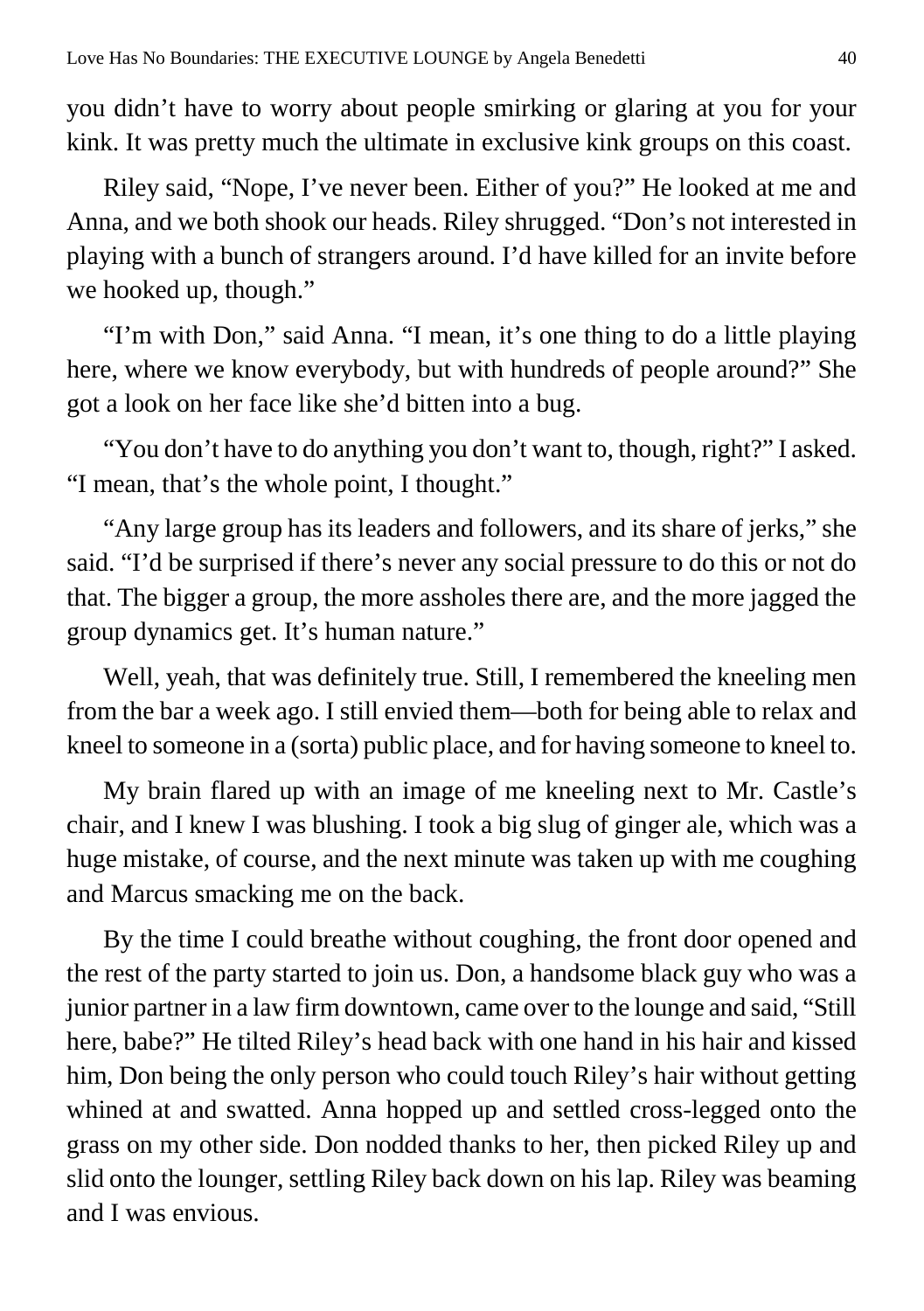Anna asked, "Where's everyone else?"

Don said, "Still inside, talking knots. Teacher's got to pack and run, has an appointment or something. Wendy and Charlie and Chris and Jim are desperate to squeeze the last few drops of evil creativity out of the guy."

"You're not interested in a few more drops of evil creativity?" Riley twisted around to give Don an incredibly fake, pouty look of disappointment.

"I have plenty of evil creativity of my own," said Don, squeezing Riley hard enough to get a yelp out of him. "I'll show you later. The guy knows his ropes, though, no question. Good stuff."

"Awesome," said Riley.

It was. Or it would be. It was for Riley, at least.

Dating is no easier if you're kinky than it is if you're vanilla. If anything it's a little harder, because you have a whole 'nother set of variables to match. Someone who likes a little spanking won't be happy with someone who has heavy pain kinks. Someone who gets off on harsh rules and humiliation won't be happy with a caretaker Dom. If you're into puppy play or age play or electricity, you have to find someone else who's into that, plus all the usual stuff—matching (other) hobbies and senses of humor and what you like doing for your vacation, and whether you're a neat freak or don't mind letting the dishes pile up.

Of course, if you're just looking for vanilla sex, that's easier. I've had my share of blow jobs and hand jobs and plain rubbing off with guys whose names I was sort of fuzzy about, but playing is a whole other deck of cards. Letting some guy you don't know well enough to absolutely trust tie you up? Yeah, no.

Well, okay, that's a "maybe" if I'm with other people I trust to look out for me while I'm helpless, but I've never been that big on having people watch me have sex, so that hasn't happened very often. I can get into a threesome, or even a bed-full, but people just *watching*? I'd be too self-conscious to enjoy myself.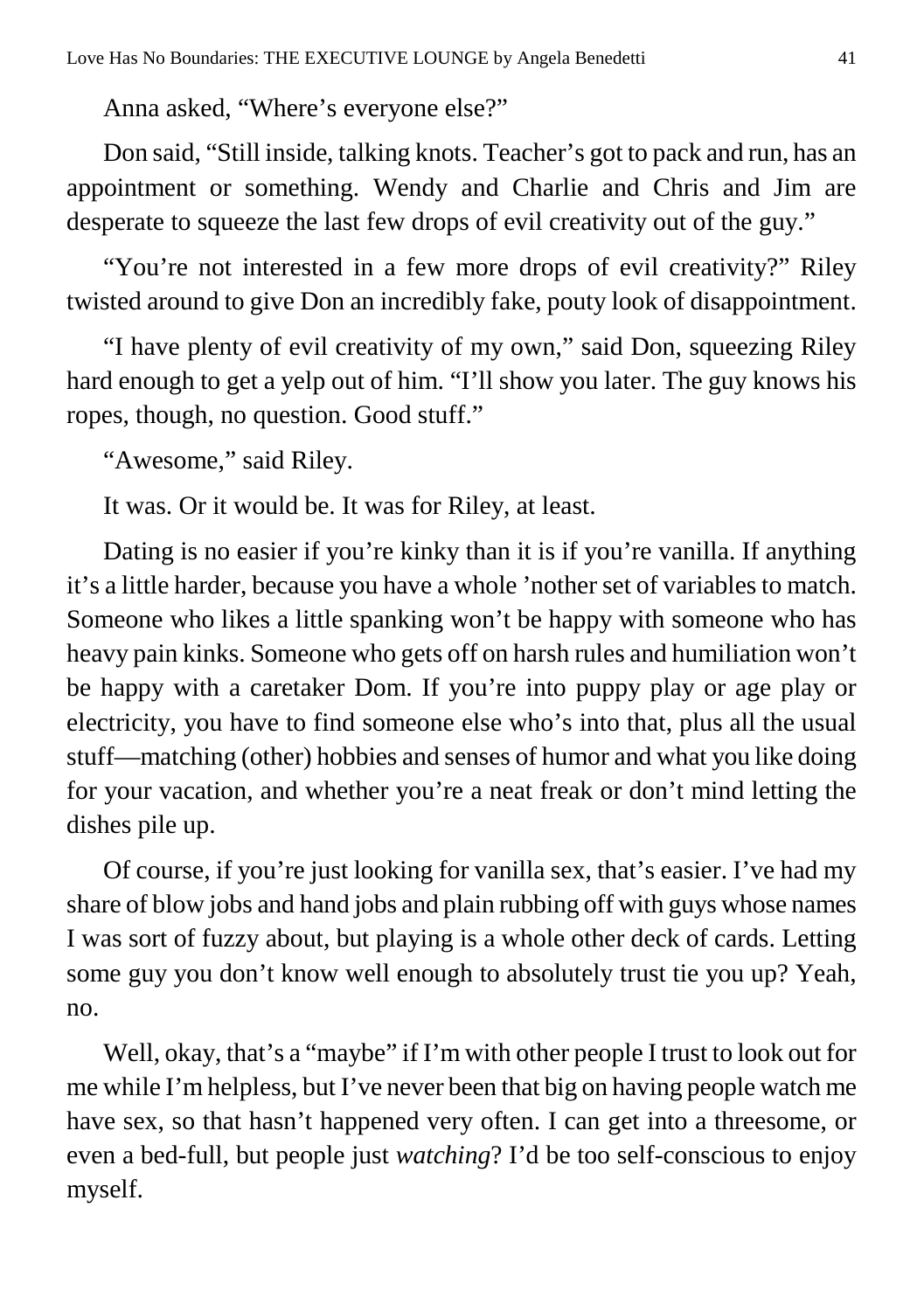Before I could depress myself into oblivion by contemplating my lack of a love- and/or sex-life, Brandon came over to me and said, "You brought chicken, right?" When I nodded, he said, "Let's go back and get that started on the gas grill, since it'll take longest. I'll fire up the charcoal for the burgers and sausages."

I said, "Sounds good," waved to the others and followed Brandon into the back.

I let Brandon set up the gas grill, since I'd only ever used charcoal, while I dug my bags of chicken out of the ice. They were sitting in a thick, garlicky marinade, so my hand got pretty yucked up while I was pulling pieces out, but there was a hose coiled up to one side where I could wash after, or I could go inside to the kitchen sink if I wanted to be fancy.

While I arranged chicken on the grill, I asked, "So what's with the classified meeting? Demos are usually open."

Brandon loaded up a chimney starter for the second charcoal grill and tossed me a grin over his shoulder. "It's about surprising your sub. Not quite as effective if the subs are right there listening to all the tricks, I guess."

"I thought it was about bondage?"

"That too. I don't know, I wasn't in there, but I guess it all goes together? Nick doesn't come very often—he's really busy—but when he teaches, everyone says it's great, so I asked if he'd come. We just got lucky."

I stopped with my hand in a chicken bag and stared at him. "Nick?"

"Nick Castle? He owns an electronics company downtown."

"Holy shit, he's my boss!" I turned and stared at the house, trying to peer in through the kitchen windows, like he was going to be standing there waving at me. "My boss is in there, right now?"

Brandon grinned. "No, I think I heard his bike a minute ago. He had somewhere to get to after the session." Brandon left his charcoal to do its thing and came over to pat me on the back, like he was afraid I might faint and need a catcher or something. "You didn't know your boss was kinky?"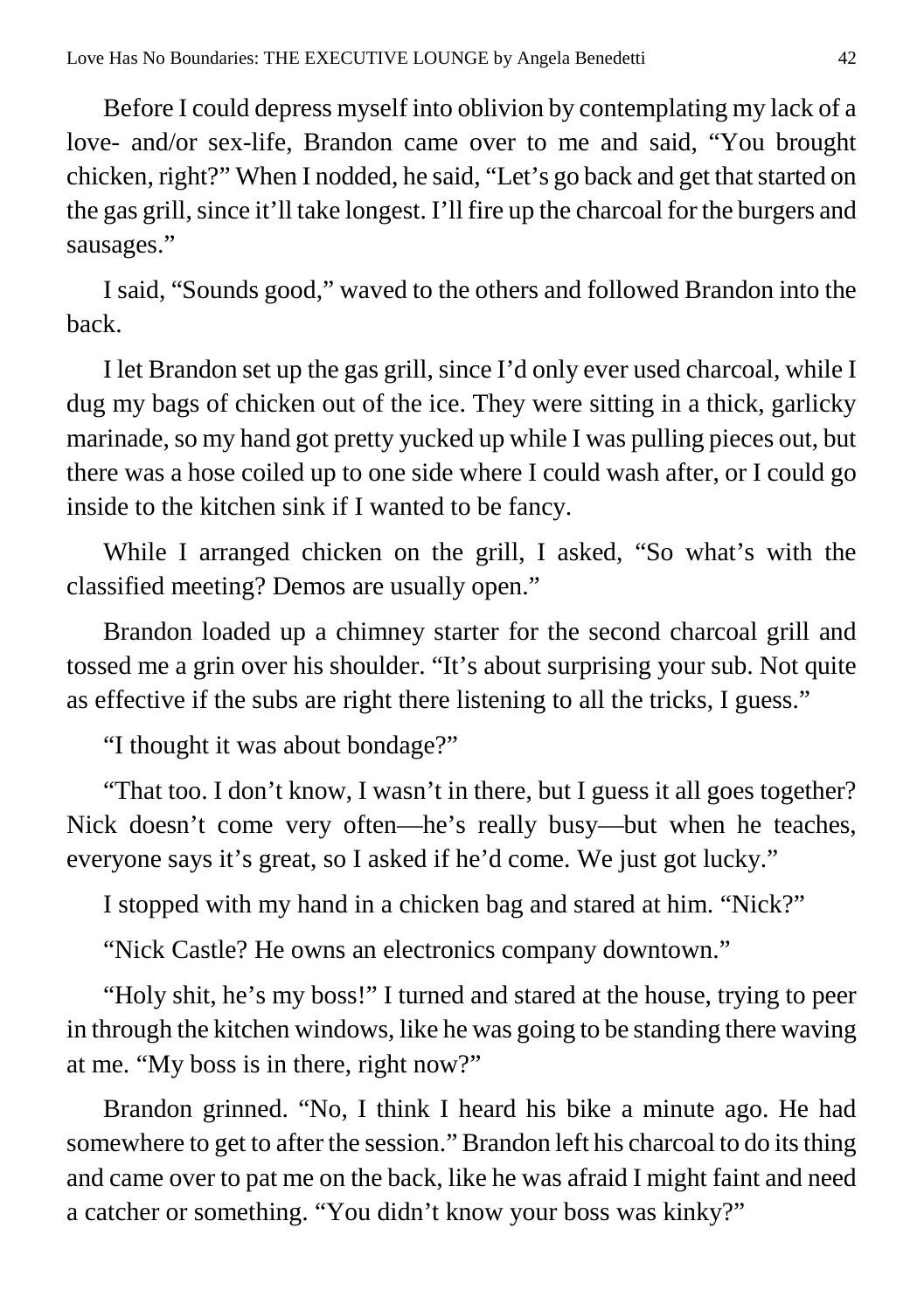"Oh, no, I knew. I definitely knew." I gave Brandon a semi-abbreviated run-down on my first meeting with my new boss, eliminating the worst of the personally embarrassing parts. He was snickering up until I mentioned the hospital and that we'd been drugged.

"Shit." I got a one-armed hug and there wasn't any teasing in it. "I'm glad you're okay. What if you hadn't been with a group?"

"Yeah, that would've sucked large. I mean, whoever did it didn't try to take advantage himself, not that I could tell. But even if it wasn't an actual rapist, if I'd been alone and come on to some stranger? With no functional brain, no precautions or anything?"

"It still would've been rape," said Brandon. "Maybe not the guy you came on to, unless it was obvious you were out of it when you propositioned him and he took advantage anyway, but the guy who drugged you. I mean, if you're so impaired you can't give valid consent, that's rape."

That made a kind of sense, but not completely. "I don't think it'd be prosecutable that way," I said. "I see where you're coming from, but you need a rapist, right? To a guy I propositioned, I'd have just been a horny tourist looking to get laid. The criminal was the guy who drugged me, but he didn't touch me. I mean, there's got to be some law against drugging someone without their knowledge; if I'd let someone fuck me while I was drugged, that would've increased the severity of the charges, right? They take damage done into consideration? But I don't think 'rape' would come into it."

Brandon went back to the charcoal grills and poked at one of the chimneys. "Moot point anyway," he said. "I'm just glad nothing serious happened."

My first instinct was to say that blushing whenever I ran into one of the senior executives in a meeting or passed them in the halls *was* something serious, but I knew what he meant, and yeah, my embarrassment wasn't major.

It was there, though. It wasn't nothing.

And if Nick came to Brandon's sometimes? I hadn't seen him there before, but then I hadn't been to all that many myself. That'd be… weird.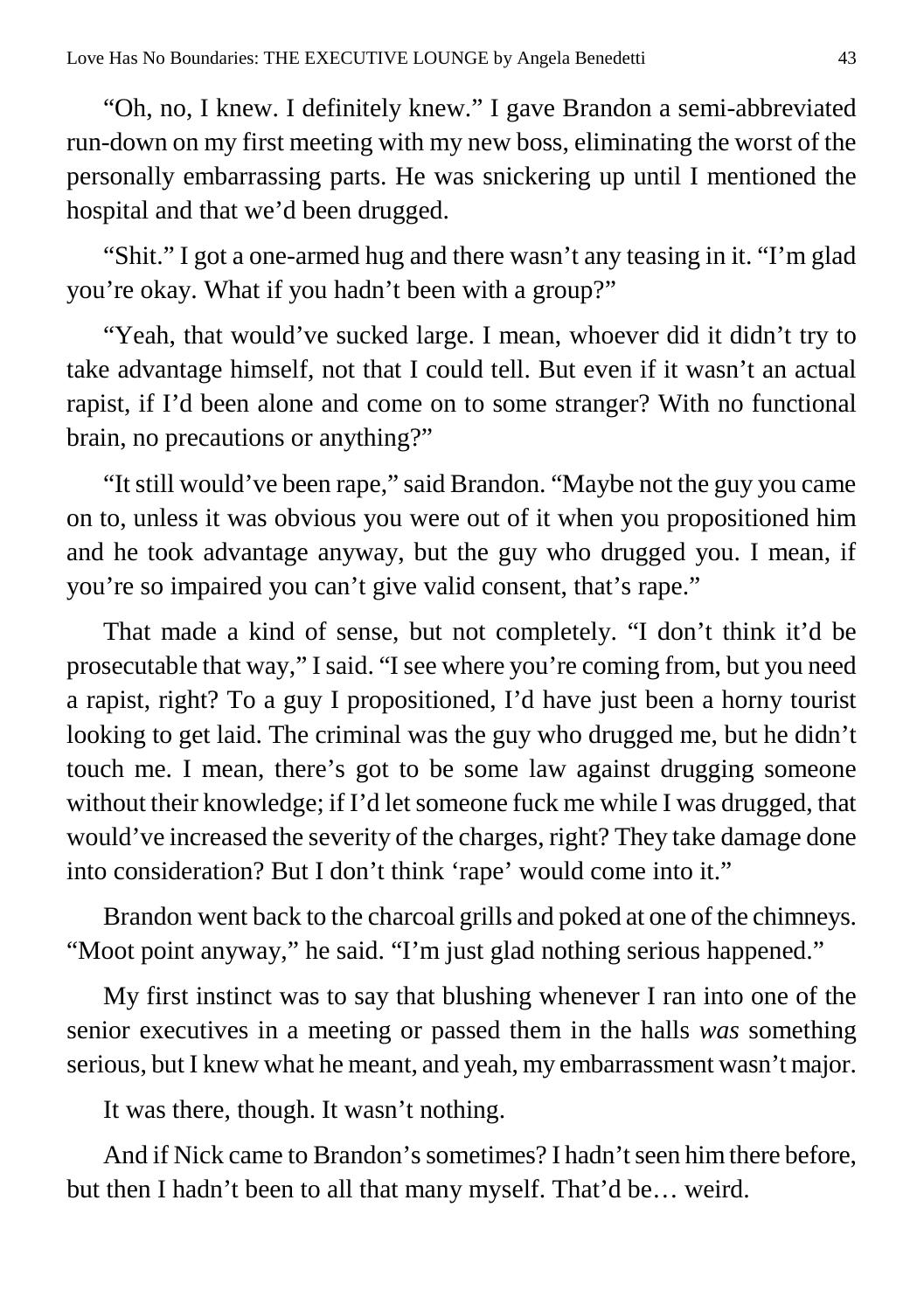It could be a really good weird if I thought there was any chance he might be into me, even just to play with once or twice, because the guy was seriously hot. He'd made it pretty clear on party night that he was definitely *not* into me, though. Very much not.

I finished laying all the chicken out on the big grill, then looked around. Aha, trash bin. I went and dumped the bags, and Brandon looked over at my grill. "Just thighs?" he asked.

"My favorites. Lots of meat, best flavor." I smirked at him and added, "Anyone wants breasts, they can bring their own."

"Hey, I just said 'chicken', so however you want to define that is up to you."

"Maybe next time I'll bring a couple buckets of deep-fried hearts, then? Chewy, but they taste great."

Brandon got a weird expression on his face and laughed. "Hearts? Seriously?"

"Hey, they're muscles, just like the thighs or breasts or whatever. You've never cooked the heart that comes with a whole chicken?"

"I don't usually get whole chickens. I wouldn't know how to cut one up."

"I'll show you sometime. It's easy, and you can save a lot of money."

"I thought you only liked the thighs?" he asked with a teasing grin.

I gave him a scowl back. "They're my favorites, but I'll eat whatever. I figured if I'm cooking six pounds of chicken all at once, I want all the pieces about the same size and shape, and the thigh *is* my favorite piece."

"So it's all about doing as little work over the grill as possible," said Brandon, still teasing. "So much for your selfless contribution to the group event."

"It's called being efficient," I shot back, my nose in the air and the snottiest look I could manage on my face. "I make excellent money being efficient."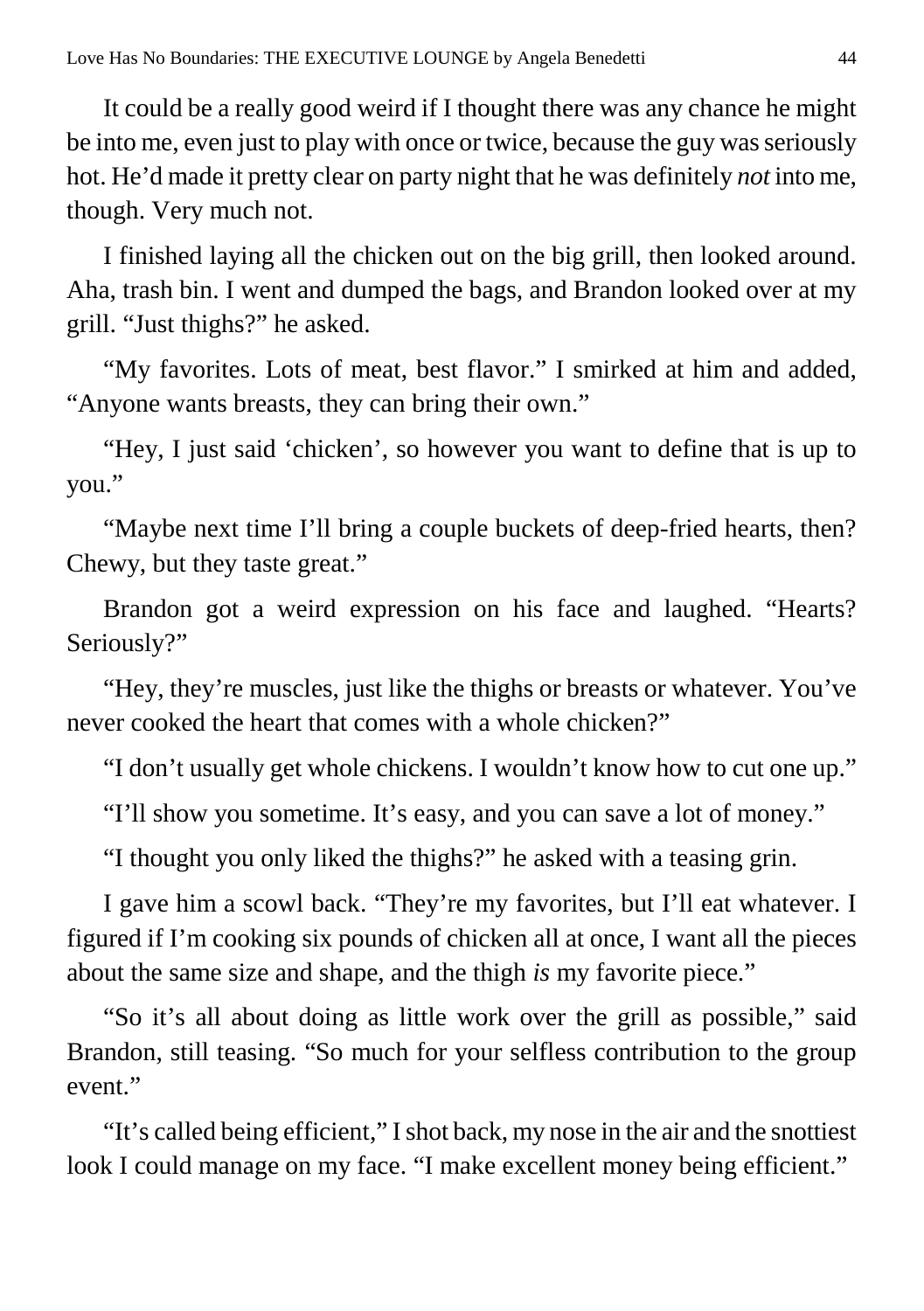"I'll bet you do, if you work for Nick. He seems to do pretty well. Plus he's a handsome guy, and he definitely knows what he's doing. You could do worse than hang around that all day."

I didn't have much to say to that, mainly because I didn't want to explain just how wrong he was and exactly why.

\*\*\*\*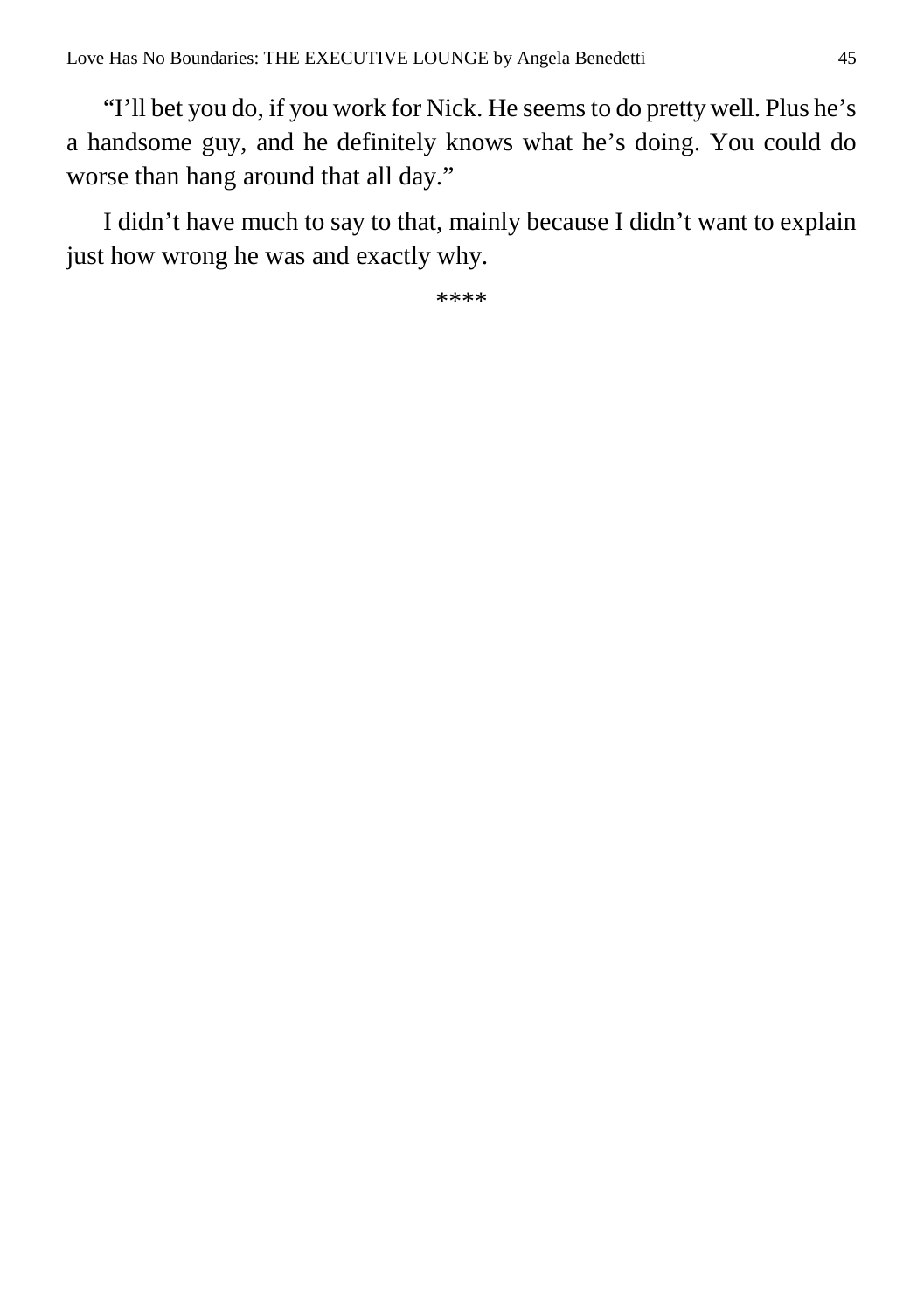### CHAPTER SIX

On Tuesday, Mr. Castle sent me to attend a Change Board meeting for the Ferret project. (I know, but the project names are all silly and irrelevant; it's a security thing.) He didn't tell me why he wanted me to go, just that he wanted me to go. That meant he wanted to see if I'd spot something. It might be another test, or it might be that he knew something was squirrely and trusted me to see it. Or just to bring him the data so he could see it. I wished I knew.

Two and a half weeks and I still wasn't sure where I stood at Castle. I mean, okay, I picked up at the party that he had zero interest in me personally. It kind of sucked, but that wasn't why I was there. Mr. Castle isn't the kind of man who lays everything out for you in great detail illustrated with PowerPoint slides; he expects you to pick up on stuff yourself, and if you don't then you're not smart enough to work in his building.

I wish I had a hint, though. If he was still testing me, then it meant I might still find myself pink-slipped at any time. My blood pressure and I wanted to know whether I had a stable job or not.

Anyway, I went to the meeting and sat down at the far end of the long, rectangular table, to one side so I wasn't right in line-of-sight of the person chairing—present, but not in their face. Everyone knew by then that I was the CEO's PA, and I didn't want to freak anyone out.

A woman in jeans and a white polo shirt with some kind of convention logo on it was bustling around the head of the table. She said hi when I walked in, and when I took my seat she slid a stack of papers down the table, a long, smooth slide that ended up right in front of me, still in a neat stack. If I'd tried that, half the papers would've flown across the tabletop and the carpet. I guessed she had a lot of experience in unclipped-paper-stack sliding.

The table was an older one with a slick, Formica top; that probably helped. It sat in a no-frills, windowless conference room. There was a dusty plant in one corner that I knew was real because it had some dead, brown leaves on it. The putty-colored carpet had a few stains, and a large ripple to one side, like a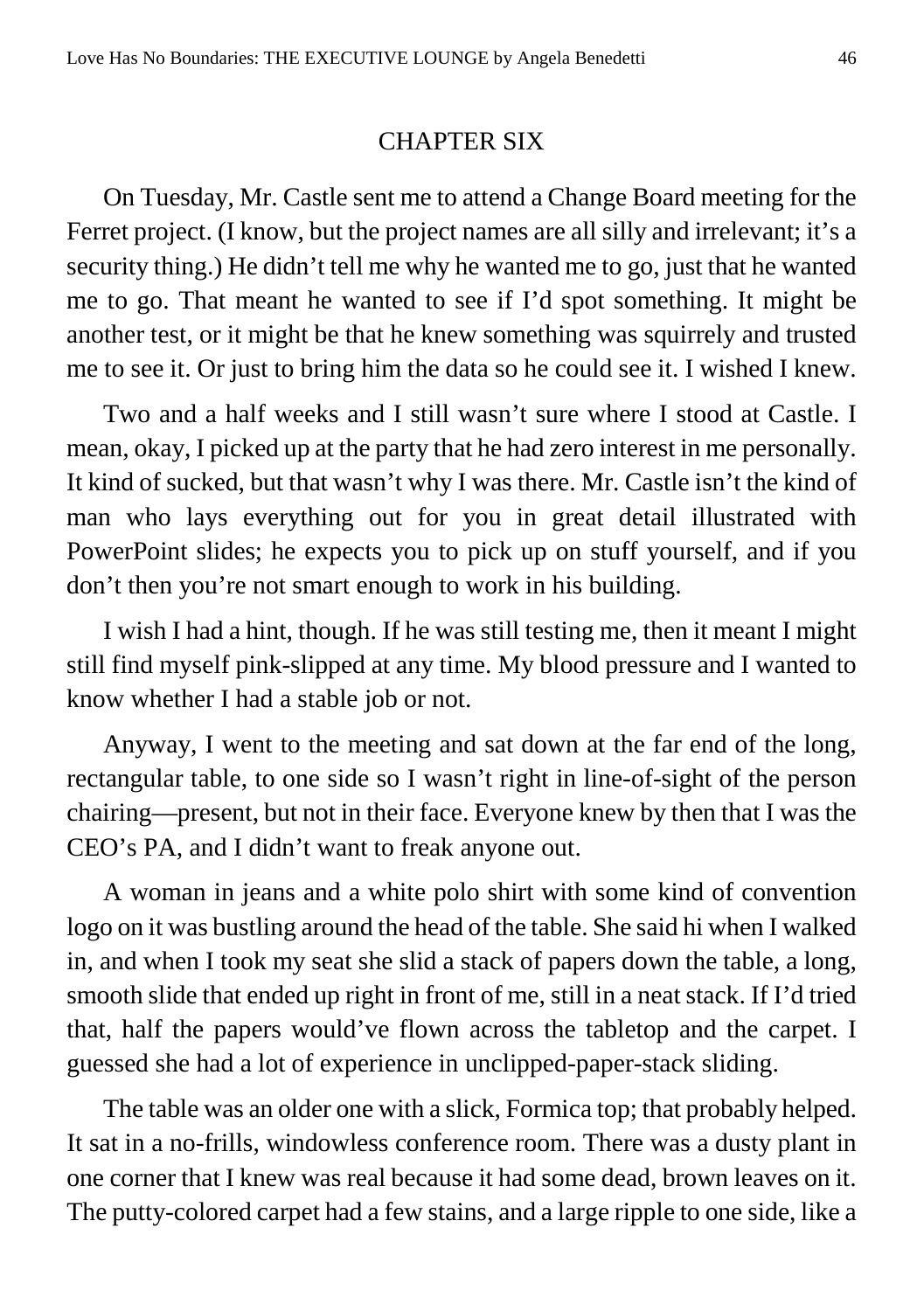big blister. Everyone coming in who sat on that side of the table stepped over the rippled carpet, obviously used to it. I scribbled a note to mention it to maintenance anyway; someone not familiar with the room, like a vendor or a customer, or even a regular who was distracted, could trip and break something and sue us into oblivion. Or, all right, not quite into oblivion, but Mr. Castle wouldn't be happy about it.

When the meeting started, though, I was a little boggled to find that the person who'd been setting up wasn't some kind of assistant to the chair, but was the actual meeting chair.

Change Board meetings control and approve requested engineering changes. It was a configuration management thing, and I'd spent the morning boning up, since apparently you can get an engineering degree without knowing much about configuration control. The idea is to make sure the dingus you end up with is actually what you set out to build in the beginning, basically. Does it hit all the specs? Do the interfaces still interface? Are things like reliability and maintainability and upgradeability still in line with company standards, customer standards, any relevant legal standards? The initial set of approved drawings, specs, manuals, test plans and procedures all the paper (or files) associated with a project—was its baseline configuration. Deviating from the baseline took consideration and high level approval, because going off in the wrong direction could hose the whole thing.

Which is why, according to the manual, a Change Board was supposed to be chaired by the project manager or the senior configuration manager assigned to the project, or the senior engineer. The person chairing the Ferret Change Board meeting was a young woman a little older than me, about thirty I'd guess, and a question whispered to the electrical engineer sitting next to me returned the information that she was a technical assistant with the Configuration Management Lab.

For folks who aren't familiar with technical organizations and job titles, "tech assistant" means a specialized clerk. She was basically a typing-andfiling kind of person who'd been around long enough to pick up some specialized procedures for the area she worked in.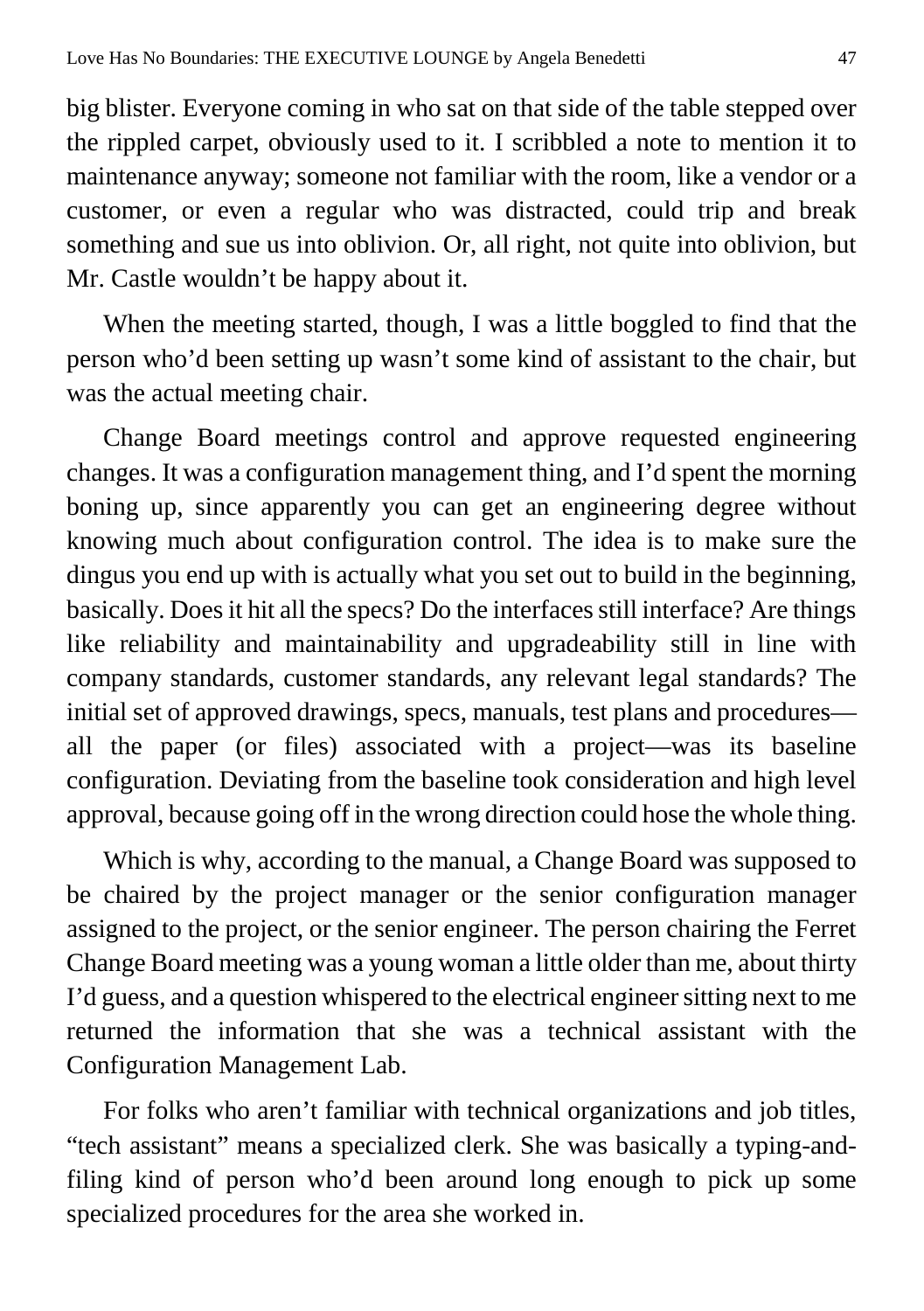Looked at another way, the person chairing the meeting was the only hourly person there, and the only one without (most likely, or why would she be in a clerical slot?) a college degree.

### Ummmm.

I'd looked at org charts before heading down to the meeting, and the configuration manager assigned to the project was a guy named Glenn Calloway. Nobody named "Glenn" seemed to be there.

The tech assistant's name was Julie, and she ran through a stack of minor stuff—a bunch of components being used on the current build because of availability—which were all quickly approved because the subbed parts were better than called for. I flipped through my copies and everything looked in line. Julie noted that we'd already done first article testing with the baseline parts on this box, so the customer wouldn't complain if we put better ones in the production units. Right—you want to test with the lowest level parts called out. If you tested with better components—higher capacity, better reliability, broader environmental operating ranges—that didn't prove squat about what'd happen if you built the dingus with the not-as-good spec parts. Doing a production run with better components was fine, and since the vendors didn't have what we'd ordered, they were giving us the slightly better parts at no additional cost. Which tells you how much mark-up there is on piece parts, but anyway.

Next we had a set of drawings for a mounting plate that went with a different unit, and a QA inspection supervisor explained that some of the holes in the plate were too small—once the plate was painted, the holes closed up and the wires that were supposed to feed through wouldn't go through. The plate went onto the outside of the unit and had to be painted with a protective coating. The holes were to spec, but were still too small, so the spec itself was wrong.

The engineer on my other side cursed under her breath and sorted through her set of the drawings. "That was Lou. At the time he signed off on this, we thought it would go in a housing and wouldn't need painting. The housing was eliminated, and when we noted the paint requirement, nobody thought of the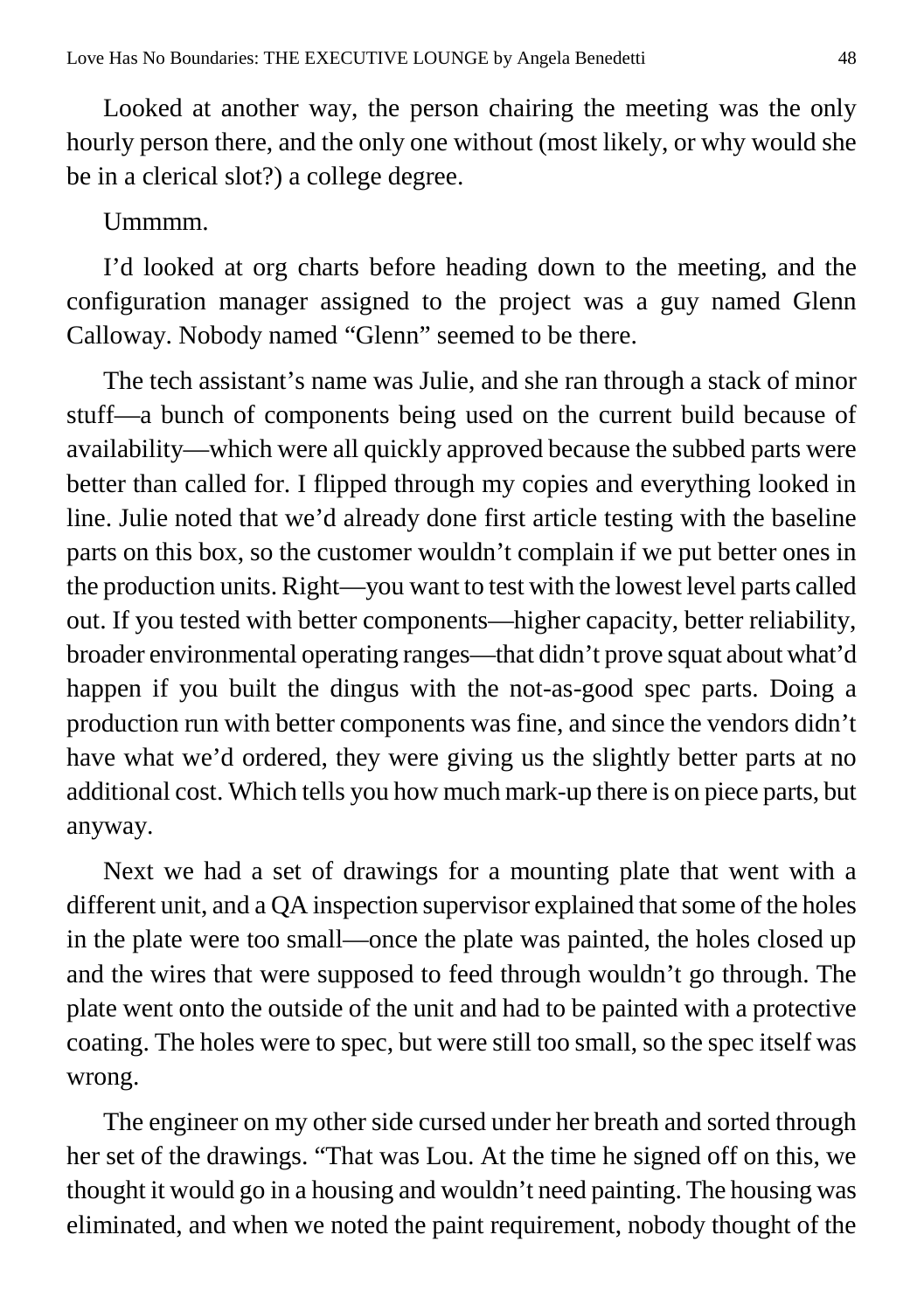holes. Usually the tolerances aren't that tight, but with wires…" She shrugged. "It'll cost, but we have to fix it."

Everyone agreed, although the program manager—who was also there, sitting halfway down the table and why wasn't *he* chairing the meeting? wasn't happy about it.

They ran through a few more things, then Julie got to the last packet of papers. "Request to mod the uplink on TA-021834-03," she said.

The electrical engineer on my right said, "It's a simple upgrade and we can get a forty percent noise reduction with minimal additional cost. I've talked to Stan about it and he says the customer will go for it."

Julie frowned down at the packet, then flipped to the cover page of the actual drawing and tapped it with her finger. "This box is used by eight other projects. You can't just make a change without getting them all to sign off on it."

The PM scowled at her. "That's not practical. Look, it's an improvement, it's cheap, and the customer's willing to pay for it."

"I get that, Len," said Julie, "but you can't up-rev a drawing that eight other programs are using without getting their approval. I recognize five of these project numbers—they're long-running projects that've had multiple add-ons and upgrades and enhancements over the years, and they'll probably have more. What if one or two or all five of them don't want this change for whatever reason?"

"It's a cheap improvement. They'll want it."

"Then you'll be able to get the other PMs to sign off on it," said Julie. "It's company policy—all affected projects have to sign off or you can't make a change. Your other option is to re-identify. Start over with a new drawing number used only by this program and you can do whatever you want."

"Re-identifying is expensive," Len retorted in a voice loaded with exaggerated patience. "We'd have to change every reference to this box number on every piece of paper it appears on."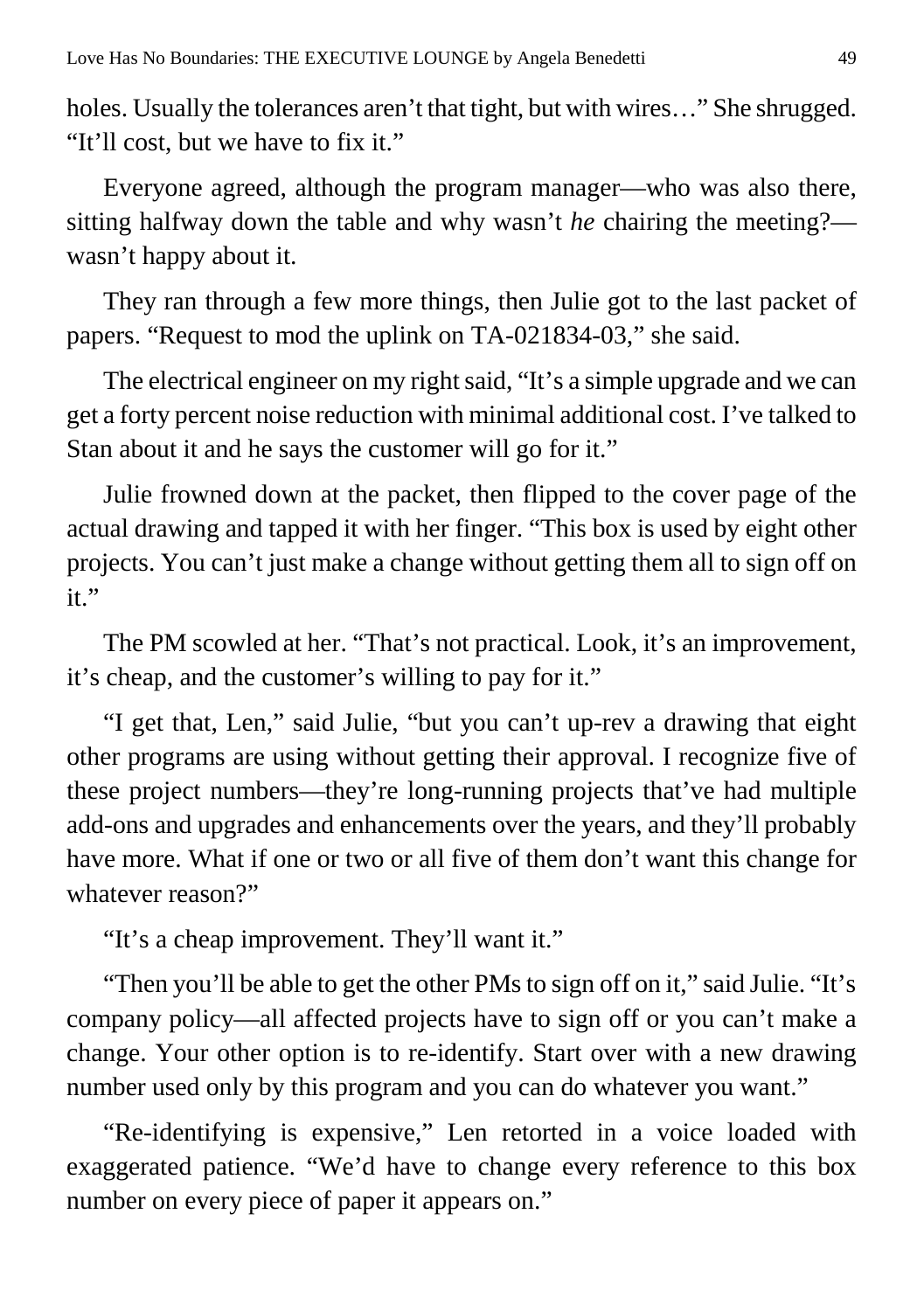"I get that," she repeated. "But that's policy. You get the other PMs to sign off, or you re-identify, or you leave it as it is. Those are your only options."

"I'm going to talk to Glenn about this."

"Glenn's buried in the Shoreline tank this afternoon," she said, referring to another program. "If you can't get ahold of him there, you can call Carl, but he'll tell you what I told you. So will Glenn."

Len the project manager muttered and scowled, but Julie wrapped the meeting and that was the end of it.

When I got back to the office, I dove back into the org charts and made a couple of calls. Carl was the director of the Configuration Management Lab. Glenn was a senior configuration manager, and was also Julie's supervisor. Julie had been with the company for eleven years, having come in as an eighteen-year-old receptionist whose new boss was friends with Julie's mother, who also worked for us. Julie'd done a stint as department clerk in Component Engineering, then moved over to Configuration Management as Carl's secretary. From there she'd moved over to working projects, which is *not* easy, because secretaries get no respect; it's like they're perpetually branded with a scarlet "S" even if they move to another job in the company.

I had to dig into the accounting database, and then look up a few years worth of bid data from proposals, but I finally figured out what was going on.

I sat down with Mr. Castle late the next morning, and he said, "So, what did you find?"

"I found that Carl Emerson has a secret weapon. The CM Lab has gotten into the habit of bidding their chunk of a critical project with some ridiculously low number of hours for someone like Glenn Calloway—the bid for the Ferret project was eight hours a week—and then when it's time to actually *work* the project, they plug Julie Kale in full time. They've been doing it for about six years, and it works beautifully. Julie makes a small fraction of what someone at Glenn's level makes, but she can do the work. She knows her stuff, she's organized, and she's not intimidated by senior people. I saw her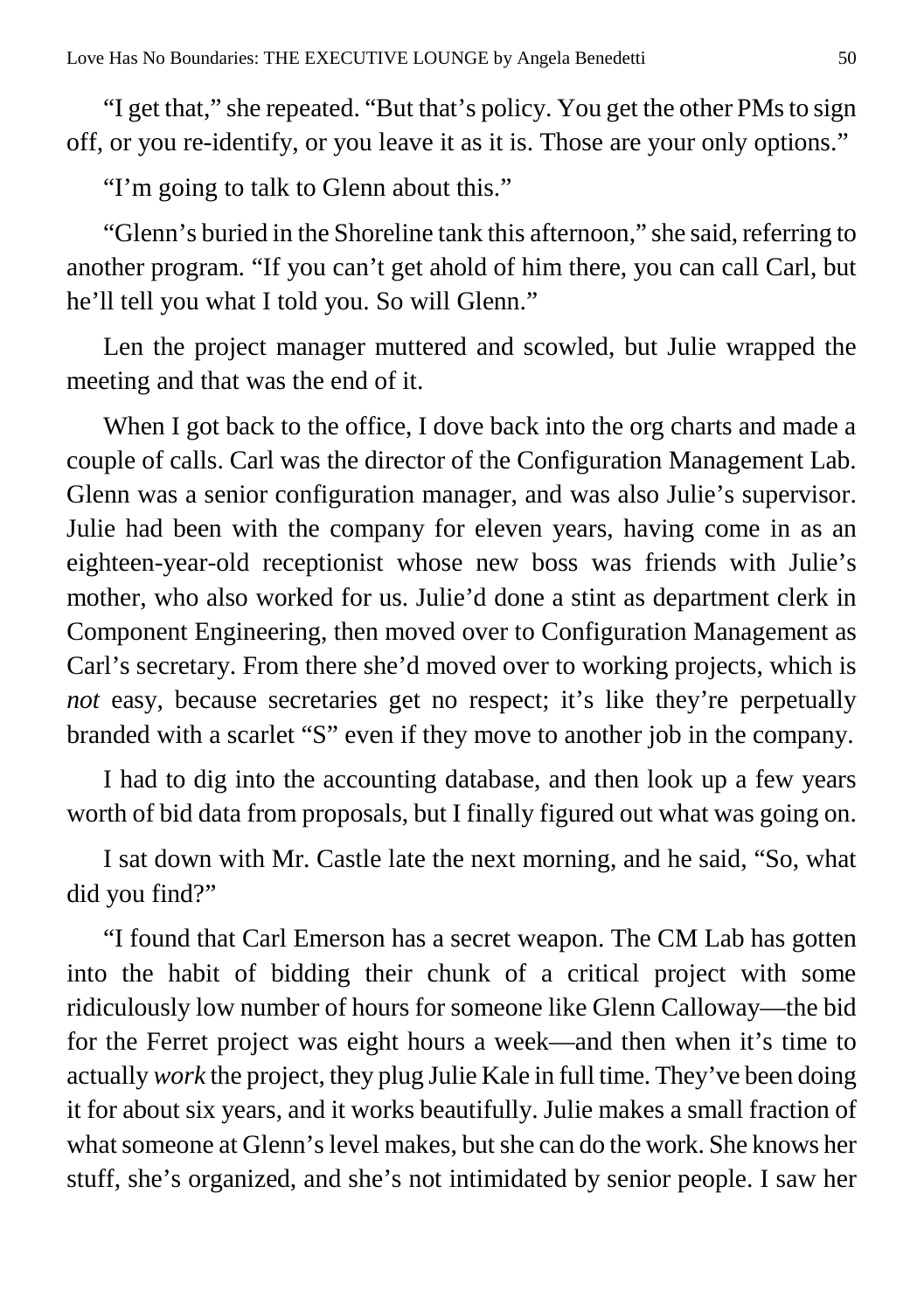face down a ticked off Len Johnson without any sign of nerves and without budging. She makes less than Len's secretary."

"Why am I paying senior CM people if someone who makes less than a secretary can do their job?"

"Probably because no one's figured out how to clone Julie. She should be an engineer, if not a PM herself, except she doesn't have the schooling." I shuffled through my notes. "She's taking classes at night, one or two at a time. Whenever things heat up—a design review or an upcoming delivery or a proposal, anything that requires overtime for more than a week or so, she drops whatever classes she's taking, and starts over the next semester. The company's paying for her schooling, but only when she finishes a class, which she doesn't do very often, because for all her smarts, she's dumb enough to let the company's needs override her education."

"Sounds like a deal for us, though," said Mr. Castle.

I glared at him and smacked my hand down on my notes. "It's not right. If you want to be cutthroat about it, ask yourself how long before someone headhunts her? They could double her salary and still be saving money on the deal for the work she does. And how much more could she do for the company if she had an engineering degree? Do you know how she learned to chair Change Board meetings?" He just raised an eyebrow at me, so I said, "While she was Carl's secretary, they released a CM Policies Manual and a CM Procedures Handbook. She must've typed them. Probably edited them, incorporated comments, did the formatting, built the indexes… She *typed the manuals* and that was enough to turn her into a senior CM in all but job title. Or pay grade. If she was able to read a few more engineering books, she could probably build us a Mars colony or something."

"We don't have a NASA contract," Mr. Castle pointed out.

I was annoyed enough to give him a huge eye roll for that one. "Fine. Whatever you want, she could probably do it, but she needs to get through school first. This nickel-and-dime stuff isn't working, obviously, and even if we could get her to quit quitting school every time her project goes into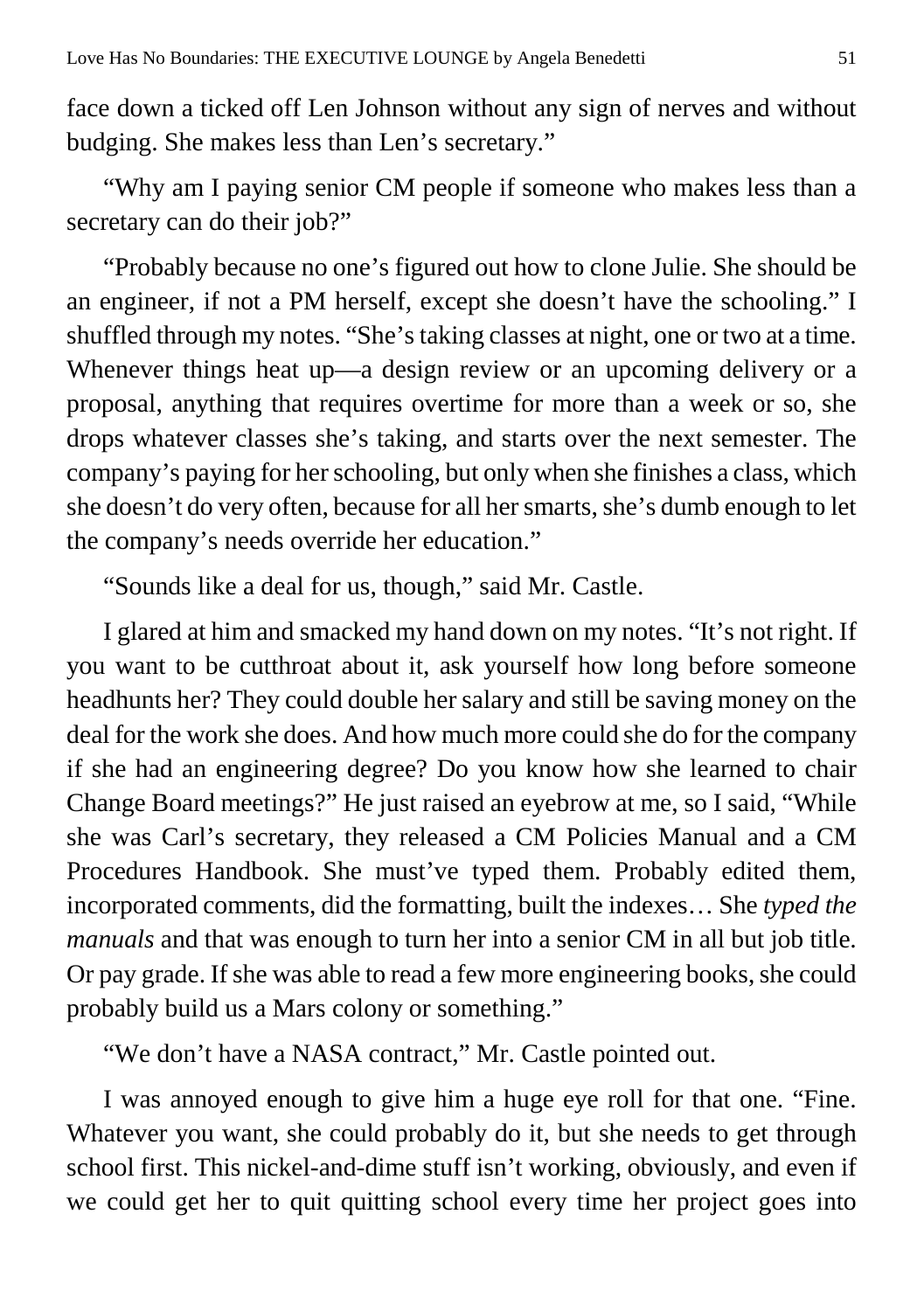overdrive, she'd still be there for another decade, and that'd just be for her bachelor's. If we could get her to sign a work contract for some period of years, it'd be in the company's best interests to send her to school, full time, and get her through—all the way to a doctorate, if that's what she wants. If she's this hot with a damn high school diploma, imagine what she could do with some real education."

"Possibly," he said. "Or we could just give her a few promotions so her title and salary match the actual work she's doing." He gave me a look and added, "I never finished college either."

It was clear I was supposed to say something there, but I couldn't think of anything. Of course I knew he'd dropped out of college—researching the companies you apply to is Job Search 101. Mr. Castle was one of those Silicon Valley millionaires who'd dropped out of school to start his company in a garage, and one of the very few who hadn't been shoved aside and finally kicked to the curb by his venture capitalists. I knew that, but it hadn't popped up in my head as a piece of relevant info, although it certainly should've. This was one of those head-desk moments, but people don't actually head-desk in real life, so I just sat there looking kind of stupid.

He finally went on to say, "Someone should probably talk to Julie and see what she wants. I'd be willing to sign off on sending her to school if she'd sign a contract to work for us after—at least ten years if she wants a PhD. Or if she likes bossing engineers and PMs around with her high school diploma, we can promote her and let her keep doing it. Her choice; find out."

\*\*\*\*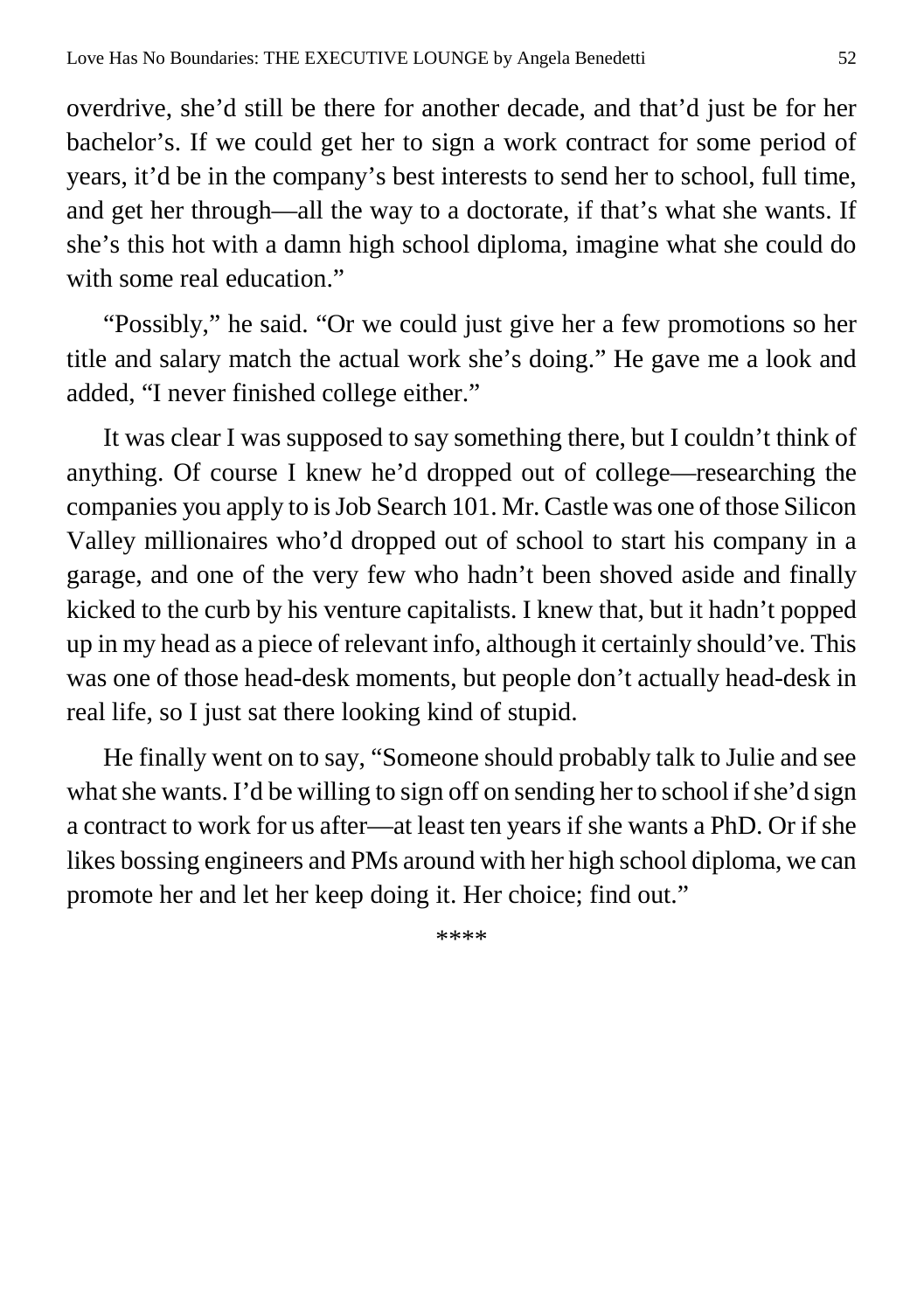#### CHAPTER SEVEN

After that, I headed out to the break room because I needed coffee, and a few minutes to reboot my brain. Of course, that's when I ran into Evan. He was standing in front of the coffee maker and had obviously just put up a new pot. It was rumbling and gurgling and dripping coffee into the carafe at a rate of approximately half a drop per minute.

I'd seen him before, of course. We passed in the halls every day, and had been in some of the same meetings. This was the first time since That Night that I'd run into him when we were, one, going to be near each other for more than a few seconds, and two, didn't have anything official to talk about.

I'll admit I had a gut-level impulse to turn right back around and leave. I had a second gut-level impulse to get something quick, like a glass of water, and *then* leave, to save some scrap of face. Courage is about overcoming your gut-level impulses, though, so I said, "Morning, Evan," and stood there next to him with my mug.

"Hey, Rob." He didn't sound tense, but he wasn't looking at me, either. He gave me a glance and a smile, then looked away. The wall in that direction had a few humorous motivational posters on it, plus about twenty Dilbert strips, but Evan had been there long enough that I was pretty sure he'd memorized them all.

Okay, so he was kind of nervous. I empathized, definitely, so I leaned closer and lowered my voice, and said, "I'm really sorry about that night. I should've kept a closer eye on the drinks."

That got him to look right at me, with a sort of surprised expression. He said, "Hey, nobody blames you. The bartender should've made sure you noticed when he put the tray down. Hell, the bartender should be watching for people who are hanging out right up at the damn bar drugging people's drinks. It wasn't your fault."

"Maybe not, but somehow that doesn't make me feel better."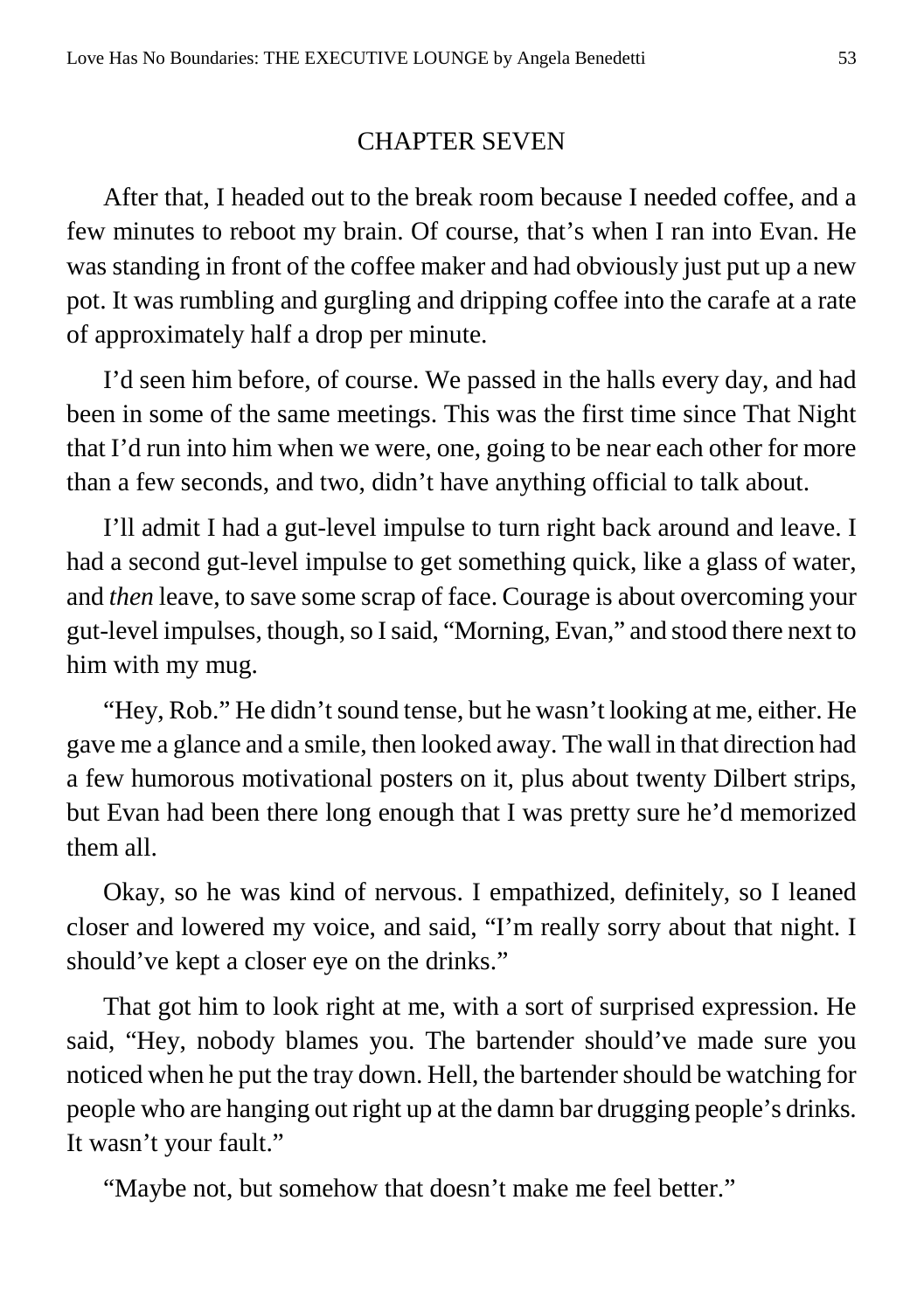He huffed out a laugh. "No, I guess it wouldn't me, either." He looked away again, then said, "You know, you're a great guy and I like you a lot—"

I interrupted him before he could continue along that painful and awkward road. "No, it's okay—Mr. Castle told me that you're married, and you were just being nice. And you *were* being really nice. I appreciated it before the whole drugged-drinks thing."

"Okay, good." He nodded and stared at the coffee pot, still drip-dripdripping. "I just didn't want you to think I was actually…" He sort of trailed off.

"I won't think you were actually planning to cheat on your husband if you don't think I'm the kind of guy who climbs into the lap of a co-worker I've only known for half an hour."

That got me another laugh, a little louder. "Deal." He glanced at me again and added, "I have to admit that if I were free, I might not have minded the lap-climbing so much."

I grinned and said, "If you were free, I might've made an exception for you. But seriously, not right then. I'd just met most of those guys, including Mr. Castle—who I'd just found out I was working directly for—and he made it pretty clear he wasn't too impressed with me. I'd have saved the horribly unprofessional behavior for a later time and a different place, even if the circumstances were… different."

He cocked his head at me and frowned. "Why—?" Then he cut himself off and scowled. "Oh, that. No, that wasn't about you at all, not really. Greg'd been threatening to get him an assistant since I don't know when, and then he just sort of sprang you on him. I told Greg that was a bad idea. But when Allan tossed the pillow for you, it was a joke—a jab at Nick, not you. Nick would never look at an employee in a situation like that. Like you said, you'd just been sprung on him and it was obvious you were pretty thrown by it. You were nervous and trying to figure out what the hell was going on, and there's no way Nick would've taken advantage. Allan knows that, so it was a tease, sort of. He'd had a few and thought it was funny, but it wasn't about you."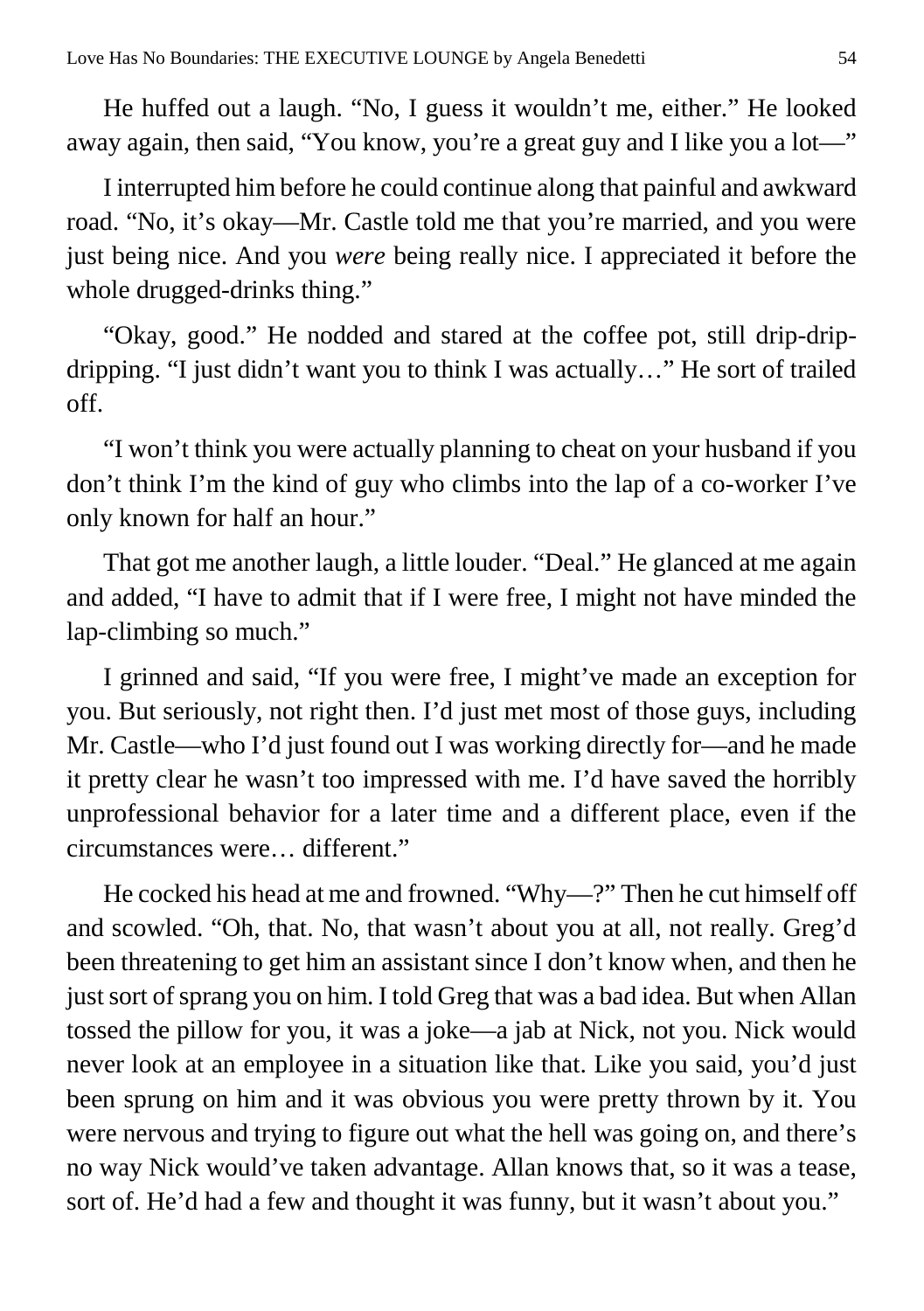"Oh. Umm, okay. Thanks."

That was a bomb set off in my head. The thing with Julie faded into nothing—I felt like a spreadsheet trying to recalculate everything after one key number changed.

"So, how's it going?" asked Evan after a pause. We were both staring at the coffee going drip-drip-drip, but the atmosphere wasn't quite as thick as it'd been a minute earlier.

"Fine, great. Kind of a mix of routine stuff and interesting stuff." It suddenly clicked that Evan was CFO, and Carl Emerson's semi-scam was definitely a money thing. Not something Evan *needed* to take notice of, but I bet he'd enjoy hearing about it. "Umm, do you know Julie Kale?"

Evan frowned for a second, then shook his head.

"She works for Carl Emerson in Configuration. Tech assistant. She's chairing Ferret's Change Board meetings."

Evan turned and looked at me with his mouth just a tiny bit open. I counted four before he said, "What?"

I said, "No, seriously," and told him the story. It was pretty good, once you got over the sheer boggle of it, and we were both chuckling by the time the coffee was done.

So we were laughing and smiling at each other when one of the security guards poked her head into the break room and said, "Mr. O'Neill? There you are," and a dark-haired guy wearing a visitor's badge clipped to his slick suit pushed past the guard into the room. He stared at Evan, then at me, then at Evan.

Evan said, "Nate?" and looked at his watch. "Hey, you're early. I just got coffee, but we can go now if you want."

The visitor said, "No reason to rush. Funny story?" and he was staring at me again.

"Yes, kind of." Evan got a stressed look around his eyes and mouth. "Nate, this is Rob Arvazian, Nick's new assistant. Rob, this is my husband, Nate."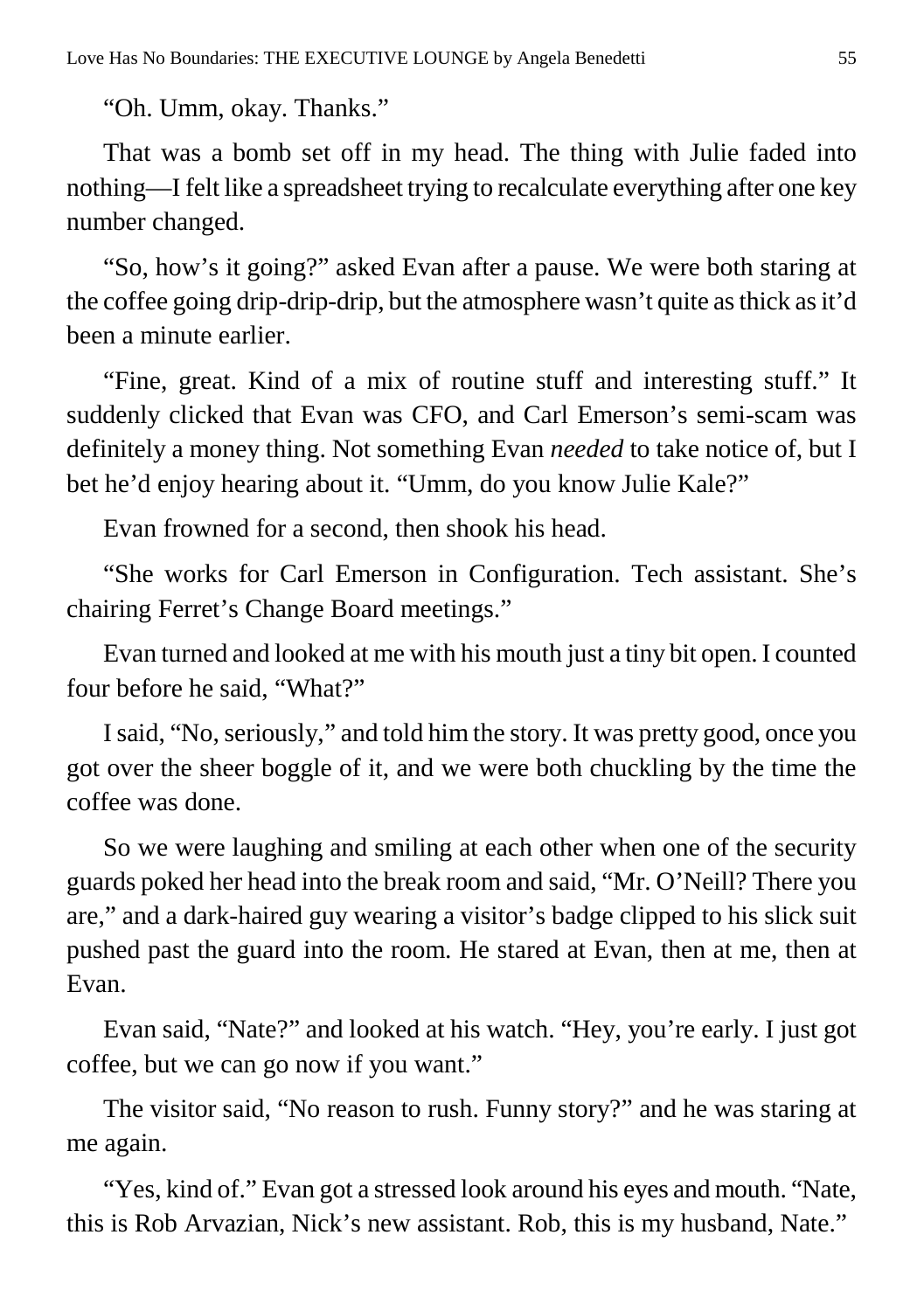Ahh. Oh. I put on a business smile, said, "Hey, Nate. Good to meet you," and offered my hand.

Nate looked at my hand for about half a second too long, then gave me the most insulting handshake I've ever had. Seriously, I don't know how he did it, but he communicated the fact that I was shit under his shoes with that shake.

"Hopefully Evan mentioned that he's married more than two seconds ago," said Nate.

I said, "Yeah, I've known for a while now," doing my best to keep my voice and face even and friendly, or at least civil, because this guy seriously had "JERK" tattooed on his forehead. "Evan's a great guy, you're lucky to have him."

Nate took a step forward and suddenly looked a lot bigger. "Maybe you want some luck for yourself?"

Evan said, "Nate," and put a hand on the guy's shoulder, but Nate shrugged him off with an angry twitch.

Crap. "Look, yeah, I'd like some of the same kind of luck for myself, which to me means finding a guy of my own who's as built and handsome and half as nice as Evan is. But I'm not after your husband. And even if I were it wouldn't do me any good because, see above, he's a great guy and wouldn't prowl around behind your back. Or if he would then I wouldn't want him, because I'm looking for a great guy of my own, and sneaking cheaters are jerkwads."

"Easy to say." Nate hadn't taken a swing at me yet, but he was still glaring. "You were eager enough to crawl into his lap."

"If you know that, then you know we were both drugged. And he told you about it, right? See, a sneaking cheat wouldn't have come home and told you about it. That means he's not sneaking, and didn't mean to cheat. Because he was drugged."

I couldn't believe this asshole. He'd better be a wildcat in bed, is all I can say, because Evan didn't deserve this kind of crap. He was tense, his face was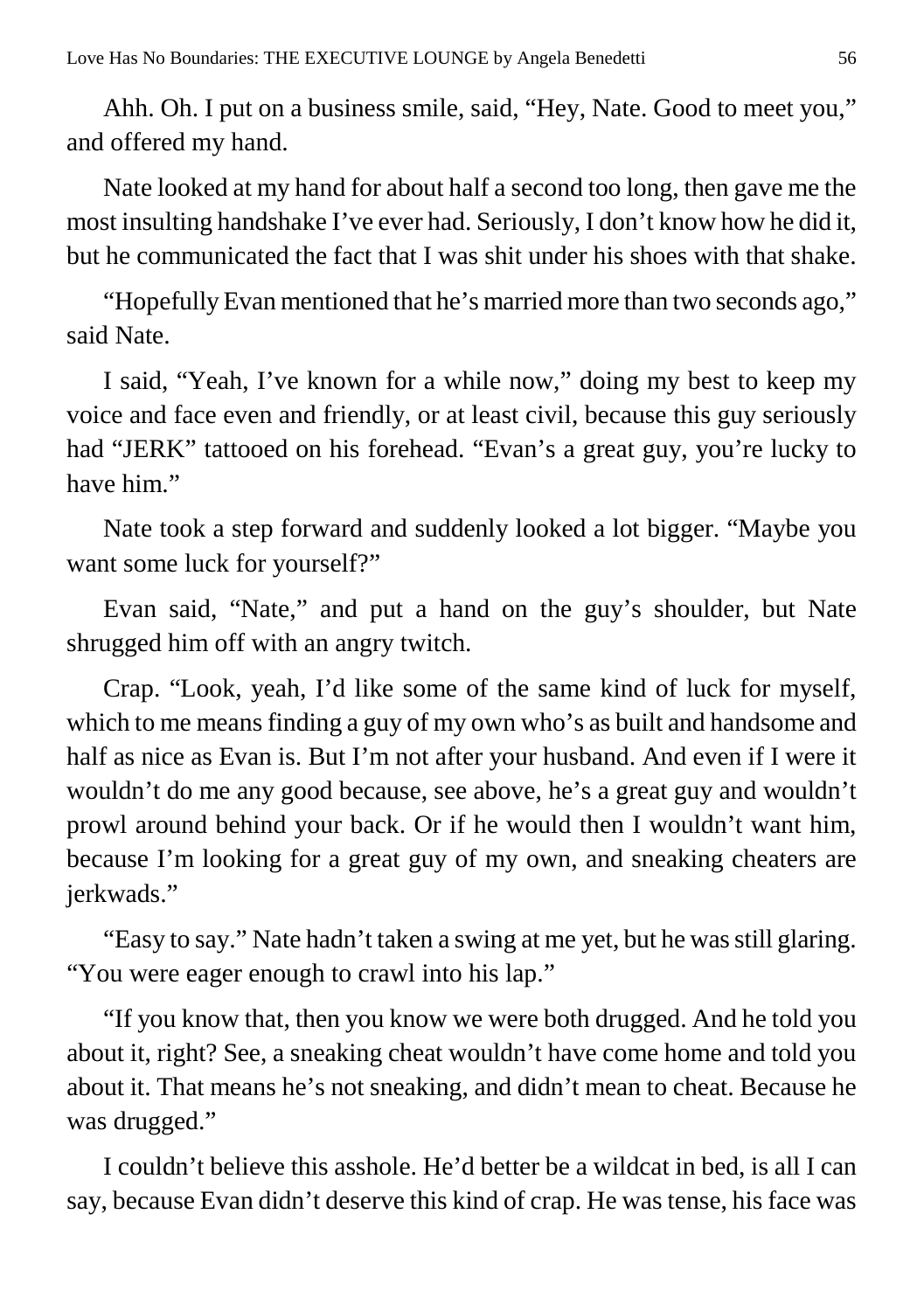all wincing, with gritted teeth, like he didn't know whether he should crawl under a table or drag his husband out by one leg. I'd vote for the dragging by one leg option—and down the stairs, not the elevator.

If Nate kept this up, I'd be half tempted to go for Evan anyway, just to detach him from this toxic fucker he was shackled to.

Before that thought had a chance to sneak out my mouth, Mr. Castle filled the doorway. He glared at everyone impartially, looking grim, and said, "The whole floor can hear you. Nate, you're leaving. Evan, if you want to go with him, that's fine—you can have the rest of the day off so you can deal with your shit. If you'd rather stay at work and let your shit cool down before you try to shovel it, that's fine too. Either way, I expect that neither of you will bring this crap into the office again, ever."

Nate glared right back at Mr. Castle and said, "This is personal—" but Mr. Castle cut him off.

"That's exactly why it doesn't belong in the office. Out, now." He stepped into the room and stood to one side of the doorway, staring at Nate until he left. Evan went with him, and I heard him whisper, "Sorry," as he passed Mr. Castle.

Well, shit.

I glanced up at Mr. Castle, who was still wearing an expression right off a stone statue. I turned away and topped up my coffee mug, added sugar. Stirring very thoroughly kept me occupied for another twelve seconds or so, before Mr. Castle said, "Let's order some lunch. I don't feel like leaving right now."

I turned around just in time to see him give a wry smile and add, "If I turn my back on this place, lightning will probably strike, or at least someone'll send a stripper-gram and that'll be it for the rest of the day."

I grinned back and said, "Possibly for the rest of the week."

"Most likely. How about Mexican?"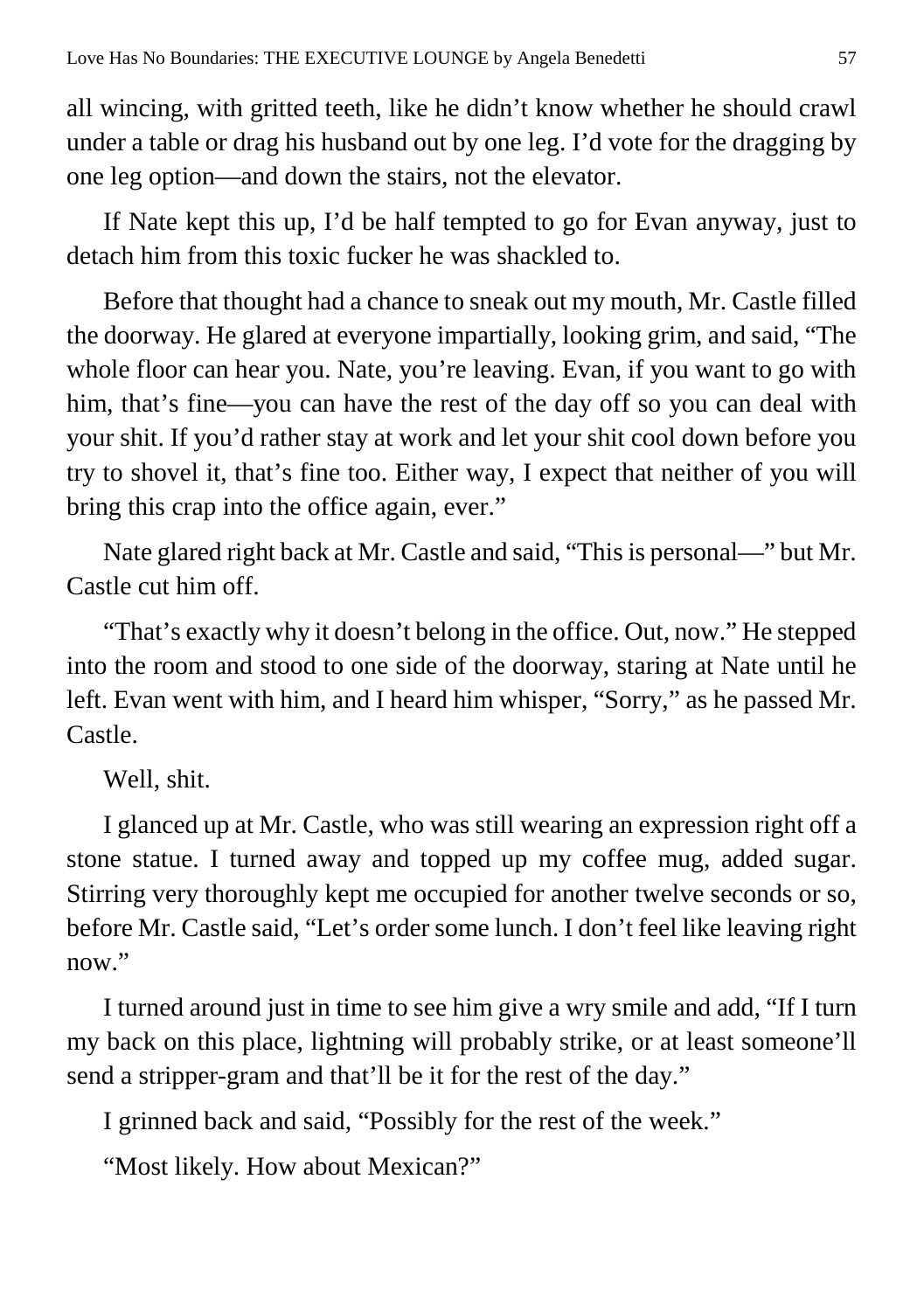Since he was asking and not telling, I figured he wanted me to eat with him. We'd done that a couple of times, usually when we had something to work on through lunch. I said, "Sure," and headed out to place the order.

Twenty-two minutes later, I got a call that there was a delivery in the lobby. I headed down and came back up with three bags. I set them down on the work table in Mr. Castle's office, then went to get drinks at the break room. He took Coke Classic, high-octane, and I grabbed a ginger ale for myself.

By the time I got back to the office, Mr. Castle had the three bags. He said, "Let's eat in the lounge," and walked over to the door on the far side of the office, in the corner near my desk.

Oh, *that* lounge.

I'd never been into the executive lounge. It wasn't really an "executive lounge" because not all the executives got a keycard for it, but that's what everyone called it anyway. It was a private lounge for the CEO and his friends, mostly the guys he'd known since before Castle was a business, plus a few others who'd been given cards over the years. There were a lot of rumors about the luxury and general awesomeness of the executive lounge, passed around among the employees who'd never been there.

Mr. Castle slid a key card into the lock, and I followed him inside.

The executive lounge took up the rest of this end of the floor, as deep as Mr. Castle's office suite, and running all the way to the far end of the building; I could see sunlight from the windows on the far side. The long side, to the right, was also all windows, with basically the same view as we had out of Mr. Castle's office.

The inner two-thirds of the lounge was divided from the outer one-third on the window walls by six-foot partitions. The open area by the windows was about a dozen feet wide, and was set with tables and chairs, plus couch-andchair groupings, with some potted plants on the floor here and there to divide the space. The partitions had gaps on the window side, and I could see that the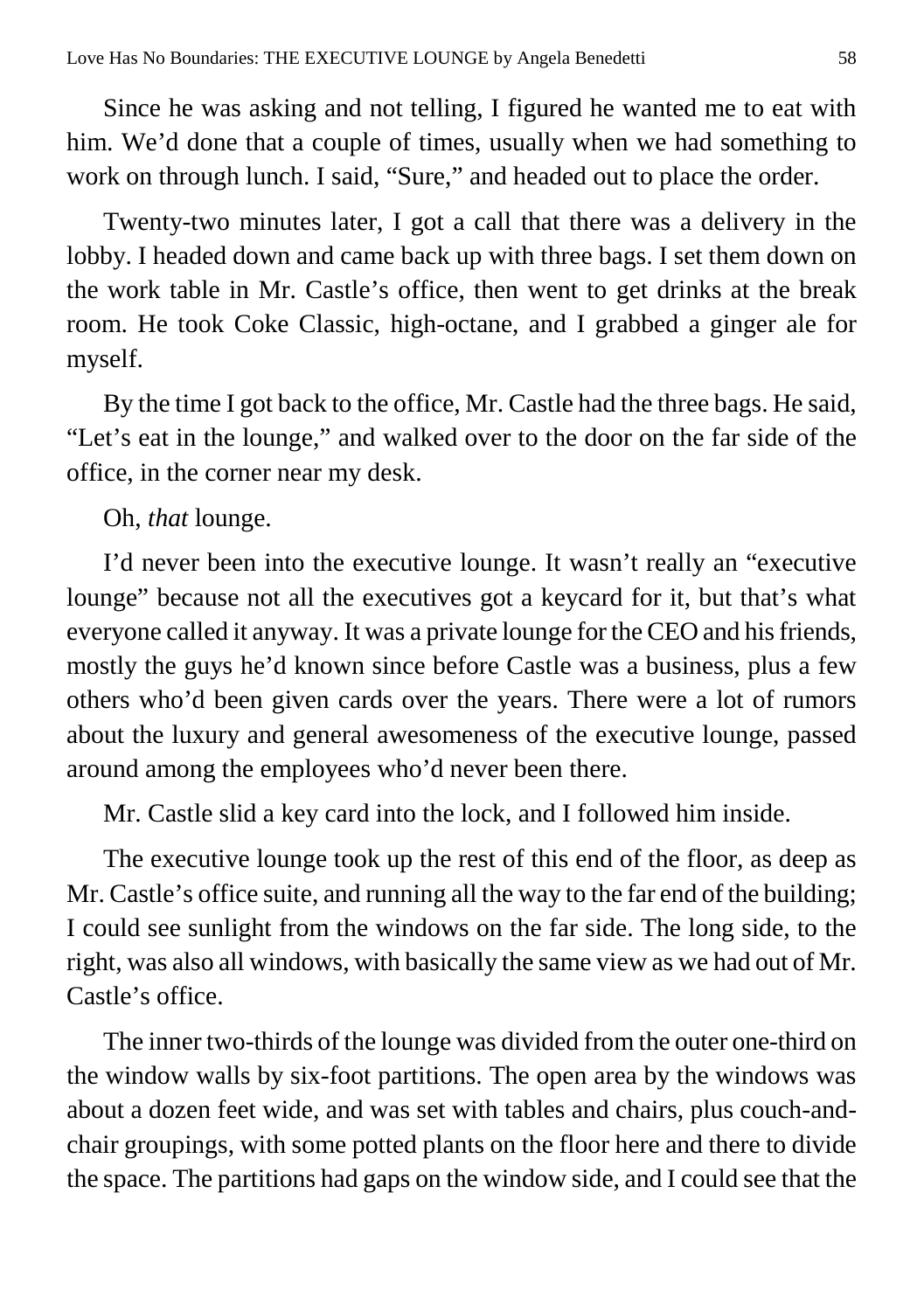inner part of the long room was divided into half a dozen smaller sections, like cubicles.

I was wondering why anyone would come to an executive lounge to sit in a cubicle when I saw who was there ahead of us.

A handsome woman in a dark green suit was sitting on one end of a sofa. A man whose face I couldn't see, but who was wearing khakis and a polo, and silver and white sports shoes, was curled up on the sofa with his head in her lap. She was looking out the window, just relaxing, and running her brown hand through his blond curls, slow and gentle. Mr. Castle and I passed them, heading for one of the tables with our lunch, and I saw the guy huff out a sigh and visibly relax. The woman said, "There, good boy," and bent down to press a kiss into his hair.

Ahh. *That* kind of private lounge.

I maintained, because I'm not a dork, and followed Mr. Castle to one of the round tables that sat right in a patch of sun. While digging in the paper sacks, Mr. Castle said in a low voice, "This isn't work. This place is like an embassy—when you're here, you're not at work. This isn't part of Castle Silica. Coming in here is like going off-site."

I said, "Understood," in a voice just as low, and set down our drinks.

"Nothing X-rated out here," he went on. "That's what the cubes are for, or just if you want some privacy. Half of them have beds, two have benches, and the one on the far end is just matted. We keep the noise down; there's some soundproofing on the walls, but that only goes so far, and you never know when someone's going to open a door. If you're a screamer, deal with it, or use a gag."

"Understood," I repeated. I really had no idea what else to say. We sorted out the food and started eating, but even while working my way through a really great burrito, I couldn't help but remember what Evan had said earlier, that Mr. Castle wasn't actually repulsed by me, that he just didn't want to take advantage while I was new and obviously confused.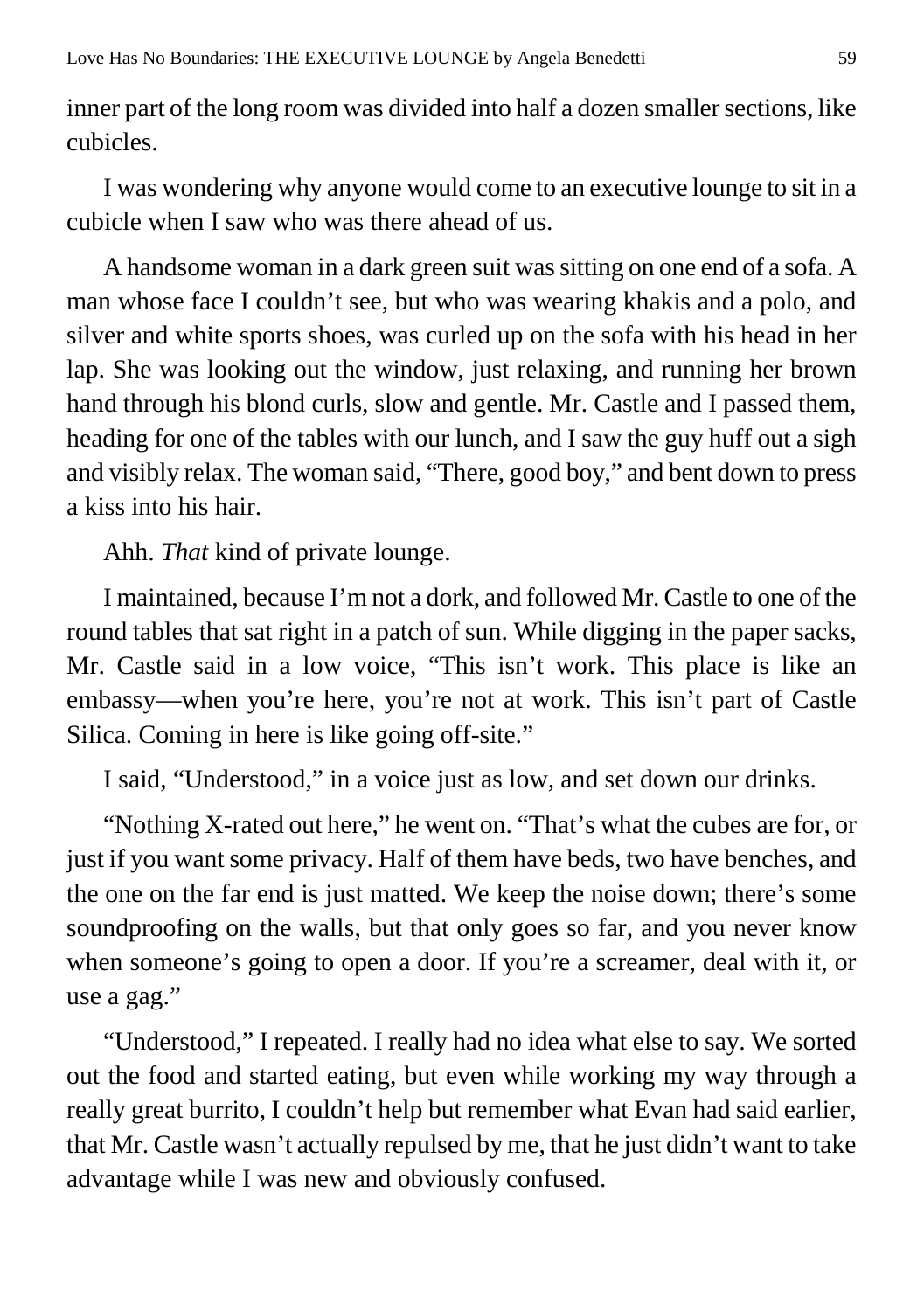I was still new, but wasn't at all confused, so when he shifted one of his own burritos and knocked a packet of hot sauce onto the floor, some wild impulse had me say, "I'll get it, Sir." And instead of just bending over and picking it up, I slid out of my chair and knelt on the floor to get it, then offered it up to him in one hand.

I kept my expression neutral the whole time. I still had enough of a grip on sanity to know that not being repulsed by me wasn't the same as wanting anything to do with me outside of business. But there I was, and I guess I was going to find out.

Mr. Castle took the packet, gave me a smile that was a bare half-second quirk of his lips, and said, "Good boy." He brushed his hand through my hair once, then turned back to his lunch.

I stayed on the floor for a couple seconds, but the moment was past, or at least I didn't see anything else coming of it right then, so I got back into my chair and took another bite of burrito.

A minute later he said, "Next time we'll get fish and chips. You can kneel for me and I'll feed you."

I stopped in mid-bite and then had to swallow hard. I'd never done that before, never really seen the point except sort of intellectually. I mean, yes, kneeling next to someone and depending on them to feed you by hand was obviously an expression of submission, sort of like crouching in front of someone's chair and letting them put their feet up on your back. I'd never thought it was sexy before, but right then my dick was hard and aching, and my balls were sending little messages to my brain begging to get him to feed me.

After explaining to my balls that we were eating burritos today, and trying to hand-feed someone a burrito would only cause hot food to fall into that someone's lap, possibly causing burns, my balls got the message and calmed down. A little. They were still whining, though, and my dick was standing up with them in support. I was glad I was still sitting down just then.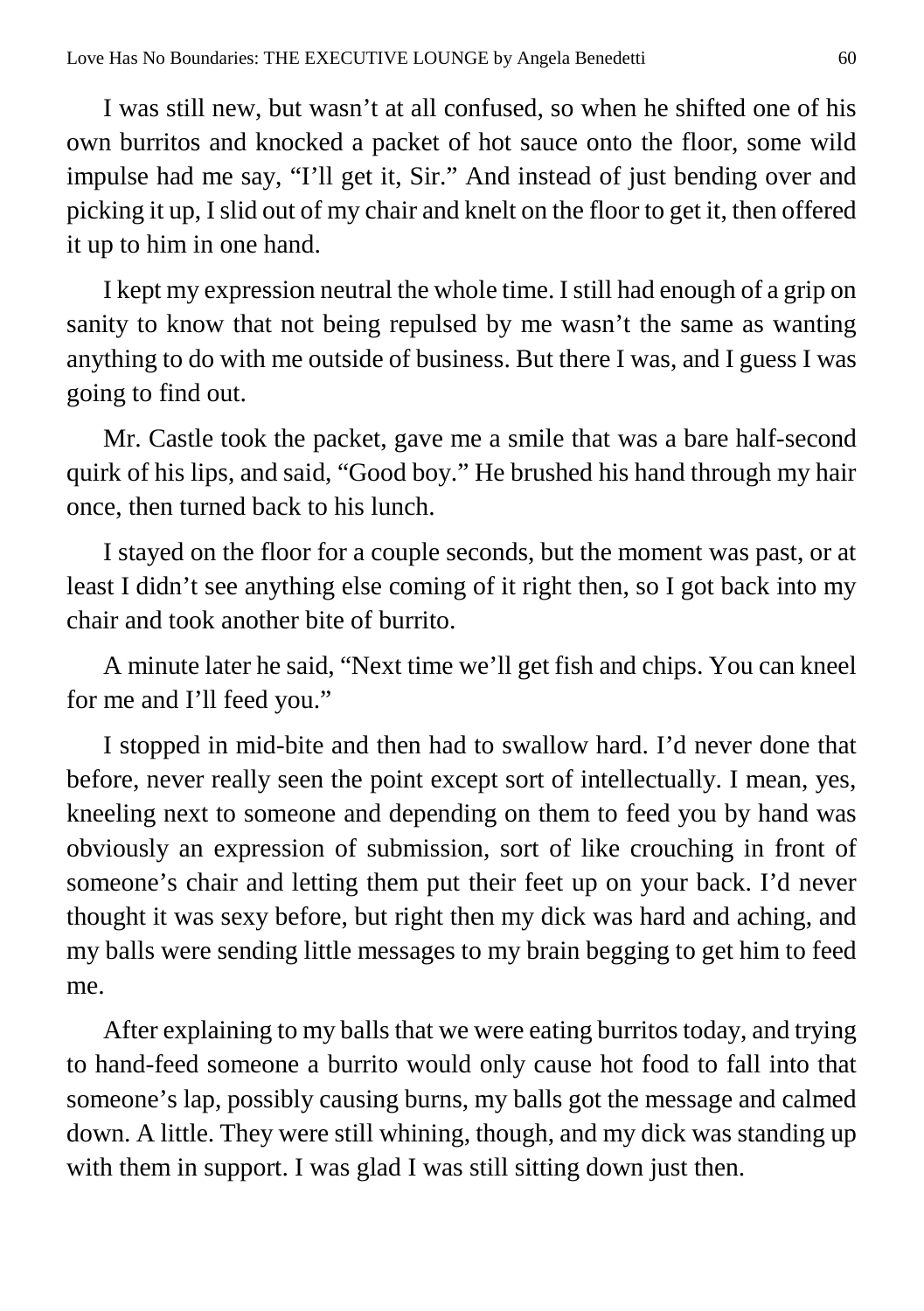Mr. Castle looked up at me as though expecting a response, and I said, "Yes, Sir. I'll remember—fish and chips next time."

"Do you like fish and chips?" he asked.

"I *love* fish and chips, Sir."

That got a grin out of him. "Good."

And that was that. For the rest of lunch we talked about movies. We both liked superhero movies, as long as they were well done. The recent Marvel movies, although the X-Men movies had been progressively suckier. The new Batman movies, definitely—I wanted to get on my knees for either Liam Neeson or Christian Bale, I wasn't fussy. Mr. Castle said he saw the attraction with Neeson, but wanted to get Bale into a couple of sets of handcuffs.

I could see Bale switching. I have no idea what the guy's into—he has a gorgeous wife and might be perfectly straight and vanilla for all I know—but if we're going to be fantasizing, who cares about reality?

He liked old westerns, and I thought they were incredibly cheesy. I told him so, too. I like animated movies, the good ones, like Pixar does. He smirked and said, "Kid stuff."

I said, "Right, because Batman and Thor totally aren't kid stuff," and he threw a wadded-up napkin at me.

It was like hanging with a friend instead of eating lunch with my incredibly rich and powerful boss, and it was cool. I only called him "sir" a couple of times, after I got up off the floor and all.

When we were done, I stuffed all the trash into the bags and took them along. Mr. Castle led the way out the far door, around the other side of the long room, which led to a plain, locked door on a corridor—just to show me the rest of the room and where most people came in. From there we went back to the office, where I dropped the bags into a garbage can. No janitors in the lounge, ever, for obvious reasons.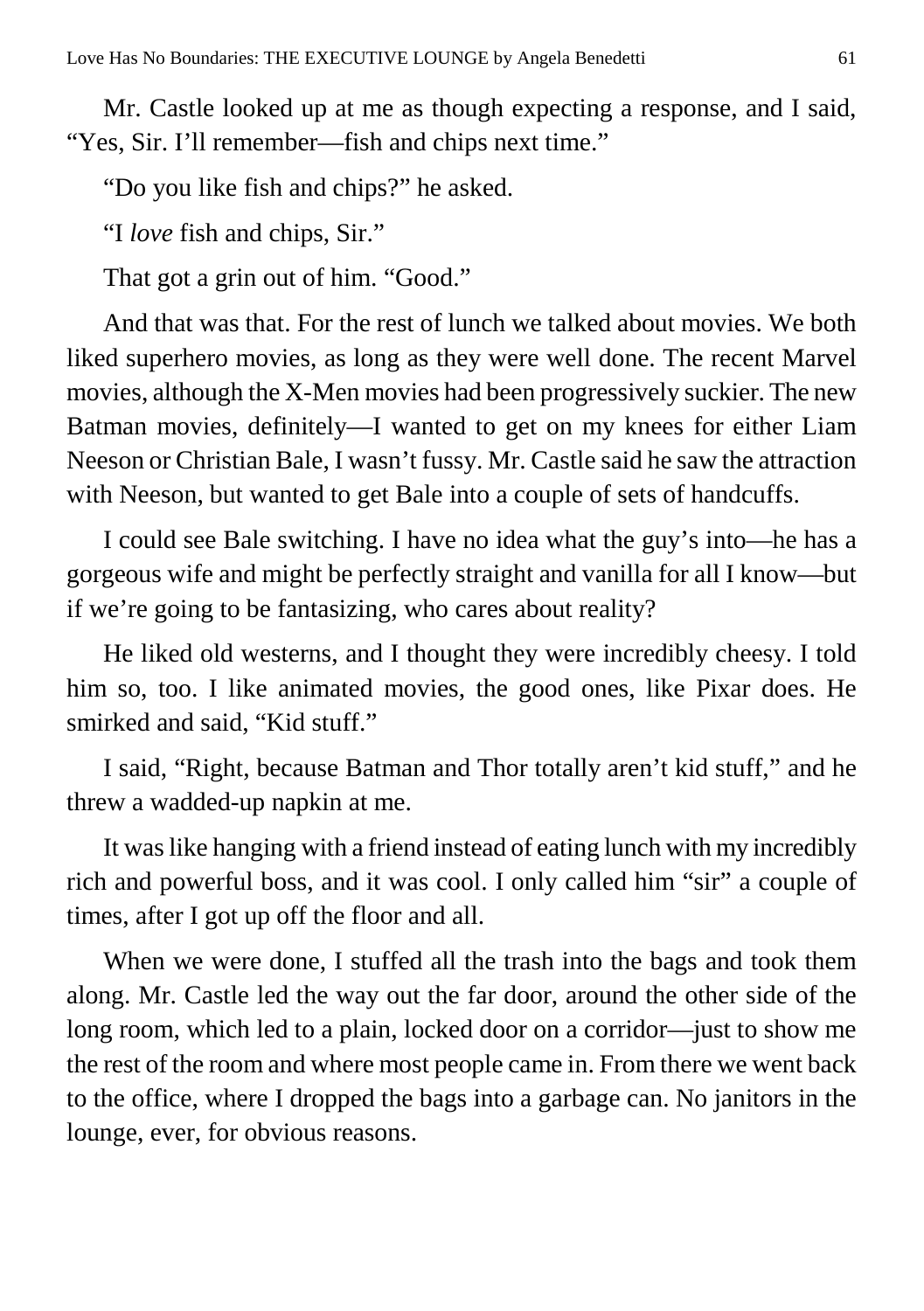And then we went back to work, and everything was normal again. Except in my head, where I kept imagining what it'd be like to stay on my knees for him and have him feed me.

\*\*\*\*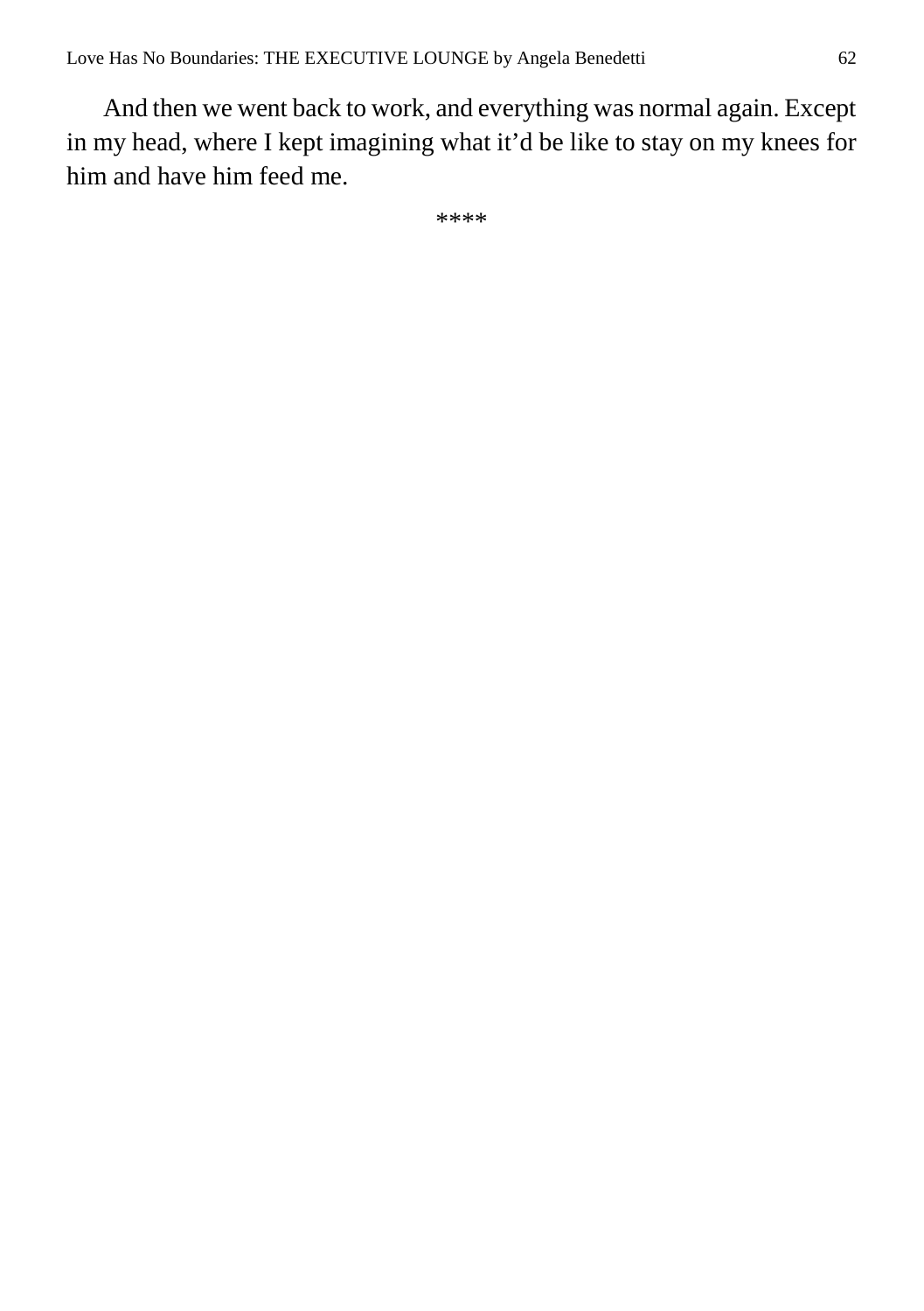#### CHAPTER EIGHT

No fish and chips the rest of the week, unfortunately. He was back East again Thursday and Friday, touching base with a government customer who was looking at budget problems in the next fiscal year. Then on Monday we had a major commercial customer come in, en masse, and Mr. Castle was tied up variously playing host and monitoring the dog and pony show. On Monday and Tuesday he sat in on a CDR—a Critical Design Review—for a project we were already working for them, then Wednesday through Friday he was locked up with a mostly-different group of reps from the same customer for a bid presentation on a new project we wanted. I was running around doing everything from ordering lunch to re-crunching numbers to updating PERT charts with Ellen Corvalis, the proposal manager, to try to squeeze everything down into the timeline the customer wanted before Friday's final presentation.

Lunch was never fish and chips.

On Friday, I was in the conference room the proposal team had taken over for proposal work—the actual *work* work, as opposed to the presentation going on in the much fancier conference room across the hall. I sat on a long, battered table with a cheap, fake woodgrain top, watching Ellen stare at the latest version of the program PERT chart, a huge piece of paper tacked down the length of one wall. The project manager on the customer side was in his sixties and liked paper, so we gave him paper, although it was a ridiculous amount of extra work.

Half a dozen other members of the proposal team worked behind us, researching and updating and calculating and reprinting. Keyboards and laser printers clattered and hummed, and the air smelled of the pizza and fruit cups I'd ordered for team lunch, plus the ever-present coffee. Mr. Castle had taken the customer team to lunch at an Italian place about a mile away, giving us some time to work before the final afternoon session.

I thought of something, and picked up a binder of the detailed bid breakdowns. Yes, of course he did.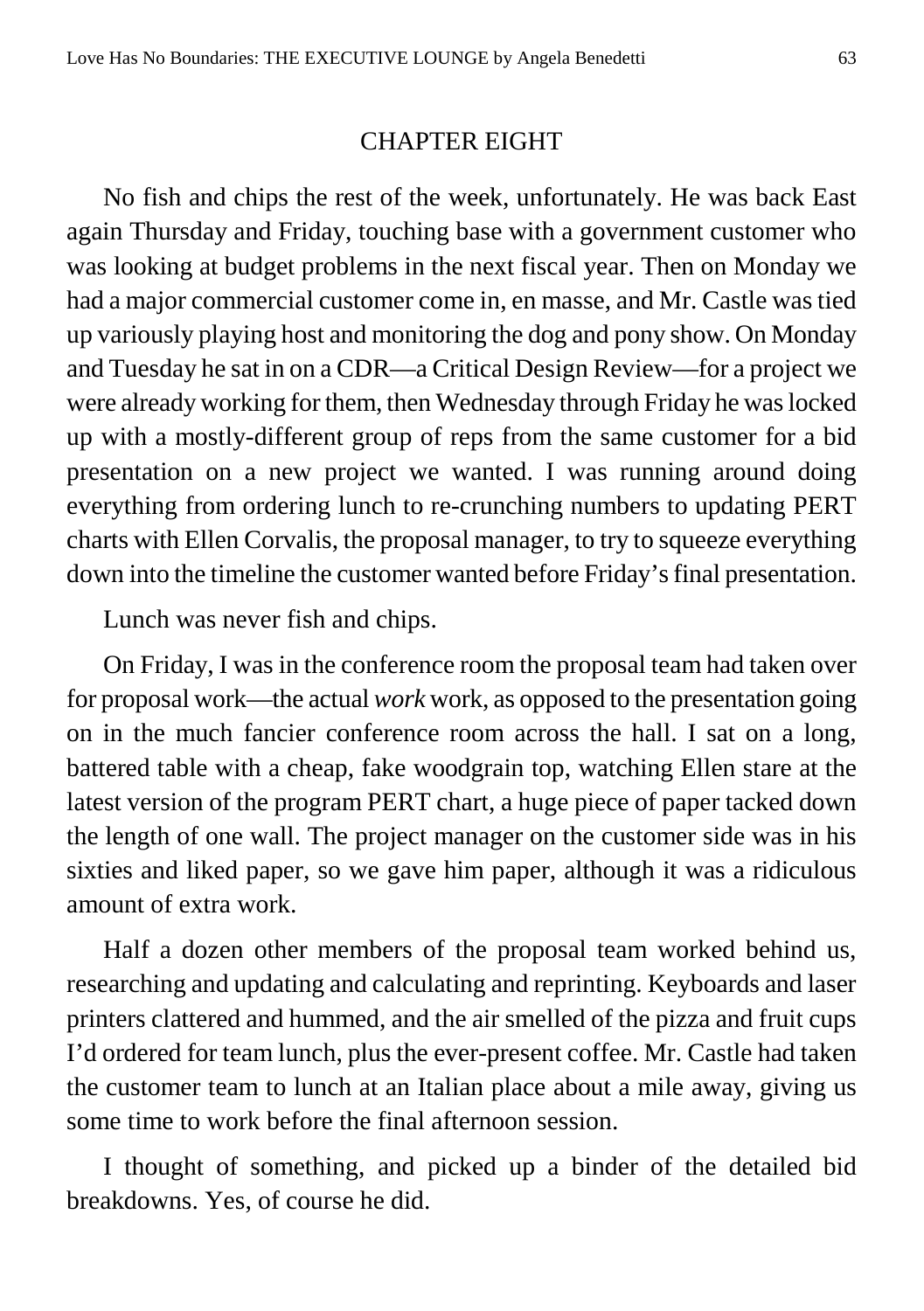I clued Ellen in to Carl Emerson's bidding trick—he'd bid ten hours of a senior configuration manager's time, which would probably cover Julie Kale for full time plus some overtime—and I also mentioned that Julie probably wouldn't be making peanuts for very much longer, one way or the other. Ellen scowled and pulled out her phone to send a text.

"Creative use of resources is great," Ellen muttered while tapping in a message, "but stretch it too far and it snaps back on your ass."

I agreed with her with some enthusiasm, and she sent me a smirk while hitting SEND on her text with a flourish. "There," she said. "Carl has half an hour to get me some real numbers. If he tries to argue, I'll toss you at him helps to have the CEO's right hand available to load into the rocket launcher."

I returned a weak scowl for her smirk. Not that I wouldn't like to give Carl Emerson a lecture on long-term retention of valuable personnel resources, but I was still enough of a newbie that I wasn't sure about chewing out someone on that level. I crossed a set of virtual fingers and hoped Emerson would be on the ball. It should be an easy conversion, after all, even if the final figure was larger than he wanted.

Larger than Ellen would like, for that matter, but a later overrun for what was clearly an under-bid wouldn't do our rep any good, especially with a customer who gave us a lot of business.

We went on with our tweaking and crunching and calling people to nag them about inputs and revisions and approvals, and eventually Mr. Castle and the customers returned from lunch and Ellen vanished back into the main conference room. Donald, her second, wasn't as enthused about using me, so I camped out at a table in a corner with my laptop and worked on some of the Pinelli research, which'd been tossed at me to deal with in all my spare time. I was out of the way but available if Donald wanted anything.

I was also right there in case Mr. Castle needed anything, although he didn't. Despite all the scrambling and updating backstage, the proposal presentations were pretty well scripted and, from what I heard, everything went smoothly in front of the customers, which put everyone in a good mood.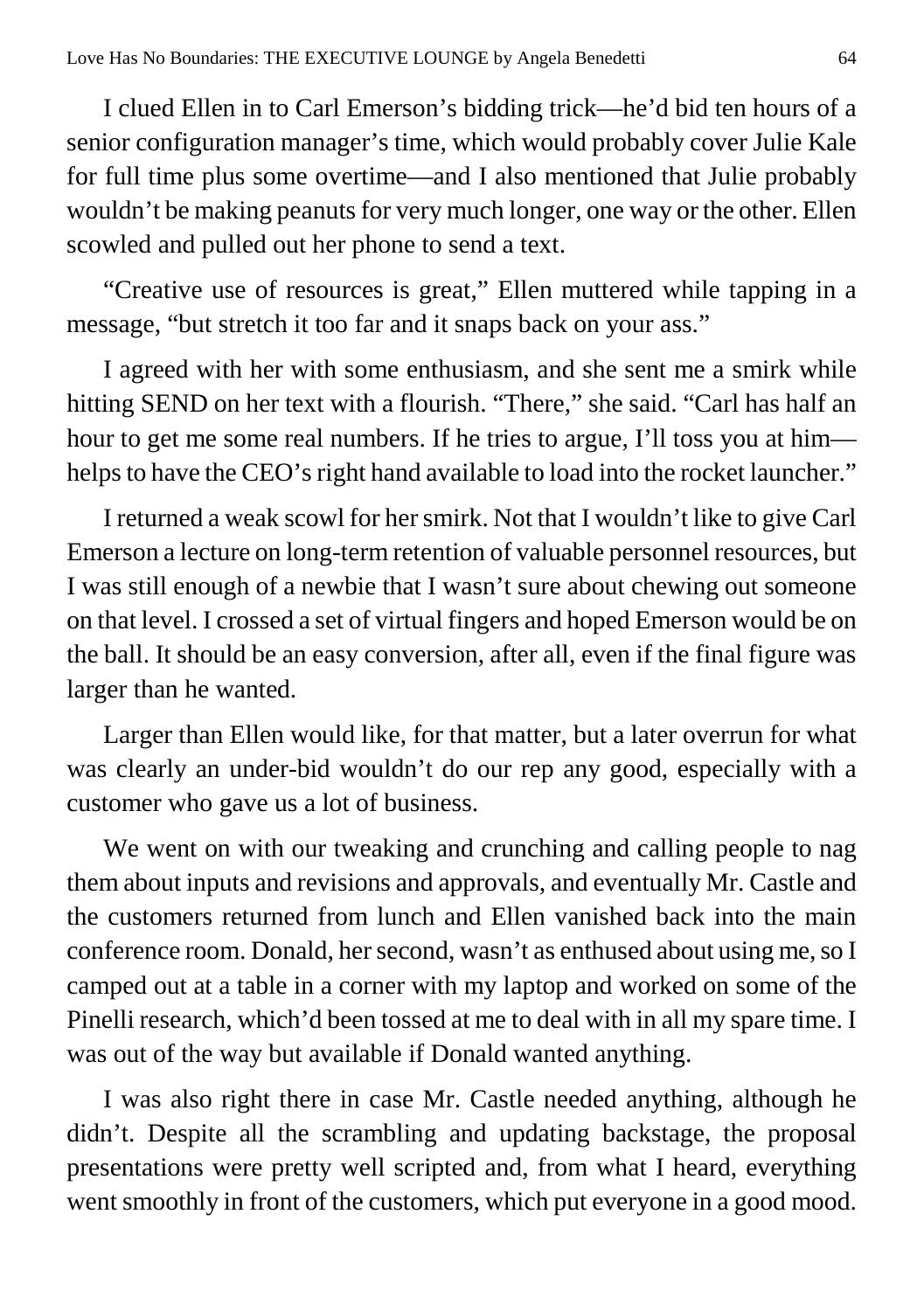Tired—some of the people who were working in the proposal room had been putting in eighty-hour weeks for the last month—but having it all come together and the presentations go well kind of makes it worthwhile.

Or if it doesn't, you're probably in the wrong job, you know?

The afternoon went pretty much like the morning. I got through some research I was doing on one of our competitors, and by four I decided to head upstairs to the break room on our floor to get coffee, just to get out of that room for a few minutes.

The pot was empty—probably because most of the execs were down at the proposal presentation, showing our dedication to doing their project on the allimportant last day—so I was standing there watching the fresh coffee dripdrip-drip into the pot when Greg came in.

"Hey!" he said with a sneaky grin on his face. "You playing hooky too?"

"Not really," I replied. "Donald thinks I'm useless so I'm just sort of taking up space in the proposal room, working on Pinelli stuff." Greg had been on the Pinelli team for over a month—it was a major new business push and it'd had everyone on our floor working overtime for longer than I'd been with the company—so he knew exactly what I was talking about.

I continued with, "So you're the only one here who's actually playing hooky. What'll you give me not to tell Mr. Castle?" I grinned right back at him so he'd know I was kidding.

Greg laughed and held up both hands like he was surrendering. "I've been smiling at their chief engineer for so long my face is about to crack off—I had to sneak out for a few. Besides, we're at the summing-up, all the questions have been asked and answered. Ellen's the focus right now, Nick'll probably say a few words at the end, and then it'll all be handshakes and heading out. Nobody's going to miss me now."

I was pretty sure Mr. Castle had noticed him leaving, but I was also pretty sure that if he'd objected, Greg would've gotten a stern text before he even hit the elevator.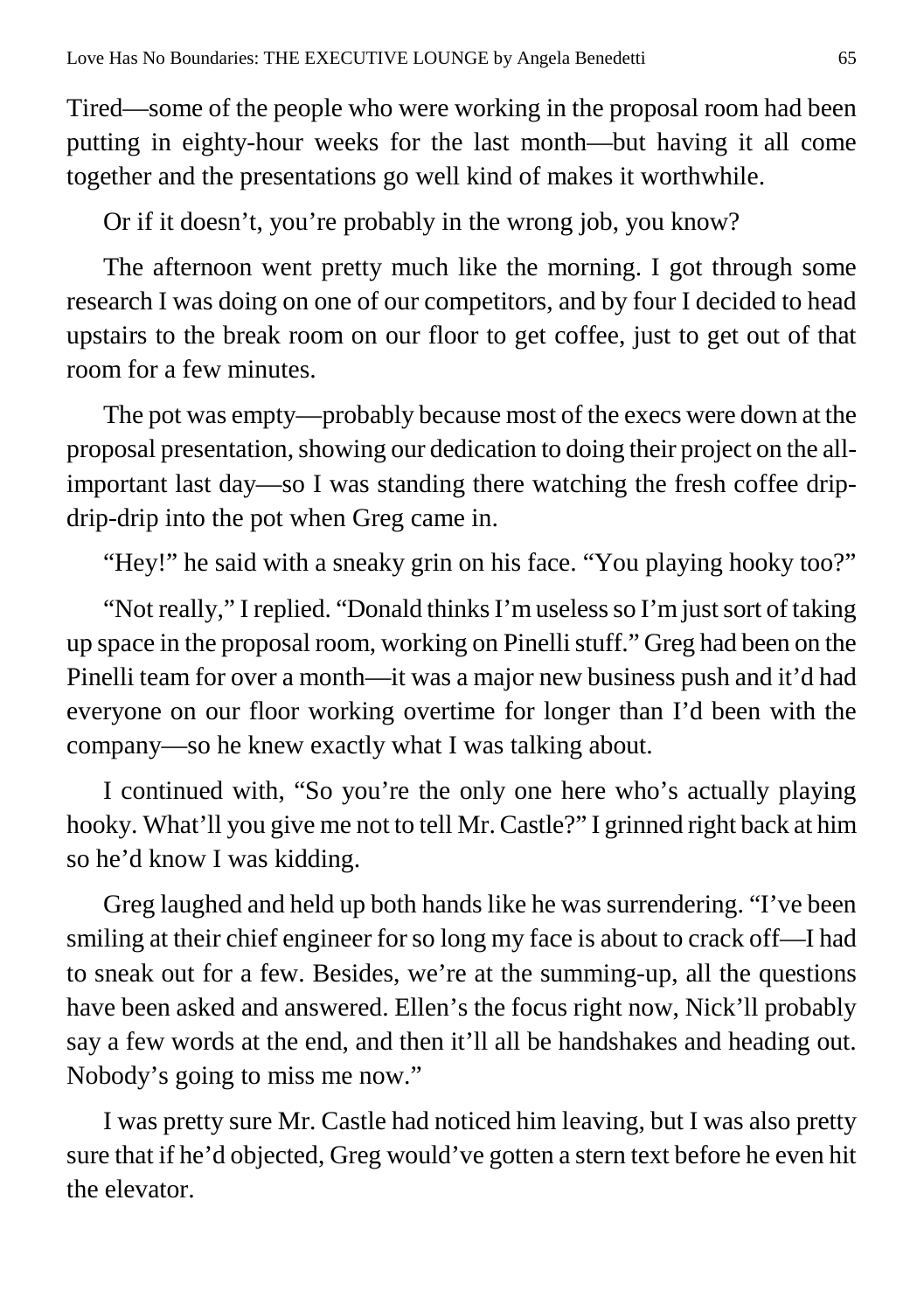The coffee finished and I filled Greg's mug for him, then my own. He doctored his and took a sip, then said, "How've you been doing? Aside from Donald, who just takes a while to warm up to people, by the way, so it's not you."

"Good to know," I said. "It's been great, though, really. Mr. Castle keeps me scrambling, but it's usually something interesting, so that's fine. If it were all easy, routine stuff, I'd be bored, so I'm glad he's throwing me some knots to untangle. Even if I'm pretty sure he already knows the answer to at least some of them when he gives them to me."

Greg laughed and nodded. "Knowing Nick, he probably does. If he weren't happy with your work, you'd be gone by now. I'm not saying relax, but don't stress out over it."

"No stressing out, got it." I put down my mug and pretended to write a note on my palm with one finger.

Greg snorted. "No wonder you and Nick get along—he's a smartass too. I'm glad it's working, though. When you came in to interview, I was pretty sure you'd be perfect for him. I'm glad I was right." He gave me a bright grin and raised his mug in my direction, like he was toasting me, then waved and headed out.

My phone had been on silent—not even vibrate—all day because I just knew that if I left it set to make any noise at all, I'd be sent to run something over to the presentation room and someone would call me at that instant, and I'd have to figure out how to die and somehow make my body melt and soak down into the carpet right there and then. I hadn't figured out the die-and-melt thing yet, so I kept my phone on silent and just checked it whenever I thought about it. I checked it there in the break room and saw that I had a text from Brandon.

# *Bsy 2nite?*

I sent back, *No whats up?* then sipped at my coffee until he replied.

*Get2gethr 2nite*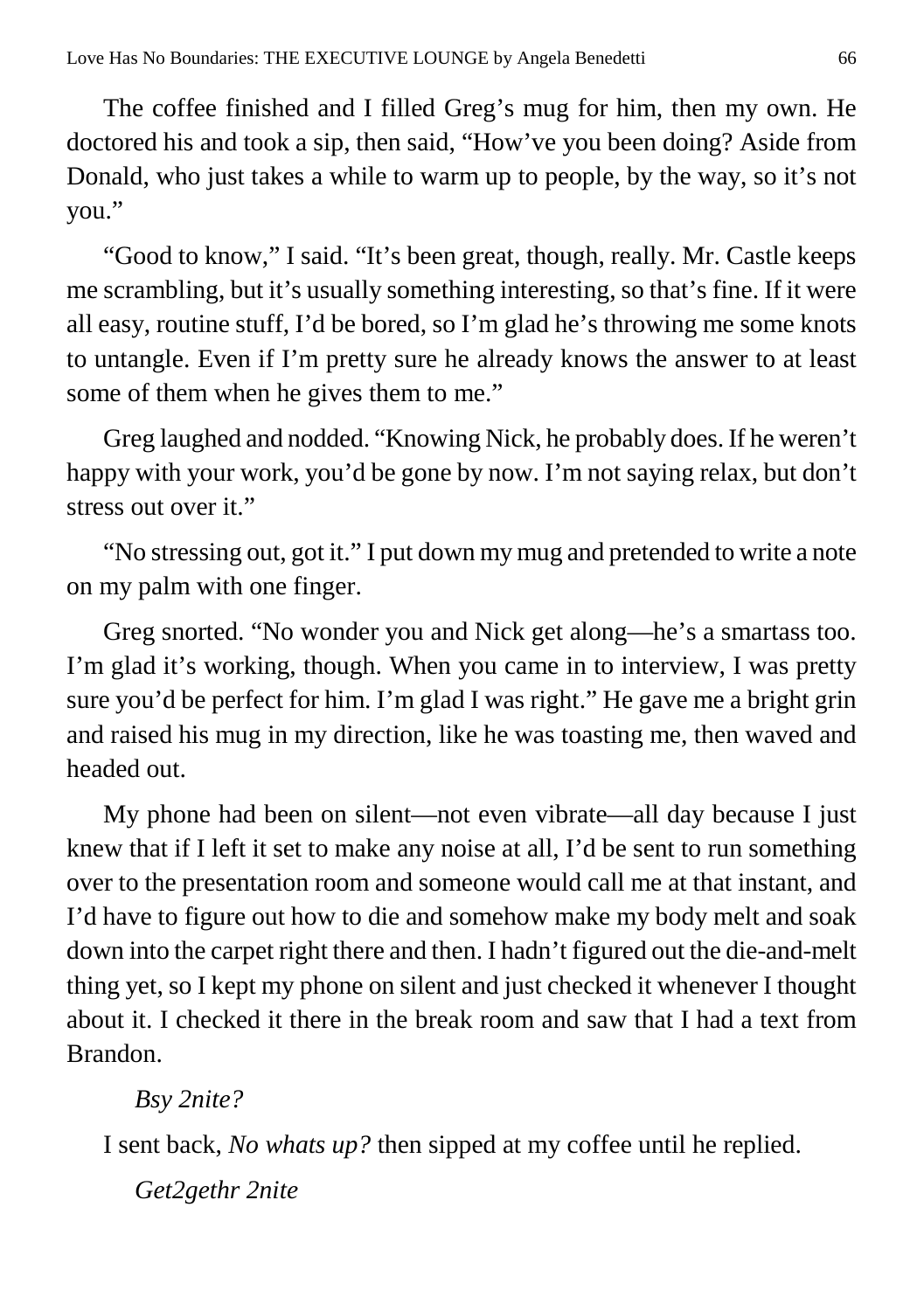*Place up in the hills want 2 come?*

I figured anything Brandon was inviting me to was a kink-type party. I'd been to enough daytime gatherings at his place that I thought I was ready for something a little more… more. Something in the evening would be "more", right? I typed:

*Sure, sounds like fun*

and then:

*Address or directions?*

There was a pause of a couple of minutes—maybe he was talking to someone else? —and I was almost done with my coffee by the time he replied again.

*Pick u up? 7?*

That'd work fine. I sent:

*Sure thanks*

He sent back:

*Wear sthing nice :D*

Huh. Maybe it was another munch-type thing, but dinner instead of lunch? I knew there were some nice restaurants up in the hills over the valley especially Los Gatos, or down in New Almaden, south of the university. I sent:

*Will do—see you then*

I finished my coffee, got a refill, and headed back down to the proposal room. Having plans for the evening put me in a better mood, and I didn't even care about Donald ignoring me.

The wrap-up ran long, which everyone who'd worked proposals before said was pretty standard. But that meant it was after six-thirty by the time the customers had left, most of them rushing to the airport, and I followed Mr. Castle back up to our office.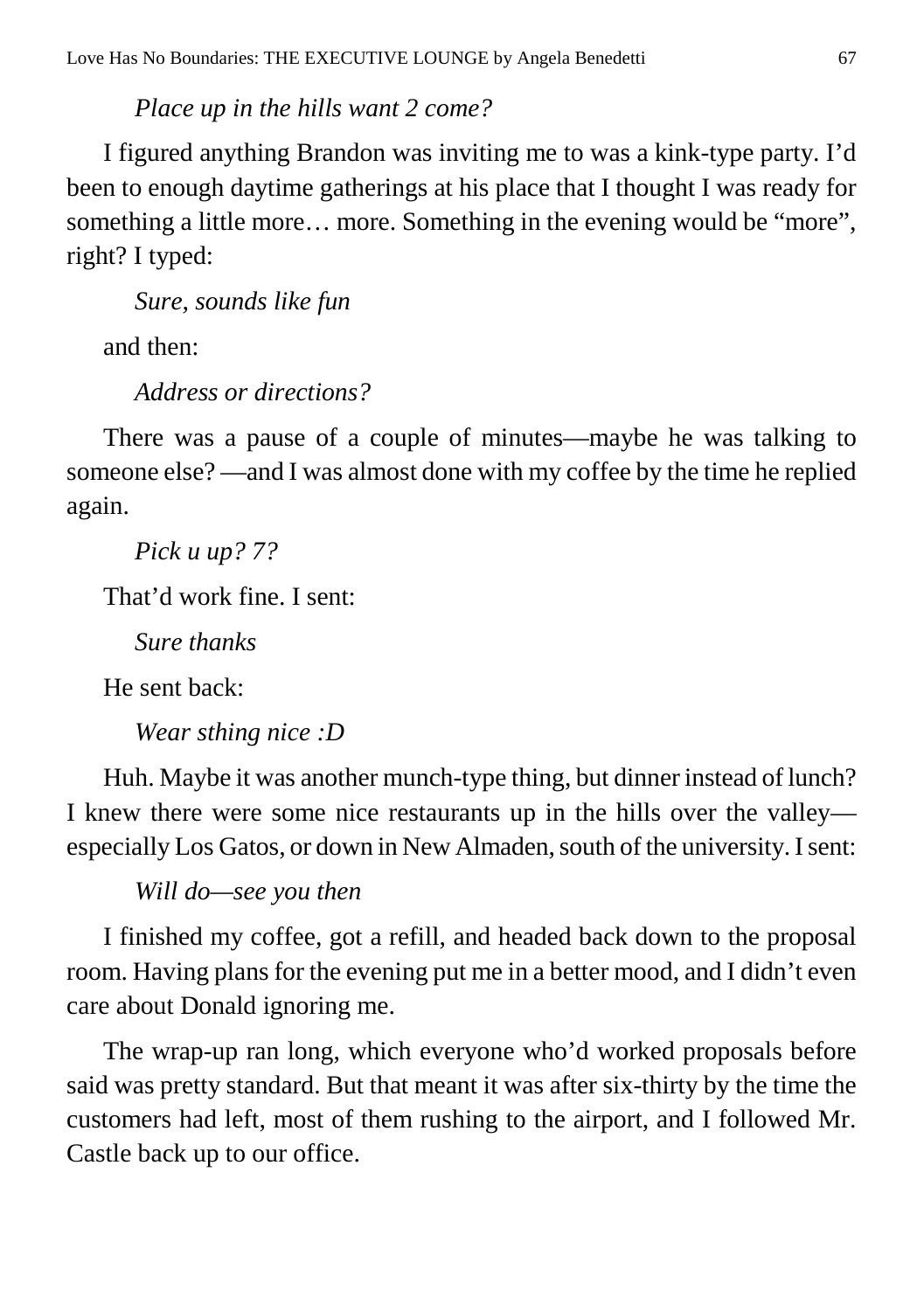I set my laptop down on my desk and asked, "Do we need to do anything else tonight?"

"No, that's it for now. Ellen sent the team home to collapse for the weekend. She said you were helpful, by the way."

"Thank you, sir. She was good to work with."

"Go ahead and get out of here. I'll see you Monday."

"Yes, sir. Have a good weekend."

He stuffed a few things into his computer bag, threw me a casual wave and took off.

I looked at my watch and scowled, then sent a quick text to Brandon.

*Running l8, pick me up from work?*

My phone actually rang a minute later, and I gave him directions while taking some teasing for turning into a workaholic executive when I hadn't even been there a month.

I thought about just following him to the event in my car, but then I decided not to. Since I wasn't planning to do any serious playing, I could have a few drinks if I had a ride home. Easier to pick my car up from work on Saturday than to find my way back to whatever place "up in the hills" we were heading to.

I felt pretty good about being done for the week, and about getting through all the presentations, so I figured I'd let Brandon rag me some if he wanted, I didn't really care.

I hit the bathroom to wash my face and comb my hair. My shirt and tie looked okay, and my jacket had spent most of the day hanging off the back of one chair or another, so it was fine. I'd been planning to change at home, but I looked good for a nice restaurant or whatever we ended up doing.

Except when I hopped into Brandon's Toyota ten minutes later, Brandon was wearing black jeans and scruffy black hiking boots, and a tight black tank top with a black open-mesh T-shirt over it. The bars in his pierced nipples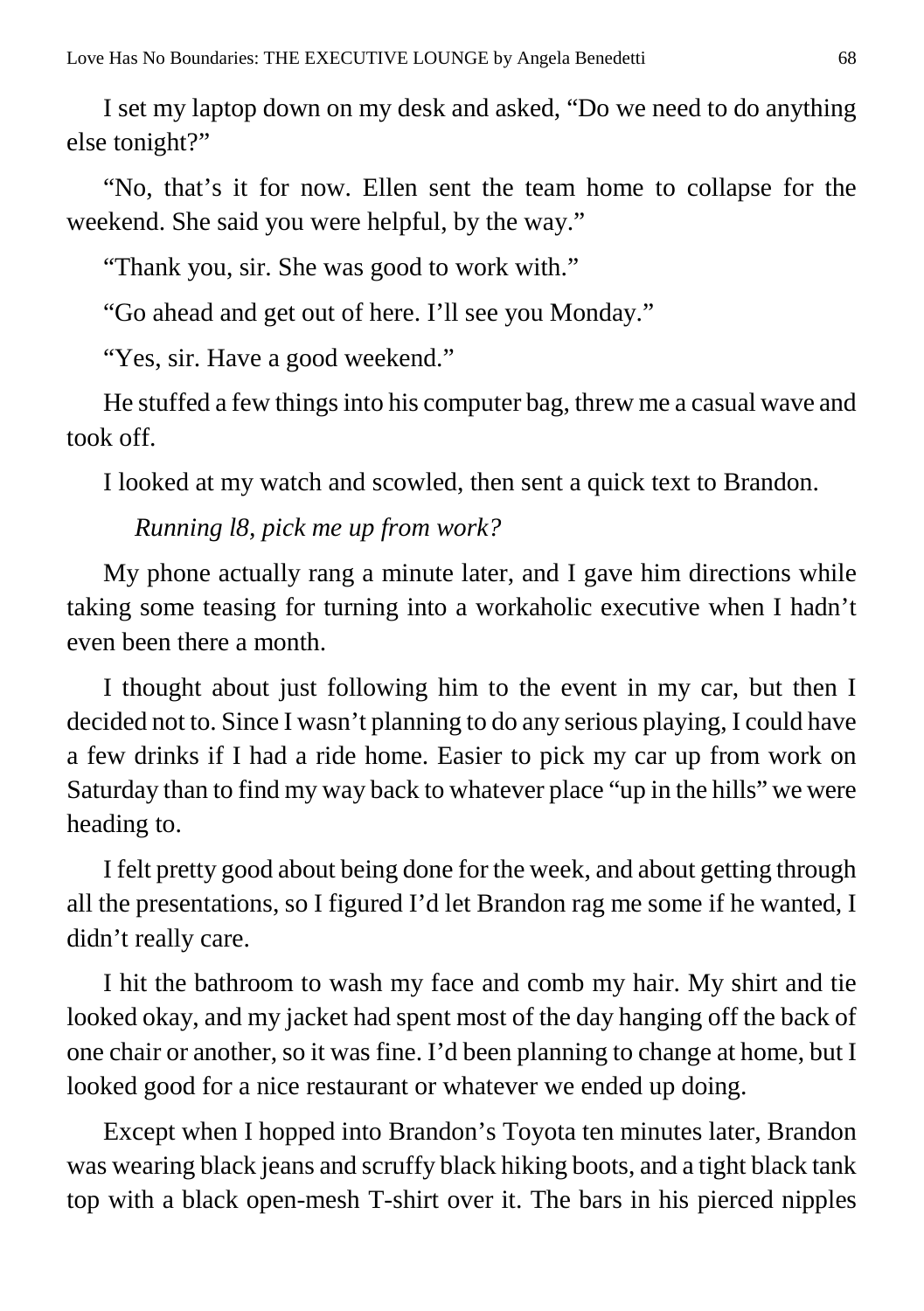showed through both layers. Black leather bands were buckled around both wrists, about two inches wide. One had a watch on it, but the general effect was still wrist cuffs.

I folded myself into the car and pulled the door shut, then grinned at him and said, "Surprised you don't have a collar to go with the cuffs."

Brandon pulled out into traffic, giving me a quick smirk back. "Only club kiddies wear collars they bought themselves. You're looking very… mundane."

"Yeah, I'm getting the impression I'm going to stand out." I wasn't overjoyed, but there wasn't anything I could do about it so I decided not to stress out over my outfit. "You said wear something nice—you didn't define 'nice' for me, so I figured nice-restaurant type nice."

He laughed and said, "Sorry, I just figured you'd get it. Next time I'll be more specific." He pulled onto the freeway and added, "Seriously, sorry. I forgot how new you are. I shouldn't assume."

"I'll take that as a compliment, I guess. So, umm, where are we going?"

That got me another grin. "Oh, you'll see. This is going to be fun."

"For you or for me?"

"Heh. Both, I hope."

"No, really," I said. "I don't get off on making an idiot of myself." I hadn't been worried before, but I was starting to.

"Okay, you're right. I was mostly teasing. It's a meet-up in a campground—lots of outdoors, but there's a rec hall too, indoor bathrooms, all the amenities. We've got the place all weekend, with gate guards so we shouldn't be bothered by outsiders. I wasn't planning to stay the night, but if you find someone you want to share a sleeping bag with, and can get a ride home, just let me know. I won't leave without you unless you tell me, though, so if you're going to vanish, text me."

"Umm, okay." I paused, then figured what the hell, and asked, "Why a campground?" Because that sounded kind of weird, and chilly.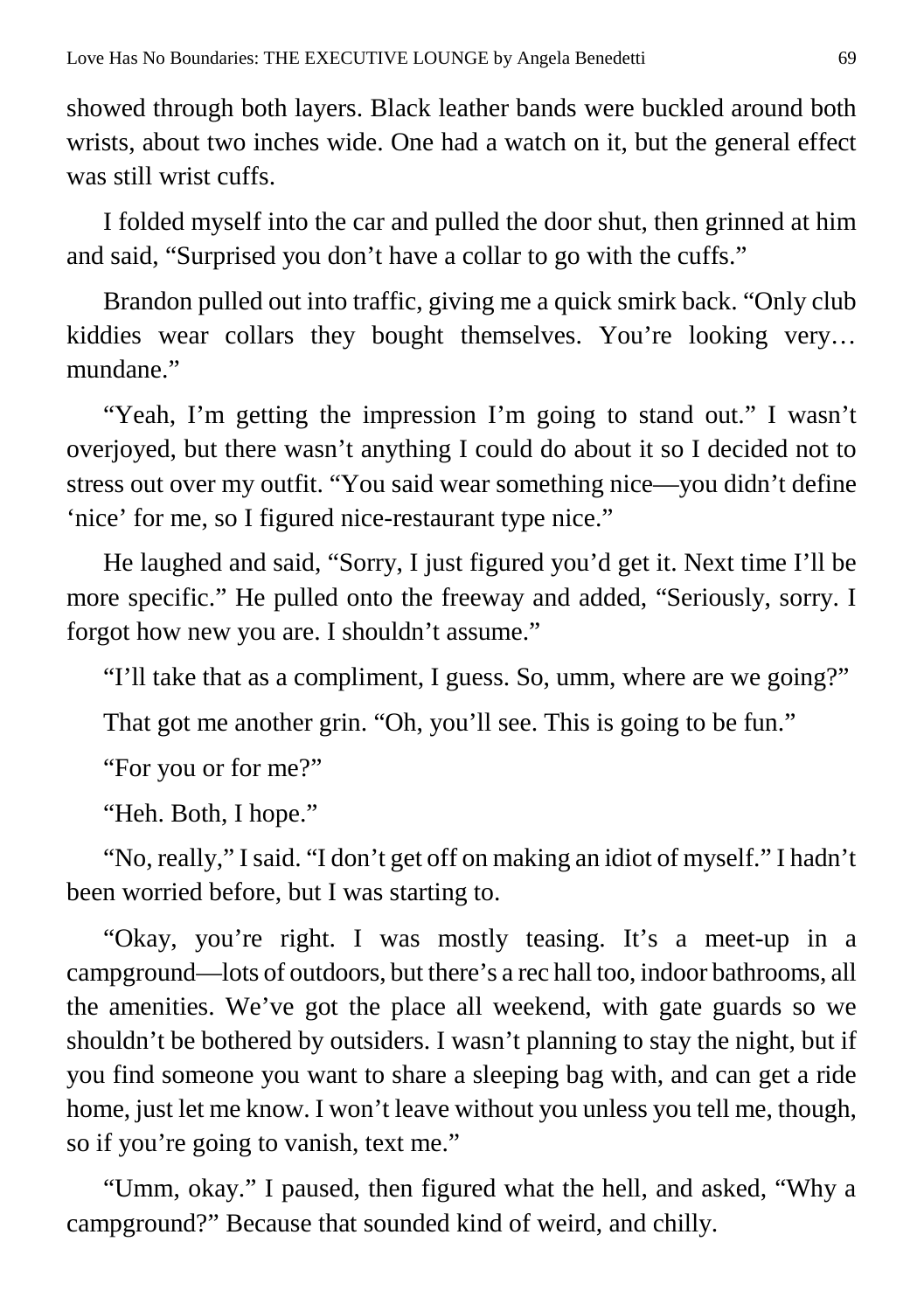"Just because," said Brandon. "I mean, we're usually inside somewhere, you know? In someone's house, or at a bar or a club, or a commercial playspace like the KL building. Which is great, but sometimes the walls and the closed doors and the covered windows get kind of oppressive. It's nice to be able to go on your knees for someone outside, you know?"

I hadn't thought about it like that, probably because I was still sort of shy about this stuff around outsiders and felt safe with a group of kinky people and some solid walls around us, but I could see what he was saying. I'd probably agree with him in a few years. So I said, "Yeah, that makes sense." I watched the traffic go by for a minute, then asked, "Is that why you built the wall around your front yard?"

"Yeah, exactly. It's like ninety-eight percent private, but with fresh air and breezes, and sun and sky overhead."

"It's nice," I agreed. "Great place to hang. It's cool that you're willing to play host every week." I looked out the window on my side while saying that because it felt like a kind of dorky thing to say, but I really did want to make sure he knew that *we* knew he busted his butt to have everyone over.

"Thanks," he said. "I like having an active community, and we have a great group. If no one's willing to step up, the wheels would fall off and it'd be tough to get together."

I nodded. "There's always the Internet, but I like meeting in realspace."

"Me too."

Brandon pulled off the freeway, and sure enough we were driving through Los Gatos, even if we weren't heading for a fancy restaurant.

\*\*\*\*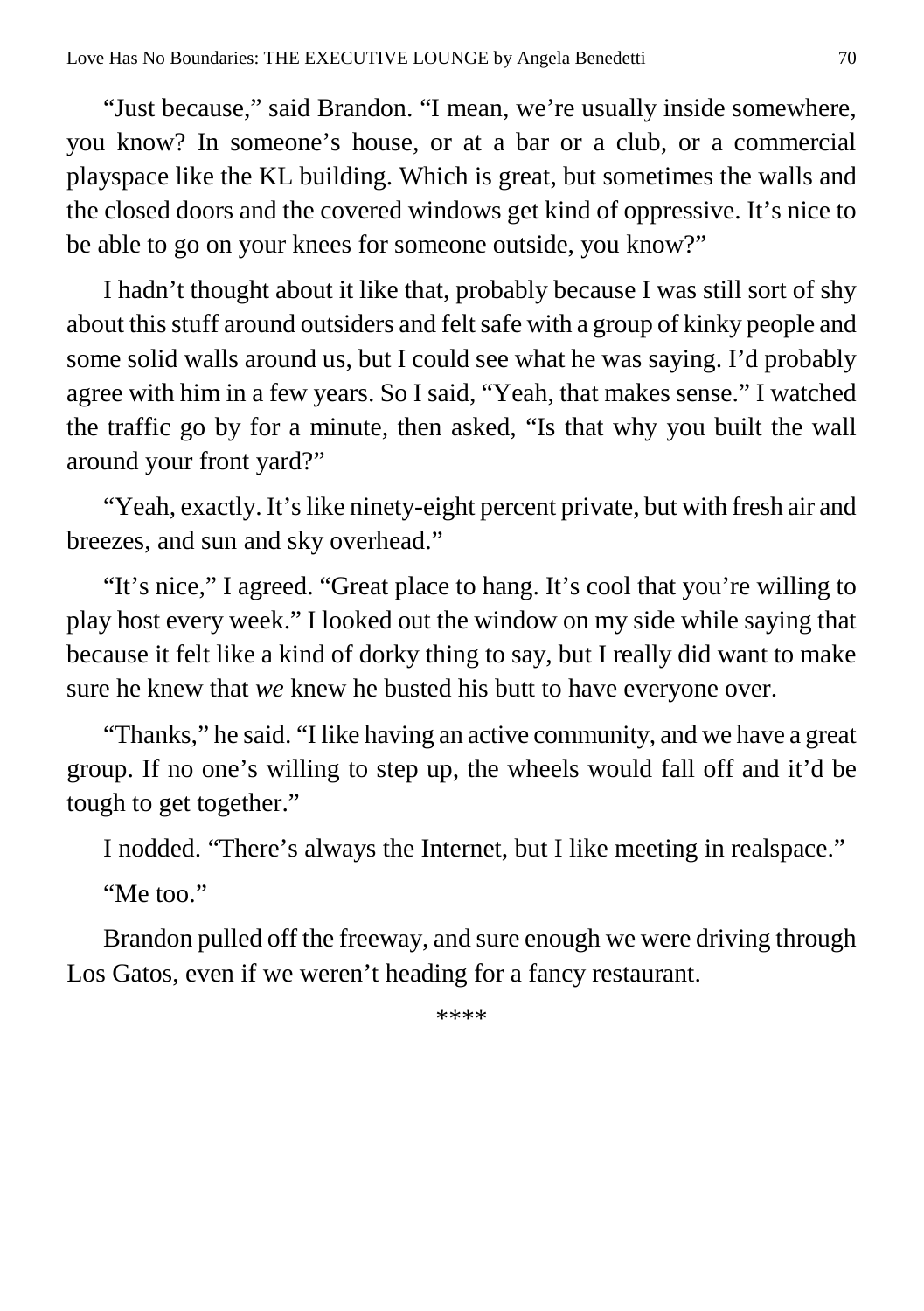#### CHAPTER NINE

We drove up a narrow, windy road for a while, then into a park. I didn't catch the name on the sign. Brandon said there were four rentable areas within the park, and a few minutes later we pulled up to a low, metal-barred gate guarded by four guys who looked a lot like bikers, and in fact there were a couple of motorcycles parked off to one side.

Brandon rolled down his window and one of the biker guys—all leather and studs and chains and shit-kicker boots, with a worked leather collar closed by a scruffed up padlock that proclaimed him to be someone's sub to anyone who knew what that meant—leaned down with a grin and said, "Hey. Here for the biker party?"

"Yep," said Brandon, grinning back. "Bikers, that's totally us."

"Cool," said the gate guard. "Twenty each, for the site rental, plus there's some food and drinks."

I dug a twenty out of my wallet and passed it to Brandon, who added his own and handed it out to the guard. He gave us a pair of wristbands in trade leathery-plastic cord bands with metal clasps, with different colored plastic beads strung on the cord. The fattest of the plastic beads was a smooth cylinder that said "Rolling Thunder October 2013."

One of the other guards opened the gate for us. Brandon waved and drove through. "Rolling Thunder is a club," he explained, waving his right wrist where he'd put his wristband. "It's all bikers—mostly guys, but some women, too—who are also into kink. They do biker events as just bikers, and kink stuff as both. The two communities have almost identical uniforms, so that works pretty well for them."

I had to laugh, but he was right—the whole leather and biker boots thing totally worked in the kink community. The guy who'd taken our money was pretty hot, even if we wouldn't have been able to play together very well. I imagined having an argument over who tied who up, and had to snicker.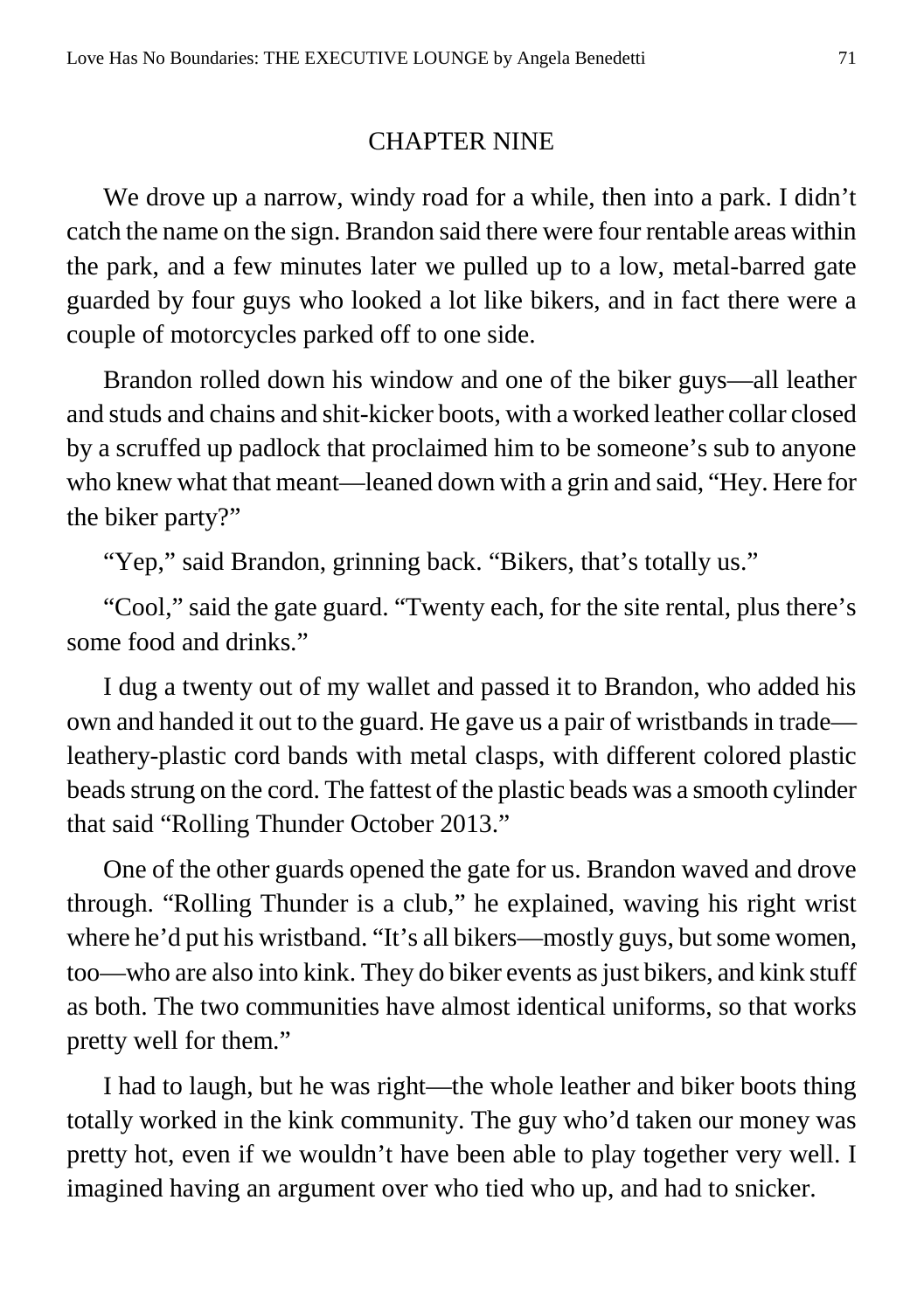The road in was narrow and rutted, and we couldn't go very fast. It was also pretty dark; we still had an hour or so until sunset, but the road was lined with trees, and there were hills all around. I don't recognize all that many kinds of trees on sight, and I don't know what kind these were, but they were pretty, still green even in the fall, the way a lot of trees in California are all year, especially down near sea level. They had little seedpod-thingies hanging from them, so I guess they knew it was fall even if the leaves hadn't turned.

Another biker guy was directing cars into a big, empty patch of bare dirt they were using for parking. He pointed to a spot and Brandon pulled in, all neat and with an amazing lack of frustration. It was actually better than valet parking since there was no fussing about passing over keys or getting a ticket.

The air was cool and smelled like dirt and trees. Which I know sounds very blah, but you know, that foresty smell? I don't really notice anything wrong with how the air smells down in the valley, even on smoggy days; it just doesn't register, even when other people are griping about it. I've lived in the Santa Clara Valley all my life, and I guess I'm used to it. I only notice that kind of thing when the smell changes—walking past a bunch of roses or jasmine, or a row of full dumpsters. The middle of a forest, even if it's just up the hill overlooking the valley, smells different enough that I notice; I'm just not good at describing the specifics.

I guess if I could do that, I'd be one of those perfume people, right?

The guy directing traffic pointed up the dirt road, which was pretty narrow once we passed the parking area, more of a dirt path. He gave me a weird look for a second before the next car came in and took his attention. I was pretty sure at that point that I was the only person on site wearing a suit and tie, and sure enough, when we got up to the main area—a big, mostly flat spot covered with patchy grass, with tables and barbecues and tents around the perimeter, and a rustic looking single-story building off to one side—everyone else was either in casual jeans or khaki type clothes, or wearing leather or net or chains or straps or latex or whatever they were into.

I got some smirks, but I got checked out a few times, too, so I guess some people liked the young-guy-in-a-suit look and didn't care that it clashed with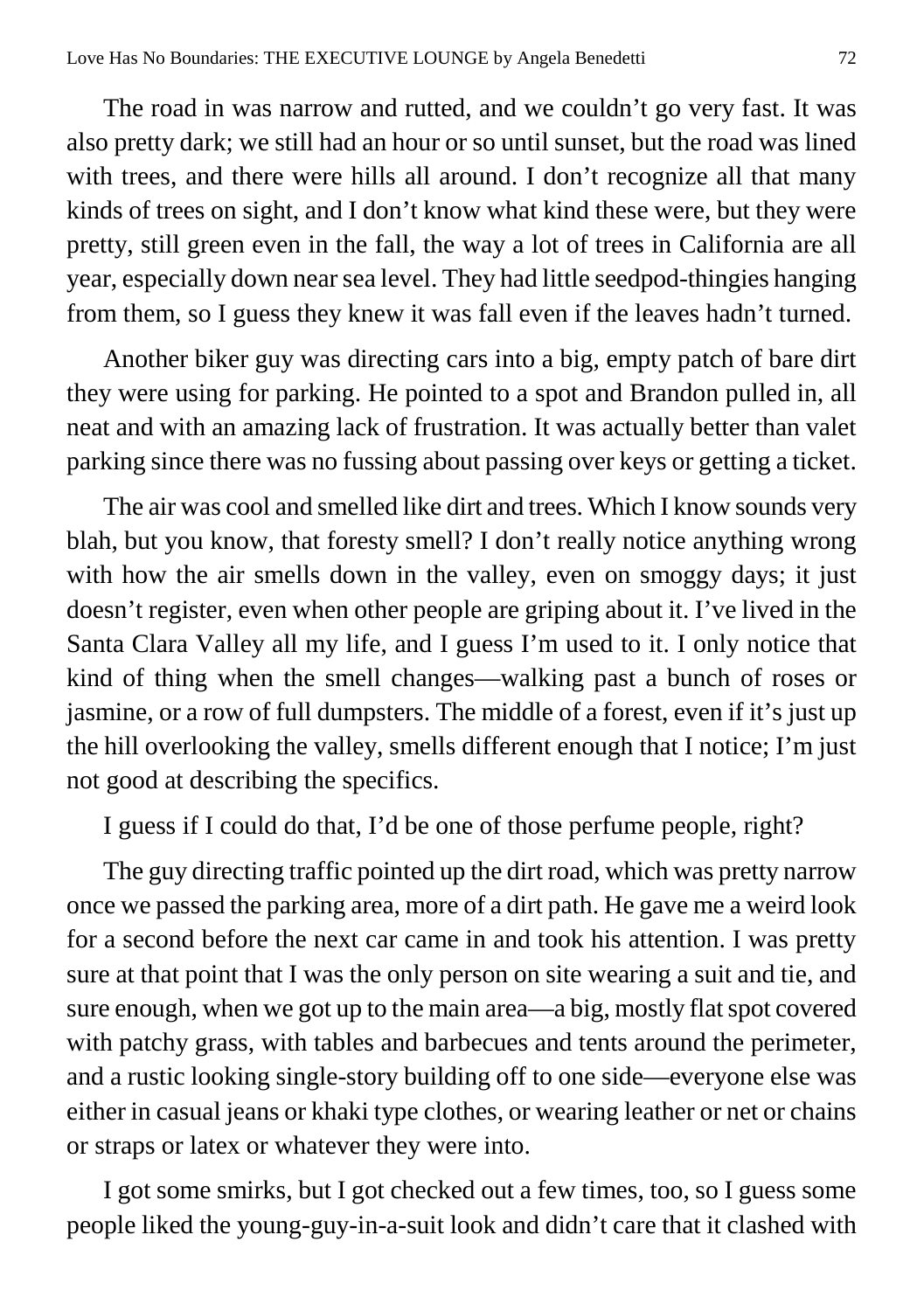the setting. That helped me relax some. I wasn't looking to hook up in any serious way, but some flirting would be fun. I'm not exactly an underwear model or anything, so I'll take my ego strokes wherever I can get them, and don't feel at all guilty about it.

Brandon squeezed my arm and took off jogging, dodging in and out through the strolling and chatting people. I followed, and he led me up to Riley and Don, who were hanging out with some other folks. Riley was kneeling in the grass, leaning up against Don's thigh. Don was talking to a guy I didn't know, gesturing with one hand while the other sifted through Riley's hair.

"Hey!" said Brandon. He waved and got a wave back from Don. Riley smiled and said, "Hi." He didn't wave, and I noticed that he was cuffed, with the chain of his handcuffs threaded behind his belt. He was wearing jeans and sneakers and a plain white T-shirt, and other than his collar he looked totally vanilla. Somehow it was hotter seeing him on his knees dressed like a mainstream guy than it would've if he'd been wearing straps and chains and a hood.

Don was wearing shitkickers with three big buckles up the sides, over black leather pants, with a broken-in black leather jacket over a plain white Tshirt like Riley's. His only accessory was a pair of fingerless leather gloves; I stared at the hand that was playing with Riley's hair, and imagined what those gloves would feel like. My cock started taking an interest and I had to look away.

Which was just as well because Don was making introductions.

"Jonas, Karen, Ty, this is Brandon and Rob," he said, introducing the subs to the Doms. Then he glanced at us and, pointing to the others, said, "Andi, Christina." I nodded and said hi to the Doms, then waved to the subs. Andi was kneeling next to Jonas, leaning on his thigh the way Riley was on Don. Christina was standing, but was wearing a leash that Karen held in her hand. Ty was alone, or at least if he had someone, they were off doing something else.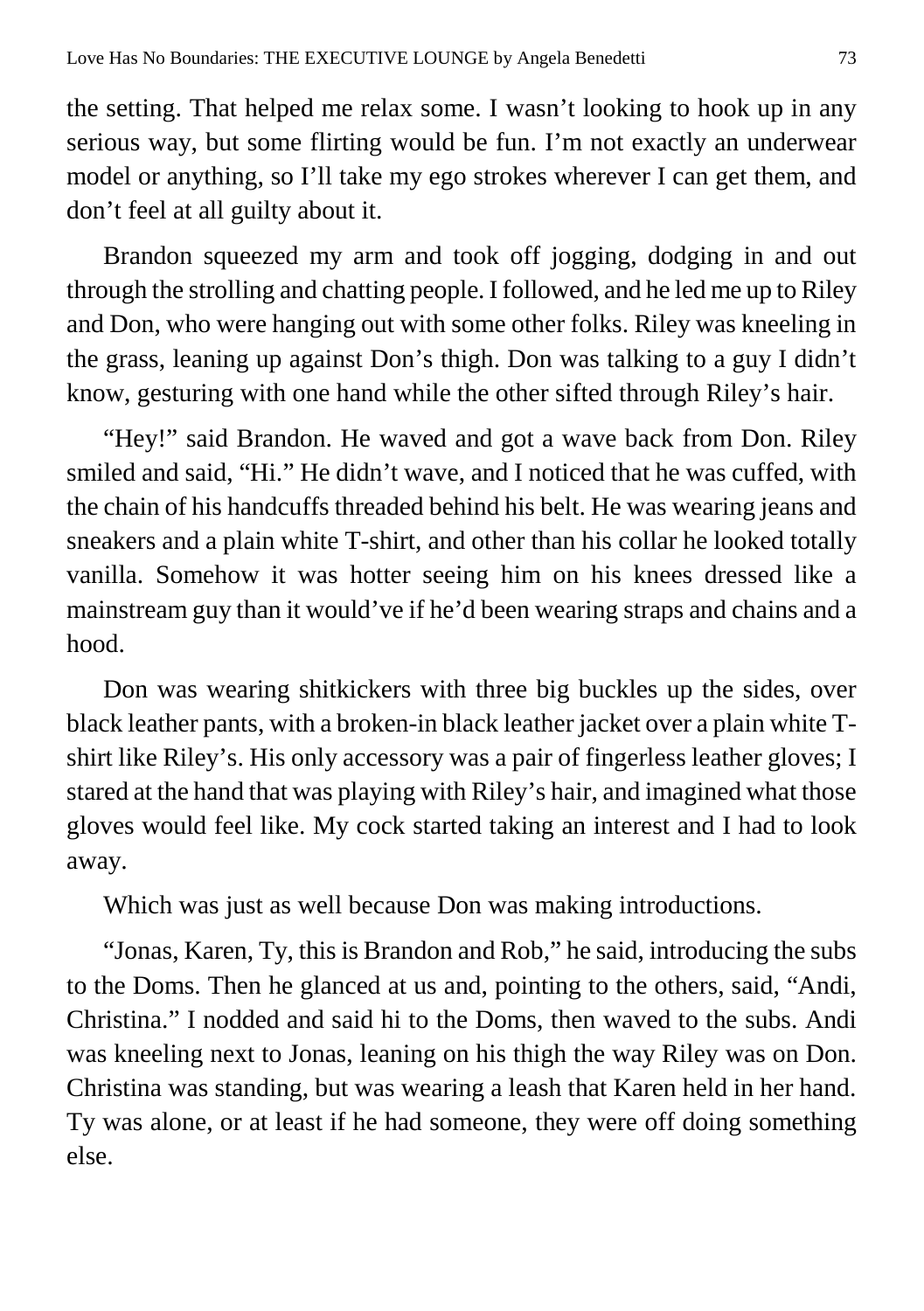Everyone said hello back and forth, and Karen asked Brandon if he were the Brandon who hosted the West San Jose gatherings. Brandon admitted he was, and there was some back-and-forthing about that. He issued an open invite to anyone who wanted to show up, and handed out some cards with his address, phone number and e-mail on them. I had one that lived in my wallet; I'd had it since a few months before graduation.

Ty was giving me a looking-over, and when I caught his eye his expression just got more predatory. I figured that meant that either he didn't have a sub, or he was a jerk and I'd figure that out soon. I gave him a grin and a mostlydiscreet once-over, then turned my attention back to the others.

He wasn't bad looking. He looked like he was in his mid-thirties, which was fine because, as you've probably figured out by now with all my stressing out over Mr. Castle, I like guys who are older than I am. Ty had a blond buzz and was solidly built, without being cut. He looked like he cared more about being strong than flexing in front of a mirror, and I'm okay with that. He wore leather pants like Don's, dark brown, with a dark green wifebeater that drew my attention to the fact that he had green eyes. That was unusual and kind of cool.

Brandon was saying, "Rob and I just got here, and I haven't eaten yet. I was thinking of finding the food. Rob, how about you?"

"Yeah, I could do with some dinner," I said. I looked around but didn't see anything obvious in the way of food stalls, although I could smell meat cooking somewhere.

Ty looked at the others and said, "Food?"

Everyone nodded and the whole group rambled off in the direction the meaty smells were coming from. We joined a line that led up to a long table laid out in front of a series of barbecues. A woman dressed in biker leathers used a pair of pliers to crack one of the beads off my wristband, then handed me a plate. Okay, easier than keeping track of tickets, I guess. Especially since there were people around who seriously didn't have anywhere to *put* a set of tickets.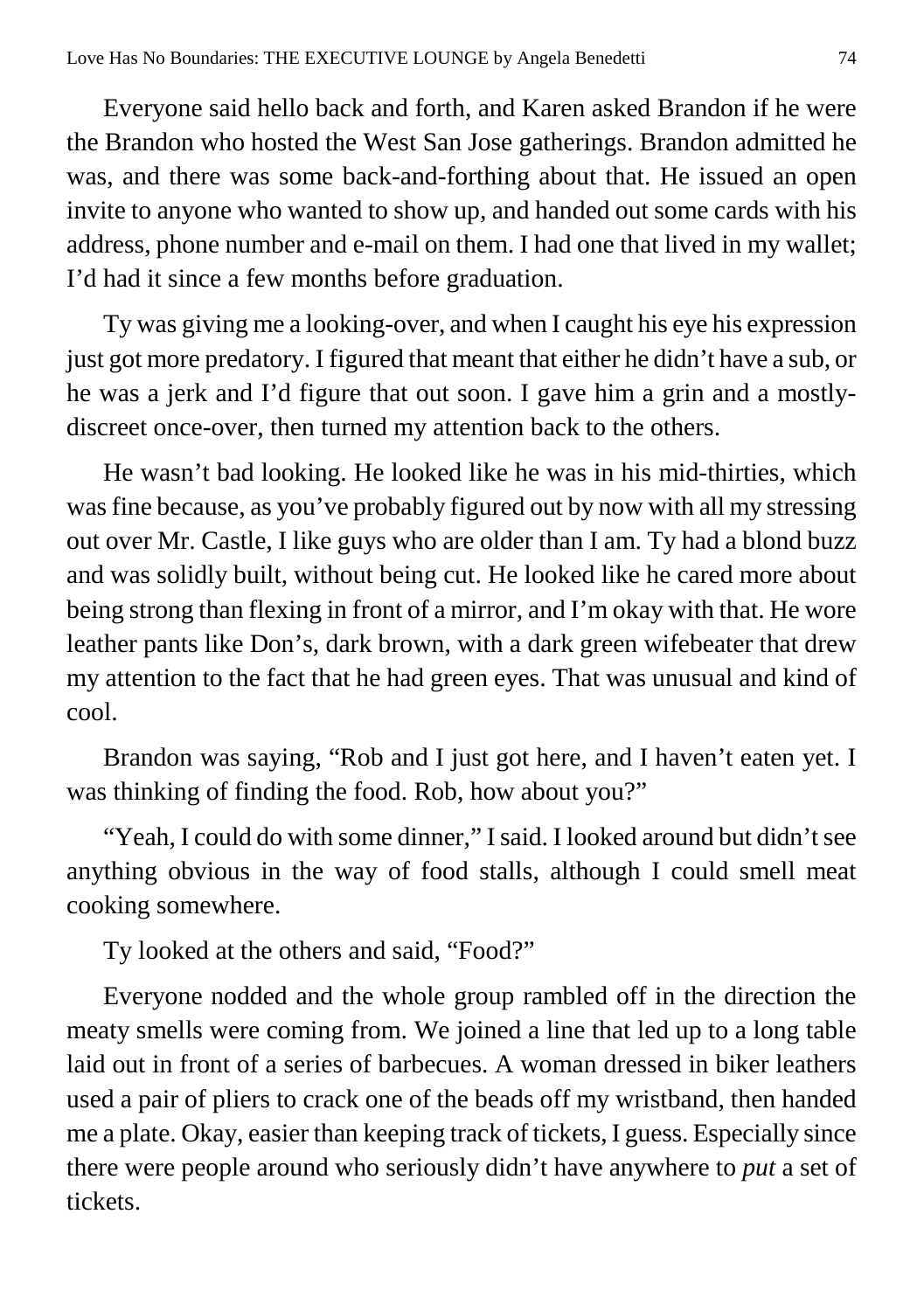I got a couple of chicken thighs—what can I say? They really are my favorite—then filled in the spaces on my plate with a scoop of thick baked beans, a little half-cob of corn, and a hunk of cornbread slathered with honey. I managed to hold a roll of napkin-and-utensils in the same hand that was holding the (thankfully sturdy) paper plate, and grabbed a beer out of a cooler with my other hand. Our group took over a battered wooden picnic table.

Ty slid in next to me.

Brandon was on my other side, and Don and Riley were across from us. The others were farther down the table to my left; I could see them if I leaned forward or backward, but when we started talking we sort of broke up into separate groups, since the only alternative was a lot of leaning and shouting.

We started out mostly eating, but once a few bites of food had taken the edge off, Riley gave me a smirk and asked, "So, you looking for someone with a suit fetish?"

I scowled at him and made like I was going to catapult a spoonful of baked beans at him. I didn't actually do it, mostly because I was afraid of missing and hitting Don, but I made the intent clear. "Actually, I had to work a little late. Didn't have time to go home and change," I said. "Although it wouldn't have made that much difference even if I had, because Brandon decided to be all mysterious and hinty—I thought we were going to a nice restaurant or something, and might've ended up in a suit anyway." I gave Brandon's ribs a poke for emphasis, and he laughed out a protest.

"Sorry you're the only guy in the valley who can't put two and two together," Brandon teased. "Someone you've only ever known in a kink community context asks you if you want to go to an event, why the hell would you assume a nice restaurant?"

"I was thinking an evening munch—my apologies for not keeping up with my online telepathy class." I leaned over and bumped him, and he bumped me back, harder, which knocked me into Ty.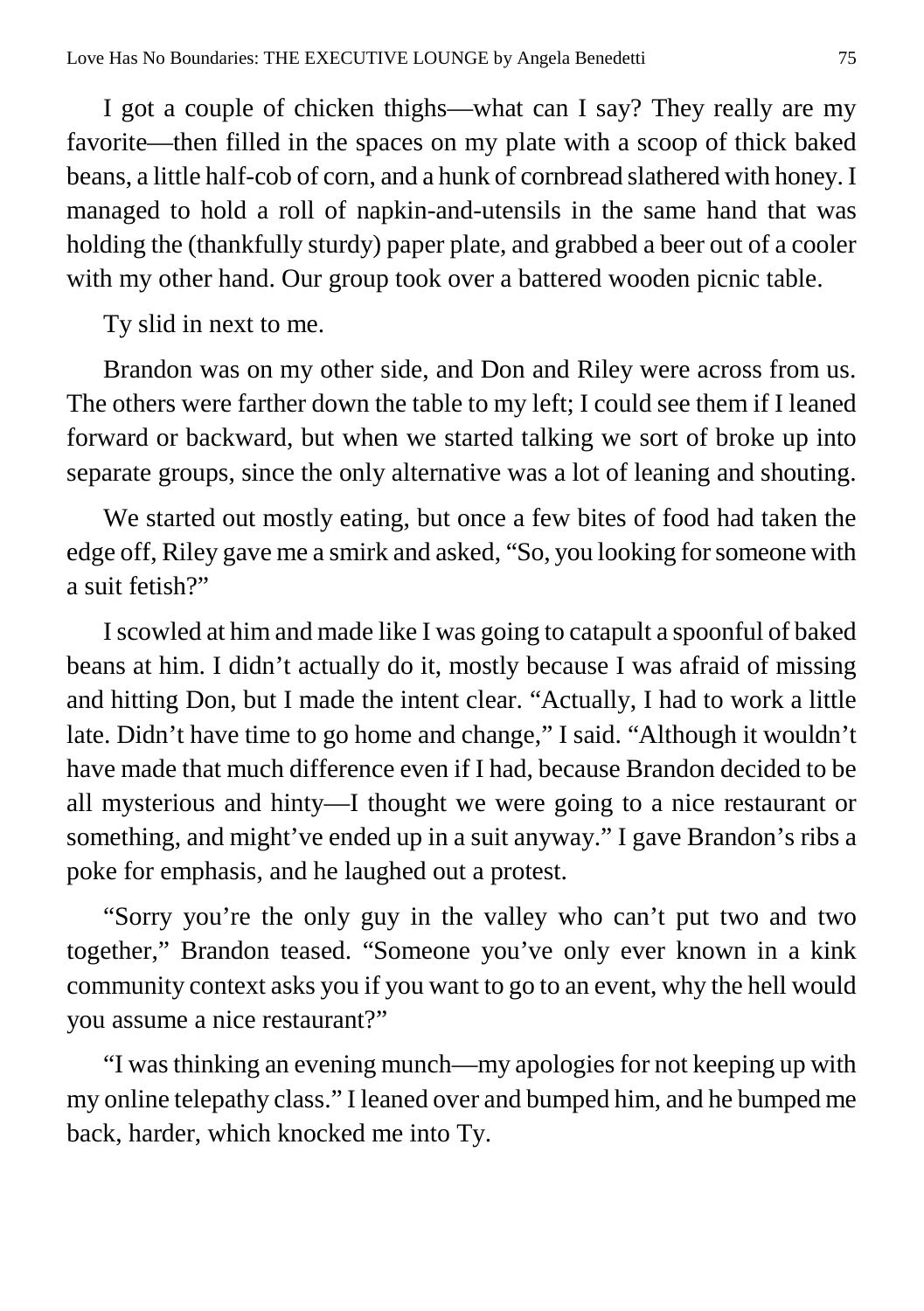"*Children*," said Ty, with a fake-menacing voice. "If anything gets slopped on my clothes because you're rough-housing, I'm gonna start handing out spankings."

It was a totally fake threat and everyone knew it, so I just stuck out my tongue at him and took another bite of chicken.

"I'm keeping count," said Ty, then gave me a look while taking a slug of his beer. I washed down my bite of chicken with a slug of my own beer—it was okay, crisp and hoppy, but not my favorite—then clinked my bottle against his. He laughed and we sort of exchanged challenging smirks.

I'll admit I'm not completely sure where I was going with that. I mean, I wasn't really looking to hook up with anyone, as in finding a partner or going down for someone, but Ty was good looking and he was fun to flirt with. I've never been all that smooth when it comes to dating or picking up guys or *not* picking up guys, and I have to admit that one of the things I like about being a sub is that most of the time the Doms are the ones who make the first move. I know it's lazy and all, I get that, but it's easier sometimes to just let it run on its traditional rails, you know?

So I was sitting there finishing my dinner and trying to figure out how to let Ty know that I wasn't interested in, like, letting him fuck me or anything, without offending him or getting that "What makes you think I was going to ask you?" kind of response you get from some people when they're hurt and embarrassed and just want to smack you back for making them feel like that.

That was probably why I was twenty-five and had never had a serious boyfriend, much less a Dom to play with for more than an hour or two, and not many of those. All that back-and-forthing and fussing and worrying and whatiffing and shit? That filled my brain and started oozing out my ears whenever I tried to Negotiate The Social World. It was like there was some class everyone else took in high school, or even middle school, but I was absent that day and didn't even know I'd missed anything until it was way too late to start asking questions without looking like a complete idiot.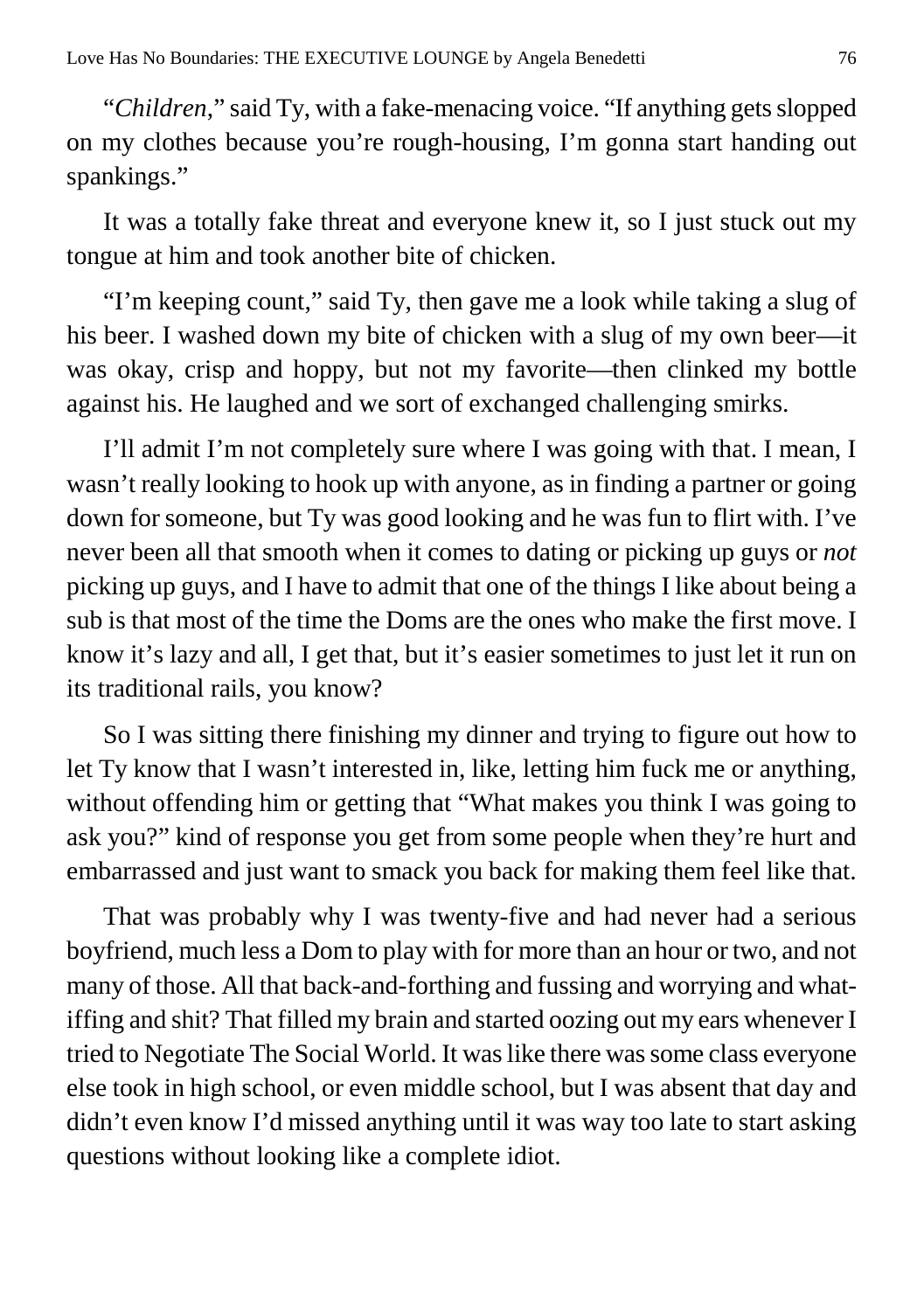Which just meant I'd been stumbling around like a complete idiot for years, wishing I'd done my thrashing around and asked my stupid questions years ago and gotten it over with. And five years from now when I'm still wondering how the heck it all works, I'm going to wish I'd done it *now*. I knew that then and know it now, but knowing never makes it any easier.

Or maybe there was no magic class and everyone feels like this? I've always been afraid to ask about that, too. So.

The sun went down while we ate and the site lit up with everything from candles to camp lanterns to tiki torches to flashlights to strings of tiny Christmas lights plugged into who-knew-what. There were people wearing glow necklaces (and sometimes little else) linked and twisted into different configurations—some sexy, some bondagey, and some just bright-colored fun. People gathered around the site in clusters, sometimes within a pool of light and sometimes deliberately in a patch of darkness.

We threw out our trash and walked slowly around the campsite, from group to group and light to light. I stayed next to Brandon, and Ty stayed next to me. We followed Don and Riley, who seemed to know a lot of people.

Whenever we stopped to talk to someone, Riley sank to his knees next to Don, smooth and graceful like he'd done it a thousand times, which he probably had.

While I was watching Riley, Ty leaned over, his voice low, and said into my ear, "Like that?"

I leaned back a little, but gave him a grin so he wouldn't (I hoped) take it badly. "Yeah," I said, "I do. I mean, what they're doing specifically, but even more for the connection, you know? They're so… together. It wouldn't be the same if Riley knelt for someone else, or if someone else knelt for Don."

"No, I know what you mean," Ty said. He glanced at me, then back at Don and Riley. "You connected to anyone?"

"Umm, not really. I mean, not yet? There's someone who's interested, I think, but we haven't really gone anywhere yet."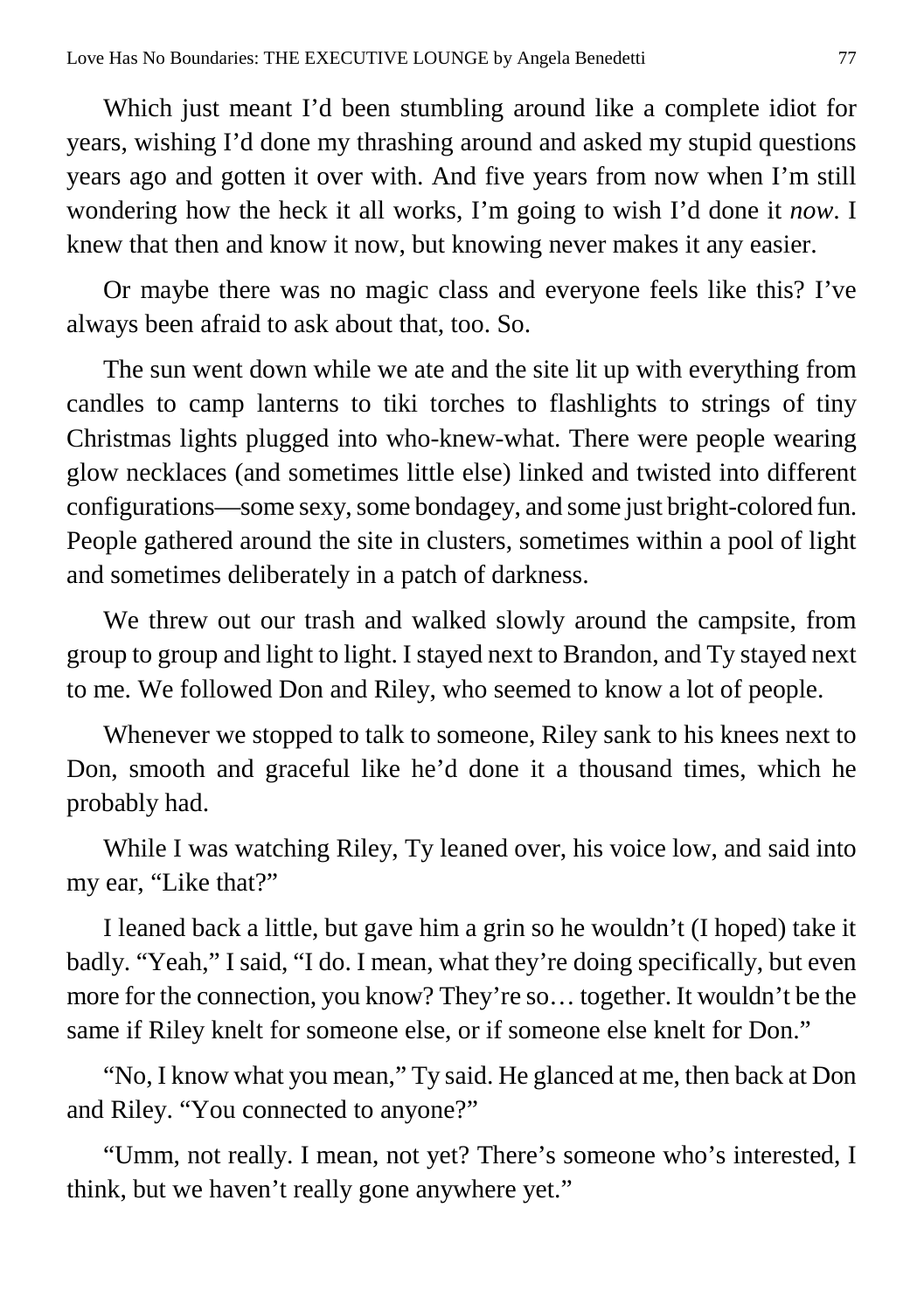"But you want to?"

"I'd really like to. I don't know if it'll work out, though. It's complicated."

He leaned over and bumped my shoulder. "If it doesn't work out, come find me and I'll buy you a beer."

I grinned at him. "Sure, I'll do that."

"Cool." He pulled a card out of his pocket and handed it to me. I nodded and stuck it in the inside pocket of my jacket.

And that was the end of the stressing out around Ty. I love when it works out like that. And see? He made the first move, and it all flowed. It's like, Doms are *supposed* to do that. The world works better when they do.

That's my story and I'm sticking to it.

Twilight faded and it got seriously dark. I wasn't exactly wearing dress shoes, but they weren't sneakers, either, and I slipped a couple of times in the damp, slick grass. I ended up leaning on Ty, who hung onto my arm while we walked. It didn't feel weird at all, and he didn't try to push anything. I figured he was trying to show me his Nice Guy face so if my whatever didn't work out, I'd remember him and come for that beer he promised me. Whatever he was thinking, it worked out fine and he wasn't all stalkery or pushy or anything. And having a Dom attached to my arm kept anyone else from hitting on me, so I could walk around with the guys and meet their friends, and watch people teaching or demoing or just playing out under the stars without having to stress out about brushing anyone off. I hate doing that, especially in places like this where it's perfectly reasonable to assume that anyone who came alone is looking for at least a casual hook-up.

But I already babbled about my social insecurity, so whatever.

We passed a couple of tables set up with drinks, one official and another not. I got a second beer at the official table in exchange for another bead cracked off my wristband, and Ty bought me one at the other table when he got one for himself. I said next one was on me, and he said okay.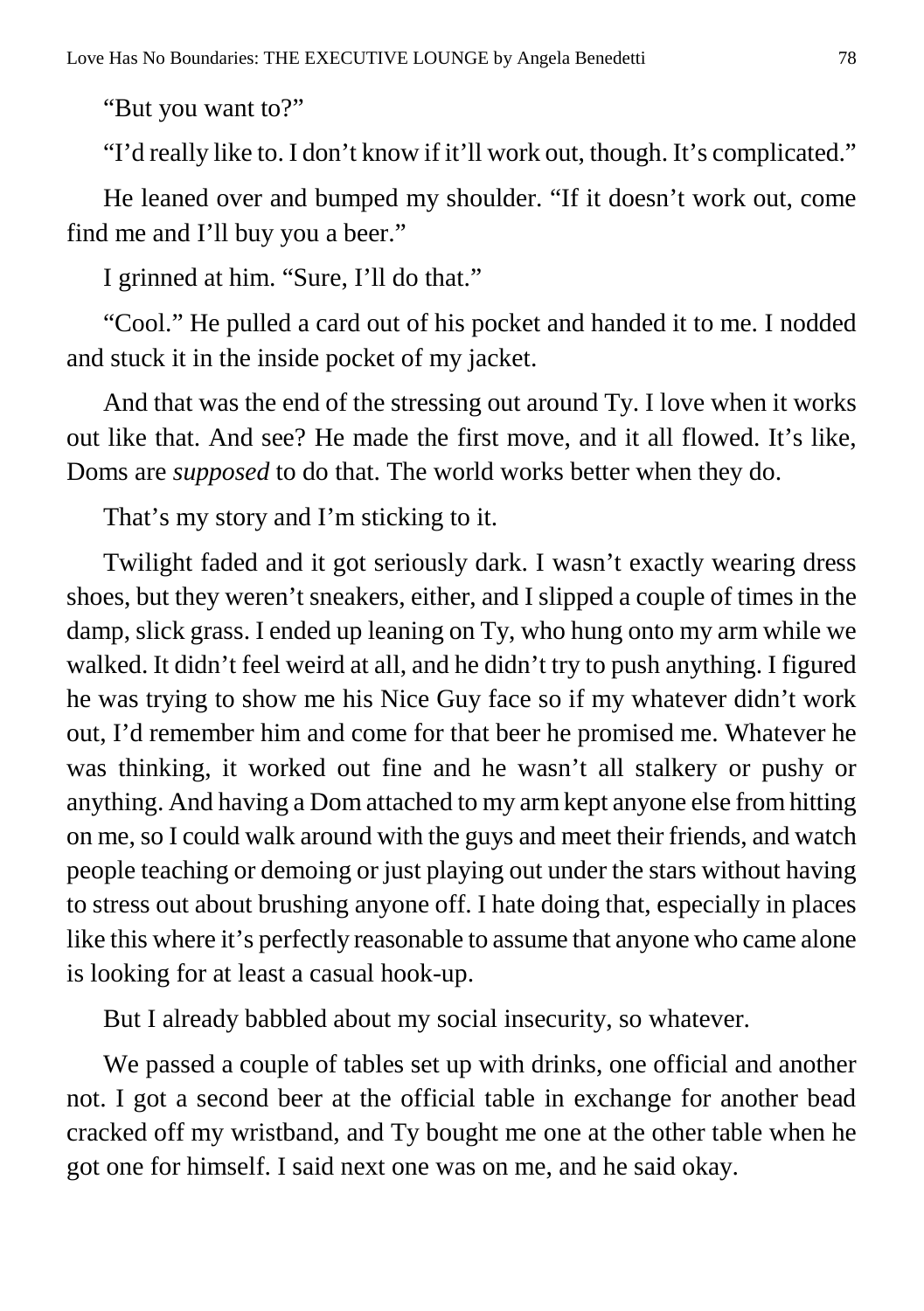By the time we stopped to watch a mostly naked woman getting expertly worked over by a bullwhip in the hand of a slightly older (but fully dressed) woman, I'd just finished my third beer and it'd been a couple of hours since dinner. I need to emphasize that I was not drunk, not even close.

So we were watching. We were up near the rec building or whatever it was, and the woman being whipped was standing between a couple of lamp posts, just holding on to the poles, a little more than head-high. She wasn't in any kind of bondage, just standing there, arching into the lashes, making these little gasping-whimpering noises when each blow hit. I'm not into women at all, but she was hurting so beautifully, it was just gorgeous, you know?

The lamps let us see every detail, her tanned skin and thick black hair, up in a high ponytail, with a few messy strands down the back of her neck, a little sweaty. The bullwhip was painting red lines on her back, across her shoulders, and a couple down on her ass. Her skin was flushed and starting to swell, but the woman holding the whip obviously knew what she was doing, and she hadn't broken the skin at all. The sub was going to be bruised up and welted, and would be feeling this for days, but she wasn't in any danger.

I leaned up against Ty and we watched. No one was counting, but a minute later the whipping stopped. The Domme coiled her bullwhip and tucked it into a duffle bag to one side, then went up to her sub. I saw her speaking, but couldn't hear what she said. Then she stepped right up behind her, pressing her body against the other woman's bare and glowing back, her arms wrapped around at waist- and breast-height. I could hear the sub's low wail of pain going on and on, then the Domme slid the waist-high hand farther down and the wail went from pain to orgasm in about a tenth of a second.

The sub lost her grip on the lamp poles, but the Domme held her up through a shuddering climax. When she was done, her Domme picked her up in her arms and carried her out of the light.

Wow.

Ty huffed out a breath. I'd been hyperventilating a little too, and I took a long, deep lungful of air to throttle things back down.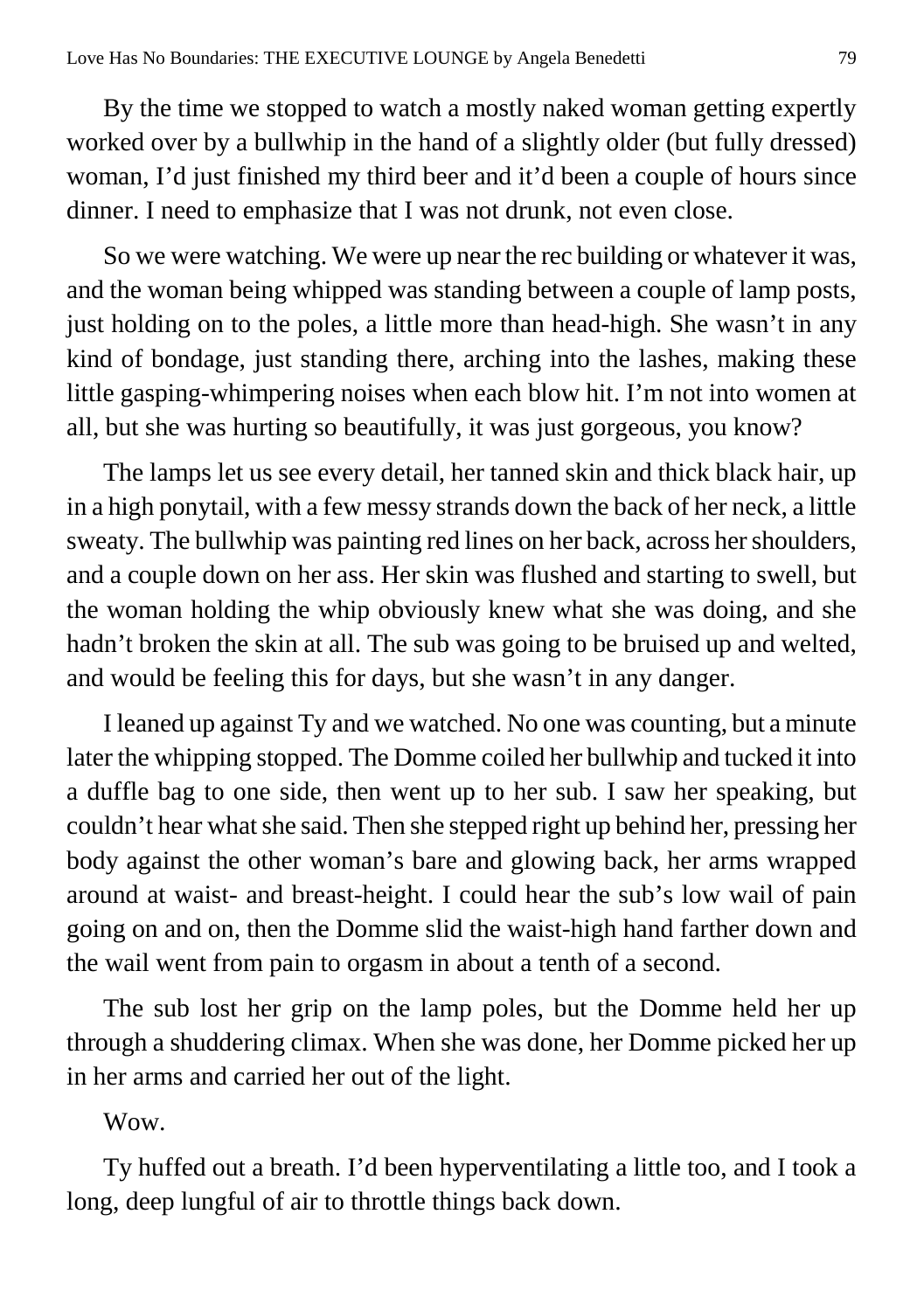"That was intense," said Ty. He was looking off in the direction the two women had gone.

"Yeah, it was." I took another deep breath, and Ty gave me a pretty hot look.

I'll admit that if he'd wanted to go find a private corner somewhere for a blow job or something, I'd have probably gone for it, but instead he just walked on, slowly, toward the next puddle of light. He still had his beer and his other arm was tucked around my waist, one finger hooked into a belt loop. I liked that he was nursing his beer; I enjoy drinking as much as anyone, but someone who *needs* to get really drunk to have a good time is someone I'll be staying away from, even if I don't feel like playing. Ty was scoring some points whether he was trying or not—better if he wasn't, right?—and was firming up a strong number-two spot on my list.

Like I have enough hot guys panting after me to even have a list, but you know?

Brandon, Riley and Don had wandered off at some point, probably during the bullwhip thing. There weren't so many people there that I was afraid I wouldn't be able to find Brandon later, aside from being able to call him if I needed to, so Ty and I were sort of strolling along by ourselves, past the front of the rec building toward an area on the other side that'd been staked out for something. There were a couple of rows of chairs, pretty much every kind of portable camping or patio chair you could imagine, a row of blankets around front with people sitting on them, and an empty space in front of all the seating.

Around the back of the building was a stretch of flat, hard dirt surrounded by lights, like a small parking lot. It was full of bikes, pulled up in rows, and about a dozen people in leathers and boots—mostly guys but a few women were standing around or wandering, checking out the motorcycles and talking about whatever bike people talk about when they're together showing off their rides.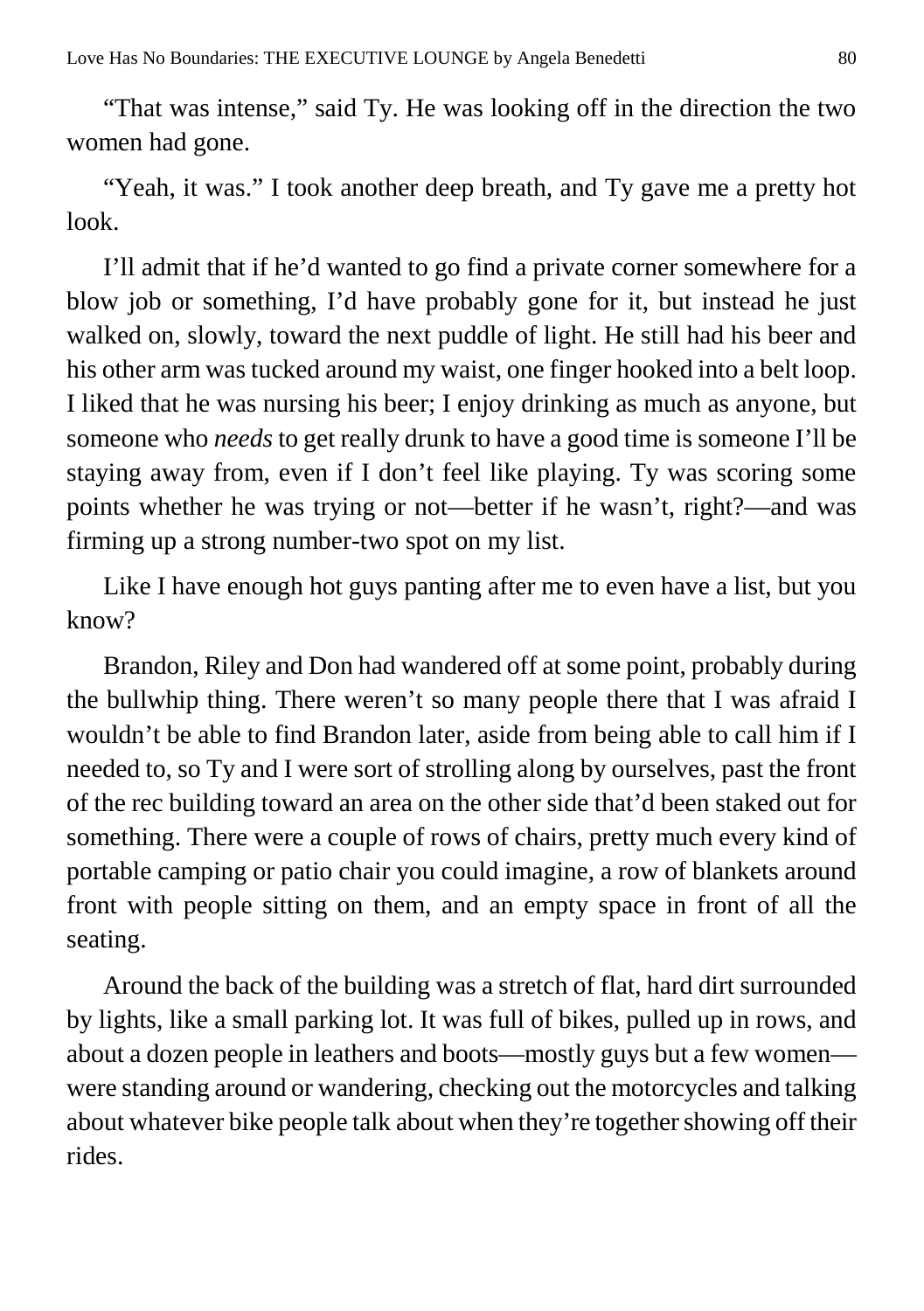And because the universe didn't seem to care that there were only two guys even penciled in on my "list", and liked to mess with me, number one came walking up out of the bike-park with a backpack slung over one shoulder, tall and handsome, and massively hot in leathers and boots. I stopped to stare and try to get my brain rebooted. Ty stopped next to me and asked if I was okay. And Mr. Castle stopped just a few strides away to glare.

\*\*\*\*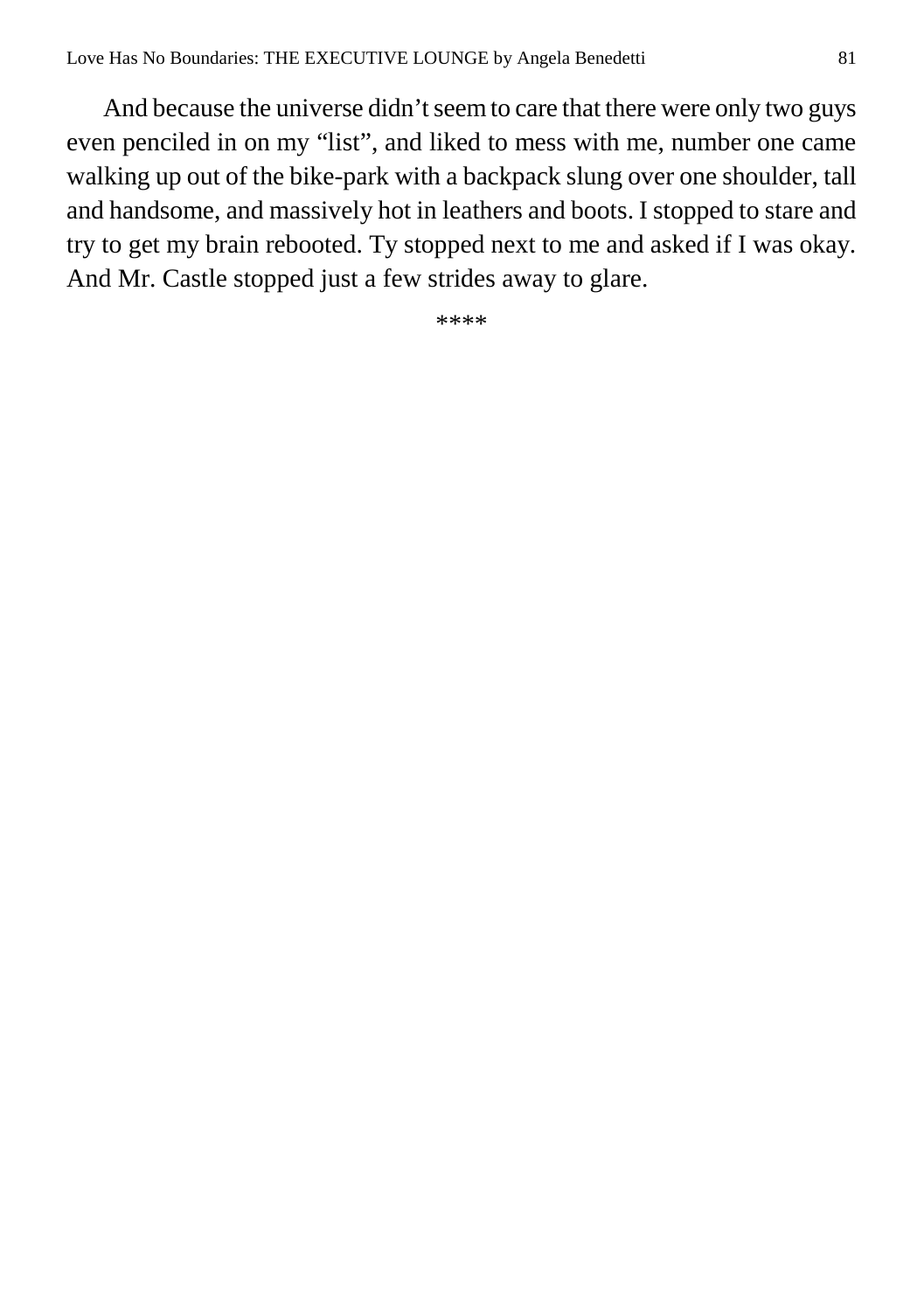### CHAPTER TEN

Fuck.

Now, I wasn't doing anything wrong. I know that now and I knew it then. But still, it's a classic set-up, and I was half expecting him to stomp up, toss me over his shoulder and haul me off somewhere, just because I've seen that happen in a bunch of movies.

Instead he dropped his backpack at the back of the clear space with all the people sitting around it, and came straight up to me and Ty, where he stopped.

"Rob," he said. "Didn't know you were going to be here."

"Umm, I didn't either. I mean, Brandon invited me kind of last minute. I rode up with him." I shut up before I did any more babbling.

He glanced around, and I guessed he was looking for Brandon, who of course was nowhere nearby. Then he looked at Ty and said, "Nick Castle," and held out his hand.

Ty said, "Ty Granger," and they shook, quick and firm, no obvious knuckle-busting, but they were staring at each other pretty hard. After the shake, Ty leaned over and whispered in my ear, "This your 'complicated wanna'?"

I had to laugh at that, just a little. I nodded, and he nodded back. He whispered, "You good?" and I nodded again. "Okay, then." He gave my shoulder a squeeze, drained the last of his beer and said, "I need to go find a recycle bin. See you, Rob. Good to meet you, Nick," and then he was gone, strolling off out of the light into the shadowed crowd.

Ty was definitely a nice guy. And if Mr. Castle was mad at me now, it was nice to know I had a really promising Plan B. Hell, if Mr. Castle was mad, I'd cross him off the list myself, 'cause like I said, I hadn't done anything wrong. I straightened my shoulders and said, "Doing a demo?" I tilted my head toward where he'd left his backpack.

"Yeah, I am," he said. "Rope bondage. I'm starting in a few minutes."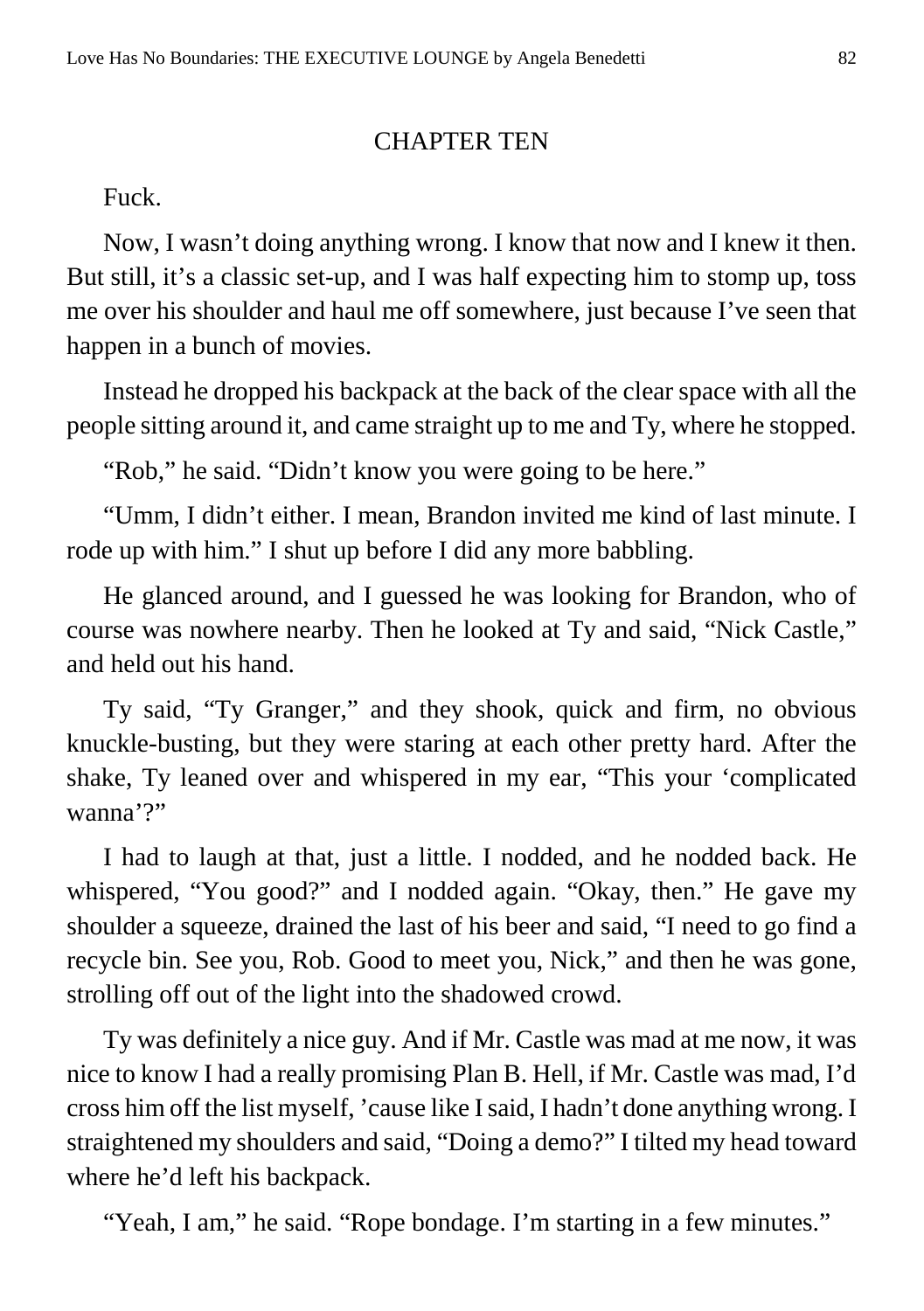I figured, what the hell? And besides, I might not've been drunk, but I was a little braver than I usually am—not being in the office helped—so I said, "Need a model?" I even managed to hold his gaze after the words came out of my mouth.

Mr. Castle just looked at me for a few seconds, then said, "Rob…" He kind of trailed off, then sighed and said, "Okay, I need to know what you want."

Umm? I wasn't sure what he meant. I said, "You're not just lecturing, right? It's an actual demo? So you'd need someone to demonstrate on, right? Or were you going to use people out of the audience?"

That got me a sigh and a hard stare. "I have a model waiting for me," he said. "I need to know what you want from me, what you expect. Because what I expected was that we were going to see if we work out together. If you want to experiment with different guys," and he glanced over in the direction Ty'd headed, "that's fine, but that's not what I'm looking for. I'm not willing to chance a sexual harassment lawsuit just because my assistant wants to have some fun once or twice."

Well, shit. I'll admit I totally hadn't thought I'd run into Mr. Castle there, and I hadn't planned to play with anyone, so my thinking had been no harm, no foul. I had a right to hang out with whoever I wanted, but at the same time, I could see where he might be wondering.

"I'm sorry, I wasn't doing anything. I mean, I just met Ty, and we were just kind of hanging out. I didn't come to play. When Brandon invited me, I thought it was just an evening munch. I like hanging with other kinky people, so I'm hanging. I wasn't going to play, or have sex with anyone, or even stay the night." My thought about being willing to blow Ty popped up into my head, but I shoved it aside because it hadn't happened and probably wouldn't have anyway.

Mr. Castle studied my face, and I think he saw maybe a shadow of that blow job thought on it, because he didn't really loosen up any. "So you're just hanging out with another Dom who's obviously very into you, and nothing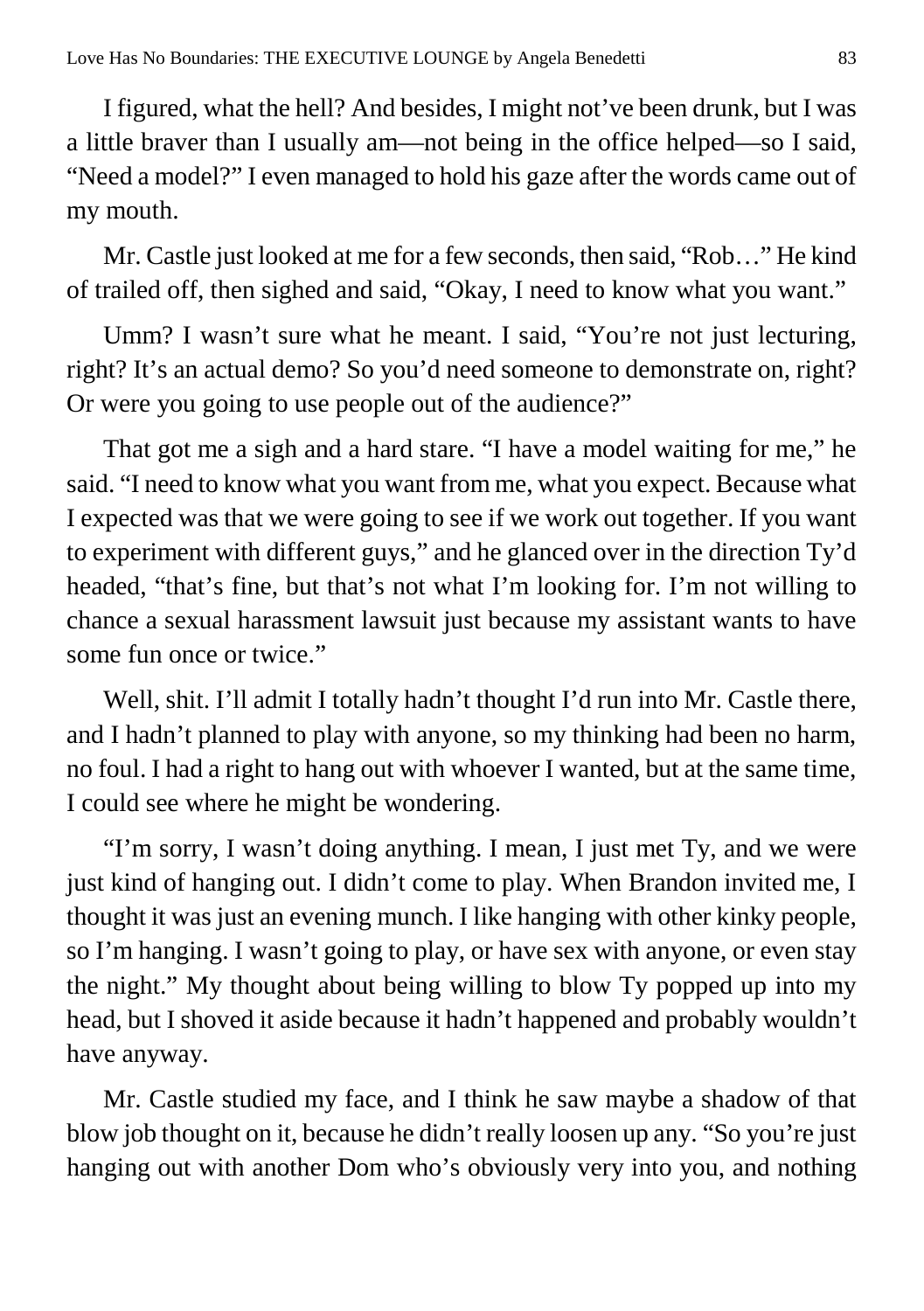was going to happen? At all? I was twenty-five once, Rob." He leaned in closer and took a breath. "And you've been drinking."

"I had three beers! And it's been hours, it's not like I'm chugging or anything!"

He looked at me, his thumbs hooked through his belt loops while he stared. He let me squirm for a bit, then said, "All right, I probably should've been more clear about my intentions and what I expected. I've never seen you around the community, so it never occurred to me that there might be any hurry in moving things forward. That's my mistake, and I apologize for it."

Huh. Okay, a Dom who could admit he'd made a mistake and say he was sorry—he got a brownie point for that.

"So I'm going to be very clear," he went on. "I want to see if we suit each other. I'm not 'playing' and I'm not taking this lightly. If I thought you were some air-headed party boy, I wouldn't touch you with gloves on, because I wasn't kidding—one complaint and you could wreck my company with a lawsuit. I'm an idiot for even considering this, but I like you, and you make me want to take a chance. But if you're not willing to take this seriously, then that's it, I'll see you on Monday, and it'll be all professional from now on."

"No!" I reached out a hand on reflex, and stopped myself about half an inch from grabbing his wrist. I yanked my hand back and kept both fisted at my sides, but I was leaning forward a little because I couldn't help it.

"No, that's what I want too, really. I wasn't sure what you meant, or if you might've changed your mind or what. It's been a while since the day in the lounge, and we've been busy, I know, but you haven't said anything, so… I don't know, I just… didn't know. And I wasn't doing anything, really. Yes, Ty's interested, but I told him there was someone else and he was completely cool about it, he wasn't pushy at all, didn't try to change my mind. I just—I like to meet people, I have friends—" I paused and looked into his eyes, because this was serious. "I have friends," I repeated. "I hang out with them, and if I want to… I don't know, hug someone, I'm going to. If we're scening that's one thing, even if it's a duration-of-event thing where you want to be in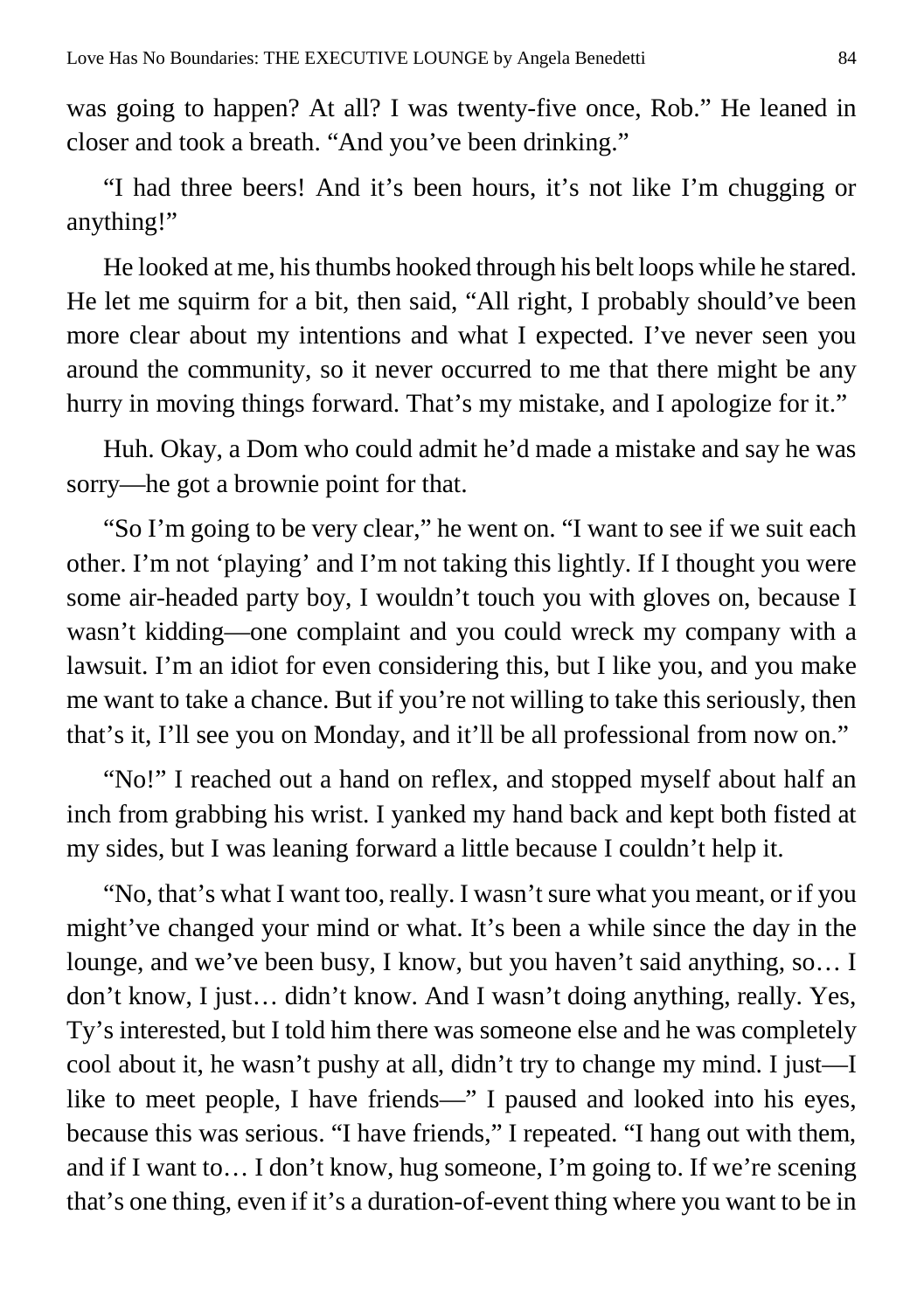role for an evening or a day or a weekend like this, or whatever. But I'm not going to give up my friends, or promise I'll never be alone with anyone or never touch anyone. That's not me, and I can't change that much for anyone. I won't."

If that was the end of it, then it was, but I'd seen what jealousy did to people, and I wasn't having any of it.

He tilted his head a little and gave me a hard look, then nodded. "Good," he said. "I don't want a doormat." He gave me another look, down-and-up, and then smiled at me for the first time *ever*, seriously, and added, "And I believe you didn't know what kind of event you were coming to."

I wanted to die and sink into the ground, but only for a second. I laughed and shrugged, spreading my arms and looking down at my suit. "I'd definitely have changed if I'd known."

"I'll bet," he said, still smirking.

"So… now what?" I asked. I was kind of hoping he'd ask me to help him with the demo after all.

Instead he said, "I have to go do a demo in a minute, so I need to make sure you'll be where I expect you to be when I'm done." He was looking straight into my eyes like he was trying to read my mind. "Does that sound good to you?"

I said, "Yes, Sir," because it sounded like an excellent second choice, if I couldn't be the one in his ropes right then.

"Good," he said. "Follow." He turned and strode away, back past the rows of people waiting for him to get it together for his bondage demo, and it finally hit me that we'd been standing Right There and probably a hundred people had been listening to every word. I felt myself blushing so hard it was like my cheeks were going to pop or something. I was following the hottest guy on the site, though, and I wasn't going to be embarrassed about it.

He led me back to the dirt parking area and down between two rows of bikes. There were still some motorcycle people there. One of the women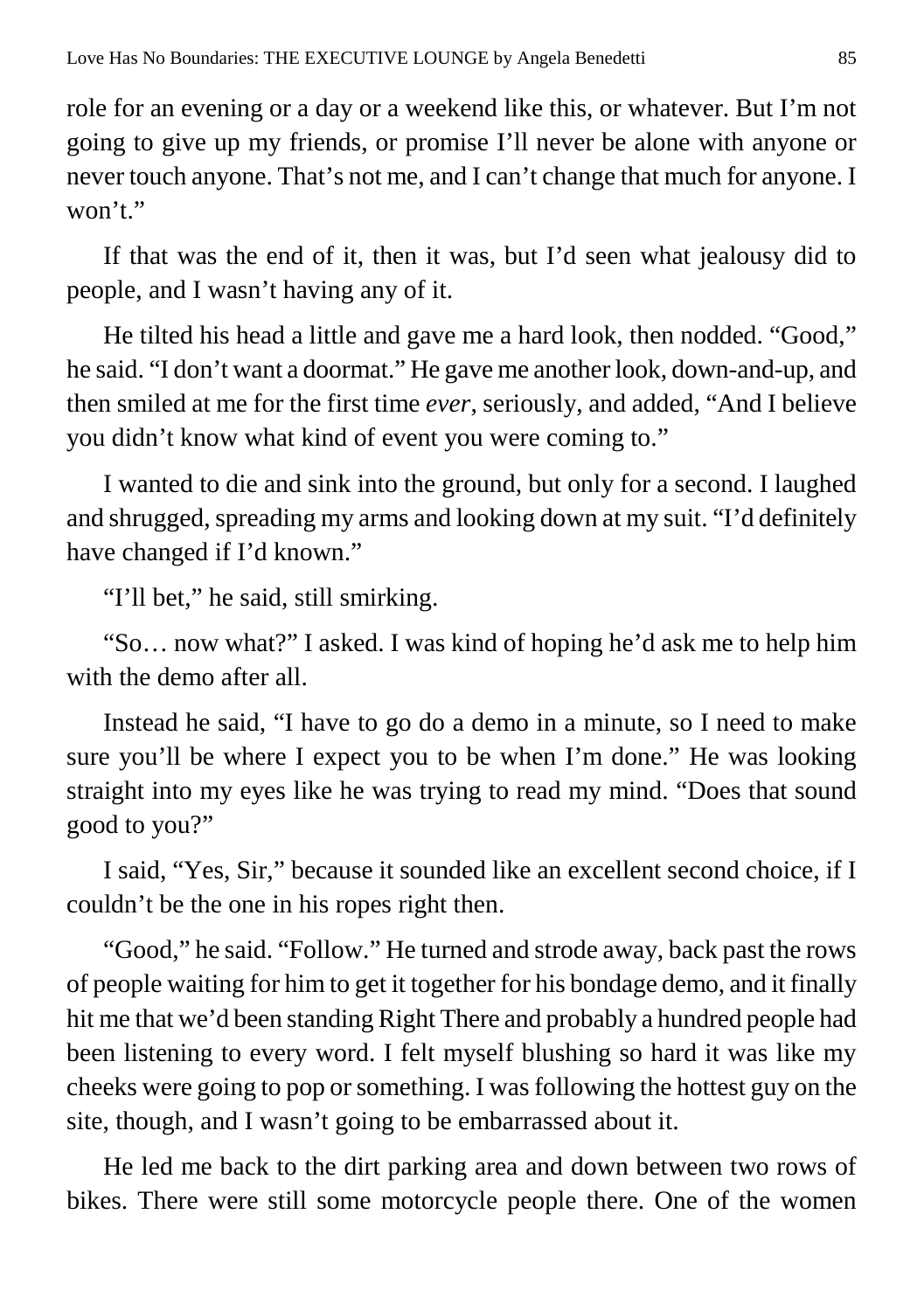looked up and called, "Hey, Nick, thought you were in a hurry. Forget something?"

Mr. Castle waved at her but didn't stop walking. "Just securing something."

The woman and the two guys she was standing with all laughed, but it wasn't a *bad* laugh, if you get the difference. It was more of a friendly, goodstuff kind of laugh. I kept my eyes on Mr. Castle's heels until he stopped in front of a big, black motorcycle. After a second, I remembered seeing it before—it'd been parked in the driveway at Brandon's the day Mr. Castle'd been there teaching a class for the Doms.

Most of the bikes there were Harleys, with a few BMWs and a bunch of Japanese bikes. Mr. Castle's was different, though. It was… muscular, is the only word I can think of. Like a muscle car is muscular—strong and masculine, nothing fancy that was just for decoration. It was about power more than looks, but it was hot at the same time, like a big, strong man who'd snarf his beer at the thought of using hair gel or body glitter, but is gorgeous anyway. It was that kind of bike, and it fit Mr. Castle perfectly.

He pointed to the ground next to the bike, right in the middle, and said, "Sit."

I sat. The packed dirt wasn't exactly comfortable, but I'd sat on worse. Mr. Castle squatted in front of me, which put a big, leather bulge right there within easy range of my eyeballs. I stared, wondering if I could talk him into a blow job, until a leather-gloved finger tapped up from under my jaw and made me look up at his face. He was smiling again, kind of a smirky grin like he knew exactly what I was thinking.

Of course he did. I was a twenty-five-year-old gay sub, down on the ground, with a gorgeous man's crotch right in front of my face. It doesn't take a rocket scientist to figure out the first thought that'd go through my head.

"I'll be about an hour," he said. His voice was low and intense, and his eyes were straight on me, like I was the only thing in his world at that moment.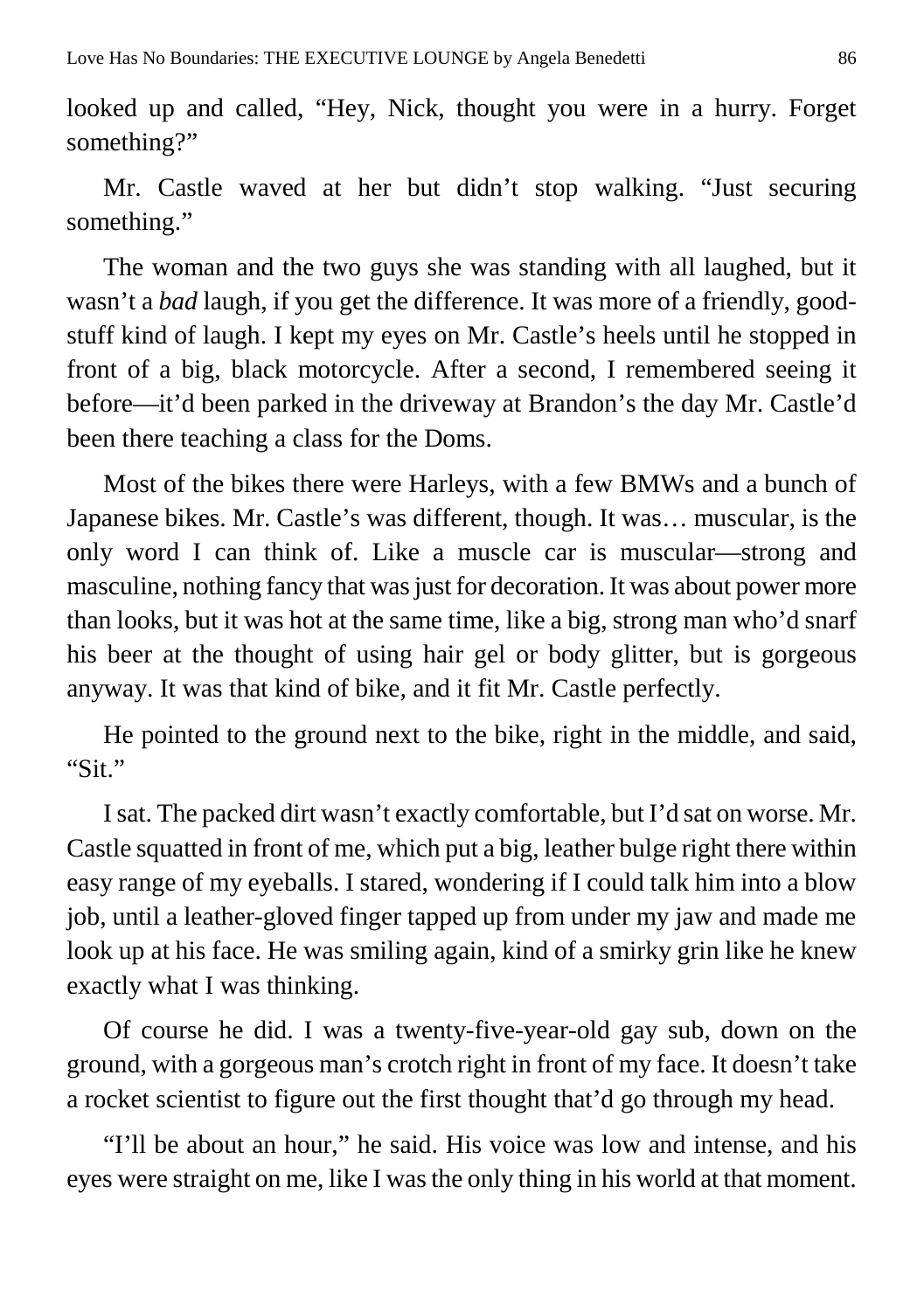"I'll be within calling distance if you need me, and there'll be people around the bikes all night. Are you good with staying here?"

"Yes, Sir."

"Good." He reached into a pocket on the left side of his jacket and pulled out a handful of metal and chains. "Wrist."

I held out my right hand, and he clapped a cuff onto it. It looked like a set of standard police-type handcuffs, but I could feel some kind of coating on the inside surface; it felt sort of like the plastic stuff on tool handles. He checked the closure, made sure it was secure but not too tight. Then he attached the second cuff to the front of the bike, one of the bars of the fork, up near the handlebars. With me sitting on the ground, it was about shoulder high, not too extreme. I could deal with that for an hour.

"Wrist."

I swallowed hard and gave him my other hand. He had a second set of the cuffs, and he locked my left hand to another bar down under the seat.

I was spread out, locked to his bike, pretty much helpless. I couldn't even scratch my nose if I got an itch, which should've been alarming but wasn't. My cock was like iron and my balls were high and tight and needy, but the rest of my body had gone liquid, warm and tingly and relaxed.

He grasped my tie right up by the knot, and tugged just enough to tilt my face up. I hadn't loosened my tie—I'm used to wearing one and they're not uncomfortable—and with his hand squeezing, I felt it all the way around my throat. It felt like a collar, and I had to stifle a whimper that would've sounded absolutely stupid.

His face was just a couple of inches from mine; I could feel his breath on my lips. "While you're cuffed to my bike, everyone will know you're mine. No one will mess with you, because you're mine. You're safe here." He searched my face, then asked, "Are you all right?"

I nodded. I was great, everything was awesome, and I'm pretty sure I had a really silly smile on my face. He nodded back, then leaned in and kissed me,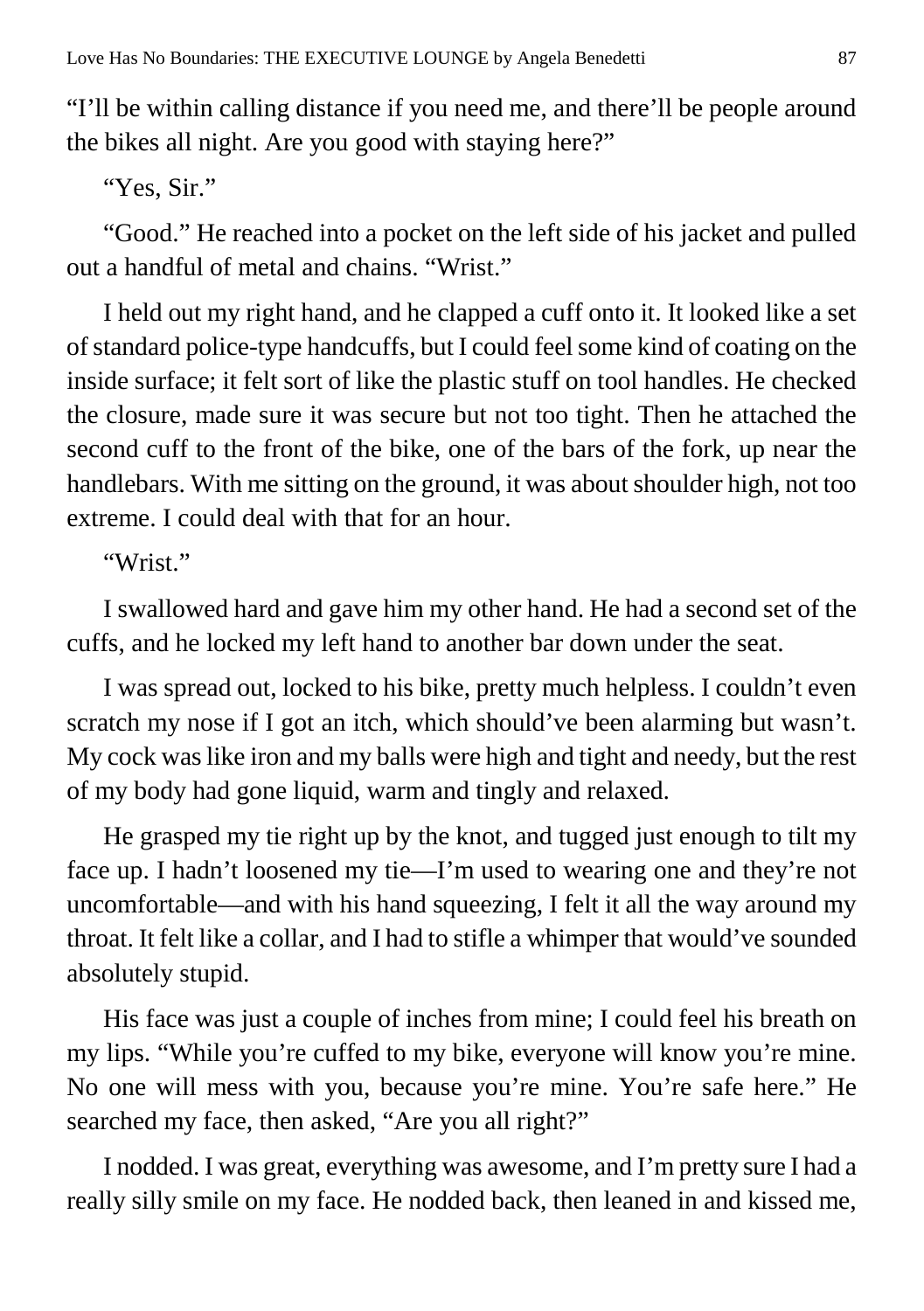long and hot and deep, but not hard. He was exploring territory, but not plundering it—not yet. That was cool, I could wait.

He said, "I'll be back for you," then stood up and left.

If you're not into it then you won't get it and that's just how it is, but I felt like a thing, like a possession Mr. Castle had chosen and wanted, and intended to hang onto. I was chained to another possession he valued, because he wanted to be sure I'd stay where he put me, he *wanted* me to stay where he put me, because he was going to come get me later and wanted me to be there, to be safe and waiting there for him. If you don't get that then I can't explain it any better, but if you do then you know exactly how I was feeling right then.

The night air was cool, but I was fine in my suit coat. I leaned my head back and it rested right on the side of the leather seat. I imagined some designer at a motorcycle factory figuring exactly where a biker-Dom might want to chain a sub to his bike and making sure the seat padding was right there. That was funny enough to make me giggle, which tells you something about my state of mind at the time.

There were too many lights around for any stars to be visible, but I could see the black of the night sky overhead. I heard the bikers walking around and talking, mostly about bikes, but about other stuff too. I wasn't paying attention and it all sort of melted together into background noise. I closed my eyes and just sat, relaxed and waiting.

I'd done some meditating in college, when a roommate nagged enough to make me try. Once I stopped griping and got into it, it was relaxing, and I still did it every now and then. This was like that. I could feel my heart beating in my chest, and if I focused on any part of my body—my throat, my wrist, my inner thigh—I could feel the pulse there. I sank lower into myself, and my heartbeat was powerful enough that my whole body jolted to its rhythm. When I was this deep, it was hard to believe that there was ever a time when I *couldn't* feel my heartbeat, it was so strong and so obvious.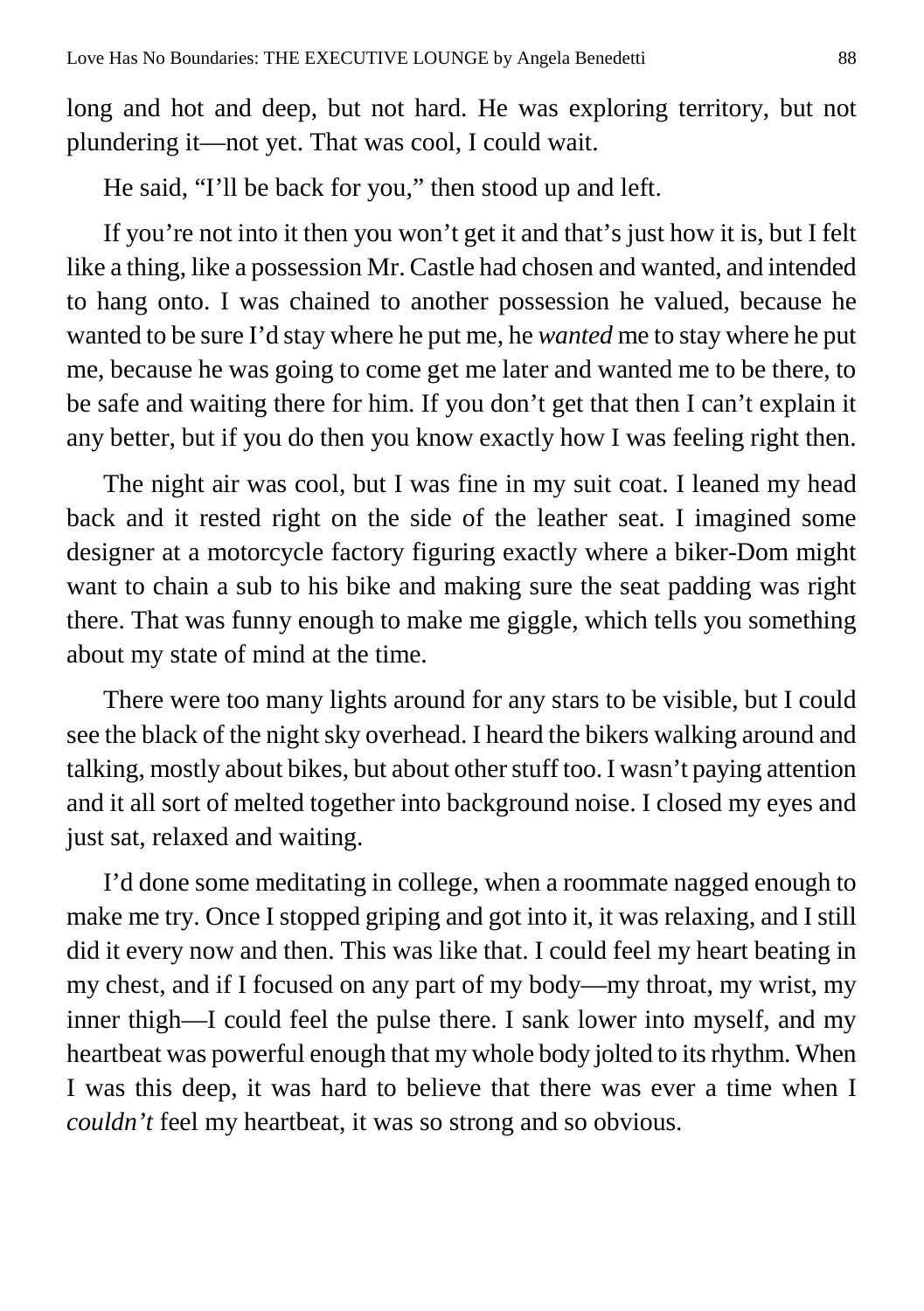I'd never gone this deep before without at least ten or fifteen minutes of deliberate relaxation and meditation. Being spread and chained to Mr. Castle's bike took me there in about thirty seconds.

Footsteps crunched in the dirt behind me, and a male voice said, "Now *that's* a pretty bike."

Another voice said, "I wonder if that's a standard option," and they all laughed. Usually I'd have been thinking about dying of embarrassment, but I was too mellow. They weren't important.

A silver-haired man in motorcycle leathers walked around and squatted down in front of me. He was farther away than Mr. Castle had been, which was good, 'cause I didn't really want some stranger's crotch right in front of my face.

"Hey, boy, you doing all right?"

I nodded. Speaking seemed like too much trouble.

"Need a drink? Anything?"

I shook my head.

The guy leaned closer. "Look into my eyes, boy. Come on, up here, just look at me."

He wasn't going away, so I looked up at him. He had a rugged face, with both smile and frown lines. He was scowling right then, and he glared at me for a few seconds. A gloved finger appeared in front of my face, then moved back and forth. I watched it, hoping he wasn't going to poke me or something.

The guy huffed out a laugh and stood up. "He's fine, just zoned. So deep in subspace he could probably hitch a ride on the *Enterprise*."

A bunch of voices all laughed, and someone behind me said, "Like Castle'd ever have to drug a boy."

The older guy said, "Gotta check. If you think someone never would, that's a reason to check right there."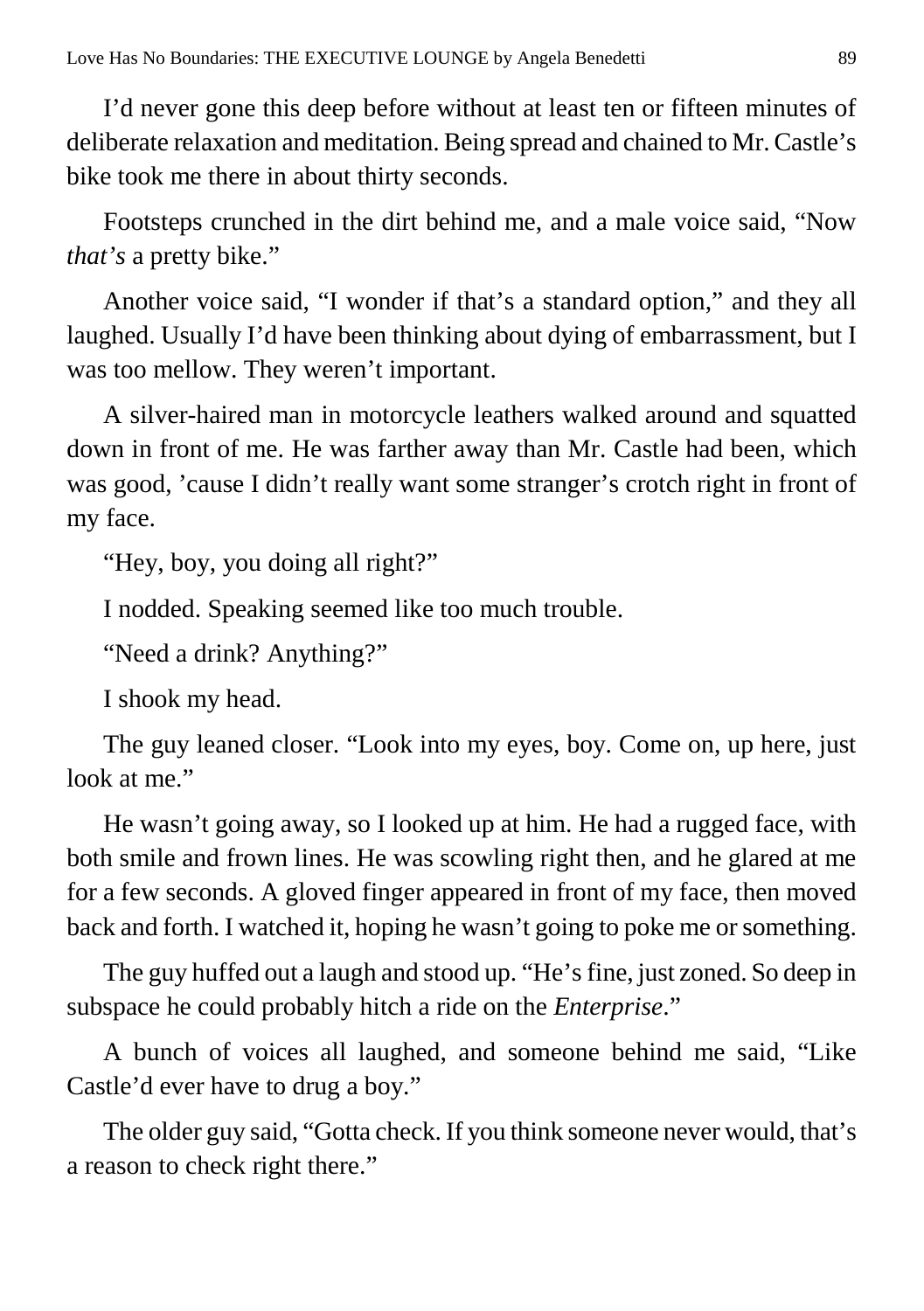They hung around for a minute or two, making comments about the bike, then wandered off.

I focused on my heartbeat and sank back inside myself, right there where Mr. Castle left me. It was a good place, and I hung out there for a time while the event slowly rotated around me.

The next set of legs that stopped in front of me was familiar. Mr. Castle went down on one knee and a big hand ruffled through my hair. "Hey, Rob. How you doing?"

"Hmm?" I blinked slowly, shifting focus from inside to outside. I leaned into the hand, enjoying the feel of it, the patch of solid warmth against my head. "Okay. Right here."

He grinned at me and said, "I see that. You're a good boy, staying where I put you."

The praise was warmer than his hand, and I smiled up at him.

"You really are kind of easy, aren't you?" he asked, but he was smiling when he said it and I could tell he meant it as praise, not a slam. "Come on, I'll bet you need to hit the bathroom before we go." He unlocked the cuffs and stashed them back in his jacket. I missed them. It felt like my wrists were too light, and I didn't know what to do with my hands.

"Come on, Robbie, up we go." He grabbed me around the chest, under my armpits, and stood up, lifting me with him. He held me while I found my balance, then led me off down the row.

We went into the rec building where there were bathrooms. Once he mentioned it, I did have to go pretty bad. The three beers, I guess, plus dinner'd been a while ago. When we were done he said, "Good, let's take off. You're spending the night at my place. Do you need to call anyone?"

I stopped, because that reminded me of something. Except not completely. I knew there was something I needed to do, but I couldn't think of what.

He waited for me to think, but when I just stood there frowning past his shoulder, he said, "Did you leave anything somewhere? Briefcase, computer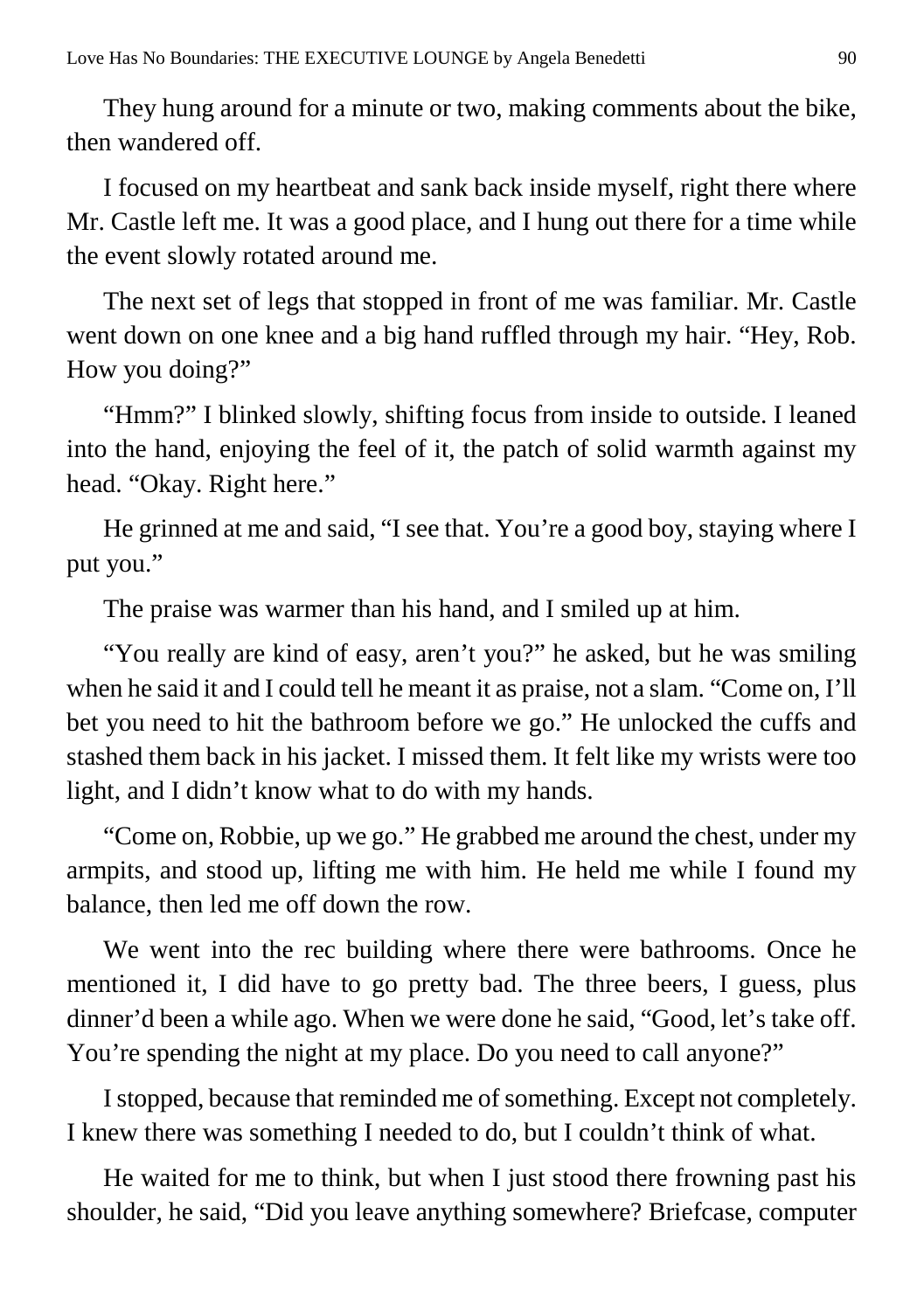bag? Want to say good-bye to anyone? Hopefully someone whose location you know for sure?"

"Brandon!" That was it. "I rode with Brandon. I need to let him know not to look for me when he's ready to go." I found my phone and sent Brandon a text.

# *Got ride home, call u l8r*

I waited a minute to see if he'd respond, with Mr. Castle standing next to me, perfectly patient, but nothing came in. I hoped that meant Brandon'd found someone to play with, at least for a while. "Okay, ready to go."

"Good." Mr. Castle put a hand on my back, between my shoulder blades, and we walked back to the dirt lot. He had his backpack slung over one shoulder, and when we stopped by his bike, he handed it to me. "Here, you're going to have to wear this."

I nodded and put it on. I'd never been camping or hiking, and hadn't worn a backpack since high school. My jacket wanted to slide open and off under the pressure of the straps pulling backward, but I buttoned it up and that fixed that.

Mr. Castle unfastened a helmet that'd been hanging off the right-hand side of his motorcycle, opposite from where I'd been sitting before, and handed it to me. He zipped up his jacket, pulled out a key ring and straddled the bike. "Up you go, behind me. Hold on around my waist."

I pulled the helmet on—it felt weird and not really comfortable, pressing up against my cheeks—and climbed on behind him. Hanging on wasn't a problem; I plastered myself against his broad, solid back and hung on tight.

"Have you ever ridden a motorcycle before? Ever been a passenger on one?"

"No, Sir," I called. I could hardly hear him through the helmet and it made me want to yell. Which was probably kind of dumb, but whatever.

"Lean when I lean," he said. "Don't shift your weight without telling me first. Put your feet on the pegs, there." He waved a hand down near our feet,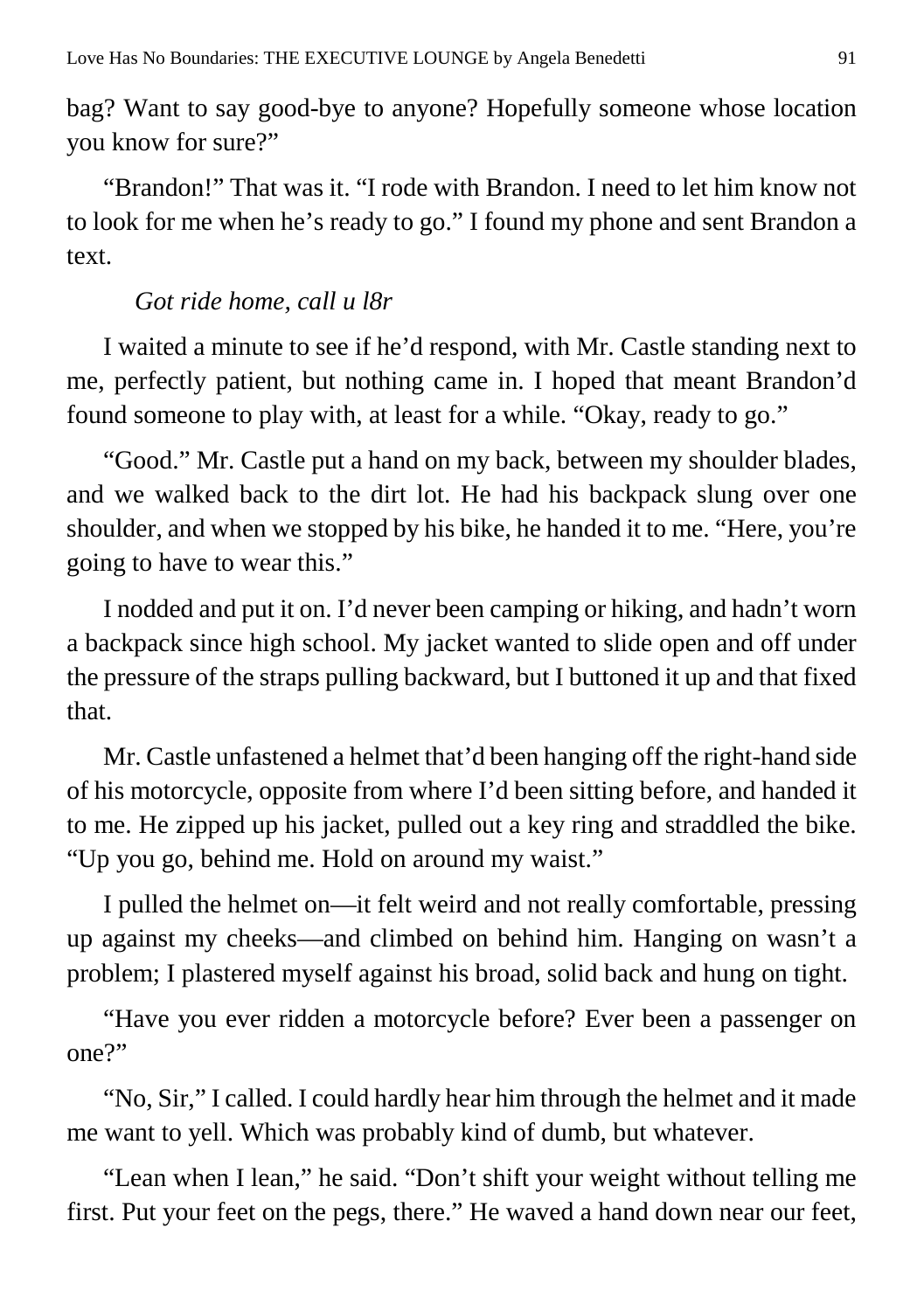and I saw there was a second set of footrest thingies farther back from his, for a passenger. I picked up my feet and put them where they belonged, then shifted around until I felt balanced and comfortable.

"Okay?"

"Ready, Sir!"

\*\*\*\*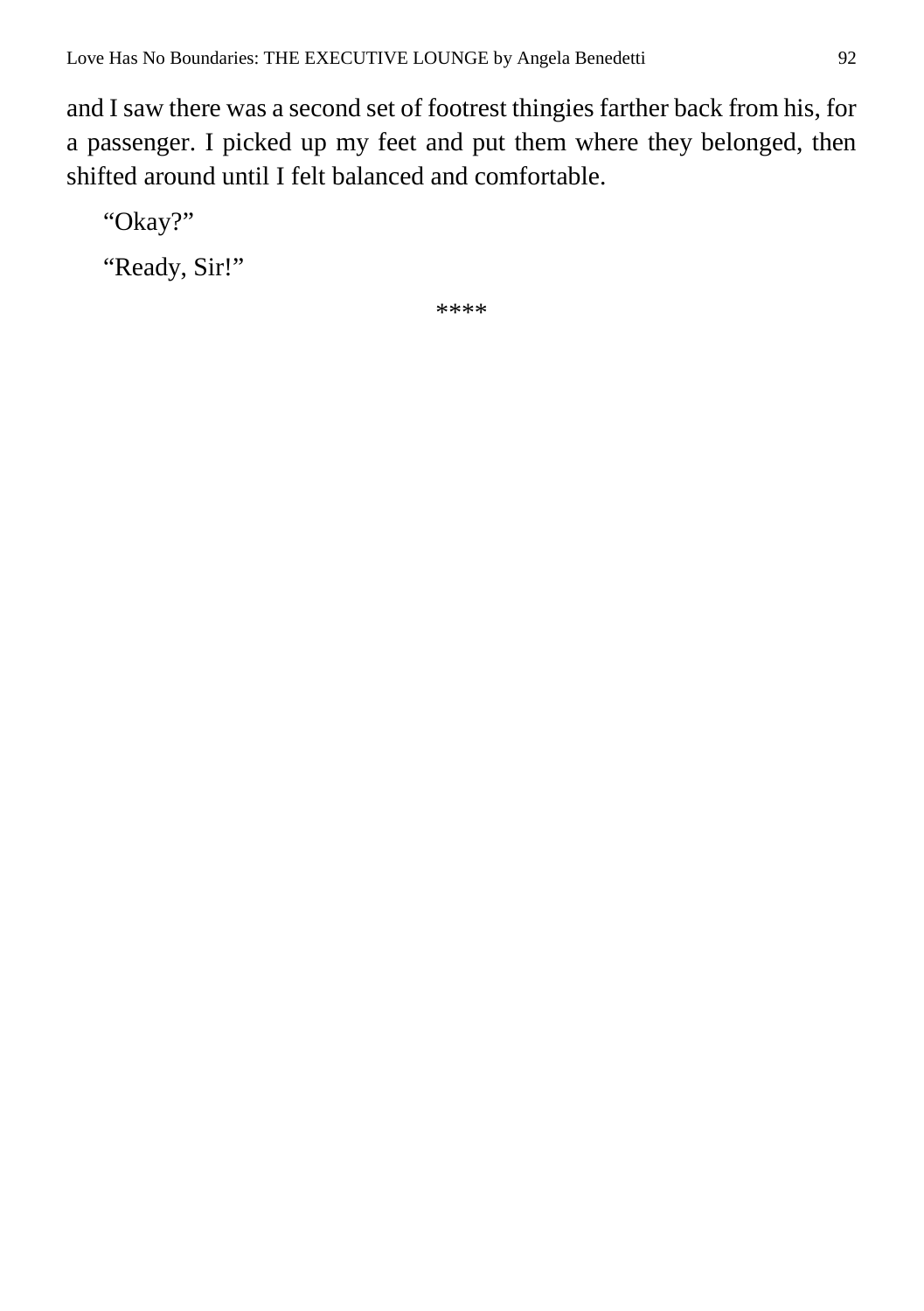# CHAPTER ELEVEN

The night air had cooled down and it was even colder once we got going, what with wind chill and all. Mr. Castle wasn't stupid enough to floor it (or whatever you do on a motorcycle to max out the acceleration), but even going at a reasonable speed, it *felt* faster with the wind whipping past my neck and slipping up my sleeves and in through the gaps in the front of my jacket. And the street was right *there*, tearing past just a few inches below my feet.

It was a great excuse to hang on to Mr. Castle as tight as I could, with my chilled front pressed up against his warm back.

I'll admit it was kind of scary at first, aside from being cold. I'd ridden a bicycle as a kid, like every other kid, so leaning into curves made perfect sense, but doing it that fast—and on a motorcycle, even twenty-five or thirty miles per hour feels *fast*—I was terrified we were going to wipe out on a turn, especially on that narrow, twisting mountain road in the dark.

If I hadn't trusted Mr. Castle absolutely, I probably would've been yelling for him to stop and let me walk home within the first five minutes. But I did trust him, so I kept my mouth shut and my eyes closed and hung on, leaning when he leaned. I'd never been so aware of someone else's body before; I guess having it be a matter of life and death focuses your attention.

The scents of the trees and the damp ground streamed by, with an undertone of hot asphalt and engine exhaust. If I were a dog, I'd have probably been smelling birds and animals, too, and I'd have my head leaning out around… no, that was a bad idea. I could prop it up on Mr. Castle's shoulder, and take the helmet off so I'd get the wind right in my face and catch all the smells.

I had to laugh at that, and Mr. Castle yelled, "You all right?"

That just made me laugh again. I yelled back, "Sorry, Sir! I'll bet dogs love riding motorcycles!"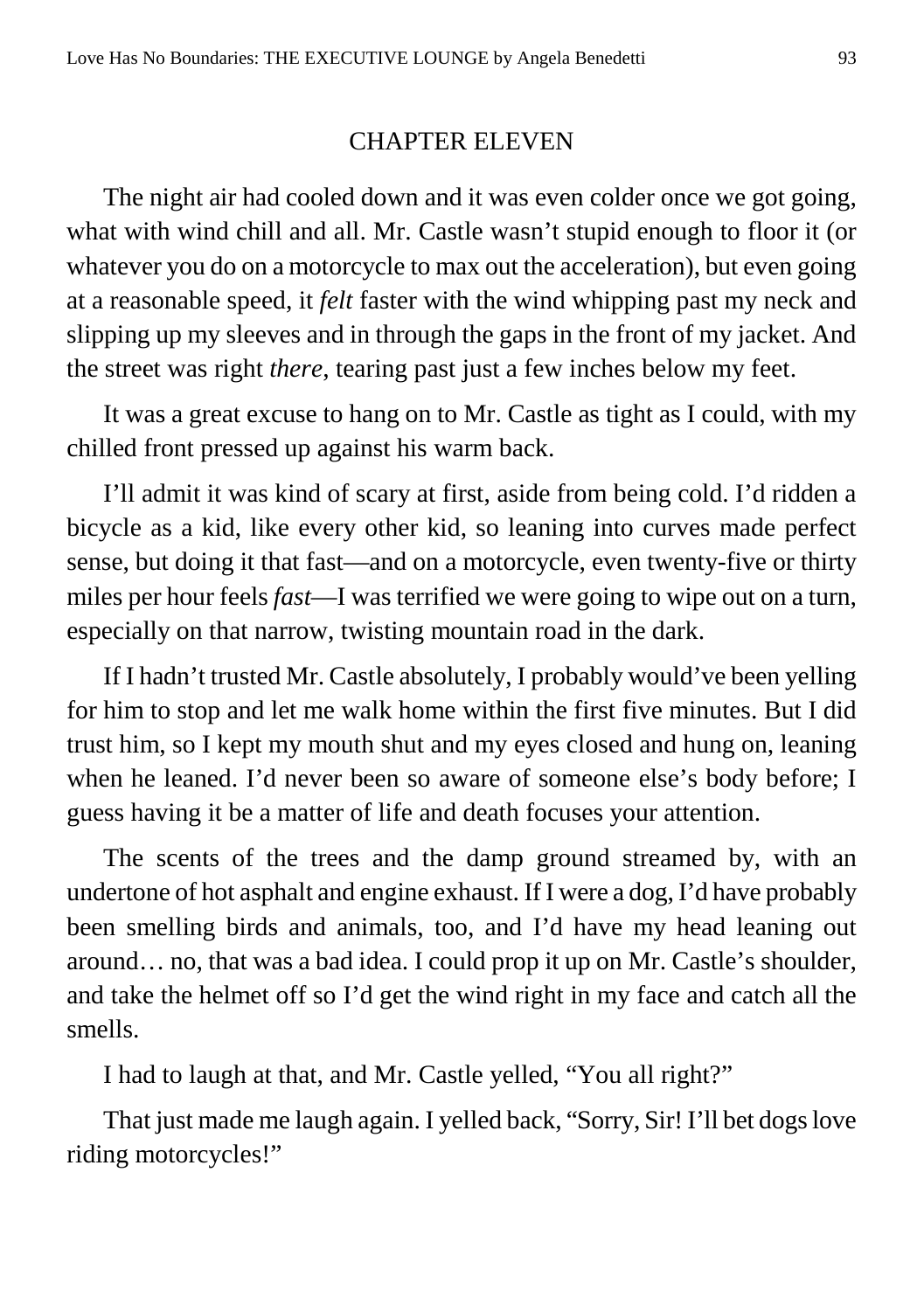I felt his chest tremble for a few seconds, and he shook his head. He probably thought I was kind of crazy, but I didn't really mind. I'm weird sometimes—isn't everybody?—and it was just as well he figure that out right up front.

By the time we got back down to the valley floor, I'd relaxed a little and was sitting up more, holding Mr. Castle at the hips for balance rather than wrapping myself around him like a squid. Not that I didn't like hanging on to Mr. Castle, but I doubt he wanted to have sex with a squid. I hoped not, anyway.

I was trying to make a good impression, though, and first-time jitters were normal, but he said he didn't want a doormat. I was interpreting that to mean he wanted someone with a backbone, which is definitely *not* a squid. I was still kind of nervous on the bike, especially once we hit traffic, but I didn't have to be a clinging little boy about it. And besides, once I pushed the fear away, the speed and motion and vibration were awesome.

We rode across the valley, from Los Gatos in the southwest, through San Jose to the eastern hills. After about half an hour, he pulled up into the driveway of a huge house—Spanish style, all beige stucco and a tile roof, with a round fountain splashing in the curve of the drive. This was swanky even for Evergreen; we'd passed the nearest neighbor almost a quarter mile back, and there was a wild-looking patch of trees and all in between the properties.

It popped into my head right that second that he could make me scream and I wouldn't have to hold back—no one would hear. I felt my cock getting hard in my trousers at the thought.

The next thought to pop into my head was ?!? because I wasn't into heavy pain. I mean, I'd never tried it, I'd never done anything like that, never really wanted to, it always sounded kind of scary. That whole flogging-through-myshirt thing I mentioned before was the only time I'd ever tried pain play. The woman getting bullwhipped at the campground had been fascinating, but I hadn't really imagined myself in her place.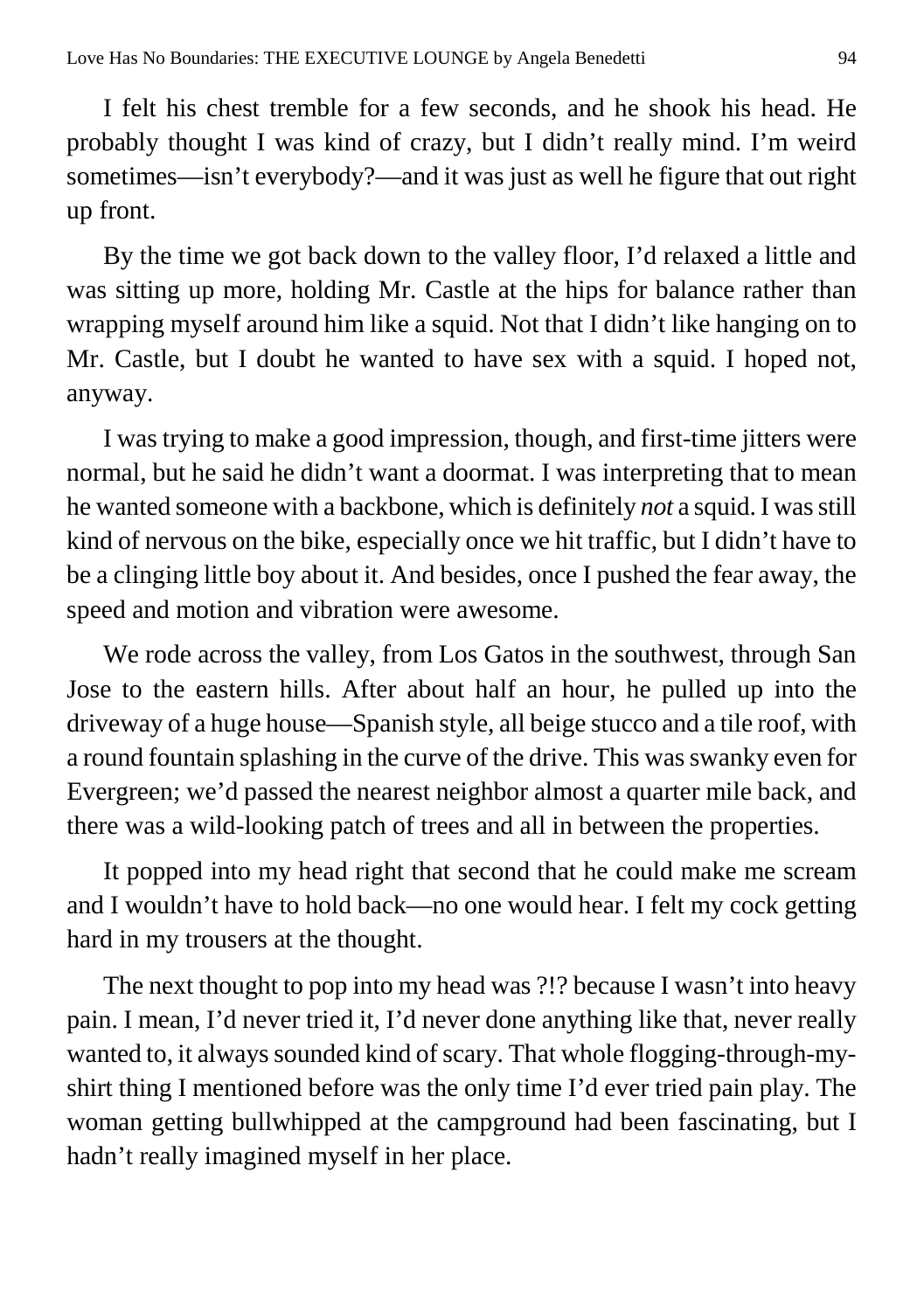I could imagine trying it with Mr. Castle, though, and that made me sort of nervous. The being-able-to-imagine-it part, I mean. It's like, being there on the bike with him, knowing he really was into me That Way, feeling him and smelling him and hanging on to him for almost an hour? It'd remodeled my brain, kind of, and noticing that made me a little uncomfortable.

The garage door rolled up and we headed in. It closed behind us. I looked around—the dim garage was big enough to have a lot of stuff in it without being cluttered, boxes and tools and a sleek silver car—until Mr. Castle nudged me. Oh, right, he'd have a hard time climbing off with me back there. I dismounted, sort of like you would from a horse, and pulled the helmet off. I didn't bother worrying about my hair 'cause I figured it was a lost cause.

He took the helmet and strapped it back to the bike. "We'll have to get you one, if you're going to ride with me," he said. Then he looked at me and asked, "Are you?"

"Yes! I mean, if I can? I was kind of nervous at first, but it was great!"

I managed to stop myself before my extended "yes" turned into babbling, and he smiled at me again. Mr. Castle has the greatest smile, like he's sharing something really cool with you, or like he's happy 'cause you shared something really cool with him, either way. I figured out right then I'd do just about anything for that smile, and I know I sound like an idiot, but I really couldn't help it.

"I'm glad you like riding. I know exactly what you mean—there's nothing like it." He led me inside, pulled off his leather jacket and hung it in a closet in the entryway, where both the garage door and what looked like the main front door were, opposite a big, curving staircase with a wrought iron railing in a geometric pattern. He held out a hand and gave me a look; I handed him my suit jacket—which was in pretty desperate need of a dry cleaner by then—and he hung that up too, next to his. While he fiddled with hangers, I pulled off my tie, rolled it up and stuffed it into my pocket.

When I looked up, he was watching me. After a moment he said, "Well, don't stop."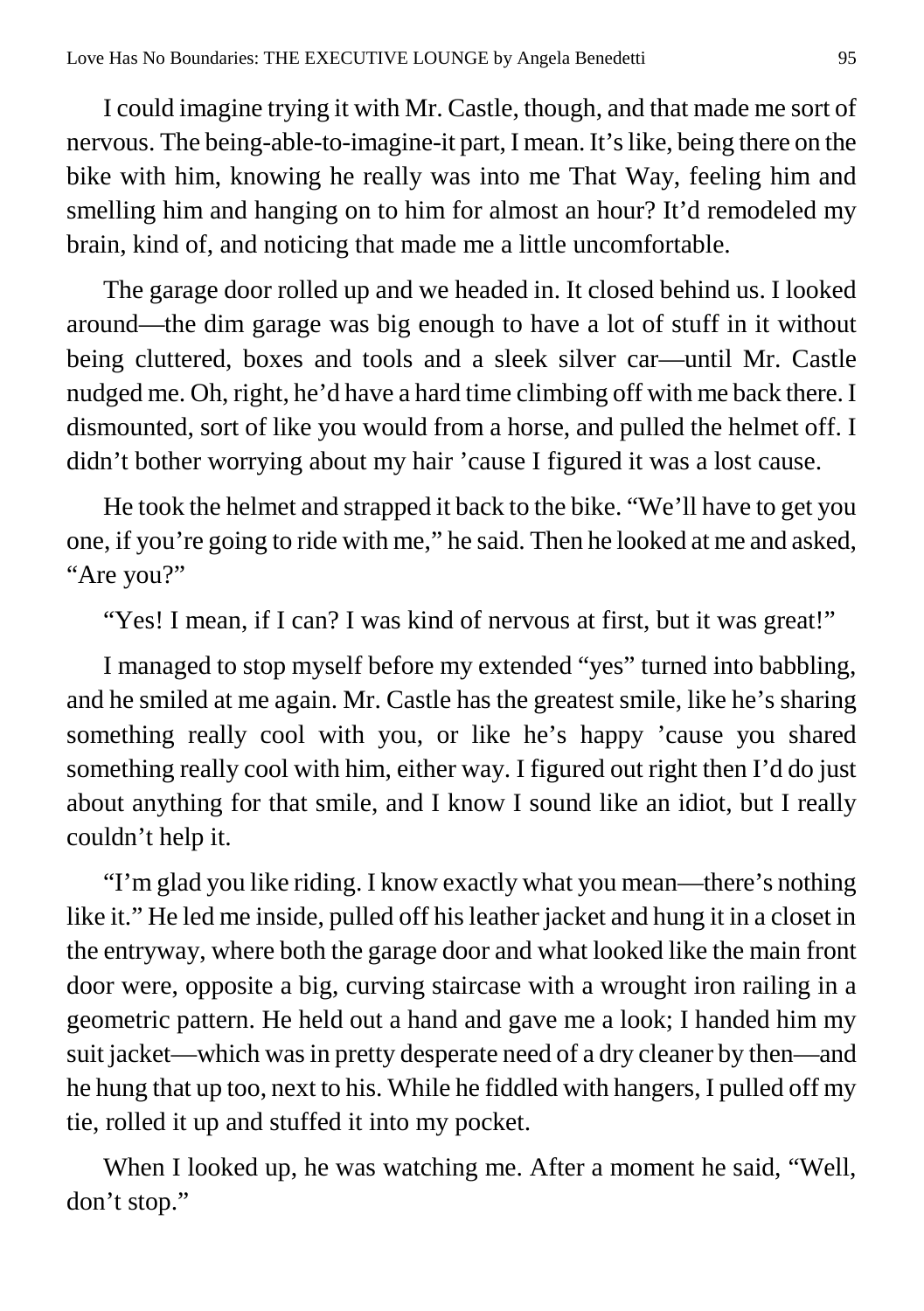I just blinked, then got it. I felt myself blushing, but my cock got a little harder. With all that blood occupied in my cheeks and my prick, it took another few seconds before I actually thought, *Oh, yeah*, and went for my shirt buttons.

He said, "Put your clothes on the bench there," pointing to the leatherpadded bench against the wall next to the closet. "And let a friend know where you are. When you're done, come into the living room. Kneel and relax for a while. Think about what you want." And then he walked away.

That was… not quite what I expected, but okay, I could do that.

I pulled out my phone and texted Brandon:

# *At Mr Castle's house if I'm murdered he did it :D*

then finished stripping. I piled my stuff on the bench, except for my shoes. I tucked those underneath—hoping that much interpretation of an order would be okay—then went down the hall he'd taken.

It opened out into a big living area with floor-to-ceiling windows and two sets of French doors set all along the back wall. There was a fireplace off to the right, surrounded by Mexican tiles, white with little cartoony pictures on them in bright colors. The sofa and loveseat and chairs were all leather, sort of like the bench in the entryway—dark wood with brown leather upholstery. On the left was a step-up to a kitchen and dining area. There was an island with four stools lined up on this side of it, and beyond the island was a big kitchen, all white and wood. Mr. Castle was there, setting up a coffee machine.

Coffee was good. I looked forward to having some if we weren't going to get to the sex part right away.

Before that, though, I had some other stuff to do.

I stepped into the middle of the living room, behind the loveseat which faced the fireplace, and knelt down. The carpet felt good under my knees, thick and springy and comfortable. I wondered whether he'd gotten that deliberately, because he had guys kneeling on it a lot, or if it was just good carpet? Not something I could ask, at least not right away.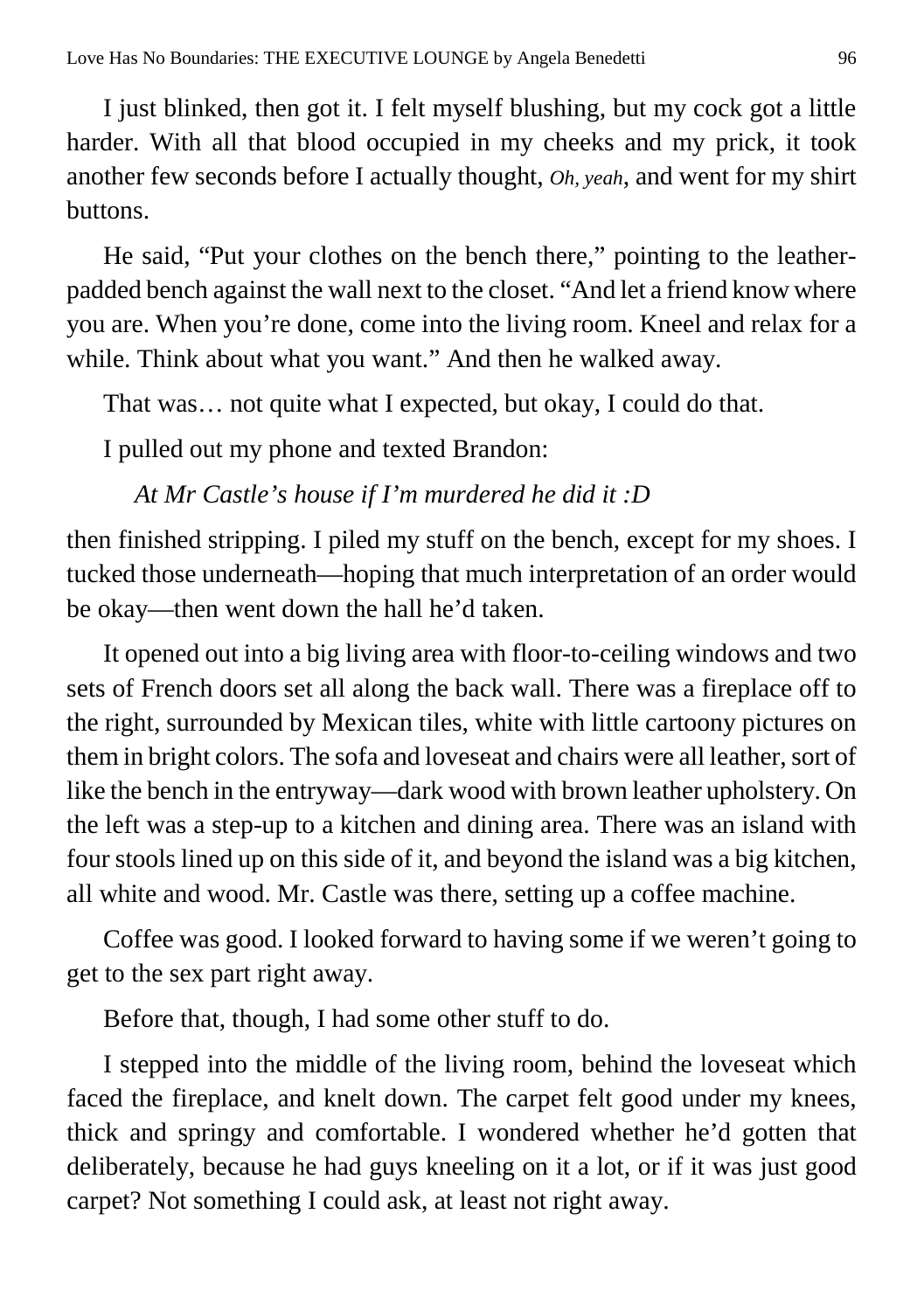I'd had a couple of people show me how to kneel, but it seemed every Dom wanted something a little different. Since Mr. Castle hadn't given me any instructions, I figured anything in the ballpark would be okay. He'd said to relax, so I spread my knees for stability, straightened my back, and put my hands behind me, my right hand clasping my left wrist, because that was easier to maintain than just crossing my wrists.

At least I thought it would be; I'd never done it for more than a minute or so before.

#### *Relax.*

#### *Relax, and think about what you want.*

I started by getting as comfortable as I could and feeling for my heartbeat.

A few minutes later, Mr. Castle came over to the living room with two mugs of coffee. He sat down on the couch, which was up against the wall a few steps from where I knelt, and put the mugs on a side table. He caught my eye, spread his knees and patted his thigh.

What he wanted was obvious. I went over to him—crawling, because I thought he might like it, and because he had that great carpet—and knelt at his feet, between his knees. I could smell the warm leather surrounding me, and it sent a thrill of warmth through my body.

"Good boy."

And another one. I had to focus on sitting still, because I was excited enough—yes, that way too—that I wanted to fidget. Or just throw myself at him, because after almost an hour of constant contact on the bike, I felt like I *needed* to touch him again, right then. Instead I settled back down, on my knees with my wrist clasped behind my back.

"So, tell me what you want."

I'd known it was coming, but still, it took me a while to chase down all my thoughts and scrape them up into a pile.

"I want you," I said. "I want to be touched, a lot. I liked being left cuffed to your bike tonight—you were close by, and there were other people around,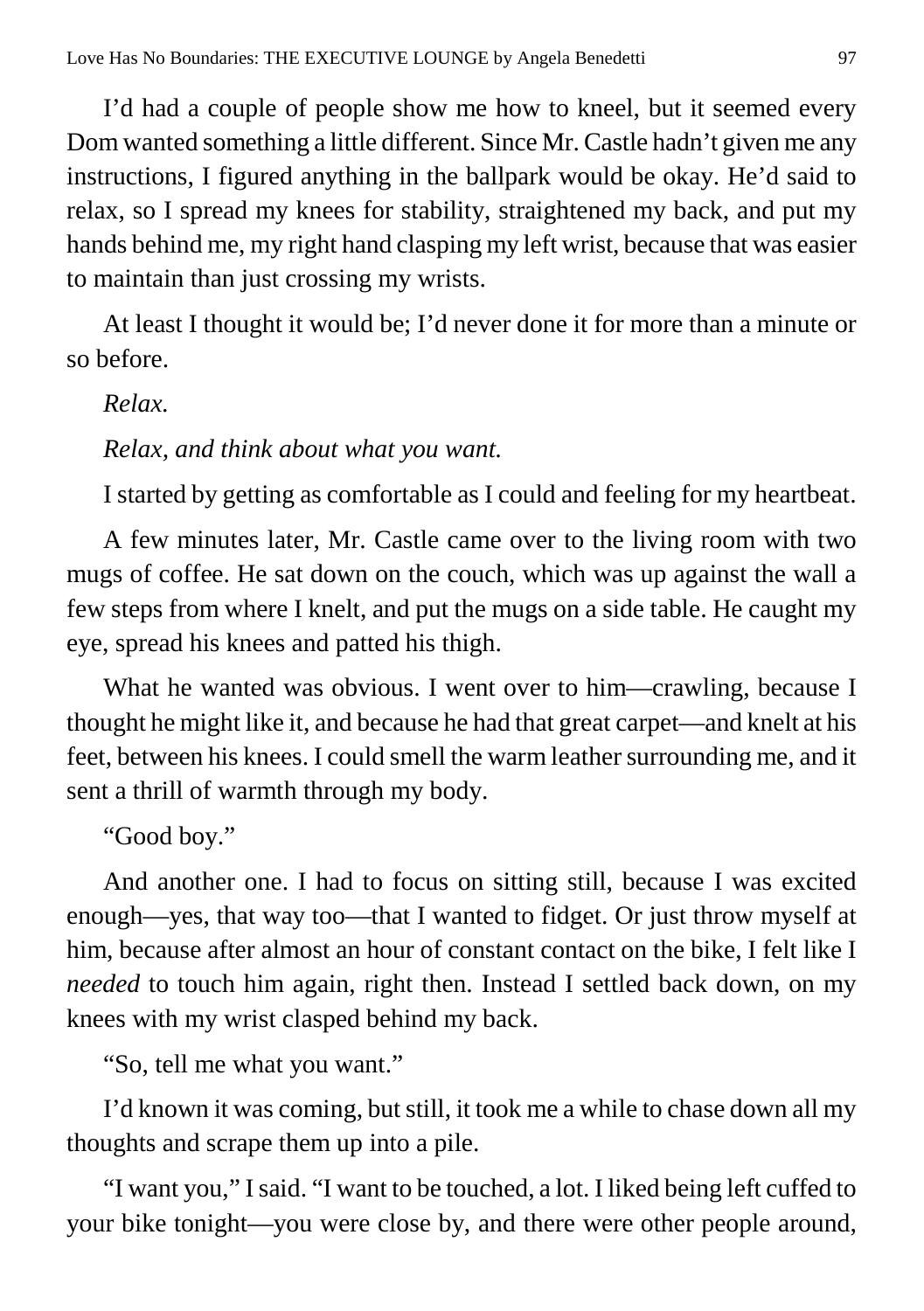they were nice, so I felt safe and that was… that felt really good. But just for a while."

Mr. Castle just watched me, his hands on his thighs. Mmm, big hands on leather pants, strong thighs. I had a hard time not following the obvious path from there, but I managed to look him in the eye again.

"I want…" This one was hard, just because my damn blush was back, I knew it. I could only hope that once I was used to all this, I'd stop blushing whenever I talked about it, or thought about it, or came within a mile of someone else thinking about it. I knew I had to, though, because the one thing they emphasize every time someone does a workshop for newbies, or even just starts talking about it with newbies around, is that you have to communicate about what you want and don't want, or this wouldn't work at all. I knew that, I really did, but it was still hard, and years of reading and watching porn where the hottest Doms were totally omniscient and basically telepathic weren't helping. This was reality, though, and I knew I had to make myself talk about it.

"I want bondage," I managed to say. "I really like that, not being able to move, feeling helpless. And I like feeling like you want me to stay where you put me, that you *want* me enough to make sure I stay where you put me, like when you cuffed me to your bike."

Mr. Castle nodded, and I thought I saw a sort of twitchy half-smile for about a microsecond. He reached over and got one of the mugs, handed it to me. I took a sip, and it was black and sweet, exactly the way I like it. I have no idea how he figured that out, unless he'd been paying a lot more attention than I thought during the few times when we were both in the break room and I was getting coffee for myself. Maybe that's where the myth of the omniscient Dom comes from, that they're always paying attention, watching and remembering?

He took his own coffee, but didn't say anything, just watched me. Not getting any feedback made me uncomfortable—I'd have liked some sort of response so I could tell if he agreed, or if I was doing it right. Maybe he just wanted to know what I wanted right then, that night? Or maybe he wanted a handful of bullet points, like a summary at work?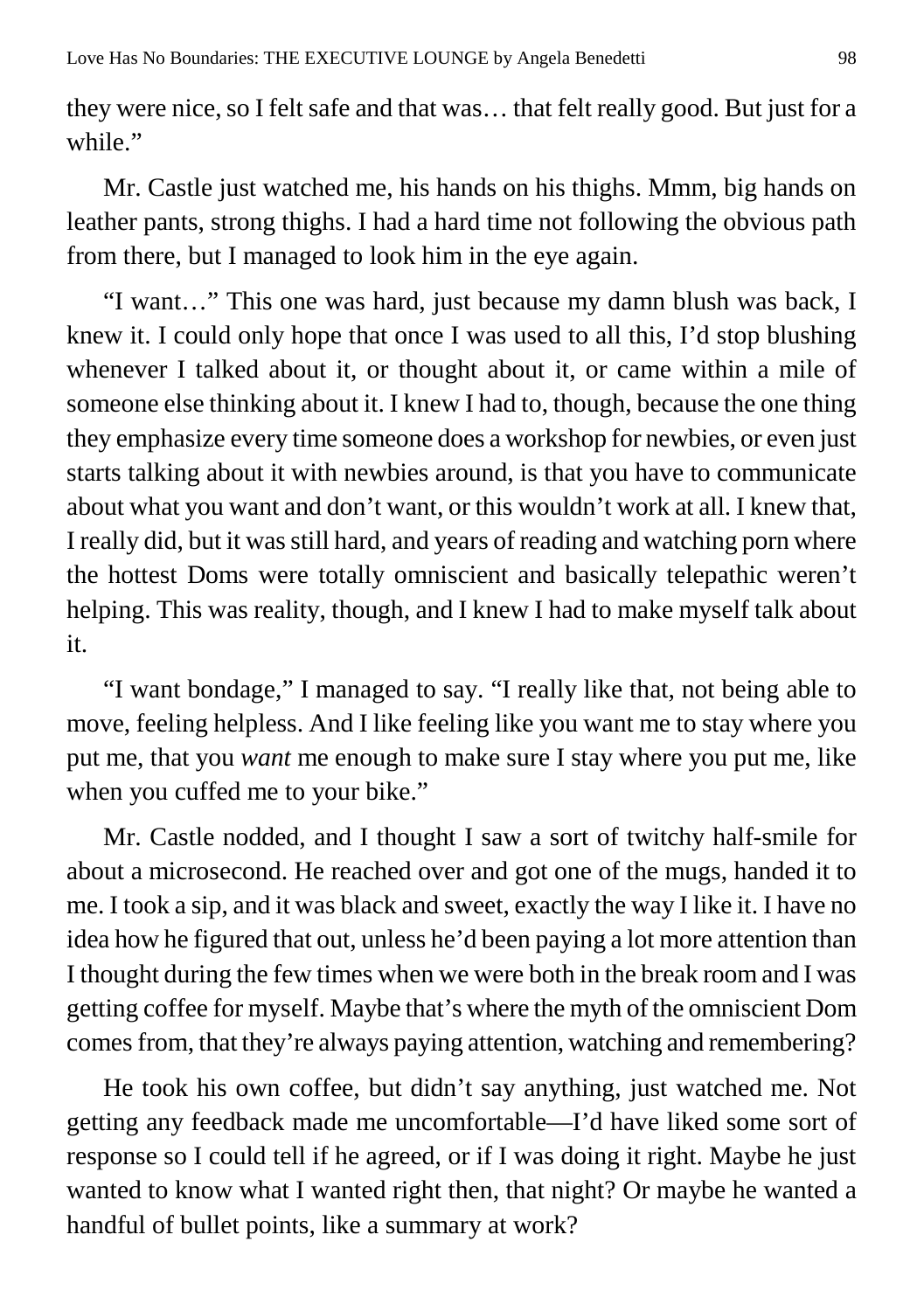At the same time, though, getting the same response no matter what I said or how I said it helped me relax as I went. I was still kind of twitchy about all this stuff, like I said, and had a hard time talking about it. But the more I said without getting grouched at or smirked at or glared at, the more I felt I could just ramble on and nothing bad would happen.

"I want to feel like I'm yours," I said. "While we're playing, I want to belong to you, like a thing, or a pet." I was still blushing, but I kept going. "Yours to use, however you wanted. Or…" I frowned and looked down for a second, then back up. "It's like, I want to feel like that, but, I mean, there are things I'm really not into. I like the idea that you'll do whatever you want to me, that I'm there for your use and that whatever you do with me is to please yourself. But there are things I definitely wouldn't want and that'd kind of… I'd safeword out."

That got a very small head tilt, but still no indication of whether he approved or not, so I explained, "It's like, if you decided to tie me down and dump a jar of spiders on me, I'd safeword. I'd start screaming, actually, and I'd never play with you again. And I'd need lots of therapy. Not that I think you're into spiders with your sex, but you know?"

Hah, that got a reaction—I could tell he was stifling a really big grin there. "No spiders," he said. "Noted. And you're right that arachnophilia isn't one of my kinks. What else?"

I took another sip of my coffee, just to buy some time, then took a breath and said, "I think I want to try pain play. Not a lot, not necessarily right away, but something to think about? I don't even know if I'd really like it. I mean, it's sexy to think about, but that doesn't always mean you'd like doing something, right?"

"That's right," he said. "So you've never tried it at all?"

"Not really. I mean, when Christine did a demo a few weeks back, I tried it then. She used a flogger through a T-shirt and a sweatshirt, then just a T-shirt. It was okay, I guess. I mean, I didn't hate it, but it wasn't really fun either. Sort of like…" I stopped to think for a second, then came up with the perfect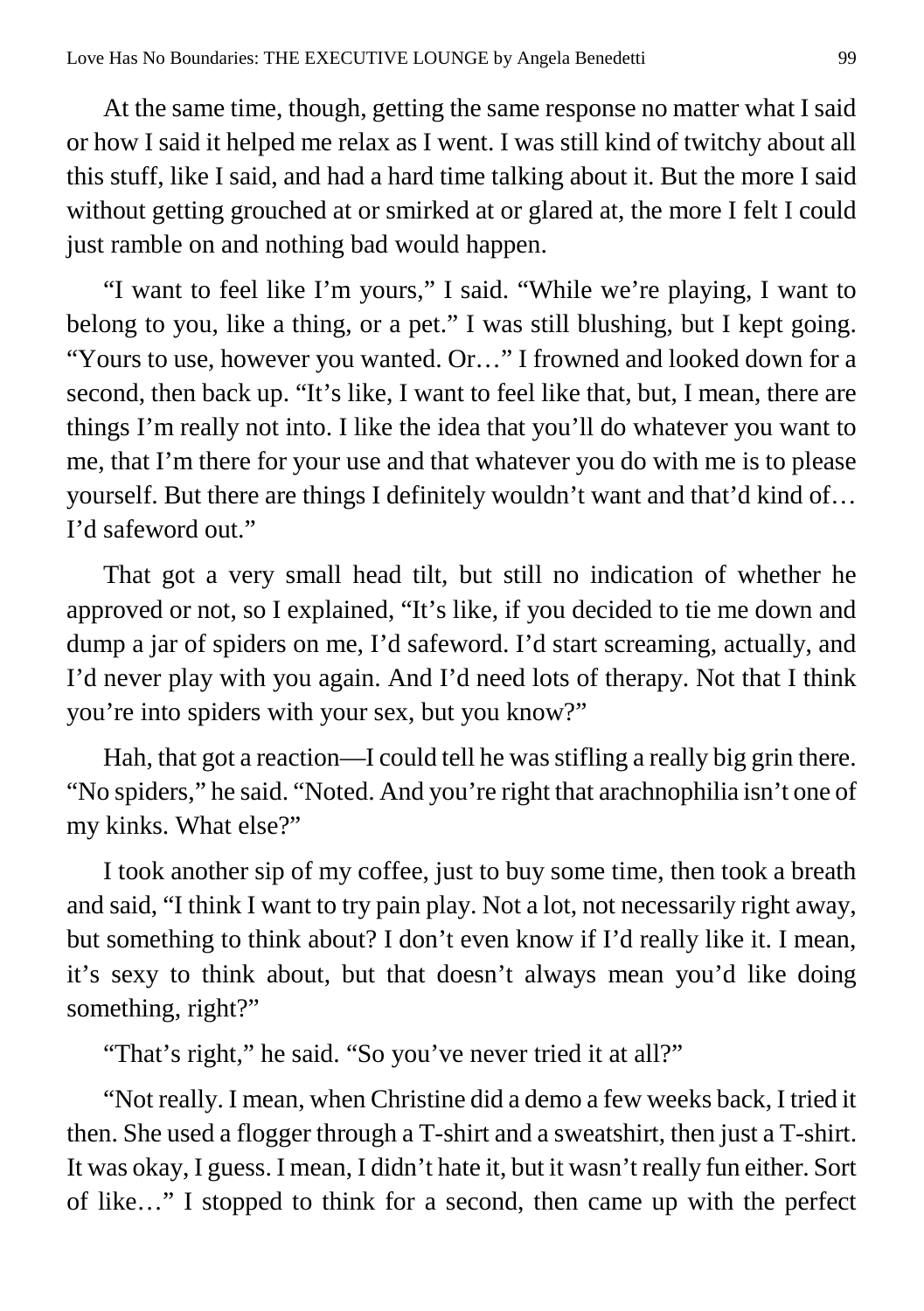comparison. "It's like how getting a prostate exam is like anti-sexy, but having someone play with it during sex is awesome? For some people?"

Hah, I made him laugh!

He finally said, "So Christine trying a flogger on you during a demo was like a prostate exam, and you want to see if it's different in a more sexual context."

"Exactly. I mean, I like porn with pain play, watching or reading, but I like kidnapping porn, too, and I know for a fact I wouldn't get off on a gang of strangers kidnapping me and gang-raping me. Some things *only* work in a fantasy."

"True. So, we'll find out how you handle pain and figure out whether you enjoy it or not. Just impact?"

"I don't know? I guess I'm open? So long as I have a safeword?"

"We won't worry about that until we get a lot further along," he said, and I was kind of, *Wait, what??* until he went on with, "No means no, and stop means stop. We'll talk about safewords if we start role-playing. If you ever want to do a scene where you get kidnapped and raped by someone you can pretend you don't know, then we'll talk about safewords. While it's just us with no pretending, we don't need code words."

Oh. Okay, that made sense.

Then what he'd said hit me and damn it, I could feel my cock swelling even more than it already was—because I'd totally love to have him kidnap and pretend-rape me.

I just hoped we were together long enough to get that far down the list.

"Anything else?" He sipped from his mug, watching me.

"Umm, no, Sir. I mean, just details…?"

"All right, then. How are you doing down there? Sore? Stiff?"

I did *not* make a cheesy pun. I deserved a gold star for that. "Fine, Sir. You have great carpet."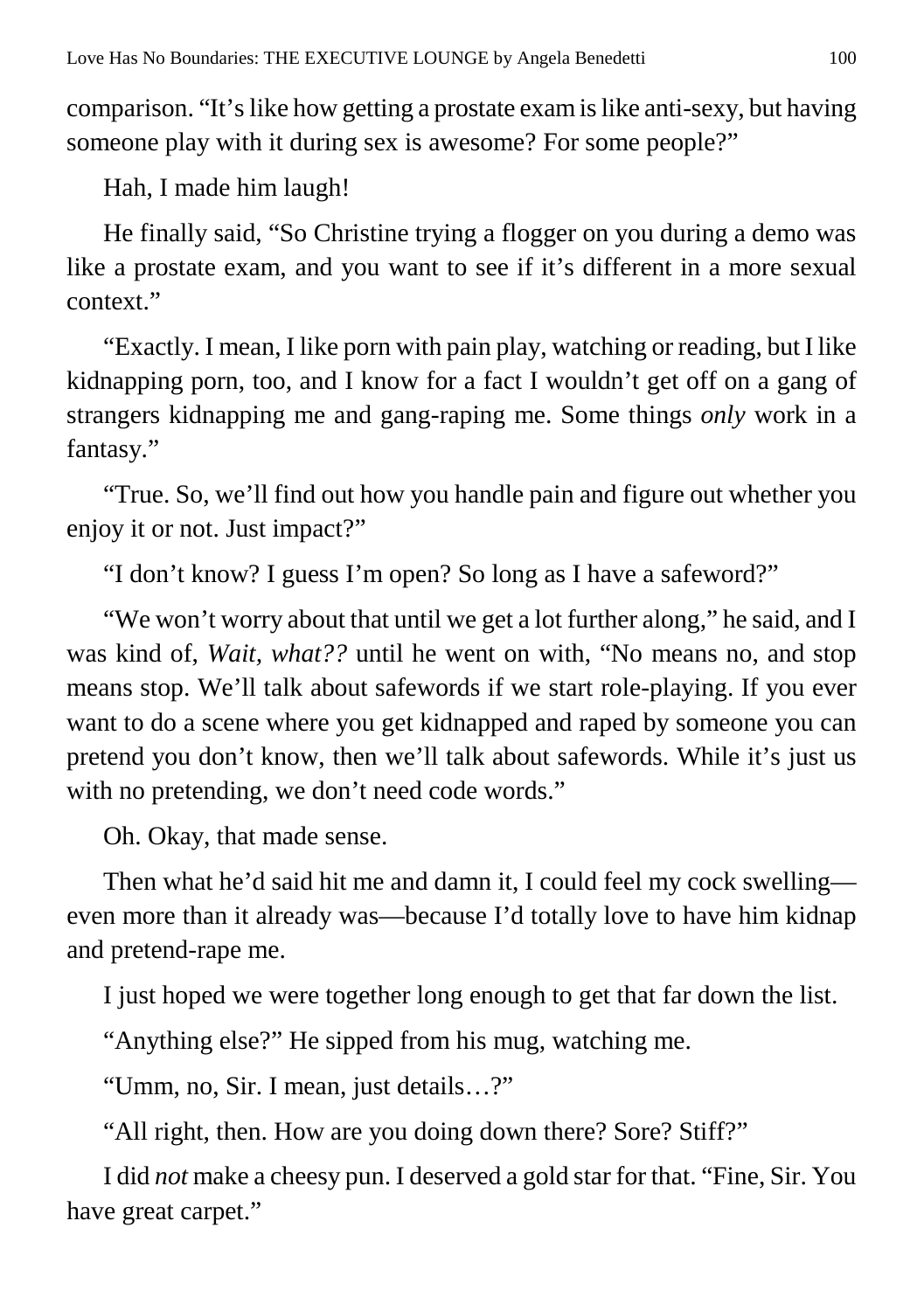That got me a quick half-smile, and I took a long gulp of my coffee to hide the fact that I was grinning back.

"Do you have any questions?" he asked.

"No, Sir. I mean, I trust you. I figure you'll tell me what I need, at least for now, and it'll probably be more fun if I just go with it, right?"

"Possibly," he said. "A lot of people think so. Finished with that?"

I peered into my mug. One more good slug emptied it, and I handed it to him. He put it back on the side table with his own.

"Follow me," he said. "We're going upstairs, so you can walk."

I said, "Yes, Sir," and climbed to my feet to follow.

\*\*\*\*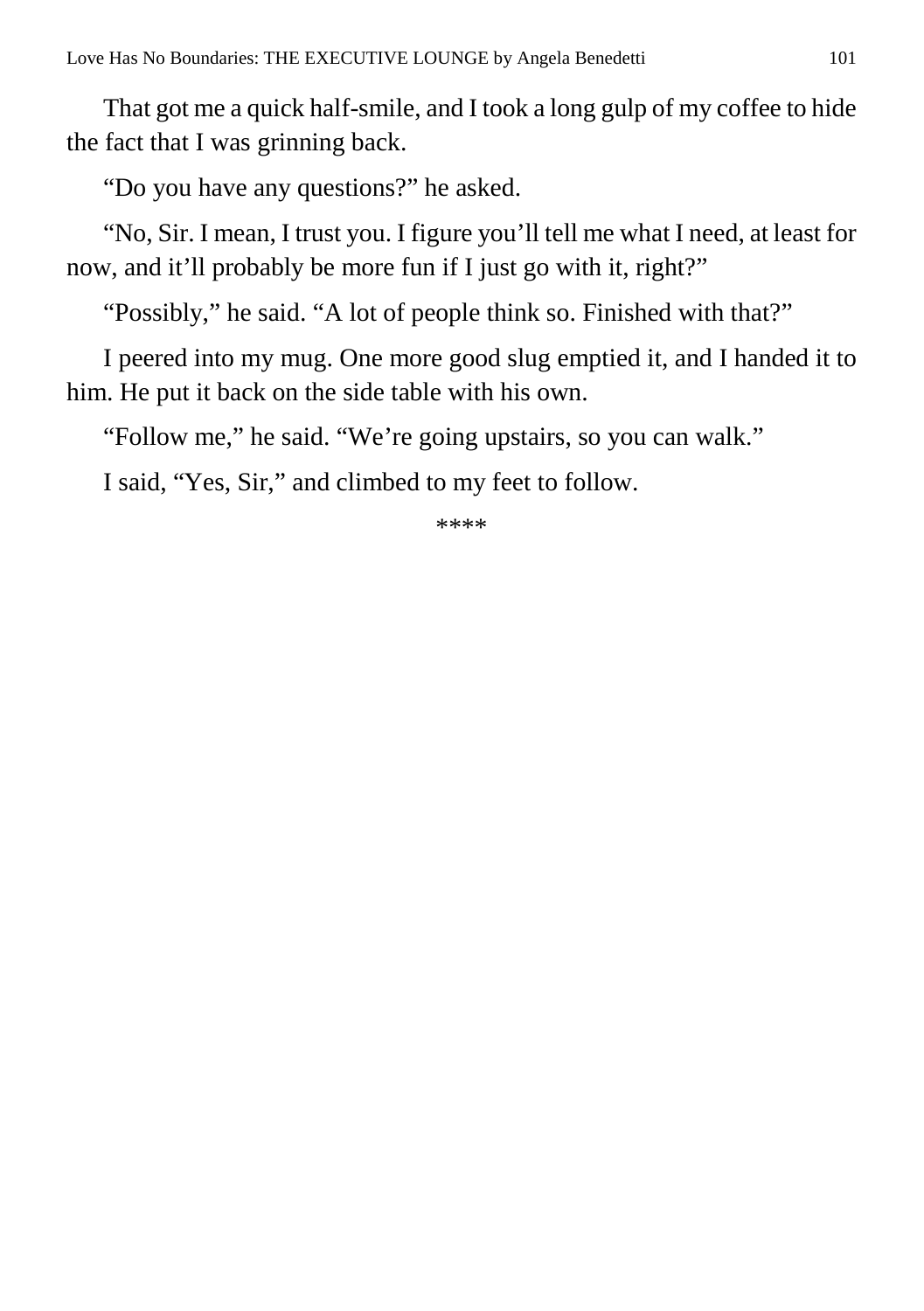### CHAPTER TWELVE

We went back out to the entryway and up the stairs. They were carpeted too, and it probably wouldn't have been all that bad to crawl up them, just a little awkward. Down would be harder.

There was a big open area at the top of the stairs, done up like a den, but with a lot of windows, which didn't seem very den-like. But the furniture was more casual than the stuff downstairs, a big, lumpy couch upholstered in what looked like faded denim. The floor in the den—and all along the upstairs hall—was hardwood. That wouldn't be comfortable to kneel on, although I could do it if I had to. One wall was all bookcases, mostly full of paperbacks, and the other wall was a shelving unit full of sound gear.

Mr. Castle's room was down at the end of the hall, through a pair of double doors. He closed them behind me, just because, I guess. There wasn't anyone else in the house who might walk in on us, or hear us, or at least I didn't think there was. I figured probably not, since he'd had me strip down as soon as we came inside. That made sense, right?

The bedroom was carpeted again, which made my knees happy, figuring I'd probably spend a lot of time kneeling there. He had a king-size bed, of course—he was a tall man and probably would've wanted a king even if it was just him. The headboard and footboard had wood frames filled in with wrought iron patterns, complex geometrics like the stair railing, but not exactly the same. It was all solid and expensive looking, without looking like it might as well have a price tag left on it, like whoever owned it wanted nice things, good stuff, because it was good, instead of wanting stuff that'd hit other people over the head with how expensive it was.

The woodwork was kind of medium dark, on the bed and the nightstands, and a tall dresser next to the closet door. The walls were a cream color, like a warm beige, and the carpet was dark brown. It was like the whole room was made of chocolate or coffee. I liked it.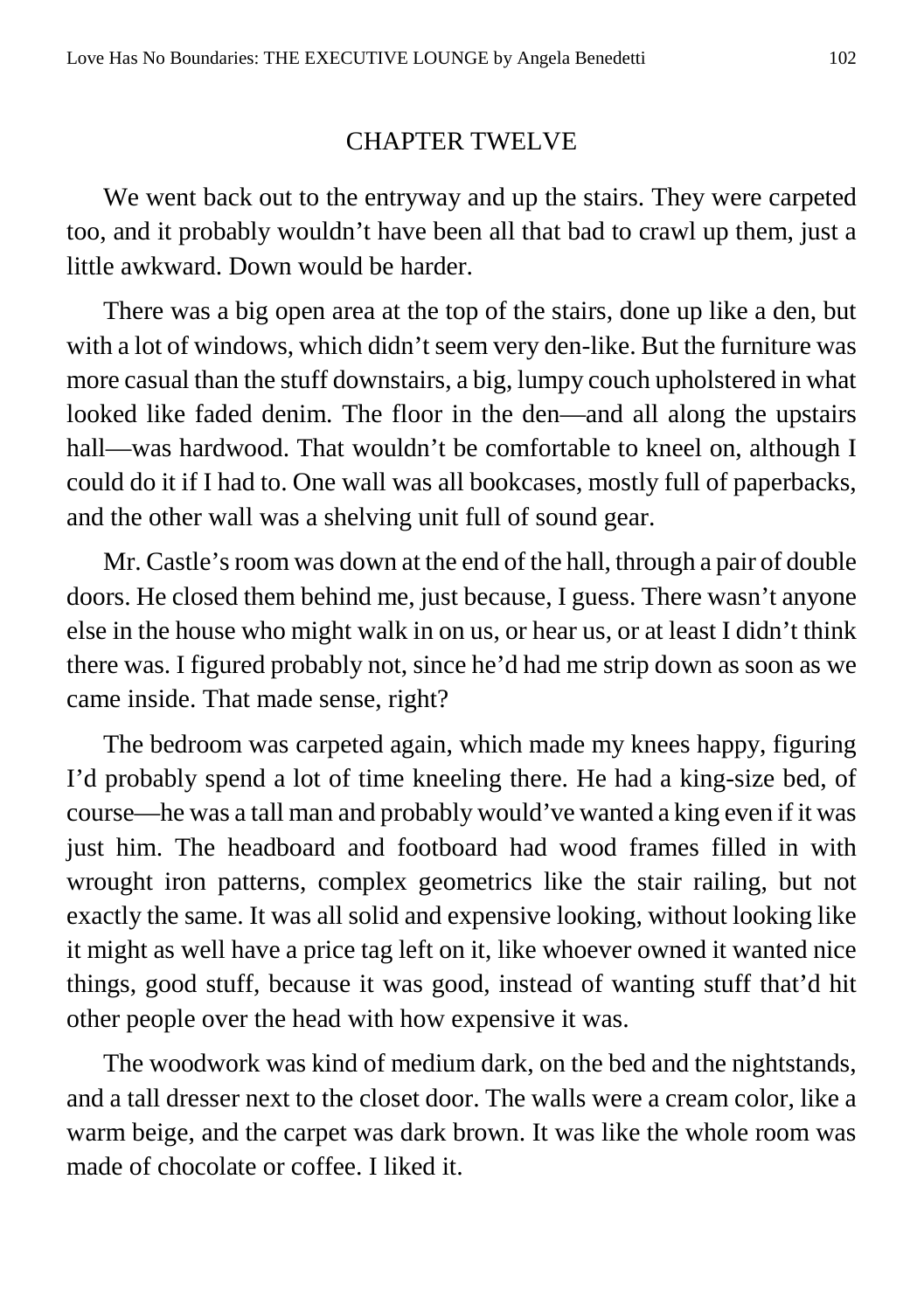There was a heavy chest of carved wood sitting under the window, and Mr. Castle went over and opened it up. He said, "Get on the bed and lie on your back," without looking at me. I obeyed while he rummaged around. The patchwork comforter, shades of brown and cream and black, was made of flannel. It was soft and comfy, and I sort of wallowed around on it, enjoying the feel of it on my bare skin. He hadn't told me to lie still, so I figured I didn't have to.

Besides, I was feeling kind of… antsy? I mean, I was exactly where I wanted to be, but still, having sex with somebody for the first time is always kind of jittery. And sure, we'd worked together in the same office for almost a month, but it wasn't like we'd dated or anything. The closest we'd come was that lunch hour in the lounge, and that was great but there hadn't been much to it, just a promise for a next time that hadn't happened yet. So I wasn't sure what to expect, or what Mr. Castle expected from me. And still being kind of new to all this, I guess I was angsting about doing something stupid.

In theory all I had to do was obey him. When you're in the middle of it all, though, it feels a lot more complicated than that.

"We'll start with something simple," Mr. Castle said. He walked over to the bed with some cuffs clinking in his hands. "On your back, arms over your head."

I obeyed, and he climbed right up on top of me, his knees on either side of my ribs. He wasn't quite sitting on me, which was good because all his weight on my belly would've made it hard to breathe. Most of his weight was on his knees, and I felt the mattress sink under him.

He buckled a leather cuff to each wrist, then used a kind of squared-off oval clip thing to fasten the chain in the middle to one of the bars in the headboard.

"Don't come until I tell you. If you're about to disobey me in that, let me know."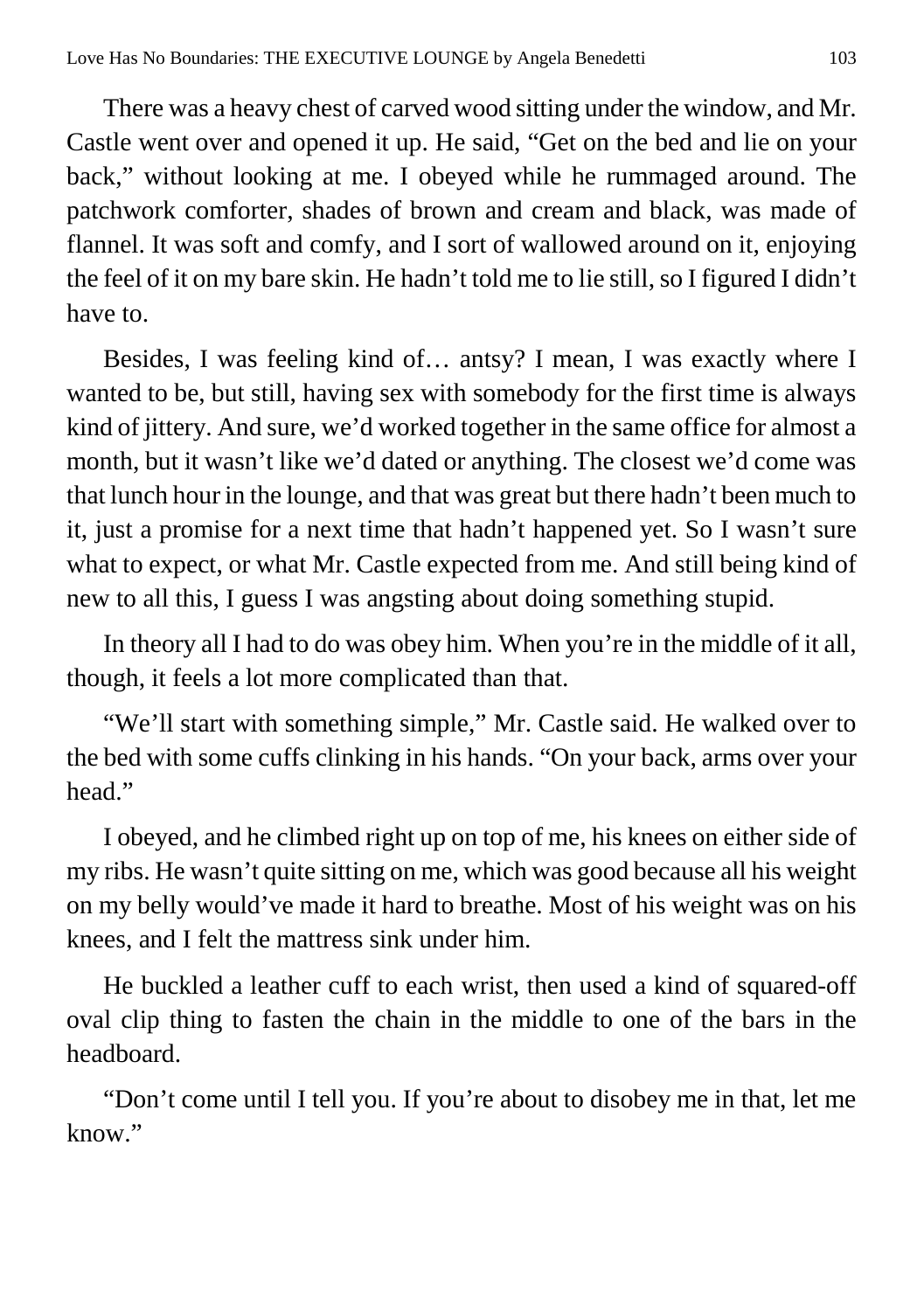"Yes, Sir." I tugged on the cuffs. There was a little slack, but just a couple of inches worth, and pulling on it sent a tingly thrill through my body, which was already having a pretty good time.

Mr. Castle scooted down some, then slipped one hand under my head on the pillow, leaned down and kissed me. It was firm but not harsh, just lips at first, but I felt surrounded, my whole head cupped in his palm. His fingers were spread out to hold me right where he wanted me, but the kiss was light and gentle. Like he was cradling my head, like all of me was right there in his hand, and I felt warm and safe and secure. My nerves settled down some and I wanted more, so I opened my mouth a little, inviting him to come in if he wanted. He whispered, "Good boy," then everything got deeper and more intense.

His other hand brushed over my ear, then one finger drew a line along my jaw. The back of his hand glided down my throat, that vulnerable spot where even a light smack can lay you out, but this was just exploration, just enough pressure that I knew he was there.

Then out across my shoulder, firmer, kneading, and a push up my inner arm, not hard enough to bruise but not light enough to tickle.

I felt the solid bulge of his cock pressing into my belly, through the leather of his pants. I arched up against it, wanting to feel it, because it was Mr. Castle's cock. Damn, even if it wasn't skin-to-skin, even if it wasn't in the perfect place, which was about ten inches south and aching for some attention, but that was what he was giving me right then and I wanted more of it.

The chains clinked and jerked, and the leather cuffs pressed against my skin as I yanked on them. Not pulling just to pull this time, but because I wanted to touch him. Maybe help him out of his pants, or even the jacket, pull up his T-shirt, *something*.

His tongue filled my mouth and I moaned around it, couldn't help myself. The sound came from all the way down in my gut, and I imagined he could feel the vibration against that hard cock that was still pressing down on me. His hips shifted and rubbed harder, so who knows, maybe he did. I wrapped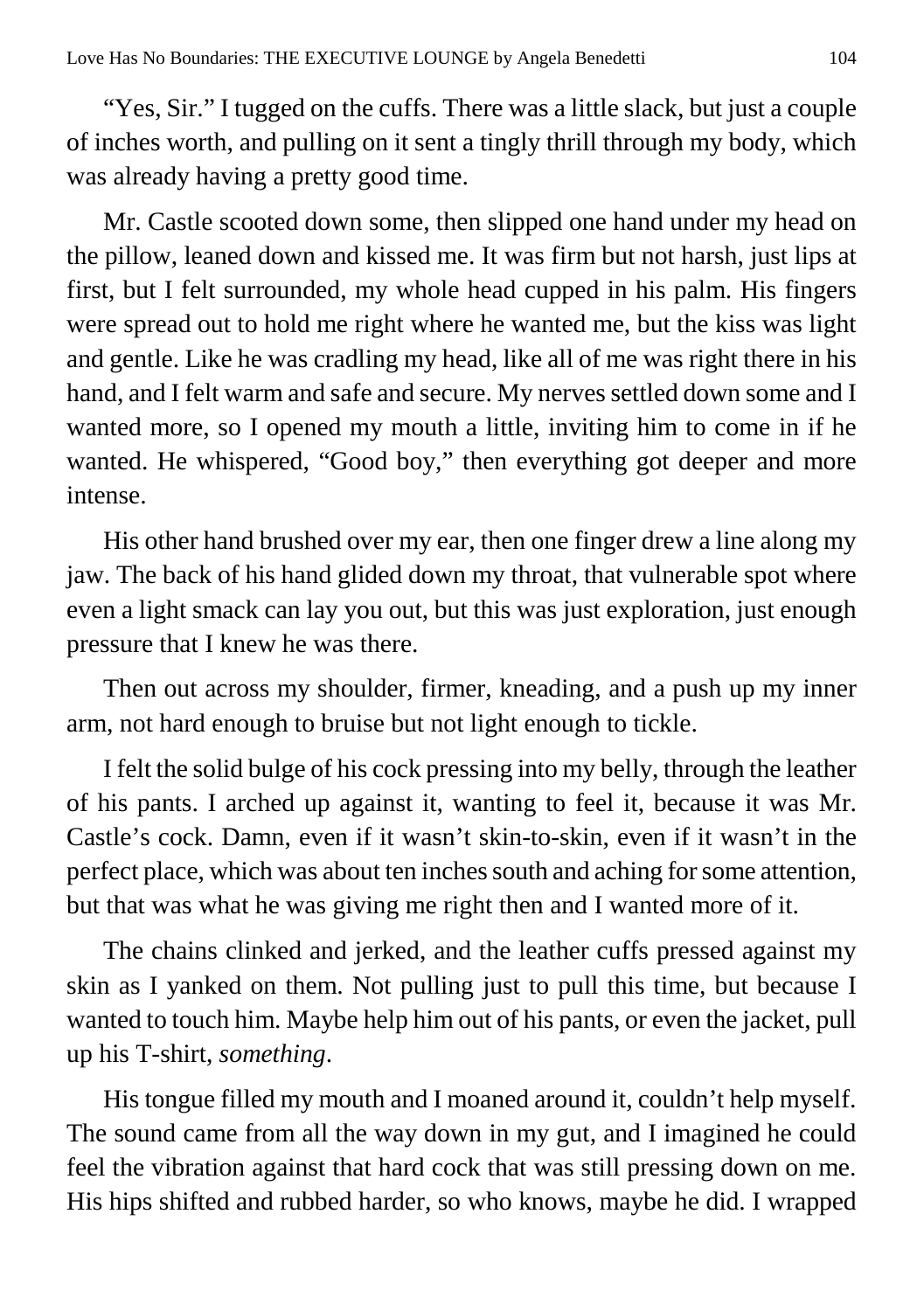my legs around his thighs and pulled him in tighter, showing him that I loved what he was doing and didn't want him to move, since I couldn't exactly say so right then and wasn't sure if I was even allowed. I'd heard some Doms didn't like that kind of thing, thought the sub was holding up a scorecard or something, and I didn't know what Mr. Castle thought of it, but if I *were* holding up a scorecard, it'd be an "11" with lots of exclamation points after it, 'cause I've never felt this close to popping right off with just a kiss and some grinding.

Well, not since I was fourteen, but that doesn't count, right?

The mattress shifted and Mr. Castle sat up. He started to unfasten his pants, and I made a noise that didn't have any words in it, but sounded pretty enthusiastic. I got another one of those little half-smiles for about a quarter of a second.

He knee-walked forward and said, "Do a good job and I'll let you come tonight," right before feeding me his solid, thick cock.

Obviously he didn't want an answer, or at least not a verbal one, so I went straight to tasting him. He was musky and a little salty, and there was a flavor of leather in there, too, which I liked more than I thought I would. I didn't just glom right on—I wanted to show I had some technique. That's what he meant by a good job, right? I mean, anyone can just blindly suck. They probably have machines that do that.

Instead I held him in my mouth and mapped out the territory with my lips and tongue. The head was broad, with a smooth curve to it, and the tiny slit tasted stronger than the rest of it. Which made sense, duh, so I sucked on that and teased it with my tongue, trying to get it to give me more of that flavor that meant I was doing it right.

He let me do that for a while, then pushed a little more into my mouth. Not a big, choking thrust, but just another half inch or so, like he was reminding me there was more where the first part came from.

The shaft was bigger than the head, and I had to suck in a good breath before I clamped my lips down over it. I'd seen cocks like that in porn, but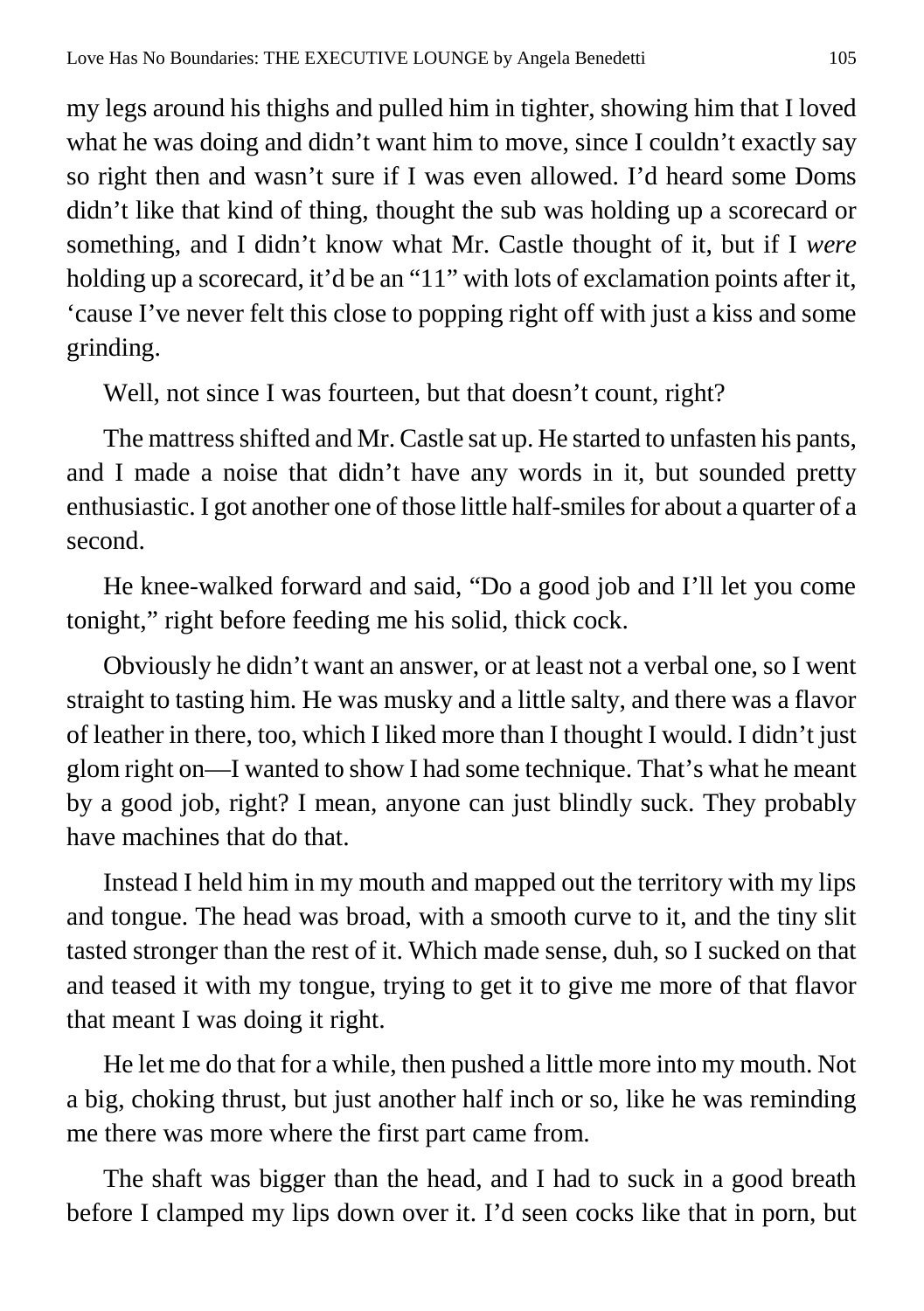never gotten to play with one before. I gave him a couple of good sucks, then went back to exploring, teasing around the base of the head with my tongue, along the crease where it met the shaft. Feeling how it bulged out there was kind of weird, but it made the whole thing seem bigger.

I thought of him filling my throat with it, cutting off my breath, and that made me moan. My hips thrust up into the air a couple of times, pure frustration with nothing to rub on.

"Easy, settle." His hand was back in my hair—not pulling, not petting, just there, another point of connection, one that had nothing to do with him getting off. Or at least I didn't think it did. I'd never heard of anyone who had a kink for holding someone's head.

"Breathe."

I took a big breath and he pushed another inch into my mouth. The angle really wasn't great and that was about as much as I was going to be able to take. It was like he knew that because he stopped right there, just before I would've started gagging. I focused on relaxing, feeling my heartbeat, figuring that if I was relaxed I'd use up my air slower and would be able to work on him longer before having to breathe again.

Relaxing my muscles when all I wanted to do was hump his leg (if he'd put his leg, or anything else, in range to be humped) was tough, but I did my best and I think I succeeded a little. I ran my tongue around the tight skin of his shaft, rubbing up and down the ridge underneath, right there where my tongue was, then explored up one side where I found a squiggly vein that felt pretty neat. It stood out like it was pumped up with a lot of blood—well, of course it was—but I could poke it with my tongue and it gave. That was fun, so I ran the tip of my tongue back and forth over it a few times, but then I needed to breathe again. I tilted my head back a little, as much as I could with his hand supporting it, and he pulled back some right away.

I sucked in a couple gulps of air, then strained forward again, so he pushed back inside—just as far as he had before, no farther, which was great—and I went back to exploring.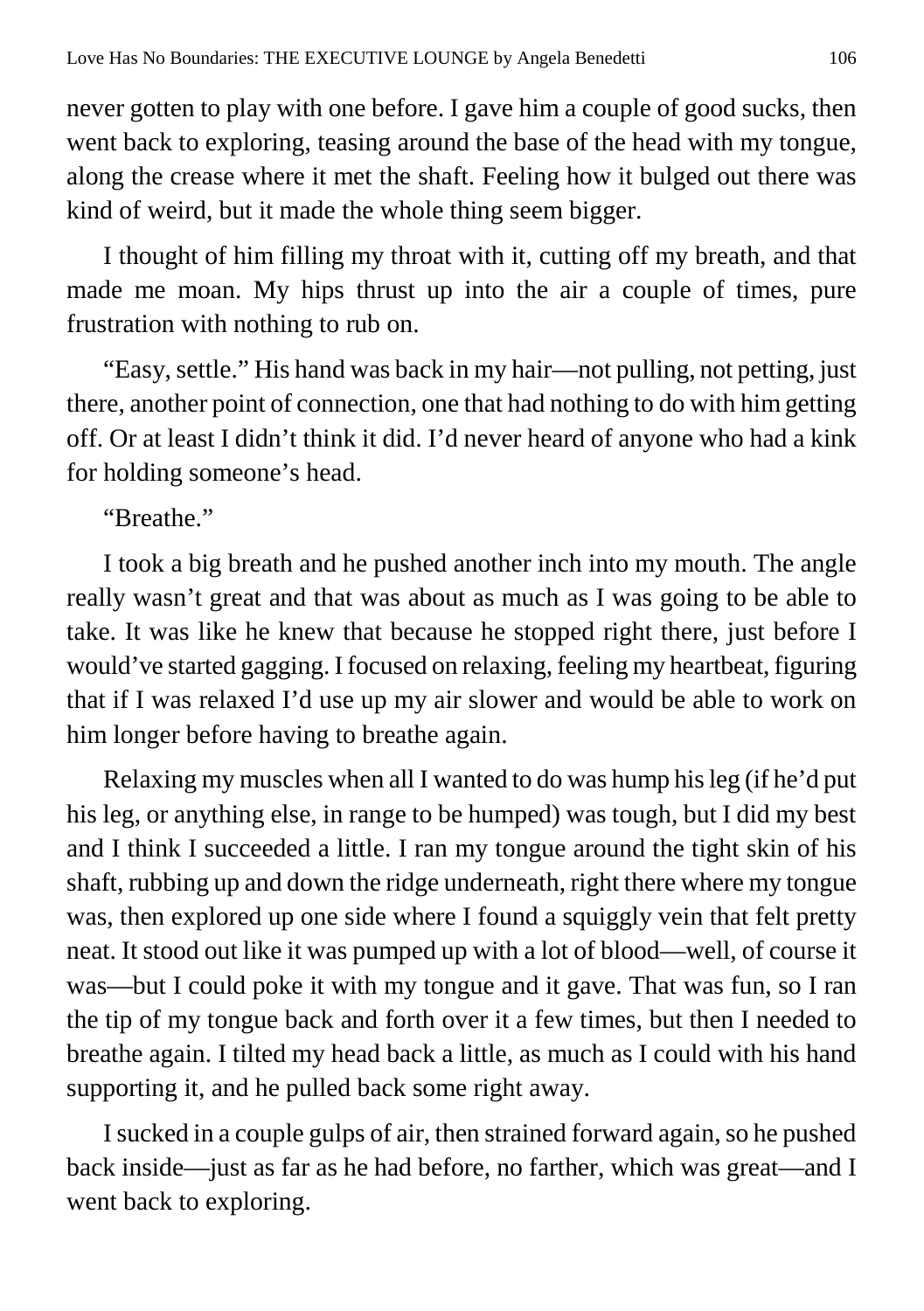The skin was smooth and tight and so warm. It was a solid, thick intruder in my mouth, and he could hurt me with it if he wanted to, which was kind of thrilling to keep in mind, especially when I knew he wouldn't. But I could hurt him too—my teeth were right there, you know, and your jaw muscles are the most powerful in your body—and he trusted *me* just like I trusted him. A blow job was a two-way promise of good will, and that was a connection, or it could be. A lot of people didn't see it that way, although I had, ever since the first time I'd thought of—

"Robbie!" I felt two stiff fingers give me a rough poke on the forehead. "Relax. I can hear the babbling in your brain all the way out here!" It sounded like Mr. Castle was about to laugh, but not quite.

I made a *???* noise, the best I could manage since my mouth was still really full. He seemed to understand, though, because he said, "I know you, your mind is always buzzing when you look like that. Let me handle whatever it is you're thinking about, or worrying about, or wondering about. I'm running this, you're experiencing it. Relax, turn off your brain. Your mouth, my cock, everything else can wait."

I made two noises close together that hopefully approximated, "Okay," and tried to figure out how to turn my brain off, because he was right, I *had* been thinking too much. They say the brain is your primary sex organ, but I don't think that's quite what they meant.

And I was doing it again.

Mr. Castle pulled out about halfway so I could breathe okay without having to pay attention to the timing, and I tried relaxing. Exhale… listen to my heart, feel it beating, let my body inhale. Exhale… feel gravity pulling me down, feel my heart beating, each pulse jolting my chest, let my body inhale.

I closed my eyes and just felt. Exhale. Full mouth, the feel and flavor of the cock filling it, the strong beating of my heart, inhale.

The cock started thrusting, slowly, not too deep at first. Back and forth in my mouth, through my mouth, I was just a passage, something warm and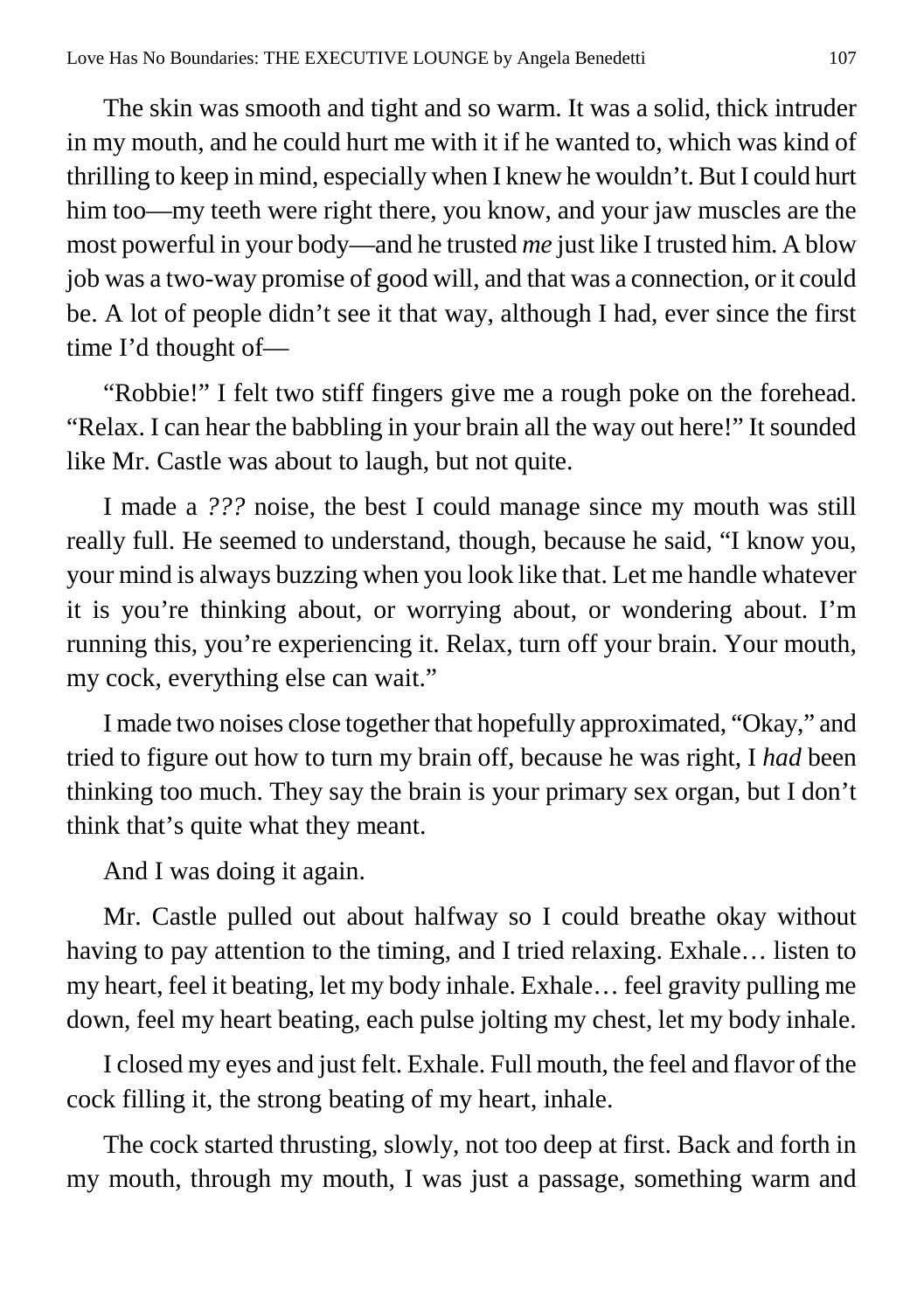slippery and just tight enough. Exhale, feel it with my tongue, let it move through my mouth, feel it passing through, back and forth.

I heard Mr. Castle let out a short moan and the cock went a little deeper. I couldn't breathe around it for… I don't know, a little while, but that was okay because I was just a passage he was using to pleasure himself, and if he was making noise and going deeper, that meant I was serving my function. I was pleasing him, and that was what I was there for.

The thought of him using me, of just lying passive while he made use of me, of him enjoying me like a thing, like a sex toy, made *me* feel good. I shifted and felt the cuffs around my wrists, holding me there for him. Perfect, that was perfect.

A groan, and another one, then he thrust hard and filled my throat with come. I sucked and swallowed, not worrying about air right then, and he pulled out just about the time my lungs were starting to tap me on the shoulder. I swallowed again, then gasped in a big breath and panted a few times.

I was covered in sweat, mine and his both, and I'm pretty sure I had the goofiest look on my face, so bad I don't want to even imagine it—feel free if you want to. Mr. Castle was still kneeling up, looming over me with one hand braced on the headboard, and he was panting as hard as I was.

It was a great view. I just lay there and enjoyed it while it lasted, which was only a minute or so, dammit.

He moved back down the bed and rubbed his hands up and down my shoulders and upper arms. "How are you doing? Getting stiff?"

"No, Sir. I'm fine." I was. Actually, I was great, except one particular part that was painfully stiff. I still had just enough blood in my brain to decide not to make that joke, because it was something a sixth-grader would say and then giggle about.

"Good." He stretched out and lowered his body down onto mine, which meant I didn't need to mention the only uncomfortable part of my body because it was pressing against his balls.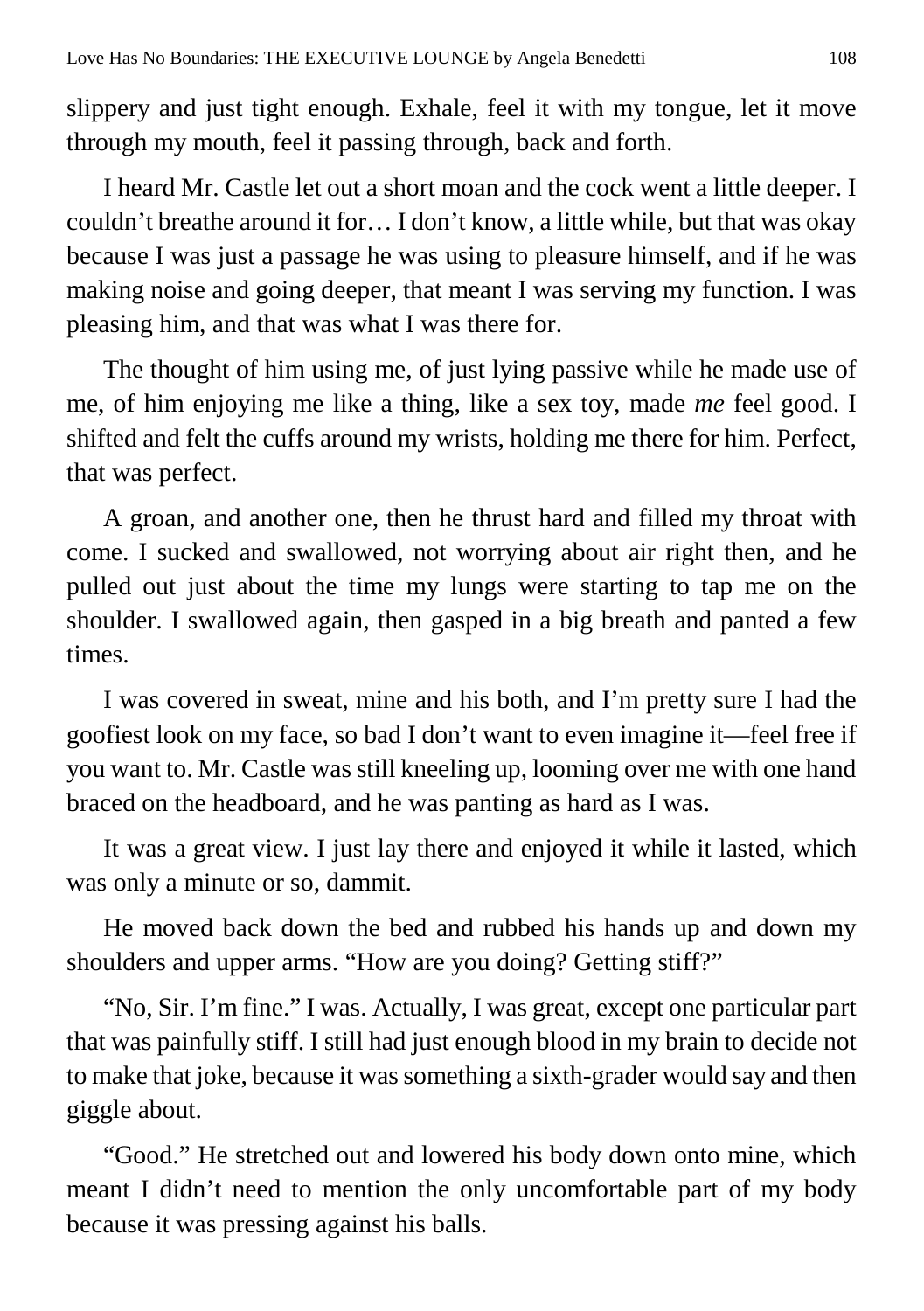He leaned in and kissed me again, slowly, like he had all night. Which I guess he did, if he wanted to take it. By the time he moved, I was breathing pretty heavy and sweating again, not that I'd ever completely stopped because, you know, not getting to come and all. He explored every inch of me with his lips and tongue and fingers and palms, and here and there with his teeth, flipping me over a couple of times, watching and listening the whole time to see how I responded.

A fingertip behind my ear made me suck in a breath, and his tongue drawing a slow line across my collarbone had me squirming; I couldn't have stopped if I'd wanted to, so good thing I didn't see a reason to try. He sucked hard on a nipple, and when that made me arch my back and whimper, he bit down on it, first a little, then more, until I was yelling in a really good way and trying to rub off on his stomach because I felt like an orgasm was Right There and I couldn't help reaching for it.

He slapped my hip hard and said, "No. Not yet."

The sting jolted my awareness away from my dick and I was able to hold my hips still, but it was tough and I was kind of cussing him out in my head right then.

The spot to the left of my bellybutton was connected to my balls, but not the spot to the right. Don't ask me why, I just enjoyed the discovery. Kisses across my hipbones did it for me, but my inner thighs were just, like, whatever. The backs of my knees were ticklish when touched with a hand, but a tongue there had me yelling again, and struggling not to hump the mattress.

He found a good spot on my left calf, and my left instep, and I'm pretty sure he sucked a hickey onto the top of my right foot. The burning went straight to my dick and I could feel it leaking a hot, slick drop onto my belly.

He saved my ass for last—almost last, because he still hadn't touched my dick or my balls, which just proved he's a fucking sadist—but by the time his tongue pushed into my hole, I couldn't remember why anyone thought that was a bad thing.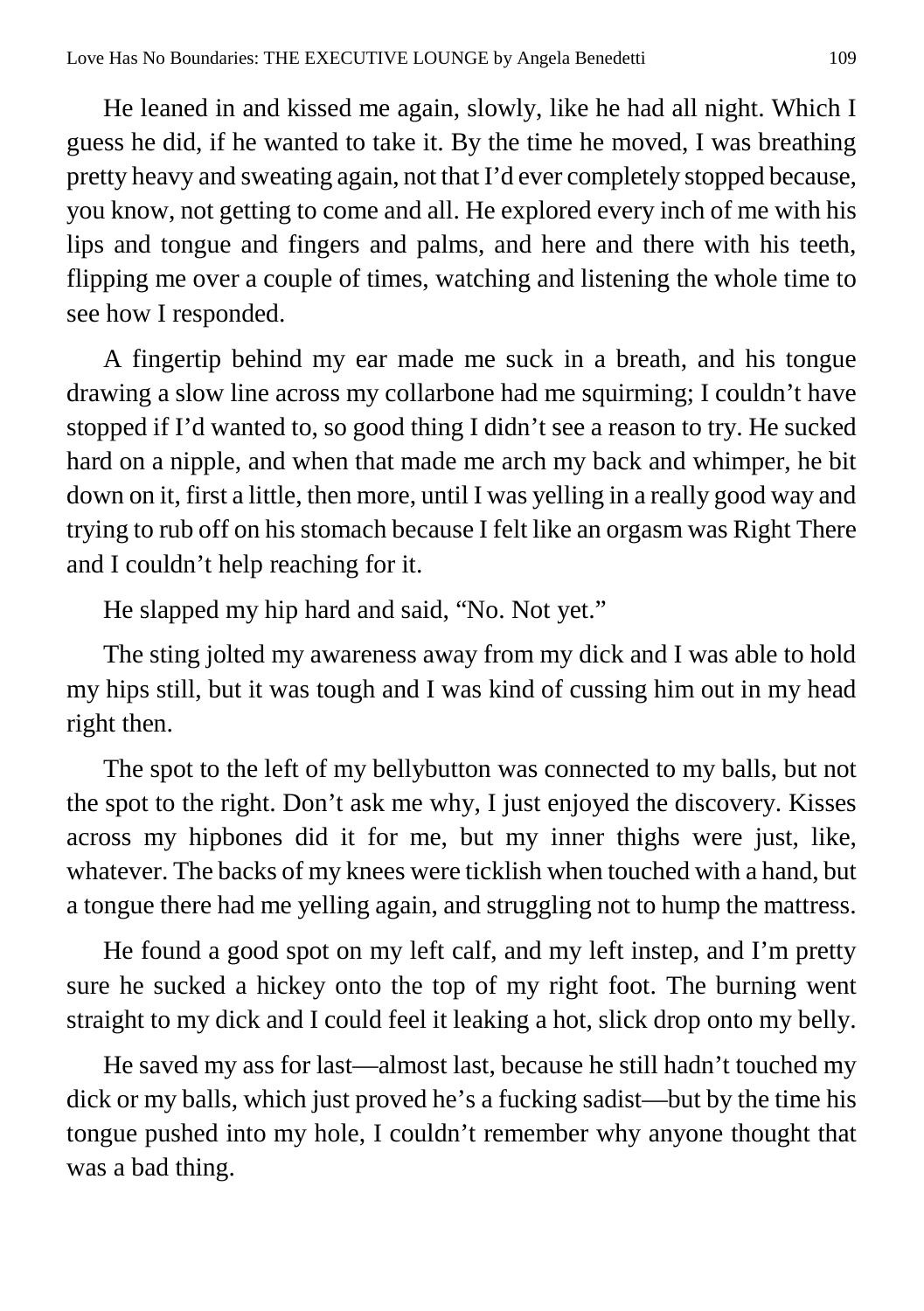I was up on my knees, leaning on my elbows, and the pillow was wet from where I was crying in frustration. I didn't know how long it'd been, but my dick was so hard it was about to break off and my balls were so tight they'd buried themselves up in my body and were probably somewhere up under my lungs.

I'd never been rimmed before—most guys think it's kind of gross to actually do, even if it's hot in porn—and the feeling was mind blowing. Tongues can move in ways cocks can't, and the only downside is that they're smaller. If someone ever figures out how to get a tongue the size of a cock—or at least long enough to reach your prostate—no gay man will ever let anyone merely fuck him ever again.

Yeah, the genetics people can get right on that. I'll donate a chunk of my salary to fund the research.

Despite the lack in both length and thickness, Mr. Castle knew exactly what to do with his tongue and made the most of it. I couldn't help squirming, even with his hands gripping my hips hard enough that I was sure I'd have bruises the next day; I was pretty proud of myself for not just letting go and thrusting back onto his tongue. Every nerve in my body was lit up, and I think my ass grew a few new ones for the occasion. I was moaning and whining and didn't even have enough functional brain cells to be embarrassed about it.

He pulled out and asked, "Can you come like this?"

I made a wordless noise of protest, but my dick was swollen and aching and he'd been teasing me for ages and I really didn't know.

Mr. Castle said, "Try. Come on, Robbie—you're so sensitive, I know you can do it. Give it up for me, like this." Then he pushed his tongue back into my ass, and I felt a finger go in below it, stretching, reaching, until it was right there, rubbing on my sweet spot, where I'd been wishing for a lick, a touch, *some* kind of stimulation for the last however long he'd been torturing me, and everything shattered.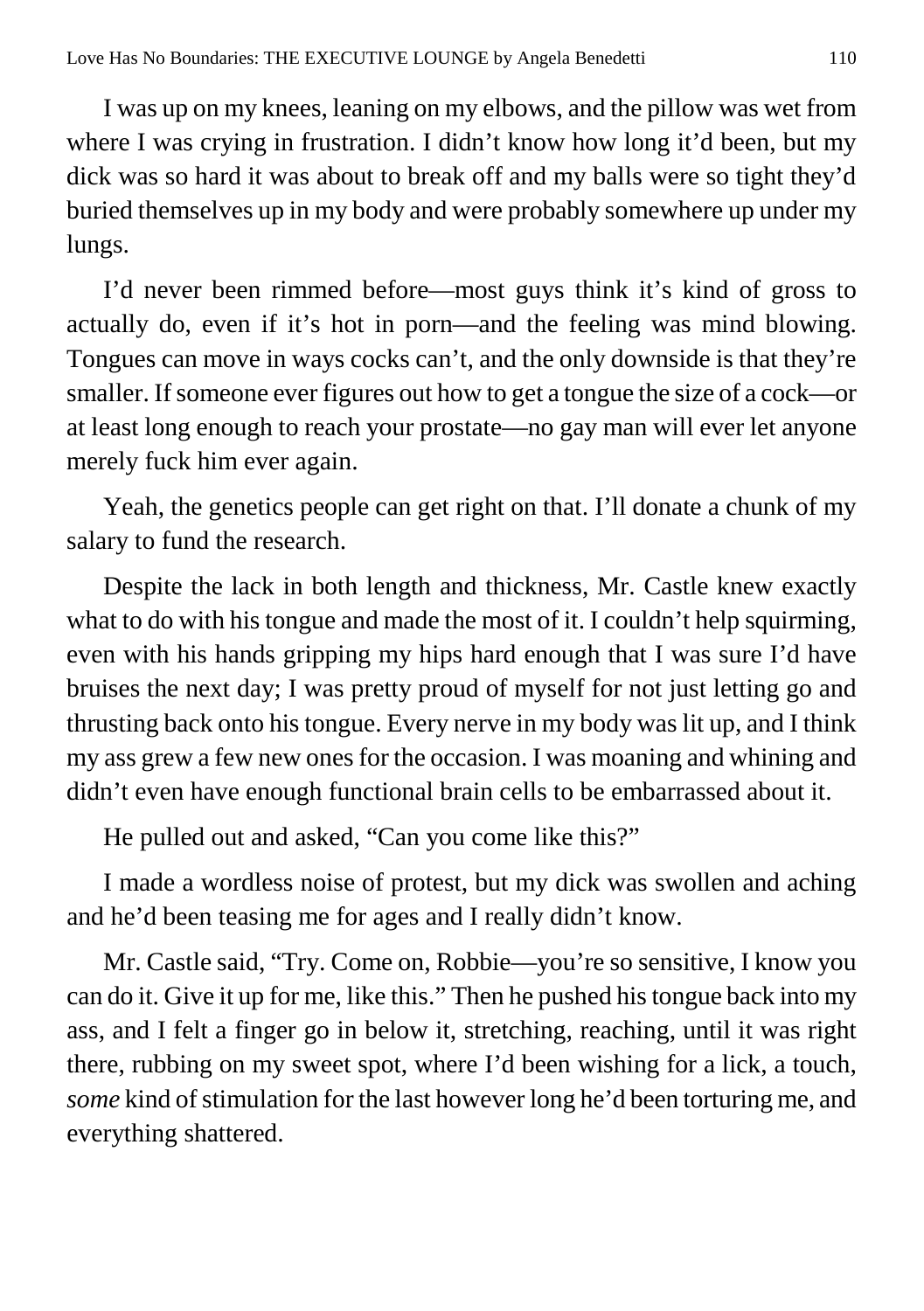It was like the sun exploded and emptied out my balls through my dick, and the heat flashed down every part of my body, from my toes to my hands to my throat where it came out in a long, loud wail that echoed off the walls.

I ended up lying on my side, and a damp washcloth appeared from somewhere. Then a warm, strong, naked body was curled up behind me, holding me close, and the last thing I heard was, "Good boy," before I finally zonked.

\*\*\*\*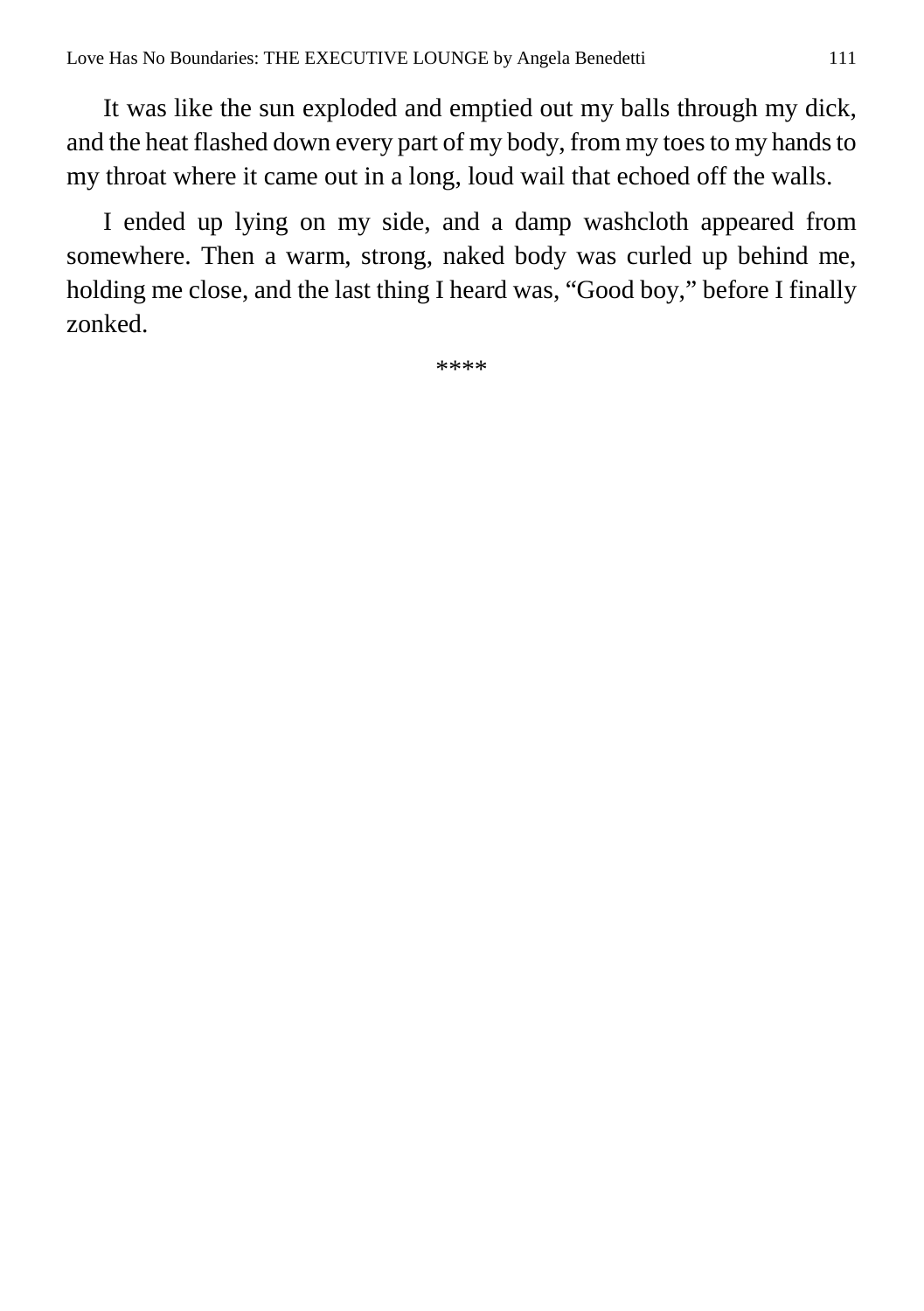# CHAPTER THIRTEEN

When I woke up the next morning, I was alone in bed, and a really good smell was wafting in through the open bedroom door. Two smells, actually one was coffee, which would've been enough to drag me out of bed all by itself, and the other was… something like pancakes or waffles or something like that, which was an awesome bonus because while I love that stuff, I usually only eat it in restaurants. I like cooking, but I'm not really up for anything more complicated than coffee and maybe a muffin or something (assuming I made some earlier) first thing in the morning.

I hit the bathroom, and when I came back to the bedroom to look for my clothes, I noticed a pair of black sweats and a black T-shirt with a wolf on it laid out down at the foot of my side of the bed. I made the obvious assumptions, and put them on. Much better than crawling back into a beat-up suit on a Saturday morning.

I followed my nose downstairs, and a sizzling sound mated with the fryingbatter-and-bacon smell. The combination got my stomach rumbling.

Mr. Castle was standing in front of the stove in a pair of blue shorts that completely held my attention for a good twenty seconds, which is forever in coffee-deprivation time. They weren't painted on or anything, but they were very nicely filled anyway, and even once the siren-scent of coffee dragged me the rest of the way over to the pot, I kept an eye on that muscled ass as long as I could. It made me wonder if he ever bottomed, 'cause damn.

"Hey, Rob," he said, with a quick glance over his shoulder. Luckily after I'd stopped ogling him and was opening cupboards looking for cups. "Mugs are there on the left. French toast will be ready in a few minutes."

I said, "Mmmm," because I love French toast, and besides, a display of appreciation seemed polite. I doctored my coffee with sugar, and once I got about half a mug inside me, we were sitting at the island, on adjacent stools close enough together that I could feel the heat from his body, with about twenty pieces of French toast piled up in front of us.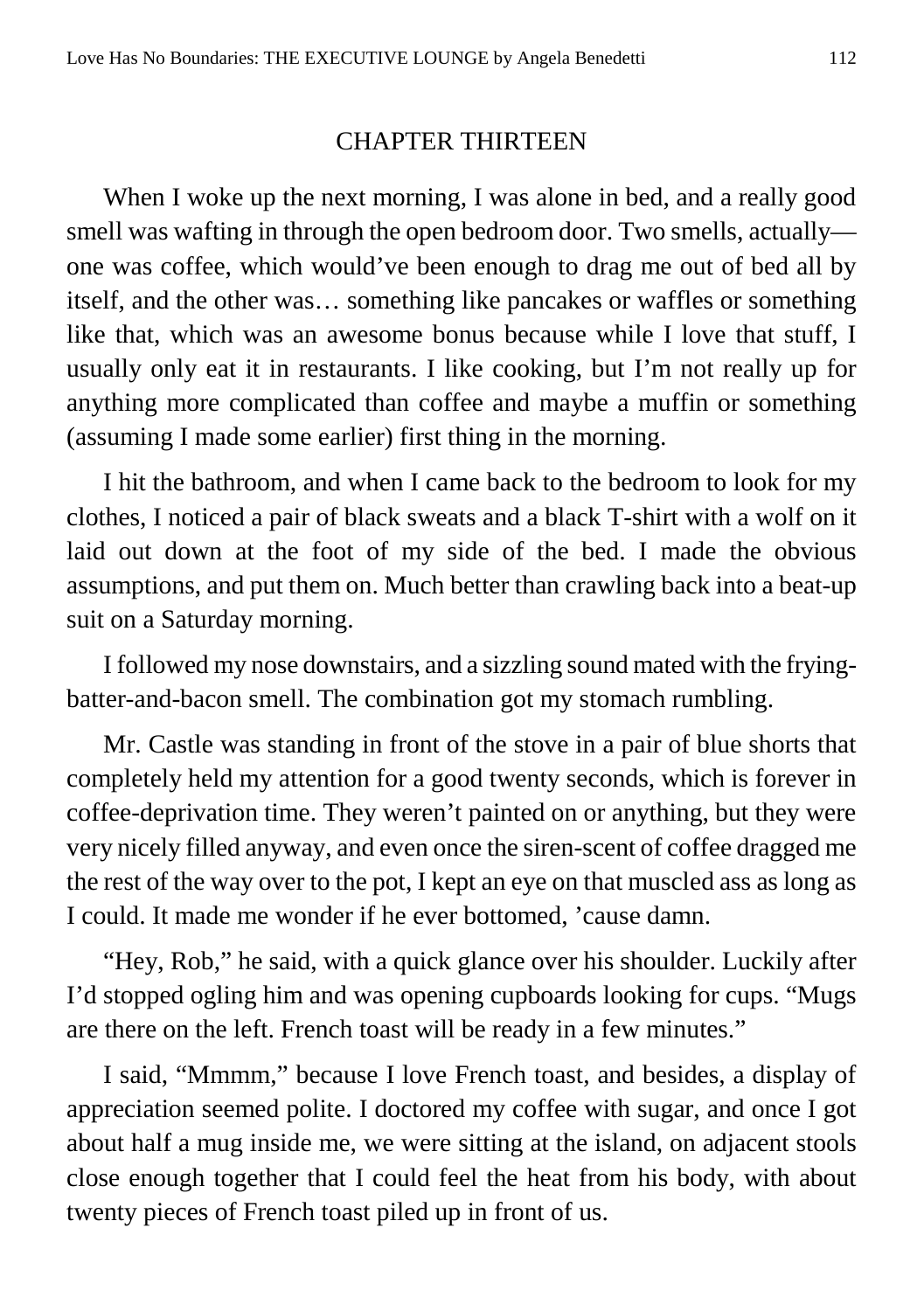Okay, probably not that many, but it was a lot. I took four and drowned them in syrup. Mr. Castle grinned at me and said, "Sweet tooth?"

"Replacing all that energy I burned last night," I said. I did my best to keep a straight face, but it was tough and I was pretty sure I was blushing again, dammit.

He just laughed and pushed the syrup bottle back toward me, which I took as a really good sign for the rest of the weekend.

By the time I got through my breakfast—bacon thicker than I've ever seen before, which was seriously incredible—and my second cup of coffee, I had enough brain cells firing to start wondering whether we'd actually have a whole weekend, since he hadn't really said, and whether any of this was smart, him being my boss and all.

Great time to wonder about that, right? Hey, I'm a guy, I'm in my midtwenties, I'm supposed to think with my balls at least sometimes. It's, like, a rule or something.

Thought processes had finally moved farther north, though, and I wondered what'd happen if Mr. Castle only wanted a day, or a weekend would my job still be safe? Would he be able to sort of forget that he'd had his tongue up my ass—God, that was amazing!—and fall back to a purely professional relationship?

Even if he did want to… I don't know, see me regularly for a while, how would that work at work? Obviously a lot of other people at the company were seeing each other, and in the same way we were—they wouldn't need the Executive Lounge if they weren't. But still, I was just a PA, and a newbie.

I guess I was wondering whether anyone would respect me in the morning.

No matter what was going through my head, I was determined that none of it would show outside my skull, so I finished my breakfast and did my best to look normal. I gathered up dishes and headed over to the sink. Cleaning up seemed like the thing to do, since Mr. Castle had cooked and all, and besides, aren't subs supposed to do this sort of thing? Maybe not always, but I wanted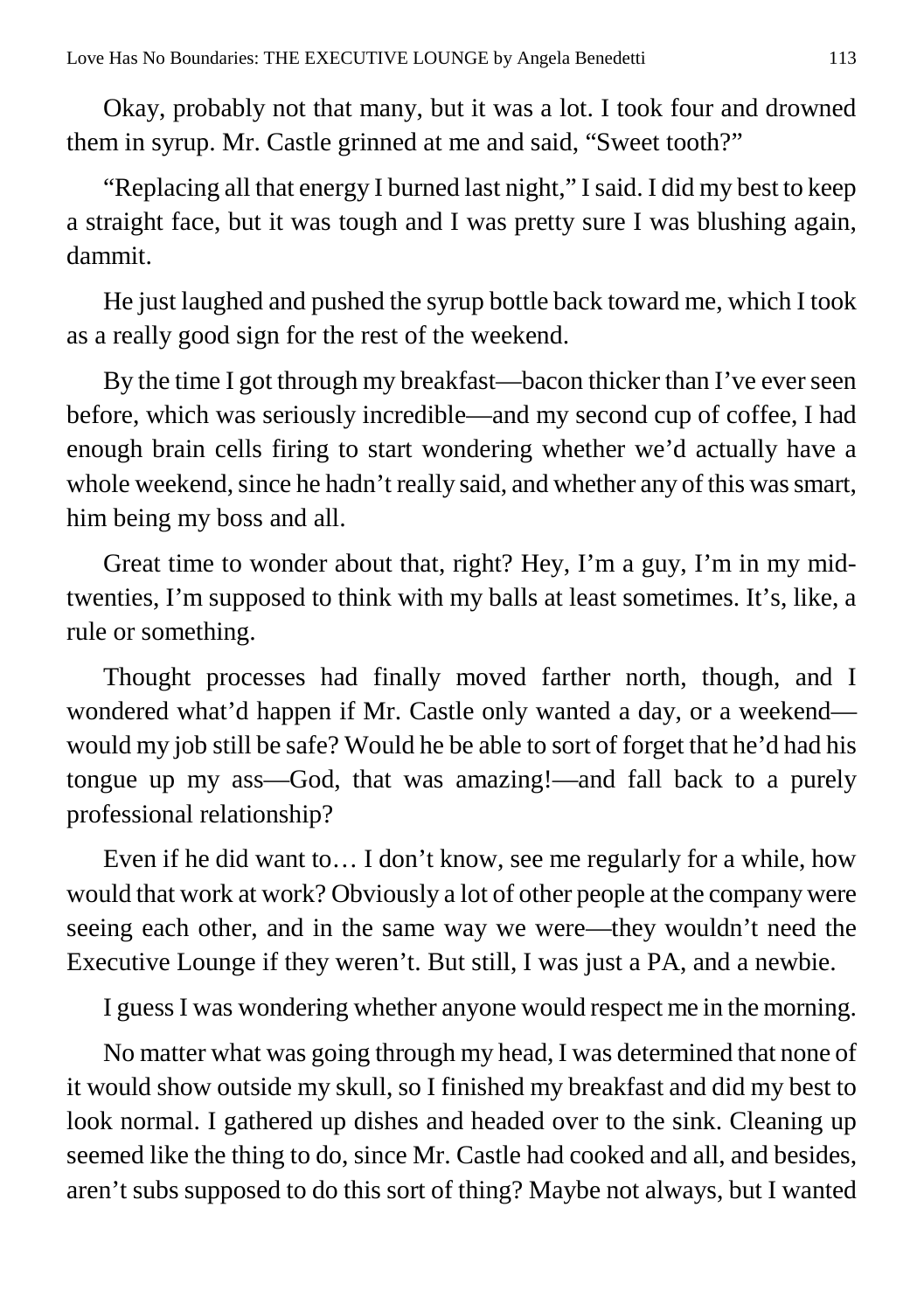to make a good impression, and it wasn't like he'd torn apart half the kitchen anyway.

He didn't comment, just put away the bread and sugar and syrup, which was good because I had no idea where anything went. He went out and came back in a couple of minutes later with a stack of mail, which he tossed onto the big dining table we hadn't used. I was just finishing up rinsing out the sink, and as soon as I was done, he took my wrist and hauled me back toward the stairs, saying, "Let's take a shower."

That sounded like a great idea, so I went along.

We were naked, like, forty seconds later and walking into the biggest shower I'd ever seen in someone's house. It didn't have a door, or even a curtain—we just walked in through a gap in the grey tiled bathroom wall, then turned a corner and there was the shower area, half the size of my bedroom at home. There was only one shower head, which sort of surprised me, all things considered, but it was a good one, and when Mr. Castle turned it on, it put out a lot of water. There was a bench built into one side of the enclosure, and a couple of built-in shelves with soap and shampoo and stuff.

The water was just hot enough, and it felt pretty wonderful when I stepped into it—a good, hard pressure on my chest, then hot streams down my belly and legs. I turned around to give my back some of the awesome, and ducked my head under to wet my hair.

Mr. Castle was waiting with a bar of soap and two sudsed-up hands when I turned around, and he started lathering up my shoulders, then my chest. He worked his way down my front, and my cock was half hard before he ever got there, just from the feel of his hands on me.

I'd already figured out he was a horrible tease—and I mean that in the best way, really—so when he lingered over my balls for maybe a little longer than hygiene required, I pulled him up against me under the stream for a kiss. Sharing soap worked, right? By the time we came up for air, his front was as lathered up as mine, and we were both hard and ready to forget the whole getting-clean thing for a while.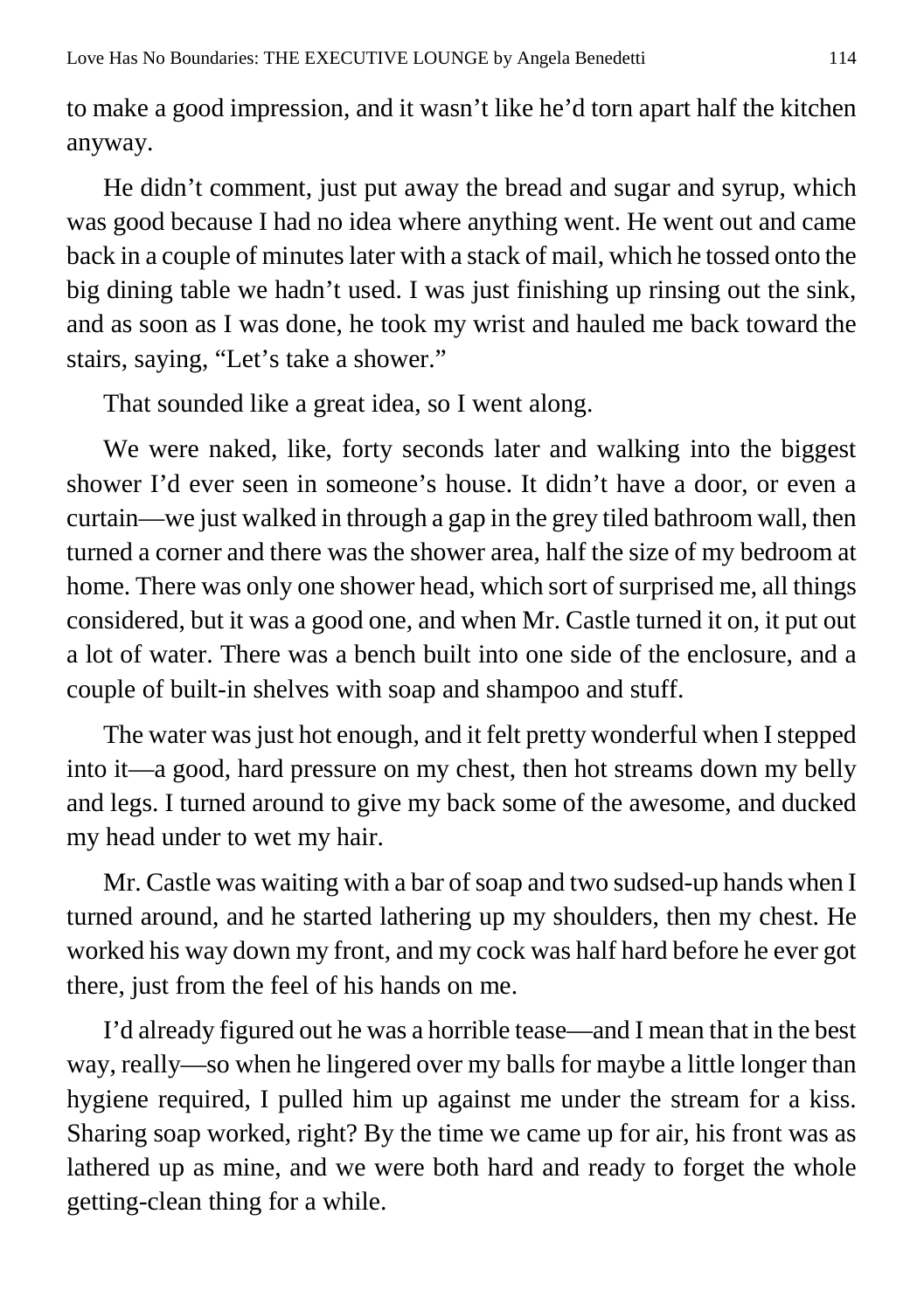He opened up my ass with a finger—not a soapy one, either, which made me very happy, because this other guy I'd been with (only once) thought soap would make a great lube during shower sex and my ass had felt like it was on fire, on the *inside*, for like an hour after, and we hadn't even made it to the sex part. Of course Mr. Castle knew better, and it turned out one of the bottles was waterproof lube.

What is it about being wet, about having water streaming down a naked body, that makes an already handsome, sexy man so much hotter? Not that Mr. Castle needs much help you've picked up on the fact that I was completely gone on him by now, right?—but being wet and slippery and shining in the falling water cranked it all up to twelve.

He bit my earlobe and said, "Relax for me," in a low voice that penetrated to the nuclei of my cells, and every one of those cells, both singularly and in groups, immediately obeyed him without consulting me at all. I went all soft in his grasp—well, okay, not *completely* soft, but you know—and let him slide his fingers up inside, teasing and touching and working me up into a blob of moaning jelly. He maneuvered me around and planted my hands on the bench, leaving my ass in the air. He nudged my feet wider, then said, "Stay. Just like that."

I said, "Yes, Sir," without really thinking about it. I heard him tearing open a condom wrapper and then he was sinking into me.

This is going to sound weird, but the main thing I remember about that time was how safe I felt. Yeah, the sex itself felt awesome and he played me like a piano, but I still didn't know him very well, and I'd pretty much given myself into his hands. I could've said, "No," or "Wait," or "Stop" at any time and I know he'd have done exactly that, and there was some security there, sure. But mainly I felt safe in his hands, obeying him, letting him control what happened and do whatever he wanted with me. Not that we'd gotten into anything really freaky (yet—I was still hoping) but the way I felt, he could've pulled out pretty much anything and I'd have gone along, and had a ridiculously adoring expression on my face while doing it. It's one of those things that makes you want to hide under a table when you think of it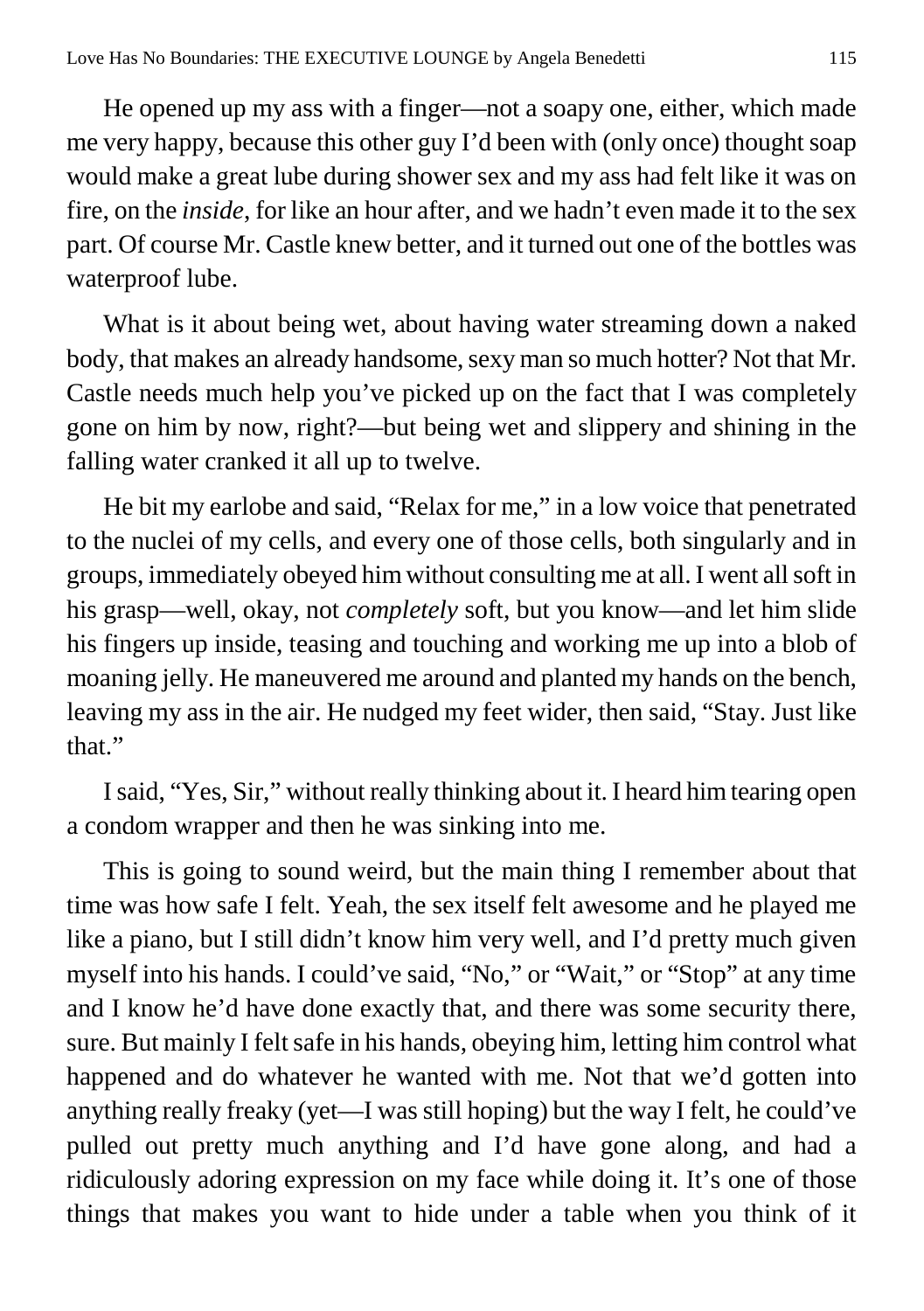afterwards, but at the time it's just perfect and natural and doesn't take any thought at all. It just *was*, like I'd slotted right into the space I belonged and that space was within arm's reach of Mr. Castle.

I guess what it comes down to is that I trusted him, absolutely, which allowed me to let go, completely. It was pretty incredible.

He curled over me, his chest rubbing against my back as he thrust in and out. His hands slid up and down my chest, over my water-slick skin, jerking my cock or teasing a nipple at random. His teeth scraped down the side of my throat; it didn't hurt but it was heading in that direction just enough to get me shivering, anticipating, maybe even wishing for the stinging-hot pain of a bite.

He shifted my hips just a little, and suddenly his cock was sliding past my sweet spot, tight and hard, with every thrust. I was making these little whining noises in time with our movements, louder and louder as the tension built deep in my gut, winding like a spring until my cock was aching and my balls were tight and I needed release more than I needed to fucking breathe.

I was pretty loud, still no words, just noises, heavy gasping with voice behind it because I was desperate and there wasn't enough blood left in my brain to make speech and I was down to raw, primitive communication.

"That's it," he said, his voice harsh and gasping, right next to my ear. "Let me hear you. Let me hear how much you need this."

My voice filled the room, echoing off the tile, high and desperate and begging with nothing but vowels. I wasn't consciously obeying him. It was more that the order itself, the command in that tone, with his body behind and inside and around me, his arms tightening while he commanded me—all of that triggered an increase in volume to match the increase in desperation that surged through me. If he'd ordered me to be silent I'd have had to struggle with it, and I can't swear I'd have succeeded.

One soapy hand slid down my body and wrapped around my cock and that was it, the last nudge I needed to send me falling over the edge. I spurted against the streaming tile and felt my ass clenching hard around Mr. Castle's cock.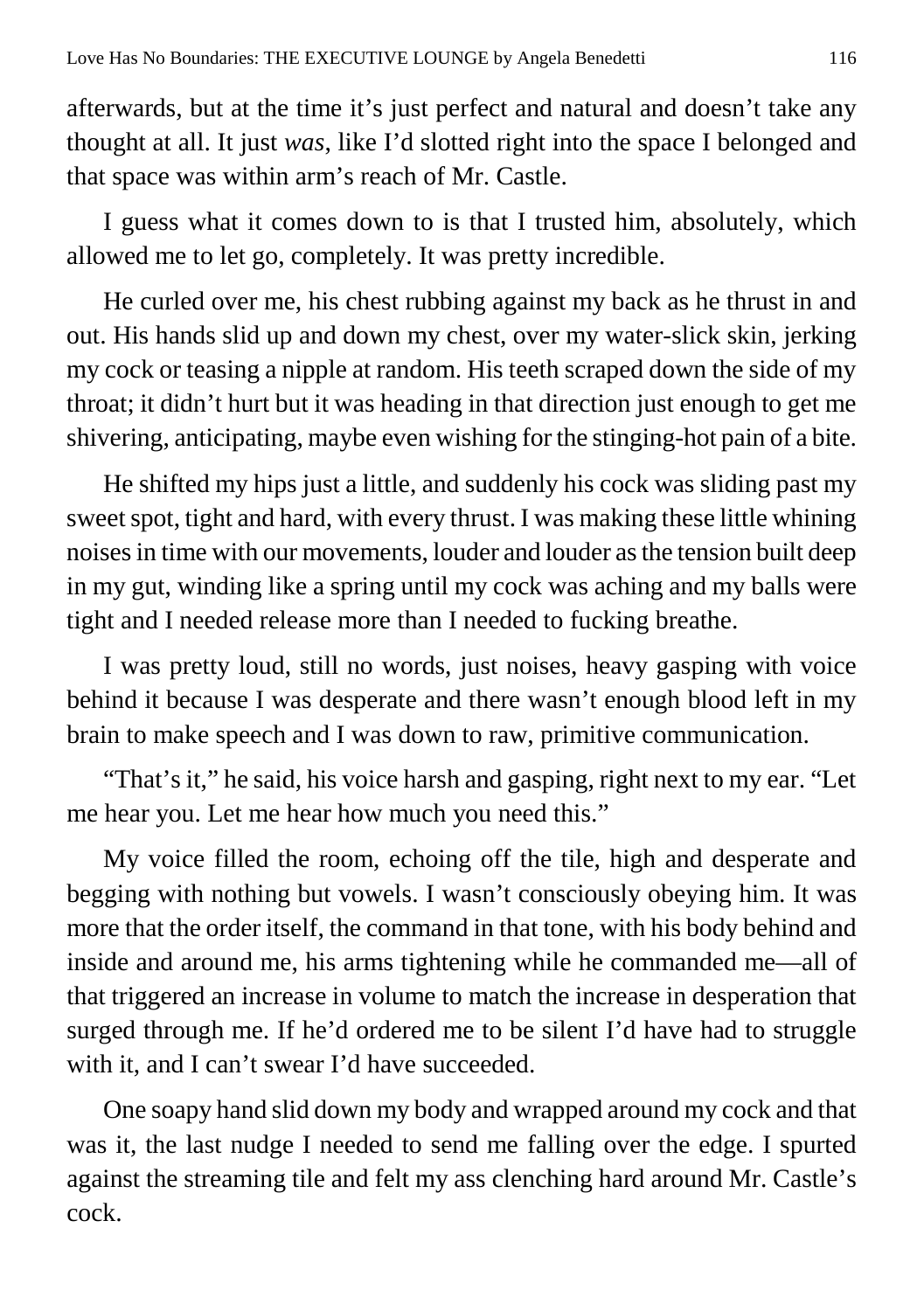I pretty much collapsed right there, and he supported me with one arm around my hips and the other across my chest, while thrusting into me harder. Finally he climaxed, long and tense, his grip tightening until I thought I'd end up with two wide, bruised stripes across my body. I didn't much mind the thought, either, and not just because my brain hadn't rebooted yet.

He maneuvered me around and sat on the bench. I ended up on his lap, with my face tucked into the crook of his shoulder. Luckily I was too gone to even think about what I looked like, much less care. Heck, I'd have slid onto the floor of the shower if he hadn't hung on to me.

It took me a few minutes to get back up to fully functional. Mr. Castle said, "Back with me?"

I said, "Yes, Sir," to the side of his neck, which was about an inch away from my lips. Since it was right there, I pressed a kiss onto it.

I got a hug for that—he just tightened his arms for a second—then he said, "Let's finish getting clean."

We did that, and got dressed. While I was putting on the borrowed sweats and T-shirt again, he said, "You do want to stay the weekend, right? How about if we swing over to your place so you can change and pack a bag?"

That answered some questions and brought up others. While I was sorting through them, after a few seconds of silence, he added, "If you need some alone time before transitioning back to work mode, that'd be perfectly natural. Just let me know what you need and that's what we'll do."

He was dressing himself while he spoke, pulling on a pair of faded jeans and a plain grey T-shirt that did gorgeous things for his grey eyes. And yes, I'm totally gay for noticing that, why do you ask?

I said, "Staying the weekend would be great, Sir, if you don't mind running me over to the office so I can get my car at some point, so I can get home Sunday night without you having to make a round trip to drop me off."

"Not a problem. For that matter you can grab your work clothes and we can go in together on Monday."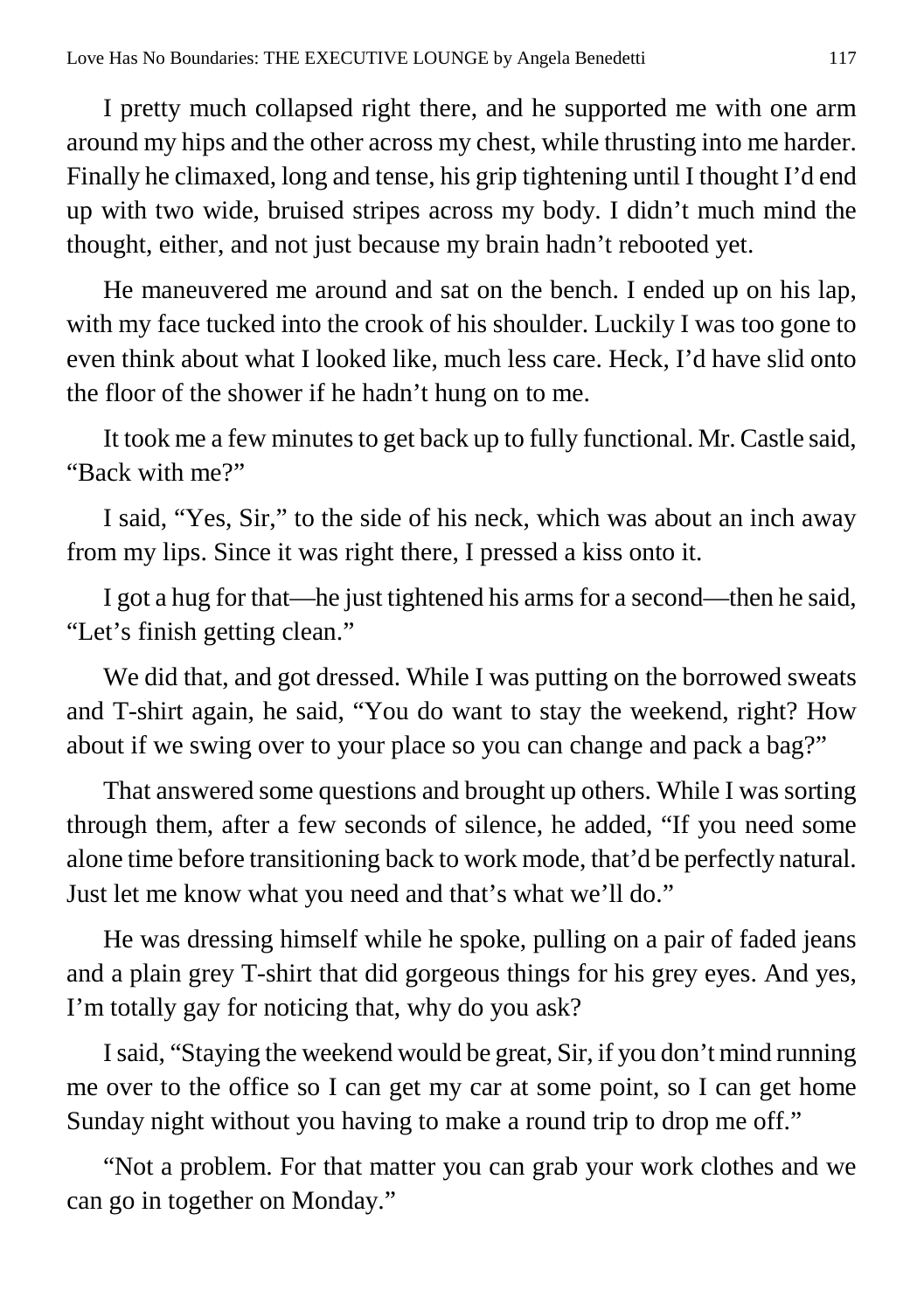"Oh, that works too, sure." More shifting around in my brain, because walking in with the boss after a weekend was A Thing. I ventured, "I don't mind going in to work with you, if it won't cause any problems."

Mr. Castle smirked at me and said, "I'm the boss. If I don't think it's a problem then it's not a problem."

Well, of course. How else would a strong, dominant man answer that question? It made my dick regret that it couldn't quite give him the salute he deserved for that, because, hey, I was twenty-five and not sixteen. I mentally gave him a rain check and said, "Sounds good."

He nodded and started pulling on his boots. "What do you think about going back up to the meet for the day?"

Huh, that was an idea. Now that I'd been there and knew what to expect, it sounded more like fun and less like something to stress over. And going with Mr. Castle? As in, *with* Mr. Castle? Hell, yeah. "I'd like that, Sir."

"Good. Would you be interested in dressing up a little? Do you have any gear?"

I sort of blinked and thought, *Eep?* although luckily I didn't say it out loud. "Umm, do you mean like a leather harness or a collar or something? I don't have anything like that."

"Not a collar—your Dom will give you one when you get into a formal relationship. And a full harness is probably a little much for someone new to the scene to wear in public, although you'd look good in one." He gave me an appreciative look-over that made me want to climb back into his lap, but I focused on fastening my shoes instead because I am not a complete dork a hundred percent of the time.

He went on with, "How about some wrist cuffs? Subtle, but a nice, constant reminder."

"That'd be great—thank you, Sir."

He went back to the wooden chest under the window, rooted around for a second, and came back with a set of black leather cuffs. Each one had two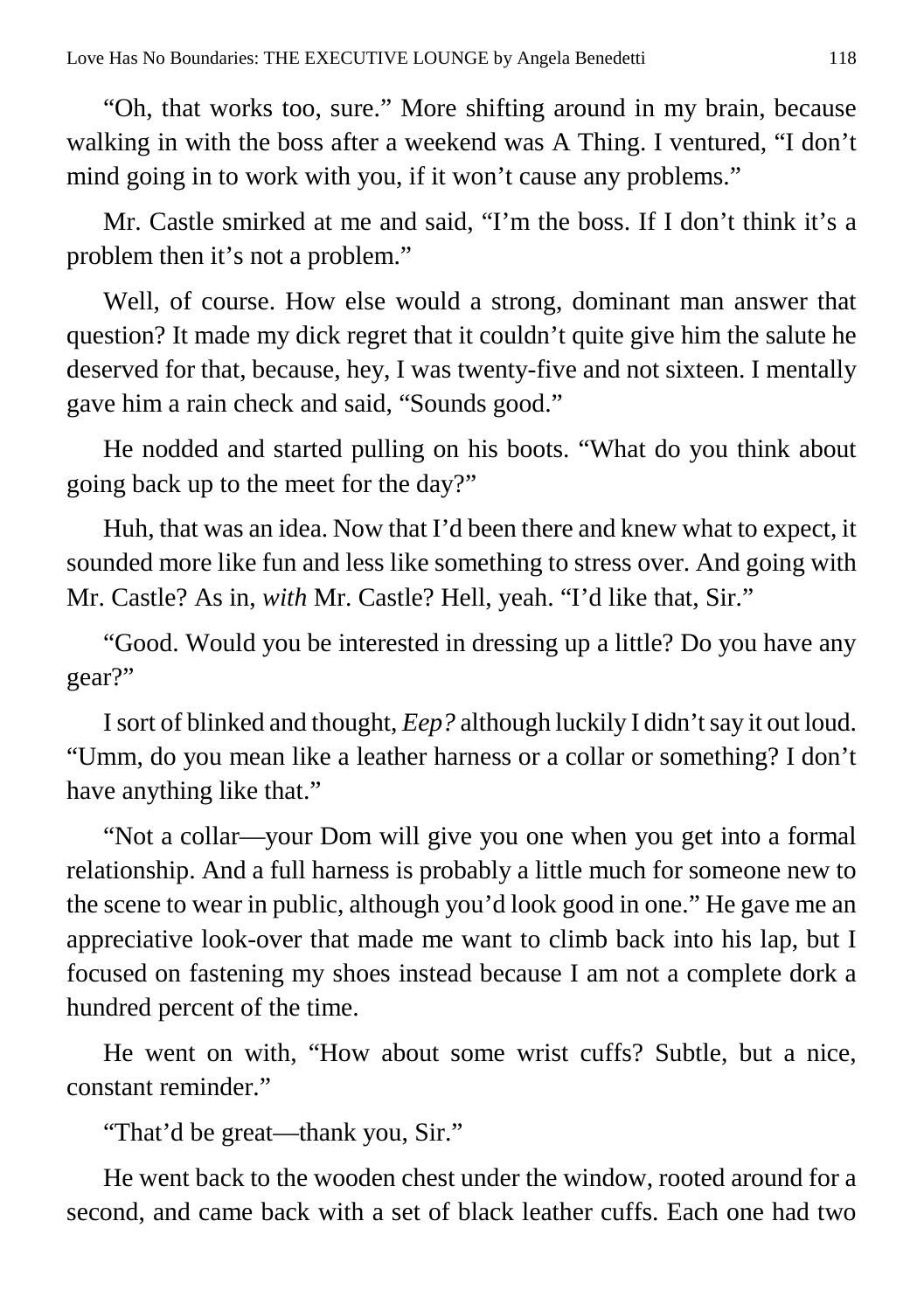steel rings on it, on opposite sides, and a small key lock set in. I held out my hands and he wrapped the first one around my right wrist. The leather was soft inside, comfortable. He adjusted it so it was loose enough to rotate on my wrist when he tried to turn it, but tight enough not to slide off. He snapped the latch shut, then locked it with a small key.

"If you just close it, it opens with the catch on the side, here." He showed me the small catch on the arm side of the latch. "It takes a key to lock it, and then unlock it. I think I want these locked on for the day."

I felt my dick trying to respond to that while he put the second one on and locked it. It got a little farther than it had earlier. I figured by the time we got to my place, I was going to be pretty uncomfortable. I was okay with that, actually.

"Bundle your clothes up," he said, "and I'll get a plastic bag for you." He went downstairs, and I followed him with my suit and shirt sort of half-folded, half-wadded up under one arm. Seriously, the suit was wrinkled enough, there wasn't much I could do right then to hurt it.

Mr. Castle gave me a plastic grocery bag for it, then held out his open gear pack. I stuffed the bag in on top of a lot of coiled ropes. There was some stuff on the bottom that rattled and clinked, but I couldn't see what it was.

We headed out, back to the bike. He gave me his helmet again and I put it on, then mounted up behind him, wearing the backpack, and wrapped my arms around him. I didn't need to anymore, but I wanted to and he didn't seem to mind.

I gave him my address before we took off. He nodded, but we made a detour and ended up at a bike shop in East San Jose, where we shopped for a helmet for me.

"Here," he said. "Try this one, see how it fits, whether it's comfortable." It was good but not great. I went through a couple of others, trying on what he handed me, and finally found one I liked. It was dull, dark silver with a blacktinted faceplate, nice looking without being ridiculously flashy, but what I really cared about was that it felt good on.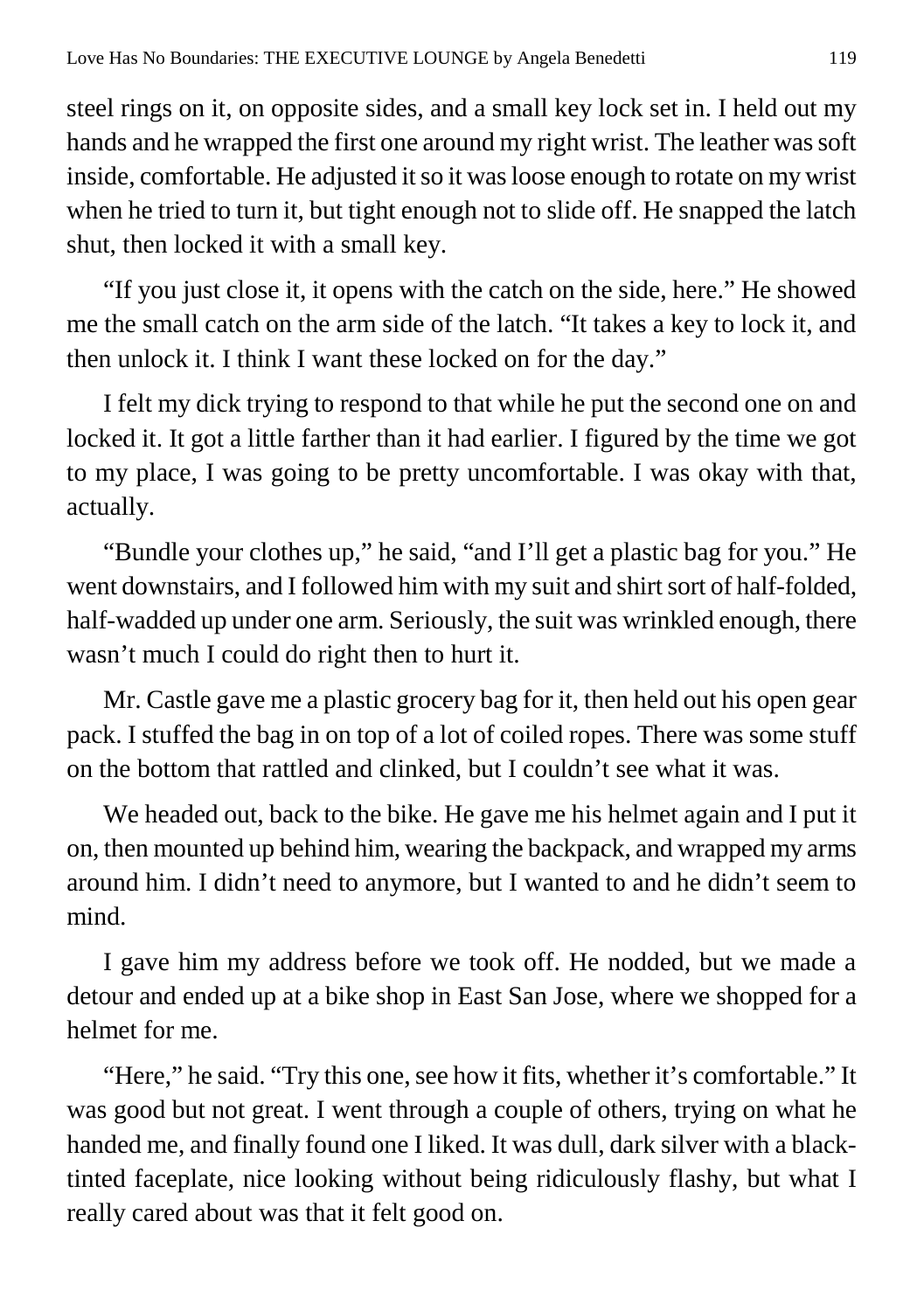I pulled it back off and said, "Here, this one." Then I looked inside at the price tag and said, "Umm, wait, this one's kind of…" I looked around and saw there were others that were a lot cheaper. I'd love a nice helmet, but the one I liked was four-twenty and that seemed kind of ridiculous. I walked over to the back wall. "Here, let me try this one—"

Before I could even touch it, Mr. Castle had me by the wrist and hauled me up to the register. "You get a fifty dollar helmet if you have a fifty dollar head," he said. "Don't argue."

I shut up and waited while he paid for the helmet. We were back on the road a minute later.

The next stop was my place. My apartment was in Almaden. It wasn't horribly far from work, and it was cheap without being a dump, which worked out fine if you didn't mind living in a building full of university students.

All right, it *was* a dump next to Mr. Castle's place, but then just about any place that wasn't an actual mansion was a dump next to Mr. Castle's place, so I didn't stress out too much about it.

I let us in, waved toward my ugly beige couch and said, "I'll be out in a minute," then headed back to my bedroom.

Now, what to wear? I tossed the bag with my sad suit onto the closet floor and toed off my work shoes while digging around some. I pulled out a pair of jeans about the same faded blue as Mr. Castle's. They fit really well without being ridiculously tight. I sorted through my shirts, discarding a couple of silk shirts and a spandex tank—club gear wasn't really what I wanted, especially since Mr. Castle wasn't fancied up. A cotton muscle shirt was tempting, but not quite.

I finally pulled on a plain black T-shirt. It went with the wrist cuffs, which I was coming to like a lot. Mr. Castle was right—they were comfortable, but I could *feel* them, and they were a constant reminder of what I was to him, at least for the weekend.

When I went back into the living room, I saw that he hadn't sat down—he was standing in front of my bookcase with his head turned sideways, reading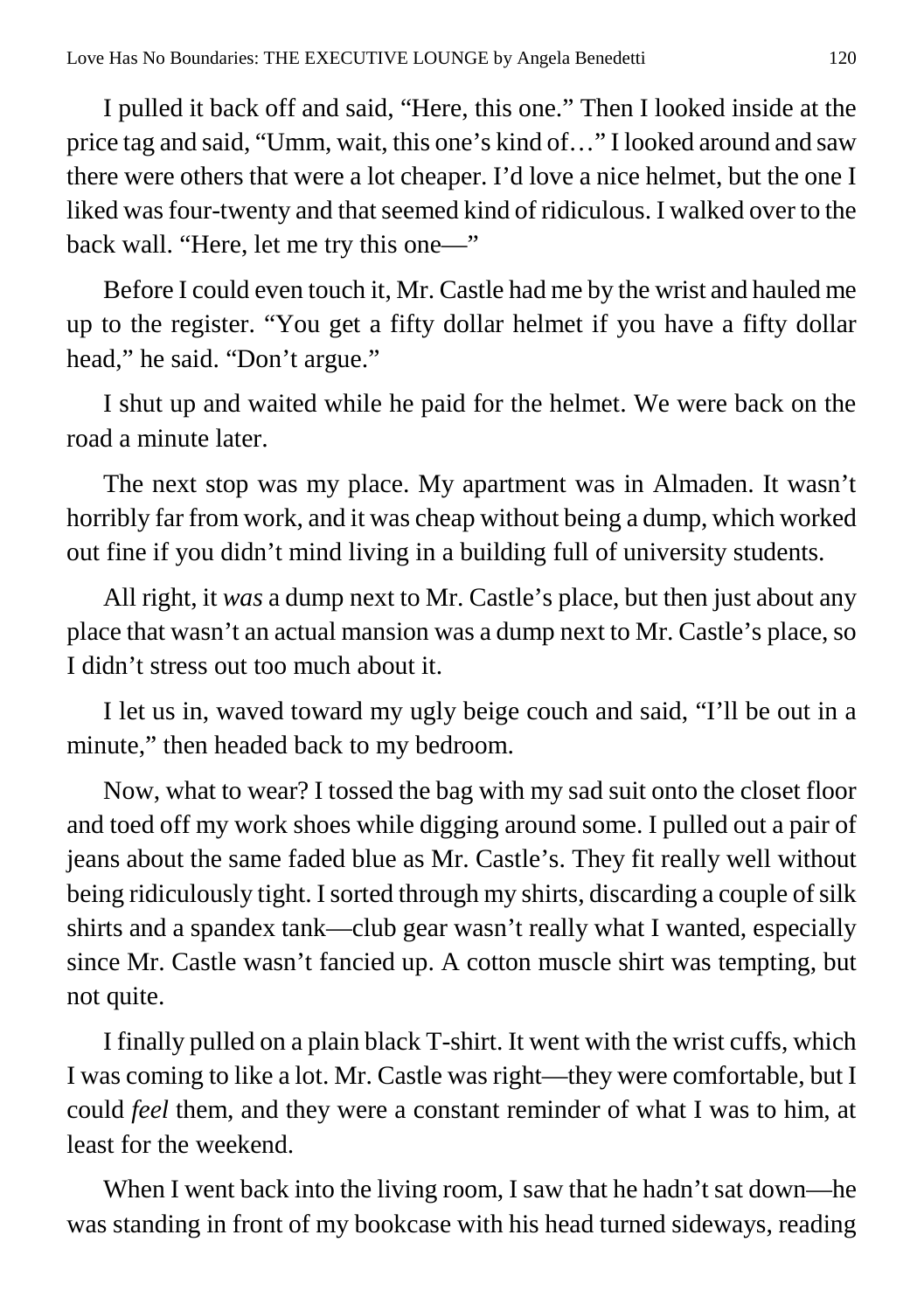titles. I grinned at his back because I always did that too. You could find out a lot about someone by checking out their books. I hadn't had a chance to see what Mr. Castle read, but with any luck I'd be able to do that before the weekend was over.

He turned around and said, "Ready?"

"Yes, Sir."

He very obviously checked me out, and I got an approving look. "Come here."

I walked over and he pulled me up against him with one hand on the back of my neck and kissed me, hard. Just as I was thinking that I had a perfectly good bed only a few steps away, he bit my lower lip—not enough to draw blood but hard enough to hurt, a sharp, deep sting. I made a startled, pained noise but didn't pull away. Instead I pressed closer, pushing my hips against his, looking for friction. My dick had definitely recovered from the shower and was enthusiastic again.

Mr. Castle pulled back, gave me another quick kiss that made the pain flare for a second, then tightened his grip on the back of my neck before stepping away. "There," he said. "The best accessory to go with cuffs is a bruise."

The hungry, I-own-you look on his face while he studied my swelling lip wasn't discouraging my libido at all, but before I could figure out how to hint that sticking around for a while might be a good idea, he said, "Let's go," and headed for the door.

\*\*\*\*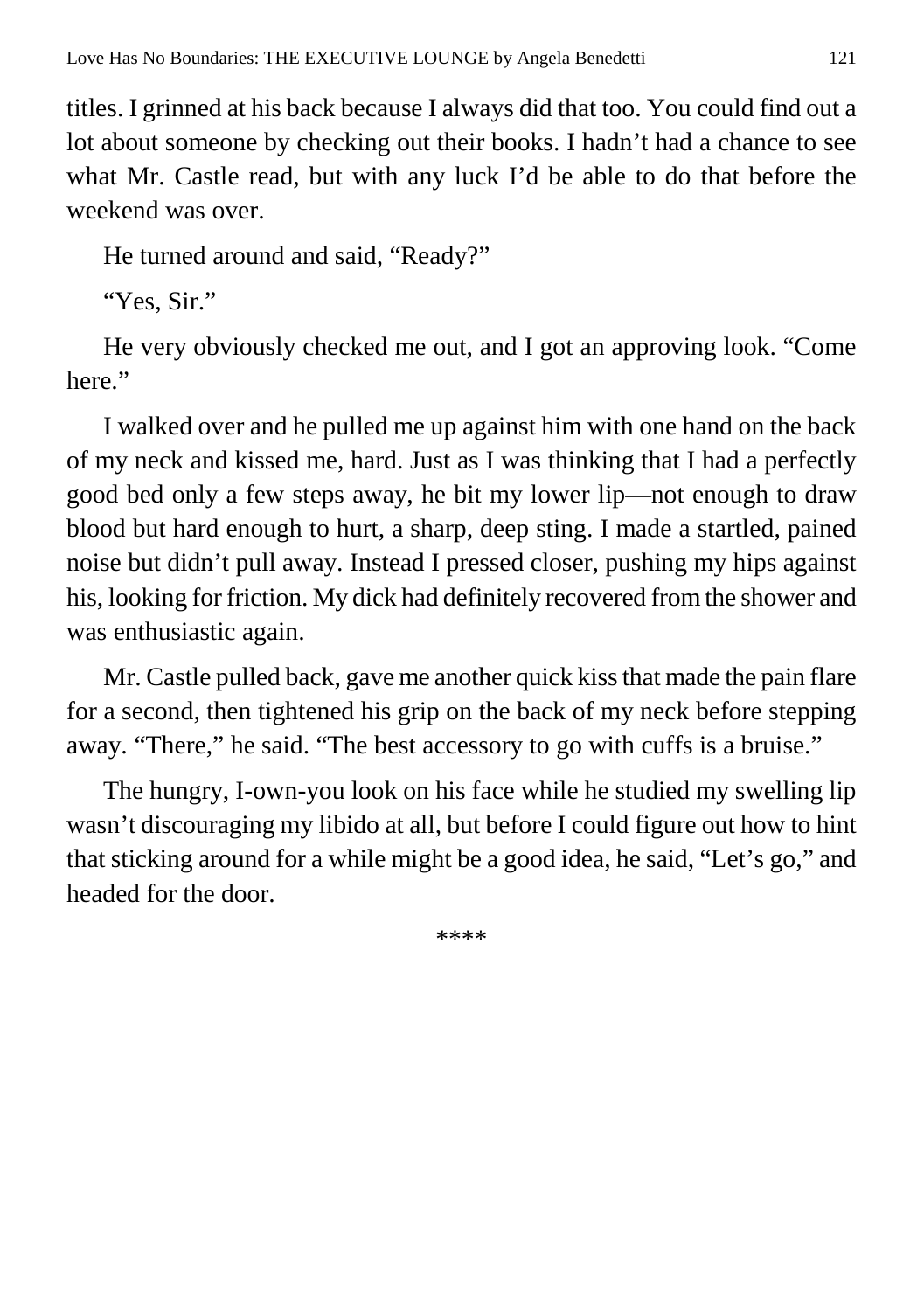### CHAPTER FOURTEEN

I grabbed a leather jacket I hadn't worn since I was an undergrad and followed him back out to the bike. It wasn't cold or anything, but when we got up to speed on the road, the wind chill could get dire, even with Mr. Castle right in front of me acting as a windscreen. The jacket kept the goose bumps away, and between Mr. Castle's warm back in front of me and the heavy backpack behind me, I wasn't really cold; it was unfamiliar, but I figured I'd get used to it soon enough.

Riding through the hills in full daylight was a lot different from riding at night, or even riding in a car in the daytime. The colors seemed brighter, not only the brown and green of the trees and bushes and grass, but the sky was a brighter blue and even the pavement seemed more richly textured, looking at it directly without a car wrapped around me.

Everything smelled fresher, wood and dirt and asphalt, and as we pulled up into the campground, the scents of cooking meat and frying dough blew by on the breeze, making me want to ignore the fact that I'd had breakfast less than two hours earlier.

We parked in the same lot near the rec building, and a few people who were hanging around the bikes called or waved to Mr. Castle. He took the backpack from me and bungeed it to the bike. I gave it a worried look, but he said, "The community here is pretty close, and our events are as safe as you're going to get in a situation where you're around people who aren't your personal friends. I've left stuff with my bike before and never lost anything."

"That's pretty awesome, Sir."

"Yes, it is. It's one of the reasons I like these events."

I followed Mr. Castle across the parking lot, stopping a step behind him whenever he paused to talk to someone. He seemed to know a lot of people, and a lot of people knew him. I guess he'd been around for a while.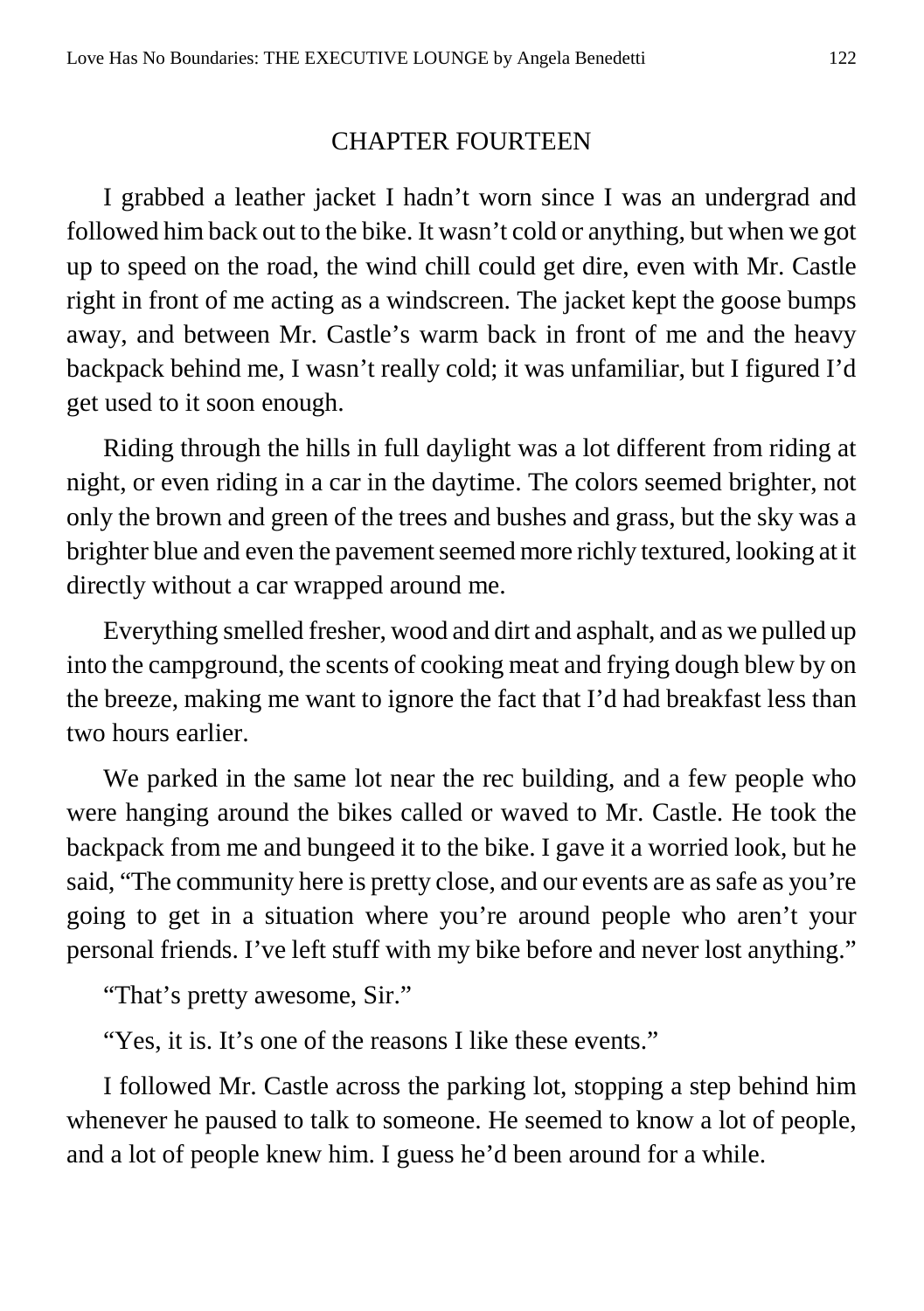That was a good thing, actually. Since I was a newbie myself, I wouldn't have felt comfortable with a Dom who was still trying to figure out what to do and how things worked.

We were talking to a couple of biker ladies when Riley came dashing up. He didn't quite tackle-hug me, but it was pretty close, and if I hadn't seen him coming we'd have probably both ended up sprawled in the grass.

"Hey!" he said, "You came back! And you lost the suit! You don't look like a dork anymore!"

I smacked him upside the head, not hard enough to hurt but enough to mess up his hair a little, which is the best revenge against Riley, who yelped and swatted at me. "Cut it out! The hair is sacred!"

I made like I was about to go on a hair-ruffling spree with both hands, with Riley threatening dire revenge, until one of the biker ladies said, "Children! Company manners!" in a sharp tone that suggested she was the kind of aunt or maybe schoolteacher who carried a crop for these situations.

Riley and I chorused, "Yes, Ma'am!" then looked at each other and cracked up.

Mr. Castle tugged me back to his side with one hand around my upper arm—hard enough to hurt some, and not in a good way—then snapped his fingers and pointed at the ground next to his boots. I froze for a couple of seconds, then swallowed hard and went down to my knees with my arms behind me, right hand clasping left wrist. I glued my gaze to the grass between my knees.

"A decent enough boy when you remind him," said the same biker lady who'd spoken before. "What about this other one—who's in charge of him?" No one said anything, and she finally said, "Well, boy? Whose collar is that?"

Riley said, "Don McIlroy's, Ma'am. I'm sorry, Ma'am."

Mr. Castle said, "There he is," then called, "Don, come collect your pet." I couldn't see, but it sounded like he might be smiling. Or at least, he didn't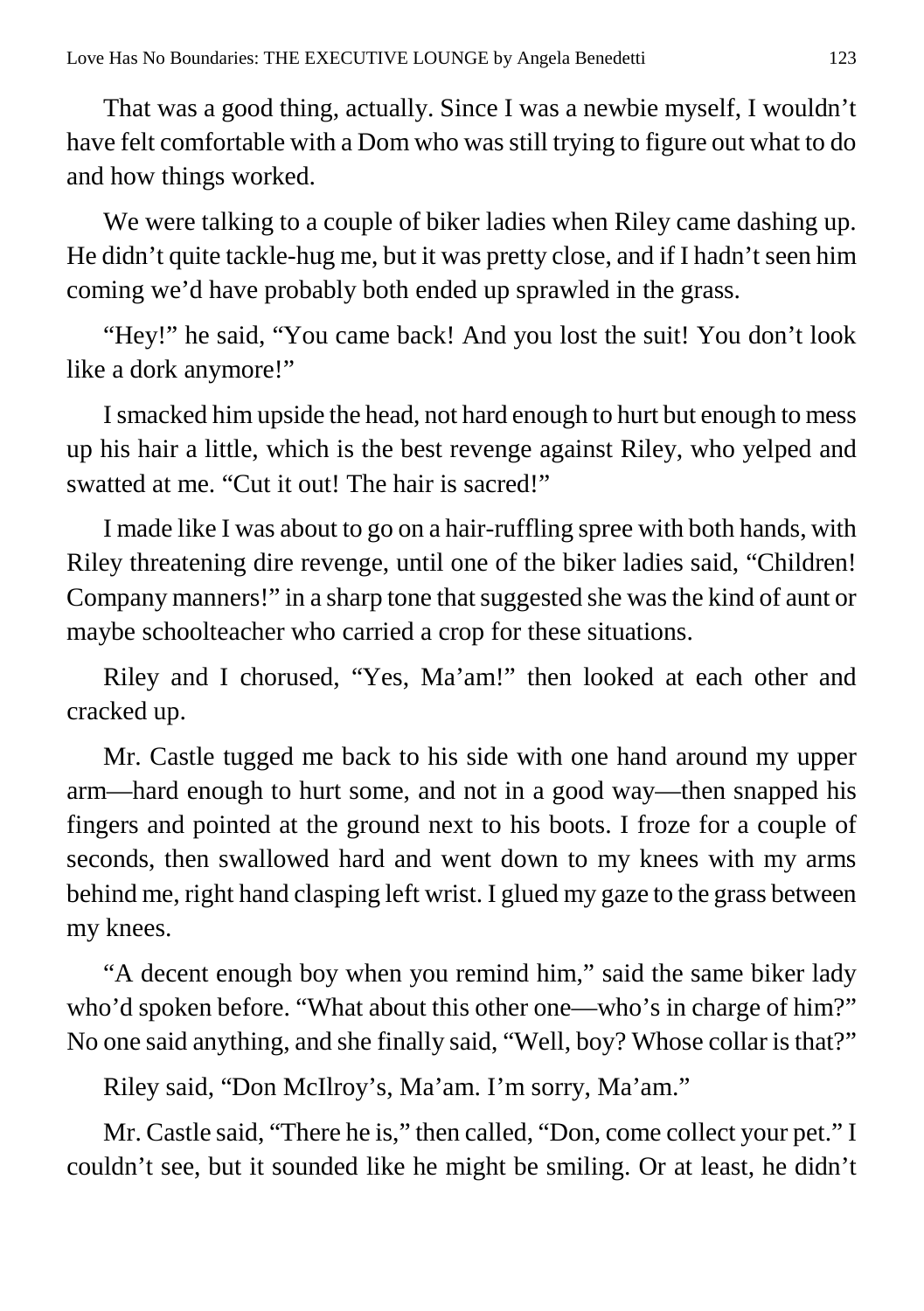sound like he was really upset at all. Maybe entertained? At least a little? I hoped?

Footsteps approached, crunching through the drying grass, and I heard Don say, "Am I going to have to spank him again?"

"Not unless you want to," said Mr. Castle. "He and Robbie were just getting a little rambunctious."

"He needs to learn to behave a bit better around dominants he doesn't know," said the biker lady. Her voice was friendly, now that she wasn't talking to me or Riley anymore. "Just basic respect when he's within arm's reach. Some folks take offense, and that can get nasty."

"I'll be sure to remind him," said Don. Riley made an embarrassed noise and knelt next to him, leaning up against Don's thigh. Don pushed him away. Not roughly, but he got his point across. "Don't even think it," he said. "When I gave you permission to run ahead and say hi to Rob, I didn't expect you to forget how to behave."

Riley said, "I apologize, Sir," in a small voice.

"I'm not the one to whom you owe an apology."

Riley tried again with, "I'm sorry, Ma'am. Umm, and… Ma'am?"

The second biker lady, who hadn't said anything yet, laughed. "He's right, we need a plural for 'Ma'am'. Two or more men are 'Sirs,' but 'Ma'ams' isn't a word."

"It sounds like what some country kid in a very old movie would've called his mother," said the first biker lady with a huff. She sounded like she thought it was kind of funny, and like it kind of ticked her off, both at the same time.

"That's because any individual Domme should have the full attention of anyone addressing her," said Don, which I thought was pretty damn slick.

The first biker lady snorted. The second one laughed again and said, "All right, for that I'll forgive your boy—clean slate. Make sure he appreciates it."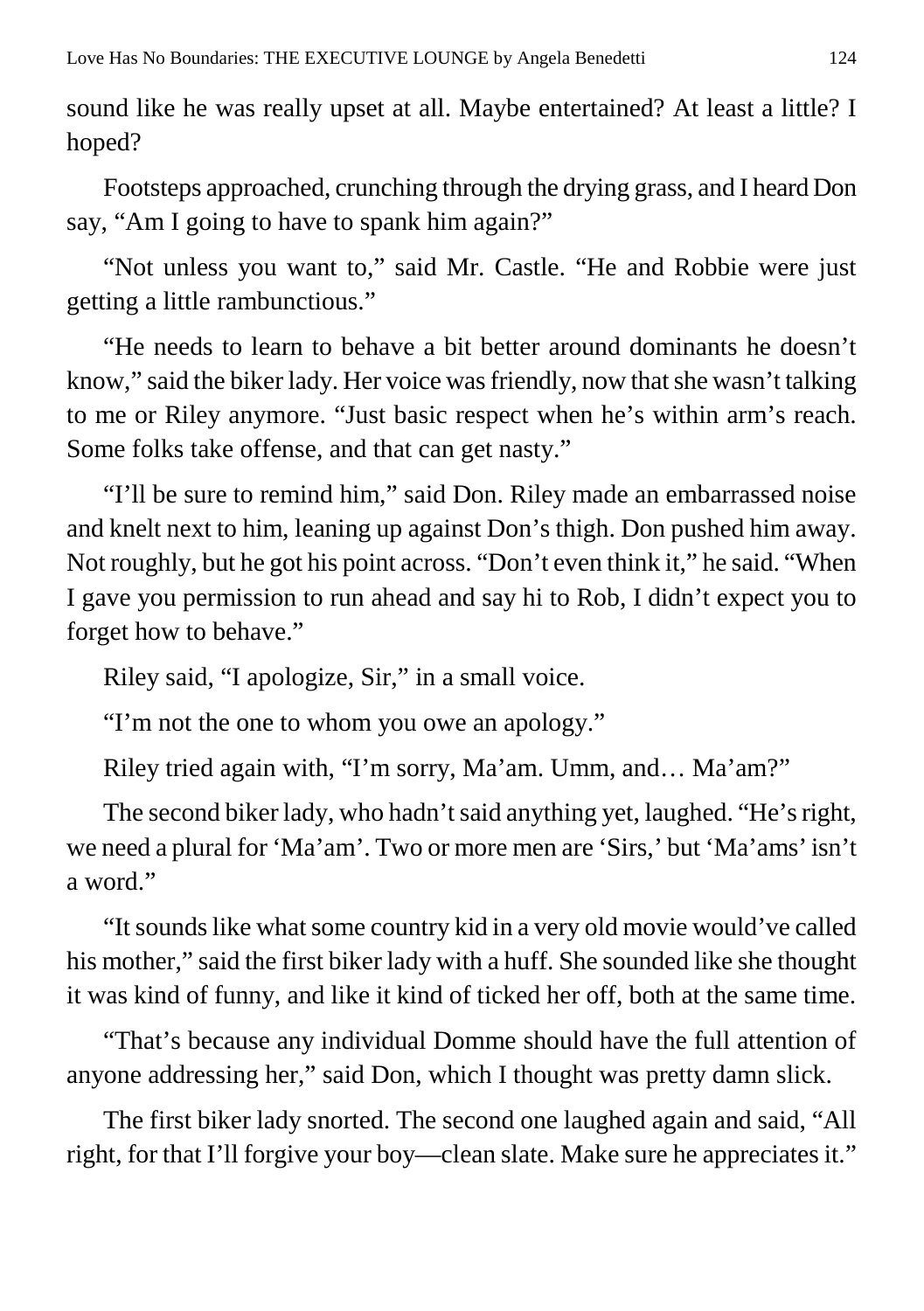"Oh, I will," said Don. "Thanks, Judy. Ellen. Nick." There was some shuffling around, and I saw Riley stand and follow Don's legs away. The biker ladies walked off too in a different direction, chatting about why older subs were so much less hassle but also less fun, until their voices faded away into the background people-buzz of the crowds scattered across the campground.

I stayed where I was and after a few moments of silence Mr. Castle said, "I know Riley instigated that, but you went along. I hope you know better now?"

I wanted to say *yes, of course*, but I honestly couldn't. I swallowed hard and said, "I'm sorry, Sir. I've seen some demos at Brandon's house, and I've read a couple of books, and I've seen a lot of porn, but I'm still trying to figure all this out. I don't… I don't know what we did wrong, and I'm afraid I'll do it again because I'm not sure what the offense was. I'm really sorry." My hand was clutching my wrist so hard I was losing feeling in my fingers on that side, and I had to focus on my breathing because I knew I'd start hyperventilating if I didn't. I'm used to being pretty quick on the uptake, to learning fast and having a good grip on what was going on around me, but I was feeling seriously stupid right then for the first time in long time, and I was afraid Mr. Castle would decide I was just too much of an idiot to waste his time on.

Mr. Castle was silent for a while, probably just a couple of seconds, but I was kneeling there with my shoulders hunched, staring at an ant climbing a blade of grass in front of me, and it seemed like forever.

Finally he said, "All right, come on." His hand ruffled through my hair, and he helped me up with a firm but definitely non-angry grip on my arm. I stood and walked with him over to a bench made of half a huge log sitting in front of a stand of trees. He sat straddling the bench, and patted the spot in front of him. I copied him and straddled the bench too, facing him.

He reached out and took my wrists, his hands wrapped around the cuffs I was wearing. The natural thing for me to do was clasp his wrists, so I did.

"Robbie, look at me." When I raised my eyes, he was looking at me with a kind of lopsided smile. "I do understand that you're new to this. I'm not going to get mad at you for not knowing something you've never been told, so long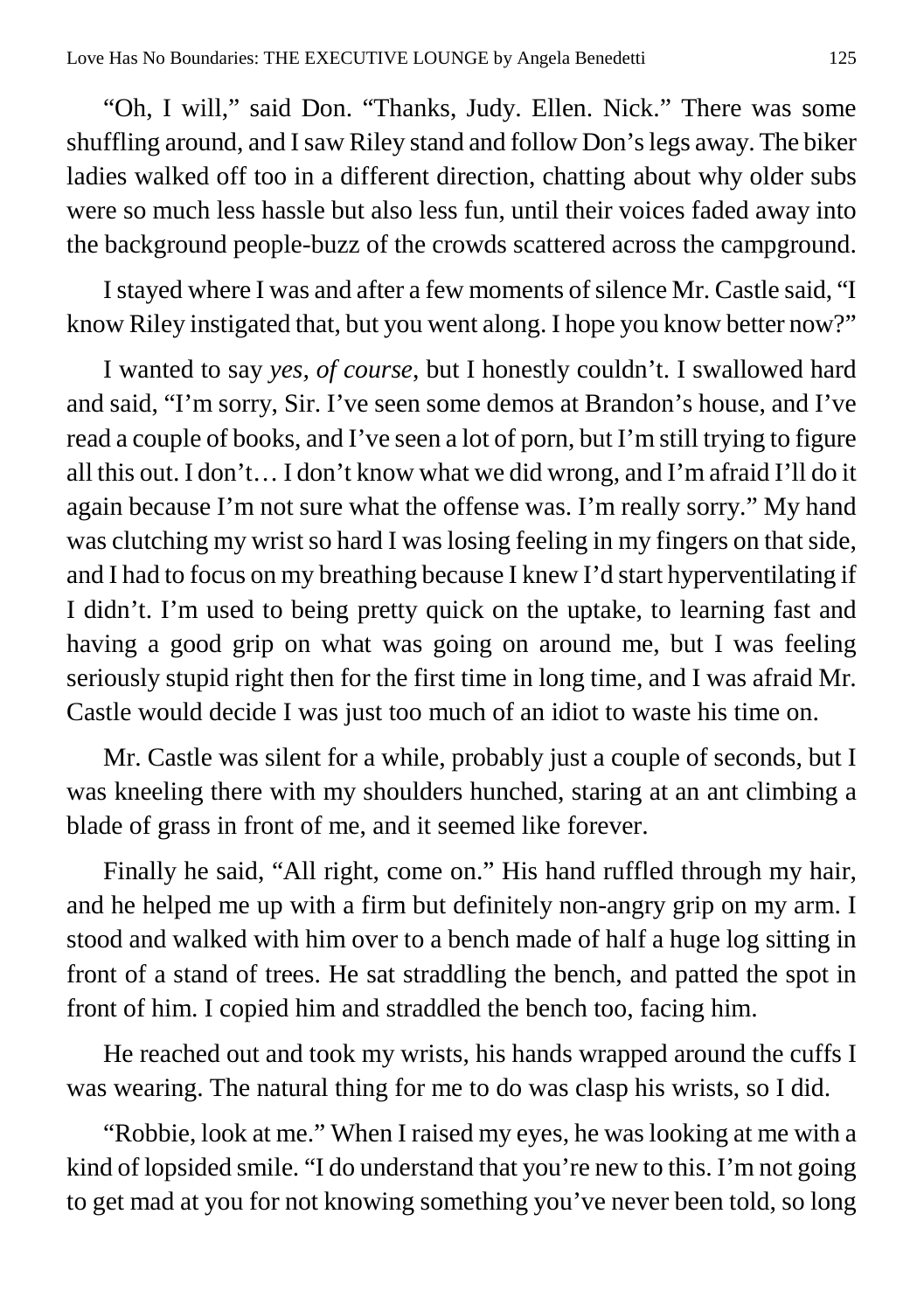as you're obviously trying. That's ninety percent of it—making an obvious effort to be polite and respectful, and usually you do."

I nodded, because yeah, that part seemed obvious. Not just in the BDSM community, no, but how you behaved, depending on your role, was seriously important there. I knew that.

"All right, then. There are particular things, like calling dominants 'Sir' or 'Ma'am' as a default, which are pretty universal, but with other things, different people have different preferences in protocol. No reasonable Dom is going to get offended if, for instance, you look him in the eye when he trains his own subs to never do that unless ordered, but you don't know that. If someone jumps your case for something that's not universal or nearly so, when you didn't know their preference, then they're an asshole, and I'll tell them where to go and what to do when they get there if they complain to me about your behavior. So long as you were generally polite and respectful."

I nodded again. That sounded reasonable, and I was kind of relieved that he *was* that reasonable about it.

"One thing that is pretty much universal is that ignoring a dominant when you're within close proximity, unless you're deeply focused on your own Dom or have been ordered by your Dom to stay quiet or withdrawn or whatever they asked of you, is rude. Your *submission* is for me alone so long as we're together, but you owe *respect* to everyone who hasn't completely fucked up. Riley's mistake was in coming bouncing up to you and starting to roughhouse while ignoring me and Judy and Ellen. He should've waited quietly for us to acknowledge him, then maybe asked you, as his friend, to introduce him to us—I'd have done that, since you were being quiet and I hadn't introduced you yet— and then asked my permission to take you aside so you could chat. Once you were out of range—call it reasonable conversational earshot—that would be the time to try to knock you down with a hug and start joking back and forth. There are ways of accomplishing all that without going hyperformal, but Riley didn't do it at *all*, and by acting like we weren't there when he was within arm's reach, he was rude. Does that make sense?"

"Yes, Sir," I said. "Thank you."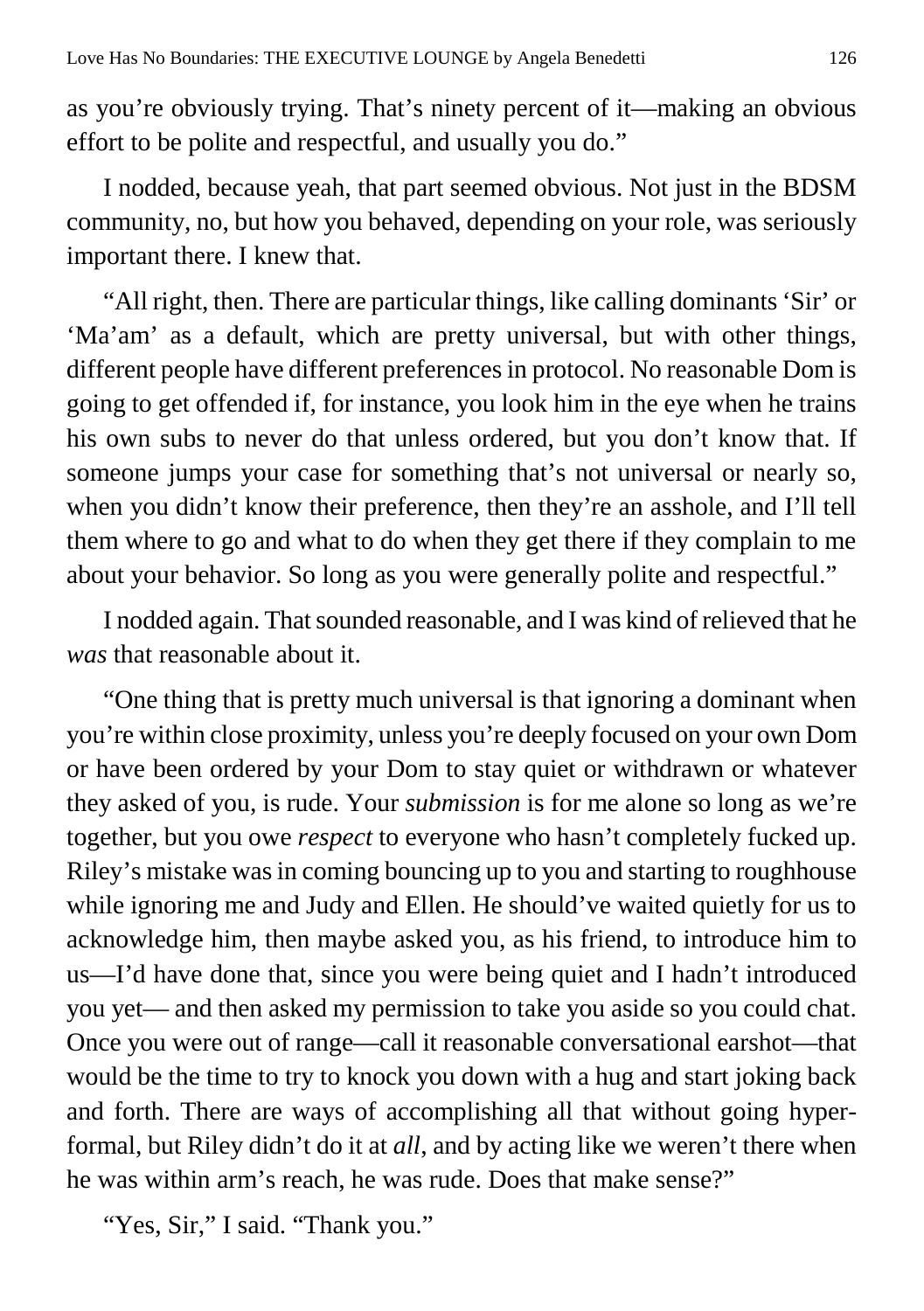"All right, then. You're very well behaved and respectful—I don't want you to think I'm displeased by how you conduct yourself."

"Thank you, Sir," I repeated. "I don't want to make any stupid mistakes, but sometimes it's hard to know, or even know that there's something *to* know."

"Everyone gets that," he said, nodding. "And so long as you're obviously trying, no one reasonable is going to get too bent out of shape."

"I'll try hard not to embarrass you when we're together, Sir."

"I know you will. That became obvious as soon as I got to know you at work. It's one of the things that attracted me, actually." He reached over and stroked a hand through my hair, like a slow, affectionate pet, then pulled me in close for a kiss.

The angle was awkward and our knees were kind of jammed together on either side of the log bench. I couldn't get as much contact as I wanted—Mr. Castle makes me want to sort of melt against him from the lips down—so I wrapped my arms around him, one at shoulder level and the other just below, feeling his body heat through the leather. That also stopped me from losing my balance and ending up in an awkward, back-wrenching angle with my nose squished against his chest, so hanging on to him was useful as well as fun.

Before we could really get into anything, though, Mr. Castle leaned back, looked over my shoulder and said, "Hey, Roy. Did you need something?"

I looked around and saw a guy about my age, Asian, in jeans and a white tank that showed off some decent muscles. He was wearing a pair of wide leather cuffs that didn't look at all like mine—they covered about six inches of each forearm, and didn't have any rings or anything on them. Scuffed leather boots and a seriously un-submissive posture made it obvious he was a Dom, if one of the younger ones around.

"Sorry to interrupt," he said, "but Tim heard you were back today and wants to know if you'd like any time on the schedule."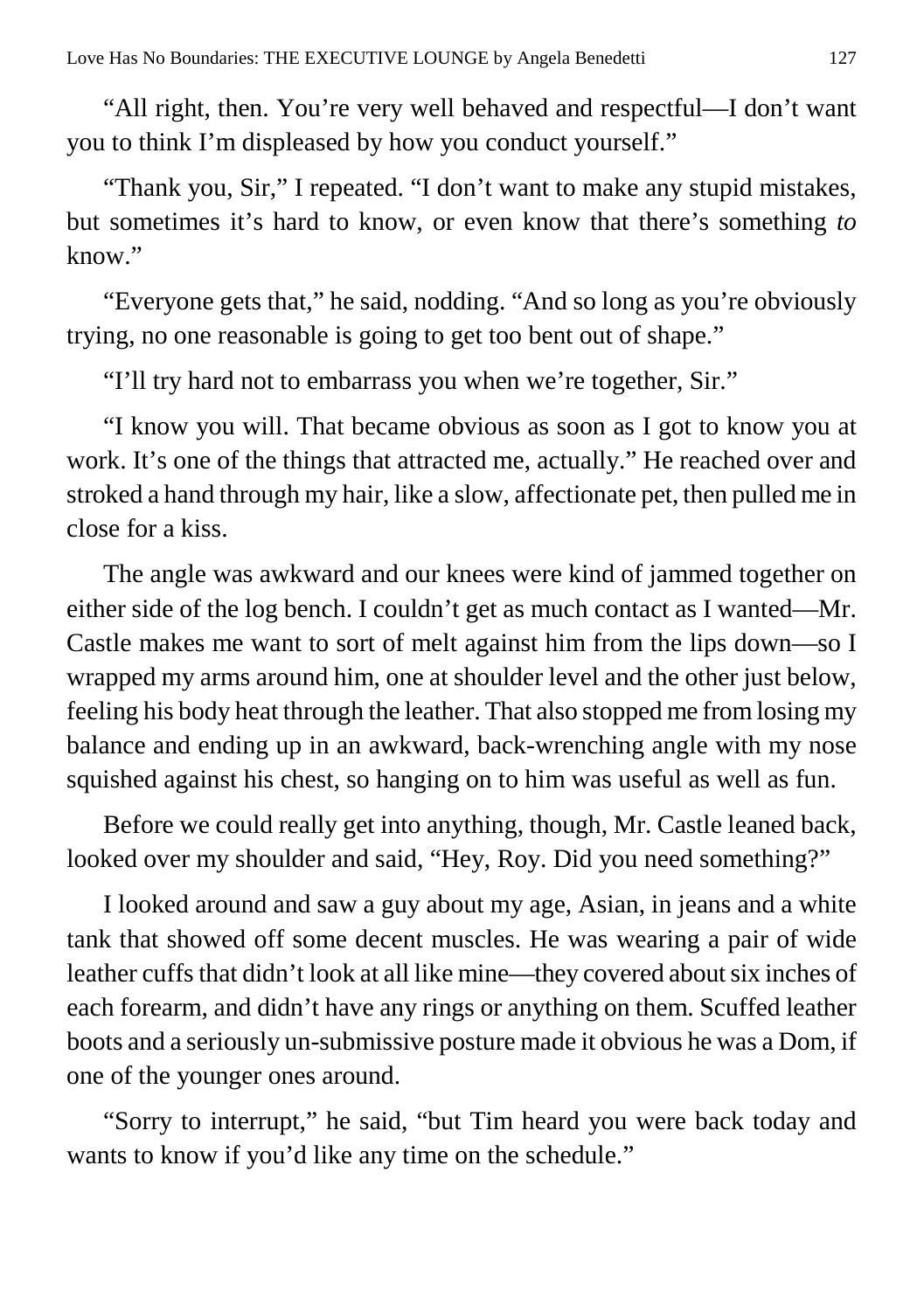Mr. Castle frowned a little, then looked at me and said, his voice low enough that only I could hear, "We haven't gone very far in private yet, so this is up to you. Would you be comfortable having me put you into serious bondage for the first time in front of an audience? If you'd rather not, I can find someone else to model for me, and you can watch."

"No, Sir! I mean, yes, Sir, I'd love to model for you." I still had my hands on him from our interrupted clinch, and I squeezed his shoulders as kind of an emphasis. We didn't have anything formal between us, and I still wasn't sure he'd want to see me outside of work once the weekend was over with, but right then I wanted to be able to at least sort of pretend to myself that he was mine. If I had any choice in the matter, I was going to be the one he focused on when he got his ropes out.

That got me a smile and a quick kiss. "Good, I'm glad." He looked over at Roy and said, "Sure, we'll be here till at least dinnertime." Then he glanced between the two of us and added, "Have you two met?"

I said, "No, Sir," and Roy shook his head.

"Roy, this is Rob. He goes to Brandon's, so I thought you might've run into each other."

Roy said, "Hey, good to meet you. I haven't been in a while—my advisor has me running around finding the most esoteric crap for him, and I've been trying to do my own research in all my copious spare time."

I grinned and said, "I feel for you. I just got my MBA this last June and it was pretty insane for a while."

"Business, ick!" Roy gave me a teasing shudder. Then he said to Mr. Castle, "I'll let Tim know you're good with taking a slot, and let you know what he's got for you."

Mr. Castle said, "Sounds good, thanks." Roy waved to us both and left us alone.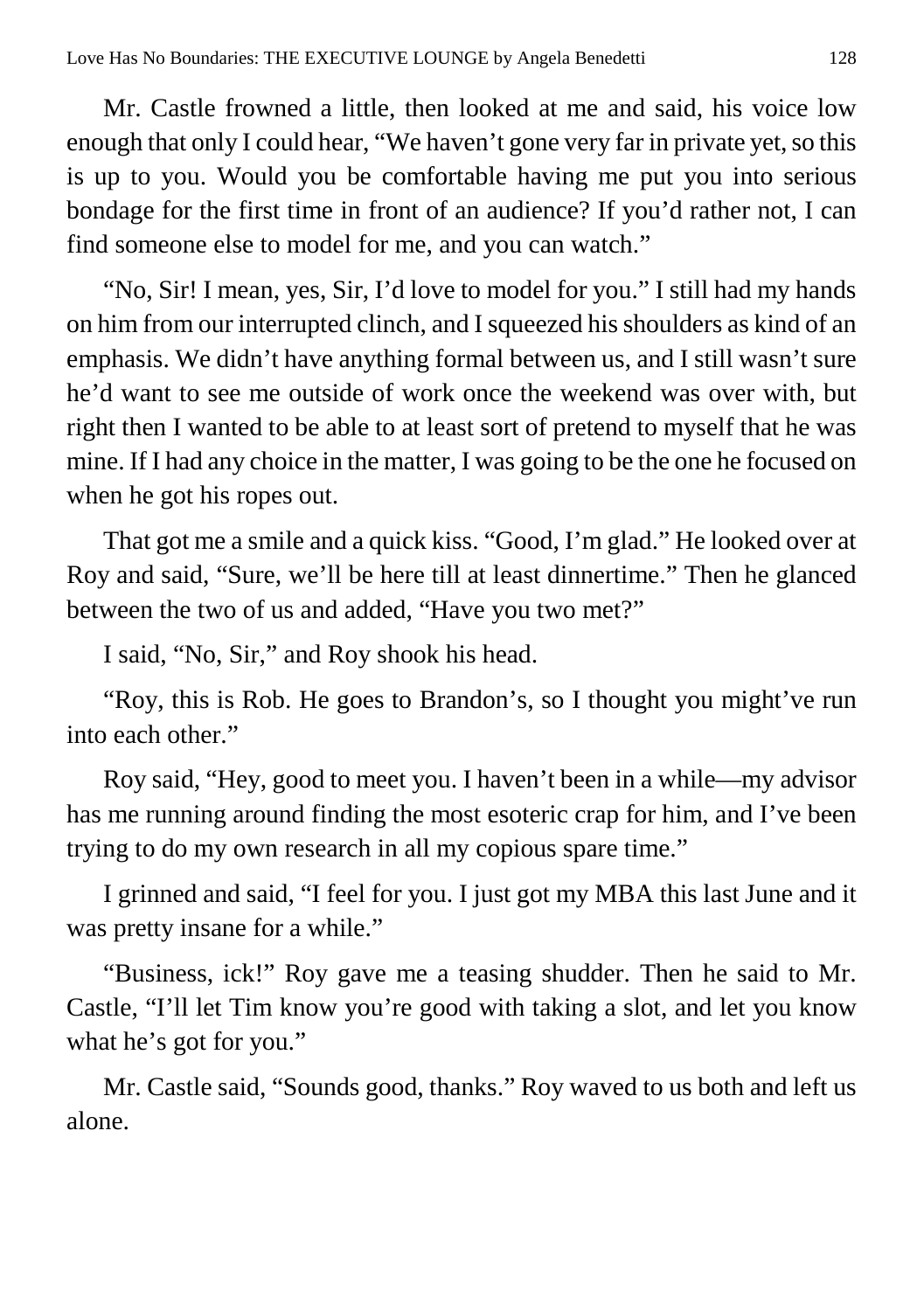"He's a good guy," said Mr. Castle. "Young, but with some experience and a clear head. He doesn't have a sub right now, but I've known him for a couple of years, and he's safe."

I said, "Sounds like a nice guy," and nodded, but I wasn't sure what I was supposed to get from that. I mean, it was good that Roy was a safe Dom and knew what he was doing, but how was that relevant to me? Was Mr. Castle saying that when he was done with me, I should try to hook up with Roy? He was a good looking guy and seemed nice, but even if I didn't have a thing for older men, I wasn't about to go on the prowl for a new Dom any time soon.

Or was I? Mr. Castle had said he was serious, but that didn't necessarily mean long-term. Maybe he just wanted my serious attention for as long as it lasted, however long or short a time that might be.

Mr. Castle tapped me on the forehead with two fingers and said, "You're thinking too hard. I can hear you. Shut off your brain and come here."

Before I could move, he lifted me up with his hands under my ass and pulled me into his lap. I yelped in surprise, then laughed and tightened my legs around his waist.

"There," he said, "much better," and then he was kissing the stuffing out of me. Not being completely stupid, I relaxed and went with it.

\*\*\*\*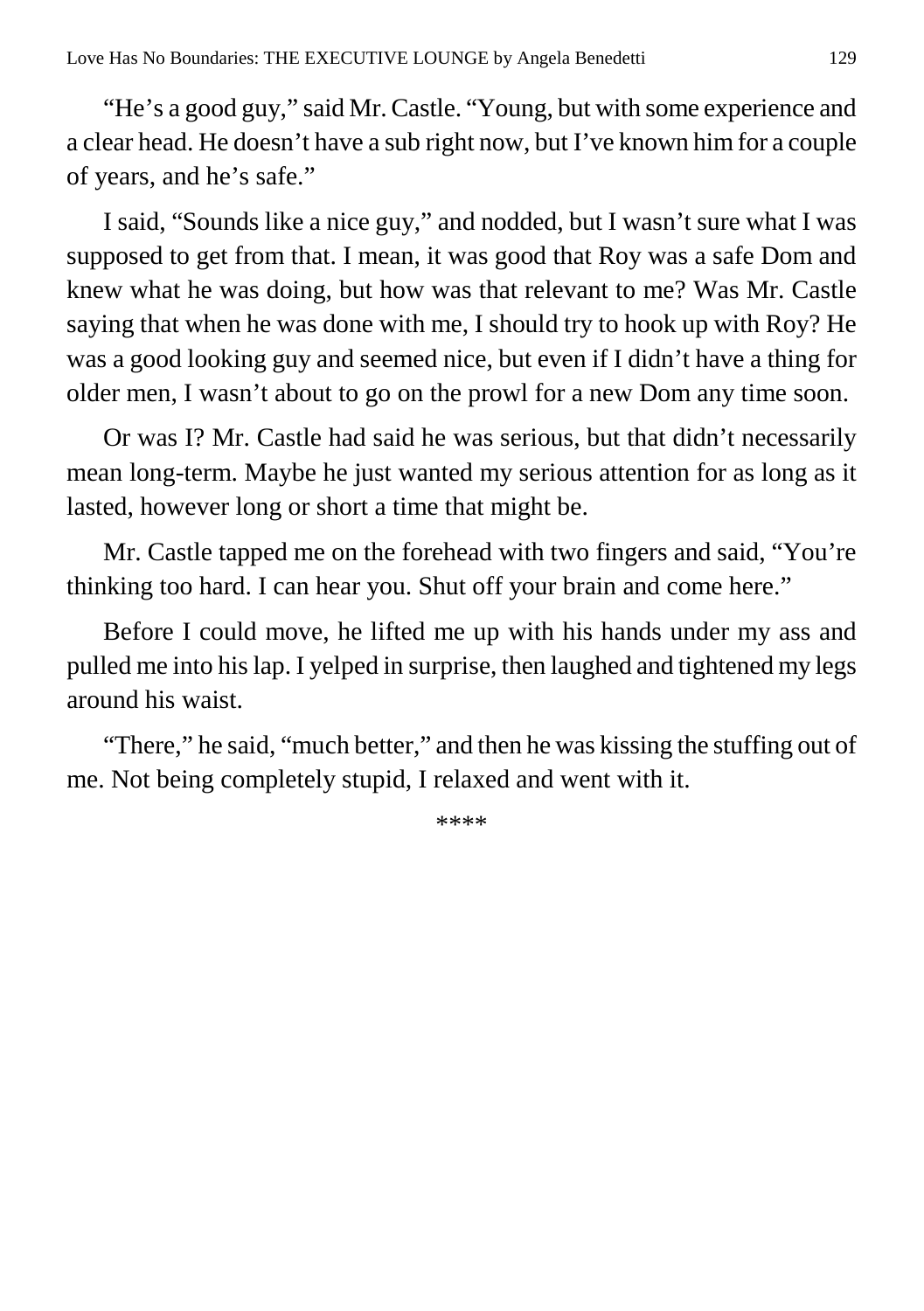## CHAPTER FIFTEEN

The slot Tim-the-demo-organizer gave Mr. Castle was at four, a time when, Mr. Castle said, things usually started to kind of wind down and get tangled up as people wrapped afternoon stuff and started doing different dinner things, either cooking or figuring out where to eat. Mr. Castle hadn't let me eat anything since lunch—which sucked because there was Indian fry bread, which is awesome—and cut off liquids at a little before three. Because, he said, running to the bathroom when you were in full-body rope bondage was kind of problematic.

So at three-fifty I was neither hungry nor full, and neither thirsty nor full of liquid, kneeling in one corner of the demo area, hand clasping wrist behind my back. I watched while a guy who'd been demonstrating hot wax play on his cute female sub cuddled his girl, got her a bottle of water, then cleaned up his gear. Once they'd cleared out, a couple of bikers removed a sheet that'd been covering a big, sturdy-looking folding table in the center of the demo space and tossed a new, clean one over it.

Mr. Castle laid two hanks of rope on the table, one black and one red, along with a large pocket knife, which was for emergencies. The silk-blend rope he used was expensive, but he said that if I panicked or got a cramp or anything else happened, he'd cut me out of it right away. I hadn't really been worried about anything like that until he mentioned it, but having that knife there was sort of comforting.

He'd retrieved his backpack from the bike and left it on the ground next to me, along with both our jackets and my folded T-shirt. The breeze was cool, but Mr. Castle had asked if I minded the bare skin—he said the color contrast with the ropes would be pretty—and I said no. Having his hands on my skin or on my shirt? It would've had to be a lot colder to get me to choose to have a shirt on for that.

When he nodded to me, I climbed to my feet and walked over to where he was standing in front of the covered table, and stood facing him, wrist clasped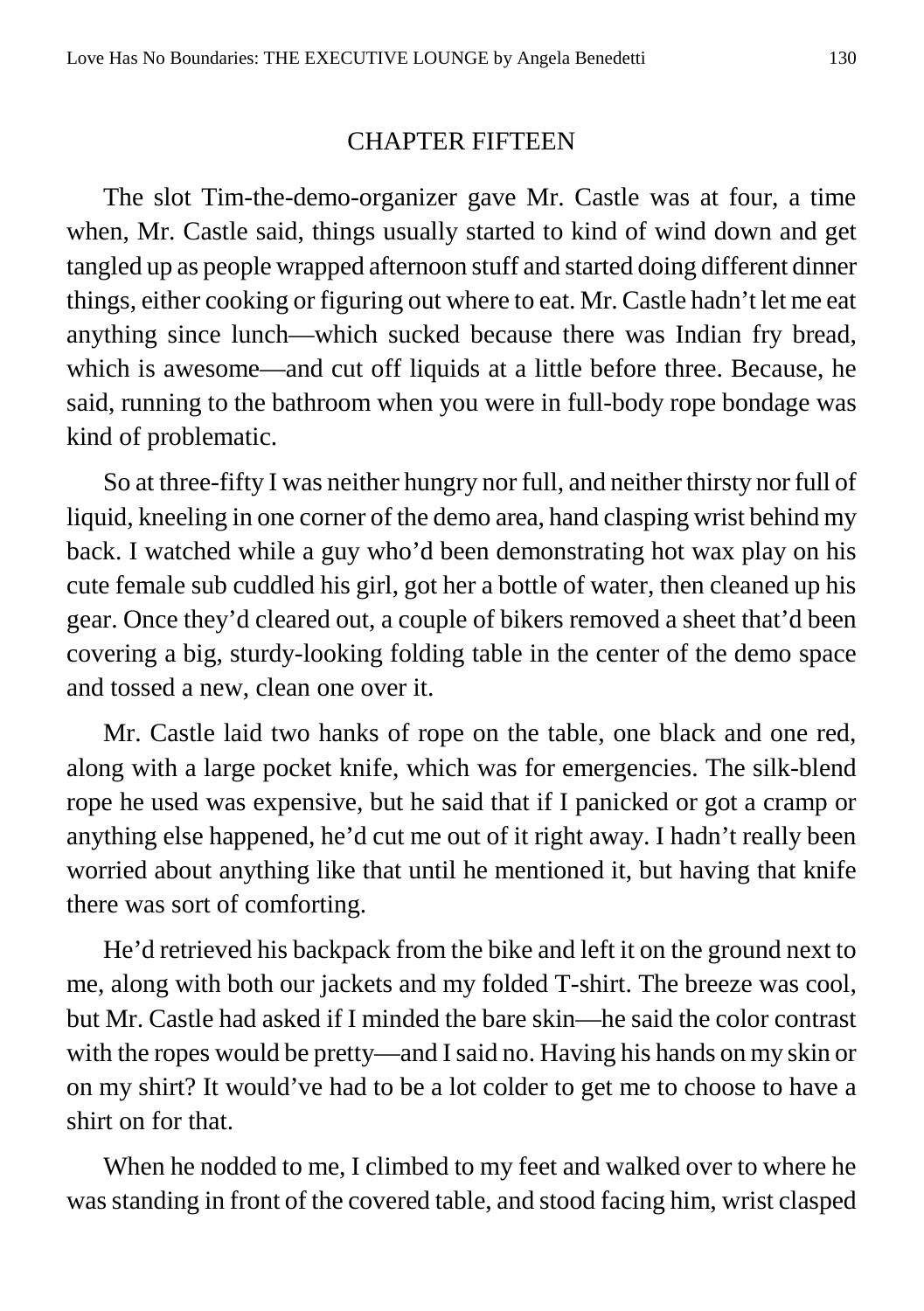behind my back, with the audience to one side of me. I was sort of nervous having a couple hundred strangers watching me, but it was easier with them out of my direct line of sight.

Tim, a big guy with a bushy beard whom I'd met earlier, introduced Mr. Castle and ran down his experience with rope bondage, then left us to it.

I focused on my breathing and heartbeat while Mr. Castle said some things I didn't pay much attention to, then he was there with the black rope. He had me turn to face the audience, then got going.

"Folding the rope in half is the easiest way to find the center," he said. "Loop it around the back of the neck. Never the front." He turned and gave the audience a hard stare. "Seriously, *never* loop a rope around the front of the throat unless you've got a rigid collar on first, one you're absolutely sure isn't going to slip out of position. Threading the rope through loops *on* the rigid collar is best, if you have to do that. The windpipe is in front of the vertebrae. If you cut off your sub's air, he won't even be able to safeword."

He looked back at me and knotted the two ropes together at about the top of my breastbone. "This first rope is going to be the foundation," he said, "which is why I'm using the shorter one here. Tie a knot—I just use square knots, although an overhand will work, or anything else that'll hold the two strands secure to each other right where you put it. From here, figure out how much slack you'll need. It depends on the size of your sub and what effect you want."

I looked down and saw him pull the two ends apart at an angle, then pinch the ropes with his fingers and thumbs at a point where they were not quite half way to my nipples.

"I like it about here," he said, stepping aside and turning me slowly so everyone could see. "If you have a female sub and want to outline her breasts, take the rope out to a little less than nipple width. Less because there's always going to be some shift when you tighten things up. This is going to be the outer edge of the center diamond and the inner edge of the spaces going down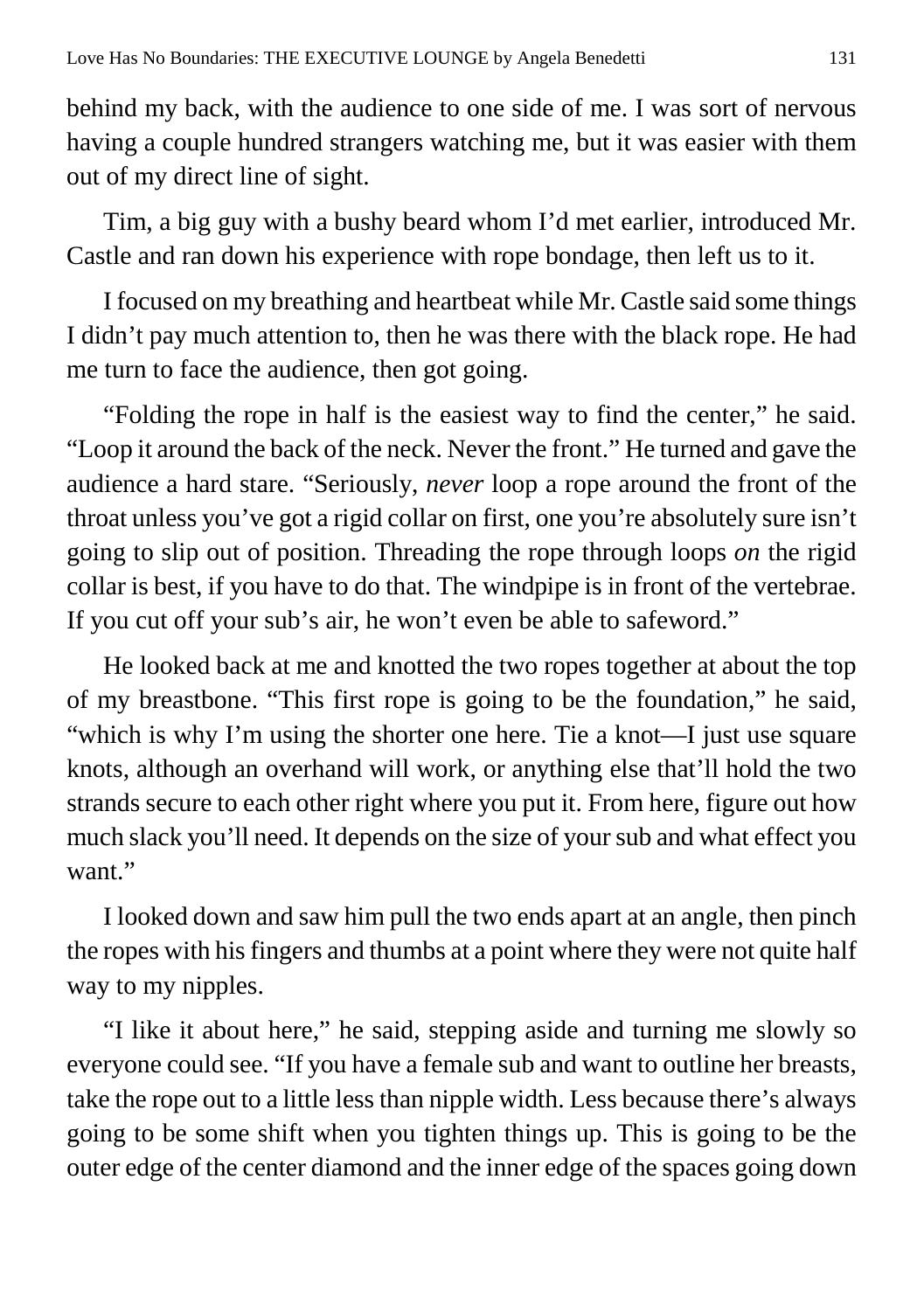on either side. Your next knot is going to be twice that length from the first one."

He measured with his hands and tied the two ropes together again, with another square knot.

"From here, you can either space all your knots evenly, or you can position each individually, depending on what effect you want. I usually like them even." He tied three more knots down the length of the ropes, leaving a couple of feet of tail. "You can pull a loop in this if you want, or tie a bow, just to keep the ends out of the way while you work. I wouldn't tie a bow with a male sub, but that's just me." He gave the audience a crooked smile and got some snickering in return.

He stepped over to the table and picked up the coil of red rope. This one was a lot longer than the black one. He folded it to find the center, then said, "Arms up."

I lifted my arms straight out from my sides, and Mr. Castle looped the rope around me so the center was at my back, right below my shoulders.

"Here's where it starts to come together," he said. "Under the arms," and he wrapped the rope around to my front, "then the ends go through either side of the first knotted space." He threaded each end through the loop, pulling the space into a triangle.

"Now, back under the arms." He wrapped the red rope toward my back, then said, "Arms down." I lowered my arms and he ordered, "Hold the ropes with your arms." Then to the audience, "It really helps to have your sub's cooperation here. If you like having your sub struggling, you'll probably need a helper. Maybe two. This style is about looks, not just secure restraint."

He passed the ropes, one at a time, around the outside of my arms, then back underneath to the back, then adjusted both sides so they were secure without being too tight. Then he had me turn around so my back was to the audience.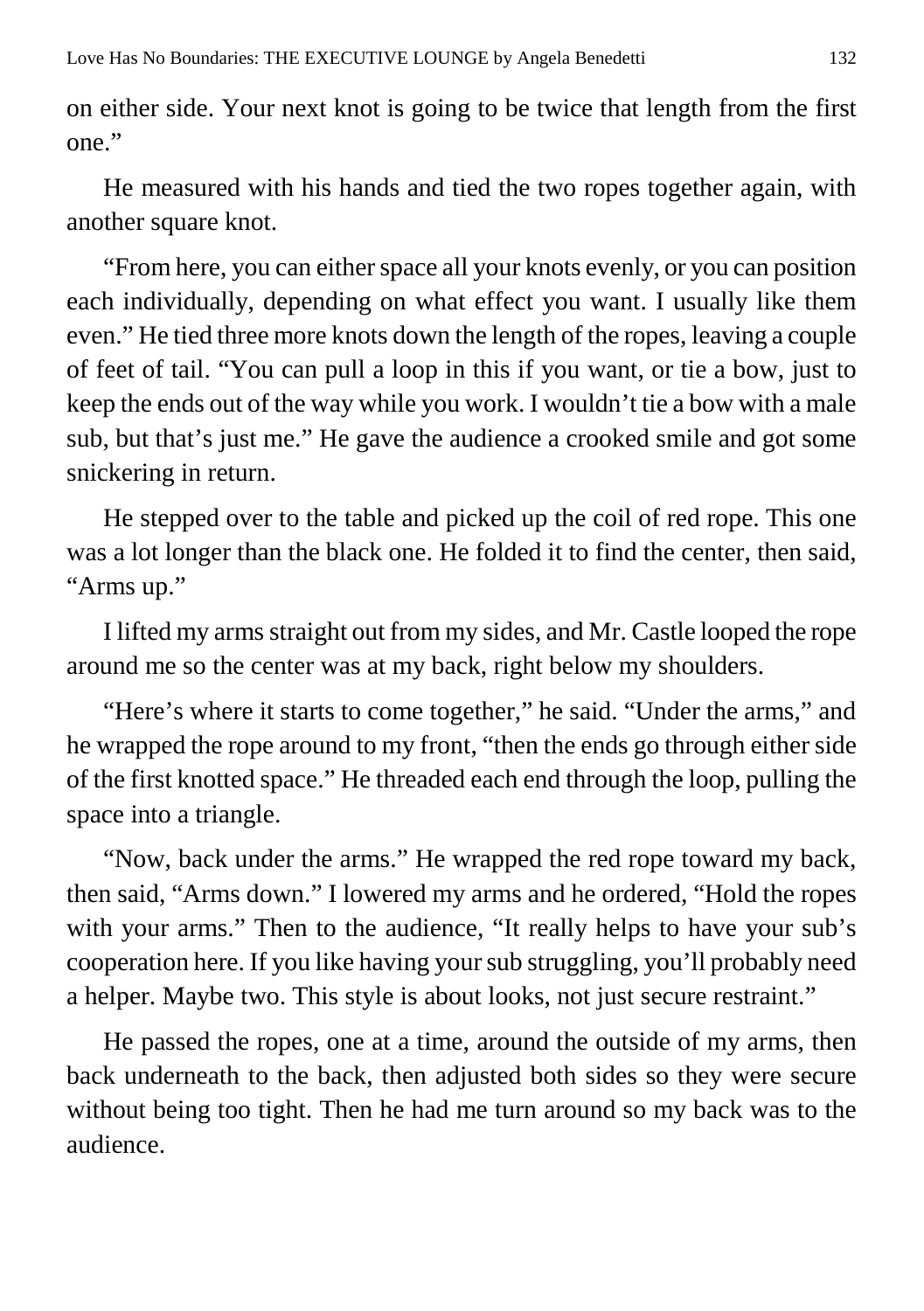"Now, cross the ropes around each other, tighten them up just until they're firm, and back to the front, low enough so they're level with where the next black loop will be when it's stretched out. You'll get a feel for it."

He turned me to face the audience again and wrapped the red rope around my chest, this time at a level just below my pecs, threading each rope under one of my arms. I couldn't move them much to help him this time, since the first stretch of the red rope was pinning my upper arms against my sides. I saw where he was going with this and immediately started to get hard. I was going to be completely immobile by the time he was done, at least from the waist up. I hoped he had plans for my legs, too, because I already felt helpless and kind of excited.

"Through the black loops on each side like before—notice that as you add tension down the black structure, the spaces turn into diamonds—then around to the back again, with a loop around the arms. Then just keep going."

The red rope zigzagged back and forth around my torso, squeezing, compressing, trapping my arms so I couldn't move them at all. With a rope just wrapped around, you had a lot of slack to move underneath it; I'd seen a couple of subs at Brandon's tied that way. One had knelt in a corner of the yard for most of the afternoon, wrapped in rope and looking pretty hot. I'd imagined myself in her place, and jerked off to the fantasy later that night.

Looping the rope around the arms individually was so much more restrictive, though, it was like the difference between a rubber band and a handcuff.

By the time he was done with my upper body, my arms were tied down to just a few inches above my wrists. I was completely focused on Mr. Castle, aware of him moving around me, touching me, turning me, wrapping my body in his ropes. If he'd told me to go down to my knees and suck him off right there in front of everyone, I probably would have without even thinking about it. My brain wasn't really in "think" mode just then.

"I like this technique because it immobilizes the sub. Robbie, try to move your arms. Wriggle for me."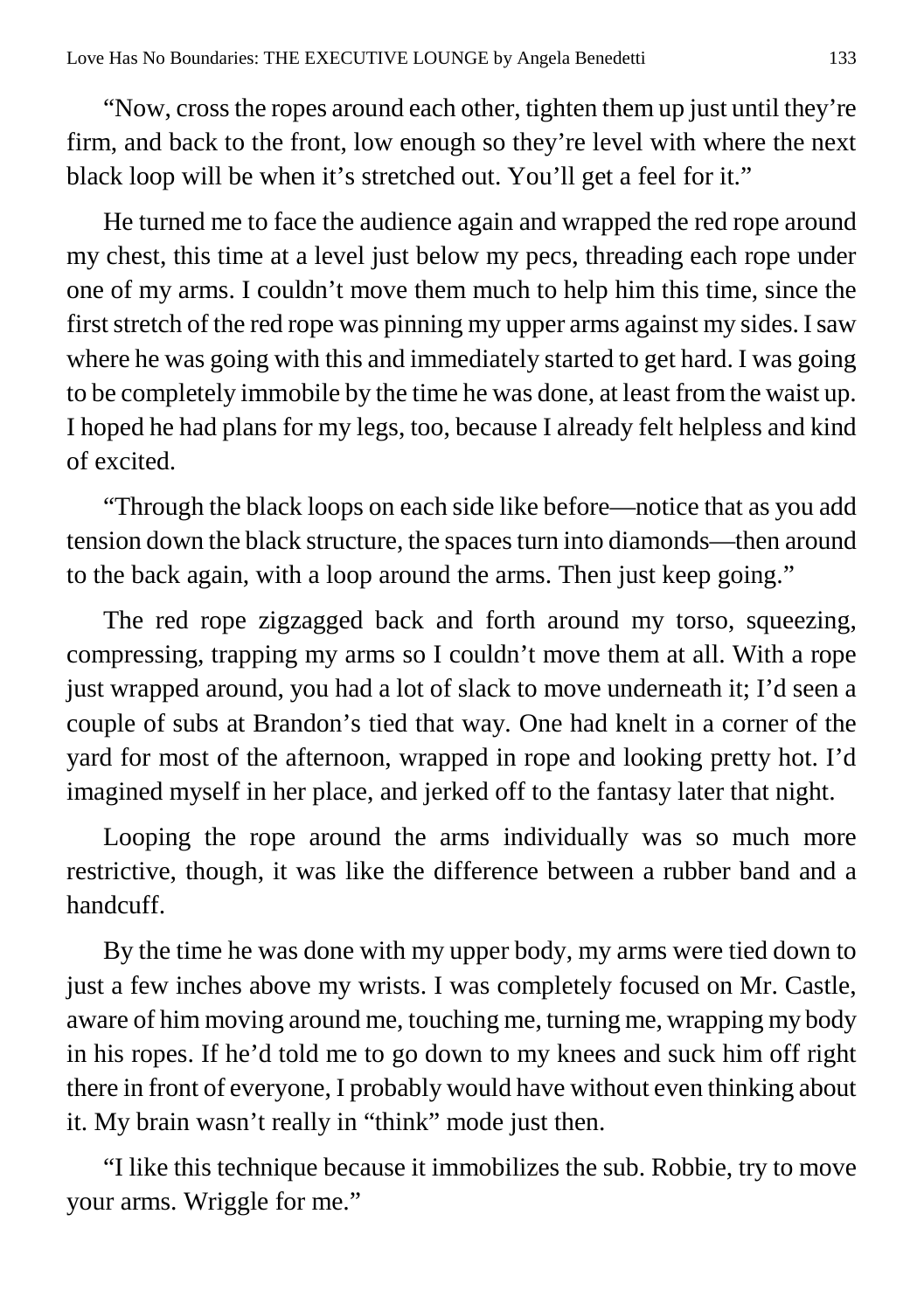I obeyed, squirming back and forth, looking for play in the ropes. There was pretty much no give anywhere. It felt awesome, and I was pretty sure everyone watching could tell I had a hard-on right then.

"This is just a basic application," said Mr. Castle, "but you can do a lot with this technique. You can make the foundation longer—imagine the black rope structure going down the back as well. In that case, the red rope would go back and forth down each side. Two red ropes would make the whole thing neater. You can also leave the arms free and just bind the torso– that forms a corset tie, and your sub can wear it under street clothes without attracting attention from mundanes, especially if you use a thinner cord. The hardest part here is maintaining even tension."

He had me rotate slowly and said, "I'm a perfectionist, so I like everything even, with all the lines and spaces symmetrical and balanced. Sometimes you'll need to make some temporary knots to tie off one side and maintain tension while you work on another side, especially if you get into the more complicated applications of this technique. If you don't care about symmetry or neatness and just want to see your sub covered in rope, you can do whatever you want."

There were a few more laughs at that.

"How to finish is up to you," he said, "although you'll want to secure the bottom somehow to prevent the structure from riding up and losing tension. You can take the ends down the crotch and do all sorts of interesting things there, whether your sub is male or female. You can start with the black rope much longer and run a pair of ropes down each leg, zigzagging back and forth, using the same twist on each side that you used down the back of the torso. I tend to get impatient right about here, so I'm going to go for something simple."

He helped me move back until I was right in front of the table, his hands on me, helping me keep my balance, since if I lost it and fell I wouldn't be able to catch myself.

"Up on the table."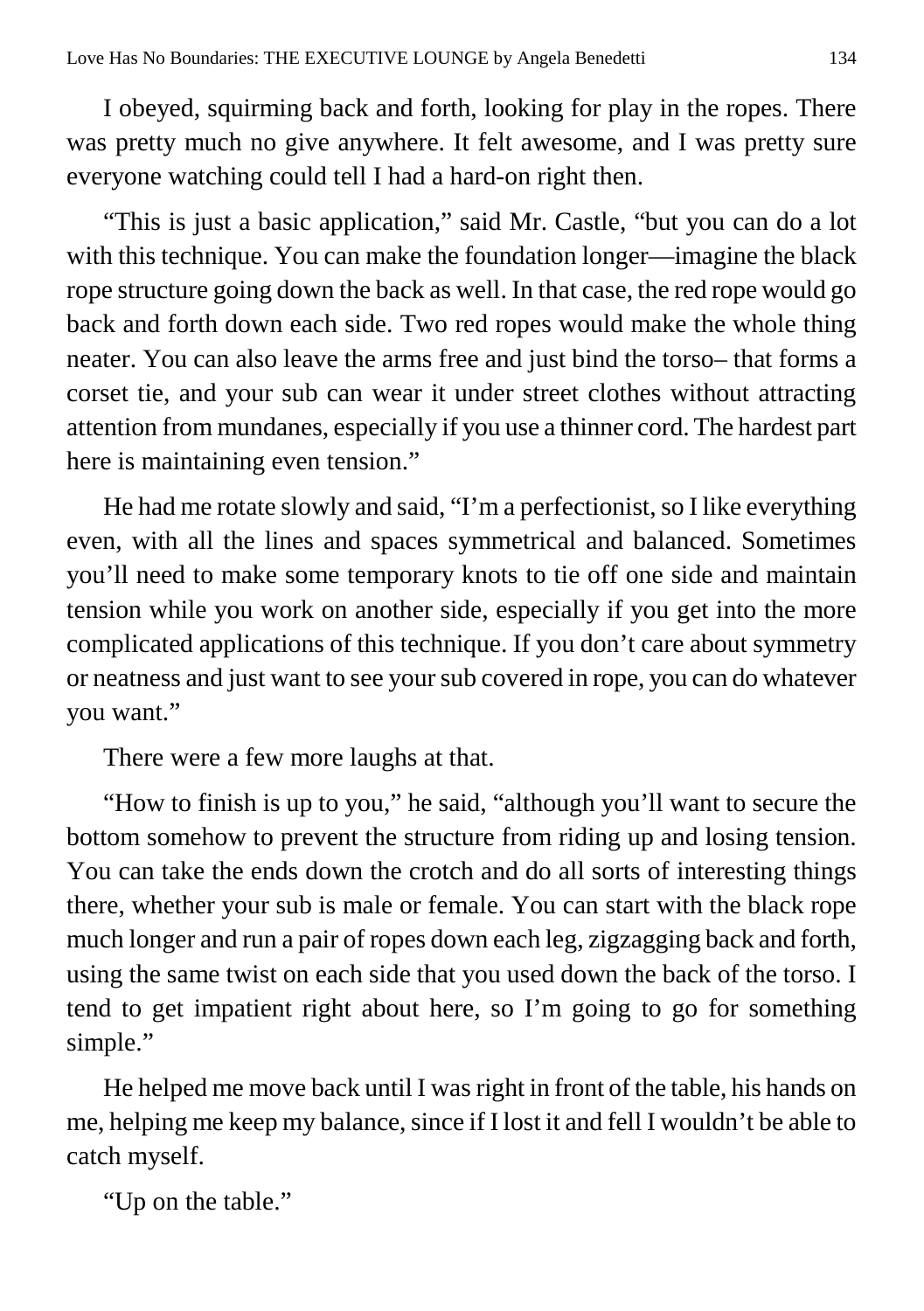I managed an awkward hop and landed on my butt on the table. It protested but held, and felt sturdy enough that I didn't worry about it collapsing under me.

Mr. Castle had me turn, swinging my legs up, then lifted me and moved me about a foot so I was sitting in the center of the table, facing the short end. He lowered me back until I was lying down, with my feet hanging off.

"On each side, I'll take the red end down and around the ankle." He had me bend my knees and secured the ends of the ropes around my ankles so I couldn't straighten my legs.

"I like this because it's simple and quick, and gives you access to everything you might be interested in playing with at this point."

"Your boy is pretty interested too," called a guy from the crowd. I blushed and turned my head away.

"Robbie is a wonderful sub," said Mr. Castle, resting a hand on my chest. "Responsive and eager to learn. I'm fortunate to have him." There was a hard note in his voice and the guy who'd commented didn't say anything more.

"Any questions," he asked.

There were a few, but I tuned them out. The embarrassment of having my bulging jeans pointed out in front of a bunch of strangers faded, and I just lay there with my eyes closed. Without vision, my sense of touch seemed to intensify, and the feel of the tight ropes made the world shrink down to just my body, my bondage squeezing it all around, and Mr. Castle's hand on me. I squirmed a little bit, slowly, just for the pleasure of feeling how restricted I was. It was like my arms were *gone*, absorbed into my body, and I had no ability to manipulate the world at all. I lay there completely powerless and passive, dependent on Mr. Castle for anything and everything. I was sinking into my own helplessness and his domination over me, and it was such a thrill I thought I could almost come from it, if I let myself.

Then it was over, and Mr. Castle leaned down to kiss me while the audience applauded.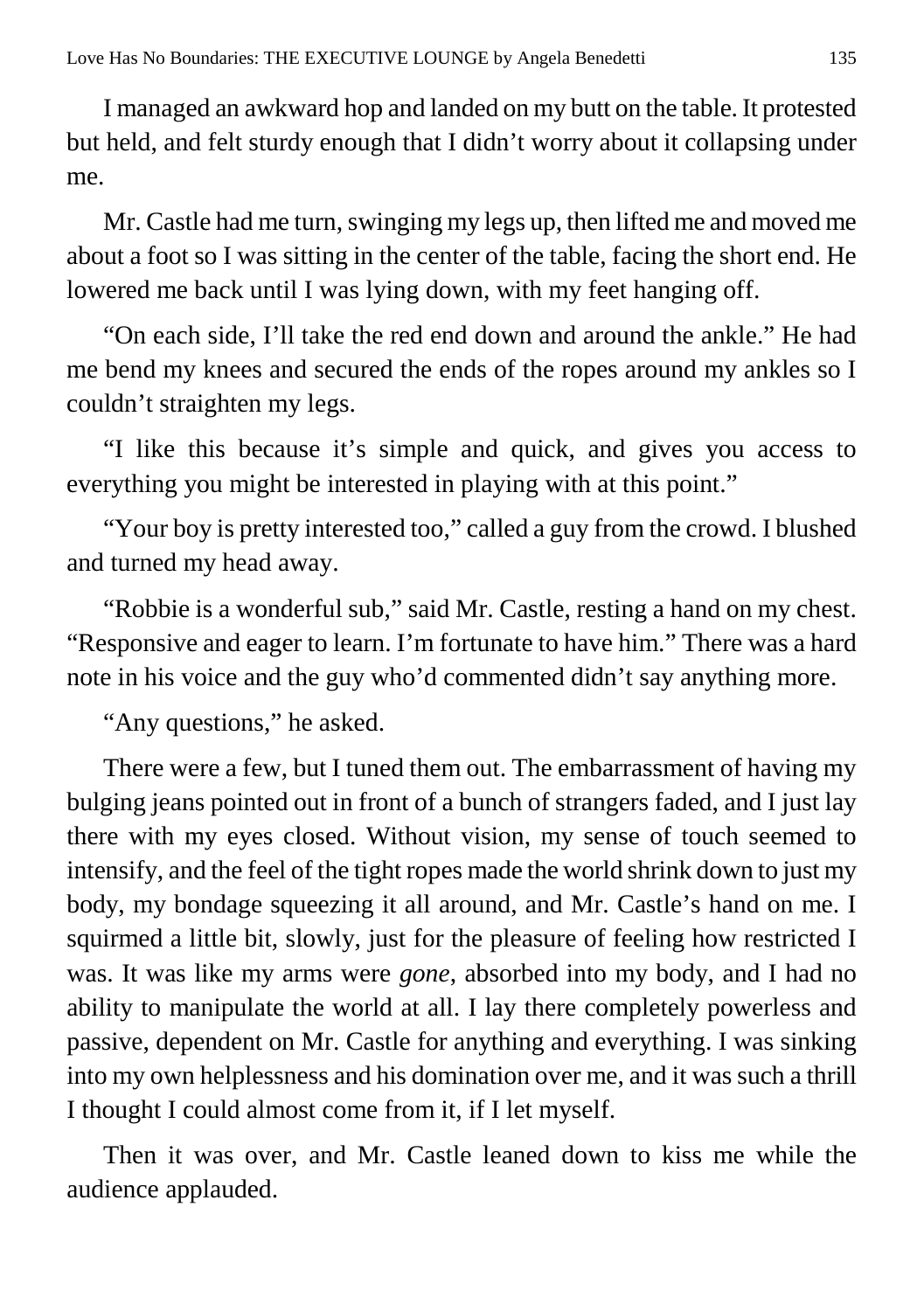When he straightened, I opened my eyes and managed a dreamy smile.

"You liked that?" he asked, although I could tell from the hungry look on his face that he knew the answer.

"Yes, Sir. Very much."

"Would you like to stay like that for a while?"

"Can I? Don't they need the space for someone else?"

"Yes, but you're portable," he said with a grin. "Maybe not as easily as a skinny little twink type would be, but I can manage." He looked around, stared somewhere off past my head for a moment, then scooped me up into his arms, bondage and all.

"Roy, bring our stuff?"

"Sure, Nick." I heard footsteps and some shuffling behind us as Mr. Castle carried me over to a spot under a shady tree. It wasn't grassy, but the ground was spongy with loam. Mr. Castle set me down, settled himself under the tree with his back to the trunk, then shifted me into his lap. Roy set our jackets, my T-shirt and Mr. Castle's pack down next to us, waved and left us alone.

I leaned into his chest, cuddling as well as I could.

I really wished we were somewhere private, because I wanted, *needed* him to fuck me while I was tied like this. Or suck me off, jerk me off, play with me, *something*, because I was a bundle of helpless ache and need and not being able to do anything about it was going to make my balls explode.

"You're such a sweet boy." Mr. Castle tightened his arms around me, rubbing my back over the tight ropes and pressing a kiss into my hair. I pressed my cheek against his smooth, leather-covered shoulder and kissed the side of his throat, the only part I could reach. He'd been sweating a little in the sun, plus carrying me over to the tree, and his scent surrounded me. I closed my eyes and breathed it in—warm and musky and him. It was familiar even after such a short time, and catching just a hint of it, even at work, made me relax and feel a little aroused. Tied up and curled in his lap? The scent was a desperate tease.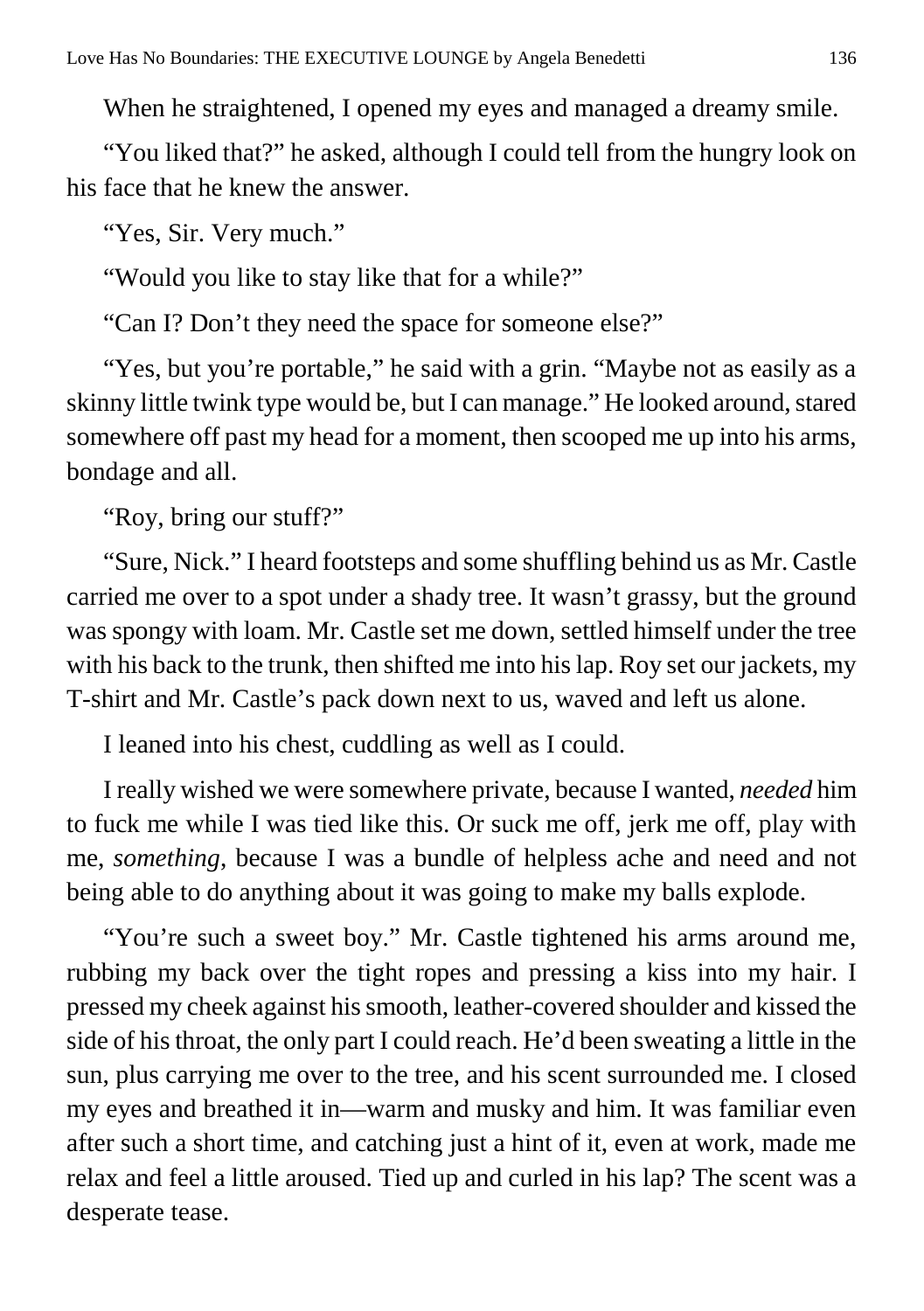"I want to fuck you so bad it's driving me crazy," he said, his voice quiet but intense. "I wish I could teleport us home."

"I wish so too, Sir," I said, and my voice had a little more urgency to it than I would've chosen to show, if I'd been thinking about it at all. He hugged me again and made a low noise that sounded like a frustrated growl.

I could hear a blurred buzz of voices from where we sat at one end of the campground, with laughter or whooping here and there. Occasionally a motorcycle rumbled in or roared out of the nearby bike lot. A sharp cracking sound and cry of pain marked the start of the next demo, not too far away; I could almost make out the just-unintelligible voice of whoever was instructing, commenting in between strikes.

There were people all around, and a sexual charge filled the space, flowing through the huge, outdoor area. We were all there for the same thing, more or less, and no one was likely to be offended by whatever anyone else might choose to do, or if they were, I figured they'd probably hide it because dissing someone else's kink is pretty uncool.

Despite all that, though, most of what was going on—definitely what Mr. Castle and I had done for the last hour or however long it'd been—was foreplay, bottom line. Not for everyone, because there are people who are into D&S but don't have sex when they scene, but I'll admit I don't get that, not at the gut level. I never did, but right then, having had my first real experience of complex bondage with an expert Dom I was totally gone on, it was a lot of other things too, but it was definitely foreplay.

And it was *good* foreplay, good enough to get me so worked up I felt like I was going to spontaneously combust if I couldn't get some relief, but there was no way to move on to the obvious next step unless we could borrow a tent from someone. Even then, I didn't know that I'd really want to have everyone walking by within fifty feet hear what we were doing.

Fuck it, that's a lie. The way I felt right then, I wouldn't have given a damn.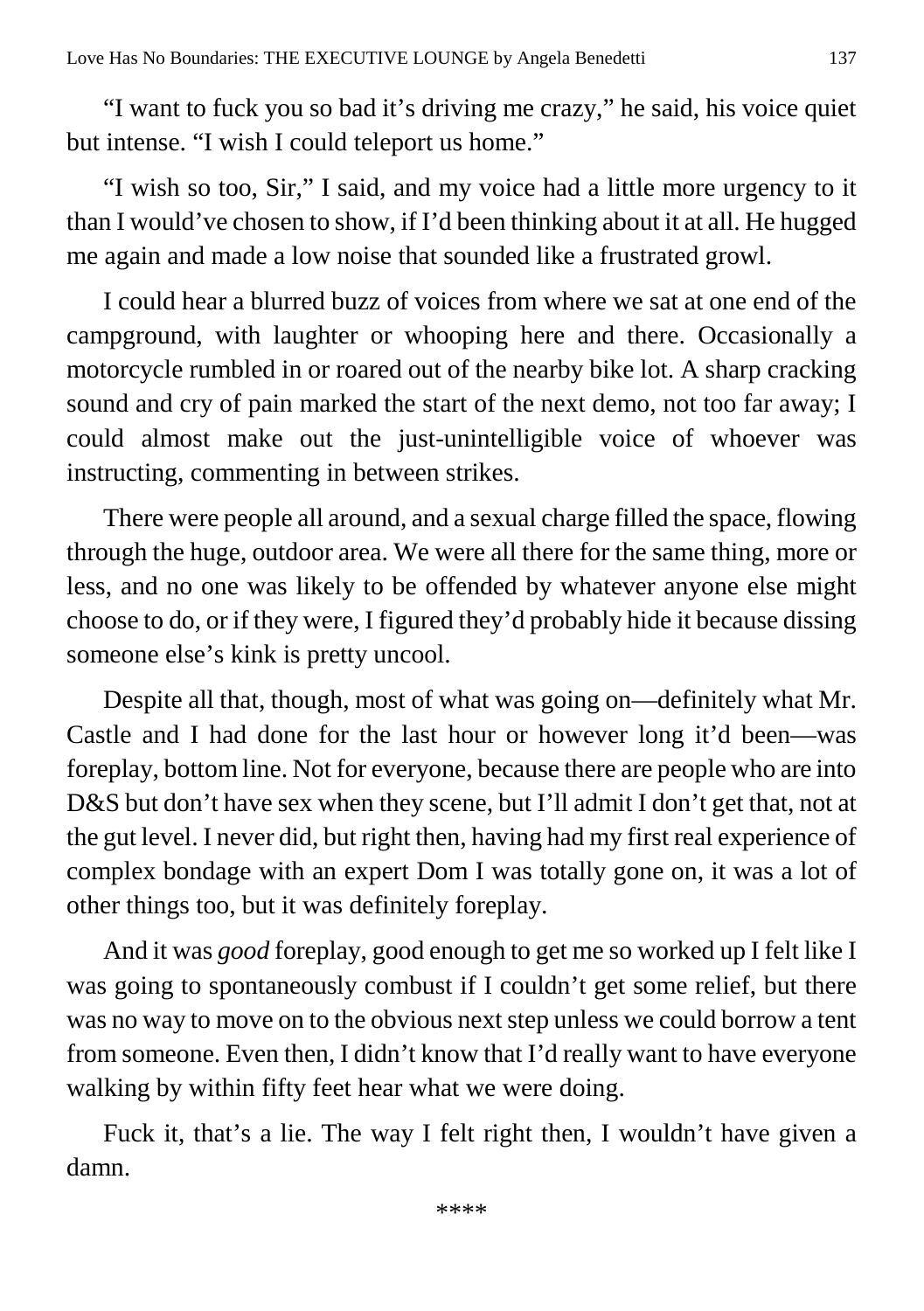# CHAPTER SIXTEEN

We sat there for a while. I didn't know how long because I wasn't wearing my watch with the wrist cuffs, couldn't have raised my arm to look at it even if I had been, and wasn't thinking about it at the time anyway. But the sun was in a noticeably different place when Mr. Castle gave me a hug and a deep kiss, then shifted me to the grass and undid the knots at my ankles with two quick jerks.

It took almost as long to untie me as it had to tie me in the first place, if you subtract the time he'd taken in the middle of the wrapping and looping and knotting to stop and explain what he was doing. I was shivering before he was halfway through.

"Hang on," he said. "I'll bring your shirt and jacket as soon as I'm done. Your blood pressure is dropping some with the release of tension and that's chilling you down. It'll pass in a little while." He kept working while he talked, but he couldn't go very fast—pulling a rope too fast out of a tight loop against my skin would've left me with some awful rope burns, so that slowed him down.

"I'll be all right, Sir. It's uncomfortable, but not really bad."

I wasn't lying, but goose bumps aren't my best look and I was glad when he tossed me my shirt, then my jacket. Even the T-shirt helped, and the leather jacket made me feel almost normal again.

He pulled me to my feet with both hands, then backed me up against the tree and kissed me again, long and slow, making my bruised lip flare. I was figuring out that Mr. Castle was *really* into kissing, which was fine by me 'cause he's seriously good at it.

We finally wandered off to see what was up and who was around. I hadn't really seen much of the event the previous night, and it was interesting to walk around and look. It *almost* distracted me from my aching erection.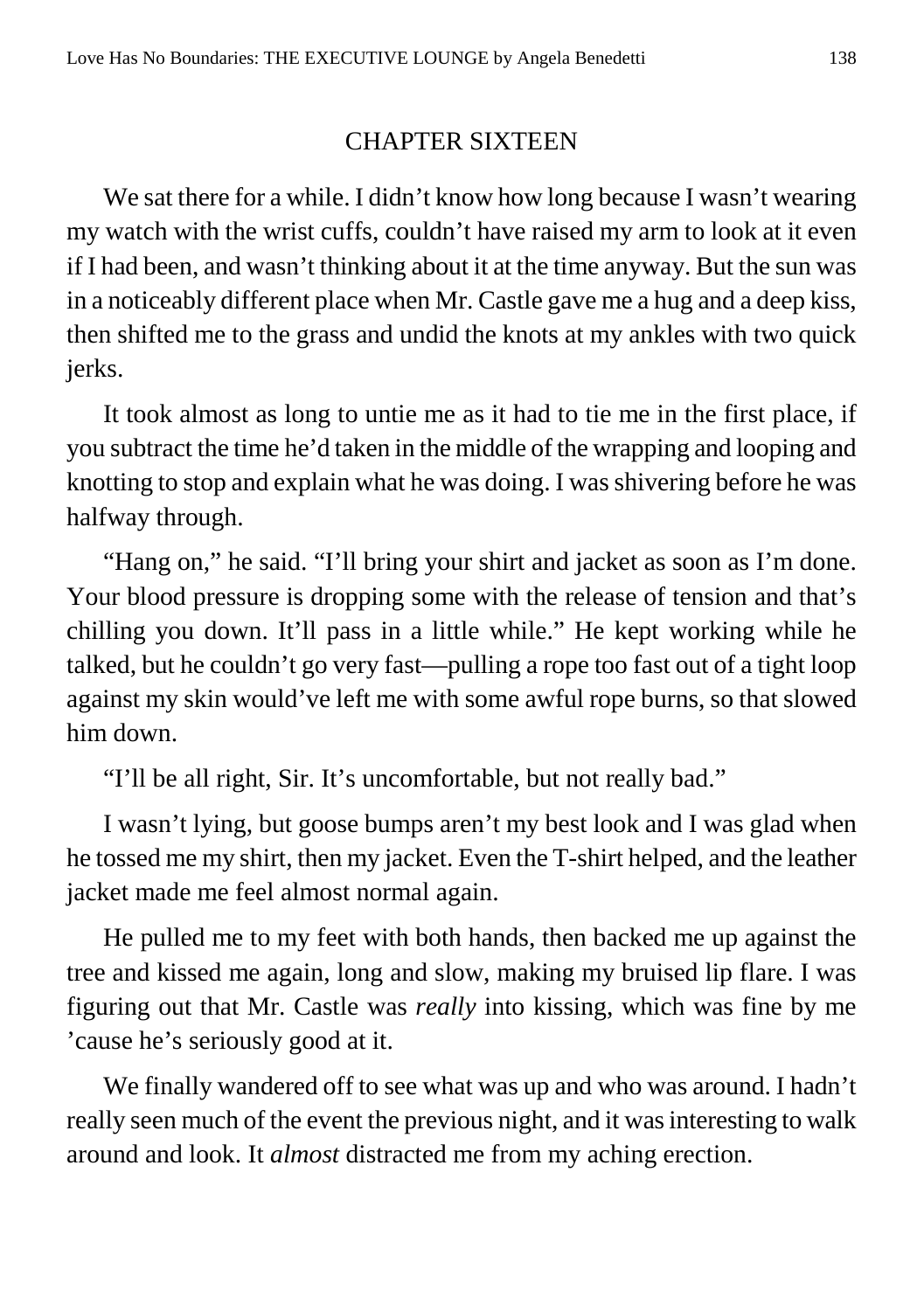There was an aisle lined with vendor tents selling things I'd only ever seen online, from cuffs and clothes to books and benches to studs and slings. I was trying hard to look without looking like I was looking. I failed miserably, of course.

Mr. Castle just laughed and slowed down, hauling my blushing ass around and talking about things like stitching and rivets and padding and penetration. I saw something called a "spider gag" that I'm pretty sure I don't want to try any time soon, but there were a few other things that looked like fun.

What I really wanted to look at was the collars, and I very deliberately controlled myself in the four tents that sold them. A collar is a big deal—I guess it's like a plain gold ring to a vanilla woman?—and I didn't want Mr. Castle to think I was hinting or anything. Not that I knew him well enough to accept a collar from him right then, even if he'd offered. My brain knew that even if my gut (and parts lower down) didn't. But still, it's the idea, you know?

We moved on without buying anything, and when we'd looked at all the vendors, Mr. Castle said, "Let's go for a walk."

Since we'd been walking, I was okay with doing more of it, so I said, "Fine with me, Sir." He steered me over to the edge of the campground, opposite the rec building and the bike lot, and we headed off down a trail into the woods. We just kind of ambled, not heading anywhere in particular.

"It's been too long since I did this," said Mr. Castle. "I like living in the valley, high tech and high-rises and lots of activity. And I love my bike, especially when I can just go for a ride away from traffic. But I like nature, too—it's relaxing and quiet. I wouldn't want to live in the woods, but it's a good place to take a break."

"I guess," I said. "I mean, I like it here. I've never been camping or anything, though—my family wasn't into it. It's cool, something different. Usually a forest is just something I see on TV or in a movie, you know?"

"Really? Huh. We'll have to fix that."

"Yes, Sir."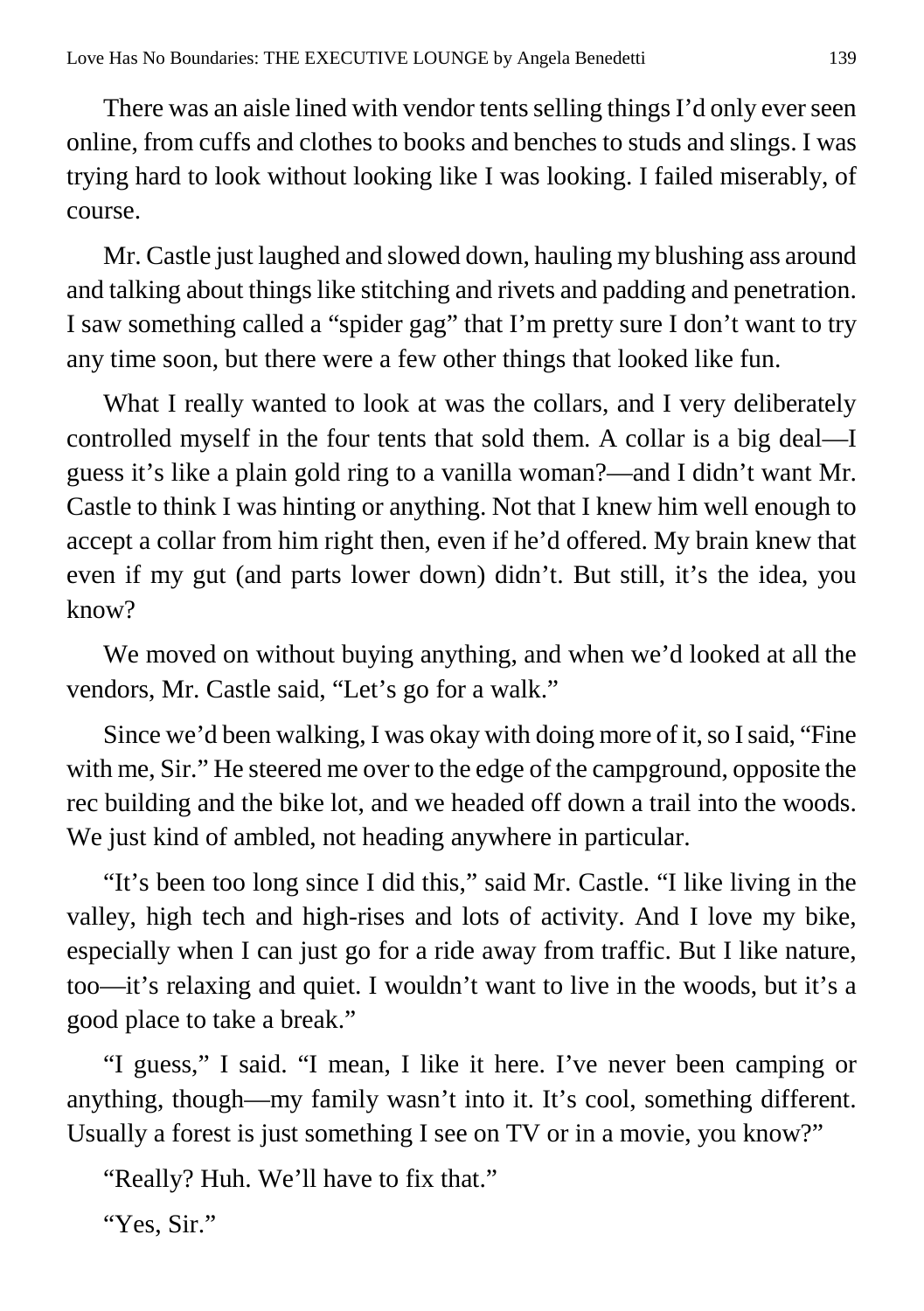He gave me a look and said, "I'm not going to put you on a leash and drag you along on a twenty-mile hike. If you don't want to, you don't have to."

"No, Sir. I mean, sorry, yes. I don't know if I'd be up to twenty miles, but this is good. I'm fine being here, and wouldn't mind doing it again." I did *not* say "with you" because I'd probably grow tits or something, but the thought was there.

"We'll have to pencil that in, then."

"Maybe we could go out on the bike, and stay in places where there's forest and do shorter walks? Then ride somewhere else and do it again? Sort of seeing a lot of wilderness without having to hike through every bit of it? Is that even a thing?"

He kind of laughed and said, "Sure, it could be. That's a good idea motorcycling and hiking, best of both." We walked along for a few minutes without talking, and I looked around at the big rocks and bigger trees, gnarled roots bulging out onto the side of the trail. A sort of ditch ran along the other side that looked like it'd been cut by water. There was all kinds of nature stuff I'd never really seen in person before. I spotted a little grey lizard clinging to the side of a tree; it scuttled around to the other side out of sight when we passed by.

"So your parents never took you anywhere out of the city?" Mr. Castle asked. "I don't think I've ever known anyone who's never been camping before, not even once."

"No, never," I said with a shrug. "My parents just weren't into it. We went to Disneyland when I was eight, and we went to Great America once every year or two. We went to movies, and Chuck E. Cheese—I was pretty good at Skeeball when I was a teenager and had a big shoebox full of tickets, although I never traded them in for anything. But except for that one Disney trip, we never did anything major, vacation-wise, when I was a kid. And now we hardly see one another."

"Did they have a hard time about you being gay?" His voice lowered, like he was ready to be sympathetic, but I shook my head.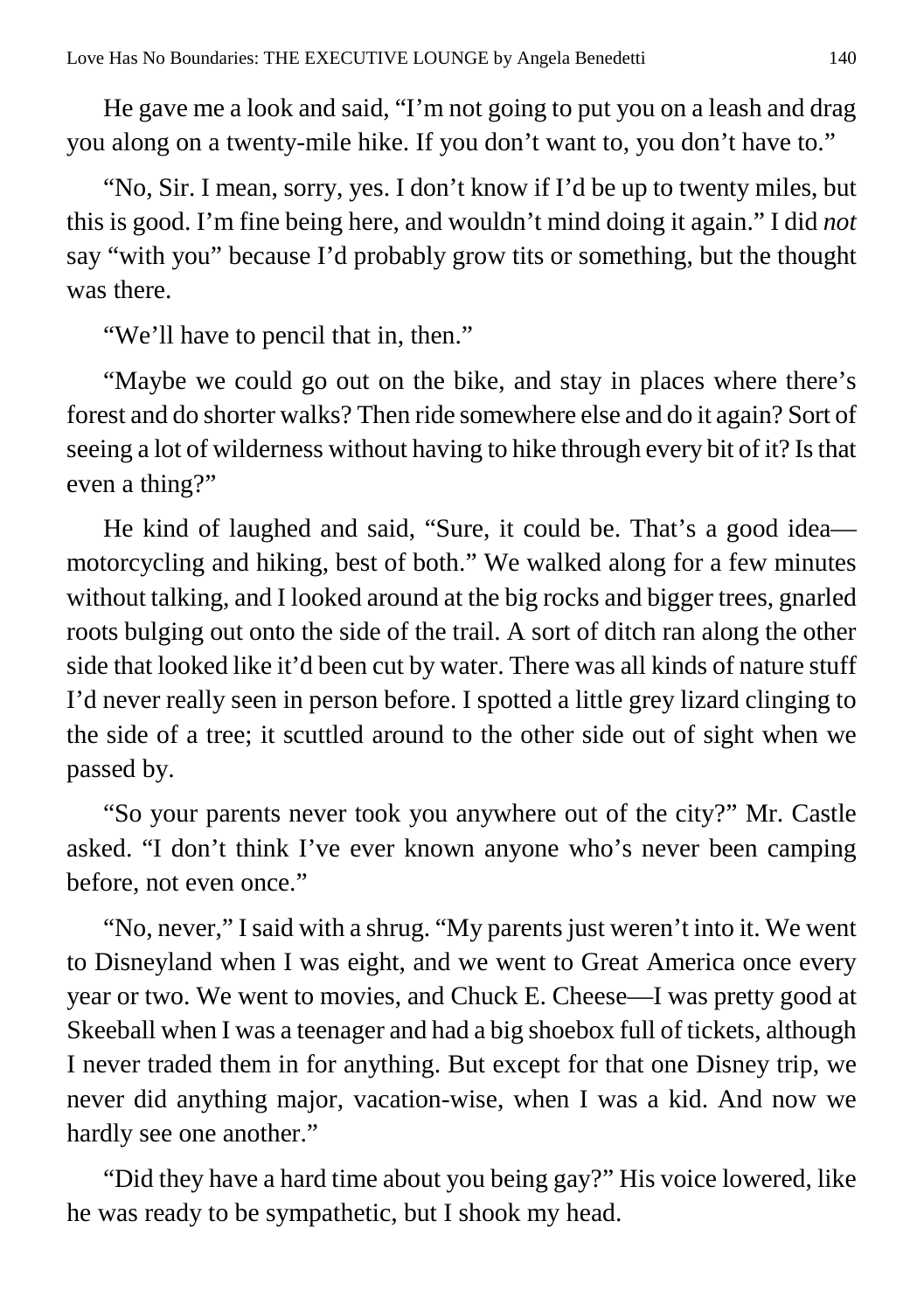"No, not really. I mean, they weren't thrilled or anything—my mom wanted grandkids, and now she's going to have to depend on my sister, who's busy with other things and not interested in having kids any time soon. It wasn't a huge deal, though. There wasn't any huge argument about anything, or any big event labeled 'the break-up of the family'. We're just different people. Like, when my parents wake up in the morning, the first thing they do is turn on the TV. Whenever they're at home, the TV's on unless they're sleeping. It drives me crazy. I think that was the number one reason I moved out as soon as I could afford it, even though I went to UA and could've lived at home the whole time."

"Do you see them very often? Sunday dinners?"

"No, I don't. Dad's a VP with a big insurance company, and they transferred him to St. Louis three years ago. I fly out for Christmas, and call on their birthdays and Mother's Day and Father's Day. We e-mail sometimes. We're just not that close." I thought for a moment, then added, "You know, I think the closest we've felt, or at least the one time I felt like my dad was really proud of me and we were having a good time together, the whole family, was when I got my MBA. They came out for my graduation, and Dad was grinning so hard I thought the top of his head would fall off. Business is his life, you know? He was sort of... not really disappointed, but unimpressed when I majored in engineering as an undergrad, although Mom thought it was great because she's a mechanic. Dad approved of the MBA, though."

"Getting both was smart," said Mr. Castle. "I learned engineering because I loved it, and I learned business the hard way because I had to, because I was determined that no asshole in a suit was going to take my company away from me. Most of the people in this business do one or the other, either the business or the tech. Having both is valuable."

"I'm glad you're happy with my work, Sir."

That got me an eye roll and a smack on the shoulder. "Don't pretend you don't know how good you are. For someone who's been with the company less than a month, you've slid right in. A few people thought at first that you were the gay equivalent of the little blonde secretary with huge boobs and no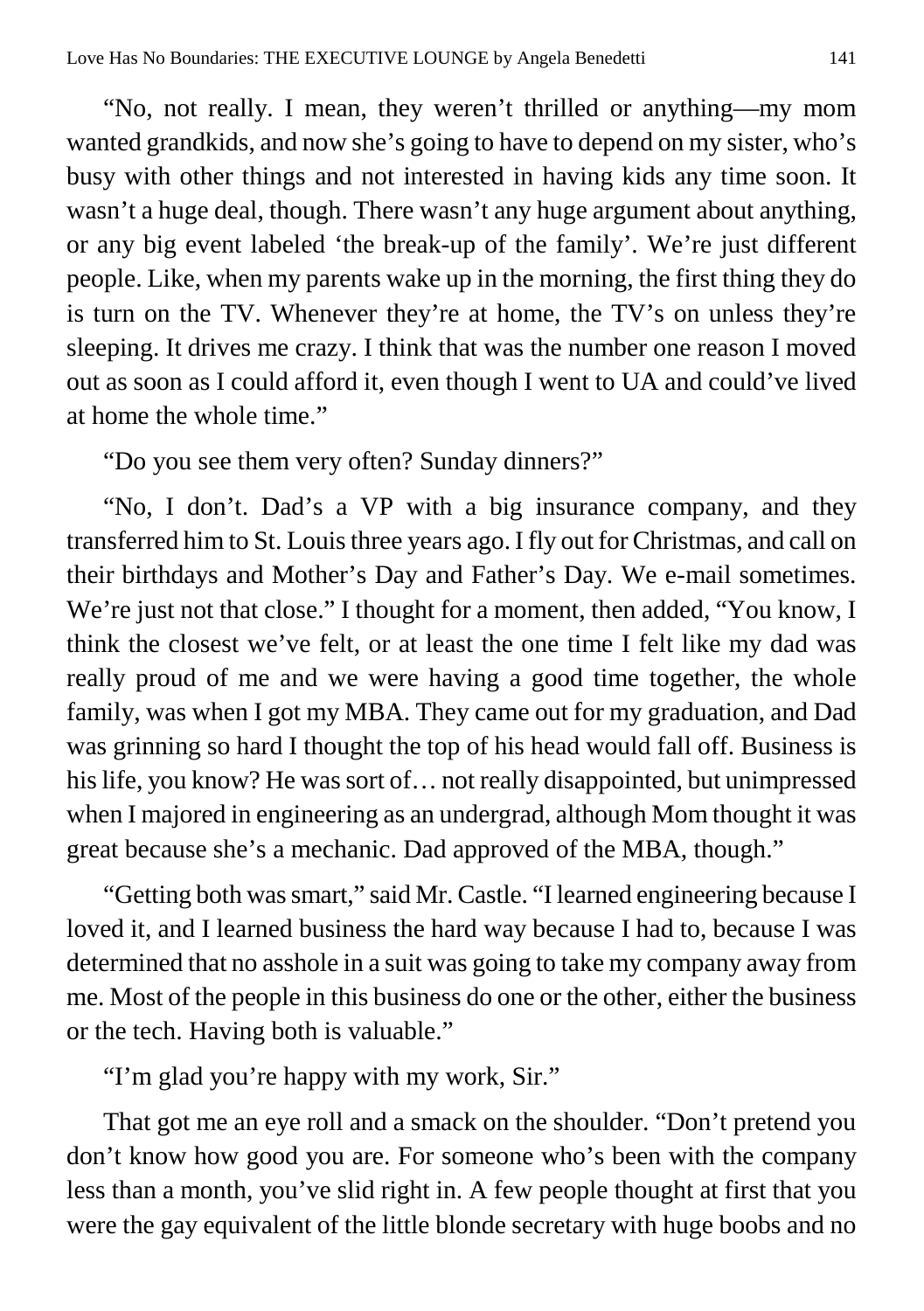brains, but I've gotten some great comments about you. You're impressing people, and I expect you to keep it up."

"Yes, Sir. I'll try."

We came to a little stream trickling along, and stopped in the middle of a wooden bridge. I leaned against the rail and looked down. The stream was less than a foot deep, but I figured that during the rainy season it was probably more impressive. A breeze blew past, and the air smelled cool, all trees and water and soil. It's funny to think about soil—dirt—smelling clean, but it did. It's not like dirt on the sidewalk, or in your house. It's more the kind of dirt that belongs where it is and has things growing in it. It's hard to explain why that's different, but it is.

"What about you, Sir?" I asked. "Are you close to your family?"

"Not really. My grandparents raised me, and they've both passed away. My mom had me when she was twelve, then she left me with her parents and ran away from home. Or maybe something happened to her, I don't know. We never heard from her again. I never knew her except from photos." He said it in a matter-of-fact tone, like it was the weather report, or a listing of the cars his family had owned while he was growing up. Just stuff that happened.

"I'm sorry," I said, because I didn't know what else to say.

He shrugged. "It's really not an issue. You don't miss what you never had, and I never had my mother around. I had my grandparents, and they were great. They never treated me like a burden, or tried to punish me for my mother's bad choices. I had a good childhood." He glanced at me, then smirked and added, "We went camping every year when I was a kid. You're the one with a deprived childhood."

I laughed and leaned over to bump shoulders with him. "You'll just have to make it up to me."

"I'll have to do that," he agreed, and that made me happy.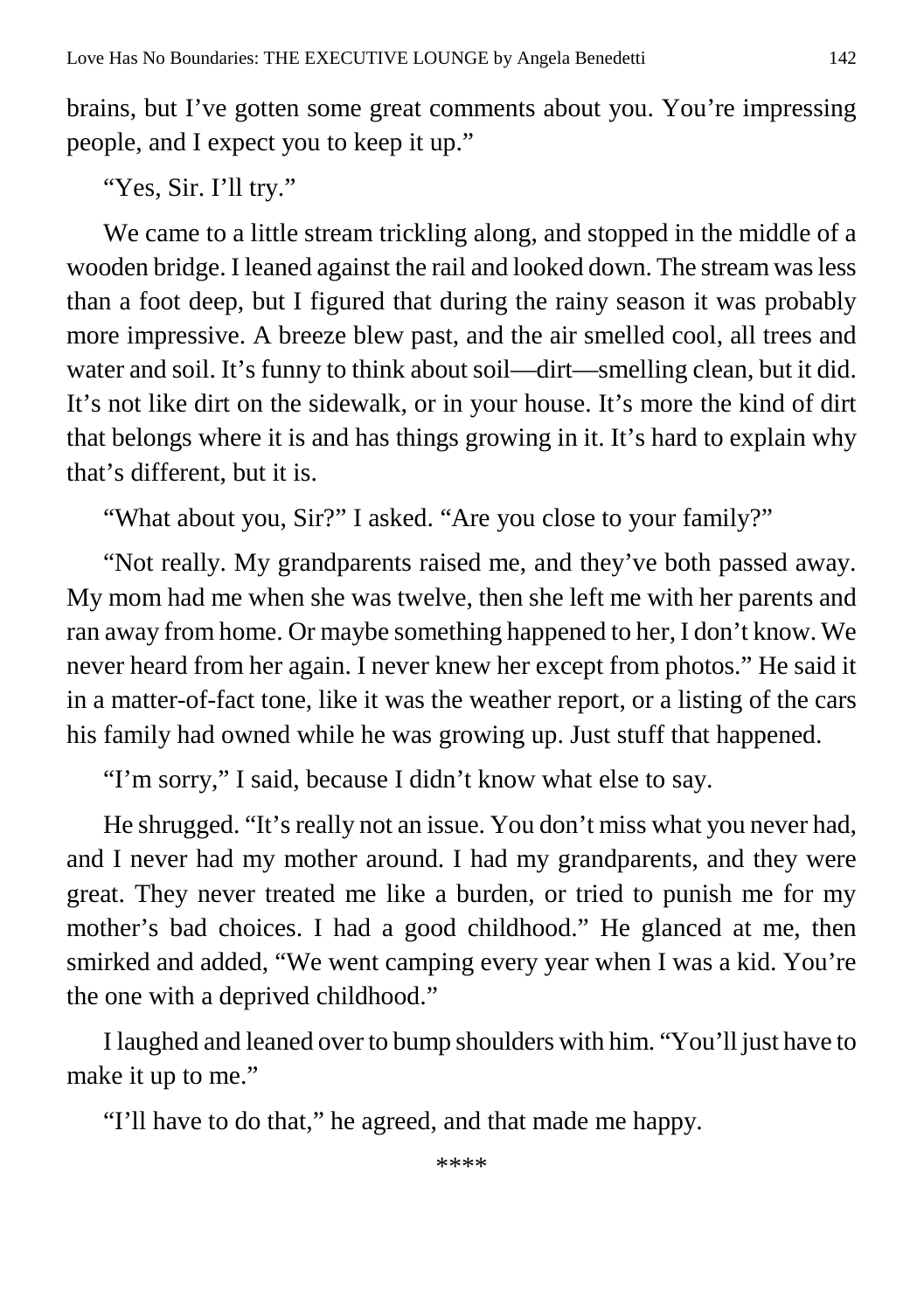#### CHAPTER SEVENTEEN

We stopped at my place again on the way back that evening. I packed a gym bag with underwear and socks, and a T-shirt for the next day, and put a suit and shirt and tie and my work shoes in a garment bag for Monday. Carrying both bags on the bike was awkward, but the next stop was the office where I picked up my car, and I only live about fifteen minutes from Castle, outside of commute time.

Riding with Mr. Castle was definitely more fun, but the car was practical, and I followed him back to his house. We had great sex that night, and I slept with a chain fastening me to the headboard by my neck, the black leather cuffs still on my wrists and Mr. Castle's arm wrapped around my waist from behind.

Sunday we went to see a couple of movies, with an early dinner in the middle. It was kind of weird doing something so normal and date-like, but the movies were good—the new Marvel movie, and an SF movie with aliens and explosions—and I had fun. We talked about a lot of nothing over dinner, and just sort of hung out like two guys getting to know each other. He got a couple of texts, and had to make a call to yell at someone once, but for the most part it was just us.

By Monday morning the bruise on my lip had faded. It was still a little swollen, but the color was pretty much gone and it wasn't really visible unless you knew to look for it. I was sort of happy about that and sort of not, and I figured Mr. Castle had let it fade deliberately, to be reasonably discreet at work.

While we showered, though, Mr. Castle said, "Hold still," and bent to kiss my throat, right below my Adam's apple. The kiss only lasted a second, though, before he started sucking. He sucked hard for almost a minute, then bit, carefully, increasing the pressure of his teeth until I was gasping in short, pained breaths. He held the skin of my throat in his teeth for another minute or so, then backed off to sucking again, then let go.

"There," he said, and went back to washing.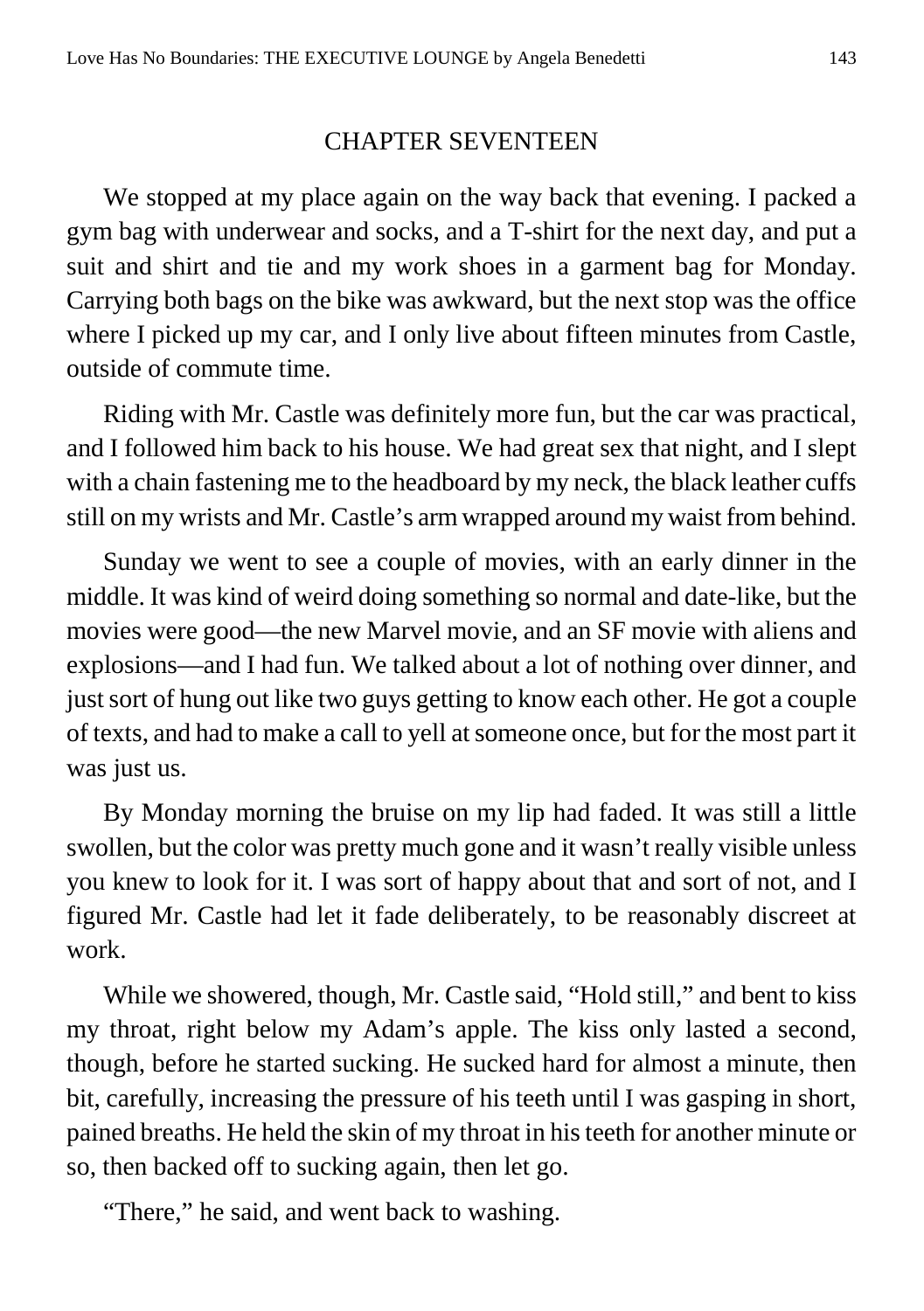I'll admit I was kind of confused. That patch at the front of my throat was sore, and he'd made sure it'd be bruised purple right away, but why there? It wouldn't show when I was dressed for work, so he wasn't "marking" me, as in staking a claim to other people. Which I was just as happy about because I wasn't sure I wanted to walk into the office with the boss while showing a hickey, on my neck or my lip or anywhere else. And for a private mark, it was in a weird place—if I wanted to mark someone in a private spot that only we would see, I might go for a hip, an inner thigh, just below the belly button someplace sexy, you know?

I figured it out while getting dressed. Trousers, shirt, tie… and that was it. The knot of my tie sat right where the mark was. It was only a little raw and sore on its own. The pressure of the tie tightened right on top of it made it hurt a lot more, but loosening the tie would look sloppy. I tried to adjust it a little up or down, just enough to shift the pressure of the knot onto unmarked skin, but it looked stupid either way, and wouldn't stay anyhow.

While I was messing with it, I caught Mr. Castle's eye in the mirror. He gave me a hungry lion smile, then turned to get a suit jacket out of his closet.

I'd just have to deal with it all day, and the raw ache would keep him and the weekend right up at the front of my mind. As if I'd need a reminder.

The office was in Monday mode, and we had mail to read and stuff to sort through and meetings to go to. In addition to the usual, the Pinelli project was coming to a head. We were heading back East on Wednesday for meetings with Pinelli Systems Integration, a big SI house we were romancing. They had a lot of government contracts, and we wanted to build some boxes for them.

They'd been working with one of our competitors, Syntronics Research Labs, for quite a few years, but Mr. Castle was determined to show Pinelli that we could do a better job than SRL for less money. A lot of plans, a lot of data, some alcohol and some smooth talking, and we just might persuade them to kick the competitor to the curb. We were giving it a good shot, anyway, and Mr. Castle is incredibly persuasive when he turns on the charisma.

Or maybe I'm just biased? Probably. But he's still a great negotiator.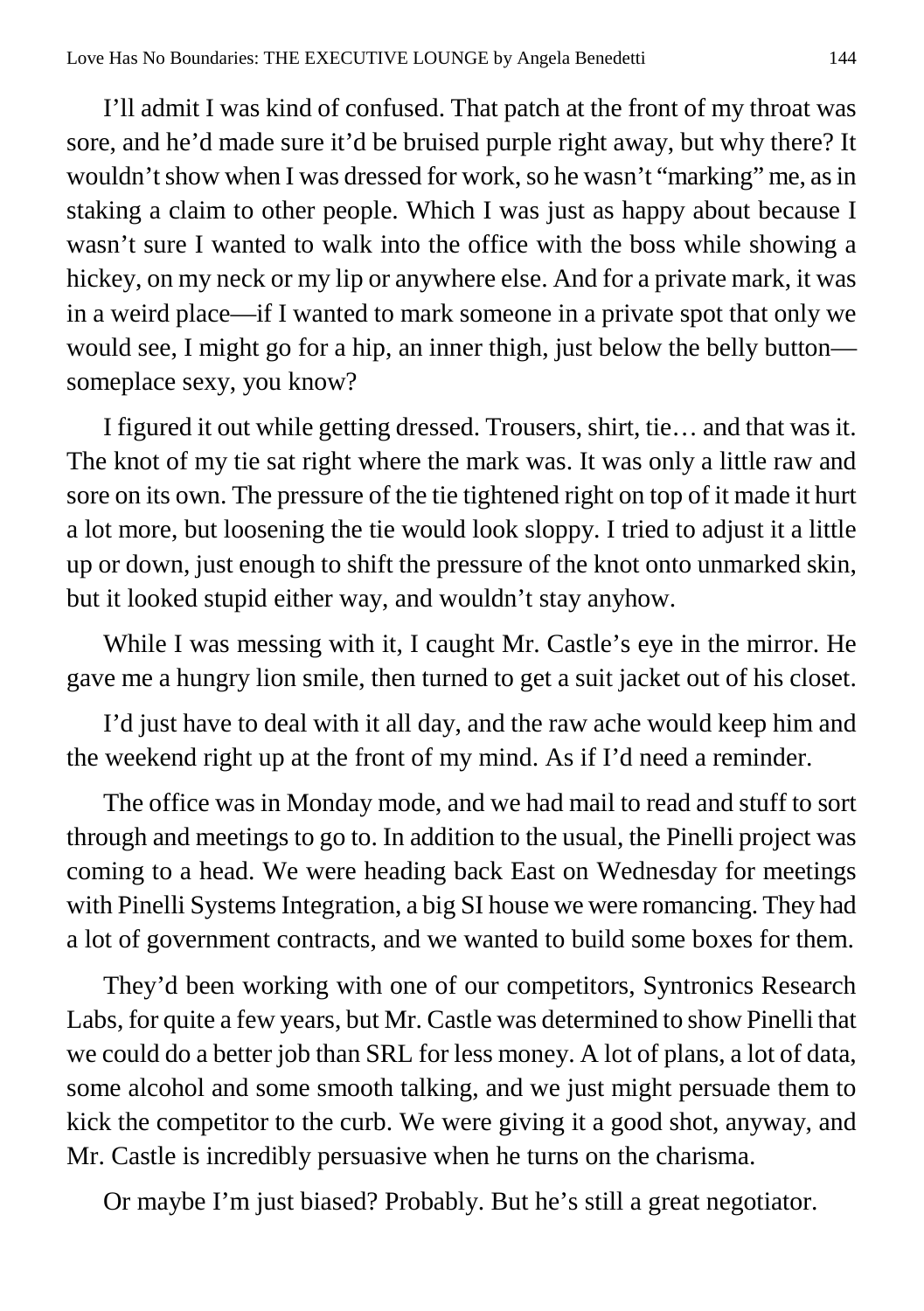I'd been aware of the bruise on my throat all day long, which was why he'd done it, and it worked. I found myself fiddling with the knot every now and then to intensify the sensation, usually while I was reading or something and had a hand free. Greg Wyatt had given me a weird look once, then grinned when he noticed me noticing him noticing what I was doing. Which I know sounds kind of goofy, but you know? It was just that kind of day. I wondered for a moment whether he knew what was under my tie, but then my phone buzzed and I didn't have time to think about it.

So normal business was going on, for various values of "normal," while the "Backstab SRL" team was finishing up research on both Pinelli and SRL, running numbers, arguing strategy, and getting our presentations ready. Mr. Castle was coordinating and making final decisions, and I was doing a lot of running around. At the end of the day, or at least when I ran out of things that absolutely had to be done right then, Mr. Castle was still in the war room with the rest of the executive types.

I poked my head in and asked if anyone needed anything. Mr. Castle said, "No, we're fine, you can take off," then went back to talking about how Pinelli's VP of subcontracts was a partyer and we could take advantage of that, and on they went, everyone in the room focused on the files scattered across the table and displayed on the half dozen computer monitors, with me looking at the backs of their heads.

#### Okay, then.

I thought about sticking around for a while to see if maybe they'd wrap up soon, or end up needing some help after all, but then I figured that was way too pathetic so I did what Mr. Castle said and took off.

There was a grocery store on the way home, so I stopped in and picked up dinner, a strip steak and a sweet potato. I like them better than the white ones, which are kind of bland. You don't need to doctor sweet potatoes as much.

When I got home I scrubbed the potato and put it into the oven, then went to change. Sweats and a T-shirt were my usual grubbing-around-at-home clothes, unless it was hot, when I swapped shorts for the sweats. It wasn't hot.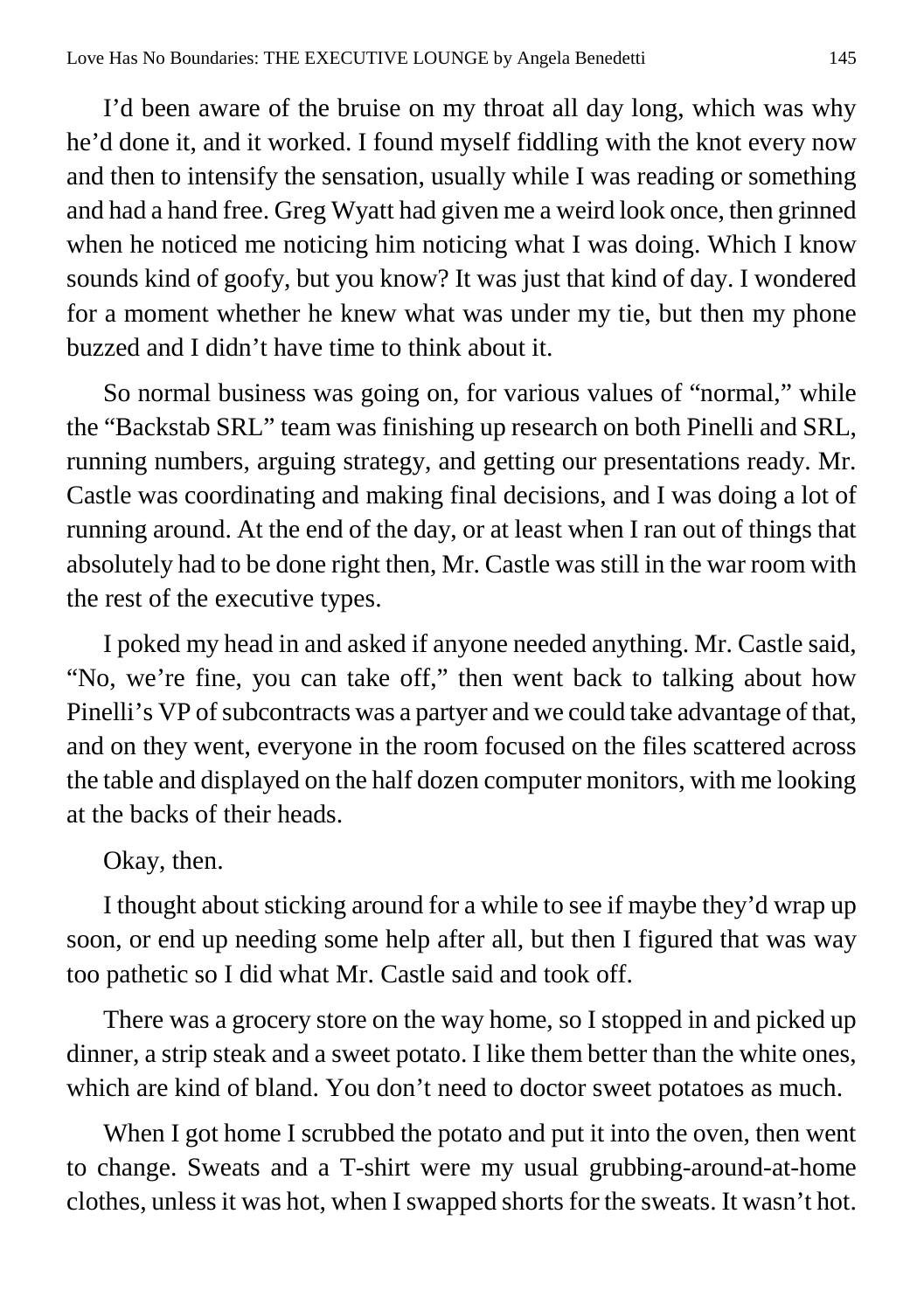Taking off the tie felt like a loss. Which was kind of ridiculous because I really didn't want to wear a tie when I was slobbing around at home, but still.

When I got undressed, I rubbed the bruise with a finger, then went into the bathroom to look at it in the mirror. It'd bloomed a dark red-purple, and there were darker blotches in the upper right and lower left where Mr. Castle's teeth had dug in extra hard.

Looking at it got my dick swelling. Pressing on it made it worse. Or better, depending on how you wanted to look at it.

I'd told Mr. Castle I wanted to experiment with pain play in a sexual context, and he'd been taking me there. I still wanted to try impact play—if he could make me feel anywhere near as good with a paddle or a flogger or his hand as he could with his teeth, I was going to turn into a major pain slut—but I didn't have any complaints about what he'd done so far. No complaints at all, except maybe that I wanted more and I was having a hard time moving back to normal-life mode by myself. I'd only spent a weekend with him; I wasn't supposed to be this dependent this fast.

It was kind of scary, actually. I mean, submissive doesn't mean dependent. Subs have to be strong, able to figure out what they did and didn't want, able to negotiate that with the Doms they played with. You have to *have* power before you can give it to someone else. If you grant power to someone else because you *can't* take responsibility for your own life, that's not healthy. I knew that, and even so, I was standing there staring into my bathroom mirror, wondering what Mr. Castle was doing and whether he was missing me, thinking about me the way I was thinking about him.

I turned away from the mirror and pulled on a T-shirt. I couldn't put the steak in for a while, so I grabbed my phone, flopped down on the couch and texted Brandon.

*U free 2 talk?*

A minute later the phone rang.

"Hey, Rob, what's up?"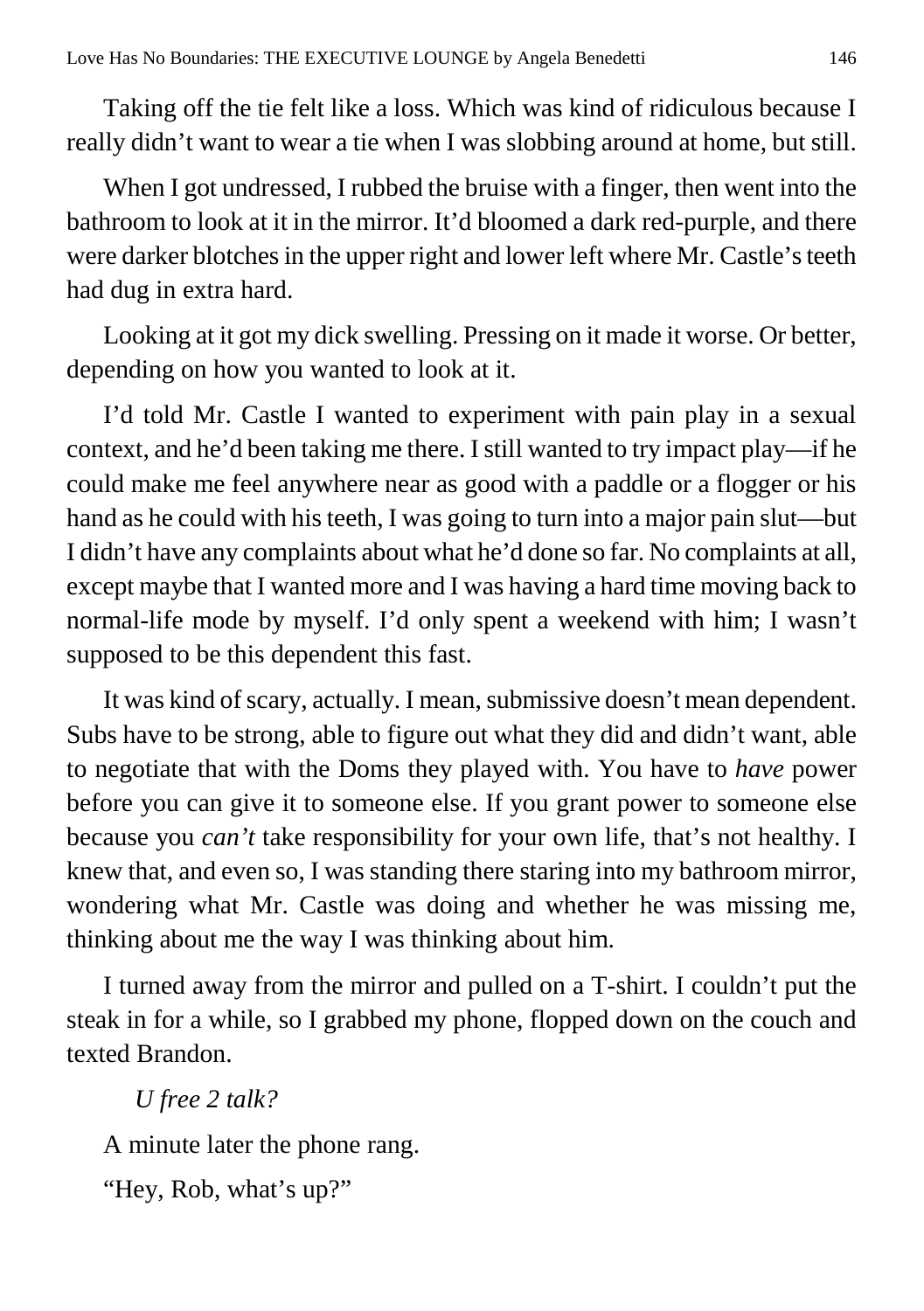"Just… I don't know, just wanted to BS?" Because once I had him on the phone, I wasn't sure what I wanted to talk about. I sure wasn't going to tell him I was all depressed and confused because I wasn't sure Mr. Castle liked me. Uh, yeah, no.

Brandon wasn't dumb, though, so he said, "Something happen this weekend?"

"Sort of. I mean, there wasn't an 'incident' or anything, but I've never spent a whole weekend—or even a whole day—immersed in the community, and going back to work has me a little freaked out, you know?"

"Does the fact that you work in the same office with your Dom make it easier or harder?"

"He's not my Dom," I pointed out. "He hasn't collared me or anything."

"No, but he made it pretty clear that you're his and everyone else should back off."

"Yeah, but I'm not sure what that means. I mean, it was great while we were at the meet-up, but then bam, nothing, and I don't know what to… I don't know."

"So this is about today, not so much the weekend."

"I guess, yeah."

"What did you expect?"

"It's not like I wanted him to pin me to the wall in the lobby or anything!"

"No, I mean seriously, what did you expect him to do, or expect that the two of you would be doing, when you went in to work today? If you're confused and disappointed, you must have been expecting something different from what happened. Figure out exactly what you expected and why you expected it. Then look at what happened and figure out why it was different from what you expected. Maybe you can work out on your own where the disconnect happened, and that'll be satisfying. If not, you need to talk to Nick about it, and make sure you're both on the same page."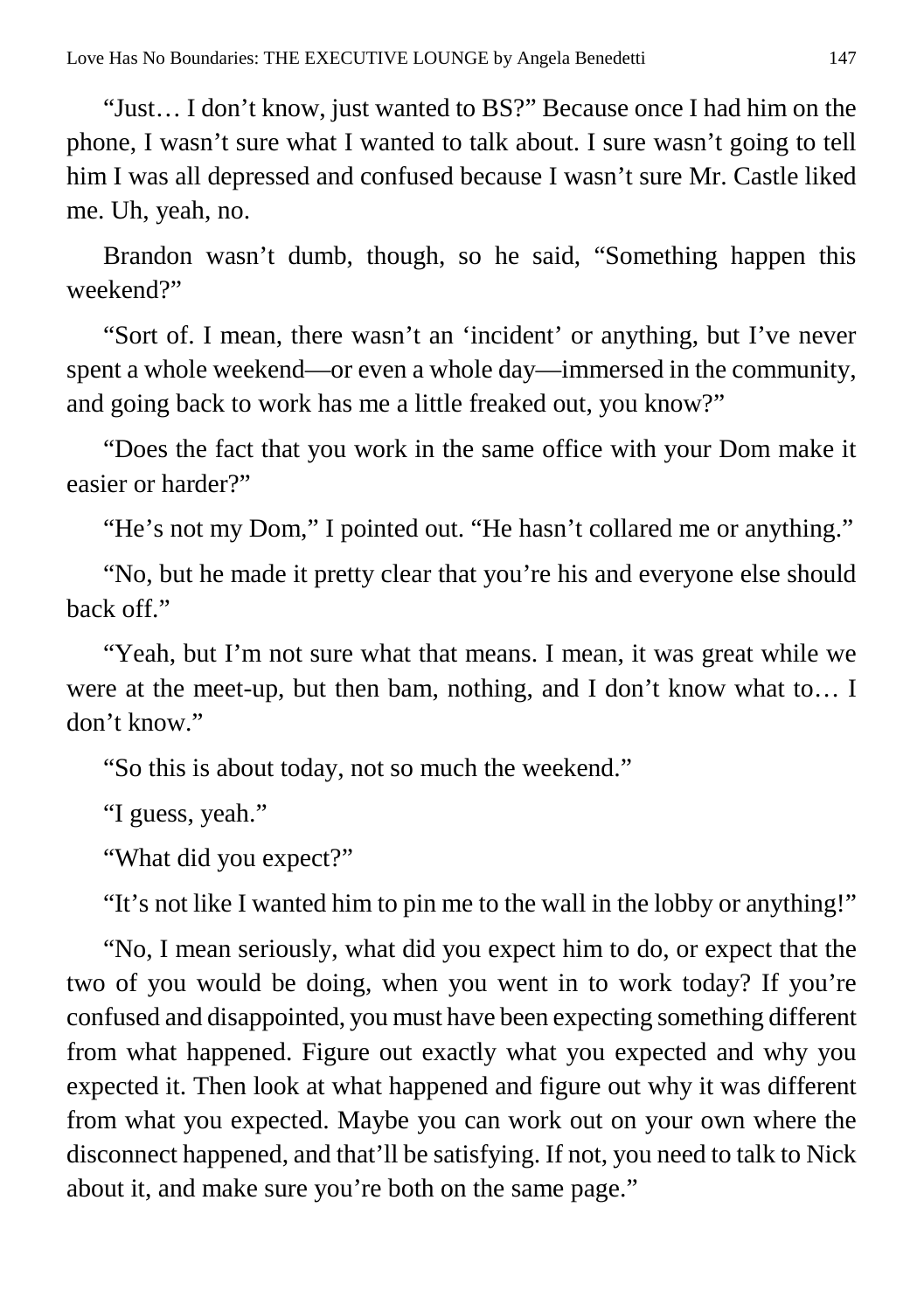Oh. Usually when someone says, "What did you expect?" they're razzing you, but if Brandon meant it as a serious question then that was different.

"I don't know," I said. "It's not like I had a plan, or like he said anything and then went back on it. It was just *nothing*—it was like I was hardly even someone he worked with, much less someone he had chained to his bed this weekend. I expected… something. Nothing specific, really, but not just… not to have him completely ignore me." I growled to myself and said, "I sound like a girl, don't I?"

Brandon laughed at me. "I know you met a bunch of Dommes this weekend, plus you know a few from Saturdays. Try asking any of them if you 'sound like a girl' and see what it gets you."

The mental image of what'd happen if I were ever that dumb made me wince. "No, I know, you're right. But you know what I mean?"

"Sure. You're confused and off balance trying to reconcile full immersion at a kink event with re-immersion in mundania. And you're disappointed because your guy isn't fulfilling fantasies you didn't know you had. Not really fair to him."

"No, I know, but—"

"Look, instead of focusing on what didn't happen, think about what did. I know you had some great experiences—I watched you and Nick doing that rope demo."

The memory of that made me shift on the couch, my body responding to just the thought. "Yeah, that was awesome. I just wish we could've had some privacy after."

"I know what you mean," said Brandon. "I really envied you. So you had that, and it was great. What else?"

"Umm. Riding with him on his bike was great. And he bought me a helmet, a pretty expensive one, so he must mean to have me riding with him for a while, right? He wouldn't have bothered if he meant to walk away after this weekend."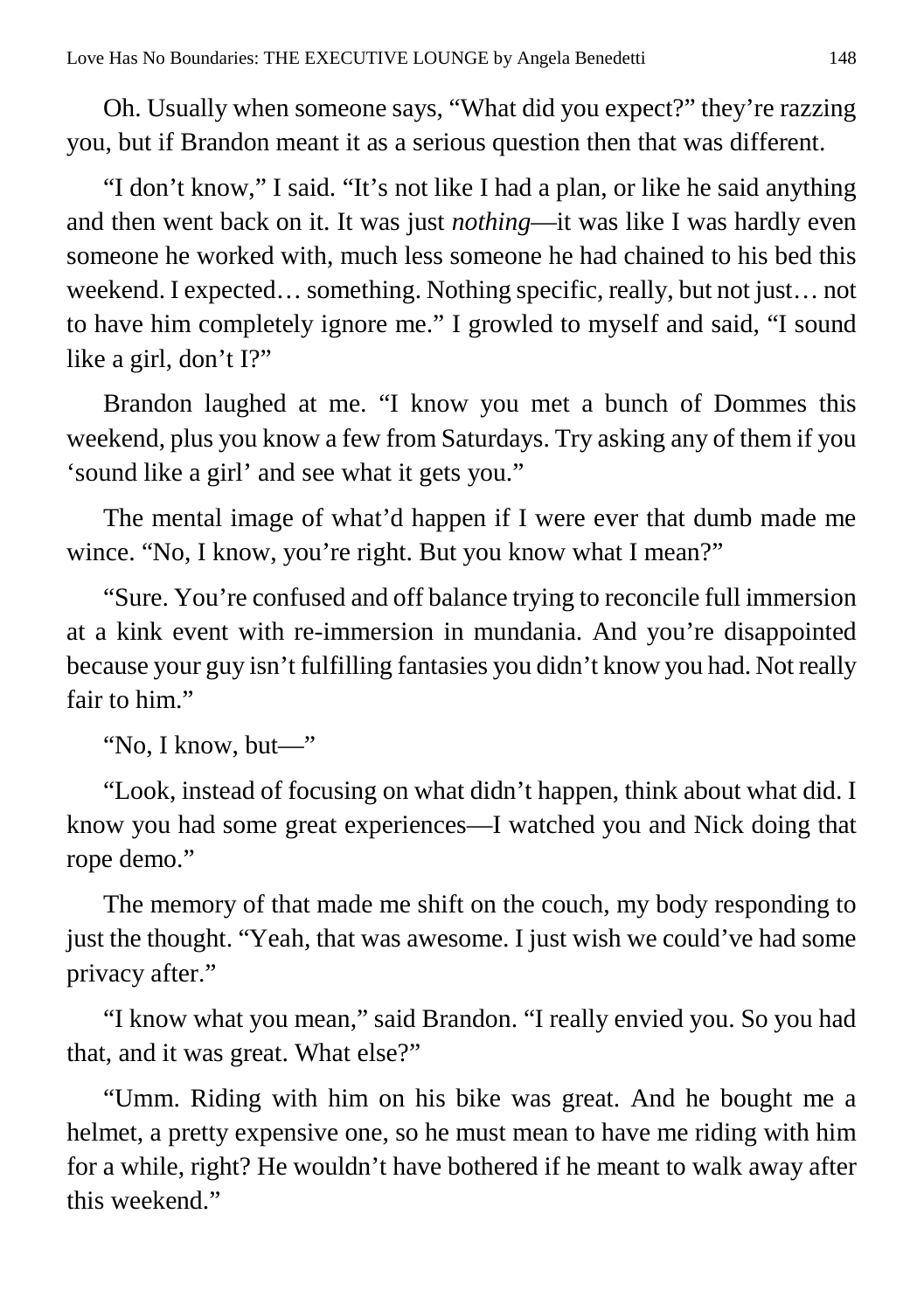"True. What else?"

"Great shower sex."

"Okay, Nick's great at sex—I'd kind of figured that anyway, so let's take it as a given. What else?"

"Umm, we went to the movies? And out to dinner. It was pretty ordinary and I don't know if that counts, but we hung out and talked. We took a walk at the event, out into the woods, and talked about stuff. It wasn't exactly exciting, but I liked just hanging with him and getting to know him."

"That definitely counts. A guy who just wants to tie you up and fuck you and move on to the next sub doesn't bother with long conversations or ordinary dates. If you're hoping he'll eventually collar you, if you want to be with him long term, that's a good sign. What else?"

I brushed a finger over my throat and the bruise flared with pain, it made me squirm and want to keep touching it. "He marked me, a huge hickey with teeth marks, right on my throat where the knot in my tie was pressing it all day. It was damn distracting, but I liked it a lot."

The phone was silent, then Brandon sighed. "Rob? Hello? Anyone in there?"

"Huh?"

"Rob, that's… Okay, look. He bruised you up, and made sure it was in the one place that you'd be feeling, thinking about, aware of, all day while you were running around at the office in your little suit and tie. Did it occur to you that he intended that?"

"Of course! It's not like he did it accidentally!" I felt like Rob thought I was stupid, and I didn't know what he was getting at so I *felt* stupid, which was pissing me off.

"What I mean is, he intended for you to be thinking about him all day, feeling his mark on you? Like maybe he knew he was going to be busy with work all day, knew he wouldn't be able to give you any personal attention, so he gave you that mark that you'd be feeling *all day long* so you'd know he was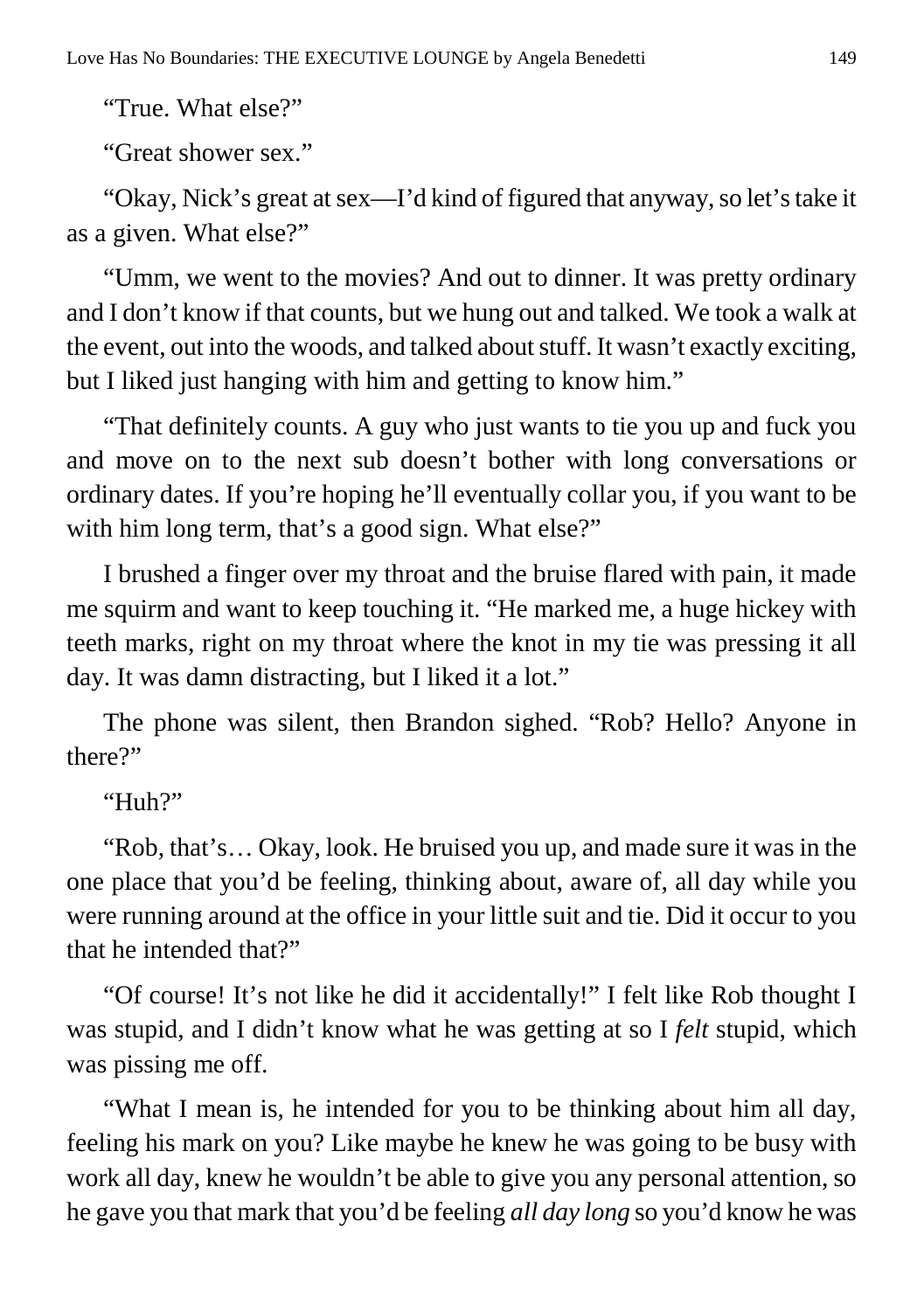thinking about you and that he'd marked you as *his* so you'd know who you belonged to even if he couldn't be reminding you personally every hour on the hour?"

"Uhh, no, I actually didn't think of that." Now I was *sure* I'd had an attack of stupid, but I felt a lot better about Mr. Castle ditching me all day, so I didn't care.

"Well, think about it," said Brandon.

"Yeah, thanks. Shit, seriously, thank you."

"No prob. It's what I'm here for."

I heard a rueful note in Brandon's voice, and some manners came popping back up into my head, so I said, "How about you? Did you have a good time? Do anything fun?"

"Yeah, actually." His voice perked up and I relaxed, ready to listen for a while. "I met a guy from Gilroy named Trenton who was there with a tent and all, so I actually got laid." I heard a tease in that, so I just huffed loud enough for him to hear that he'd gotten a rise out of me.

"I've usually played with people who are into ropes or leather, but Trenton's into chains and metal cuffs. The feel is different, harsher. I don't know if I'd want to switch over completely to metal, but it's fun as an option. Made me feel smaller, or like I was in trouble, if that makes sense."

"Sure," I said. "I can see that." I paused then said, "Trenton? Should we be discussing ways to get back at his parents?"

Brandon laughed. "No, that's his last name. His first name is Edward."

"Poor guy."

"Exactly. He's really pissed off about that."

We shifted to talking about work for a while. Brandon does software configuration control, so I told him about Julie and he was properly boggled by the situation. He told me about turning down a raise that would've had him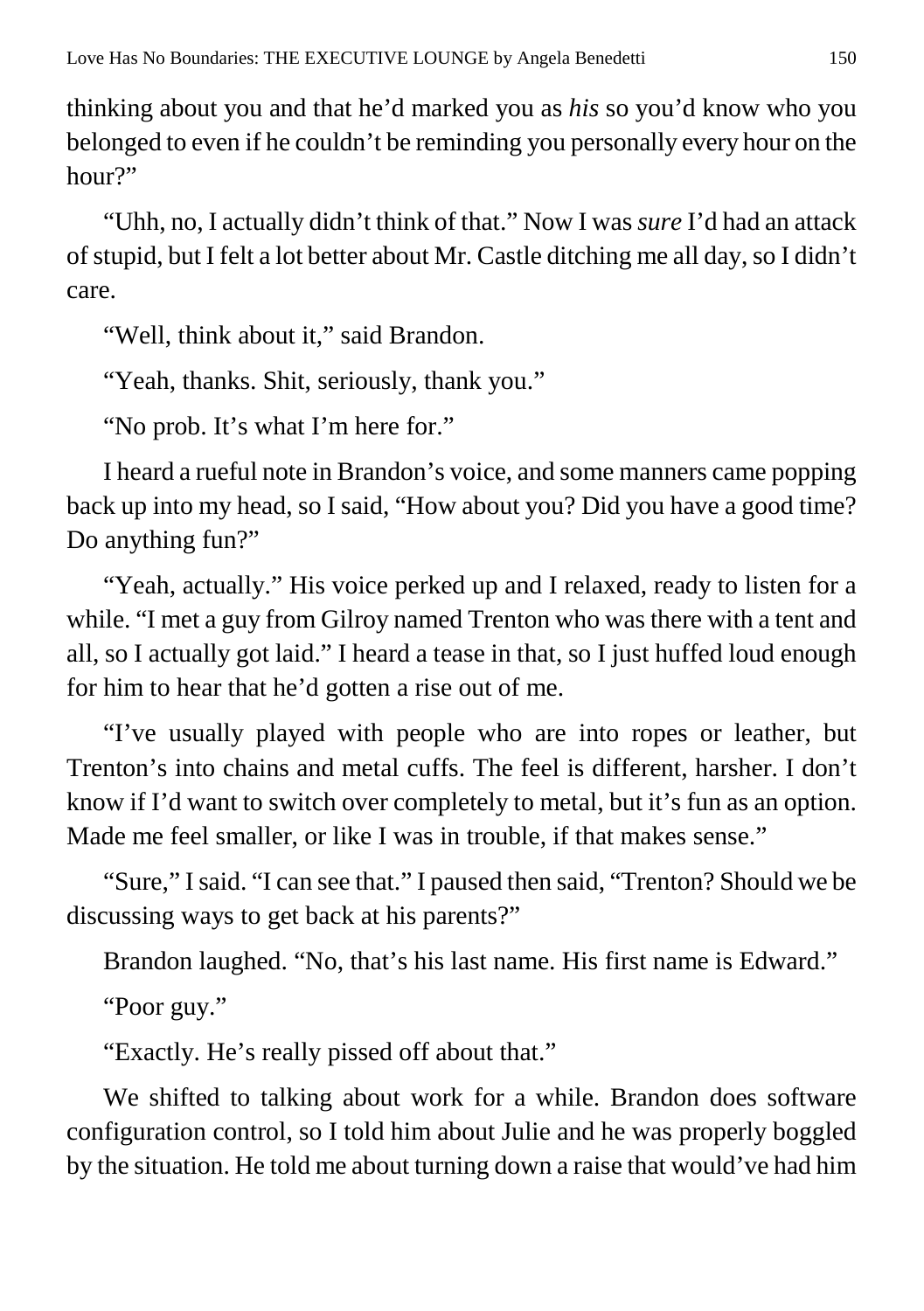working on a project where the legacy code, all one point three million lines of it, was in BASIC.

"No amount of money could get me over there, seriously," he said. "Which is why they offered me twenty-eight percent. Nobody wants to work on that code, so the people who do are the highest-paid in the company."

I boggled back at him, then said, "You'd think that if they're having to pay that much of a premium to get people on the project, they'd just say 'Fuck it' and pay to have a team rewrite it in something from this century. Or even late last century."

"You'd think," he said. "Management isn't that smart. They won't do it until they can get a customer willing to pay for the re-code, and nobody will."

"I can't imagine Mr. Castle letting a train wreck get that big. It's been… how many years?"

"Nick was probably in kindergarten when this code was first written," he said. "But I agree, he would've fixed it by now. Our management, not so much."

"You could put in an application at Castle," I said. "It'd be cool to have you in the building."

"If they keep pushing me at this mass of rotting spaghetti, I'll think about it."

\*\*\*\*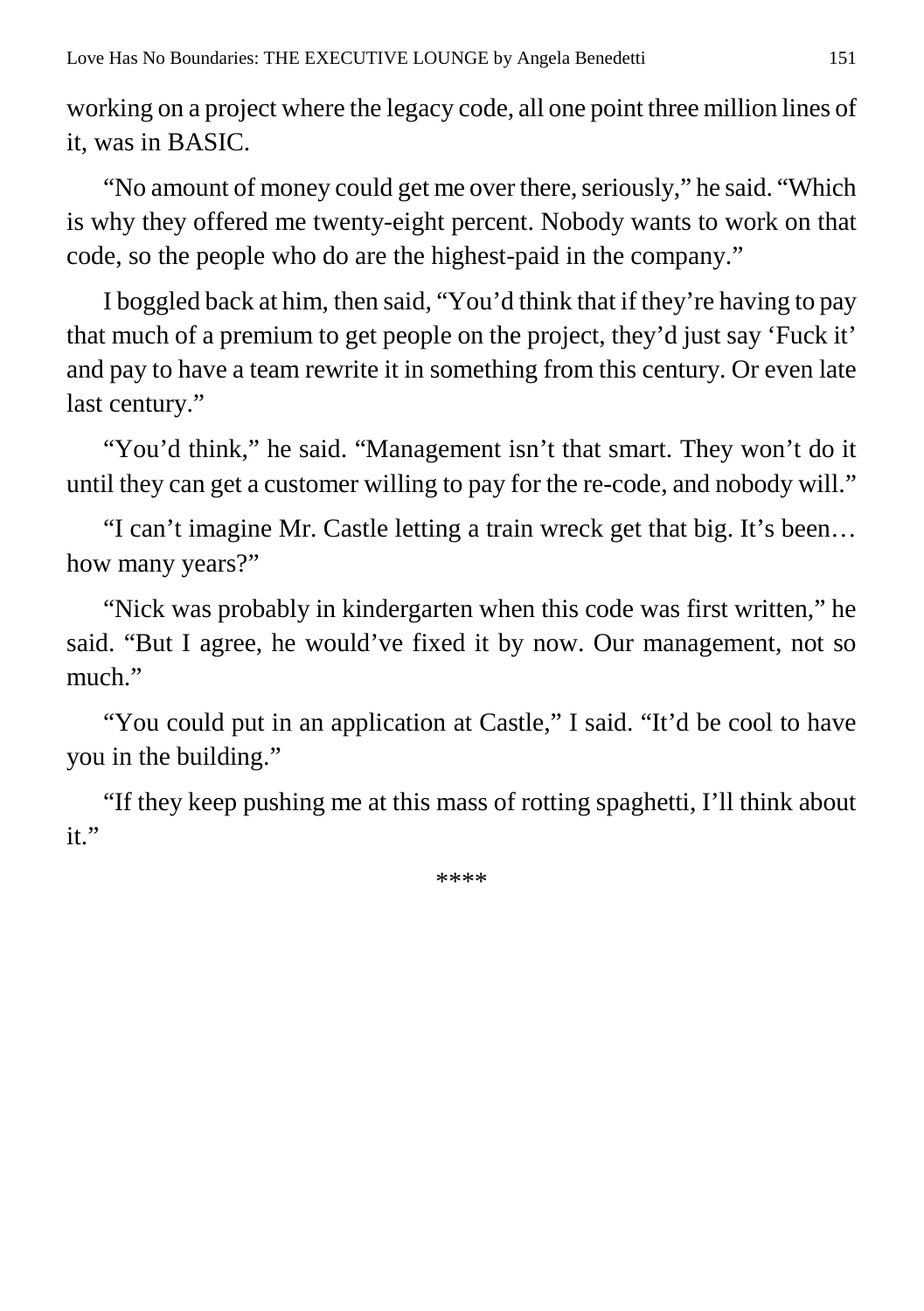### CHAPTER EIGHTEEN

Tuesday went by pretty much like Monday, and Wednesday we were on a plane for North Carolina. I was sitting in the middle seat between Greg, who had the aisle, and Brad Kellerman, our VP of Contracts, who had the window. Greg slept and Brad spent the flight on his laptop.

I'd expected this week's dog and pony show to be based out of Pinelli's HQ, but instead we'd rented a conference room at our hotel. Mr. Castle and I had a suite, and within an hour of check-in the living/dining area looked like an office, with multiple computers and phones and binders scattered around.

We met the Pinelli team down in the conference room that afternoon, and everyone was introduced, including me and a woman who seemed to be the Pinelli team flunky—pretty much my opposite number.

I studied their people as the discussions spun up, trying to get a read on the major players, after figuring out who the major players even were. It wasn't always obvious. Mr. Pinelli the Third, their CEO, made some introductory remarks, then turned the business over to a Mr. Olson, who was the overall manager of the projects we wanted in on. The team had found out weeks ago that he was the decision maker here, although his title was "group manager."

The guy Mr. Castle had been talking about Monday evening, Thomas Cotts, the Pinelli subcontracts guy, seemed sharp, but in a kind of oily way, like a stereotypical salesman, you know? If he'd come up in the business negotiating subcontracts, applying pressure and charisma and whatever it took to get the best advantage for his company, then it made sense he'd have evolved into that kind of personality, assuming he hadn't been that way all along. I'm sure he was effective, but I wouldn't want to be buddies with him, especially after I caught him checking me out. He gave me a cruising-you kind of smile, and I had to fight not to react the way I would've in a bar. I managed a neutral nod, then looked back at Mr. Olson, who was speaking.

One of the Pinelli people, a black woman who managed the core project of the linked cluster we were trying to get in on, hadn't been on our list of people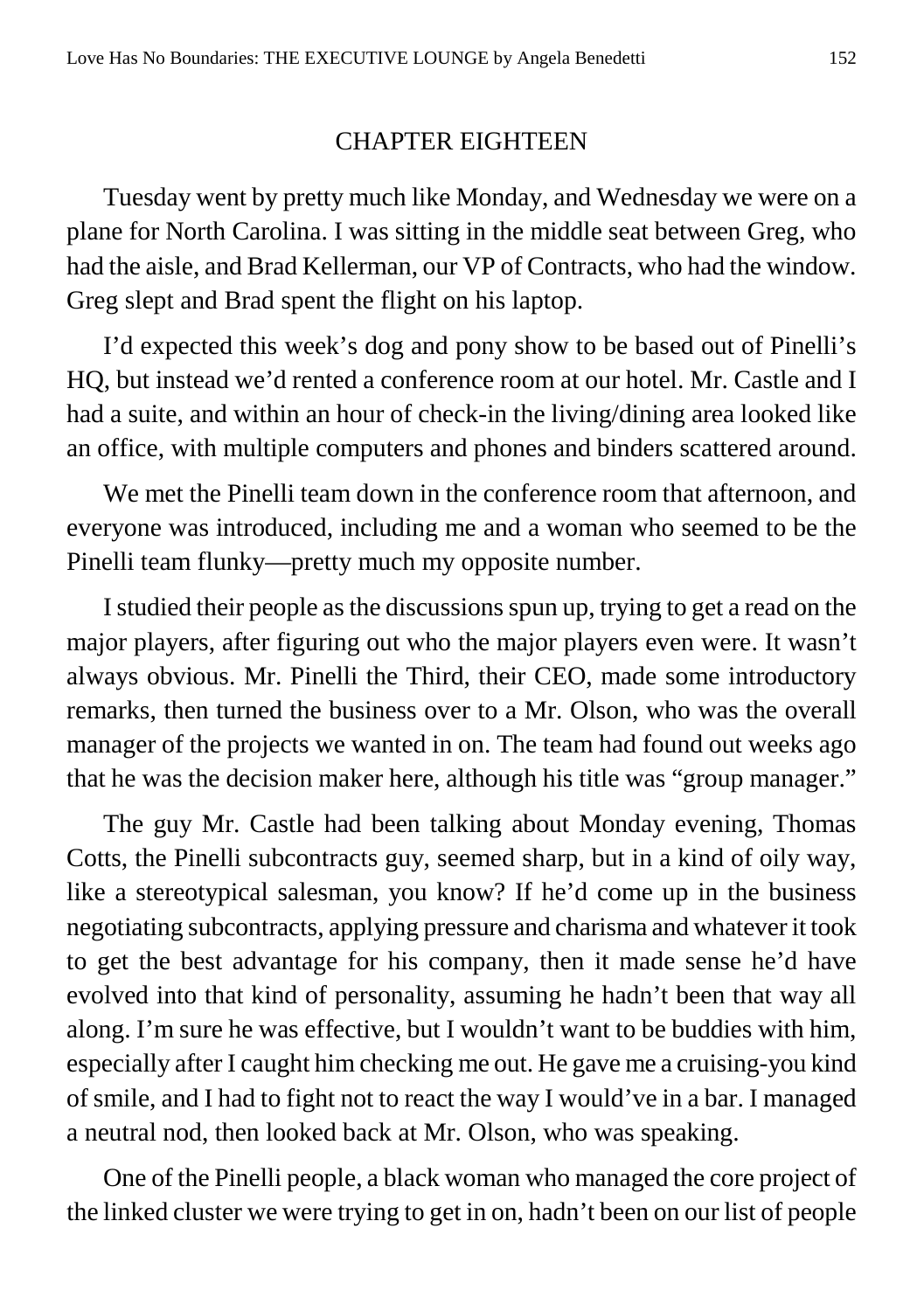to check out for these meetings. Word was she'd be busy in Texas this week, dealing with Pinelli's customer on these projects. Either the schedule had changed or she'd sent someone else, because there she was, and we had a bare minimum of info on her. Mr. Olson tossed her the conversational ball periodically, and her opinion obviously carried weight, so not knowing about her beyond the basics was a major problem.

As soon as we took a break, Mr. Castle cornered me and said, "Go back upstairs and check out Danielle Mayfield. She carries a big bat, and I want to know her history. Text me when you've got anything significant—if it's more than a text, say so and I'll tell you what to do with it."

I said, "Yes, sir," and left.

I never did make it back down to the conference room that evening. My location up in the command center our suite had turned into made me the de facto research-organizing-compiling-phoning guy; a steady stream of texts, phone calls and e-mails had me too busy to leave the room. I ordered room service for dinner, along with a large supply of coffee packets for the machine in our kitchenette, and kept going.

By ten the info stream slowed down, and Mr. Castle texted me.

*Moving to the bar for social negotiation. Stay upstairs*.

I texted *yes sir* back and thought about going to bed. I expected more of the same the next day, and suspected Mr. Castle would be up getting ready at oh-dark-thirty and would expect me to be with him, awake and bouncy. I was exhausted, even though it was only seven-something back home, just from having to focus and figure and push info around all afternoon and evening without a break. My brain felt like it'd put in a full day's work and was griping at me, and even my body was a little cranky.

To wind down, I switched over to my own e-mail account and worked on that for a while, then checked some blogs. I wrapped up with a bunch of web comics, and by eleven-something I figured I could actually sleep if I went to bed. I shut down my laptop and headed for the bedroom, pulling off my shirt and T-shirt as I went.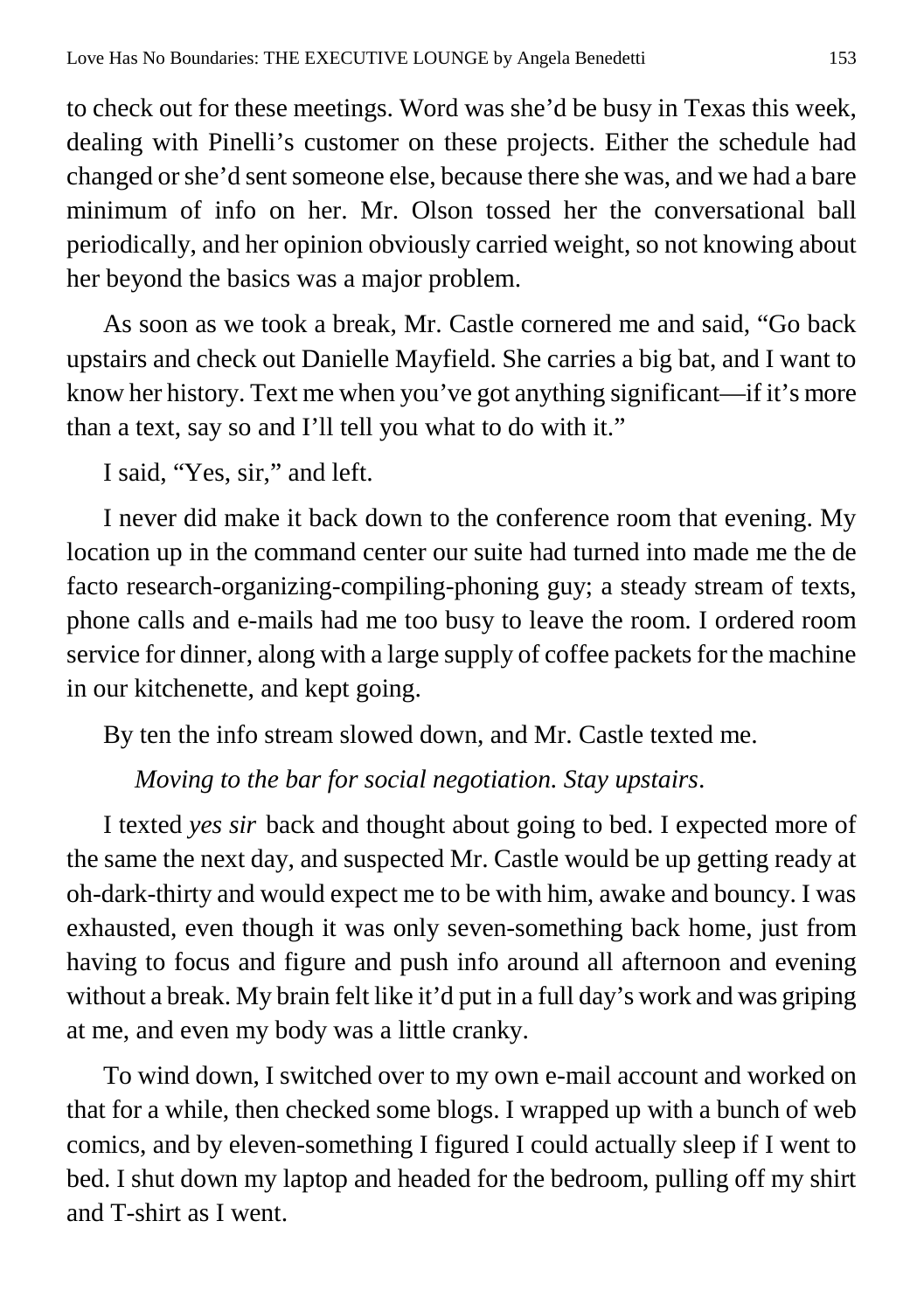I'd just tossed my shoes and socks in the direction of my suitcase when the doorbell rang. Yeah, the suite had a doorbell—I guess Mr. Castle was into that when he travelled.

I padded over to the door in just my suit trousers and opened it.

Mr. Cotts, the Pinelli subcontracts guy, was standing there.

"Mr. Cotts?" I said. "Umm, hello. What can I help you with?"

He gave me a smile that reminded me of a lion about to take a bite out of a dead zebra. "Nick Castle said you'd help me out with something urgent," he said. He rubbed his pants right next to where his crotch was bulging, his eyes locked on my half-bare body, staring at the still-obvious bruise on my throat. "He said you were really good and that you'd take care of me."

*What the fuck?* I said, "I beg your pardon?" not believing he was standing there, saying what he was saying. That kind of thing didn't really happen, it was just in bad porn.

While I was standing there in shock, he reached out and flicked one of my nipples. I yelped and jumped back out of his reach, and he took the opportunity to follow me into the room.

"There must've been a misunderstanding," I said. Actually, I thought Cotts was just a predatory asshole trying to bullshit me, but we were there for business and I didn't want to overreact.

"Don't play dumb," he said. "Everyone knows what the Castle execs get up to out there on the Left Coast. Anything goes, right? You wouldn't be with Castle if he weren't fucking you, and probably more than just fucking, so don't pretend to be so shocked."

I was still backing up and he was still following me. We were most of the way across the office set-up, and suddenly I had the big dining table pressing against my hips.

What popped into my head right then was Mr. Castle's voice in the strategy session on Monday, saying that they were going to take advantage of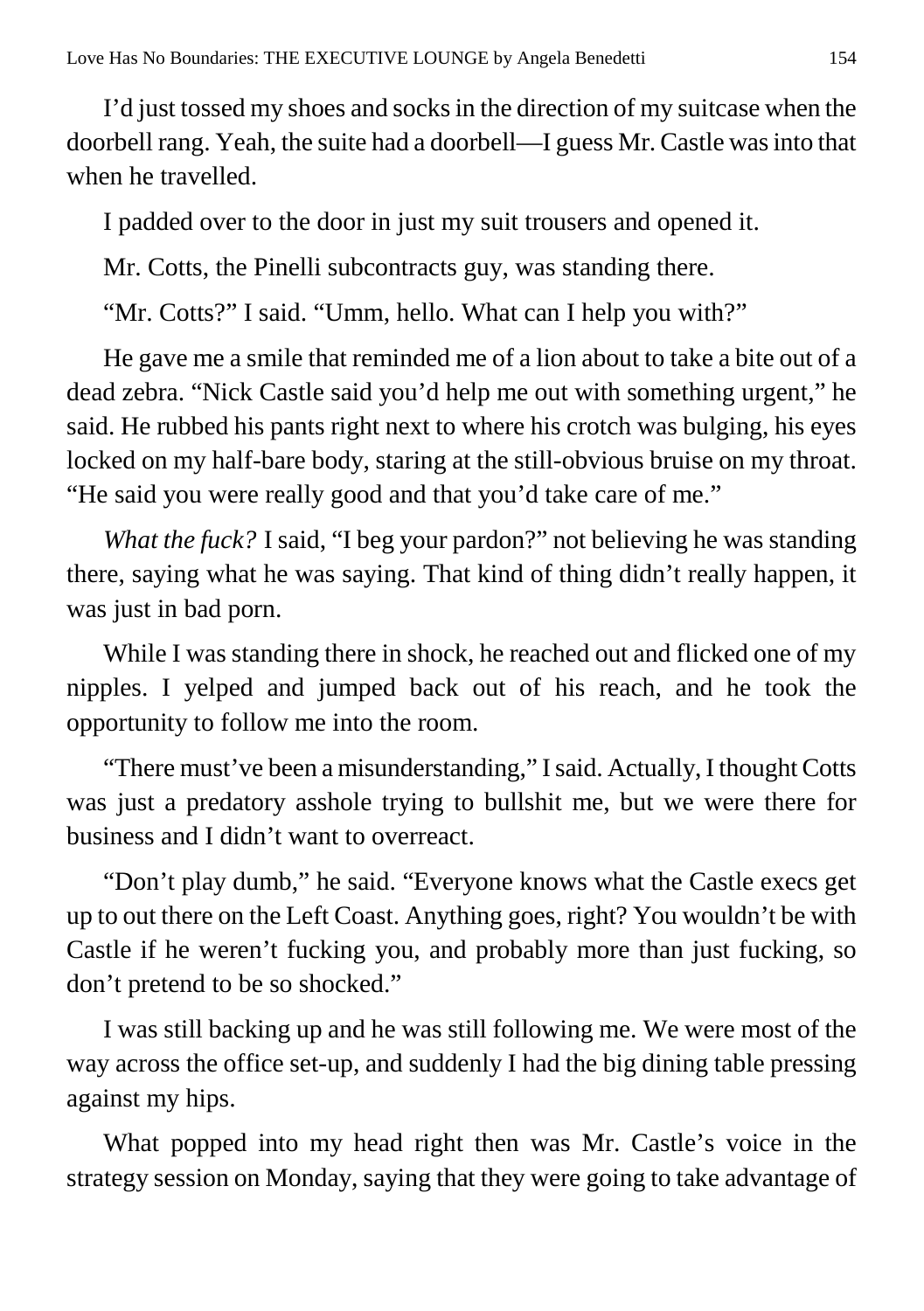the Pinelli VP of subcontracts being a partyer. And I'll admit I wondered at that moment whether Cotts was telling the truth.

"Hang on," I said. My phone was there on the table where I'd been working. I grabbed it and scooted around so there was most of a table and a couple of chairs between me and Cotts. He just smirked and looked around, strolling slowly in my direction without going fast enough to be accused of chasing me.

I texted Mr. Castle, and asked:

*Did you send Cotts up to our room?*

Half a minute later I got an answer:

*Yes take care of him*

All I could do was stare at the screen. My brain crashed and my stomach tried hard to turn itself inside out.

"What did he say?" asked Cotts, still smirking. He was suddenly behind me, reading the phone over my shoulder. He gave a satisfied grunt and said, "There you go. So, how about if you show me what you're good at?"

He slid a sweaty hand around my bare waist. His other hand was pushing down into the front of my pants and I felt his breath on my shoulder. The smell of his body—of a too-warm, too-aroused stranger—filled my nose.

"No!" I slammed an elbow back into his gut, then twisted out of his reach and scooted the rest of the way around the table and across the room. I was angry and scared and confused, but the one thing I was sure of was this asshole wasn't going to touch me again. I glared at him and pointed at the door. "Get out. Or I'll call hotel security and have you tossed out. If that doesn't work, I'll call the police."

"Drama!" he snarked. "Come on, kid, you're not going to make a fuss about this. It's what you're here for, and you'll just look stupid if you pretend to be an offended virgin. Castle wants this contract, you're not going to lose it for him"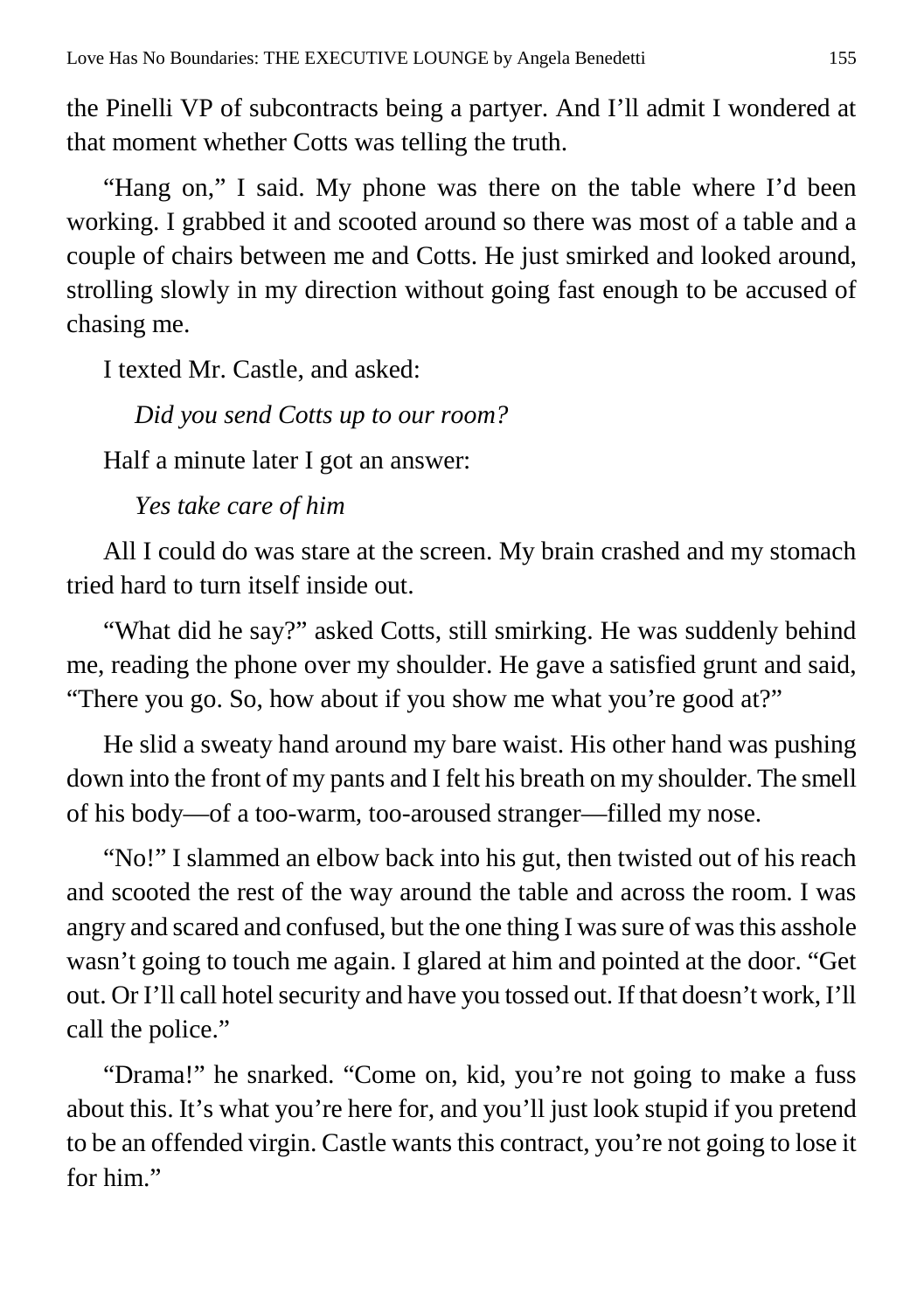"I don't give a damn what Mr. Castle wants. You're not touching me. Get out."

"You know you're throwing your job away, and over what?" He moved toward me, but I stood my ground. I put my phone in my pants pocket so I'd have both hands free if it came down to anything physical.

"If this is my job then I don't want it. I didn't go to school for seven years to be a whore."

"You have a naive picture of the job market if you think you can just walk across the street and find anything better," he said. He stopped just a couple of feet in front of me, and I was strung as tight as a piano wire, waiting for him to try to touch me again, ready to react if he did.

The fuck of it was, I knew he was right. The economy still sucked, and jobs were tough to come by, especially decent jobs at this level for a new grad. There were too many people with all my schooling plus twenty years of experience who were fighting for the same positions. I'd lucked out with Castle—or I thought I had—and my chances of finding anything similar within the next six months, or even the next year, were slim. I knew that.

I also knew I couldn't let this slimeball touch me, no matter what Mr. Castle expected. I obviously didn't know him at all, I'd completely misinterpreted what he wanted, who he was, how he saw me. I was so angry I felt tears burning behind my eyes, but damned if I was going to cry in front of this asshole. Or at all. Castle wasn't worth it.

"Get out," I repeated.

"Come on, it's not a big deal," he coaxed, half whining and half impatient. He reached out to touch me again, and that was it—I slammed my fist into his nose, then drove a knee up into his balls. He collapsed onto the floor, curled up and mewling, all high-pitched pain and cussing.

He wasn't coming after me anymore, so I left him lying there. I ran into the bedroom, pulled my clothes back on, zipped up my suitcase. I hadn't unpacked anything, and the laptop I'd been using out on the table belonged to Castle. Socks, shoes, undershirt, shirt, tie. The bruise on my throat still ached under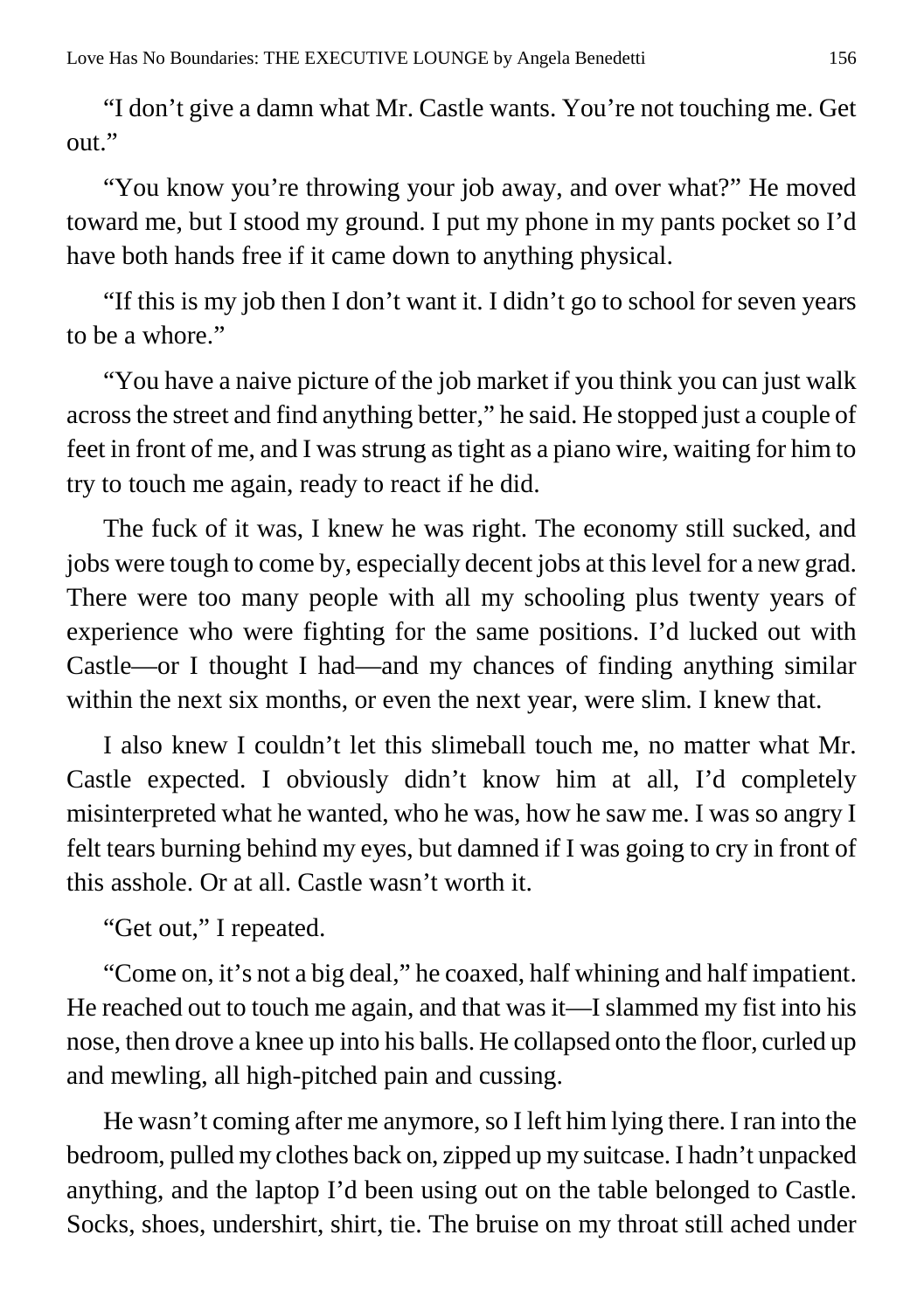my tie, but it just made me clench my jaw. The last thing I needed was a lasting reminder of all my idiotic delusions about Mr. Castle.

It'd be a lesson. I'd been stupid, but I'd know better next time.

I pulled on my jacket and looked around the room, at Mr. Castle's suitcase, at the big bed I'd been looking forward to sharing with him that night. Screw that.

I stepped around Cotts, who was still curled up on the floor in the outer room, and left. I took the elevator downstairs, then pulled out my phone as I crossed the lobby. I asked the doorman to call me a cab, and while I waited, I texted Mr. Castle one last time.

*I quit*

Then I shut my phone off and dropped it into my pocket.

When the cab came a minute later, I headed for the airport.

\*\*\*\*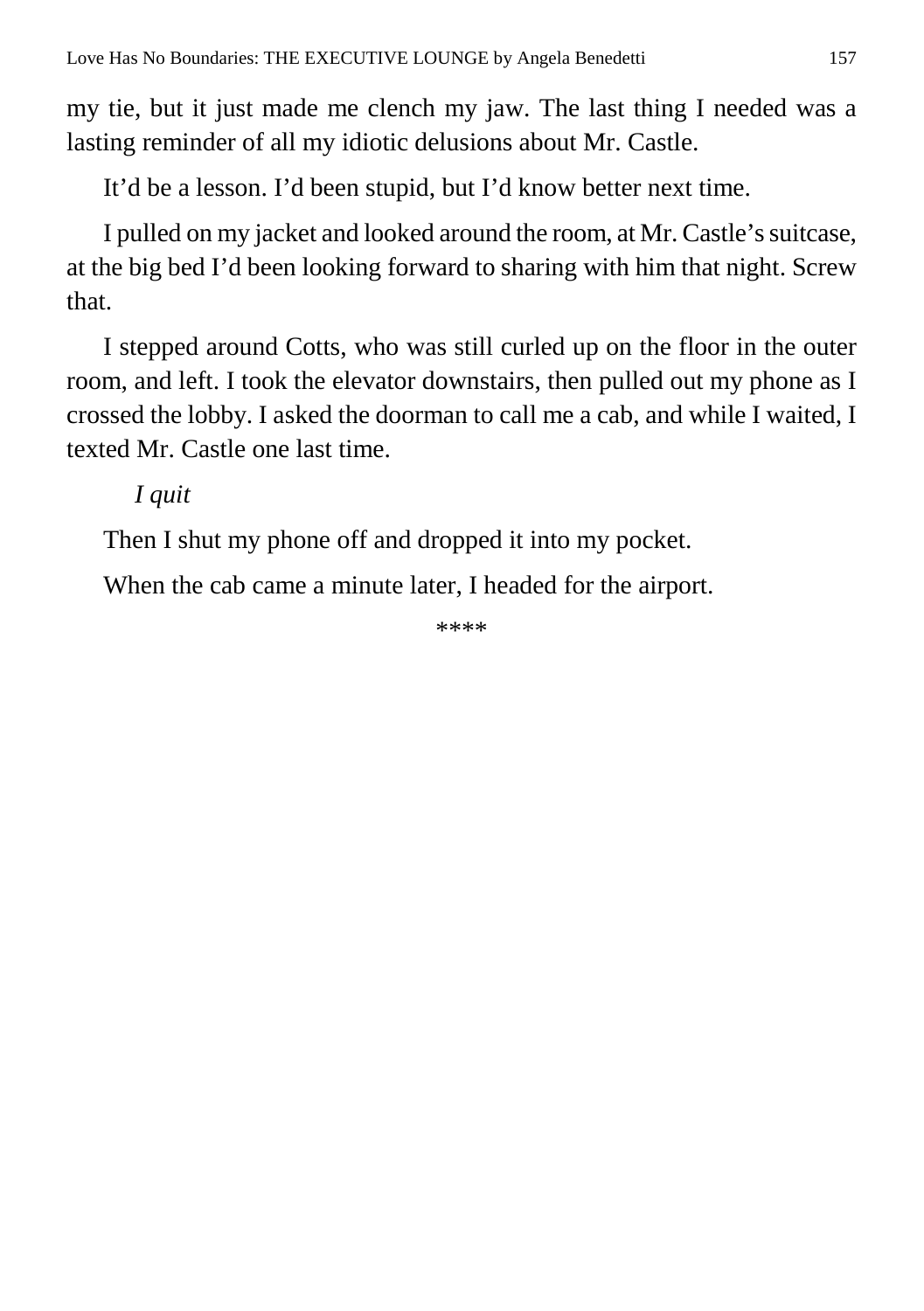#### CHAPTER NINETEEN

The first thing I did when I got home was take a shower, then I fell into bed. I took another one when I woke up, then I started right into looking for a new job. I didn't want to, didn't feel like doing anything except lying in bed staring at the ceiling or maybe watching some mindless TV, but I needed a job and I was determined to find one and move on.

I got online and reactivated my listings on all the job-search sites I'd used before. They weren't even all that out-of-date, since I'd only been at Castle for a few weeks.

Of course, explaining that to a prospective employer was going to be great fun.

"It was going very well, and I got consistently positive feedback, until my boss tried to whore me out to a prospective customer. That task wasn't in my job description, and I'm afraid I'll never be that much of a team player, so…"

Yeah, I needed to work on that.

When I turned my phone on, there were dozens of texts from Mr. Castle. The first few were all on the theme of *WTF?* so I just deleted the rest. I also deleted the four voice messages he left without listening to them. I didn't care how angry he was, or how disappointed, or what he might have to say to try to persuade me that I should have been willing to obey him in that way as part of my submission, or whatever. If I couldn't feel safe in our fucking room, I didn't want anything to do with him.

Around noon I started getting calls on my land line. Caller ID showed the first few were Mr. Castle; I let those ring through to voice mail and turned off the speaker. Mid-afternoon I got a call from a number I didn't recognize, but the area code was the same as the hotel in North Carolina. Sneaky bastard. I ignored that one too.

On Friday, I was lying around wearing the same sweats and T-shirt I'd slept in. I'd started going through Google for job announcements, since I was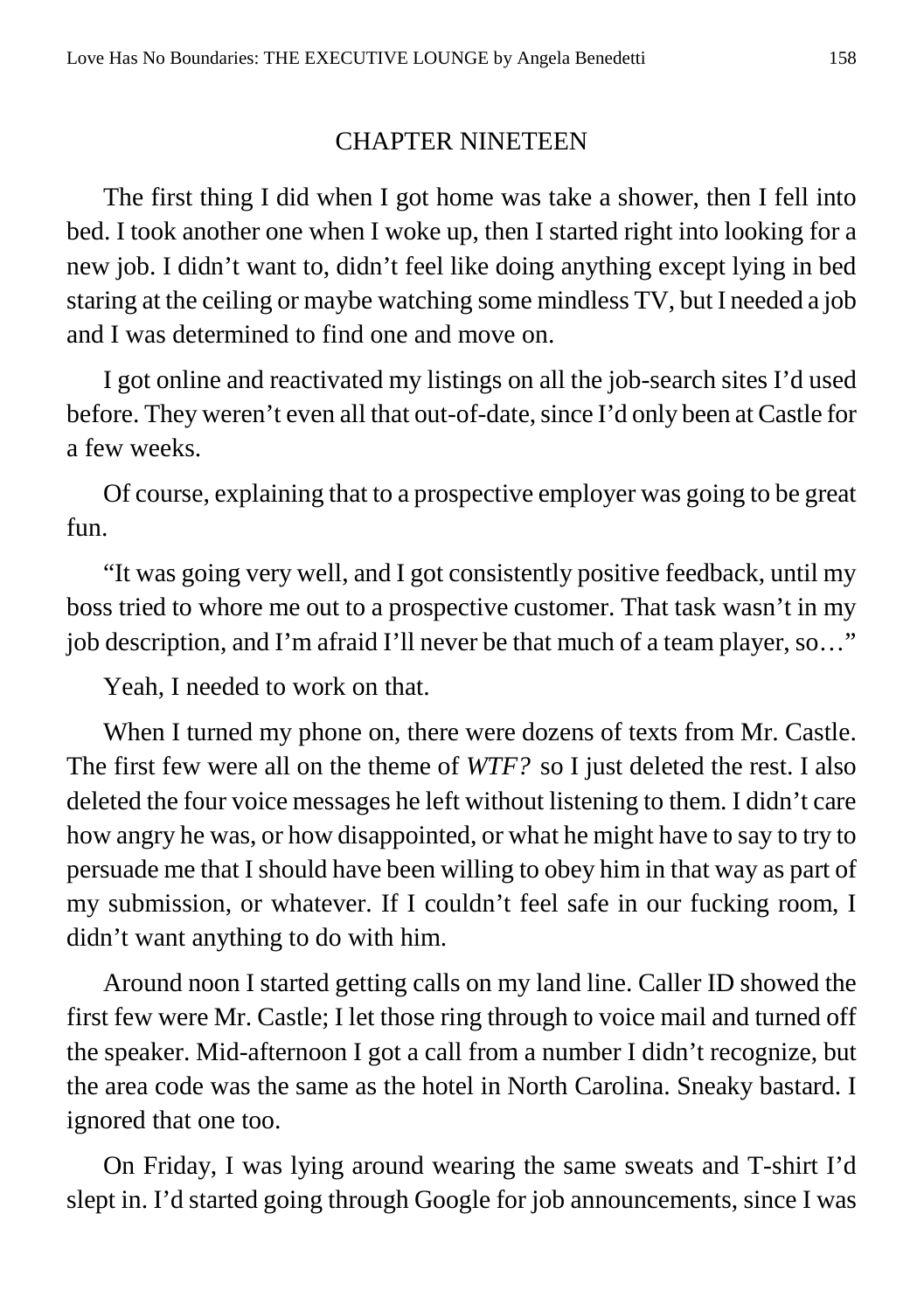at the wait-for-responses stage on the job search sites. My mobile rang again, and it was Brandon, so I picked it up.

His first words were, "Rob? What the hell happened? Are you okay?"

Huh? It took me a second, but then it was obvious. "Mr. Castle called you?"

"Yeah, you might say that. Apparently you won't talk to him, so he's getting creative."

"If you're calling to persuade me to listen to his shit or give him another chance, save it. If you don't I'll hang up on you, and I'm not even kidding."

There was a pause, then Brandon said, "All right, forget him. What about you? Tell me what happened. Are you okay?"

It was a great opportunity to practice what I'd say when an interviewer asked me why I quit Castle with no notice after such a short time, but I still had no idea how to explain it, and Brandon wasn't a prospective employer anyway. He was a friend, he was in the scene, he knew me better than he knew Mr. Castle—at least I thought he did—so I could probably trust him to be on my side, at least mostly.

Brandon was listening, and I wanted, *needed*, to share all this shit with someone who'd be sympathetic, but I had no idea how to start.

"He just… I don't even know what happened. I didn't understand what was going on, what he wanted or expected. I had all these ideas in my head, and I was just being stupidly romantic or something. But he sent that guy to our room, he told me to 'take care of him' and I just… I can't do that. I know some people do, that some Doms share their subs, and the subs are into it and that's cool. But I'm not like that, it's not my kink and I can't do that, and if that's what he wants then it's not going to work. And just sending someone up like that, without asking me first? Or even trying to tell me himself, give me a chance to respond ahead of time, offer an opinion?"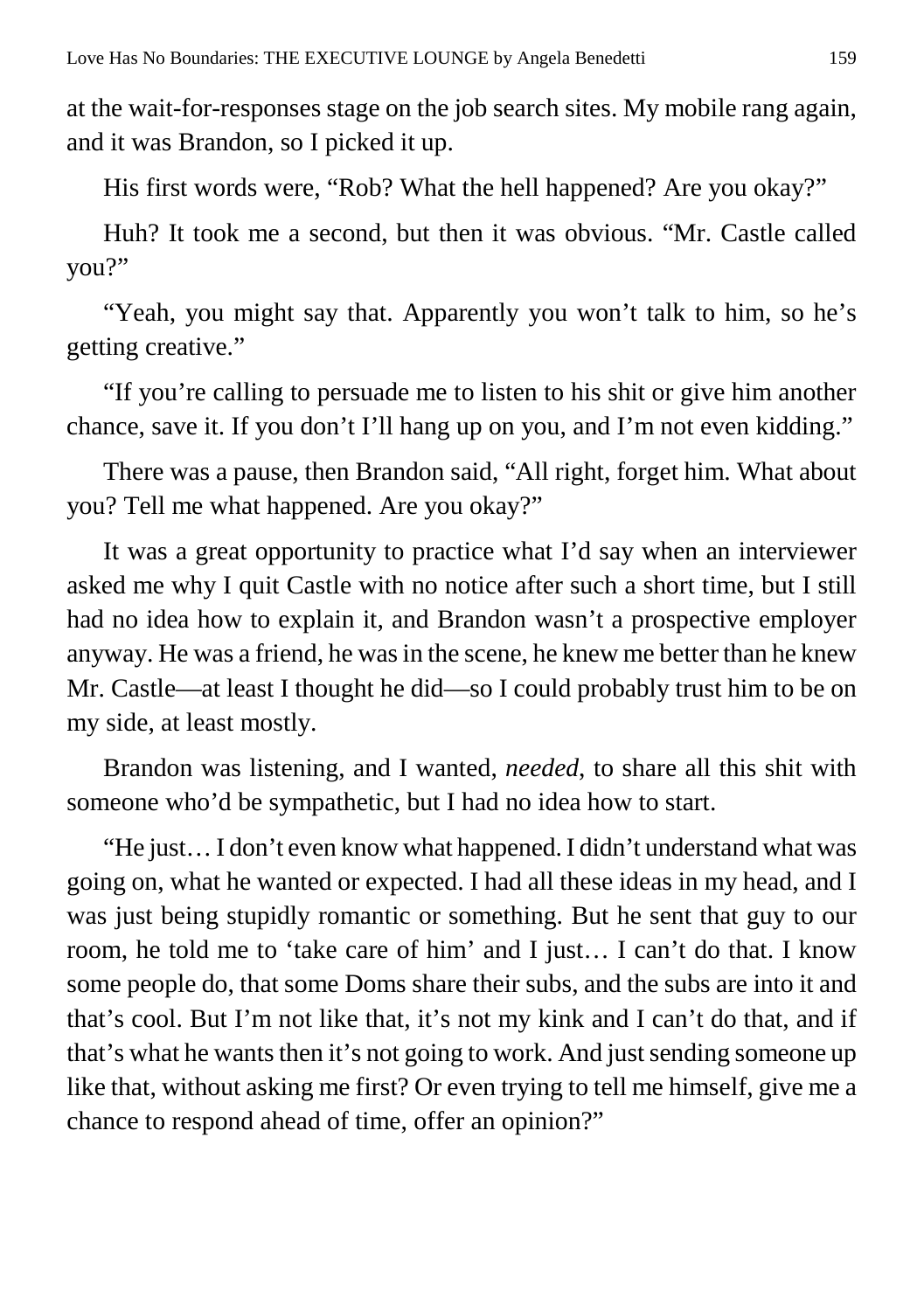I heard Brandon take a breath, like he was about to say something, then just let it out. We sat there in silence, then he tried again. "You still haven't answered me. Are you okay?"

"Yeah, of course. I mean, I can still feel that asshole's hands on me, but I'm not hurt or anything. Except my hand's sore from where I punched him noses are harder than I thought—but I didn't need stitches or anything. I just put some ice on it when I got home."

"So nothing *happened*?"

"What? No! No, shit, I didn't get raped or anything. Fuck, no, it didn't get anywhere near that far. He was just an asshole who thought I'd bend over for him to get the contract. He wouldn't leave and he was grabby, so I punched him and kneed his balls up into his shoulders, and that was it."

"Okay, good." Brandon huffed out another breath, and I could hear the worry flow out of his voice. "So long as I don't have to come over and drag you to the hospital or anything."

"No, nothing like that. He was just some pudgy sales-type—no way he could've forced me."

"Good. So, what next? Have you made any plans?"

"Looking for a new job," I said. "I started yesterday, re-activated all my accounts, started cruising for openings. I'm moving on from this, seriously. I'm not just moping around, crying lonely tears over lost love or any shit like that"

"Well, good. You coming over tomorrow?"

I almost said *of course*, but then I thought about it. If Mr. Castle was trying to chase me down, that'd be one place he'd know to look for me. The team was scheduled to stay in North Carolina through that night, Friday, then fly back Saturday morning. I personally never felt up to doing anything complicated after a long flight—that's what got me into this mess in the first place, or part of it—but Mr. Castle was a determined bastard, and when he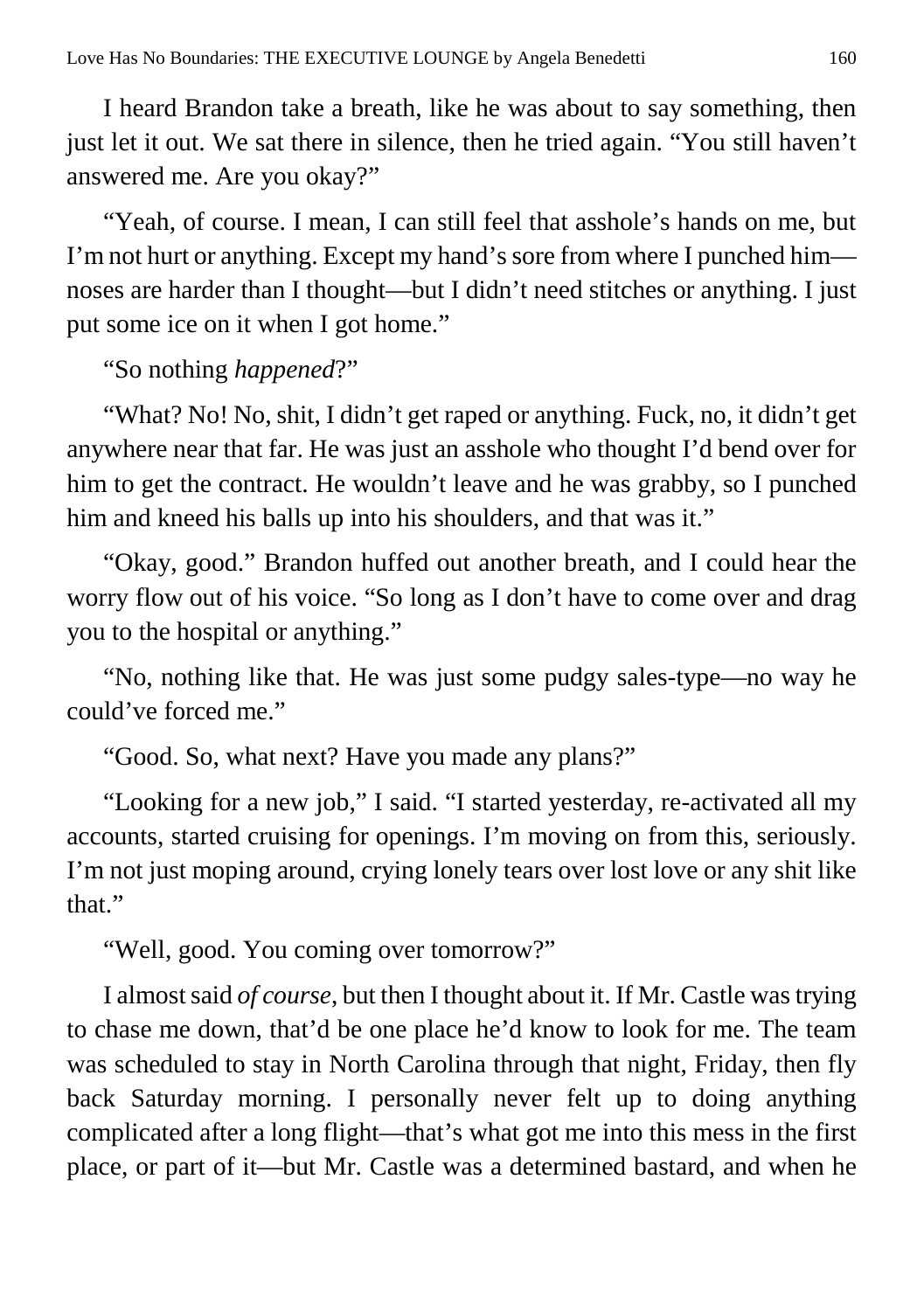wanted something he went for it like a machine. I could see him showing up at Brandon's straight from the airport or something.

"No, not tomorrow," I said. "He'll be flying back tomorrow, and if he's still trying to get ahold of me, I don't want to be anywhere he knows to look. Shit, I should probably get out of here, actually. He knows where I live. Maybe I'll go visit Mom and Dad."

I headed over to the computer, holding my phone with a cocked shoulder to free up both hands, and did a search for plane tickets to St. Louis, that night. My parents would be surprised to see me, but not angry or anything. We could be civil and get along for a week or so.

I'd have to think about what to tell them, since there was no way in hell I could explain to my mom and dad why I'd quit Castle.

"You shouldn't have to run away from your own place," said Brandon. "Look, talk to him once, tell him to fuck off to his face. Make sure he gets that you don't want any contact with him anymore, and that'll do it. Nick's not the stalkery type."

"I can't do that."

It just fell out of my mouth without my conscious permission, but it was true. I wasn't exactly proud of it, but it was still true. I knew I should be able to look Mr. Castle in the eye and have that last conversation, but I didn't want to. The thought of seeing him again, of standing in front of him, made me want to curl up and hide under the bed, because that teenage girl inside me who'd been doodling hearts and flowers in her imaginary notebook whenever I thought about Mr. Castle just could not handle seeing him again. Yes, I was a coward with the emotional maturity of a high school kid. At least I knew where my issues were, right?

So I went on with, "I just can't. I can't handle seeing him, or talking to him. Not right now. When I come back from my parents', maybe then. I'll send him an e-mail or something, let him know I don't want any contact. Then maybe in a few months or so, I can handle seeing him at your place, or wherever. But right now I just can't."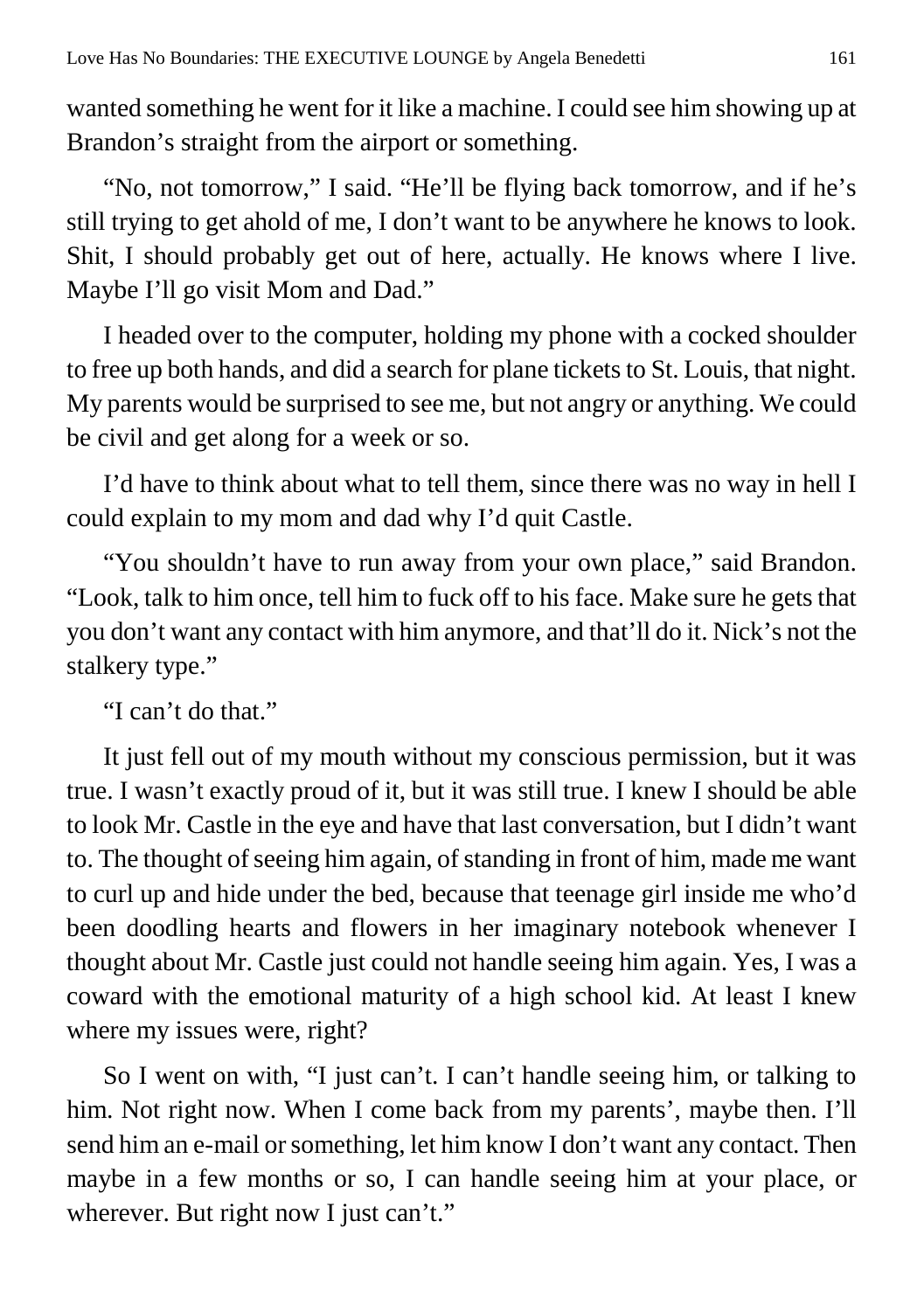"Rob… okay, I get it. I've been there. Your brain knows the obvious answer, but your gut isn't cooperating. That's normal. Just don't bury yourself, all right? Avoiding an ex is one thing, but don't try to hide from everyone. Nick doesn't come to Saturdays very often anyway, so I'll tell him to stay clear for a few months. You need the rest of your life to go on as normal, so come see everyone, hang out, relax. If you need to go visit your folks, do that after."

"I don't know…" I trailed off, scanning through flight information. I'd lucked out getting home Wednesday night—or actually, early Thursday morning—but the airline gods weren't cooperating this time. The earliest flight I could get to St. Louis without paying a ridiculous price was leaving at almost midnight Saturday. Shit.

"All right, I'll come. I can't get a flight out 'til that night anyway. I'll pack tonight and come over with my stuff, and if I can stick around a while tomorrow night then I'll head right to the airport from your place, or if you have plans then I can hit a coffee shop or something, and—"

I stopped, realizing that I was babbling and that I sounded pretty crazy. Brandon just waited for me, and finally I said, "Okay, I'll be there. And I won't be a twitching wreck curled up in the corner, either."

"Good," said Brandon. "And seriously, if you're not up to it, you can hole up in my room, relax, veg, whatever you need."

"Thanks," I said. "I appreciate it, seriously. I know I sound like an idiot."

"No, you don't," he said. "But you won't have any perspective for a while, so I won't argue with you. I expect you by two, though, or I'll come looking for you."

"Two it is," I said, and we hung up after a minute or so of good-byes.

\*\*\*\*

Two it was, when I pulled up in front of Brandon's place the next day. It was earlier than I usually got there, and I parked right in front. I didn't even have a packed suitcase in the trunk, although I did pack the night before, and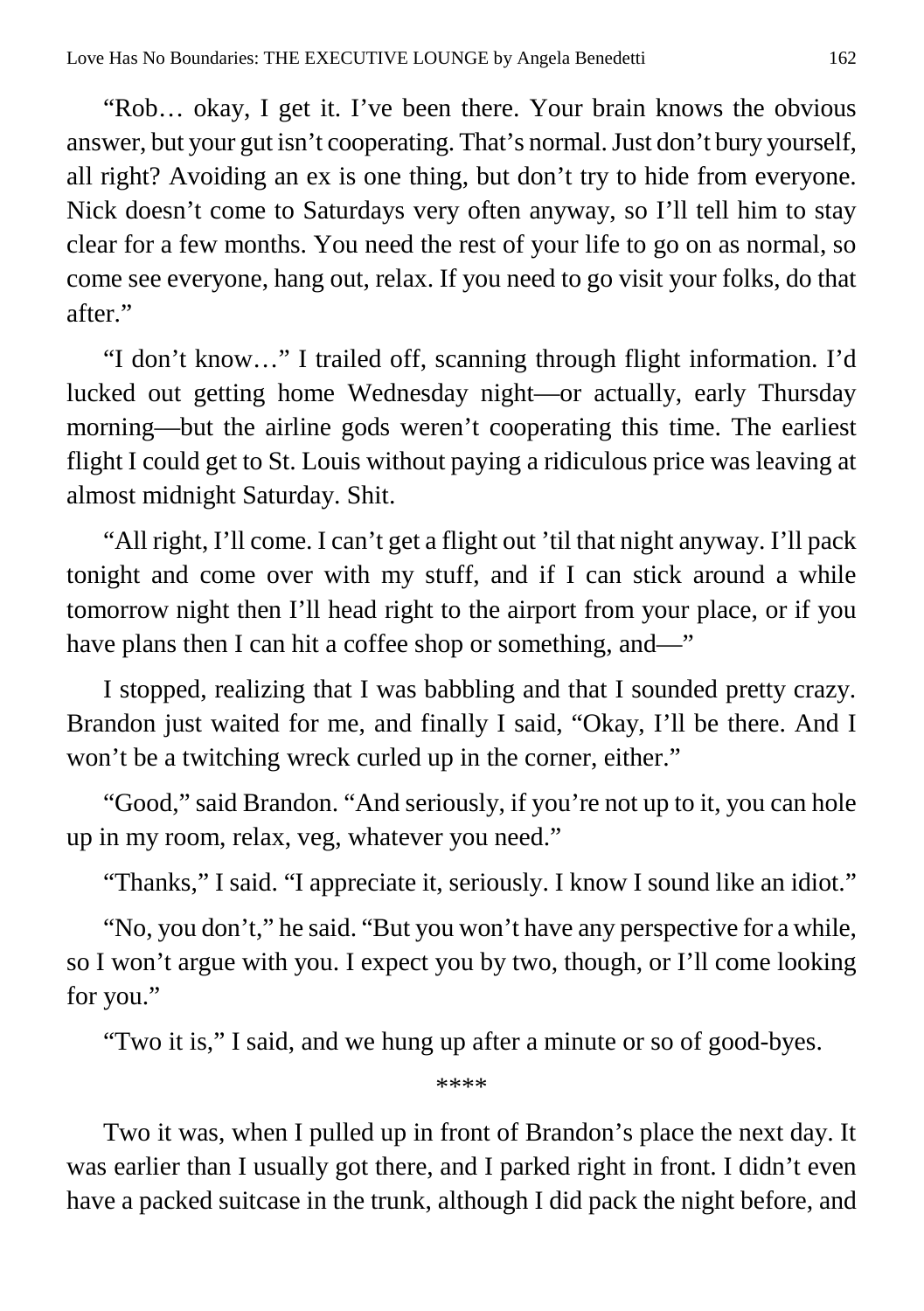the bag was near my front door, ready to go to the airport that night. My flight was at eleven-fifty and I planned to head for SJC at nine-thirty.

I'd had a bunch of ground beef in my fridge and I wanted to use it up instead of tossing it out, so I'd made a huge batch of chili to bring. I headed up the walk to Brandon's gate with a full crockpot in my arms. (Yes, I own a crockpot—I said earlier I like to cook, remember?)

The walled yard was still empty, although the chairs and loungers and tables and pillows were scattered around. I went up to the front door and rang the bell with one elbow.

Brandon answered a few seconds later. "Rob! You're here, great. It's good to see you." He let me in, and we went to the kitchen where I put the crockpot down and plugged it in. As soon as my arms were empty, Brandon pulled me into a hug.

"I was worried about you," he said. "I'm glad you came."

I hugged him back and said, "I figured if I made you come drag me out of my place when you had people coming over, you'd be kind of ticked off, so I didn't have much choice."

"Damn straight!" He glared at me, then smiled. "No, really, I'm glad you're here. You'll be fine, I promise."

"Sure, I'm just twitchy. Umm, I've got more chili in the car—back in a minute."

I headed out to get the other container, feeling a lot more relaxed. Honestly, I'd half expected Mr. Castle to be there, lurking, waiting for me, which was kind of crazy because his plane wouldn't even land for over four hours, but my gut wasn't listening to facts or logic. It'd taken a lot of effort and will to screw up my courage and come over, and I only did it because I *knew* Brandon would come get me if I didn't, and that making him come deal with my shit on Saturday afternoon would completely fuck up his day.

I hadn't trusted him enough, and I should've. It was going to be fine, and it was good to be outside. I grabbed the big plastic container of chili from the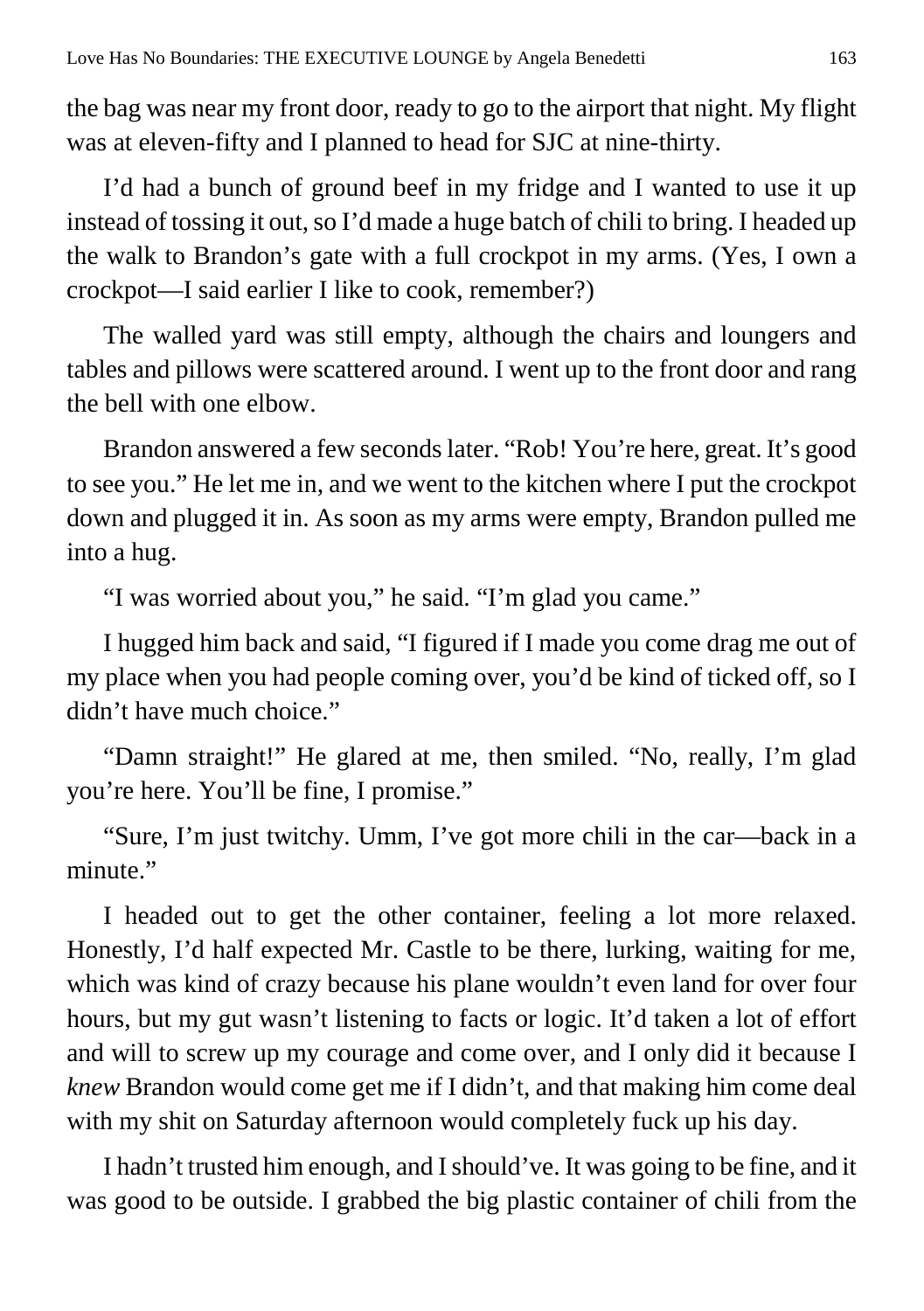passenger side floor and took it in to the fridge. When what was in the crockpot ran out, I'd refill it and heat up a new batch.

When other people starting arriving, Brandon stuck near me and played shield. I felt bad that he needed to but was glad to have him doing it. Especially when Don and Riley came into the yard and Riley bounced up to me, looked around, and said, "Hey, Rob! Where's your Dom?"

Brandon stepped right up and said, "Rob, could you go get another flat of sodas out of the garage? Thanks," and steered me off toward the front door. I heard his lowered voice talking in an urgent tone to Riley, and probably Don.

I felt like shit, felt like going home, felt like going into Brandon's garage and just staying there. I'm not that much of a coward, though, so I picked up a flat of cans and brought them back out to load into an ice chest. I felt Riley kind of hovering behind me, and when I stood up with the empty flat, he was right there, looking like someone had run over his dog.

"Dude, this sucks!" He gave me a big hug. Then he grabbed my arm and pulled me across the yard. "Come on, I'll share Don. And we brought cookies—cookies always help."

"Riley…" I detached myself before I had to find out what Don thought about being "shared." "I need to go dump the box," I said, waving the cardboard flat, "but I'll be back in a minute."

I headed back to the front door before Riley could latch on again, and took the box into the garage where the garbage can was. Once there, I stopped for a minute to breathe and focus on my heartbeat. I knew Riley meant well, but that kind of puppy-eyed sympathy would break down all the barriers I'd built up. I couldn't deal with that, especially not in front of everyone.

It was closer to five minutes than one, but I didn't let myself hide for very long. I did some breathing exercises and when I felt the stress backing off, I headed back to the yard.

I got a few glances but no one was staring at me. Which was a little weird in and of itself, because when you walk into a big space where you know just about everyone, it's more common for at least a couple of people to be looking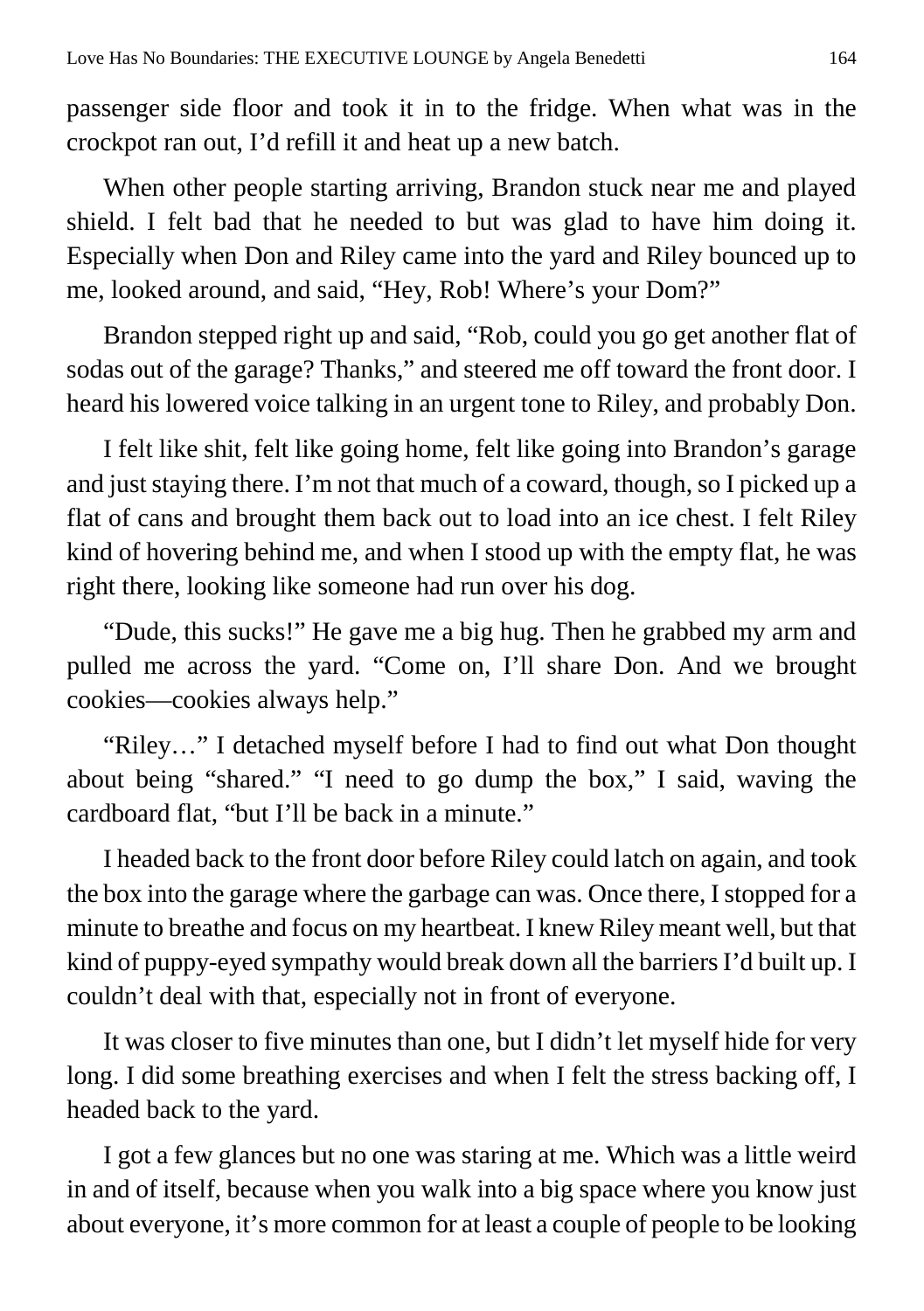at you, wanting to wave or call you over or just smile. I appreciated the effort, though.

Riley was over near Don, and I saw that Don had cuffed him to the lounger again. I had to kind of grin at that. Don caught my eye, gave me a wry smile, then went back to his conversation with Christine, the Domme who'd let me try out flogging a few weeks earlier.

The gate swung open and Anna came in carrying a multi-layered stack of trays. I headed over and took the top two from her, then led the way into the house.

"Thanks!" she said, following me into the kitchen. "I almost dropped the whole pile coming up the driveway."

"That would've been a shame," I said. "Whatever these are, they smell good."

"Bacon and cheese quiches," she said. She set down the two trays she was carrying on the counter next to the fridge, then opened it up and started shuffling things around. "I love this recipe, but I'm never making this many minis again."

"Quiche pastry isn't that hard, but four trays' worth of tiny little shells is too many unless you're being paid to cater," I said with a nod.

"Definitely." She set her two trays on one of the fridge shelves, then eyed the result, took my trays and added them. They all fit stacked up, barely. "There. I didn't want to put them into an ice chest—they'd get all gummy." She closed the fridge and turned around to smile at me. "How's life? Did you make it to the Rolling Thunder event last weekend? I had to work."

My stomach clenched, but only a little. "Yeah, I did," I said. "Brandon took me up. It was fun. I've never been to anything like that before, and would've liked to stay longer."

"I haven't been to many," she said. "Working an odd schedule sucks."

"True," I said. "But I'm back to job-hunting, and right now my checkbook would trade places with your checkbook any time you want."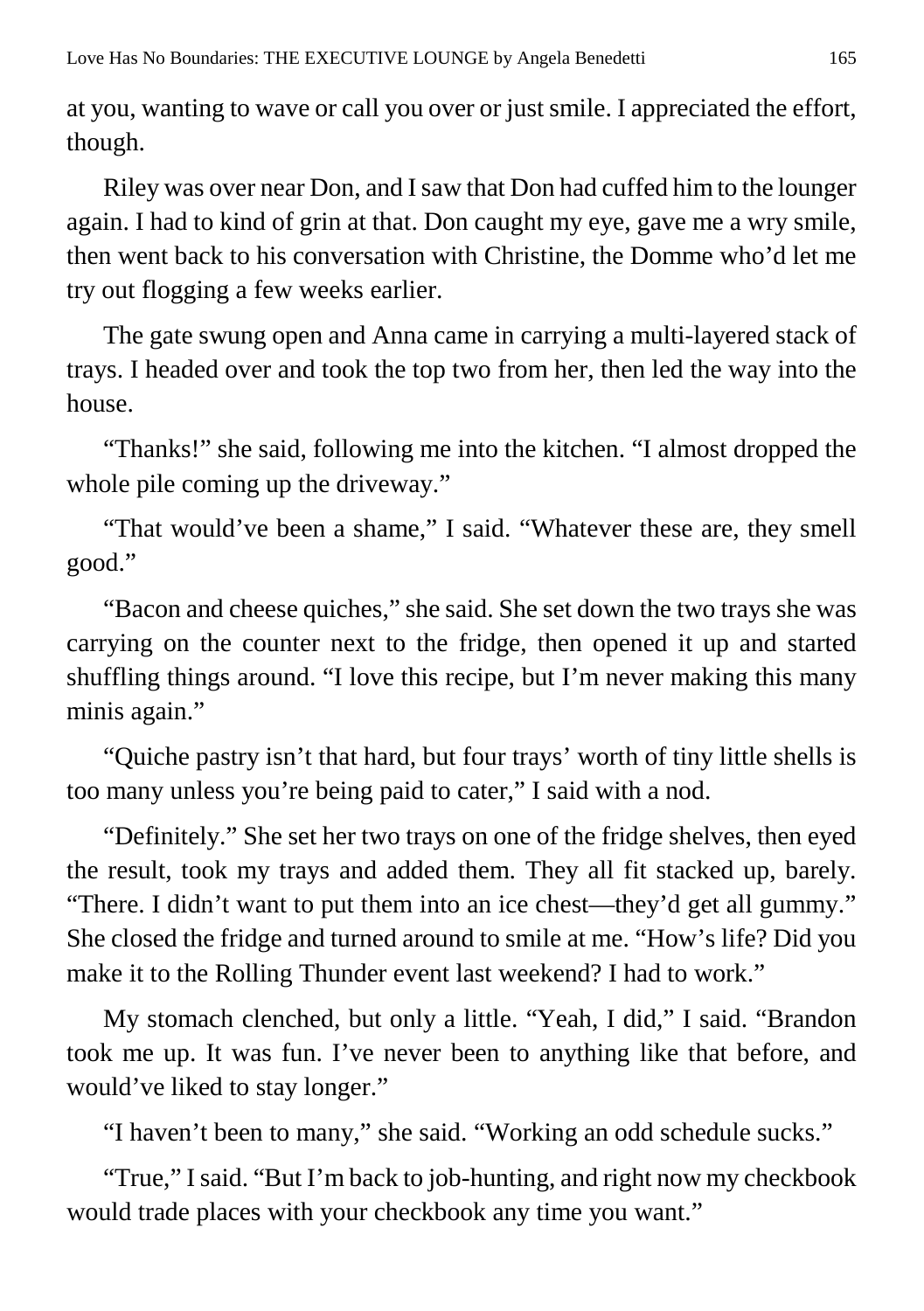She laughed and said, "True, at least I'm working. That sucks—good luck hunting. I'll keep an ear out, and if I hear of any openings, I'll let you know. You're an MBA, right?"

I nodded. "Also mechanical engineering, but only a BS in that. I'll take anything I qualify for, though, so long as it'll keep the Financial Aid people at bay."

"I remember that," she said with a grimace. "Anything is better than nothing, but I'd much rather have a job with a regular schedule. It's probably just as well I don't have any kids."

She squeezed my shoulder, and we headed back outside. I followed her over toward Riley and Don, and sat in the grass next to her. Riley was behaving, and Marcus came over with an armful of sodas, so I was chatting and feeling pretty relaxed when I heard a motorcycle come roaring up in front of the house.

I think my heart stopped for a second. I found myself staring at Brandon, eyes wide, wondering if I could get away through the back somehow. Brandon must've seen my "fight-or-flight" response revving up, because he pointed at me and snapped, "Stay!" before heading out the gate, making sure it shut behind him.

Sharp voices started up. It *was* Mr. Castle—I was pretty sure I recognized the bike, but I definitely recognized his voice—not yelling but definitely snapping. Brandon's voice was just as hard, and he snapped right back, "Keep your damn voice down!"

I curled up right there, sitting on the grass with my arms around my knees and my face buried in them. I wanted to listen but couldn't stand to hear his voice. I wanted to die because this was happening in front of twenty-some people I knew, people I hung out with, and leaving this group meant leaving the scene, and I didn't want to do that but I didn't want to face them after my pathetic break-up drama happened right in front of them.

"Fuck you, Brandon! I would *never* do that to him!" Mr. Castle was pissed, and I bet everyone for a block around could hear him.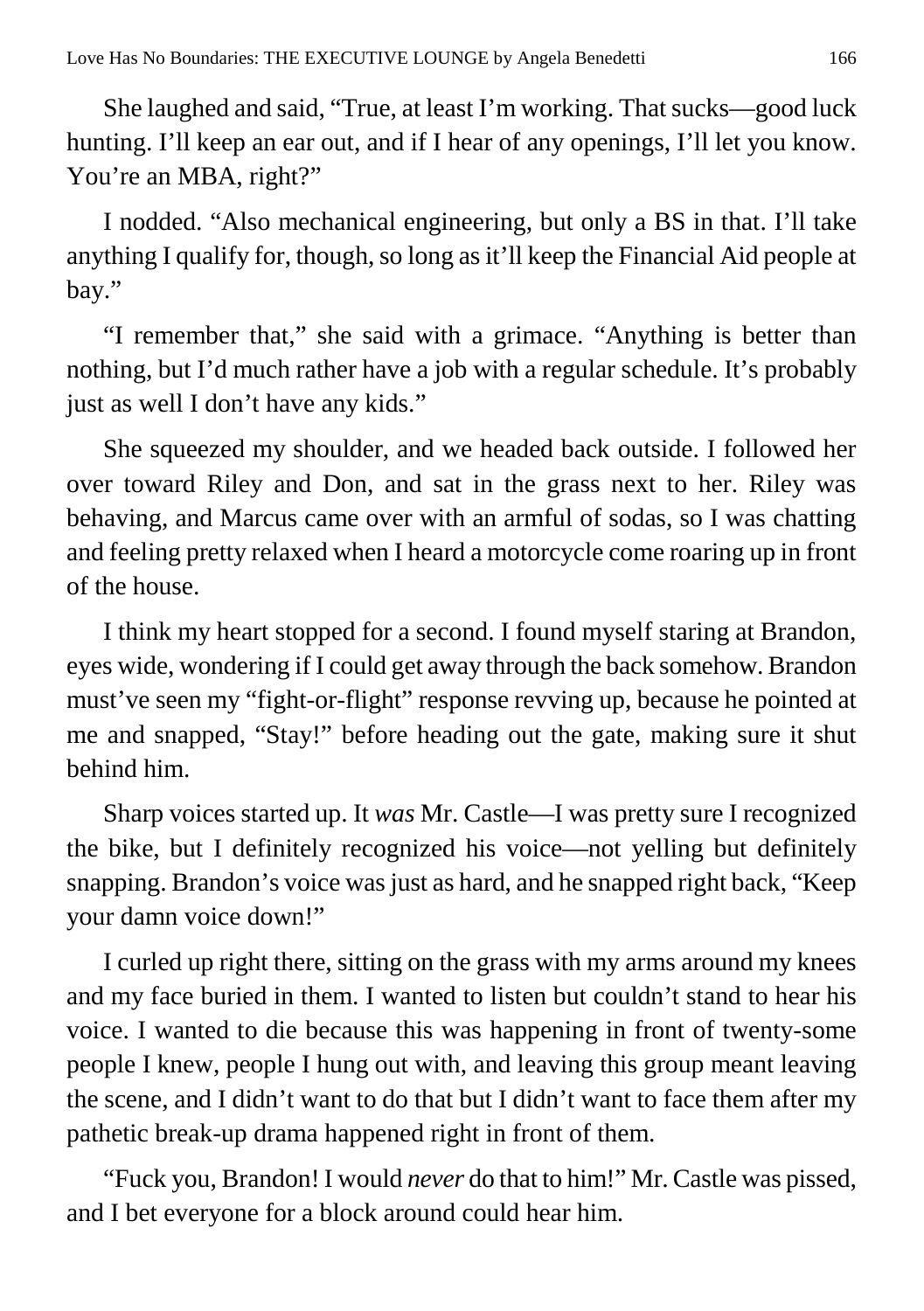"I don't give a damn! He doesn't want to see you, and forcing it won't do anything to prove he should ever trust you again. I told you not to come, and this is my property so what I say goes. Get out or I'm calling the cops."

That didn't work. I'd tried that back at the hotel and if they didn't want to leave, it wouldn't work.

A hand rested lightly on my shoulder, and Anna said, "Come on, hon, let's go in the house. You shouldn't have to hear this." I let her coax me up onto my feet and inside. She steered me back to the kitchen and into one of the chairs at Brandon's tiny table. It sat right next to a window looking out over the back yard, as far away from the driveway as you could get and still be in the house.

She brought me a glass of water and I drank some of it, just because it was there.

"I'm really sorry, hon. I didn't put it together, what you losing your job meant, since you'd been with Nick."

"No, it's okay. It was actually good to talk to someone who hadn't figured it out."

She kind of laughed, and nodded. "Yeah, I get it. Okay, so, what else is going on with you? Or I could talk about this last call I got, which I promise will take your mind off your own issues for at least a few minutes."

"Sure, sounds good," I said. "Hit me."

"So I get a call at five this morning. The cops raided a meth lab, and there were three little kids in it, all under the age of four. They're sick and malnourished, and I'm pretty sure two were born addicted, although the tests haven't come in yet—"

She chatted on about some really horrific stuff. I hadn't known, but it seemed Anna was a social worker. She's one of the ones they call when they find kids in serious trouble at odd hours—like imminent-danger kind of trouble, not daddy-let-him-have-a-sip-of-beer kind of trouble. She was right, it *was* distracting, and it put my problem of not wanting to talk to my persistent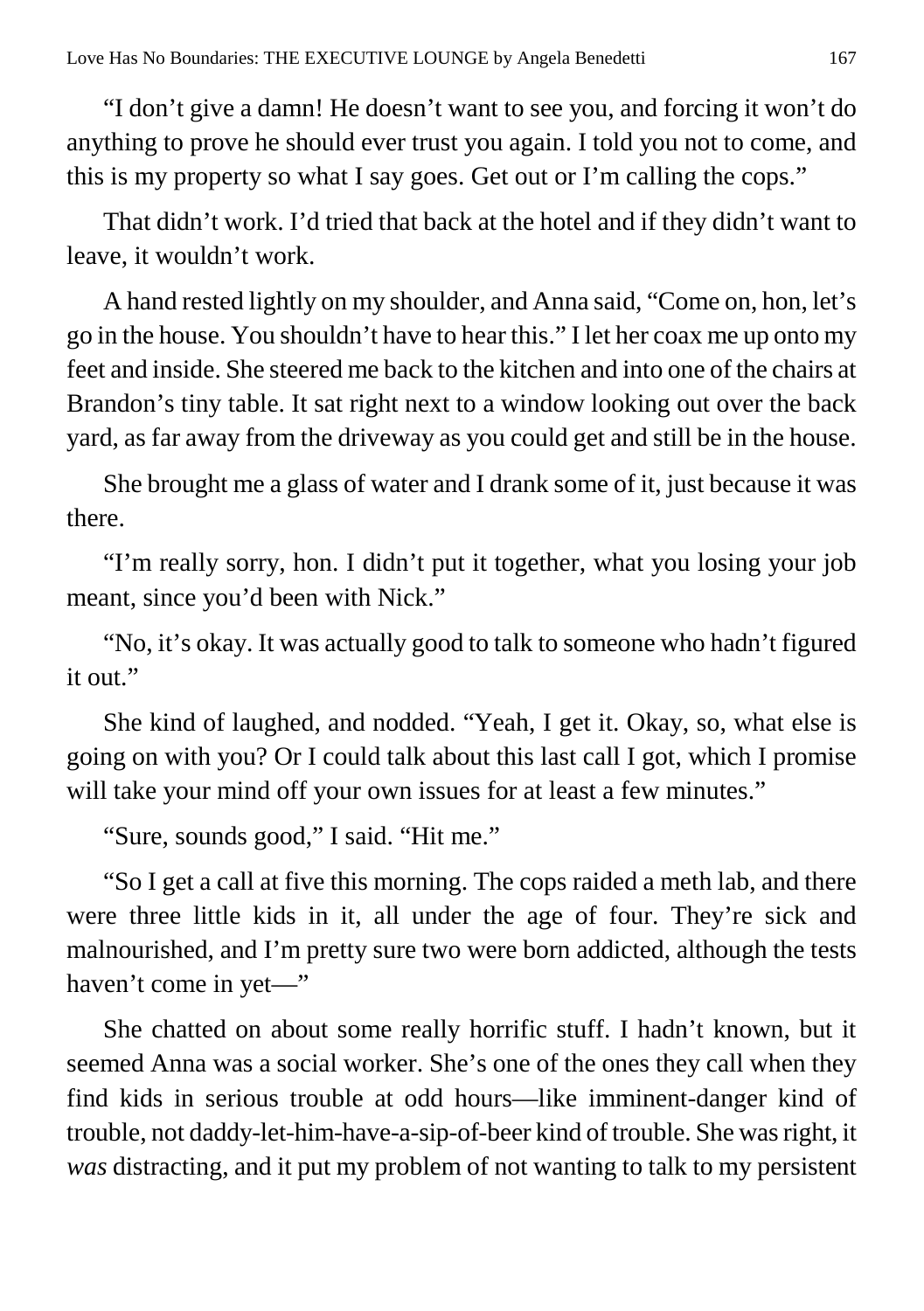ex-boyfriend (ex-Dom? ex-fuck-buddy? what'd we actually been, anyway?) into some perspective.

When Brandon came in and said, "He's gone," I was feeling almost normal.

"Good," I said. "Thanks."

"I'm really sorry, Rob. After I talked to you, I called him and told him not to come."

"He shouldn't even have been here," I said. "Our tickets were for a four o'clock flight. He should still be in the air over, like, Kansas or something right now. I was afraid he might show up this evening, but he shouldn't have been here yet."

Brandon and Anna looked at each other for a second, then looked away.

Yeah. Obviously he'd taken an earlier flight. He'd wanted to get home sooner so he could come find me. I wasn't sure whether to be afraid of him or sorry I hadn't talked to him.

No, that was my gut talking, like Brandon had said earlier. My brain knew what was right, but my gut wasn't cooperating. That kind of persistence was scary. That Cotts guy had been just as persistent—the only difference was I hadn't been attracted to him.

\*\*\*\*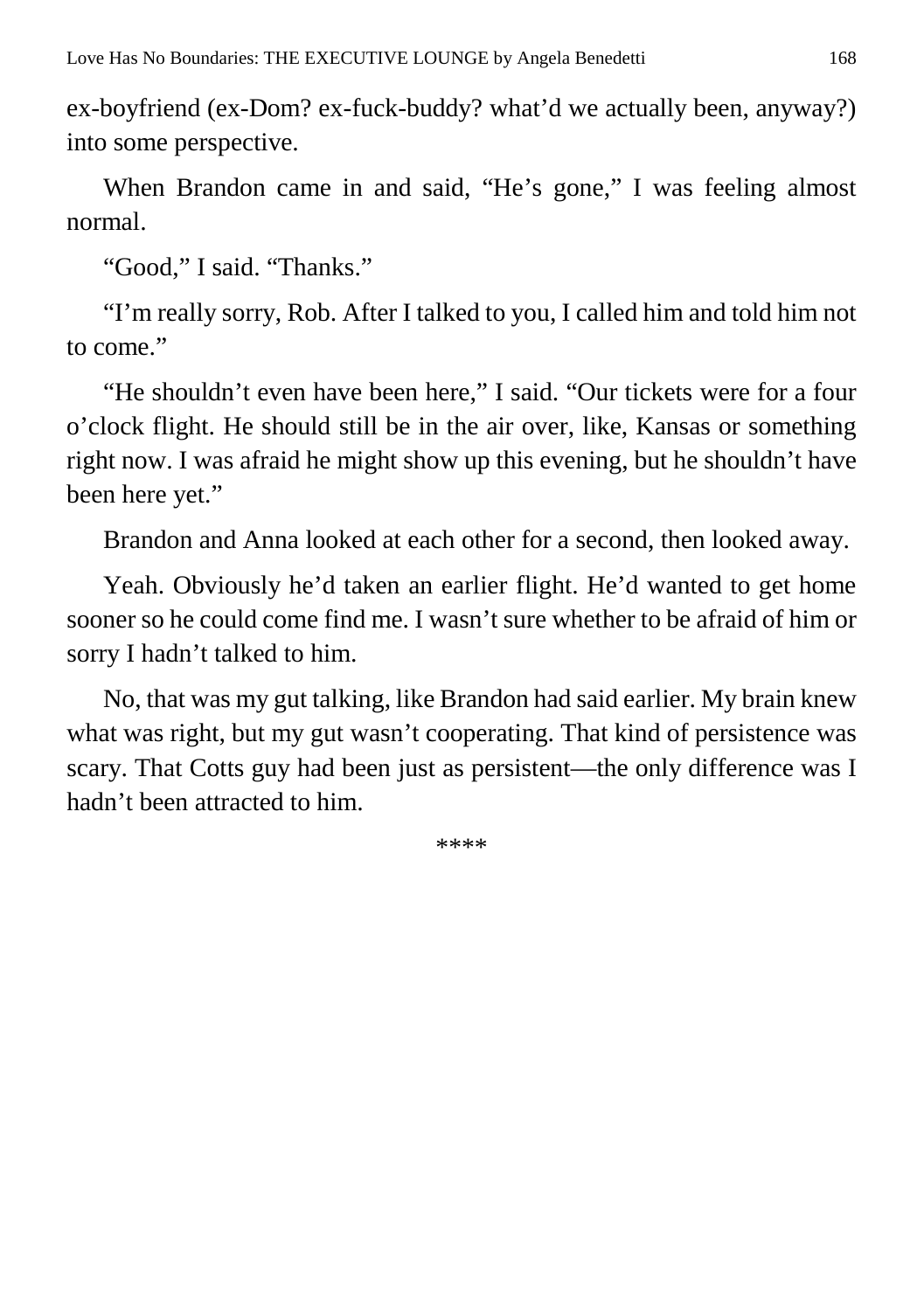### CHAPTER TWENTY

I was back home by five. I stuck around at Brandon's for a little while, mostly hovering in the kitchen. I heated up the chili and picked at some food when Brandon put a plate in front of me, but I didn't feel like socializing, so I told him I'd be fine and left.

Actually, I was exhausted. I hadn't done much that day, but all the emotional crap really sucked it out of you, so when I got home, I kicked off my shoes, set the alarm on my phone for nine and crashed out on the couch.

It seemed like I'd just fallen asleep when the doorbell woke me up.

I hauled my butt off the couch and staggered over to the door. My brain wasn't fully fired up yet, or I'd probably have expected what I saw when I looked through the peephole, which was Mr. Castle, standing there in his leather jacket and that damn grey T-shirt, with a grim look on his face.

Fuck.

He rang the doorbell again, and I heard him say, "Rob? Come on, I know you're in there. I just want to talk."

But I *didn't* want to talk, and he didn't seem to get that. Or maybe he got it but just didn't care.

It didn't matter. I couldn't imagine him breaking the door down, and I didn't have to open it. If I just ignored him, he'd go away eventually. I'd go catch my flight and that'd be the end of it. I was going to be at Mom and Dad's for a little over a week—I was flying back a week from Sunday—and by then he'd have cooled down, gotten distracted, and he'd leave me alone.

"Robbie?" That time he knocked, four times, hard.

I looked out through the peephole again. He was staring at the door, right at eye level, as though he could see me looking at him. He waited. We both waited. I didn't say anything. Finally he looked away and his face fell. He looked lost for just a second, and I almost wanted—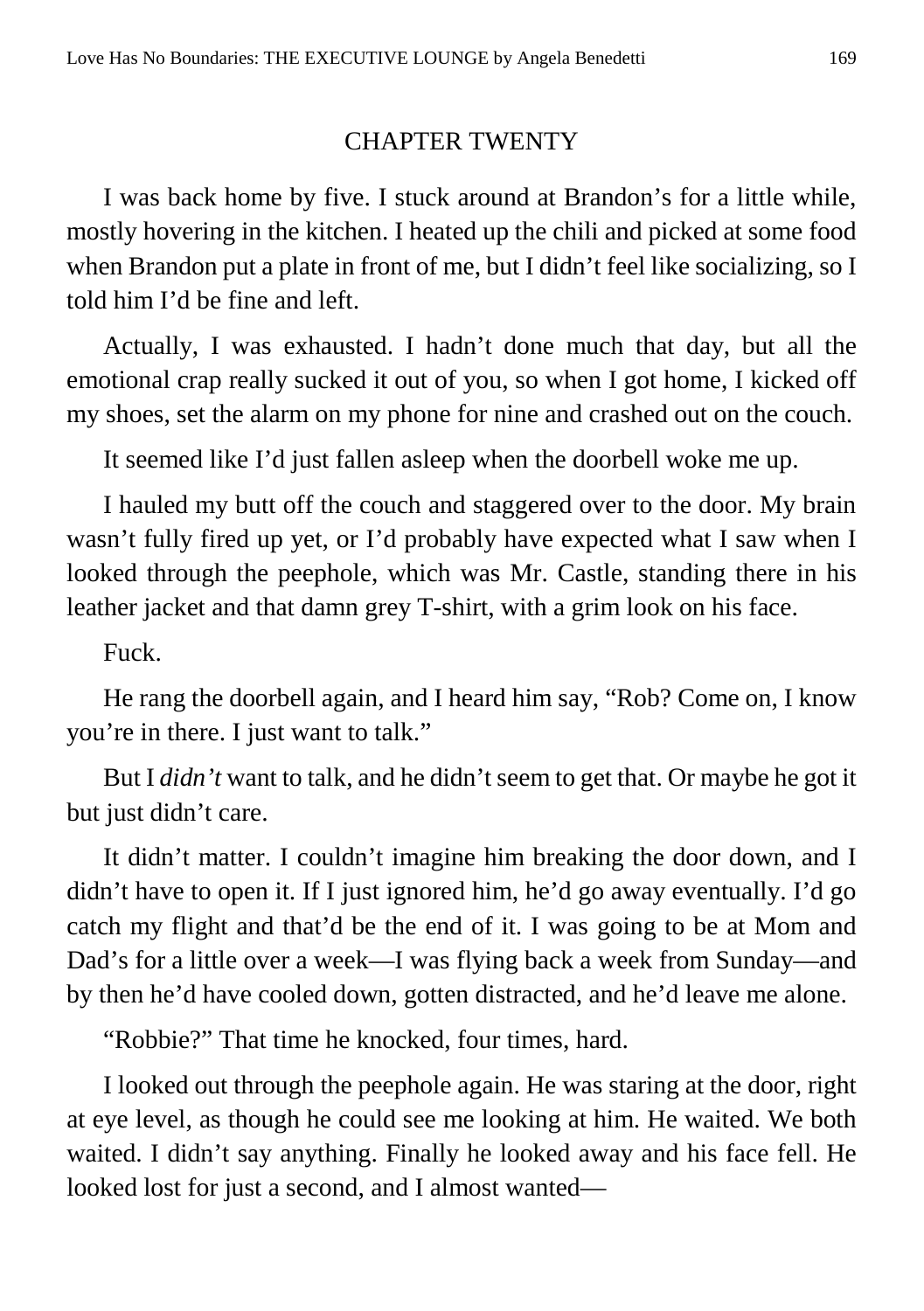No. That was my gut talking again, and my gut was an idiot. I clenched my jaw and turned around, but I couldn't walk away. I focused on not saying anything, not making any noise at all, as I sat down right there on the floor and leaned back against the door, like I was barricading it with my body.

"Robbie, come on, let me in? Please?" He waited a few seconds, then said, "Fine, we can talk like this." As if he knew I was there, knew I was listening.

"I didn't send Cotts up to the room for sex. He had some questions about our org chart, and I knew you were up there with all the info. I was talking to Olson, and Cotts said he was going to head for bed, that his room was on our floor so he'd be glad to stop by and ask you for the info. He's a slimeball, and he's already cost Pinelli over a million dollars to pay off employees he's harassed. They told him not to swim in the company pool anymore, so he went after you. I'm sorry it happened—I can't express how pissed off I was when I found out—but I would never try to order you to have sex with someone else, certainly not an asshole like Cotts."

I heard a thump, like he'd leaned up against the door, and I kind of jumped. He probably heard me, because he went on. "When I got your text I texted you back, but you weren't answering. I went up to the room and Cotts was there. He admitted propositioning you, that he'd twisted what I'd said to make you think I'd told you to. I'd have kicked his ass, but you'd already done that good job, by the way—so I called Olson up. That's when I found out Cotts had done it before. I told Olson that I didn't want Cotts on our projects, that if I ever saw his face again we'd walk. Olson's used to cleaning up after the guy, so he agreed."

That was… damn. Everyone knew what he'd done, he'd cost his company money with his shit, and they hadn't fired him? And Mr. Castle seemed to think that was normal?

"Robbie, this is my fault. I should've made sure you understood what I expected, what we had. I never really established what was happening with us, and that was stupid. I suppose at first I wasn't sure it'd work out, and then even after I was sure I wanted you for—" he paused, then went on, "for long term, I just let it go, never got around to talking about it. I left you hanging,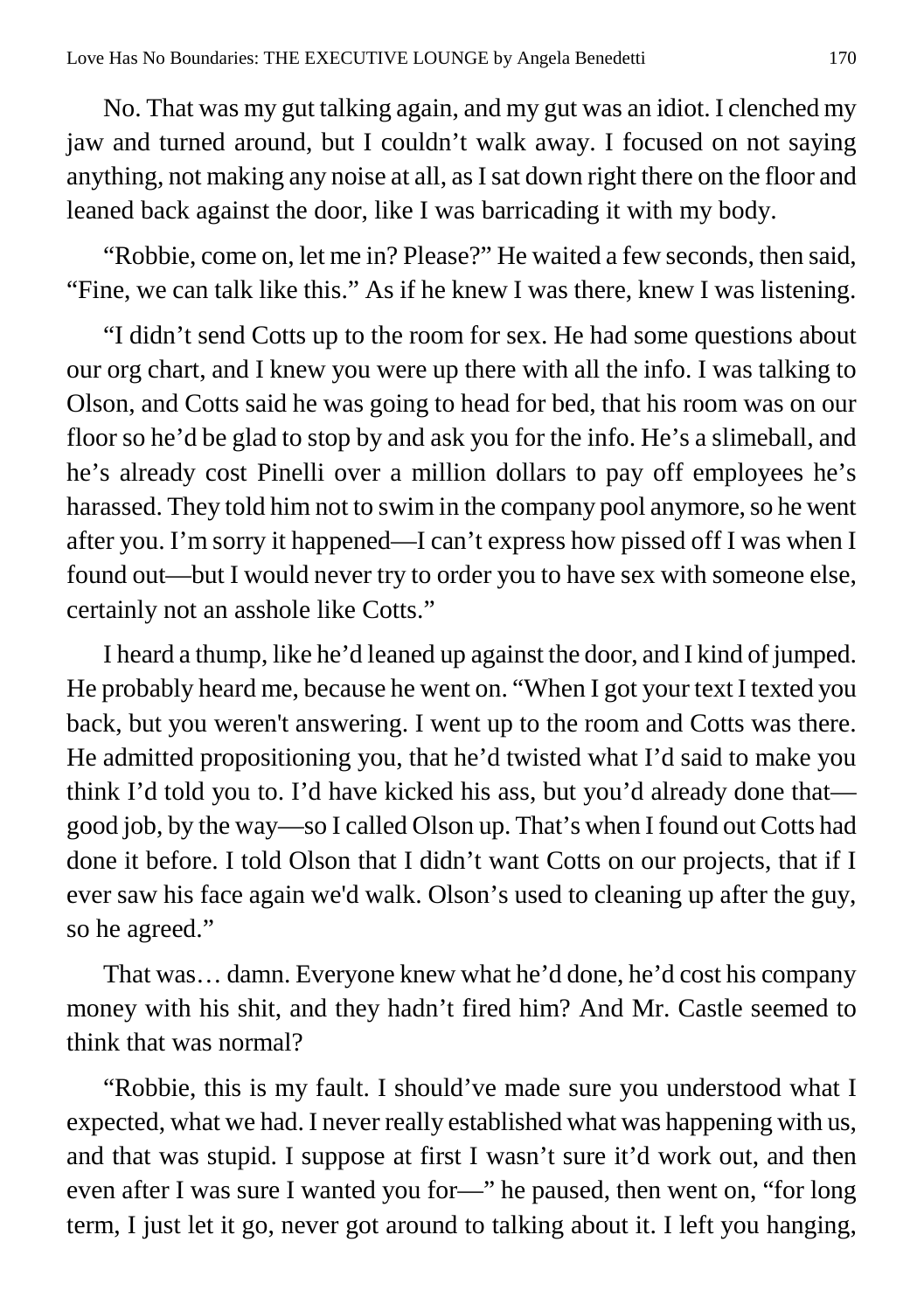and that was stupid. Maybe I thought you'd try harder if you weren't sure of me? I don't know, that's… it was an asshole move, and I'm sorry. If I'd told you what was going on, made sure you understood, you'd have been secure enough to know that this was bullshit, that I'd *never* have done that to you. The fact that you could think that for even half a second proves how badly I fucked up."

I heard another *bonk* and imagined the back of his head hitting the door.

"I don't even know what to say now, so I guess that's it. I just wanted you to know I didn't send him up for sex. I'd never do that, no contract is worth that, not with anyone, and definitely not with you. If you hadn't already taken him down, I'd have done it myself, and if he'd actually touched you—"

"He did."

Mr. Castle went silent, and I had to think back to realize I'd said it, that I'd interrupted him. I hadn't intended to say anything, but I couldn't stand him thinking I'd quit over nothing.

"What?" he finally said. "Robbie, what happened? Robbie?" The door creaked, he was leaning on it, I could almost hear him breathing.

"He did," I repeated. I just sat there on the floor, staring at the carpet. He wasn't really in the room, so it was like I was talking to myself. "I was getting ready for bed, I just had my pants on and he rang the bell. I didn't think about it, I guess I thought it was Greg or Hank or someone, so I opened it. He said you'd sent him up so I could take care of him, and he was staring at me and rubbing his crotch. He grabbed my, my chest, and I backed off, but he came inside."

"Robbie, let me in. Please?" I could hear the stress in his voice, and there was a light smack against the door.

I had to finish once I started, I couldn't stop, it was like it was all just flowing out, so I ignored him and went on. "He said everyone knew what the Castle execs get up to, and that you had to be fucking me and I shouldn't pretend to be shocked. He sort of chased me across the room, and my phone was there so I texted you. You said to take care of him, and he saw and said,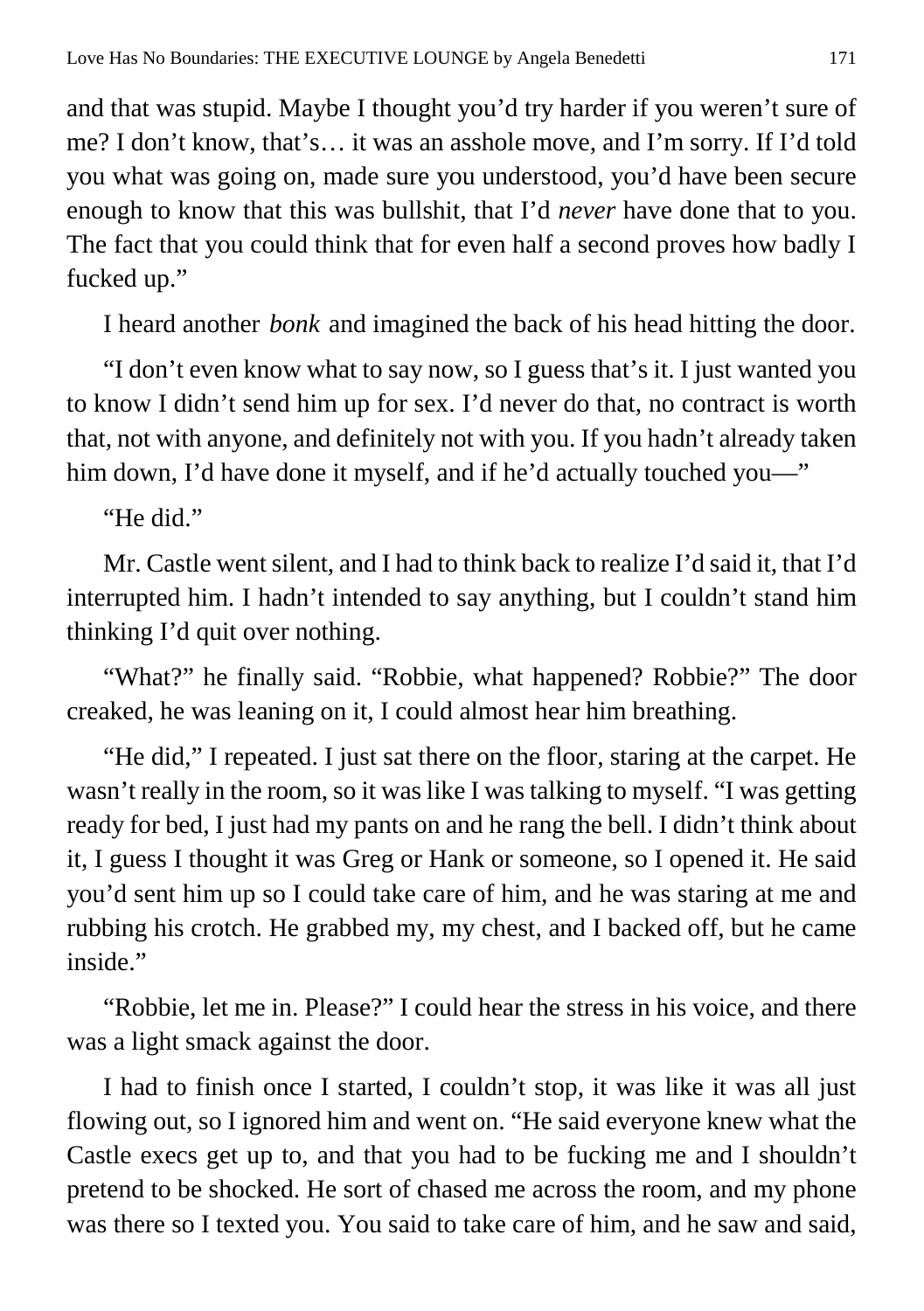'See? Your boss wants you to,' and he put his arm around me, pulled me back against him and put his hand down my pants. I elbowed him in the gut and got away. I said I'd call hotel security or the cops if he didn't leave, but he kept saying it wasn't a big deal, that I'd lose the contract, I'd lose my job. I felt sick and didn't know what to do, except I knew I couldn't do what he wanted, what I thought you wanted. He tried to touch me again and that's when I punched him in the nose, and kneed him. He went down, and I got dressed and left."

We were both silent for a moment, then he said, "Robbie? Please? I need to see that you're okay, I need to—Please? Let me in."

And I needed to see him too, so I opened the door.

He was right there in front of me, with his hands up like he'd been leaning on the door. He looked me up and down, and for the first time there wasn't any desire in his gaze. It was more like he was checking for injuries, as if he'd been expecting to see bandages, or missing parts.

"Are you all right?"

I nodded. "Nothing really happened. He just had his hands on me, and I didn't know what to do, until…" I shrugged. "It wasn't really a big deal, it was more what I thought, what he set me up to think." I looked away and said, "I'm sorry, I should've trusted you."

"I didn't give you much reason to," he said. "Can I come in?"

"Yeah." I backed up and let him in, then closed the door behind him. I saw him notice my suitcase, then look away.

"So, umm…" I leaned back against the door with my arms kind of crossed, like I was hanging on to myself. My gut really wanted to just go to him and have him hold me, but I wasn't sure if I could trust it yet.

He met my eyes and said, "I'm sorry. I want to fly back and kick that bastard's ass. He said he just propositioned you, that you attacked him when he hadn't actually touched you. I should've known better."

I just shrugged because yeah, he should've.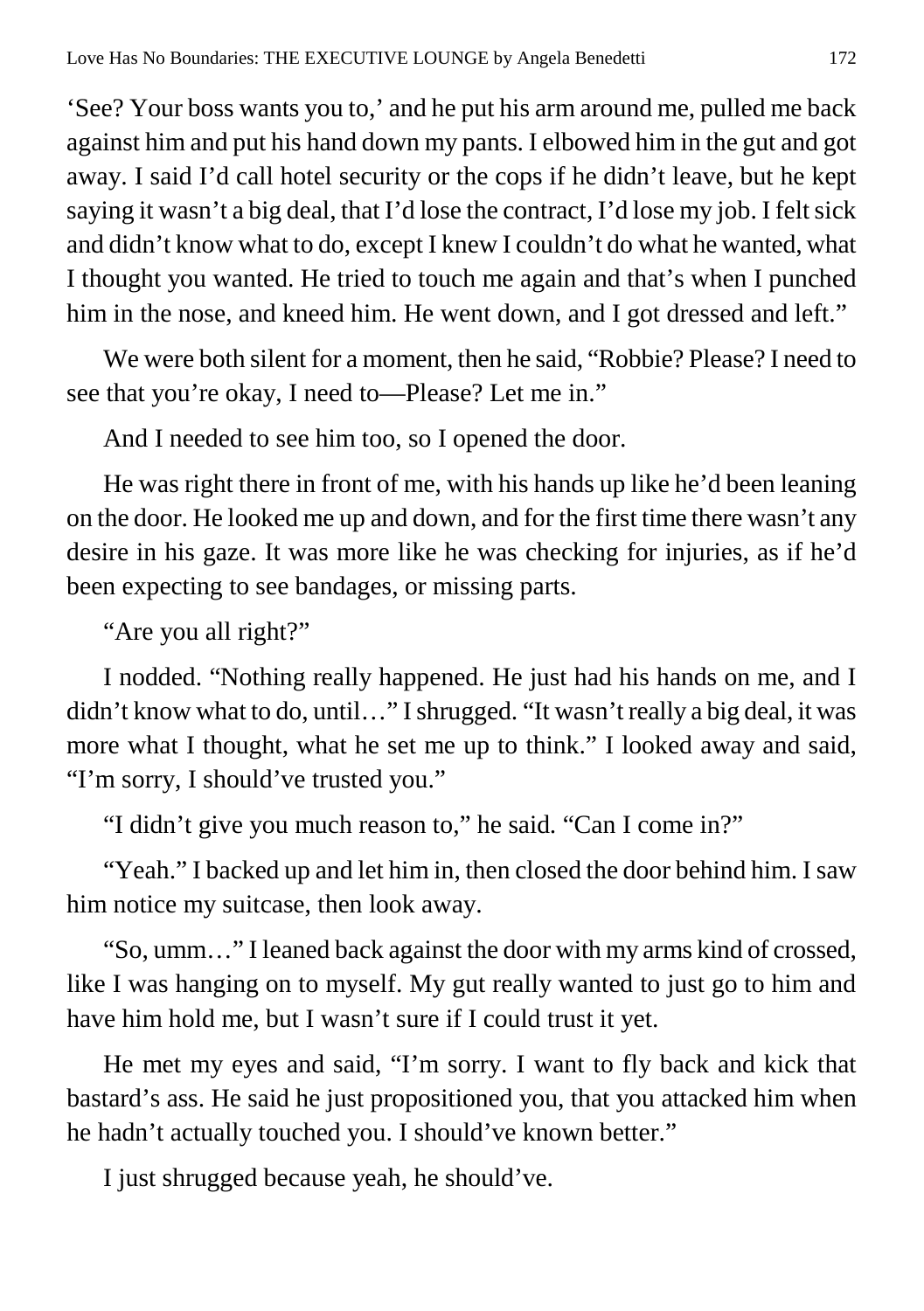He laced his hands together behind his neck and looked down, shifting his weight back and forth. I'd never seen him look so unsure.

Somehow that helped. Right then I didn't need Mr. Castle the perfect Dom, the unbreakable CEO who always knew what to do, who set an impossibly high standard and then challenged everyone around him to try to come within a couple of zip codes of it. It was a great fantasy, but it also made him hard to read, hard to approach, hard to get close to.

I needed him to be human, the guy I'd gone for a walk with, and the fact that he'd not only admitted he'd fucked up, but that he looked like he felt awful, like he was kind of wrecked and didn't know what to do next? That helped, a lot.

I reached out with one hand and said, "Nick?"

He looked at me, then took my hand and pulled me up against him in a crushing hug.

"Fuck, Robbie, I'm so sorry."

We rocked back and forth, slowly, while hanging on to each other. Even after everything that happened, I felt safe with him. In fact, it was the first time I'd felt really safe since that hotel room on the other side of the continent. I relaxed, a stage at a time, like staggering down some steps until I was at the bottom, leaning against him with my head on his shoulder and his arms around me. He was practically holding me up, and the release of tension-fear-stress I hadn't realized I was carrying sent a wave of fatigue running through me.

"Come on," he whispered. "Let's go lie down."

I nodded, and we maneuvered back into my bedroom without letting go. Once we got there, he lowered me down onto the bed, dropped his jacket on the floor and pulled off his boots, then crawled up beside me. We stretched out and wrapped up in each other, touching from faces to feet. He had a leg tangled with one of mine, and I had a hand pushed up under his shirt, slowly rubbing across his back. I needed that skin contact—I'd have wrapped myself in his skin if I could have.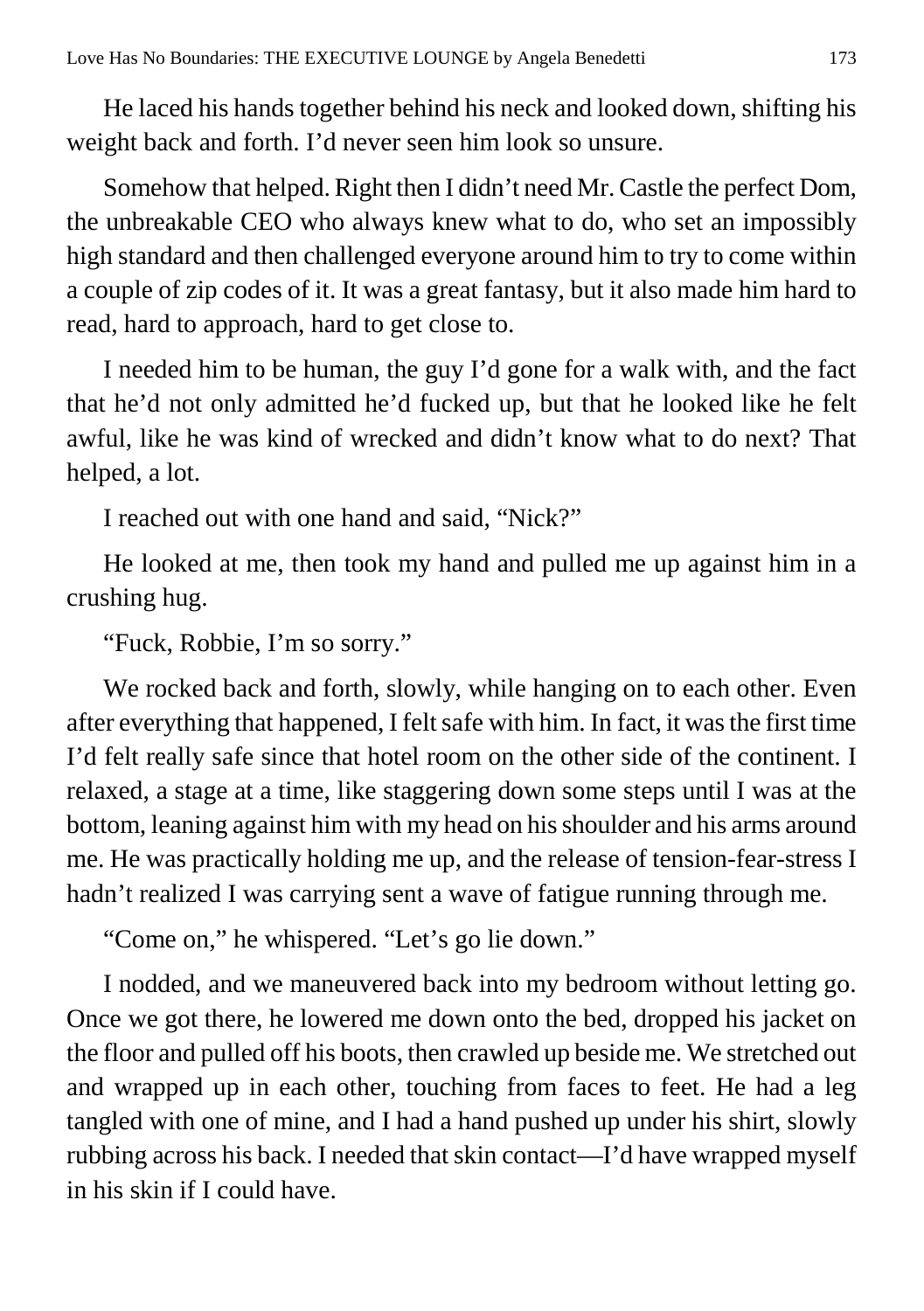Once we were there, I didn't fall asleep. I'd kind of expected to, but my brain was still swirling, even if my body was wiped out, and sleep wasn't on the agenda right then. That was fine, I hadn't hoped for this, for the world to turn out to be one where I could have Nick back, and I wanted to be conscious enough to actually experience it for a while.

I shifted a little, snuggling in closer. His arms tightened around me, and he whispered, "You know I love you, right?"

I shook my head, then whispered back, "I do now."

"You'd have known sooner if I weren't an idiot."

"Maybe. But so long as it's obvious you're trying hard, I won't get really mad at you."

He growled, "Brat," and I went tense for a moment, looking up into his eyes to see if I'd gone too far. He must've felt the shift, because his hands moved over my back, gentle and comforting. "No, sorry," he said, "it's too soon for that." He shifted us around so I was on my back and he was kneeling over me. "You still don't feel safe." He was scowling, and I shook my head.

"No, I do, it's just—"

"I got off track. When you said that bastard touched you, everything else went out of my brain and… Damn. Wait a sec." He went down and rummaged around on the floor. I heard his jacket moving, that unmistakable sound of leather. When he came back up, he sat down on the side of the bed, twisted around to look at me, his eyes solemn. He was holding a flat, white box.

"Here," he said. "It arrived last week. I was waiting for the right time to give it to you, as if the 'right time' would just sort of pop up with a big sign hanging in the air."

I sat up, staring at the box. I knew what it was, I was sure I knew what it was, but I hadn't expected anything like it, it was too soon.

He was holding it out, waiting for me to take it with that perfect patience he'd shown when I was still drifting in subspace after he'd chained me to his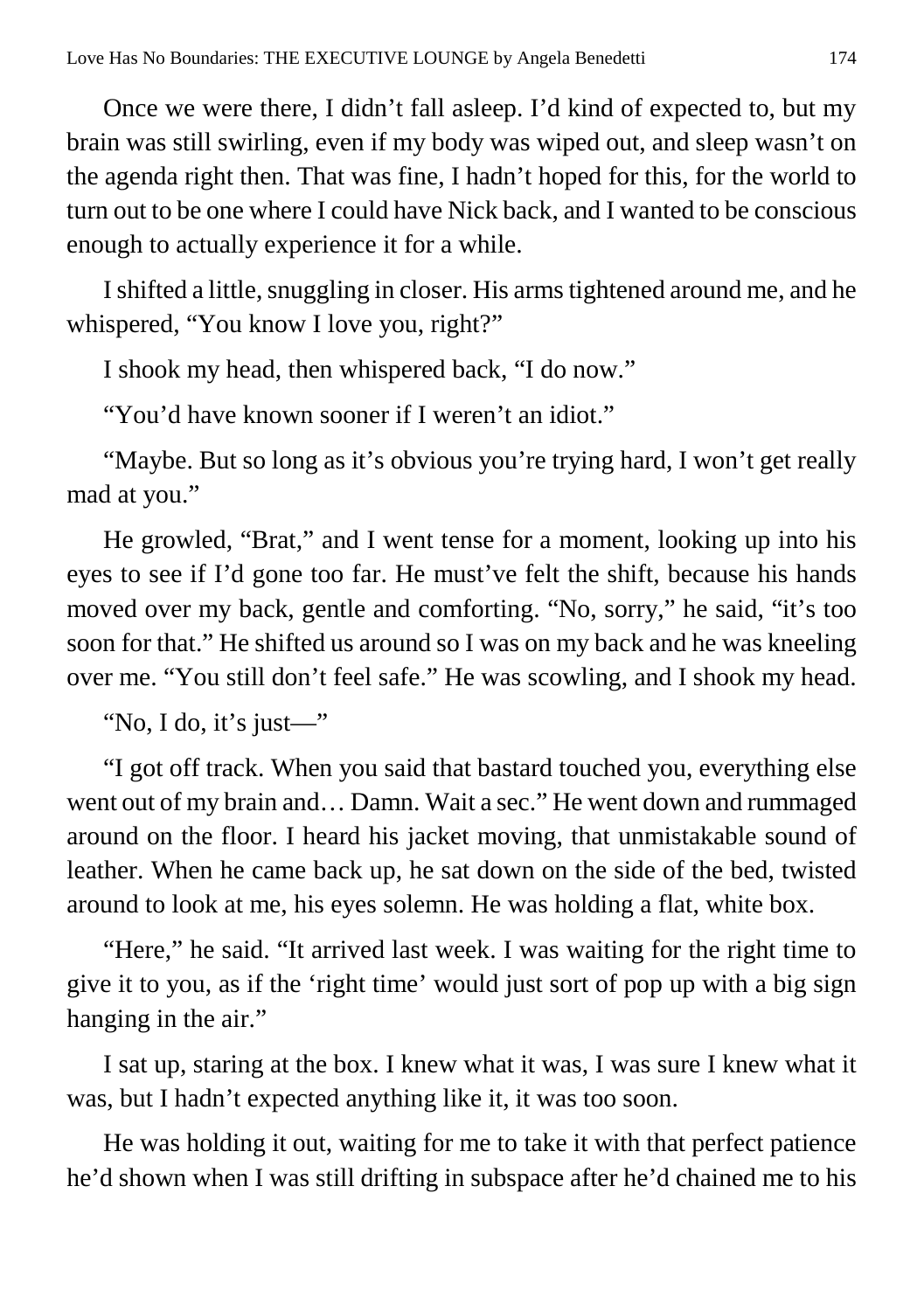bike, waiting for me to remember what I had to do, content to wait for me forever. He'd give me as much time as I needed, I knew.

I took the box and opened it. Inside was a gold collar. It was about an inch wide, made like chainmail. The gold links were small but not particularly fine for their size—it was obviously meant for a man.

The clasp was a flat plate with a hole in the center and a latch on one side. I recognized it—it was the same kind of clasp that'd been on the leather cuffs I'd worn to the meet-up, the ones I'd worn when Nick had tied me up in front of hundreds of people, made me so hard, and kissed me, and carried me off to cuddle.

I'd been silent for a while when he said, "If you don't want to lock it right away, that's fine. Or ever. You can wear it to work under your shirt—it won't show, and even if it did, it's discreet enough to pass to a mundane."

I knew how this worked, I'd seen this, read about it. I took the collar out of its box, slid down to the floor and knelt between Nick's feet. I held up the collar and bent my head.

Nick sucked in a long breath, then whispered, "Robbie…" I just knelt there, offering the collar, until he took it out of my hands and wrapped it gently around my neck. He clicked it shut, then asked, "Do you want…?"

"Please, Sir."

Another huff of breath, then he reached into a pocket and brought out a small gold key. His arms went around me again and he found the hole with the key, turned it until it clicked.

The collar rested right where the bruise on my throat was, the yellowpurple splotch that still twinged when something brushed against it. The collar was a solid weight on my neck, and it pressed down on the bruised spot, making it ache. I wanted it to last forever, and figured I could persuade Nick to keep it fresh.

He put the key into a tiny pocket in his jacket and zipped it closed, then leaned down and kissed me, light at first, and gentle. When I leaned in closer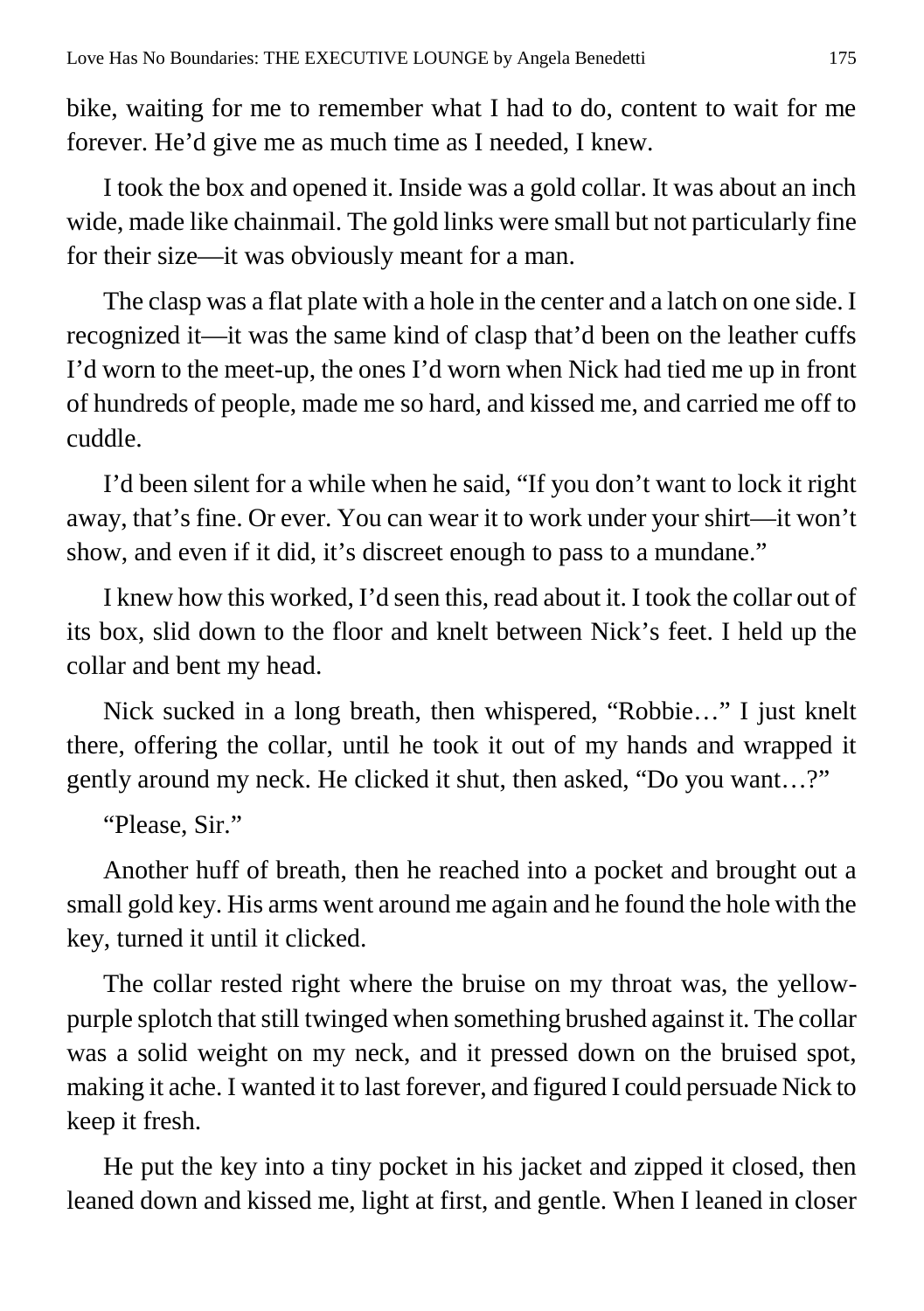and opened my mouth for him, our tongues met and he went deep, intense, pulling me close while claiming territory that was completely his.

Once we were both hard and panting, he leaned back and pulled me up, then shifted farther onto the bed, taking me along. I relaxed on top of him, leaned down for another slow kiss, then whispered, "You know I love you back, right?"

"I do now," he said.

And that's the end, because what more do you need?

### **THE END**